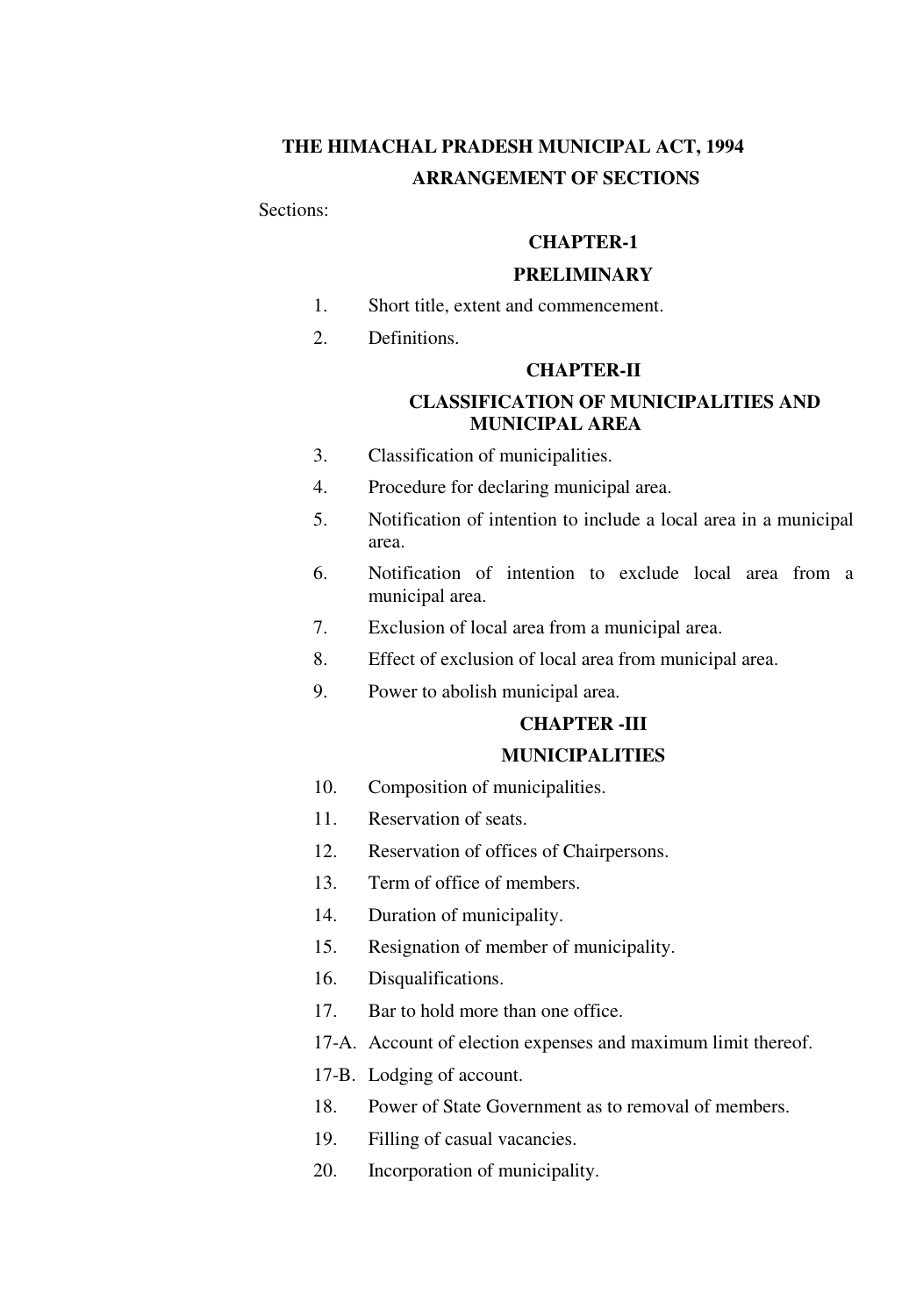- 21. Members and employees to be Public servants.
- 22. Election of President and Vice-President.
- 23. Term of office of and honorarium to President and Vice-President.
- 24. Resignation of President or Vice-President.
- 25. Motion of no confidence against President or Vice-President.
- 26. Removal of President or Vice-President.
- 27. Notification of elections and nominations.
- 28. Time for holding meetings.
- 29. Ordinary and special meetings.
- 30. Quorum.
- 31. Chairman of meeting.
- 32. Vote of majority decisive.
- 33. Records and publication of proceedings.
- 34. Bye-laws.
- 35. Appointment of Director.
- 36. Delegation of powers and functions.
- 37. Power of President or Vice-President in emergency.
- 38. Joint committees.
- 39. Vacancies and irregularities not to invalidate acts and proceedings.
- 40. Authority to contract.
- 41. Mode of executing contracts and transfer of property.
- 42. Penalty on member or employee being interested in any contract with a municipality.
- 43. Suits against municipality and its employees.
- 44. Bar of jurisdiction of civil courts.
- 45. Protection of action taken in good faith.
- 46. Liability for loss.

### **CHAPTER-IV**

# **FUNCTIONS OF THE MUNICIPALITIES**

- 47. General powers of municipalities.
- 48. Powers and authorities of municipalities.
- 49. Standing Committees.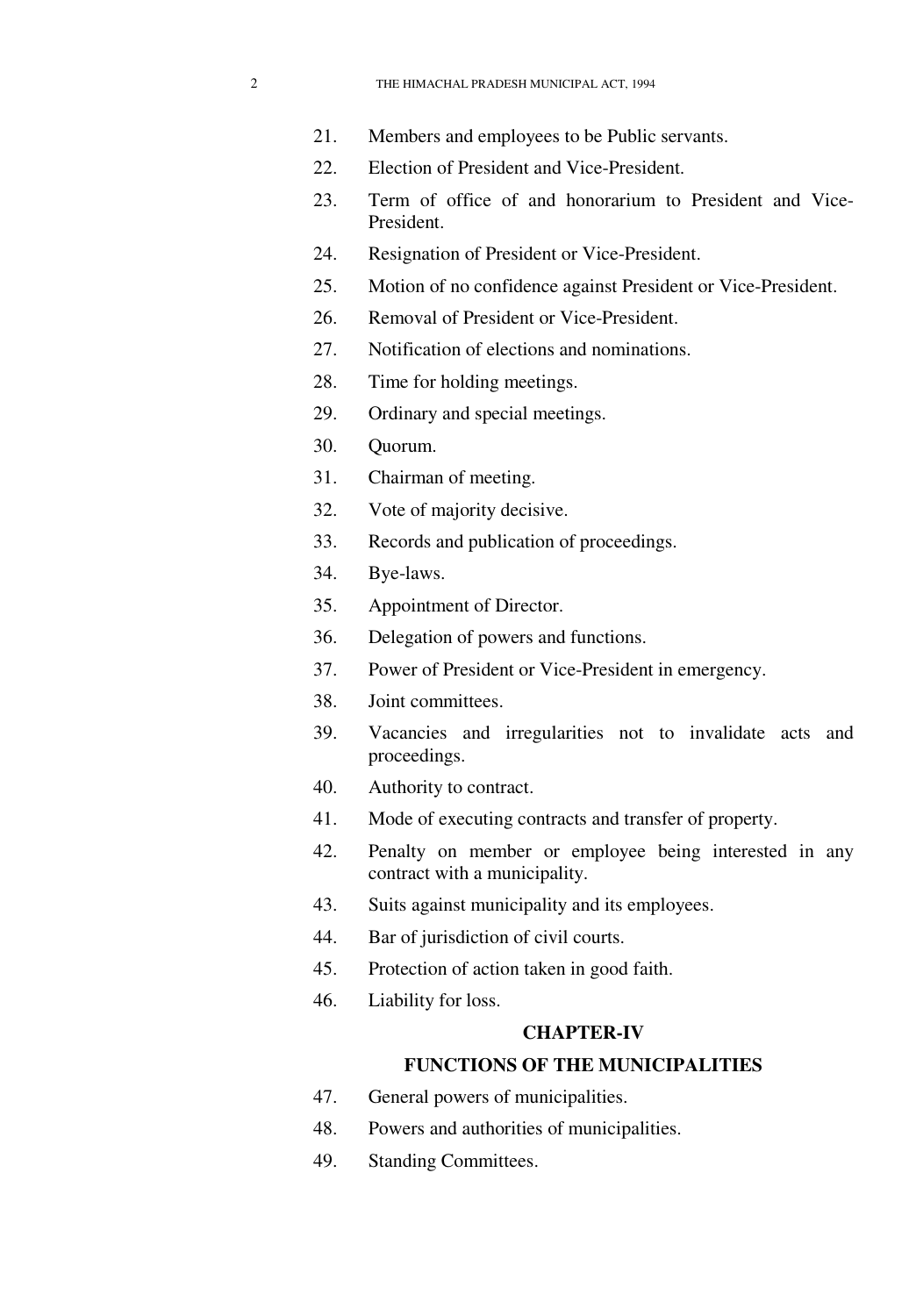- 50. Functions of the Standing Committees.
- 51. Conduct of business by the Standing Committees.
- 51-A. Ward Sabha.
- 51-B. Meetings of Ward Sabha.
- 51-C. Ward Committee.
- 51-D. Meetings of Ward Committee.
- 51-E. Agenda.
- 51-F. Procedure for conduct of Ward Committee meetings.
- 51-G. Disqualifications.
- 51-H. Duties and functions of the Ward Committee.
- 51-I. Right to seek information.
- 51-J. Functions of the Executive Officer and Secretary.

#### **CHAPTER -V**

# **MUNICIPAL FUND AND PROPERTY**

- 52. Constitution of municipal fund.
- 53. Application of fund.
- 54. Payment of allowances to the members out of the municipal fund.
- 55. Custody of municipal fund.
- 56. Power to deposit and invest surplus funds.
- 57. Property vested in a municipality.
- 58. Inventory and map of municipal property.
- 59. Erection and maintenance of boundary marks of municipal area.
- 60. Management of public institutions.
- 61. Acquisition of land.
- 62. Transfer to Government property vesting in municipality.
- 63. Power to takeover management of water works, sewerage works and roads etc.
- 64. Finance Commission.

# **CHAPTER VI TAXATION**

- 65. Rate of tax on lands and buildings.
- 66. Fee, tolls and users charges.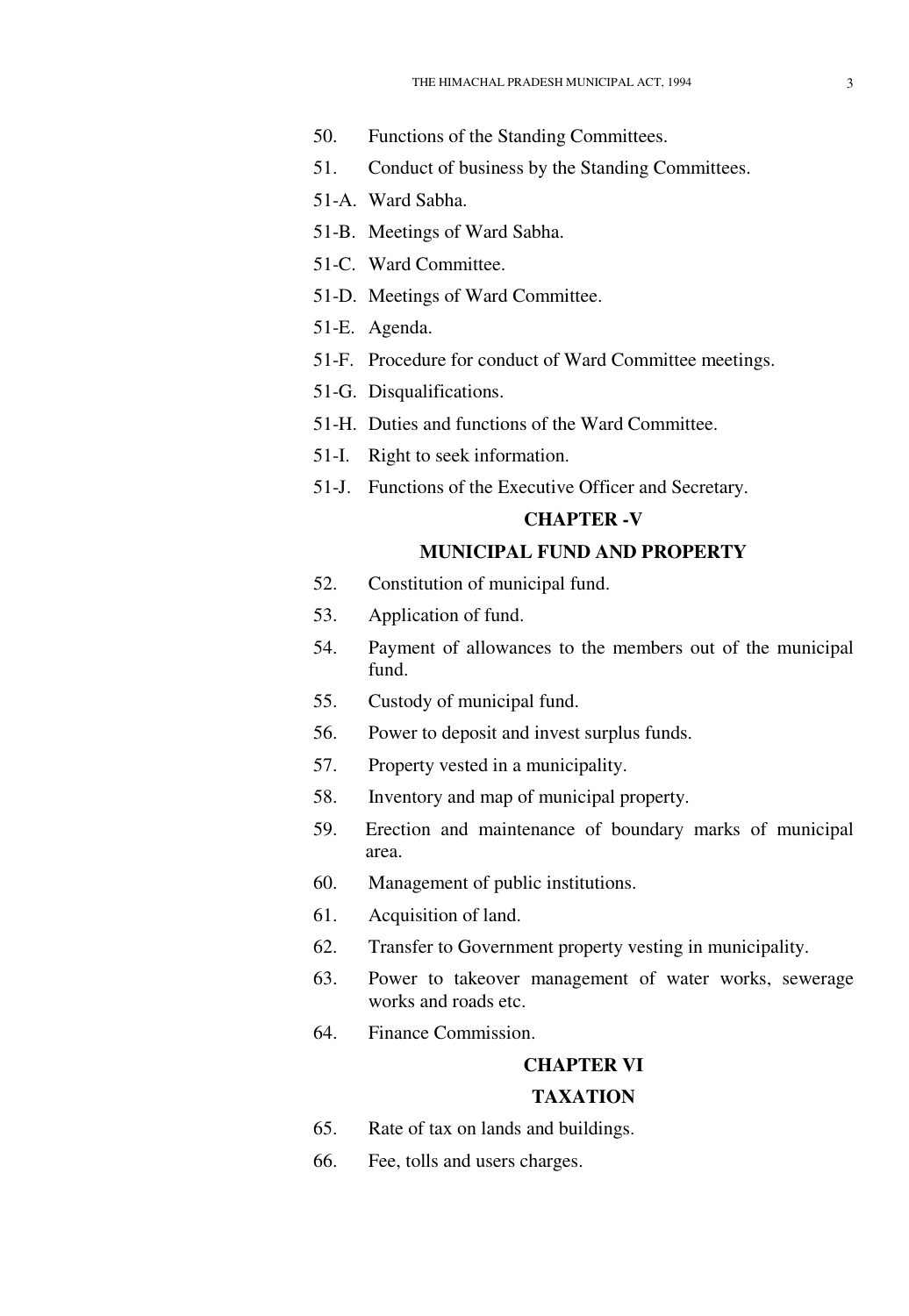- 
- 67. Limitation of taxing powers.
- 68. Procedure regarding taxes under section 65.
- 69. Collection and payment of tax on consumption of electricity.
- 70. Procedure to impose taxes under section 66.
- 71. Power of Government in respect of taxation.
- 72. Preparation of assessment list.
- 73. Publication and completion of assessment lists.
- 74. Public notice of time fixed for revising assessment lists.
- 75. Settlement of list.
- 76. Further amendments of assessment list.
- 77. New list need not to be prepared every year.
- 78. Tax not invalid for defect of form.
- 79. Power of municipality to exempt payment of taxes.
- 80. Power of State Government to exempt payment of taxes.
- 81. Remission of tax on unoccupied immovable property.
- 82. Duty to furnish information.
- 83. Notice on transfers of title.
- 84. Power of entry.
- 85. Taxes when payable.
- 86. Recovery of property taxes.
- 87. Recovery of taxes.
- 88. Seizure and sale of vehicle and animal.
- 89. Recovery of dues as arrears of land revenue.
- 90. Appeals.
- 91. Limitation for appeal.
- 92. Revision.
- 93. Bar to question assessment.

### **CHAPTER VII**

## **POLICE ASSISTANCE**

- 94. Police force.
- 95. Powers and duties of police.
- 96. Special police assistance at fairs etc.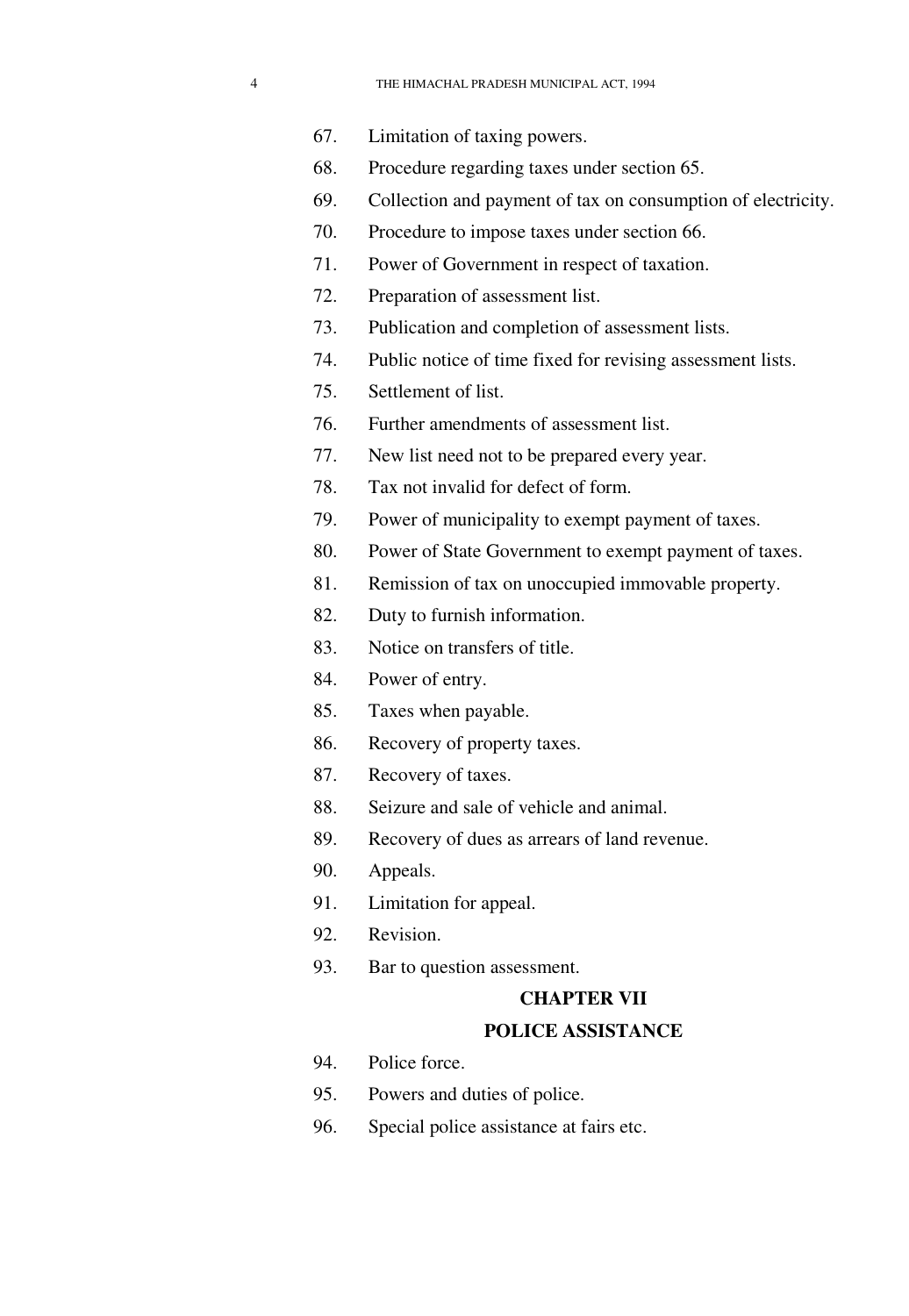# **CHAPTER VIII EXTINCTION AND PREVENTION OF FIRE**

- 97. Establishment and maintenance of fire brigade.
- 98. Power of fire brigade and other persons to extinguish.
- 99. Observance of rules and regulations.

# **CHAPTER IX**

### **WATER SUPPLY**

- 100. Provision for water supply.
- 101. Supply of water for domestic purposes.
- 102. Supply of water for other than domestic purposes.
- 103. Procedure for water connections.
- 104. Obligation of owner or occupier to give notice of waste of water.
- 105. Cutting of water supply to premises.
- 106. Power of municipality in respect of Communications etc.
- 107. Power to require owners of buildings to provide the storage reservoirs for rain water on their premises.
- 108. Supervision and inspection of works.
- 109. Repairs of reservoirs.

# **CHAPTER X**

## **POWERS FOR SANITARY AND OTHER PURPOSES**

- 110. Bathing and washing places.
- 111. Powers in respect of burial and cremation grounds.
- 112. Disposal of mad and stray dogs and other animals.
- 113. Dogs not to be at large.
- 114. Control of elephants, bears or camels.
- 115. Taking elephants along public roads.
- 116. Power to require buildings, wells, tanks etc. to be secured.
- 117. Building etc. in dangerous stage.
- 118. Cleaning of filthy building or land.
- 119. Paving or draining of cattle-stands.
- 120. Power to prohibit use of unfit buildings.
- 121. Power to require owner to clear away noxious vegetation.
- 122. Power to require hedges and trees to be trimmed.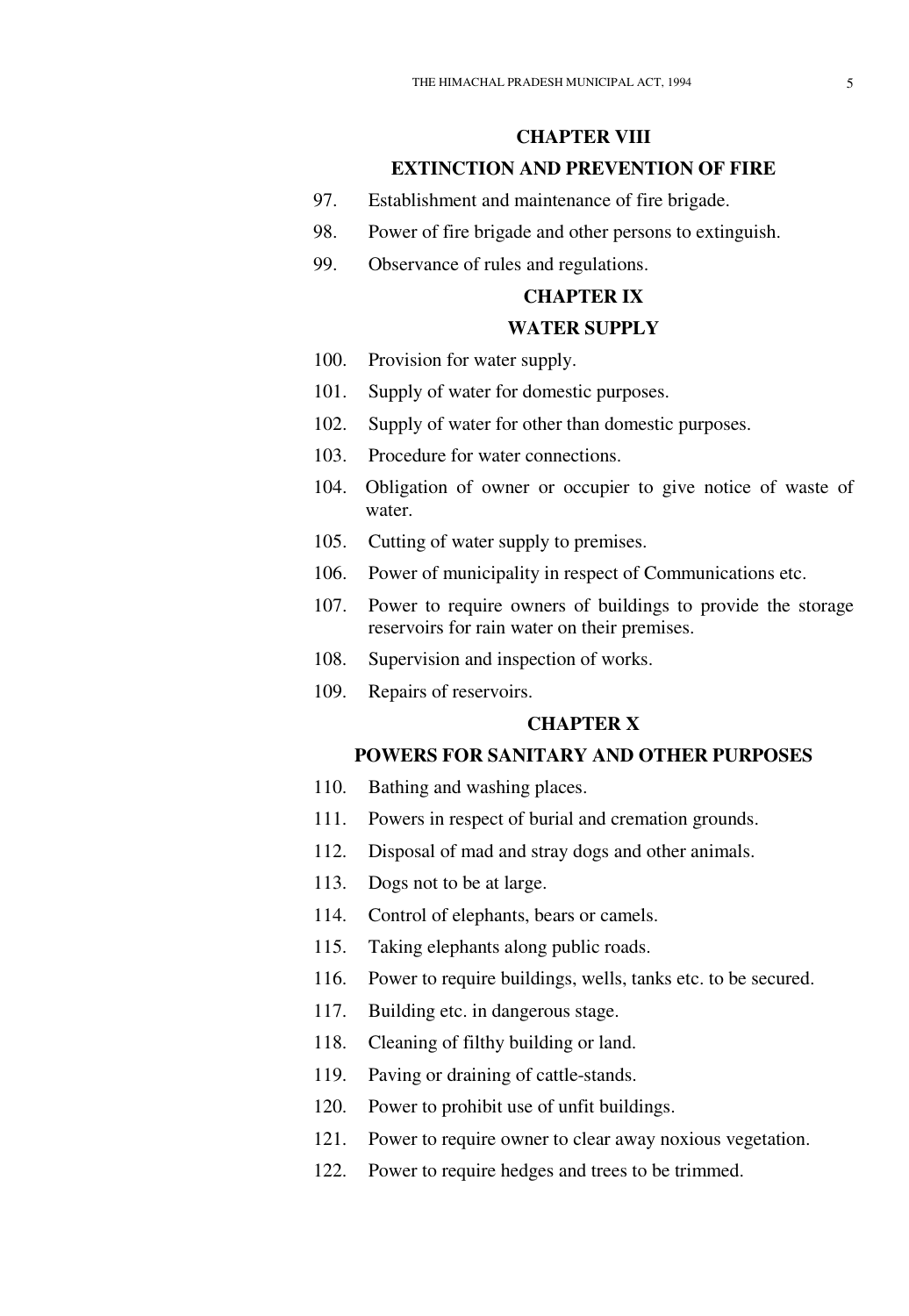- 123. Power to require untenanted building becoming a nuisance to be secured or enclosed.
- 124. Prohibition of cultivation of crop, use of manure or irrigation injurious to health.
- 125. Regulation of offensive and dangerous trade.
- 126. Consent of municipality to establish new factories or workshops.
- 127. Prohibition of cinematographs and dramatic performances except in licensed premises.
- 128. Power to prohibit trades.
- 129. Use of steam whistles etc.
- 130. Provisions of drains, privies etc.
- 131. Repair and closing of drains, privies etc.
- 132. Unauthorised building over drains etc.
- 133. Removal of latrines etc, near any source of water supply.
- 134. Discharging sewerage.
- 135. Making or altering drains without authority.
- 136. Power to require removal of nuisance arising from tanks and the lake.
- 137. Power of municipality to lay or carry wires, pipes, drains or sewers through private lands.
- 138. Provision as to wire, pipes, drains or sewers laid or carried above surface of ground.
- 139. Previous notice.
- 140. Connection with main not to be made without permission of municipality.
- 141. Sewerage connection.
- 142. Troughs and pipes for rain water.
- 143. Information in relation to cholera, small-pox, etc.
- 144. Removal to hospital of patients suffering from infectious diseases.
- 145. Disinfection of buildings and articles.
- 146. Penalty for letting infected houses.
- 147. Provision of places and appliances for disinfection.
- 148. Acts done by persons suffering from certain disorders.
- 149. Keeping of animals injurious to health.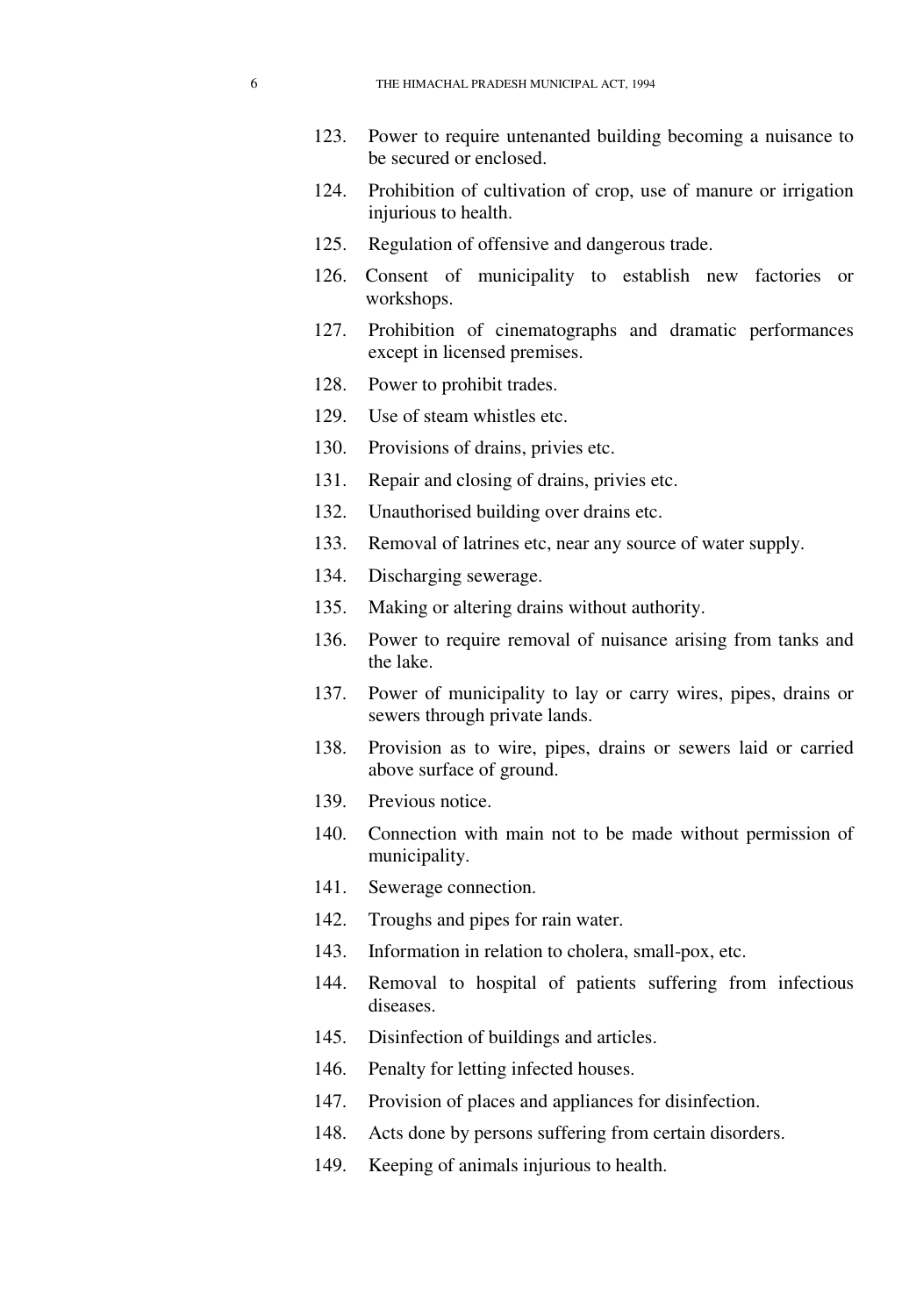- 150. Feeding animals on deleterious substances.
- 150-A Registration of cattle and maintenance of record thereof.
- 151. Prohibition by municipality of use of unwholesome water.
- 152. Penalty for selling substandard food or drinks.
- 153. Soliciting alms.
- 154. Removal and deposit of offensive matter.
- 155. Preparation of compost manure.
- 156. Power to acquire etc.
- 157. Right of appeal and revision.
- 158. Bar of jurisdiction.
- 159. Failure to remove noxious matter.
- 160. Depositing or throwing of earth or material of any description on roads or into drains.
- 161. Spitting in places other than drains or receptacles provided.
- 162. Nuisance by children and others.
- 163. Definition of house scavenging.
- 164. Undertaking by municipality of house scavenging.
- 165. Abolition of customary right.
- 166. Scavenging etc.
- 167. Continuance of house scavenging once undertaken by municipality.
- 168. Obligation of municipality to perform house scavenging properly.
- 169. Powers of municipal employees for house scavenging purposes.
- 170. Vesting in municipality or collection from house scavenging.
- 171. Establishment of crèches for Safai Mazdoors.
- 172. Places for slaughter of animals for sale.
- 173. Disposal of dead animals.
- 174. Power in connection with streets.
- 175. Protection of streets during cutting down of tree, erection or demolition of buildings.
- 176. Notice to lay out street.
- 177. Order on notice under section 176.
- 178. Sanction of new street.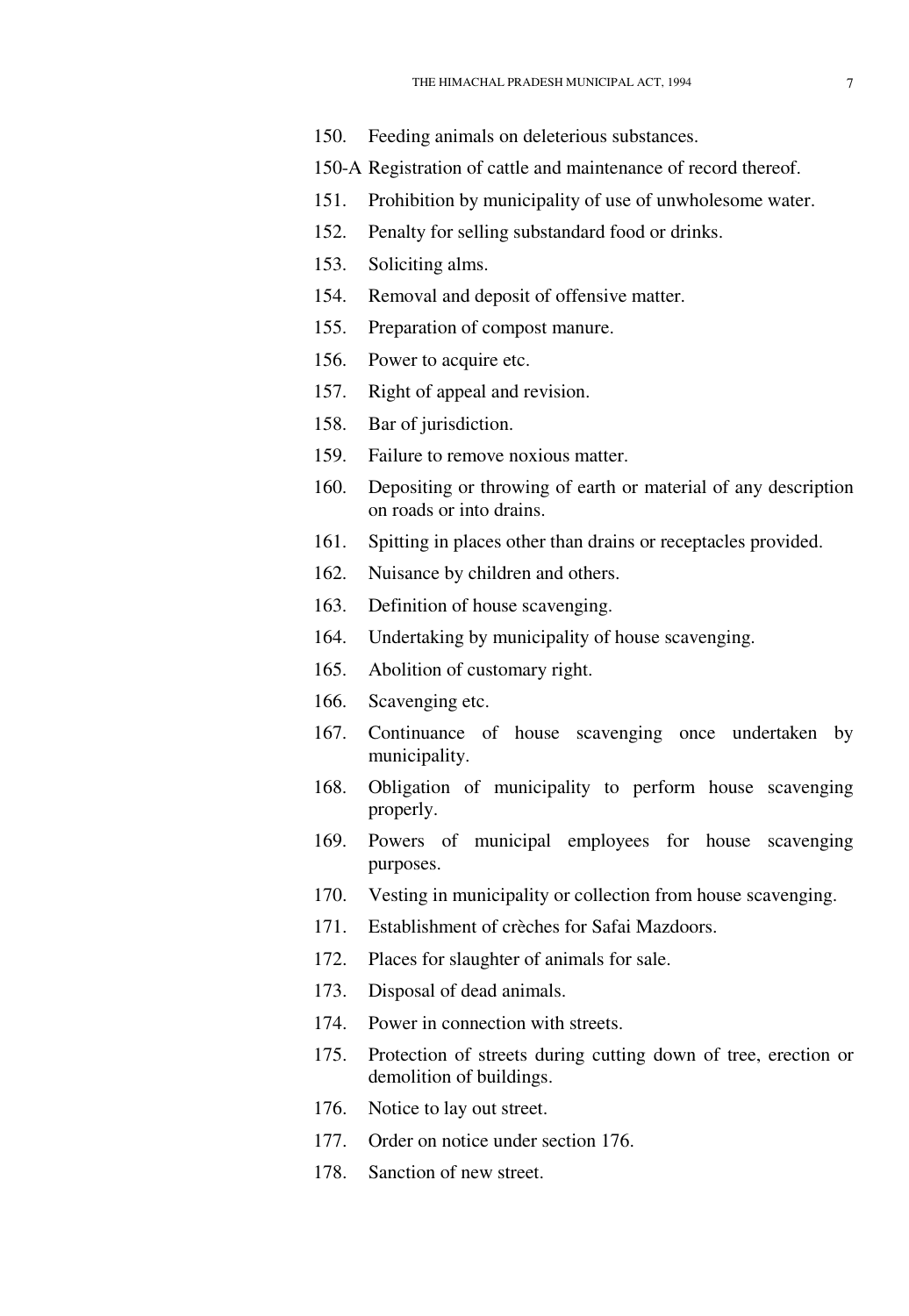- 179. Operation of sanction.
- 180. Penalty.
- 181. Notice to owner of land under street.
- 182. Power to require repairs of streets and to declare such street public.
- 183. Punishment for encroachment or over hanging structure over street.
- 184. Permission of occupation of public street and removal of obstruction.
- 185. Powers of Deputy Commissioner to remove encroachments.
- 186. Powers to regulate line of a street.
- 187. Government streets.
- 188. Removal of overhanging structures.
- 189. Power to attach brackets for lamps.
- 190. Construction of stalls.
- 191. Destroying direction-posts, lamp posts, etc.
- 192. Bill-sticking without permission.
- 193. Names or numbers of streets, buildings etc.
- 194. Inflammable materials.
- 195. Roofs and external walls not to be made of inflammable materials.
- 196. Picketing animals and collecting carts.
- 197. Driving vehicles without proper lights.
- 198. Beating drums etc.
- 199. Discharging firearm etc.
- 200. Building operations, quarrying, blasting or cutting timber.
- 201. Powers to levy fee at fair.

#### **CHAPTER XI**

#### **BYE-LAWS**

- 202. General bye-laws.
- 203. Prohibition to erect buildings without sanction.
- 204. Power of municipality to make bye-laws as to erection or reerection of buildings.
- 205. Building scheme.
- 206. Regularisation of certain buildings.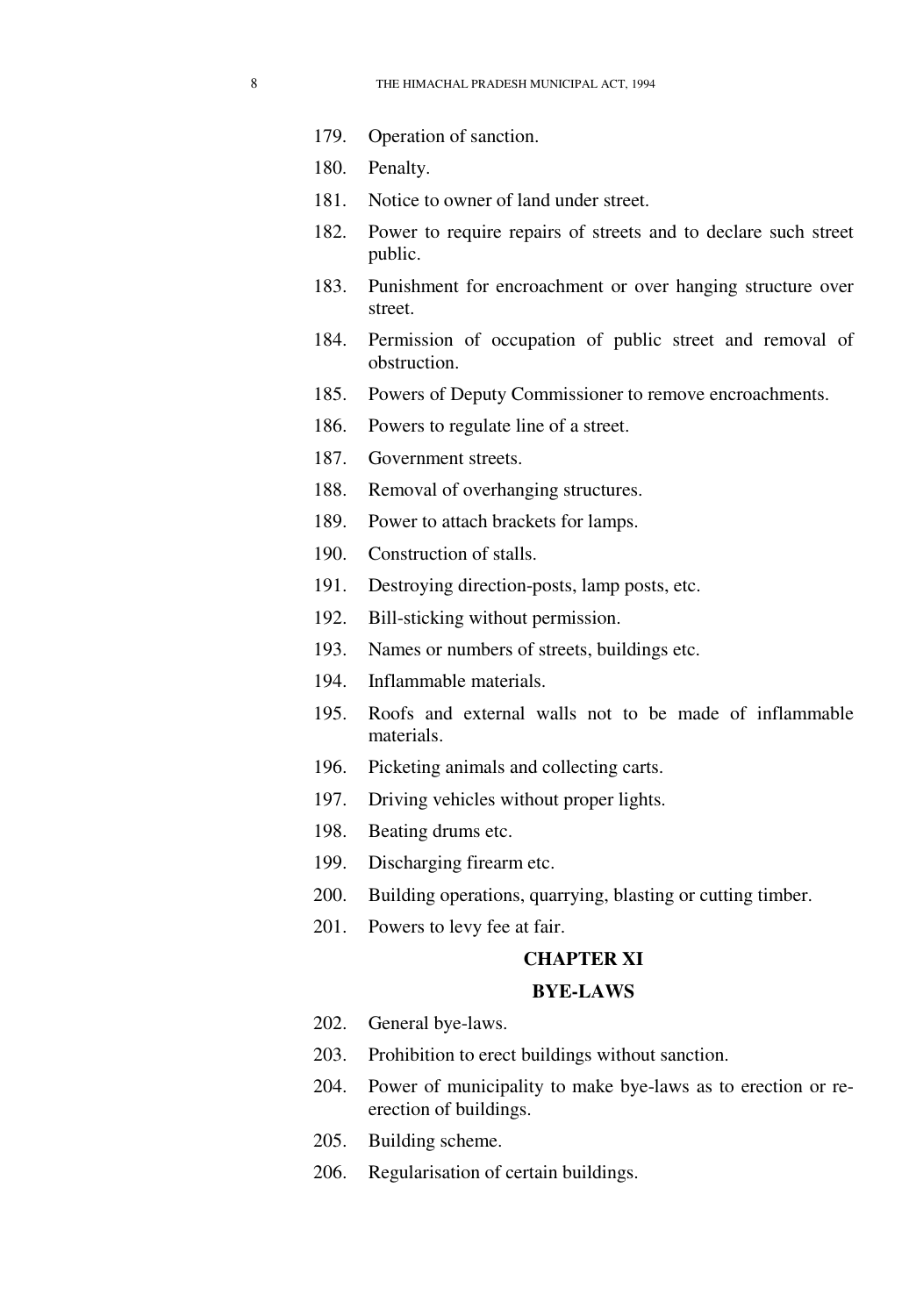- 207. Punishment for erection or re-erection of a building on sanction of a building scheme under section 205.
- 208. Power of municipality to sanction or refuse erection or reerection of buildings.
- 209. Power of municipality to direct modification of sanctioned plan of a building before its completion.
- 210. Completion certificate and lapse of sanction.
- 211. Penalty for disobedience.
- 212. Power of demolition of building and works in certain cases and appeal.
- 213. Compensations.
- 214. Power of municipality to regulate the manufacture, preparation and sale of food and drink.
- 215. Prohibition of possession or sale of wild animals.
- 216. Penalty for infringement of bye-laws.
- 217. Supplemental provisions respecting bye-laws.
- 218. Power of State Government to make bye-laws.
- 219. Procedure for making bye-laws.
- 220. Bye-laws to be available for purchase and inspection.

# **CHAPTER XII**

### **PREVENTION OF SOIL EROSION AND HILL SIDE SAFETY**

221. Regulation of felling of trees within municipal limits.

#### **CHAPTER XIII**

#### **PROCEDURE, POWER OF ENTRY AND INSPECTION**

- 222. Inspection of drains, privies and cesspools.
- 223. Inspection of building etc.
- 224. Other powers of entry on buildings or land.
- 225. Power to inspect places for sale of food or drink etc. and to seize un-wholesome articles exposed for sale.
- 226. Inspection of places for illicit slaughter of animals.
- 227. Refusal to allow inspection.
- 228. Search for inflammable or explosive material in excess of authorised quantity.
- 229. Power of entry for the purpose of preventing spread of disease.
- 230. Authorisation of powers.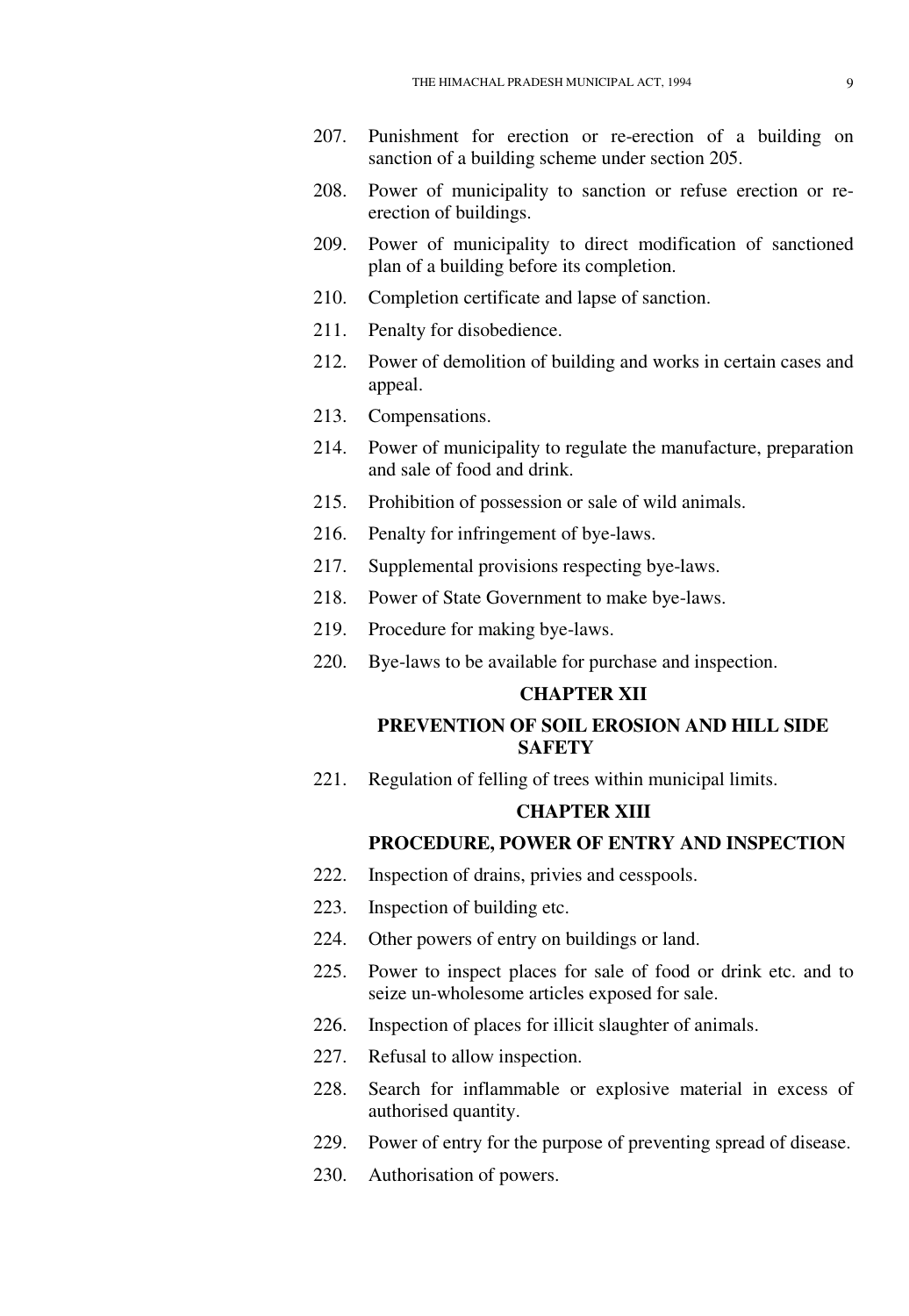- 231. Precautions to be observed in entering dwelling.
- 232. Reasonable time for compliance to be fixed.
- 233. Authentication, service and validity of notices.
- 234. Service when owner and occupier are different persons.
- 235. Mode of giving notice to owner or occupier of property.
- 236. Publication of public notices.
- 237. Penalty for disobedience of orders of municipalities.
- 238. Compensation for damage.
- 239. Power of municipality in the event of non-compliance.
- 240. Penalty for obstruction.
- 241. Recovery of cost of execution.
- 242. Relief to agents and trustees.
- 243. Payment of compensation.
- 244. Appeals from orders of municipality.
- 245. Prosecution to be suspended in certain cases.
- 246. Appeals from certain orders.
- 247. Authority for prosecution.
- 248. Power to compound offences.

#### **CHAPTER XIV**

#### **FINANCIAL CONTROL AND AUDIT**

- 249. Presentation of accounts and budget of a municipality.
- 250. Revision of budget.
- 251. Supplementary budget.
- 252. Maintenance of accounts and restriction of expenditure.
- 253. Transmission of accounts.
- 254. Power to write off irrecoverable sums.
- 255. Audit of accounts.
- 256. Action by municipality on audit report.
- 257. Recovery of amounts disallowed.
- 258. Procedure for recovery of dues of municipality.
- 259. Conditions of distraint and sale.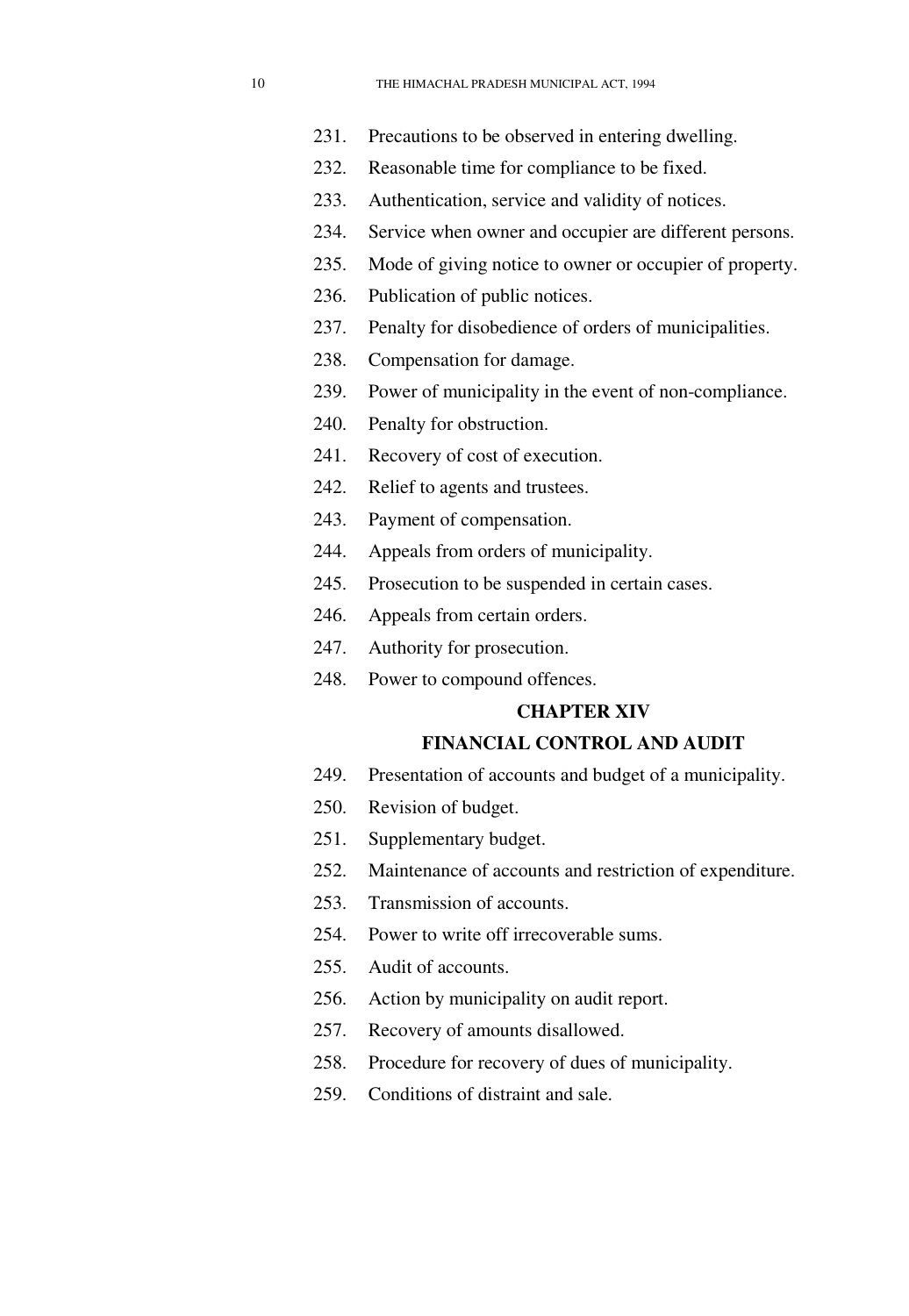### **CHAPTER XV**

## **DEVELOPMENT PLANS AND DISTRICT PLANNING COMMITTEE**

- 260. Preparation of development plan.
- 261. District Planning Committees.

# **CHAPTER XVI CONTROL**

- 262. Control by Deputy Commissioner.
- 263. Power to suspend execution of orders, etc.
- 264. Power of Deputy Commissioner in emergency.
- 265. Powers to provide for performance of duties in case of default of municipality.
- 266. Action of Deputy Commissioner to be immediately reported.
- 267. Power of State Government to give directions.
- 268. Exercise of committee's power pending establishment of municipality.
- 269. Power of State Government and its officer over municipality.
- 270. General powers of State Government.
- 271. Power of State Government to dissolve municipality for default, abuse of powers, etc.
- 272. Suspension of office bearer of municipalities.
- 273. Removal of office bearers of municipality.
- 274. Power to call for record.
- 275. Power of inspection and supervision.
- 276. Technical supervision and inspections.
- 277. Taking over of certain branches or departments of the municipality.
- 278. Disputes.
- 279. Power of State Government to frame forms and make rules.

# **CHAPTER XVII DISPUTES RELATING TO ELECTION**

- 280. Definition.
- 281. State Election Commission.
- 281-A. Requisitioning of premises, vehicles etc., for election purpose.
- 282. Officers authorised to hear election petitions.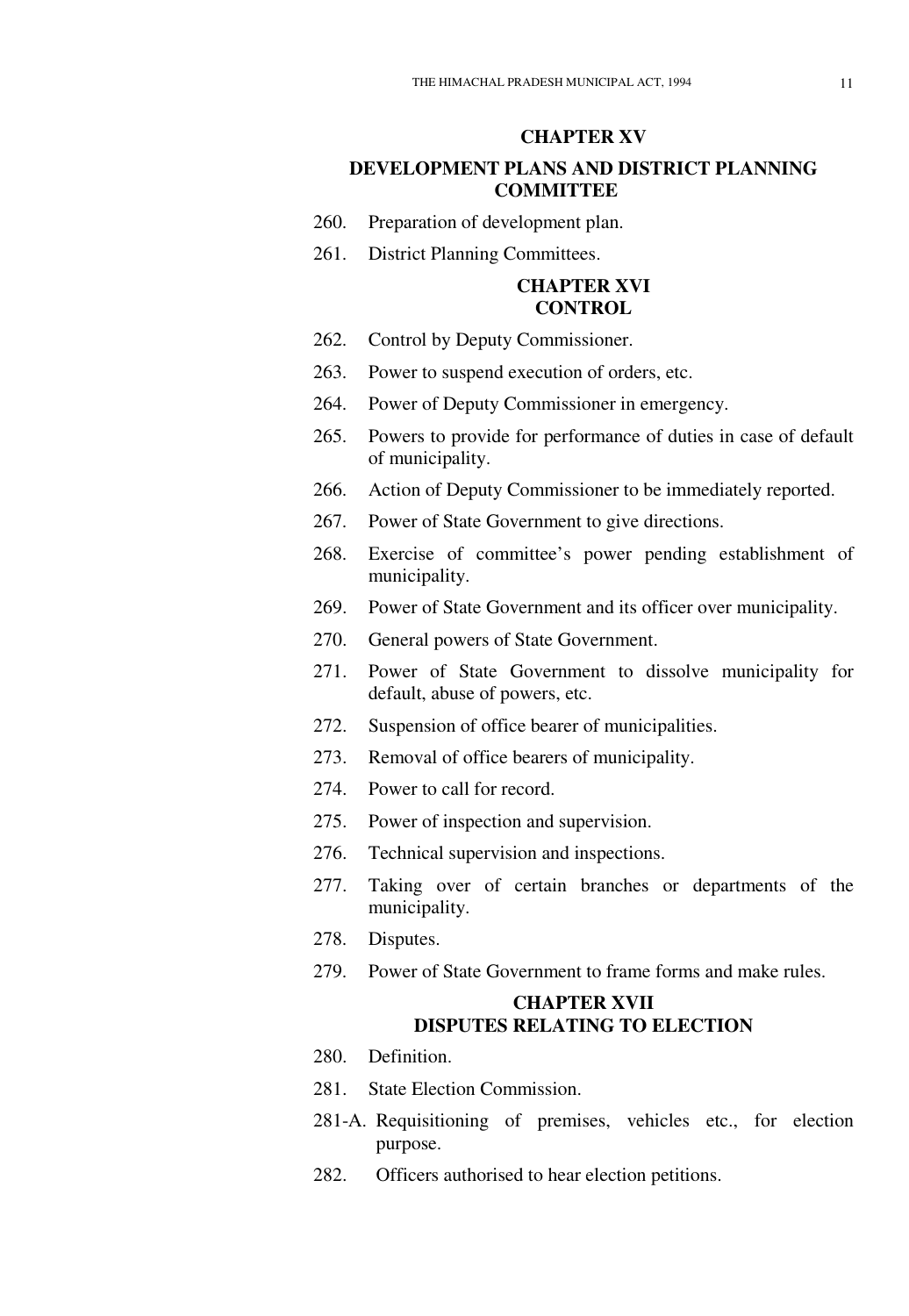- 283. Election petitions.
- 284. Presentation of petitions.
- 284-A. Parties to the petition.
- 285. Contents of petition.
- 286. Procedure on receiving election petition.
- 287. Withdrawal and transfer of petitions.
- 288. Procedure before the authorised officer.
- 289. Appearance before the authorised officer.
- 290. Power of the authorised officer.
- 291. Documentary evidence.
- 292. Secrecy of voting.
- 293. Answering of incriminating questions and certificate of indemnity.
- 294. Expenses of witnesses.
- 295. Decision of the authorised officer.
- 296. Grounds for setting aside election.
- 297. Abatement of election petition.
- 298. Costs and payment thereof out of security deposits and return of such deposits.
- 299. Execution of orders as to the costs.
- 300. Corrupt practices entailing disqualifications.
- 301. Corrupt practices.
- 302. Appeals.
- 303. Bar to interference by Courts in electoral matters.
- 304. Power to make rules for conduct of elections.

# **CHAPTER XVII-A**

#### **ELECTORAL OFFENCES**

- 304-A. Promoting enmity between classes in connection with the election.
- 304-B. Prohibition of public meetings during period of forty-eight hours ending with hour fixed for conclusion of poll.
- 304-C. Disturbances at election meetings.
- 304-D. Restrictions on the printing of pamphlets, posters etc.
- 304-E. Maintenance of secrecy of voting.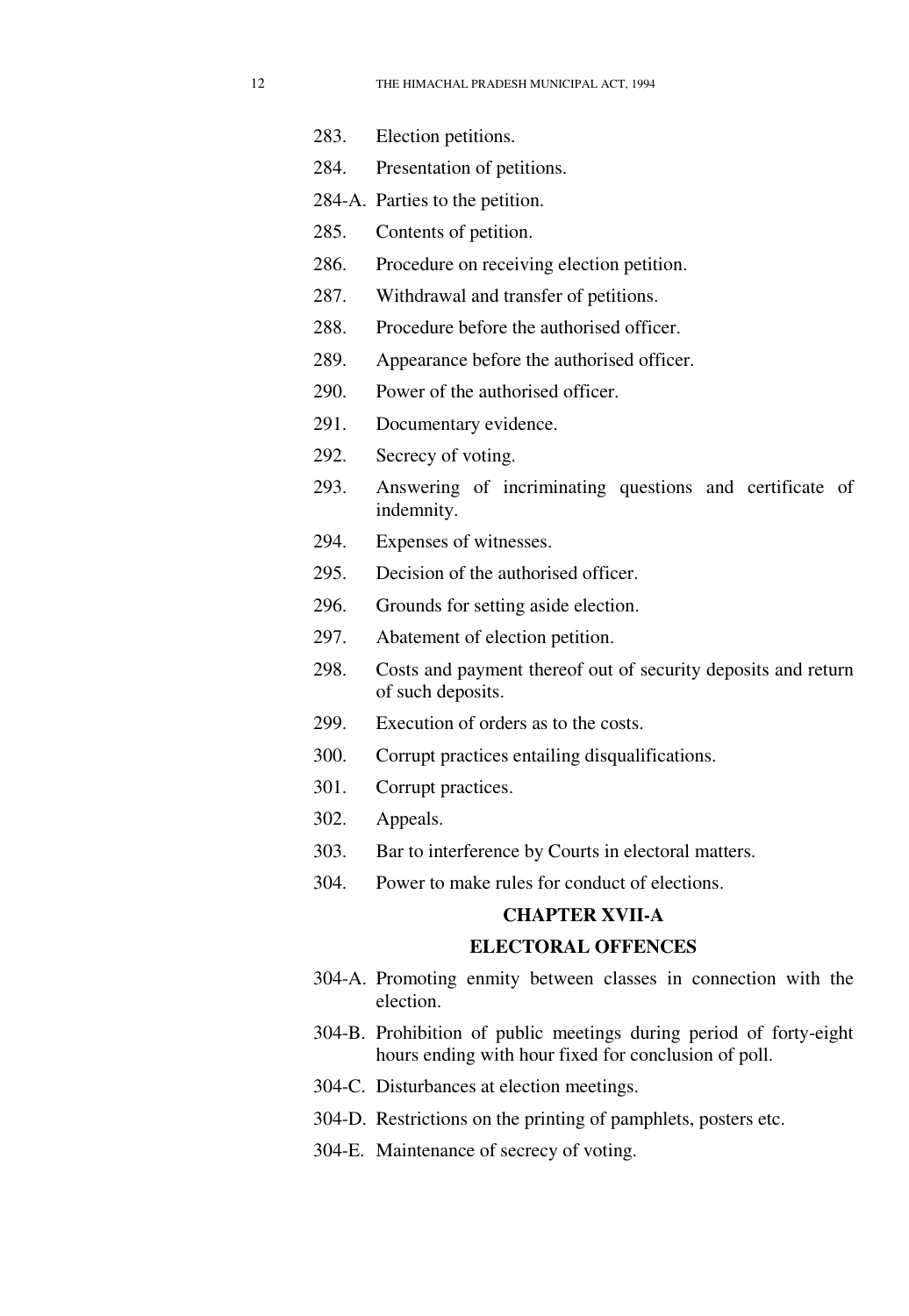- 304-F. Officers etc. at elections not to act for candidates or to influence voting.
- 304-G. Prohibition of canvassing in or near polling stations.
- 304-H. Penalty for disorderly conduct in or near polling stations.
- 304-I. Penalty for misconduct at the polling station.
- 304-J. Penalty for failure to observe procedure for voting.
- 304-K. Penalty for illegal hiring or procuring of conveyance at elections.
- 304-L Breaches of official duty in connection with election.
- 304-M. Penalty for Government servants for acting as election agent, polling agent or counting agent.
- 304-N. Prohibition of going armed to or near a polling station.
- 304-O. Removal of ballot papers from polling station to be an offence.
- 304-P. Offence of booth capturing.
- 304-Q. Grant of paid holiday to employees on the day of poll.
- 304-R. Liquor not be sold, given or distributed on polling day**.**
- 304-S. Other offences and penalties therefor.

#### **CHAPTER XVIII**

## **MISCELLANEOUS**

- 305. Appointment of Executive Officers/Secretaries in municipalities.
- 306. Posts in municipality and appointments thereto.
- 307. Officers and other employees not to be interested in any contract etc., with municipality.
- 308. Power to enquire and report about misconduct of certain officers or officials.

**\_\_\_\_\_\_\_\_\_\_** 

- 309. Power to remove difficulties.
- 310. Repeal of H.P. Act No. 19 of 1968.
- 311. Repeal of H.P. Ordinance No. 2 of 1994. SCHEDULE.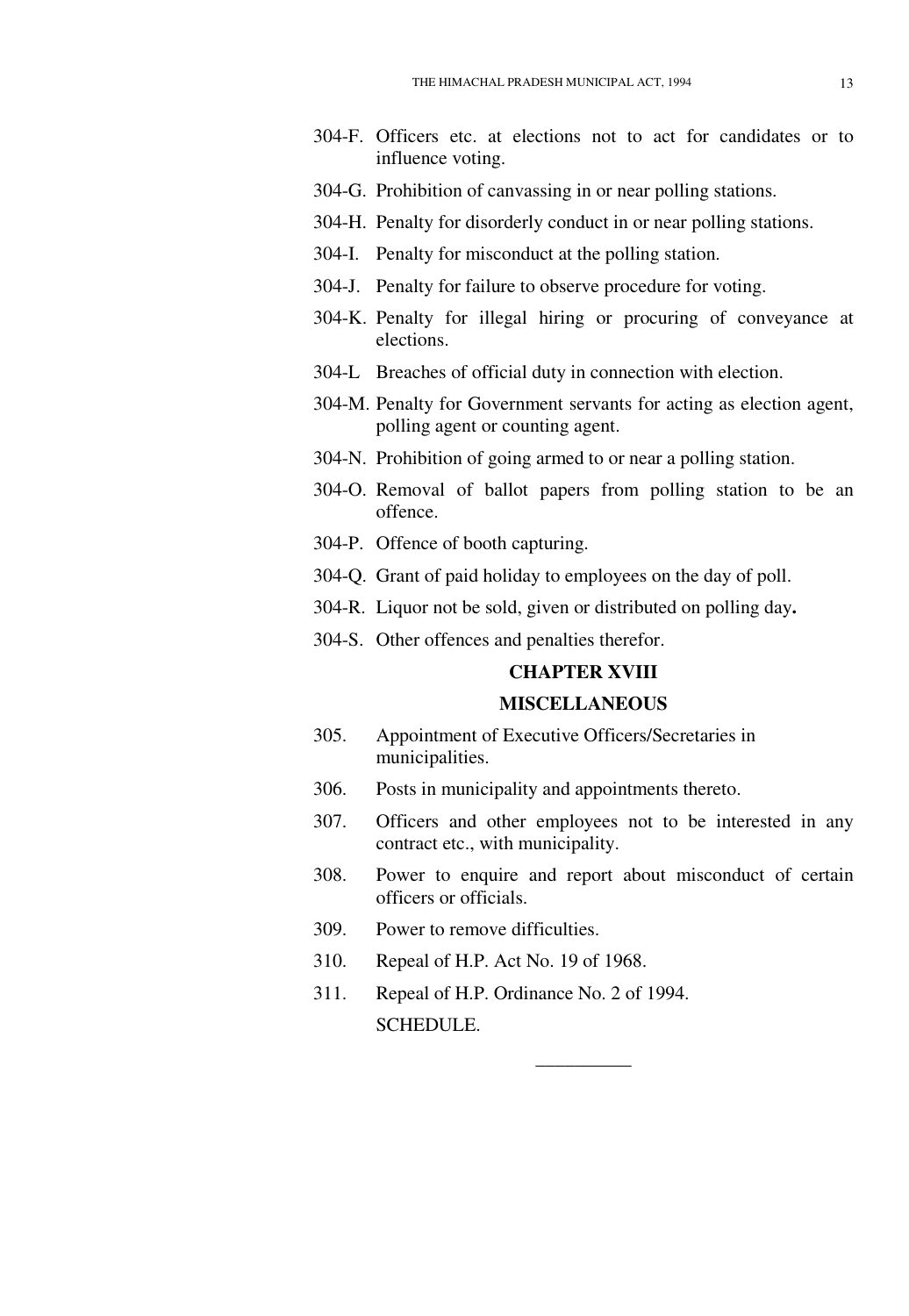# **THE HIMACHAL PRADESH MUNICIPAL ACT, 1994 (ACT NO. 13 OF 1994)<sup>1</sup>**

(Received the assent of the Governor on the 18<sup>th</sup> October, 1994 and was published both in Hindi and English in the Rajpatra, Himachal Pradesh (Extra-ordinary), dated  $18^{th}$  October, 1994 pp. 3227-3475).

*Amended, repealed or otherwise affected*:-

- 1. H.P. Act No. 11 of  $1995^2$ , assented to by the Governor on the  $21<sup>st</sup>$  November, 1995, published both in Hindi and English in the Rajpatra, Himachal Pradesh (Extra-ordinary), dated 22nd November, 1995, pp. 4635-4640, effective from  $1<sup>st</sup>$  August, 1995.
- 2. H.P. Act No. 8 of  $1997<sup>3</sup>$ , assented to by the Governor on the 18<sup>th</sup> April, 1997, published both in Hindi and English in the Rajpatra, Himachal Pradesh (Extra-ordinary), dated 19<sup>th</sup> April, 1997, pp.1373-1378, effective from  $10^{th}$  January, 1997.
- 3. H.P. Act No. 23 of  $2000<sup>4</sup>$ , assented to by the Governor on the  $10<sup>th</sup>$  October, 2000, published both in Hindi and English in the Rajpatra, Himachal Pradesh (Extra-ordinary), dated  $20<sup>th</sup>$ October, 2000, pp. 3443-3467.
- 4. H.P. Act No. 5 of  $2001^5$ , assented to by the Governor on the  $26<sup>th</sup>$  February, 2001, published both in Hindi and English in the Rajpatra, Himachal Pradesh (Extra-ordinary), dated  $28<sup>th</sup>$ February, 2001, pp. 5729-5732, effective from  $14<sup>th</sup>$ December, 2000.
- 5. H.P. Act No. 10 of  $2003^6$ , assented to by the Governor on the 1<sup>st</sup> August, 2003, published both in Hindi and English in the

- 4. Passed in Hindi by the Himachal Pradesh Vidhan Sabha. For Statement of Objects and Reasons see the Rajpatra, Himachal Pradesh (Extra-ordinary), dated  $21<sup>st</sup>$  August, 2000, pp. 2553 and 2566.
- 5. Passed in Hindi by the Himachal Pradesh Vidhan Sabha. For Statement of Objects and Reasons see the Rajpatra, Himachal Pradesh (Extra-ordinary), dated 26<sup>th</sup> December, 2000, pp. 4756 and 4758.
- 6. Passed in Hindi by the Himachal Pradesh Vidhan Sabha. For Statement of Objects and Reasons see the Rajpatra, Himachal Pradesh (Extra-ordinary), dated 18<sup>th</sup> July, 2003, pp. 789 and 793.

<sup>1.</sup> Passed in Hindi by the Himachal Pradesh Vidhan Sabha. For Statement of Objects and Reasons see the Rajpatra, Himachal Pradesh (Extra-ordinary), dated 19th September, 1994, pp. 2612 and 2732.

<sup>2.</sup> Passed in Hindi by the Himachal Pradesh Vidhan Sabha. For Statement of Objects and Reasons see the Rajpatra, Himachal Pradesh (Extra-ordinary), dated 27<sup>th</sup> September, 1995, pp. 3907 and 3910.

<sup>3.</sup> Passed in Hindi by the Himachal Pradesh Vidhan Sabha. For Statement of Objects and Reasons see the Rajpatra, Himachal Pradesh (Extra-ordinary), dated  $25<sup>th</sup>$  March, 1997, pp. 983 and 986.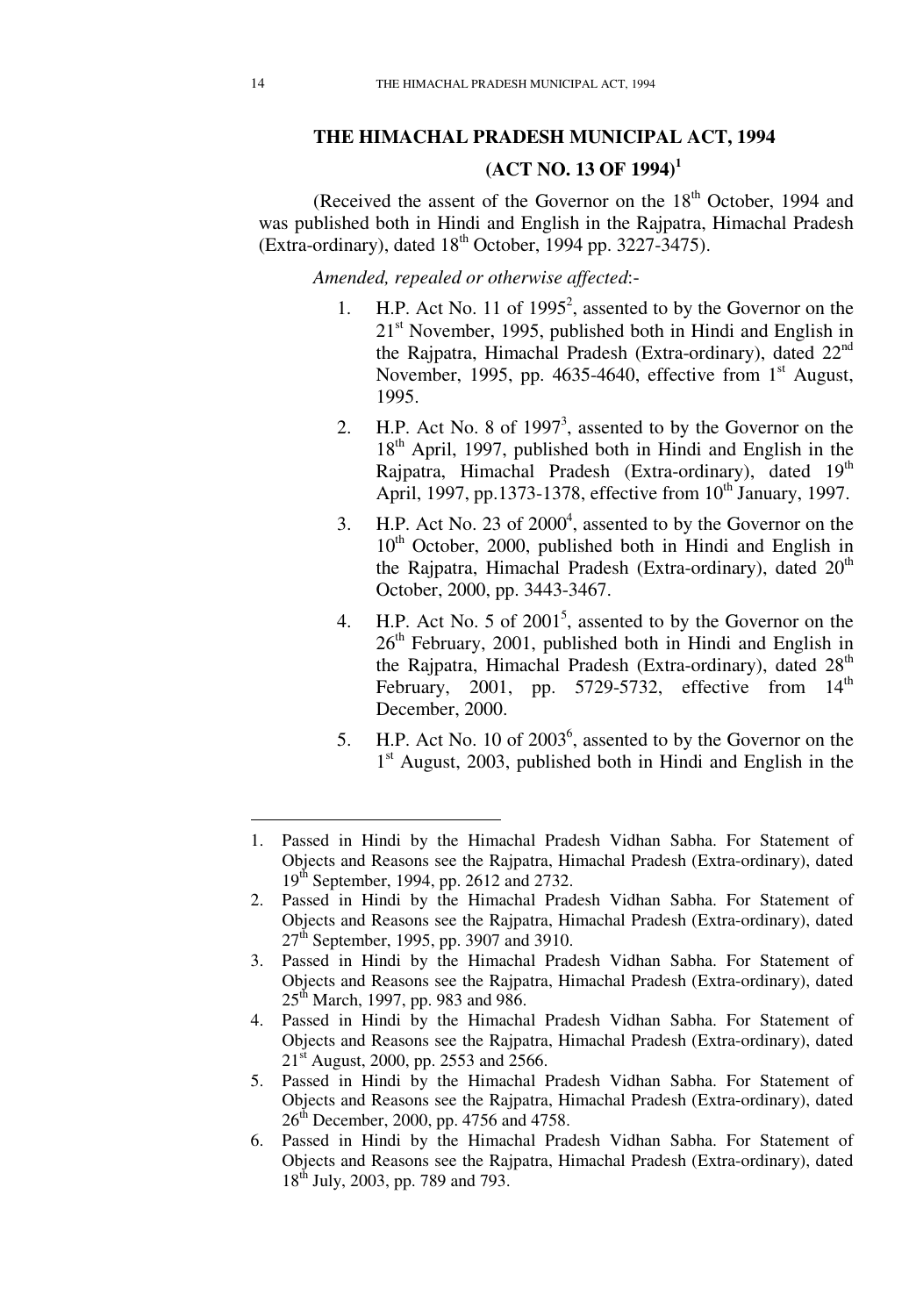Rajpatra, Himachal Pradesh (Extra-ordinary), dated 2<sup>nd</sup> August, 2003, pp. 1107-1112, effective from  $24^{th}$  May, 2003.

- 6. H.P. Act No. 7 of  $2003<sup>1</sup>$ , assented to by the Governor on the 1<sup>st</sup> day of August, 2003 and published both in Hindi and English in the Rajpatra, Himachal Pradesh (Extra-ordinary), dated  $2<sup>nd</sup>$  August, 2003, pp. 1091-1094, effective from  $15<sup>th</sup>$ November, 2002.
- 7. H.P. Act No. 2 of  $2004^2$  assented to by the Governor on the  $21<sup>st</sup>$  January, 2004, published both in Hindi and English in the Rajpatra, Himachal Pradesh (Extra-ordinary), dated  $22<sup>nd</sup>$ January, 2004, pp. 3089-3092, effective from 30<sup>th</sup> May, 1994. Validation section appended.
- 8. H.P. Act No. 28 of  $2005^3$ , assented to by the Governor on the  $28<sup>th</sup>$  September, 2005, published both in Hindi and English in the Rajpatra, Himachal Pradesh (Extra-ordinary), dated  $30<sup>th</sup>$ September, 2005, pp. 3301-3308.
- 9. H.P. Act No. 20 of  $2007<sup>4</sup>$  assented to by the Governor on the 26<sup>th</sup> September, 2007, published both in Hindi and English in the Rajpatra, Himachal Pradesh (Extra-ordinary), dated  $29<sup>th</sup>$ September, 2007, pp. 6160-6162.
- 10. H.P. Act No. 8 of 2008<sup>5</sup> assented to by the Governor on the  $16<sup>th</sup>$  May, 2008, published both in Hindi and English in the Rajpatra, Himachal Pradesh, dated  $22<sup>nd</sup>$  May, 2008, pp. 1089-1092.
- 11. H.P. Act No. 12 of 2010<sup>6</sup>, assented to by the Governor on the  $25<sup>th</sup>$  May, 2010, published both in Hindi and English in the Rajpatra, Himachal Pradesh, dated  $28<sup>th</sup>$  May, 2010, pp. 922-

- 3. Passed in Hindi by the Himachal Pradesh Vidhan Sabha. For Statement of Objects and Reasons see the Rajpatra, Himachal Pradesh (Extra-ordinary), dated 10<sup>th</sup> August, 2005, pp. 2454 and 2461.
- 4. Passed in Hindi by the Himachal Pradesh Vidhan Sabha. For Statement of Objects and Reasons see the Rajpatra, Himachal Pradesh (Extra-ordinary), dated 7<sup>th</sup> September, 2007, pp. 5008-5009 and 5017-5018.
- 5. Passed in Hindi by the Himachal Pradesh Vidhan Sabha. For Statement of Objects and Reasons see the Rajpatra, Himachal Pradesh dated 16<sup>th</sup> April, 2008, pp. 254 and 257.
- 6. Passed in Hindi by the Himachal Pradesh Vidhan Sabha. For Statement of Objects and Reasons see the Rajpatra, Himachal Pradesh dated  $22<sup>nd</sup>$  April, 2010, pp. 399 and 408.

<sup>1.</sup> Passed in Hindi by the Himachal Pradesh Vidhan Sabha. For Statement of Objects and Reasons see the Rajpatra, Himachal Pradesh (Extra-ordinary), dated 18<sup>th</sup> July, 2003, pp. 832 and 835.

<sup>2.</sup> Passed in Hindi by the Himachal Pradesh Vidhan Sabha. For Statement of Objects and Reasons see the Rajpatra, Himachal Pradesh (Extra-ordinary), dated 18th December, 2003, pp. 2728 and 2730.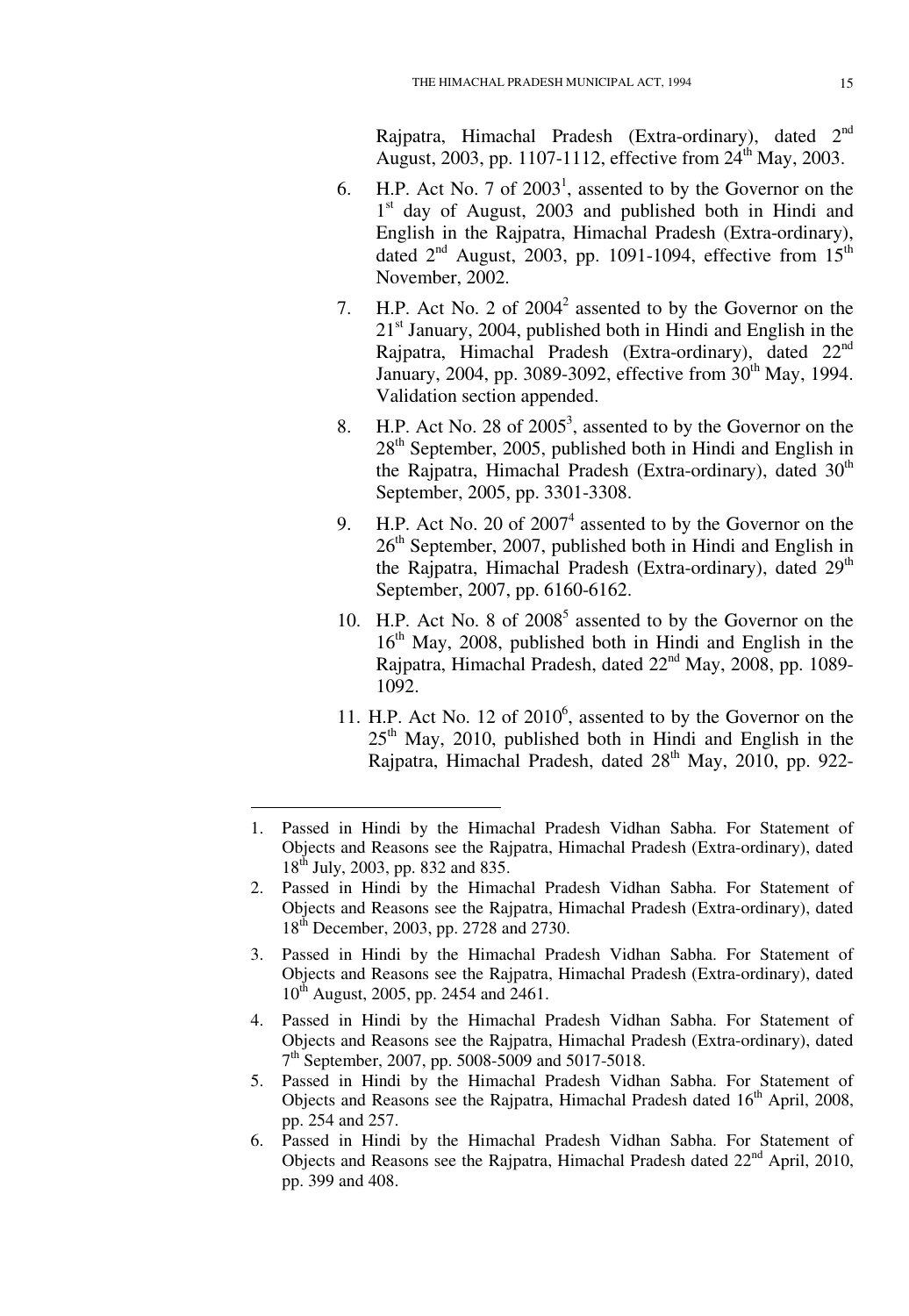938.

- 12. H.P. Act No. 1 of  $2011<sup>1</sup>$  assented to by the Governor on the 13<sup>th</sup> January, 2011, published both in Hindi and English in the Rajpatra, Himachal Pradesh, dated 14<sup>th</sup> January, 2011, pp.  $8015-8017$ , effective from  $16<sup>th</sup>$  November, 2010.
- 13. H.P. Act No. 33 of 2011<sup>2</sup> assented to by the Governor on the  $29<sup>th</sup>$  July, 2011, published both in Hindi and English in the Rajpatra, Himachal Pradesh, dated  $2<sup>nd</sup>$  August, 2011, pp. 2064-2071.
- 14. H.P. Act No. 50 of 2013<sup>3</sup> assented to by the Governor on the  $20<sup>th</sup>$  September, 2013, published both in Hindi and English in Rajpatra, Himachal Pradesh, dated 26<sup>th</sup> September, 2013, pp. 3850-3855, effective from 27<sup>th</sup> July, 2013.
- 15. H.P. Act No. 12 of 2016<sup>4</sup> assented to by the Governor on the  $19<sup>th</sup>$  September, 2016, published both in Hindi and English in Rajpatra, Himachal Pradesh, dated  $27<sup>th</sup>$  September, 2016 pp. 4595-4606.

## **An Act to consolidate and amend and replace the law relating to municipalities in Himachal Pradesh.**

**BE** it enacted by the Legislative Assembly of Himachal Pradesh in the Forty-fifth Year of the Republic of India as follow:-

#### **CHAPTER-1**

#### **PRELIMINARY**

**1. Short title, extent and commencement.-** (1) This Act may be called the Himachal Pradesh Municipal Act, 1994.

(2) It extends to the whole of the State of Himachal Pradesh.

- 3. Passed in Hindi by the Himachal Pradesh Vidhan Sabha. For Statement of Objects and Reasons see the Rajpatra, Himachal Pradesh dated  $27<sup>th</sup>$  August, 2013, pp. 2959-2960 and 2963-2964.
- 4. Passed in Hindi by the Himachal Pradesh Vidhan Sabha. For Statement of Objects and Reasons see Rajpatra, Himachal Pradesh dated 31<sup>th</sup> August, 2016, pp. 4153 and 4158-4159. Act came into force from 20<sup>th</sup> February, 2012 vide Notification No. UD-A(3)5/2010, dated  $30<sup>th</sup>$  September, 2016, published in Rajpatra, Himachal Pradesh dated 1<sup>st</sup> October, 2016, pp. 4772-4773.

<sup>1.</sup> Passed in Hindi by the Himachal Pradesh Vidhan Sabha. For Statement of Objects and Reasons see the Rajpatra, Himachal Pradesh dated  $21<sup>st</sup>$  December, 2010, pp. 7586 and 7588.

<sup>2.</sup> Passed in Hindi by the Himachal Pradesh Vidhan Sabha. For Statement of Objects and Reasons see the Rajpatra, Himachal Pradesh dated  $8<sup>th</sup>$  April, 2011, pp. 224 and 229. Act came into force effective from  $20<sup>th</sup>$  February, 2012 vide Notification No. UD-A(3)5/2010, dated  $16<sup>th</sup>$  February, 2012, published in Rajpatra, Himachal Pradesh dated  $17<sup>th</sup>$  February, 2012, p. 5873.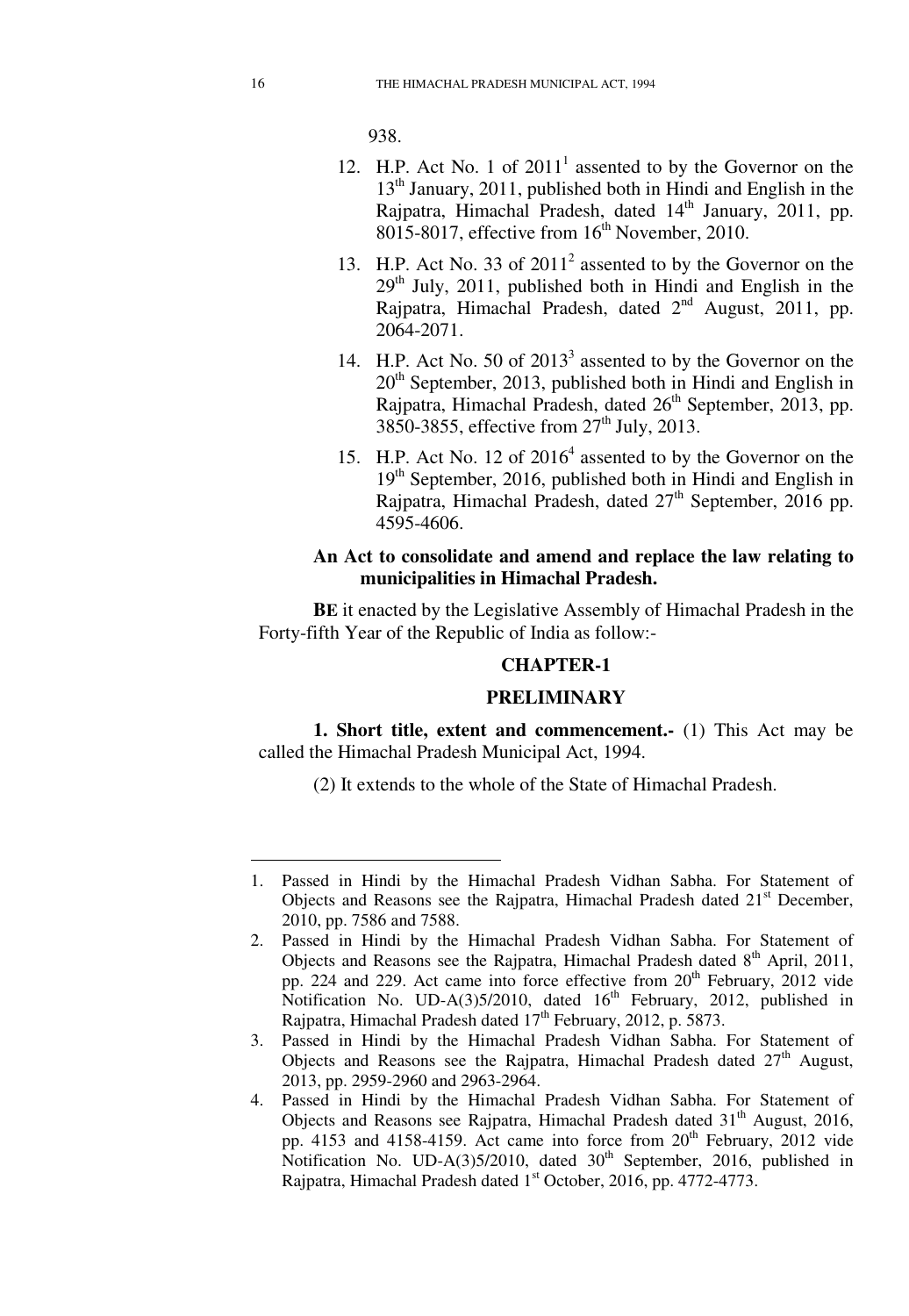(3) It shall and shall be deemed to have come into force on the  $30<sup>th</sup>$ day of May, 1994.

**2. Definitions.-** In this Act, unless there is anything repugnant in the subject or context,-

- <sup>1</sup>[(1) XXXXXXXXXXXXXXXXXXXXXXXX
- (2) "backward classes" means such classes of citizens other than scheduled castes and scheduled tribes as may be identified and notified for the purposes of reservation for appointments or posts in the services under the State Government;
- (3) "building" means any shop, house, hut, out-house, stable, a factory, an industrial shed and a temporary structure erected by means of tents and structures, raised for entertainment purposes whether roofed or not and whether used for the purposes of human habitation or otherwise and whether of masonry, bricks, wood, mud, thatch, metal or any other material whatever, and includes a wall and a well;
- (4) "building line" means a line beyond which the outer face or any part of an external wall of a building may not project in the direction of any street, existing or proposed;
- (5) "built area" is that portion of a municipality of which the greater part has been developed as a business or residential area;
- (6) "bye-laws" means bye-laws made under this Act;
- $2[(6-a)$  "cattle" means domestic animals and includes elephants, camels, buffaloes, cows, oxen, horses, mares, geldings, ponies, colts, fillies, mules, asses, pigs, rams, ewes, sheep, lambs, goats and kids;]
- (7) "committee" means a committee of a municipality, constituted or deemed to have been constituted by or under this Act;
- (8) "compost manure" means the produce prepared from dung by subjecting it to the process of compost making in the manner prescribed by rules;
- (9) "Deputy Commissioner" or "Deputy Commissioners of the districts" includes Additional Deputy Commissioners, or any other officer at any time appointed by the State Government to perform in any district or districts the functions of a Deputy Commissioner under this Act;

<u>.</u>

<sup>1.</sup> Clause (1) amended vide H.P. Act No. 2 of 2004 and omitted vide H.P. Act No. 33 of 2011.

<sup>2.</sup> Clause (6-a) inserted vide H.P. Act No. 33 of 2011.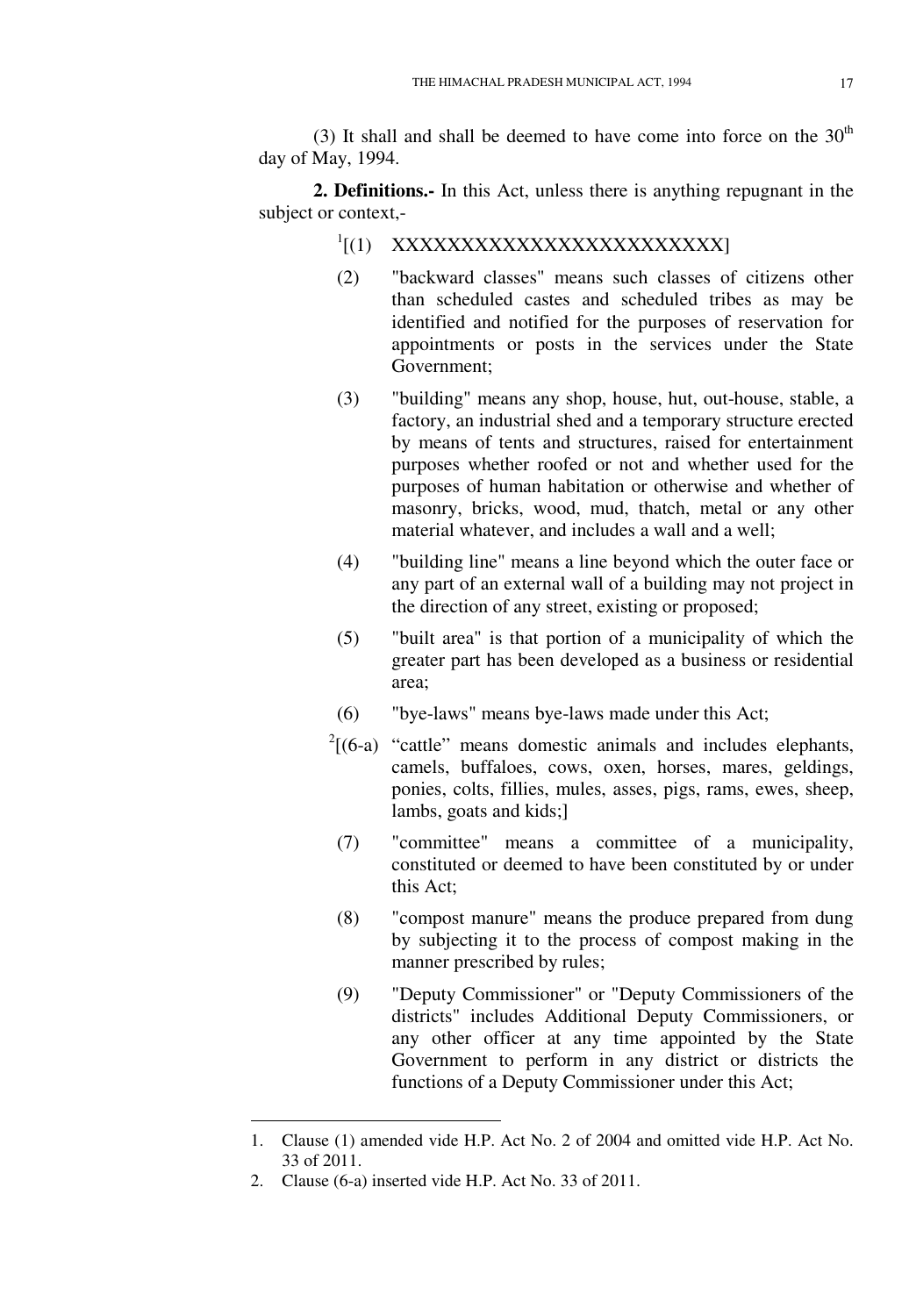- (10) "Director" means the Director of Urban Local Bodies appointed by the State Government;
- (11) "District" means a revenue district;
- (12) "District Planning Committee" means a committee constituted under article 243 ZD of the Constitution of India and under section 185 of the Himachal Pradesh Panchayati Raj Act, 1994 (4 of 1994) at the district level to consolidate the plans prepared by the Panchayats and the municipalities in the district;
- (13) "dry latrine" means a latrine from which the excreta is removed manually;
- (14) "dung" means night soil, sewage, sullage, sludge, refuse, filth or rubbish or animal matter of any kind;
- (15) "election" means and includes the entire election process commencing on and from the date of notification calling for such election of members and ending with the date of declaration and notification of results thereof;
- (16) "erect or re-erect any building" includes-
	- (a) any material alteration or enlargement of any buildings;
	- (b) the conversion by structural alteration into a place for human habitation of any building not originally constructed for human habitation;
	- (c) the conversion into more than one place for human habitation of a building originally constructed at one such place;
	- (d) the conversion of two or more places of human habitation into a greater number of such places;
	- (e) such alterations of a building as effect an alteration of its drainage or sanitary arrangements, or materially affects its security;
	- (f) the additions of any rooms, buildings, out-houses or other structures to any building;
	- (g) the construction in a wall adjoining any street or land not belonging to the owner of the wall, of a door opening on to such street or land;
- (17) "Executive Officer" means a person, by whatever name called, appointed under section 305 of this Act to discharge the functions of the Executive Officer in relation to a Municipal Council and that of Secretary in relation to a Nagar Panchayat;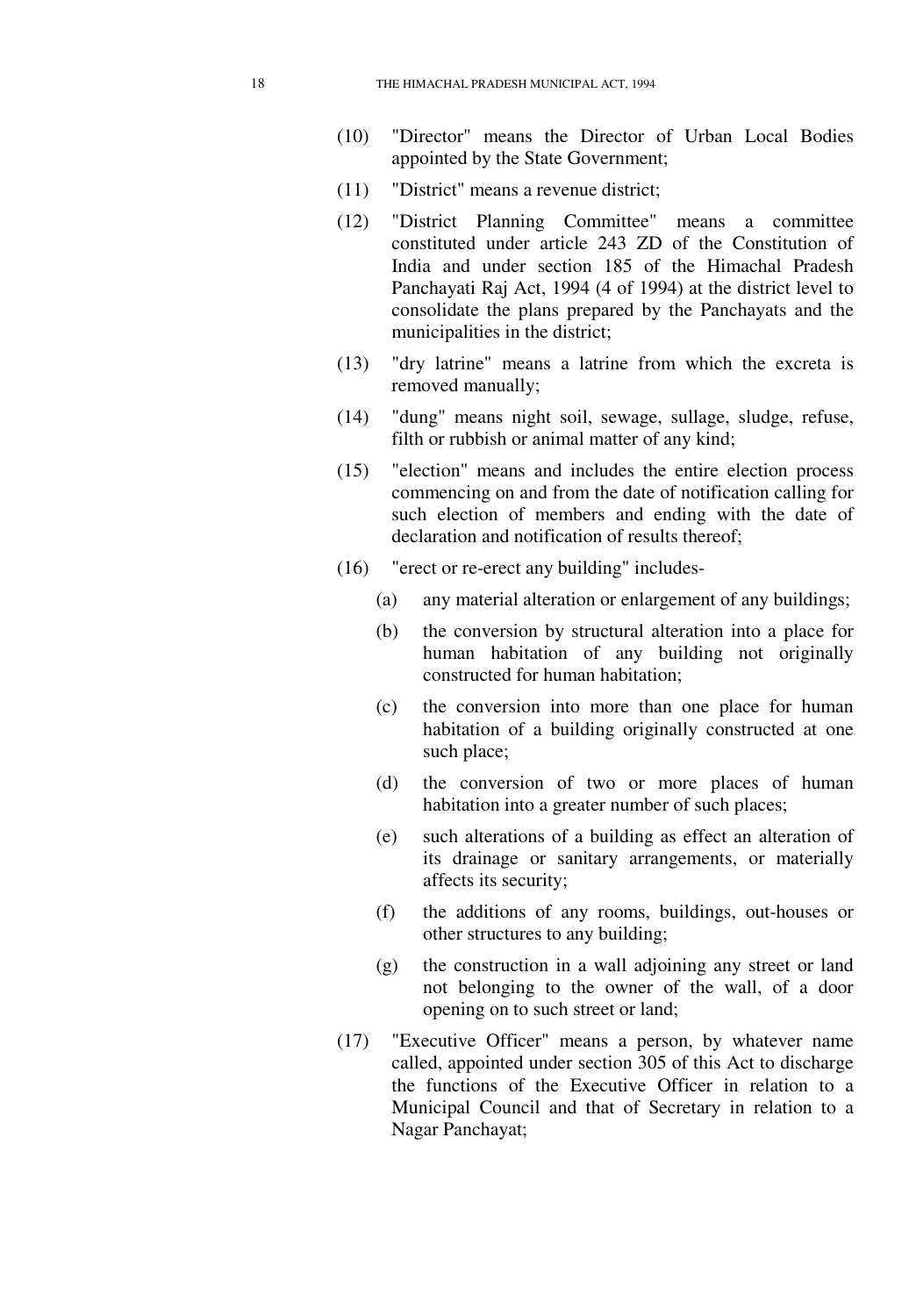- (18) "explosive" and "petroleum" have the meanings, assigned to those words in the Indian Explosive Act, 1884, (4 of 1884) and the Petroleum Act, 1934 (30 of 1934), respectively;
- (19) "factory" shall have the meaning assigned to it in the Factory Act, 1948 (63 of 1948);
- (20) "infectious disease" means cholera, plague, small-pox, tuberculosis or such other dangerous disease as the State Government may notify in this behalf;
- (21) "inhabitant" include any person ordinarily residing or carrying on business, or owning or occupying immovable property, in any municipality; or in any local area which the State Government has by notification under this Act, proposed to declare to be a municipality; and in case of any dispute; means any person or persons declare by the Deputy Commissioner to be inhabitant or inhabitants;
- (22) "municipal council" means the municipal council constituted by or under this Act;
- (23) "municipal area" means the territorial area of municipality notified by the State Government and Include any territorial area which forms part of municipality at the commencement of this Act;
- (24) "municipality" means an institution of Self Government constituted as a Nagar Panchayat or municipal council under this Act;
- (25) "Nagar Panchayat" means the Nagar Panchayat constituted under this Act;
- (26) "nuisance" includes any act, omission, place or thing which causes is likely to cause injury, danger, annoyance or offence to the sense of sight, smell or hearing or which is or may be dangerous to life or injurious to health or property;
- (27) "occupier" includes an owner in actual occupation of his own land or building, and also any person for the time being paying or liable to pay to the owner the rent or any portion of the rent of the land or building in respect of which the word is used; for the proposes of Chapters VI and X, occupier shall include hotel-keeper, lodging housekeeper, and any owner whose premises are let to more than one tenant;
- (28) "office bearer" means in relation to a municipality a member, Vice-President or a President of a municipality and in relation to Municipal Corporation, a Councillor, Mayor or Deputy Mayor of the Municipal Corporation and in relation to a Panchayat an office bearer of Panchayat as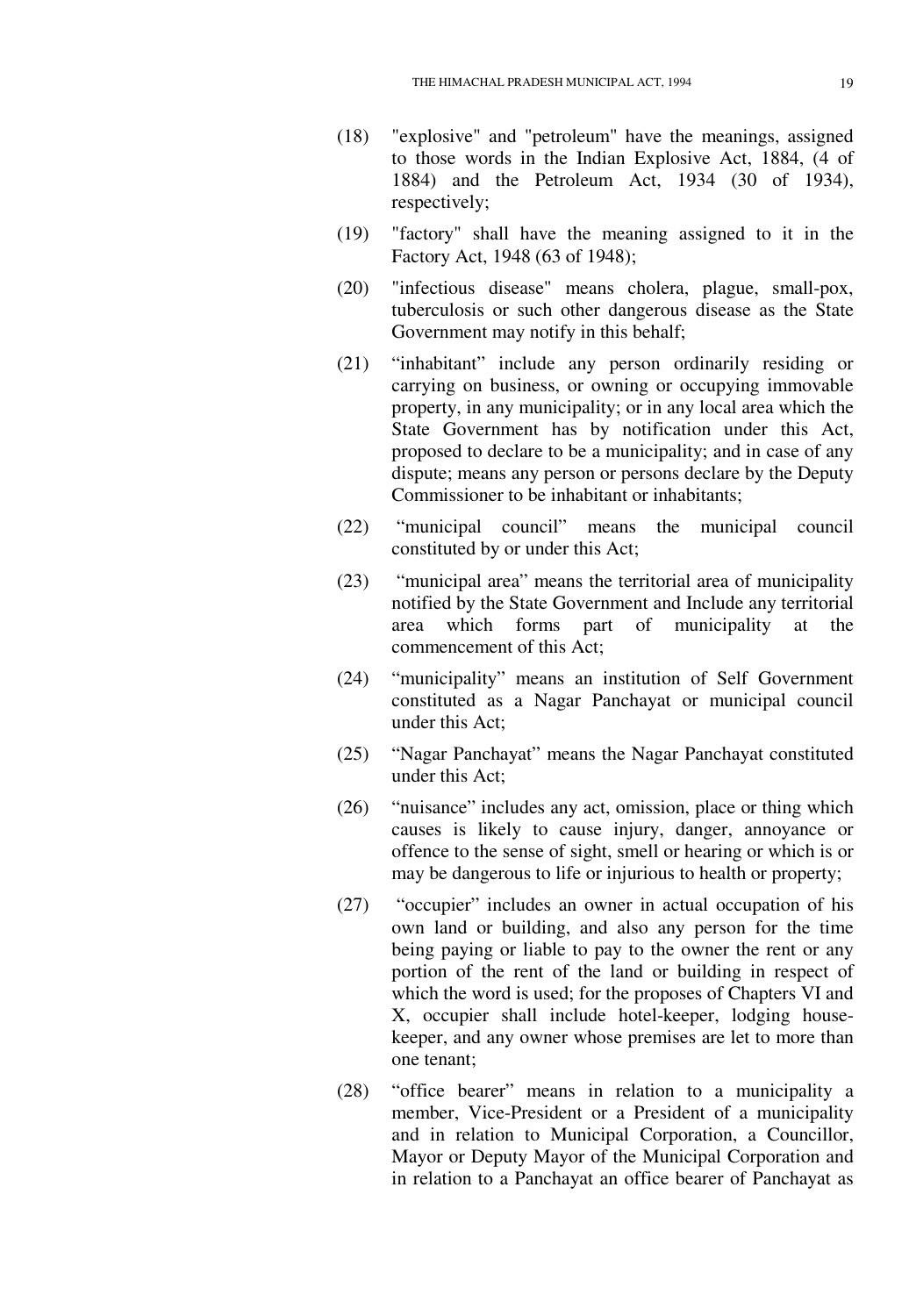defined in clause (23) of section 2 of the Himachal Pradesh Panchayti Raj Act, 1994;

- (29) "owner" includes the person for the time being receiving the rent of land and buildings, or either of them, whether on his own account or as agent or trustee for any person or society or for any religious or charitable purpose, or who would so receive the same if the land or building were let to a tenant;
- (30) "Panchayat" means an institution of self-government (by whatever name called) constituted for rural areas under the Himachal Pradesh Panchayti Raj Act, 1994;
- (31) "population" means the population as ascertained at the last preceding census of which the relevant figures has been published;
- (32) "public place" means a place which is open to the use or enjoyment of the public whether or not private property and whether or not vested in the municipality;
- (33) "public street" shall mean any street ---
	- (i) heretofore levelled, paved, metalled, channelled, sewered or repaired out of municipal or other public funds unless before such work was carried out there was an agreement with the proprietor that the street should not thereby become a public street or unless such work was done without the implied or express consent of the proprietor; or
	- (ii) which under the provisions of Section 182 is declared by the municipality to be or under any other provisions of this Act becomes, a public street;
- $\frac{1}{3}$  (33-a) "ratable value" shall mean,-
	- (a) In the case of land, the ratable value shall be based upon per square metre of the actual area of land multiplied by the unit area rate of tax and relevant factors prescribed for the particular zone and in the case of building, the ratable value shall be based upon per square metre of plinth area multiplied by unit area rate of tax and relevant factor prescribed for the particular zone;
	- (b) for levy of tax on lands and buildings, the entire municipal area shall be divided into different zones and each zone shall have relevant factors having different values;

<u>.</u>

<sup>1.</sup> Clause (33-a) inserted vide H.P. Act No. 33 of 2011.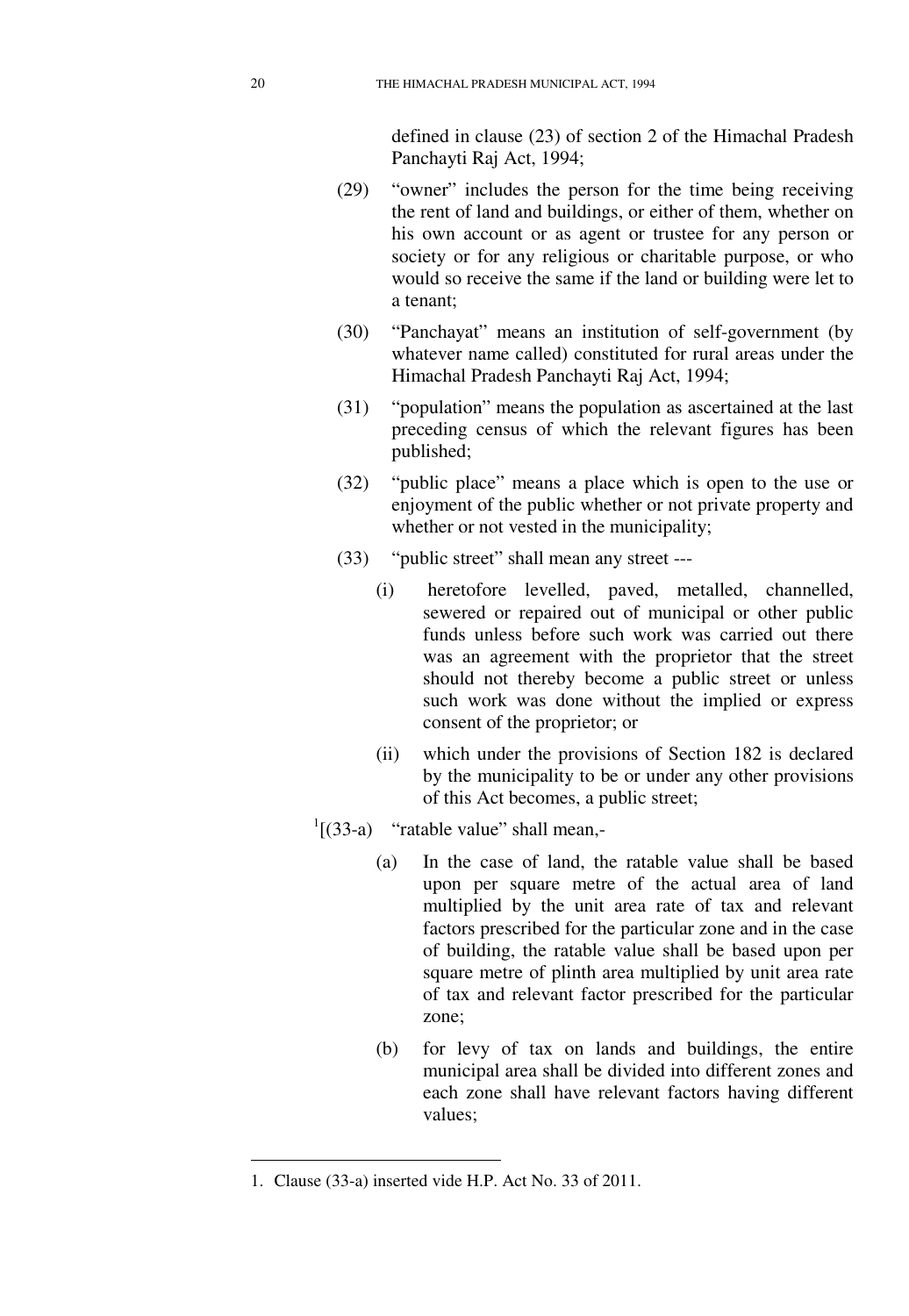- (c) for the purpose of determination of unit area tax, there shall be five factors i.e. (i) location (ii) occupancy (iii) age of building (iv) use of building and (v) type of structure. Each factor shall have different value for different zone as may be determined by the municipality, from time to time; and
- (d) the mode for levy, calculation and assessment of tax as per provisions of this Act, which relates to the classification, usages of the buildings, or apportionment of buildings, or vacant land and open spaces forming part of the land and building shall be prescribed by byelaws:

Provided that annual deduction of ten per cent on the ratable value of building shall be allowed on account of repair and maintenance expenses necessary for the maintenance of the building and a rebate of ten percent shall also be allowed on the amount of tax, in case the amount of tax specified in the bill is paid within fifteen days from the date of receipt of such bill, however, this rebate shall not be applicable in the case of defaulters who are in arrear of tax;]

- (34) "rules" means the rules made under this Act;
- (35) "scheduled castes" shall have the same meaning as assigned to it in clause (24) of the article 366 of the Constitution of India;
- (36) "scheduled tribes" shall have the same meaning as assigned to it in clause (25) of article 366 of the Constitution of India;
- (37) "State Election Commission" means the State Election Commission constituted by the State Government under articles 243k and 243ZA of the Constitution of India and section 160 of the Himachal Pradesh Panchayti Raj Act, 1994 (4 of 1994);
- (38) "State Finance Commission" means the State Finance Commission constituted by the State Government under articles 243-1 and 243-Y of the Constitution of India and section 98 of the Himachal Pradesh Panchayti Raj Act,1994 (4 of 1994);
- (39) "street" shall means any road, footway, square, court, alley or passage, accessible, whether permanently or the temporarily to the public, and whether a thoroughfare or not; and shall include every vacant space , notwithstanding that it may be private property and partly or wholly obstructed by any gate, posts, chain or other barrier, if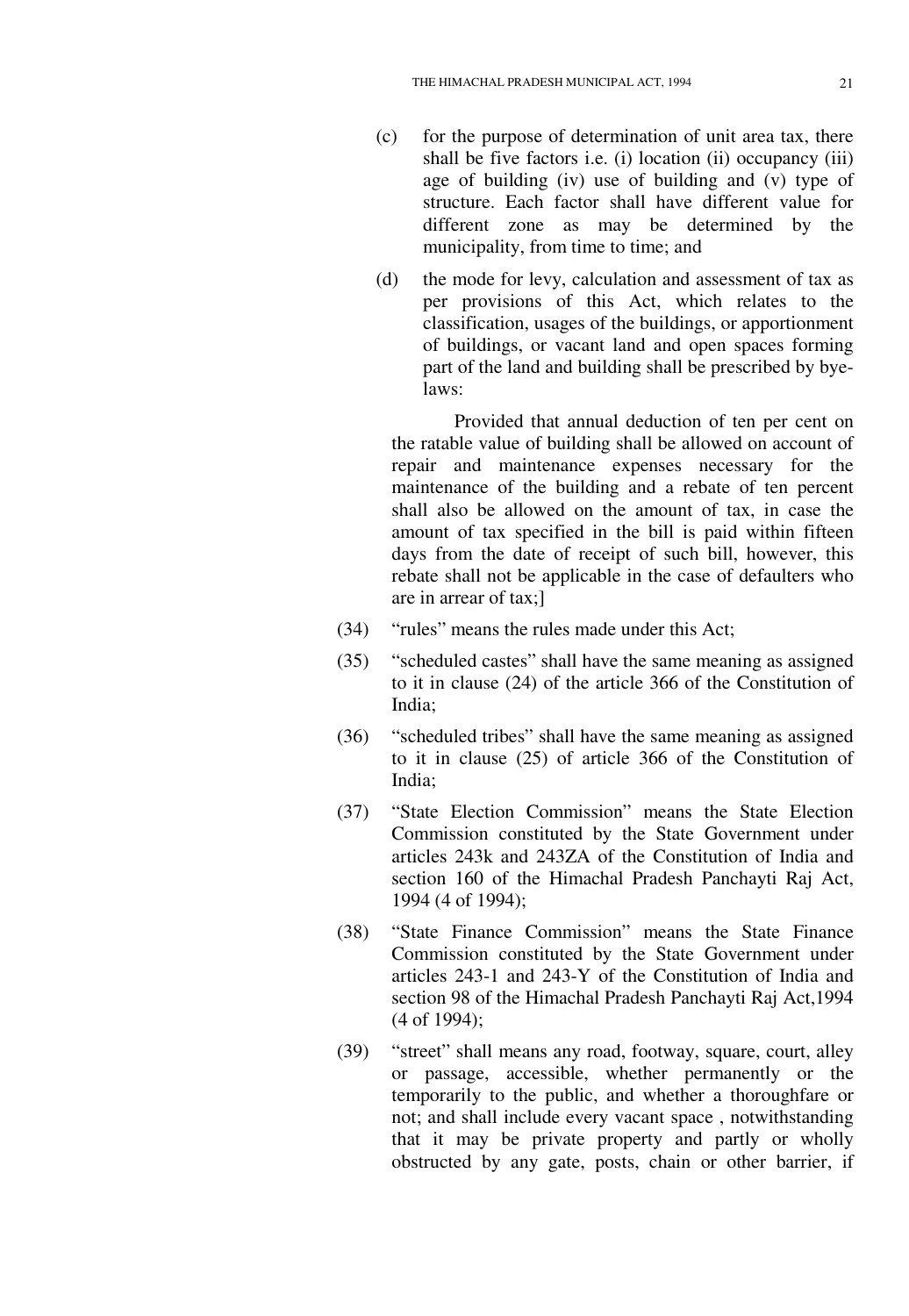houses, shops or other buildings abut thereon, and if it is used by any person as a means of access to or from any public place or thorough fare, whether such person be occupiers of such buildings or not, but shall not include any part of such space which the occupier of any such space which the occupier of any such building has a right at all hours to prevent all other persons from using as aforesaid, and shall include also the drains or gutters therein, or on either side and the land, whether covered or not by any pavement, varandah or other erection, upto the boundary of any abutting property not accessible to the public;

- (40) "unbuilt area" is an area within the municipal limits which is declared to be such at a special meeting of the municipality by a resolution confirmed by the State Government, or which is modified as such by the State Government;
- (41) "vehicle" includes bicycle, tricycle and automotor car and every wheeled conveyance which is used or capable of being used on a public street.

#### **CHAPTER - II**

#### **CLASSIFICATION OF MUNICIPALITIES AND MUNICIPAL AREA**

**3. Classification of municipalities.-** (1) There shall be constituted three classes of municipalities in accordance with the provisions of this section as specified below :-

- (i) "Nagar Panchayat" for a transitional area with population exceeding two thousand and generating annual revenue exceeding rupees five lakhs for the local administration;
- (ii) "Municipal Council" for a smaller urban area with population exceeding five thousand and generating the annual revenue exceeding rupees <sup>1</sup>[ten] lakhs for the local administration;
- (iii) "Municipal Corporation" for a larger urban area with population exceeding fifty thousand and generating annual revenue exceeding rupees two crores for the local administration and which has been declared to be a municipal area under section 3 of the Himachal Pradesh Municipal Corporation Act, 1994 (12 of 1994):

Provided that a municipality under this section may not be constituted in such urban areas or part thereof as the State Government may, having regard to the size of the area and the municipal services being provided or proposed to be provided by an industrial establishment in that area and such other factors as it may deem fit, by notification, specify to be an industrial township:

<u>.</u>

<sup>1.</sup> Substituted for the words "twenty" vide H.P. Act No. 20 of 2007.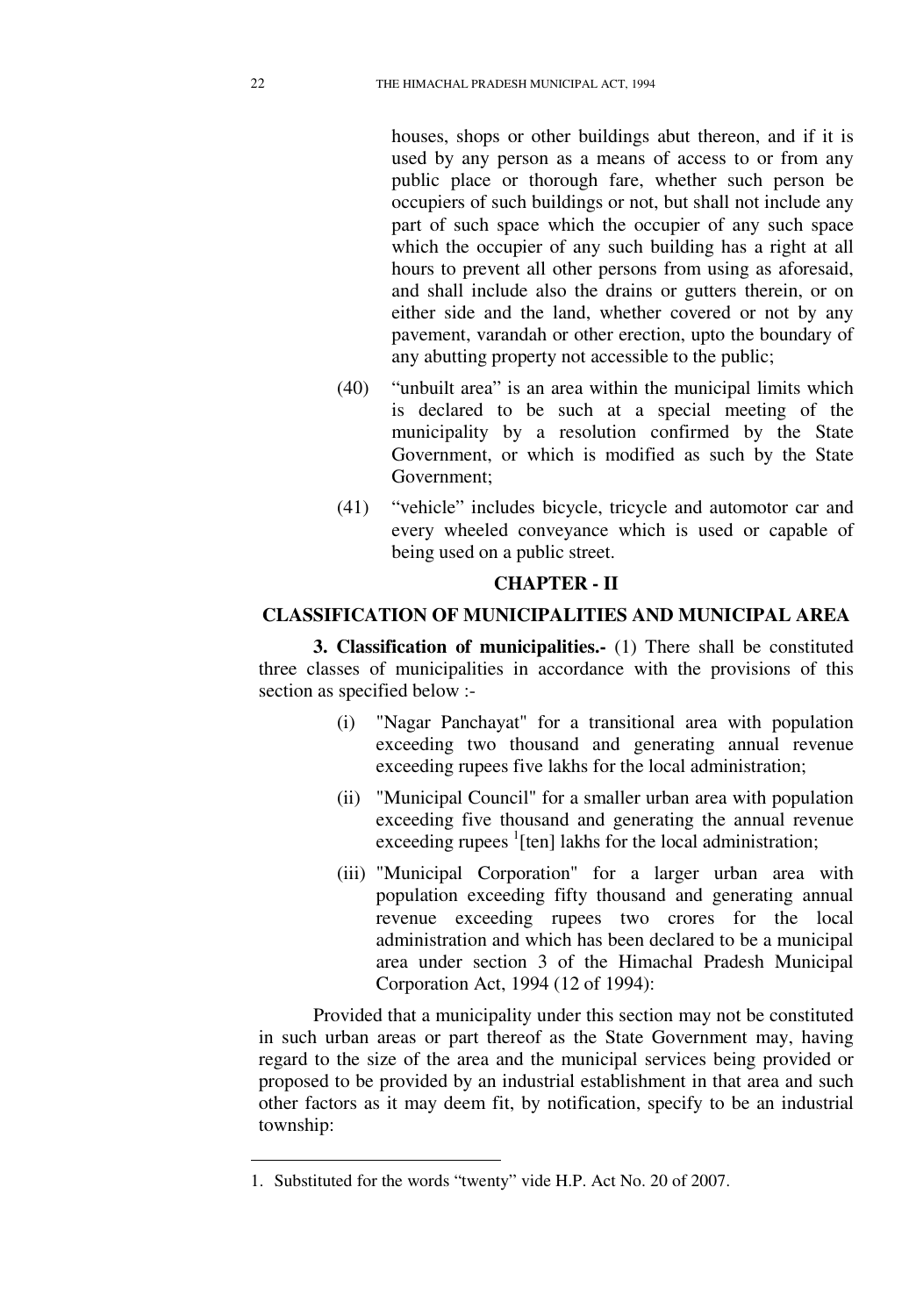Provided further that no cantonment or part of a cantonment shall form part of a municipality.

*Explanation.-* In this sub-section, "a transitional area", "a smaller urban area" or "a larger urban area" means such area as the State Government may, having regard to the population of the area, the density of the population therein, the revenue generated for local administration, the percentage of employment in non-agricultural activities, the economic importance or such other factors as the State Government may deem fit, specify, by notification for the purpose of this section.

(2) The State Government shall, by notification, constitute the municipalities and specify the class to which a municipality shall belong in accordance with the provisions of this section after observing the procedure as laid down in section 4:

Provided that the municipalities existing at the commencement of this Act and listed as Nagar Panchayat or as Municipal Council in the Schedule to this Act, would be deemed to have been constituted and notified as such, under and in accordance with the provisions of this section:

Provided further that the State Government may, after giving a reasonable notice of not less than thirty days of its intention to do so, amend the Schedule, by notification and declare any Nagar Panchayat as a Municipal Council or any Municipal Council as a Nagar Panchayat.

**4. Procedure for declaring municipal area.-** (1) The State Government may, by notification, propose any local area to be a municipal area under this Act.

(2) Every such notification under sub-section (1) shall define the limits of the local area to which it relates.

(3) A copy of every notification under this section, with a translation thereof in such language as the State Government may direct shall be affixed at some conspicuous place in the office of the Deputy Commissioner, within whose jurisdiction the local area to which the notification relates lies, and at one or more conspicuous places in that local area.

(4) The Deputy Commissioner shall certify to the State Government the date on which the copy and translation were so affixed and the date so certified shall be deemed to be the date of publication of the notification.

(5) If any inhabitant desires to object to a notification issued under sub-section (1), he may, within six weeks from the date of its publication submit his objection in writing through the Deputy Commissioner to the State Government and the State Government shall take his objection into consideration.

(6) When six weeks from the date of publication have expired, and the State Government has considered and passed orders on such objections as may have been submitted to it, the State Government may, by notification, declare the local area for the purposes of this Act, to be a municipal area.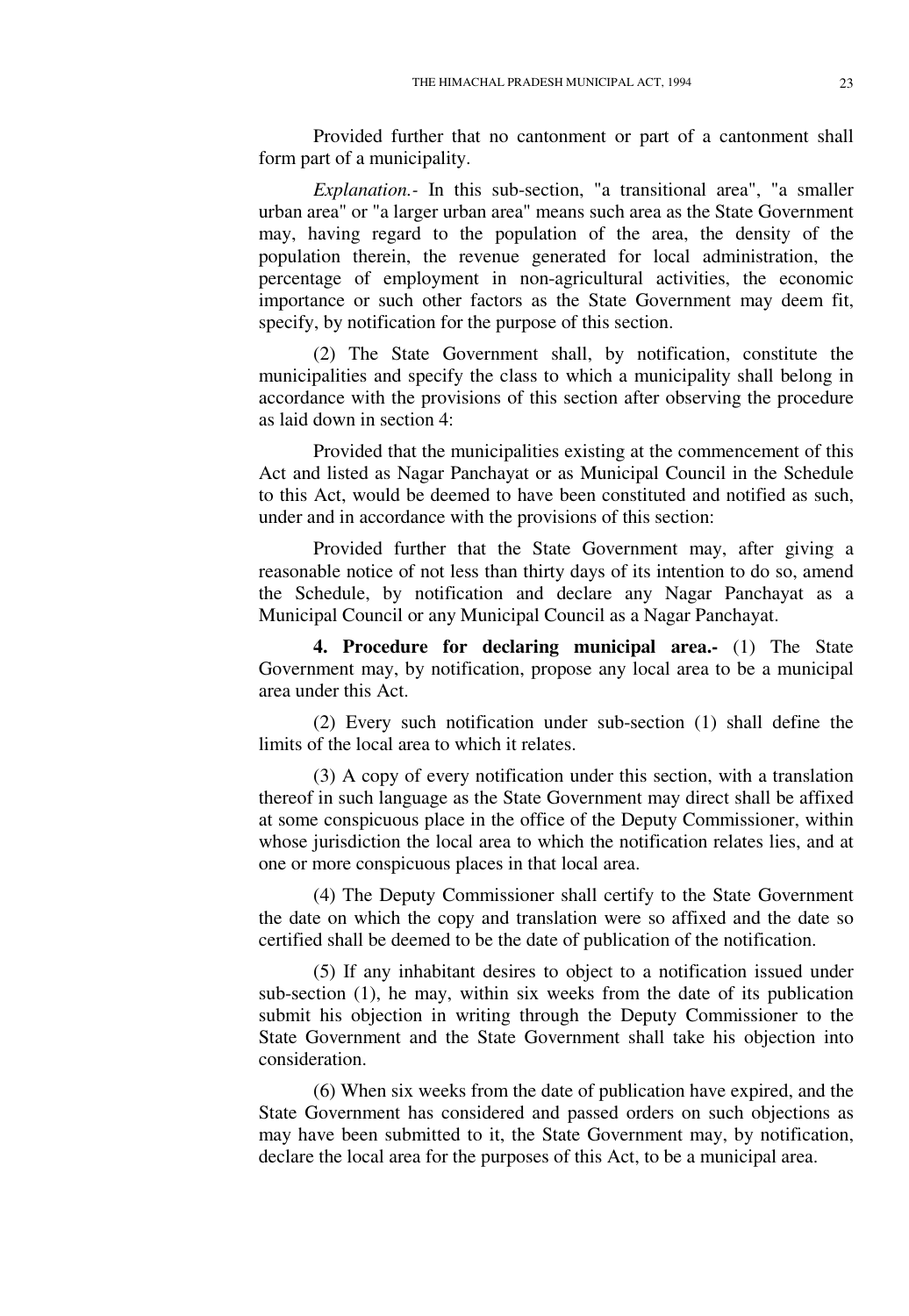(7) The State Government may, by notification, direct that all or any of the rules which are in force in any municipal area shall, with such exceptions and adaptations as may be considered necessary, apply to the local area declared to be a municipal area under this section, and such rules shall forthwith apply to such municipal area without further publication.

(8) When a local area, the whole or part of which was a notified area under the Himachal Pradesh Municipal Act, 1968 (19 of 1968) or a Nagar Panchayat under this Act, is declared to be municipal council under this section, the municipal council shall be deemed to be a perpetual successor of such notified area committee or of Nagar Panchayat, as the case may be, and in respect of all its rules, bye-laws, taxes, and all other matters, whatsoever and the Nagar Panchayat shall continue in office and shall notwithstanding anything contained in this Act be deemed to be the municipal council until the appointment and election of members is notified by the State Government under section 27.

(9) A municipality shall come into existence on such day as the State Government may, by notification, appoint in this behalf.

**5. Notification of intention to include a local area in a municipal area.-** (1) The State Government may, by notification, and in such other manner as it may determine, declare its intention to include within a municipal area any local area in the vicinity of the same and specified in the notification.

(2) Any inhabitant of a municipal area or local area in respect of which a notification has been published under sub-section (1) may, if he objects to the alteration proposed, submit his objection in writing through the Deputy Commissioner to the State Government within six weeks from the publication of the notification; and the State Government shall take such objection into consideration.

(3) When six weeks from the publication of the notification have expired, and the State Government has considered the objections, if any, which have been submitted under sub-section (2) the State Government may, by notification, include the local area in the municipal area.

(4) When any local area has been included in a municipal area under sub-section (3) of this Act, and, except as the State Government may, by notification, direct otherwise, all notifications, rules, bye-laws, orders directions and powers issued, made, or conferred under this Act and in force throughout whole of the municipal area at the time shall apply to such area.

**6. Notification of intention to exclude local area from a municipal area.-** The State Government may, by notification and in such other manner as it may deem fit, declare its intention to exclude from a municipal area any local area comprised therein and specified in the notification.

**7. Exclusion of local area from a municipal area.-** (1) Any inhabitant of a municipal area or local area in respect of which a notification has been published under section 6 may, if he objects to the exclusion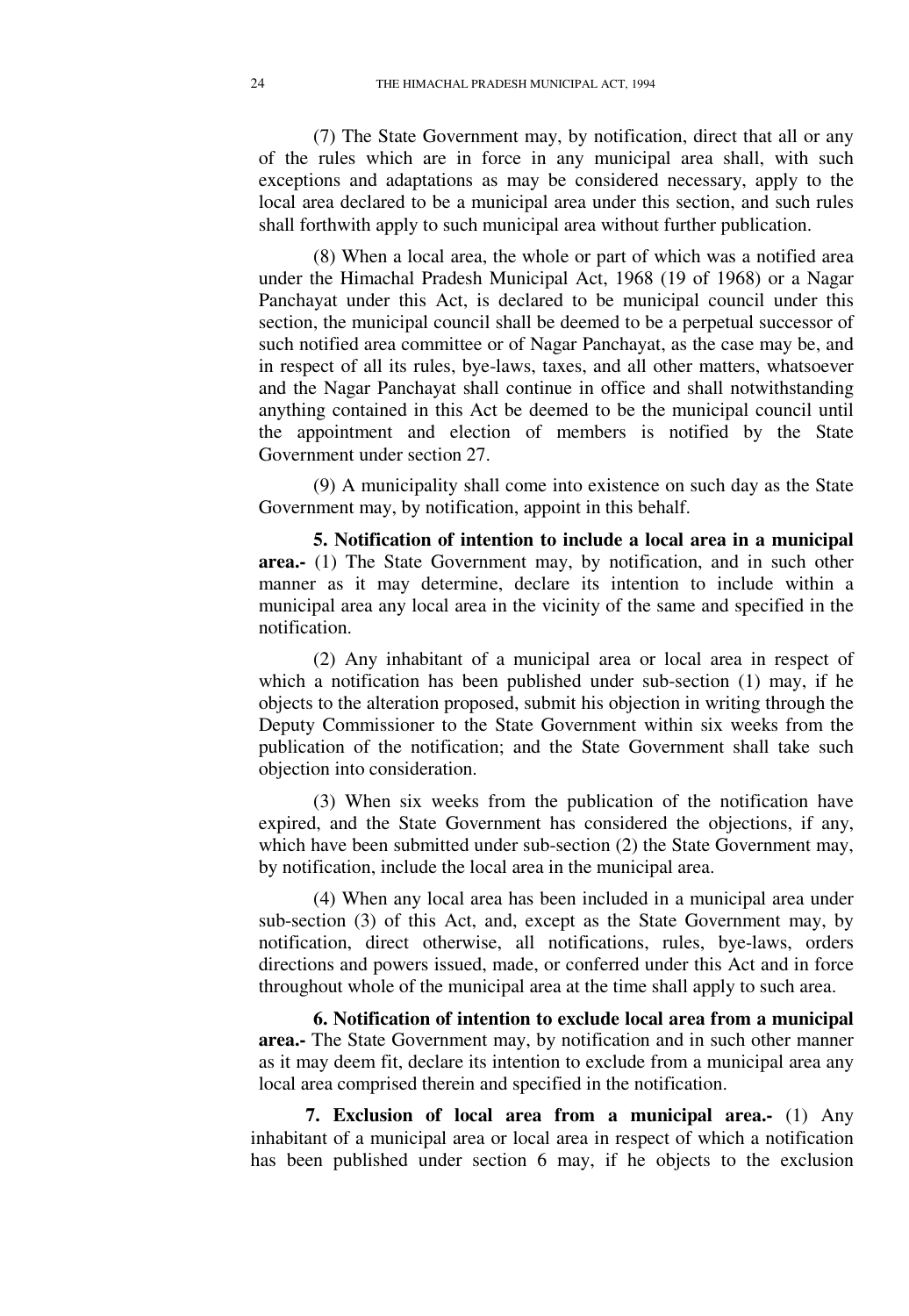proposed, submit his objection in writing through the Deputy Commissioner to the State Government within six weeks from the publication of the notification and the State Government shall take his objection into consideration.

(2) When six weeks from the publication of the notification have expired and the State Government has considered the objections, if any, which have been submitted under sub-section (1), the State Government may, by notification, exclude the local area from the municipal area.

**8. Effect of exclusion of local area from municipal area. -** When a local area is excluded from a municipal area under section 7-

- (a) this Act and all notifications, rules, bye-laws, orders, directions and powers issued, made or conferred under this Act, shall cease to apply thereto; and
- (b) the State Government shall after consulting the municipality, frame a scheme determining what portion of the balance of the municipal fund and other property vesting in the municipality shall vest in the State Government and in what manner the liabilities of the municipality shall be apportioned between the municipality and the State Government, and, on the scheme being notified, the property and liabilities shall vest and be apportioned accordingly.

**9. Power to abolish municipal area.-** (1) The State Government may, by notification, abolish any municipal area declared under section 4.

(2) When a notification is issued under this section in respect of any municipal area, this Act and all notifications, rules, bye-laws, orders directions and powers issued, made or conferred under this Act shall cease to apply to the said municipal area; the balance of the municipal fund and all other property at the time of the issue of the notification vested in the municipality shall vest in the State Government and the liabilities of the municipality shall be transferred to the State Government.

(3) Where any municipal area is abolished under sub-section (1) and subsequently the area comprising the municipal area so abolished is declared to be a Sabha area under sub-section (1) of section 3 of the Himachal Pradesh Panchayati Raj Act, 1994 (4 of 1994), the assets and liabilities referred to in sub-section (2) shall vest in the Gram Panchayat of the Sabha area from the date of its establishment under section 4 of the Himachal Pradesh Panchayati Raj Act, 1994 (4 of 1994).

*Explanation.-* For the purpose of this sub-section, the assets shall include all arrears of tax, tolls, cesses, rates, dues and fees imposed under this Act or rule or any bye-law which fell due to the municipality of the municipal area immediately before the date of its abolition and the same shall be recoverable by the Gram Panchayat as if these were arrears due to the Gram Panchayat.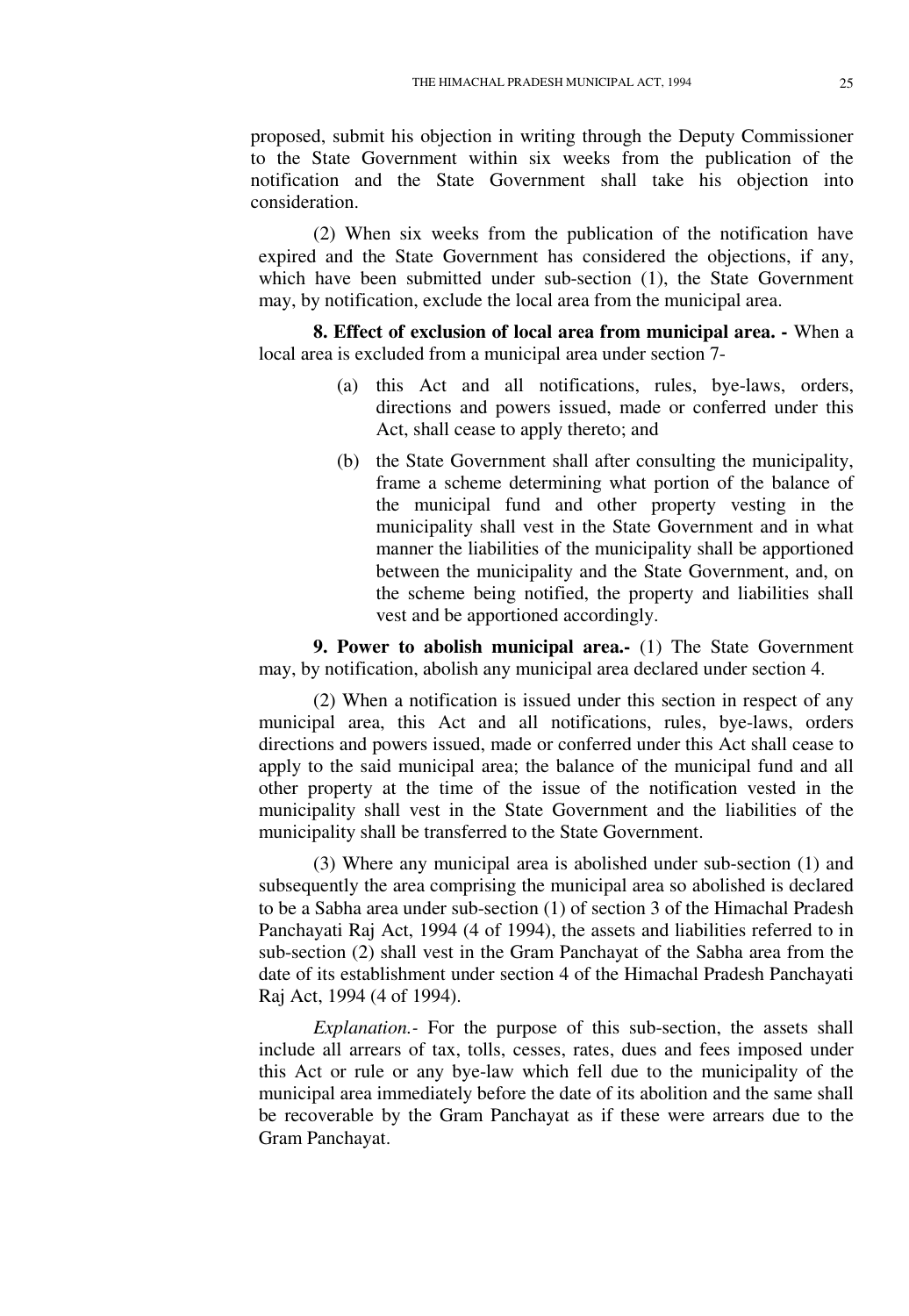### **CHAPTER -III**

#### **MUNICIPALITIES**

**10. Composition of municipalities.-** (1) The municipalities constituted under section 3 shall consist of  ${}^{1}[XXXXXXXXXX]$  such number of elected members not less than seven as may be determined by the State Government, by adopting the criterion that in municipal area having population of :-

| $^{2}$ [(i) Not exceeding 6150                      | 7 members               |
|-----------------------------------------------------|-------------------------|
| (ii) Exceeding 6150 but not exceeding 12,300        | $\ldots$ 9 members      |
| (iii) exceeding $12,300$ but not exceeding $24,600$ | $\ldots$ 11 members     |
| $(iv)$ exceeding 24,600 but not exceeding 36,900    | $\therefore$ 13 members |
| (v) exceeding $36,900$ but not exceeding $49,200$   | $\ldots$ 15 members     |
| $(vi)$ exceeding 49,200 but not exceeding 61,500    | $\ldots$ 17 members     |
| $(vii)$ exceeding $61,500$                          | $\ldots$ 19 members:    |
|                                                     |                         |

Provided that the determination of the number of members as aforesaid shall not affect the composition of the municipality until the expiry of the term of office of the elected members then in office.

<sup>3</sup>[Provided further that in case of increase or decrease in the number of wards (seats) in a municipality due to higher or lesser population growth rate of that municipality than the average population growth rate of the urban area of the State, as the case may be, in that event existing number of wards (seats) of that municipality shall be maintained.]

(2) Save as provided in sub-section (3), all seats in that municipality <sup>4</sup>[XXXXXXXXXXXXXXXX] shall be filled in by persons chosen by direct election and for the purpose of election, the Deputy Commissioner shall, in accordance with such rules as may be prescribed by the State Government,-

- (a) divide the municipal area into wards in such a manner that-
	- (i) one member shall be elected from each ward; and
	- (ii) as far as possible the population in each ward shall be equally distributed :

5 [XXXXXXXXXXXXXXXXXXXX].

<sup>1.</sup> The words and signs "President, Vice- President and" inserted vide H.P. Act No. 12 of 2010 and omitted vide H.P. Act No. 50 of 2013.

<sup>2.</sup> Existing clause (i) to (vii) substituted vide H.P. Act No. 28 of 2005.

<sup>3.</sup> Proviso inserted vide H.P. Act No. 28 of 2005.

<sup>4.</sup> The words and sign "including the President, Vice- President" inserted vide H.P. Act No. 12 of 2010 and omitted vide H.P. Act No. 50 of 2013.

<sup>5.</sup> Proviso to clause (a)(ii) inserted vide H.P. Act No. 12 of 2010 and omitted vide H.P. Act No. 50 of 2013.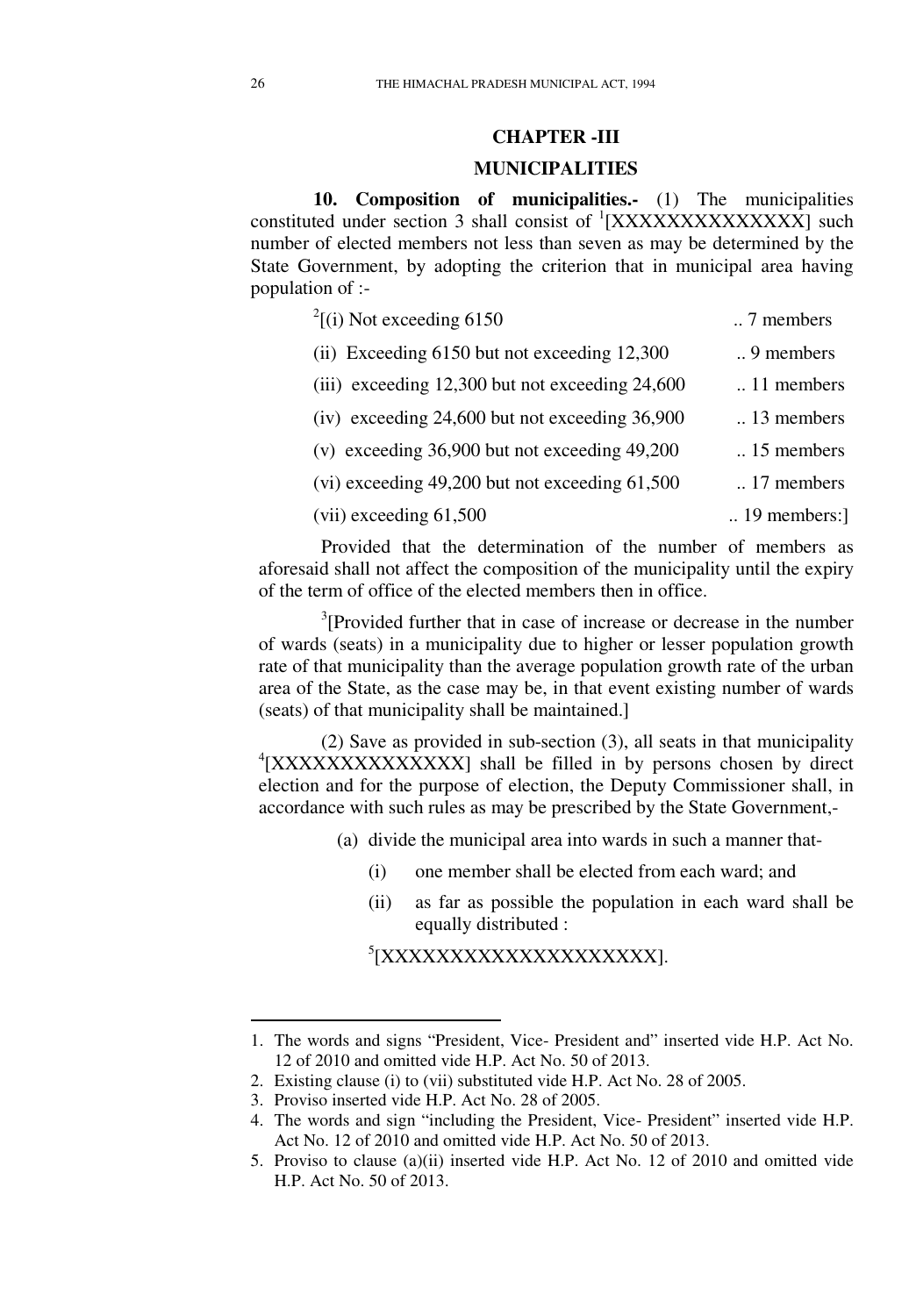$I<sup>1</sup>(3)$  In a municipality, in addition to persons chosen by direct election under this section, the Members of the State Legislative Assembly, representing constituencies which comprise wholly or partly in municipal area, shall also be the members  $2$ [with voting right] $3$ [.]

# 4 [XXXXXXXXXXXXXXXXXXXXXXX]

 $5[(4)$  The State Government may, by notification, nominate as members not more than three persons <sup>6</sup>[in Nagar Panchayat and not more than four persons in Municipal Council, as the case may be,] having special knowledge or experience of municipal administration:

Provided that a person who contested and lost the immediately preceding election of a municipality shall not be nominated by the State Government as a member of that municipality or any other municipality during its existing term:

Provided further that a member nominated under this sub-section whether before or after the commencement of the Himachal Pradesh Municipal (Amendment) Act, 2003 shall hold office during the pleasure of the State Government, but not beyond the term of municipality as provided for in sub-section (1) of section 14 of this Act.

(5) The nominated members referred to in sub-section (4) and the Executive Officer in case of Municipal Council and Secretary in case of Nagar Panchayat, shall have the right to attend all the meetings of the municipality and to take part in the discussion therein but shall not have any right to vote.]

**11. Reservation of seats.**- (1) Seats shall be reserved in a municipality,-

- (a) for the scheduled castes; and
- (b) for the scheduled tribes;

and the number of seats so reserved shall bear as nearly as may be the same proportion to the total number of seats to be filled by direct election  $7$ [XXXXXXXXXXX] in the municipality as the population of the scheduled

- 4. Proviso amended vide H.P. Act No. 23 of 2000 and deleted vide H.P. Act No. 10 of 2003 effective from  $24<sup>th</sup>$  May, 2003.
- 5. Sub-sections (4) and (5) inserted vide H.P. Act No. 10 of 2003, effective from  $24<sup>th</sup>$ May, 2003.
- 6. Inserted vide H.P. Act No. 12 of 2016.
- 7. The words and sign "excluding the seat for President and Vice-President" inserted vide H.P. Act No. 12 of 2010 and omitted vide H.P. Act No. 50 of 2013.

<sup>1.</sup> Sub-section (3) substituted vide H.P. Act No. 8 of 1997, effective from  $10^{th}$ January, 1997.

<sup>2.</sup> Inserted vide H.P. Act No. 23 of 2000.

<sup>3.</sup> Substituted for the words and signs "and the State Government may, by notification, also nominate as members, not more than three persons, having special knowledge or experience of Municipal administration:" vide H.P. Act No. 10 of 2003 effective from  $24<sup>th</sup>$  May, 2003.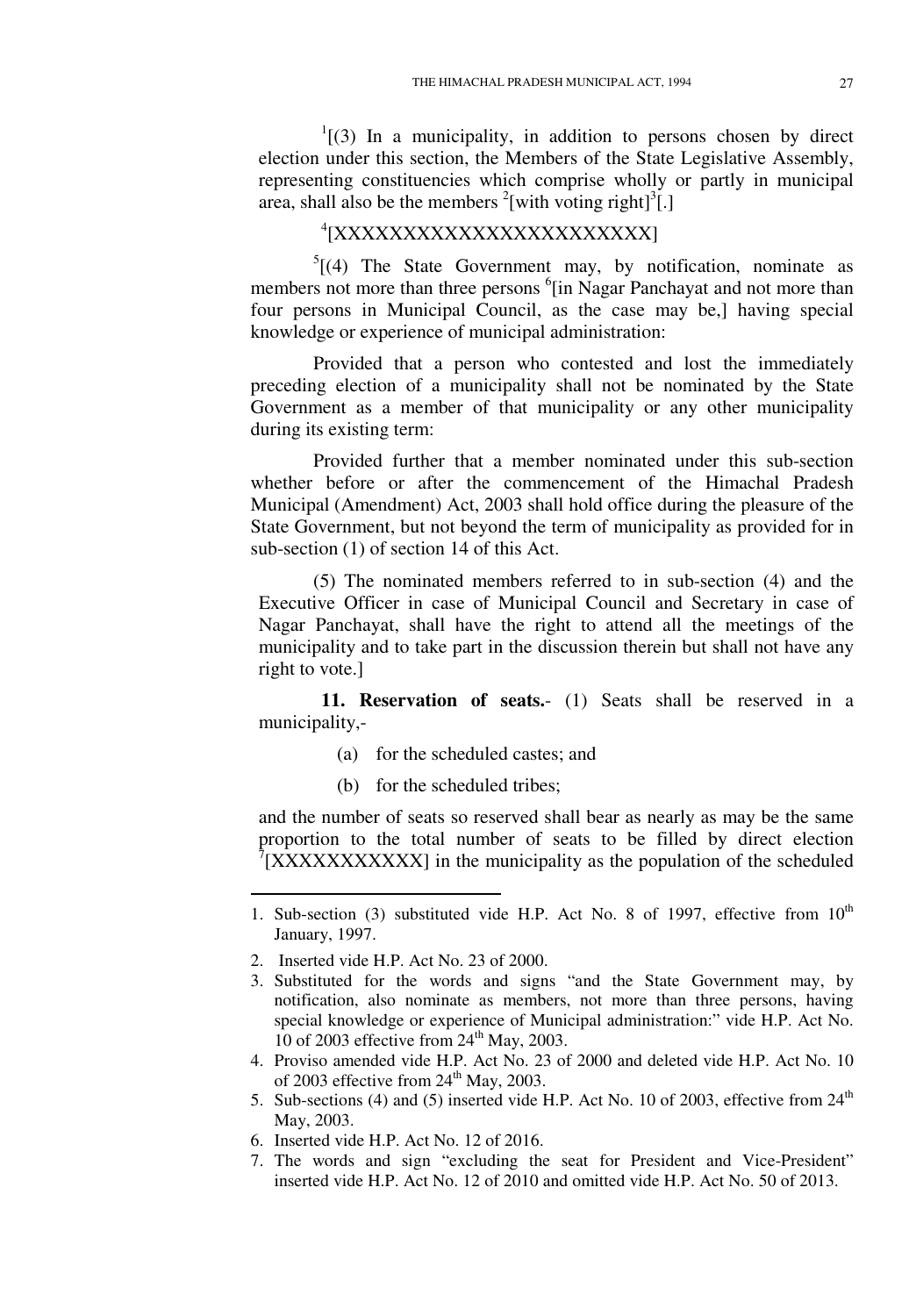castes and the scheduled tribes in the municipal area bears to the total population of that municipal area :

# 1 [XXXXXXXXXXXXXXXXXXXXXXXXX]

Provided that where there is no eligible candidate belonging to the scheduled castes to be elected as a member of the municipality, no seat shall be reserved for scheduled castes:

Provided further that in non-tribal areas where there is scheduled tribes population in a municipal area, seats shall be reserved for such members of the scheduled tribes within the reservation provided for the members of the scheduled castes and the determination of seats to be reserved amongst the scheduled castes and scheduled tribes shall be in proportion to their population in that municipal area.

*Explanation.-* The expression "non-tribal area" for the purpose of this proviso shall mean the areas other than the Scheduled Areas specified in relation to the State of Himachal Pradesh.

(2) <sup>2</sup>[One-half] of seats, reserved under sub-section (1), shall be reserved for women belonging to the scheduled castes or, as the case may be, the scheduled tribes.

(3)  ${}^{3}$ [One-half] (including the number of seats reserved for women belonging to the scheduled castes and the scheduled tribes) of the total number of seats to be filled by direct election shall be reserved for women.

(4) The State Government may, by general or special order, reserve such number of seats for persons belonging to backward classes in a municipality, not exceeding the proportion to the total number of seats to be filled by direct election in the municipality as the population of the persons belonging to backward classes in that municipal area bears to the total population of that area and may further reserve  $\frac{1}{4}$  [one-half] of the total seats reserved under this sub-section for women belonging to backward classes.

(5) The seats reserved under sub-sections (1), (3) and (4) shall be allotted by rotation to different wards in the municipal area in such manner as may be prescribed.

(6) The reservation of seats under this section shall be given effect through notification issued at the time of each election, by the State Government.

**12. Reservation of offices of Chairpersons.-** (1) There shall be reserved by the Government, in the prescribed manner such number of offices of Chairpersons in the municipalities in the State for the persons belonging to the scheduled castes and scheduled tribes and the number of

<sup>1.</sup> Proviso inserted vide H.P. Act No. 12 of 2010 amended vide H.P. Act No. 1 of 2011, omitted vide H.P. Act No. 50 of 2013.

<sup>2.</sup> Substituted for the words "One-third" vide H.P. Act No. 8 of 2008.

<sup>3.</sup> Substituted for the words "One-third" vide H.P. Act No. 8 of 2008.

<sup>4.</sup> Substituted for the words "One-third" vide H.P. Act No. 8 of 2008.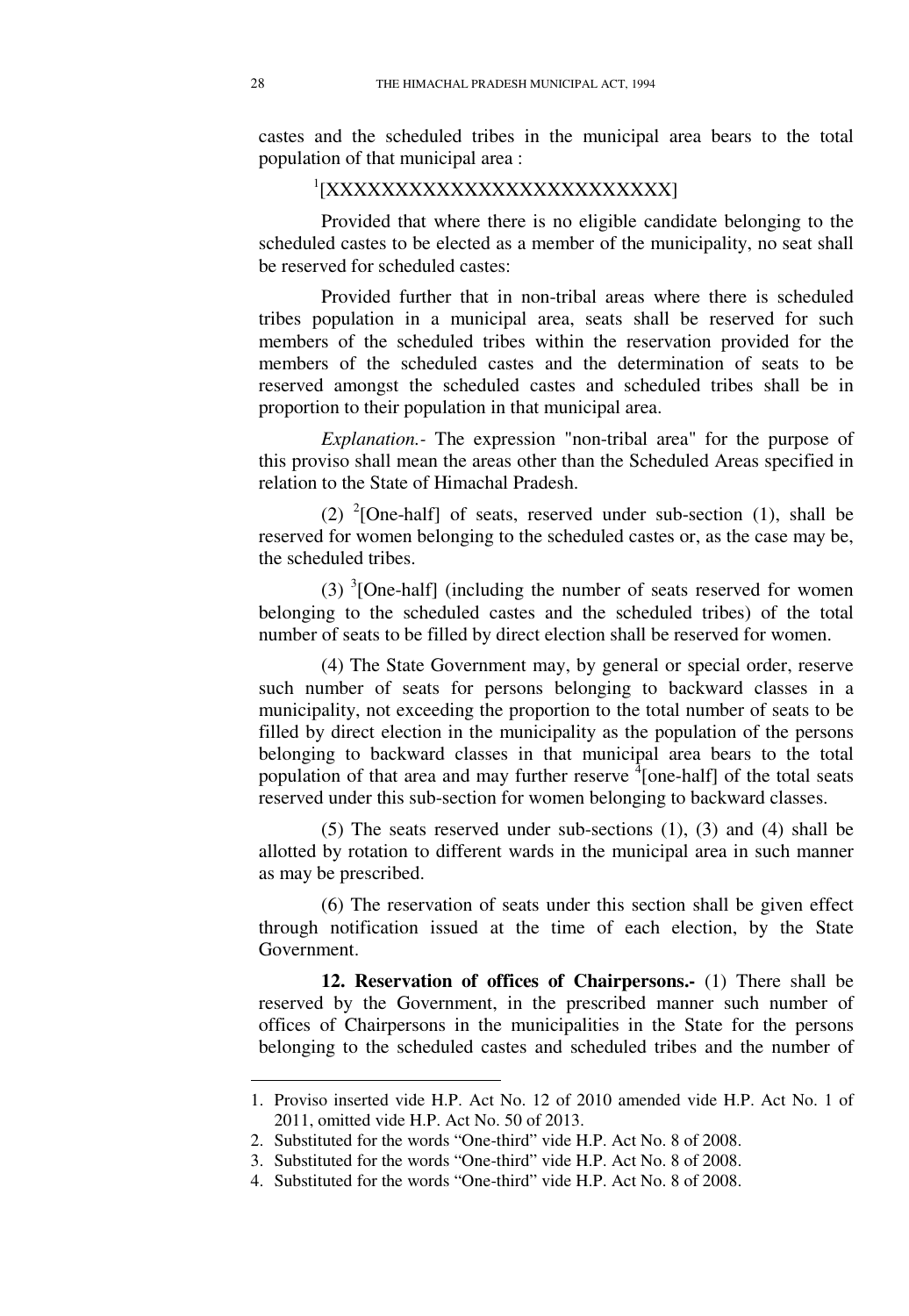such offices, bearing as may be the same proportion to the total number of offices in the State as the urban population of the scheduled castes in the State or of the scheduled tribes in the State bears to the total urban population of the State.

 $(2)$  <sup>1</sup>[One-half] of the total number of offices of Chairpersons reserved under sub-section (1), shall be reserved for women belonging to the scheduled castes or, as the case may be, the scheduled tribes.

(3)  $^{2}$ [One-half] (including the number of offices reserved for women belonging to the scheduled castes and the scheduled tribes) of the total number of offices of Chairpersons of municipalities in the State shall be reserved for women.

(4) The State Government may, by general or special order, reserve such number of offices of Chairpersons for persons belonging to backward classes in municipalities not exceeding the proportion to the total number of offices to be filled by direct election in the municipalities as the urban population of the persons belonging to backward classes in the State bears to the total urban population of the State and may further reserve  $\frac{3}{2}$  [one-half] of the total seats reserved under this sub-section for women belonging to backward classes.

(5) The offices of Chairpersons reserved under sub-sections (1), (3) and (4) shall be allotted by rotation to different municipalities in the State in such manner as may be prescribed.

*Explanation.-* For the removal of doubts it is hereby declared that for the purpose of this section the expression "urban population" shall mean the population of municipal areas of the State, except that of the municipal area declared to be a municipal area for the purposes of the Himachal Pradesh Municipal Corporation Act, 1994.

**13. Term of office of members.-** (1) The term of office of elected <sup>4</sup>[XXXXXXXXXXXXXXXX] members] shall be five years from the date appointed for the first meeting of the municipality.

<sup>5</sup>[(2) XXXXXXXXXXXXXXXXX]

-

(3) When as a result of an enquiry held under Chapter XVII, an order declaring the election of any <sup>6</sup>[XXXXXXXXXXXXXX] members]void has

<sup>1.</sup> Substituted for the words "One-third" vide H.P. Act No. 8 of 2008.

<sup>2.</sup> Substituted for the words "One-third" vide H.P. Act No. 8 of 2008.

<sup>3.</sup> Substituted for the words "One-third" vide H.P. Act No. 8 of 2008.

<sup>4.</sup> For the word "members" the words and signs "President, Vice-Present and members" substituted vide H.P. Act No. 12 of 2010 and the words and signs "President, Vice-President and" omitted vide H.P. Act No. 50 of 2013.

<sup>5.</sup> Existing sub-section (2) deleted vide H.P. Act No. 10 of 2003 effective from 24th May, 2003.

<sup>6.</sup> For the word "members" the words and signs "President, Vice-Present and members" substituted vide H.P. Act No. 12 of 2010 and the words and signs "President, Vice- President and" omitted vide H.P. Act No. 50 of 2013.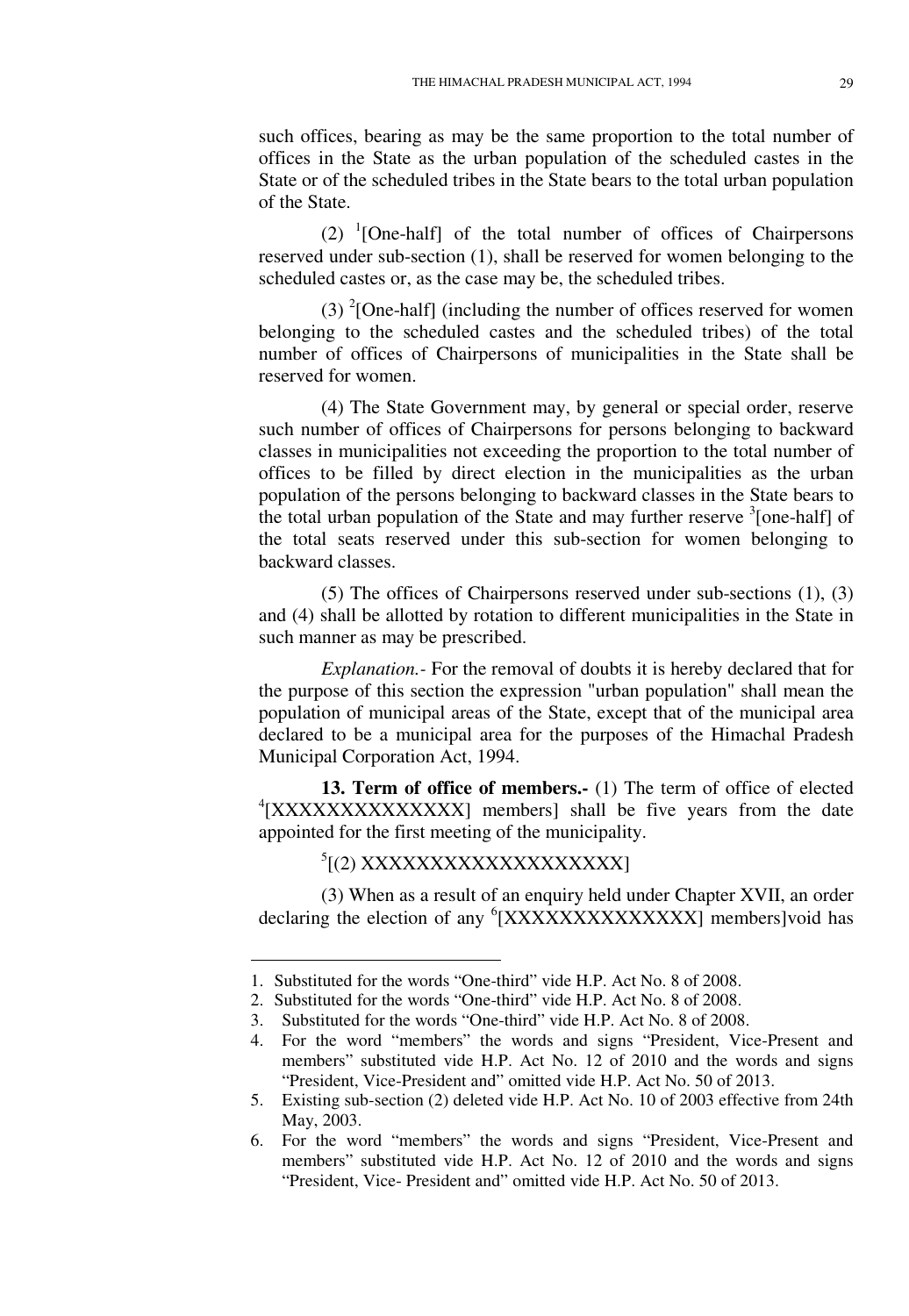been made such <sup>1</sup>[XXXXXXXXXXXXXX] members] shall forthwith cease to be the  $2$ [XXXXXXXXXXXXXXX] members] of the municipality.

(4) The  ${}^{3}$ [XXXXXXXXXXXXXXXX] members] shall be entitled to receive allowances for attendance at meetings of the municipality and of its committees at such rates as may be prescribed by the State Government from time to time.

**14. Duration of municipality.-** (1) Every municipality unless sooner dissolved under any law for the time being in force, shall continue for five years from the date appointed for its first meeting and no longer :

Provided that a municipality shall be given a reasonable opportunity of being heard before its dissolution:

Provided further that all municipalities existing immediately before the commencement of this Act shall continue till the expiration of their duration unless sooner dissolved by a resolution passed to that effect by the State Legislature.

(2) An election to constitute a municipality shall be completed,-

- (a) before the expiry of its duration specified in sub-section (1);
- (b) before the expiration of a period of six months from the date of its dissolution :

Provided that when the remainder of the period for which the dissolved municipality would have continued is less than six months, it shall not be necessary to hold any election under this section for constituting the municipality for such period:

4 [Provided further that the first election to a municipality after the commencement of the Himachal Pradesh Municipal (Second Amendment) Act, 2003, except a municipal council constituted by upgrading an existing Nagar Panchayat, may be held within a period of two years of its being notified as a municipality.]

(3) A municipality constituted upon the dissolution of a municipality before the expiration of its duration shall continue only for the remainder of the period for which the dissolved municipality would have continued under sub-section (1) had it not been so dissolved.

<sup>1.</sup> For the word "members" the words and signs "President, Vice-Present and members" substituted vide H.P. Act No. 12 of 2010 and the words and signs "President, Vice- President and" omitted vide H.P. Act No. 50 of 2013.

<sup>2.</sup> For the word "members" the words and signs "President, Vice-Present and members" substituted vide H.P. Act No. 12 of 2010 and the words and signs "President, Vice- President and" omitted vide H.P. Act No. 50 of 2013.

<sup>3.</sup> For the word "members" the words and signs "President, Vice-Present and members" substituted vide H.P. Act No. 12 of 2010 and the words and signs "President, Vice- President and" omitted vide H.P. Act No. 50 of 2013.

<sup>4.</sup> Second proviso substituted vide H.P. Act No. 7 of 2003 effective from 15<sup>th</sup> November, 2002.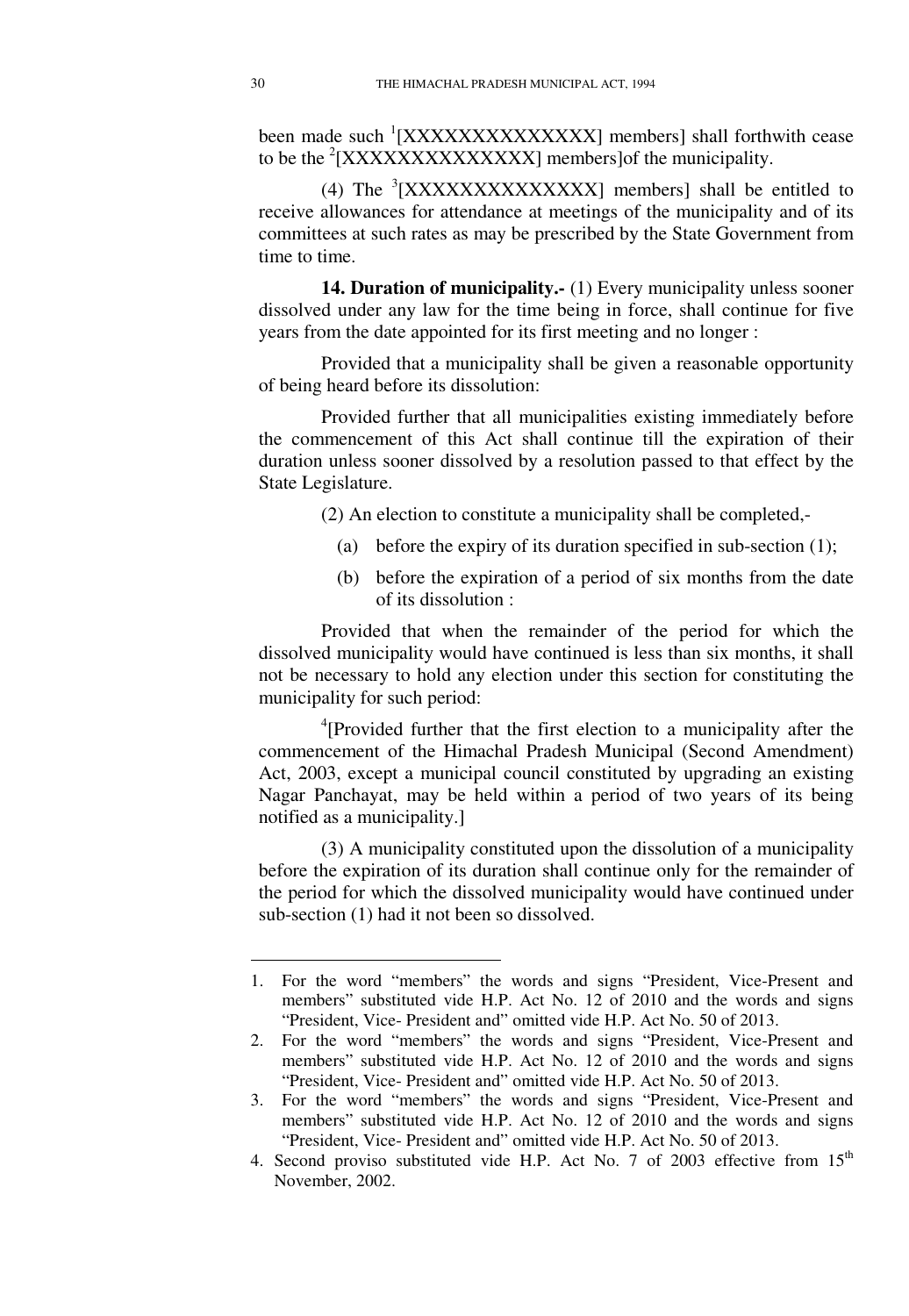**15. Resignation of member of municipality.-** (1) The member of a municipality may resign by tendering his resignation in writing to the President who shall place the same before the municipality for its acceptance, unless withdrawn within fifteen days from the date of tendering the resignation.

(2) On the acceptance of the resignation under sub-section (1) the seat of the member shall be deemed to have become vacant and the same be filled up under section 19 of this Act.

**16. Disqualifications.** - (1) A person shall be disqualified for being chosen as and for being an office bearer of a municipality,-

> (a) if he is so disqualified by or under any law for the time being in force for the purposes of the election to the State Legislature:

Provided that no person shall be disqualified on the ground that he is less than 25 years, if he has attained the age of 21 years.

- (b) If he has been convicted of any offence involving moral turpitude, unless a period of six years has elapsed since his conviction; or
- (c) if he has encroached upon, or is a beneficiary of the encroachment upon, any land belonging to, or taken on lease or requisitioned by or on behalf of the State Government, a Municipality, a Panchayat or a Co-operative Society unless a period of six years has elapsed since the date on which he is ejected therefrom or he ceases to be the encroacher;

*Explanation.-* For the purposes of this clause, the expression "beneficiary" shall include the spouse and legal heirs of the encroacher; or

- (d) if he has been convicted of an  $\textsuperscript{1}{\text{}}$  [electoral offence under Chapter XVII-A of this Act or] under any law for the time being in force; or
- $2^2$ [(dd) if he has incurred more expenditure than prescribed under section 17-A or has failed to lodge account under section 17- B within thirty days of the declaration of the result of the election; or]
- (e) if he has been ordered to give security for good behaviour under section 110 of the Code of Criminal Procedure, 1973 (2 of 1974); or
- (f) if he has been disqualified for appointment in public service, except on medical grounds; or

<sup>1.</sup> Substituted for the words "election offence" vide H.P. Act No. 23 of 2000.

<sup>2.</sup> Clause (dd) added vide H.P. Act No. 23 of 2000.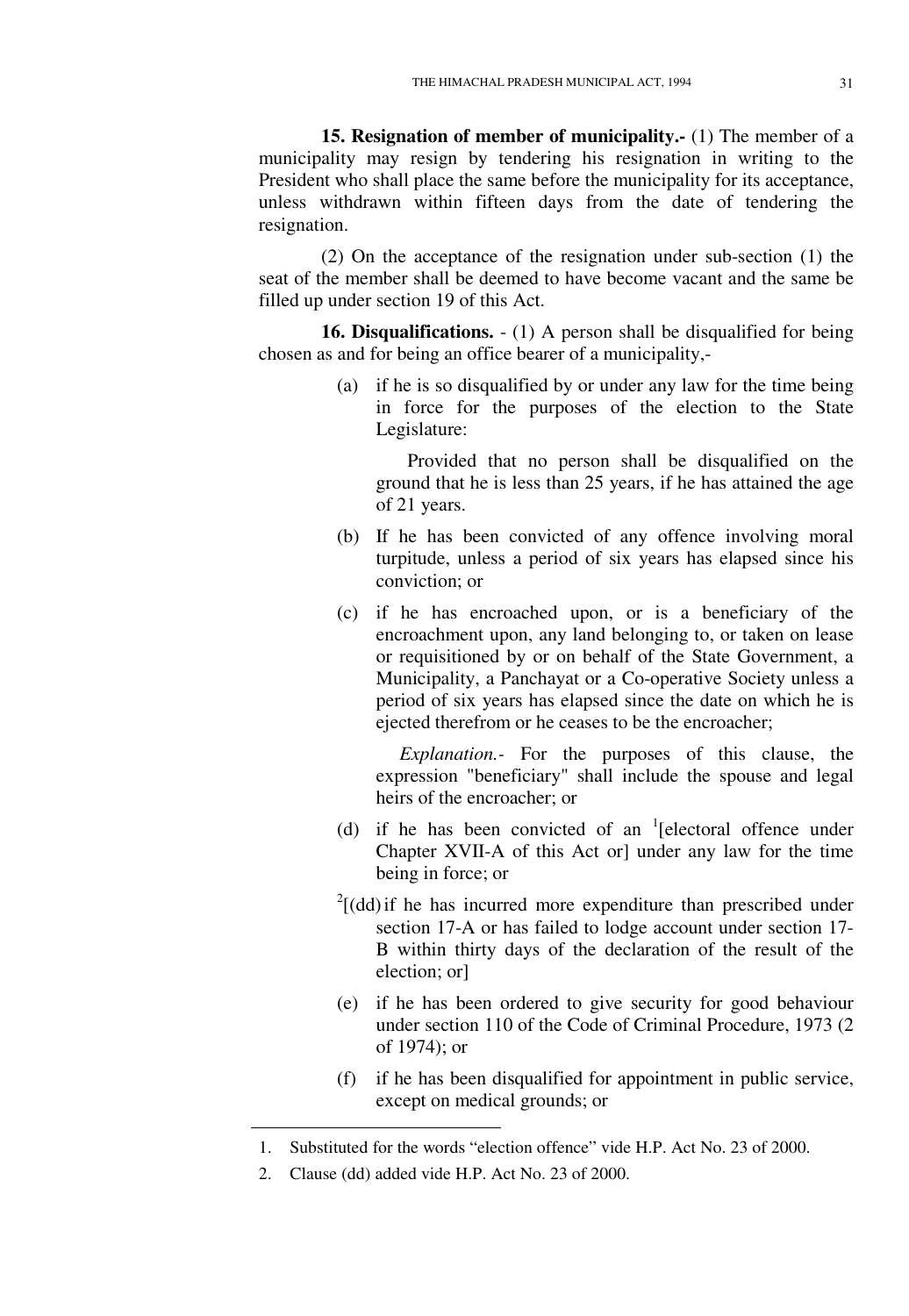(g) if he is in the employment or service under any municipality or of any other local authority or Co-operative Society or the State Government or Central Government or any Public Sector Undertaking under the control of the Central or the State Government;

*Explanation.-* For the purposes of this clause the expressions "service" or "employment" shall include persons appointed, engaged or employed on whole time, part time, casual, daily or contract basis, or

- (h) if he is registered as a habitual offender under the Himachal Pradesh Habitual Offenders Act, 1969 (8 of 1970); or
- (i) if, save as hereinafter provided, he has directly or indirectly any share or interest in any work done by an order of a municipality, or in any contract or employment with, or under or by, or on behalf of the municipality; or
- (j) if he has not paid the arrears of any tax imposed by a municipality or had not paid the arrears of any kind due from him to the municipal fund; or has retained any amount which forms part of the municipal fund;
- (k) if, he is a tenant or lessee holding a tenancy or lease under a municipality is in arrears of rent of lease or tenancy held under the municipality;
- (l) if he has been convicted of an offence punishable under the Protection of Civil Rights Act, 1955, (22 of 1955) unless a period of six years has elapsed since his conviction;
- (m) if he is so disqualified by or under any other law made by the State Legislature;
- $\frac{1}{1}$ [(n) if he has made any false declaration as required under this Act or the rules made thereunder; and
- (o) XXXXXXXXXXXXX]

(2) The question whether a person is or has become subject to any of the disqualifications under sub-section (1), shall, after giving an opportunity to the person concerned of being heard, be decided,-

- (i) if such question arises during the process of an election, by an officer who may be authorised in this behalf by the State Government, in consultation with the State Election Commission; and
- (ii) if such question arises after the election process is over, by the Director.

<sup>1.</sup> Clauses (n) and (o) inserted vide H.P. Act No. 23 of 2000 and existing clause (o) deleted vide H.P. Act No. 28 of 2005.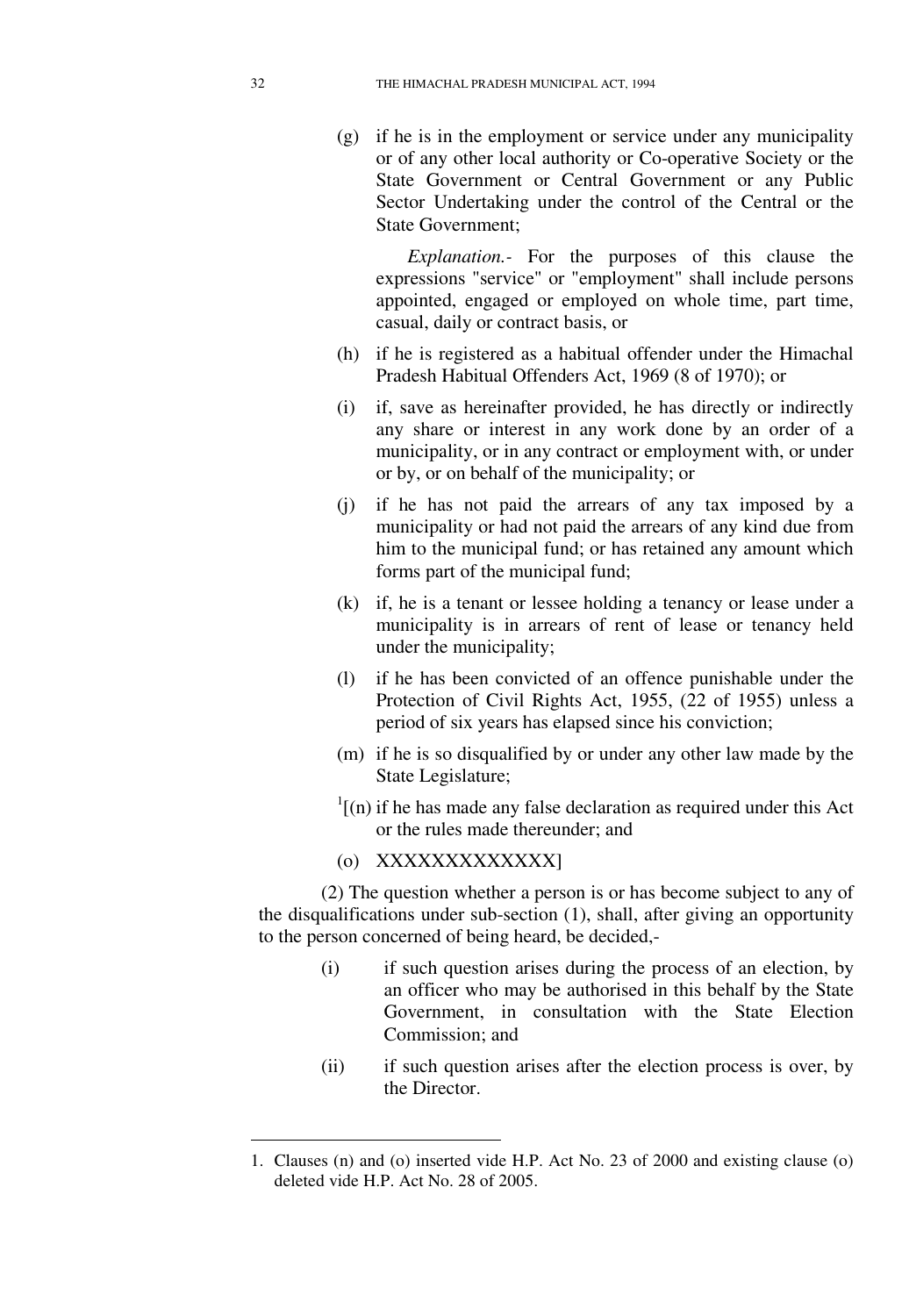**17. Bar to hold more than one office.-** If a person who is chosen as a <sup>1</sup>[XXXXXXXXXXXXXXX] member of a municipality becomes a Member of the House of the People, the Council of States, the State Legislative Assembly or the Councillor of the Municipal Corporation or is or becomes an office-bearer of a Panchayat then at the expiration of a period of fifteen days from the date of publication of the election result of, as the case may be, within fifteen days from the date of the commencement of term of office of a Member of the House of People, the Council of States or the State Legislative Assembly or the Councillor of a Municipal Corporation or the office-bearer of a Panchayat his seat in a municipality shall become vacant unless he has previously resigned his seat in the House of People, the Council of States, the State Legislative Assembly, the Municipal Corporation or the Panchayat, as the case may be.

**2 [l7-A. Account of election expenses and maximum <sup>3</sup> [limit] thereof.-** (1) Every candidate at an election shall, either by himself or by his election agent <sup>4</sup>[or by any other person with his authority, consent or knowledge], keep a separate and correct account of all expenditure in connection with the election incurred or authorised by him or by election agent <sup>5</sup>[or by any other person with his authority, consent or knowledge] between the date on which he has been nominated and the date of declaration of the result thereof, both dates inclusive.

(2) The account shall contain such particulars, as may be prescribed by the State Government in consultation with the State Election Commission.

(3) The total of the said expenditure shall not exceed such amount as may be prescribed by the State Government in consultation with the State Election Commission.

**17-B. Lodging of account.-** Every contesting candidate at an election shall, within thirty days from the date of election of the returned candidate or, if there are more than one returned candidates at the election and the dates of their election are different, the later of those two dates, lodge with the officer, as may be appointed by the State Election Commission, and account of his election expenses which shall be a true copy of the account kept by him or his election agent <sup>6</sup>[or by any other person with his authority, consent or knowledge] under section 17-A.]

**18. Power of State Government as to removal of members.-** (1) The State Government may, in consultation with the State Election

<sup>1.</sup> The words and signs "President, Vice- President or a" inserted vide H.P. Act No. 12 of 2010 and omitted vide H.P. Act No. 50 of 2013.

<sup>2.</sup> Sections 17-A and 17-B inserted vide H.P. Act No. 11 of 1995 effective from 1st August, 1995.

<sup>3.</sup> The word "limit" inserted vide H.P. Act No. 23 of 2000.

<sup>4.</sup> Certain words inserted vide H.P. Act No. 23 of 2000.

<sup>5.</sup> Certain words inserted vide H.P. Act No. 23 of 2000.

<sup>6.</sup> Certain words inserted vide H.P. Act No. 23 of 2000.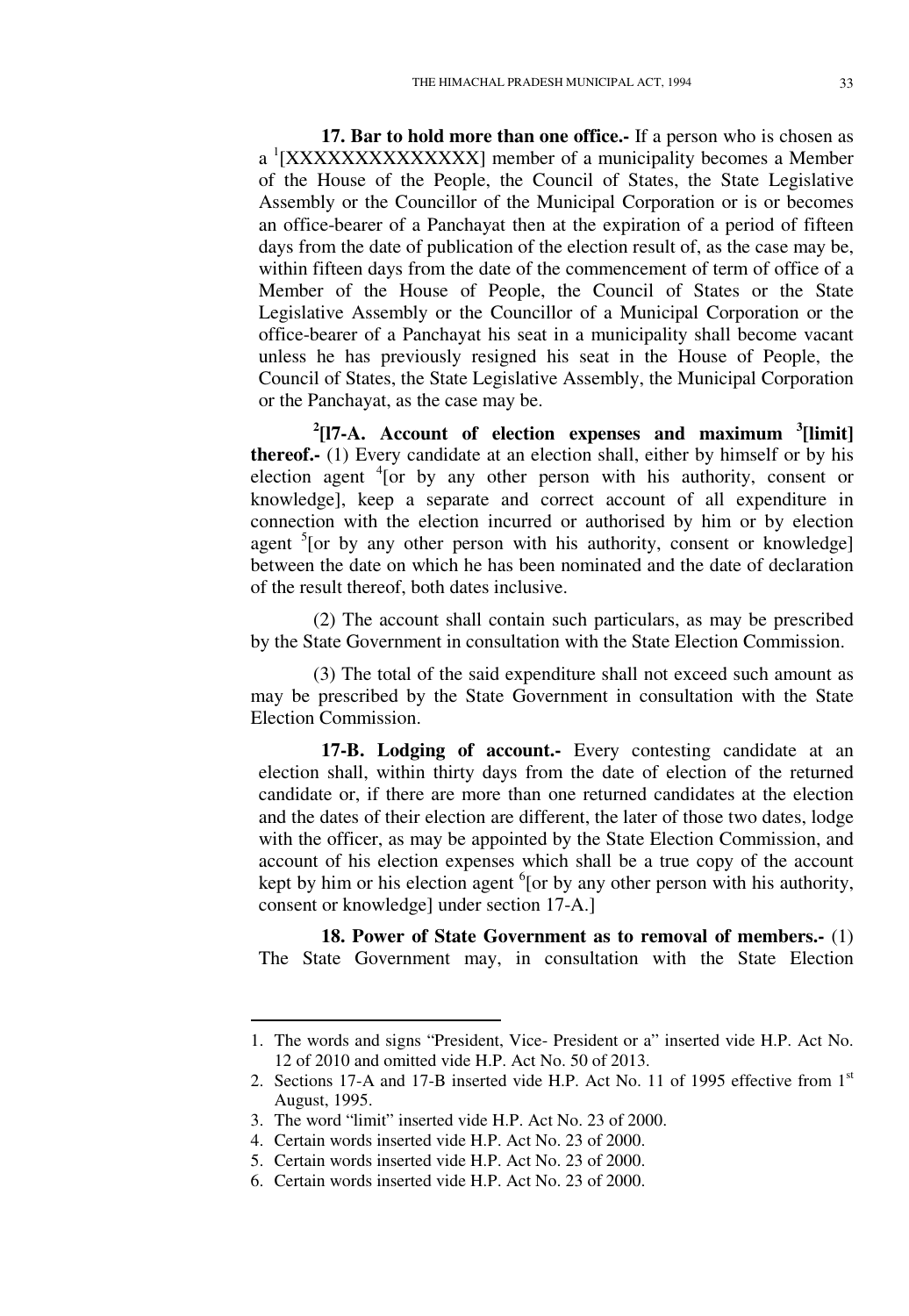Commission and by notification, remove  ${}^{1}[XXXXXXXXXX]$  any member of a municipality,-

- (a) if he refuses to act, or becomes, in the opinion of the State Government, incapable of acting, or has been declared a bankrupt or an insolvent by a competent court or has been convicted of any such offence or subjected by a criminal court to any such order as implies in the opinion of the State Government, a defect of character which renders him unfit to be a member;
- (b) if he has been declared by notification to be disqualified for employment in, or has been dismissed from the public service and the reason for the disqualification or dismissal is such as implies in the opinion of the State Government, a defect of character which renders him unfit to be a member;
- (c) if he has without reasonable cause in the opinion of the State Government absented himself for more than three consecutive months from the meetings of the municipality;
- (d) if he fails to pay any amount due from him to the municipality within three months of the service of notice making the claim. It shall be the duty of the Executive Officer, to serve such a notice at the earliest possible date after the amount has become due;
- (e) if in the opinion of the State Government he has flagrantly abused his position as a member of the municipality or has through his negligence or misconduct been responsible for the loss, or mis-application of any money or property of the municipality;
- (f) if he has, since his election or nomination, become subject to any disqualification which, if it had existed at the time of his election or nomination, would have rendered him ineligible under any law for the time being in force for election or nomination, or if it appears that he was, at the time of his election or nomination subject to any such disqualification; and
- (g) if, being a legal practitioner, he acts or appears in any legal proceeding on behalf of any person against the municipality or on behalf of or against the State Government wherein the opinion of the State Government such action or appearance is contrary to the interests of the municipality:

Provided that no removal of a  $2$ [XXXXXXXXXXX]

<sup>1.</sup> The words and sign "President, Vice- President or" inserted vide H.P. Act No. 12 of 2010 and omitted vide H.P. Act No. 50 of 2013.

<sup>2.</sup> The words and sign "President, Vice- President or" inserted vide H.P. Act No. 12 of 2010 and omitted vide H.P. Act No. 50 of 2013.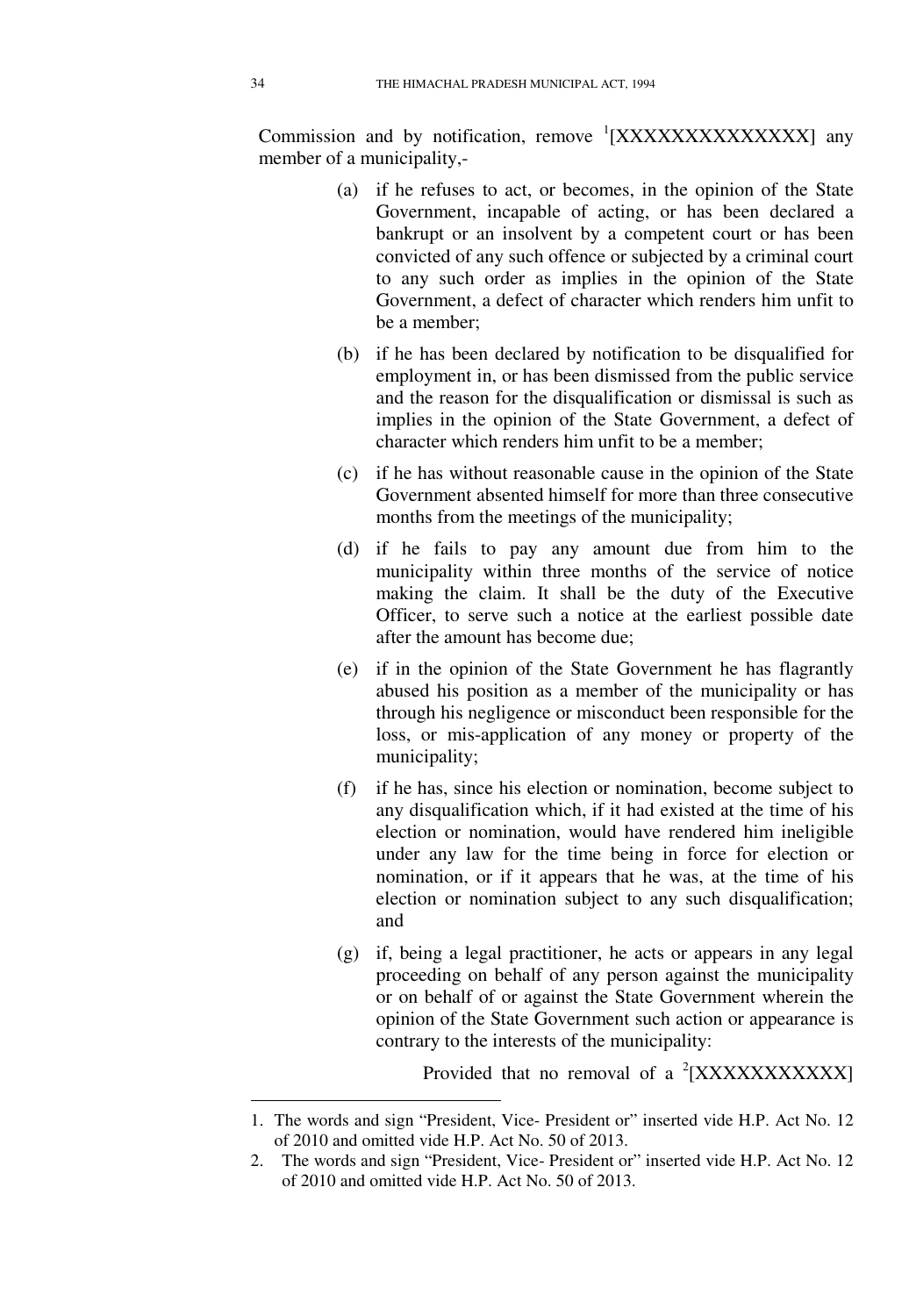member shall be notified unless the matter has been enquired into by an officer, not below the rank of an Additional Deputy Commissioner, appointed by the State Government and the member concerned has been given a reasonable opportunity of being heard.

 $<sup>1</sup>$ [(h) he has without reasonable cause in the opinion of the State</sup> Government fails to convene more than three consecutive meetings of the Ward Committee.]

(2) A person removed under this section or whose election has been declared void, for corrupt practices or intimidation, under the provisions of section 295 shall be disqualified for election for a period not exceeding six years.

**19. Filling of casual vacancies.-** (1) Whenever a vacancy occurs by the death, resignation or removal, or by the vacation of seat, under the provisions of sub-section (3) of section 13, of any  $^{2}$ [office bearer], the vacancy shall be filled within six months of the occurrence of such vacancy in accordance with the provisions of this Act and the rules made thereunder:

 $3$ [Provided that where the remainder of the term is less than six months, it shall not be necessary to hold any bye-elections to fill-up such casual vacancy.]

(2) Every person elected or nominated, to fill a casual vacancy, shall be elected or nominated to serve for the remainder of his predecessor's term of office.

**20. Incorporation of municipality.-** Every municipality shall be a body corporate to be known as by the name of Municipal Council or the Nagar Panchayat of its municipal area and shall have perpetual succession and a common seal, with power to acquire and hold property, both movable and immovable, and subject to the provisions of this Act or the rules made thereunder, to transfer any property held by it, to contract and to do all other things necessary for the purpose of its constitution; and may sue and be sued in its corporate name.

**21. Members and employees to be Public servants.** -Every <sup>4</sup> [office bearer] of the municipality and every person employed by the municipality, whether for the whole or part of his time, shall be deemed to be a public servant within the meaning of section 21 of the Indian Penal Code, 1860 (45) of 1860).

5 **[22. Election of President and Vice-President**.- Every Municipal Council or Nagar Panchayat shall elect one of its elected members to be the

<sup>1.</sup> Clause (h) inserted vide H.P. Act No. 12 of 2010.

<sup>2.</sup> Substituted for the word "member" vide H.P. Act No. 12 of 2010.

<sup>3</sup> Proviso added vide H.P. Act No. 23 of 2000.

<sup>4.</sup> Substituted for the word "member" vide H.P. Act No. 12 of 2010.

<sup>5.</sup> Section 22 substituted vide H.P. Act No. 12 of 2010 amended vide H.P. Act No. 1 of 2011 again substituted vide H.P. Act No. 50 of 2013.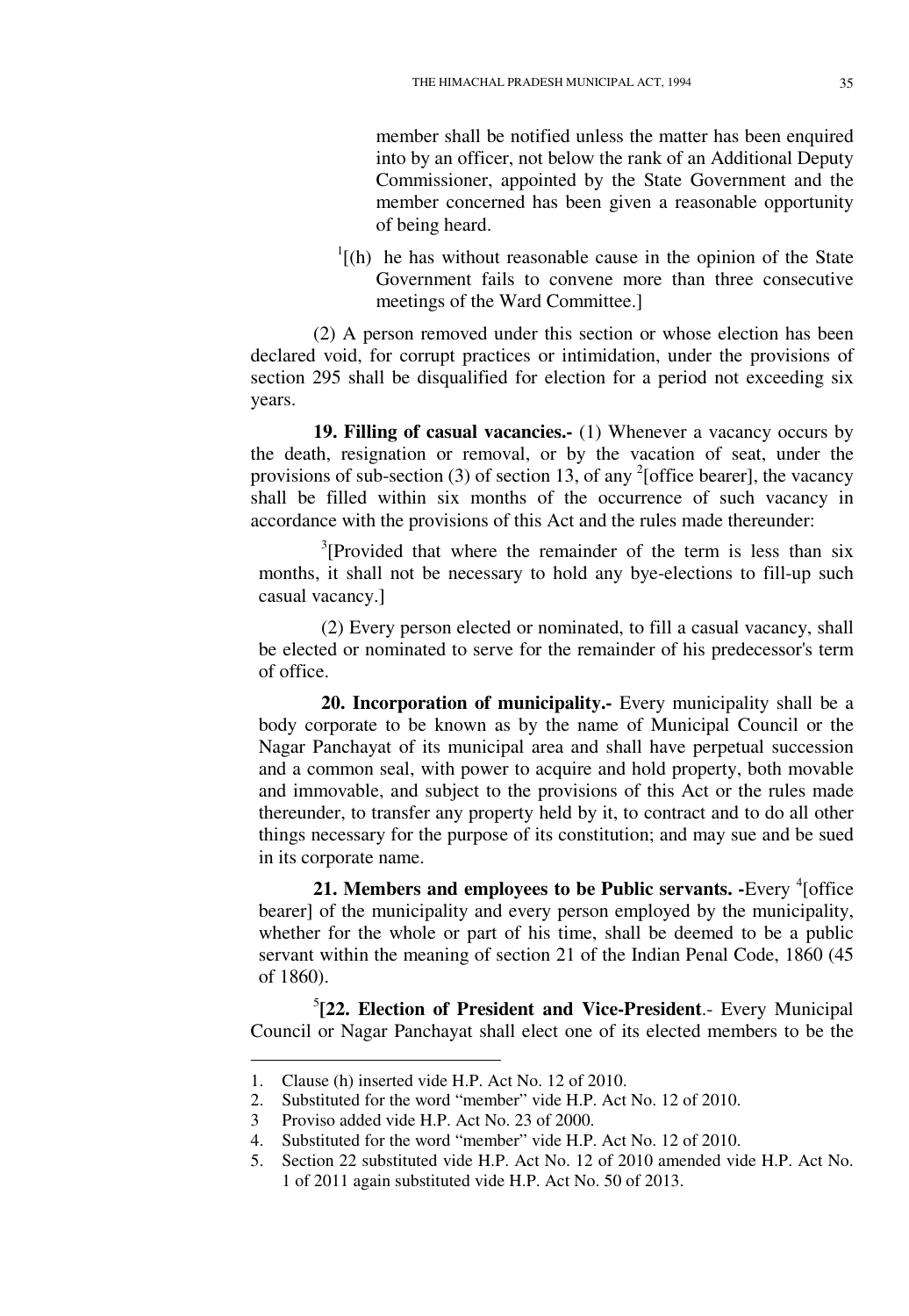President and another to be the Vice-President, and the member so elected shall become President or the Vice-President, as the case may be, of the Municipal Council or Nagar Panchayat:

Provided that the office of the President in Municipal Councils and Nagar Panchayats shall be reserved for Scheduled Castes, Scheduled Tribes and Women in accordance with the provisions of section 12:

Provided further that if the office of the President or the Vice-President is vacated during his tenure on account of death, resignation, removal or no confidence motion, a fresh election for the remainder of the period shall be held from the same category.]

**23. Term of office of and honorarium to President and Vice-President.-** (1) The term of office of President or Vice-President shall be five years or the residue of the term of his office  $\frac{1}{1}$  [as a member] whichever is less.

(2) An outgoing President and Vice-President shall if otherwise qualified, be eligible for re-election.

(3) The President and Vice-President shall be entitled to the payment of such honorarium and allowances for attendance at meeting of the municipality and its committees at such rate as may be prescribed by the State Government from time to time.

**24. Resignation of President or Vice-President.-** (1) The President may, by writing under his hand addressed to the Vice-President, resign his office:

<sup>2</sup>[Provided that if the office of the Vice-President is vacant, then the President may submit his resignation to the Deputy Commissioner of the District.]

(2) The Vice-President may, by writing under his hand addressed to the President, resign his office:

 $3$ [Provided that if the office of the President is vacant, then the Vice-President may submit his resignation to the Deputy Commissioner of the District.]

(3) The resignation under sub-section (1) or (2) shall take effect from the date of its acceptance by the Vice-President or the President  $4$ [or the Deputy Commissioner], as the case may be.

<sup>1.</sup> In Section 23(1), the words "as a member" deleted vide H.P. Act No. 12 of 2010 again inserted vide H.P. Act No. 50 of 2013.

<sup>2.</sup> Proviso to section 24(1) inserted vide H.P. Act No. 12 of 2010.

<sup>3.</sup> Proviso to sub-section (2) inserted vide H.P. Act No. 12 of 2010.

<sup>4.</sup> Inserted vide H.P. Act No. 12 of 2010.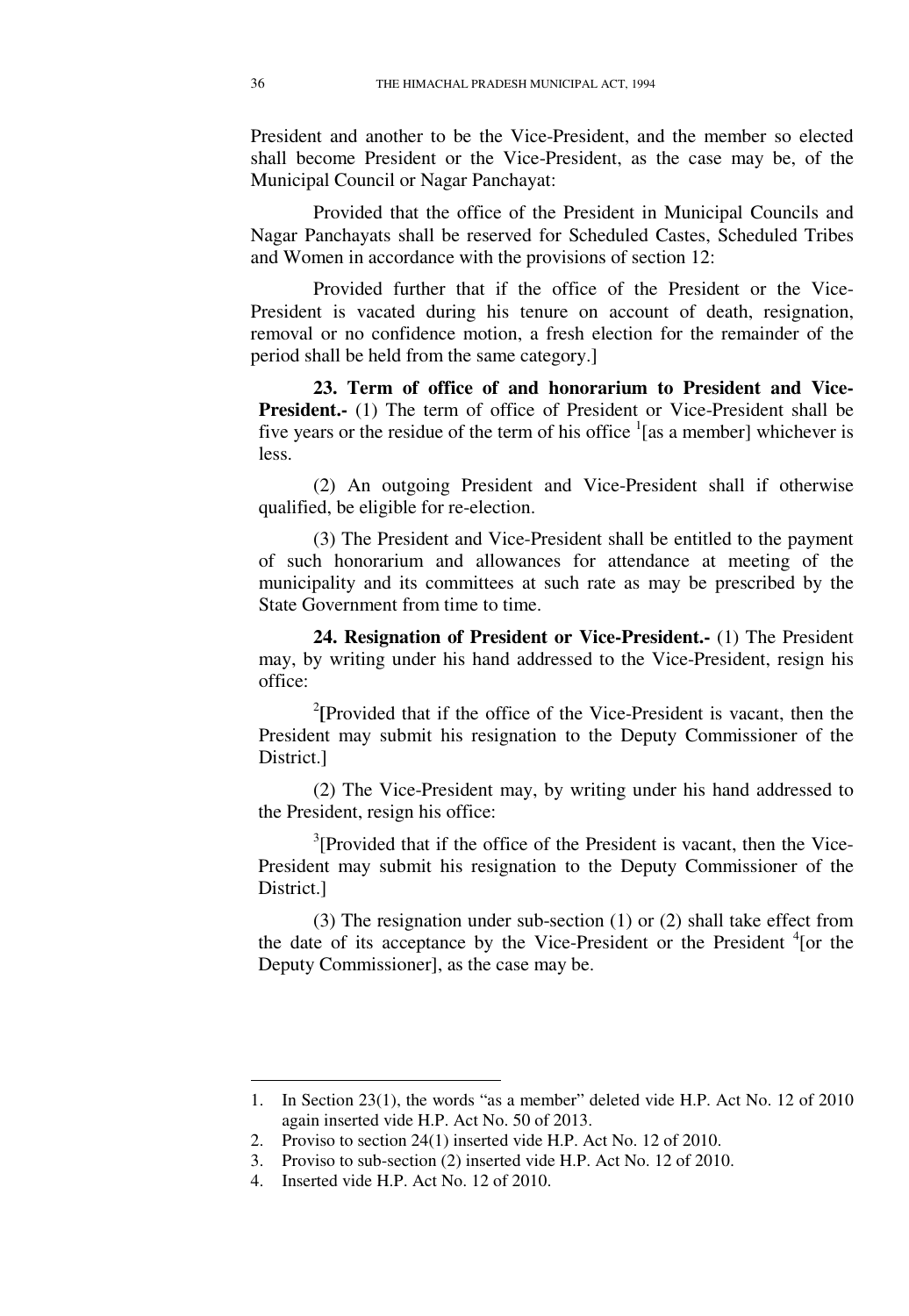<sup>1</sup>[25. Motion of no-confidence against President or Vice-**President.**– (1) A motion of no-confidence against the President or the Vice-President may be made in accordance with the procedure as may be prescribed.

(2) Where a notice of intention to move a resolution requiring the President or the Vice-President of the municipality to vacate his office, signed by not less than majority of its total elected members is given and if a motion of no-confidence is carried by a resolution passed by a majority of elected members present and voting at its general or special meeting, the quorum of which is not less than one-half of its total elected members, the President or the Vice-President against whom such resolution is passed shall cease to hold office forthwith.

(3) Notwithstanding anything contained in this Act or the rules made thereunder, the President or the Vice-President of the municipality shall not preside over a meeting in which a motion of no-confidence is to be discussed against him. Such meeting shall be presided over by such person, and convened in such manner, as may be prescribed and the person against whom a motion of no-confidence is moved, shall have a right to vote and to take part in the proceedings of such meeting.

(4) Motion of no-confidence under this section shall not be maintainable within one year of the date of his election to such office and any subsequent motion of no-confidence shall not be maintainable within the interval of one year of the last motion of no-confidence.].

**26. Removal of President or Vice-President.-** The State Government may, at any time, by notification, remove a President or Vice-President from his office on the ground of abuse of his powers or of habitual failure to perform his duties:

Provided that no removal of the President or Vice-President shall be notified unless the matter has been enquired into by an officer, not below the rank of the Sub-Divisional Officer (Civil) appointed by the State Government and the President or Vice-President, as the case may be, has been given a reasonable opportunity of being heard.

**27. Notification of elections and nominations.-** (1) Every election or nomination of a member and election of a President and Vice-President of a Nagar Panchayat or Municipal Council shall be notified in the Official Gazette <sup>2</sup>[and no office bearer] shall enter upon his duties until his election or nomination has been so notified and until, he has made or subscribed at a meeting of the Nagar Panchayat or Municipal Council, an oath or affirmation of his allegiance to the Constitution of India in the following form, namely:-

"I A B, having been elected (or nominated) member/President/ Vice-President of a Nagar Panchayat or Municipal Council of ………… do swear

<u>.</u>

<sup>1.</sup> Section 25 omitted vide H.P. Act No. 12 of 2010 again inserted vide H.P. Act No. 50 of 2013.

<sup>2.</sup> Substituted for the words "and no member" vide H.P. Act No. 12 of 2010.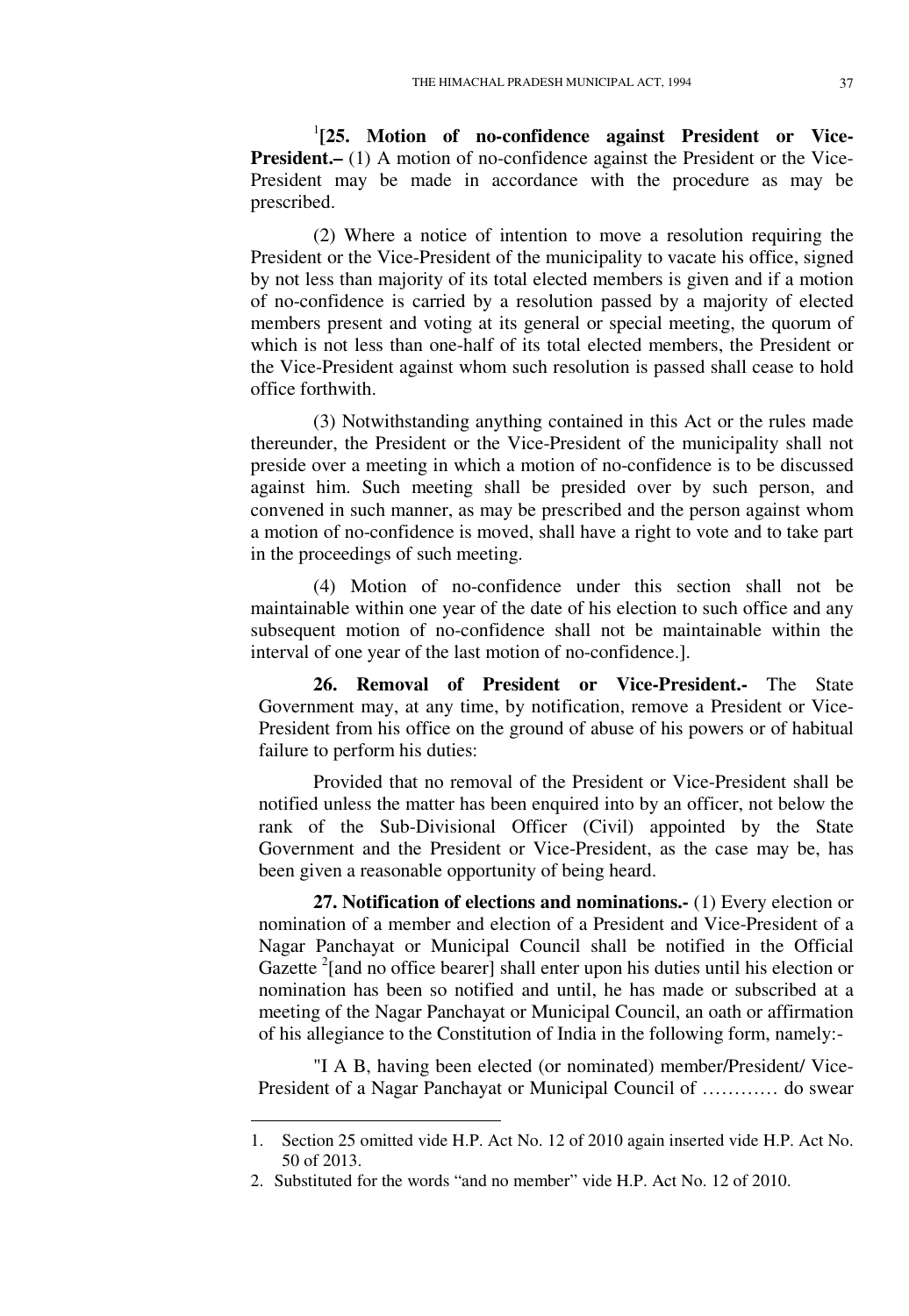in the name of God/solemnly affirm that I will bear true faith and allegiance to the Constitution of India as by law established and I will faithfully, discharge the duties upon which I am about to enter".

 $I(2)$  Every election of a office bearer shall be published in the Official Gazette by the State Election Commission within 30 days from the date of declaration of such election.]

(3) If any such person omits or refuses to take or make the oath or affirmation as required by sub-section (1) within thirty days of the date of notification of his election or nomination, as the case may be, his election or nomination shall be deemed to be invalid, and his seat shall become vacant.

**28. Time for holding meetings.-** (1) Every municipality shall meet for the transaction of business at least once in every month at such time as may, from time to time, be fixed by the bye-laws.

(2) The President or, in his absence or during his incapability to attend to his duties or during the vacancy of his office, the Vice-President may, whenever he thinks fit and shall, within a period of ten days from the date of receipt of a requisition signed by not less than one-half of the total number of members of the municipality, convene either an ordinary or a special meeting at any other time:

Provided that the requisition shall specify the purpose for which the meeting is to be held.

(3) If the President or the Vice-President fails to convene a meeting of the municipality within a period of ten days from the date of receipt of such requisition, the members who signed the requisition may request the Sub-Divisional Officer (Civil) to convene the meeting.

(4) The Sub-Divisional Officer (Civil) on receipt of request under sub-section (3) shall within a period of ten days of such request, convene the meeting.

**29. Ordinary and special meetings.-** (1) Every meeting of municipality shall be either ordinary or special.

(2) All business may be transacted at an ordinary meeting unless required by this Act or the rules framed thereunder, to be transacted at a special meeting.

**30. Quorum.-** (1) The quorum necessary for the transaction of business at a special meeting of a municipality shall be one-half of the number of sitting members of the municipality.

(2) The quorum necessary for the transaction of business at an ordinary meeting of a municipality shall be such number or proportion of the members of the municipality as may, from time to time, be fixed by the byelaws, but shall not be less than three :

<u>.</u>

<sup>1.</sup> Sub-section (2) substituted vide H.P. Act No. 12 of 2010.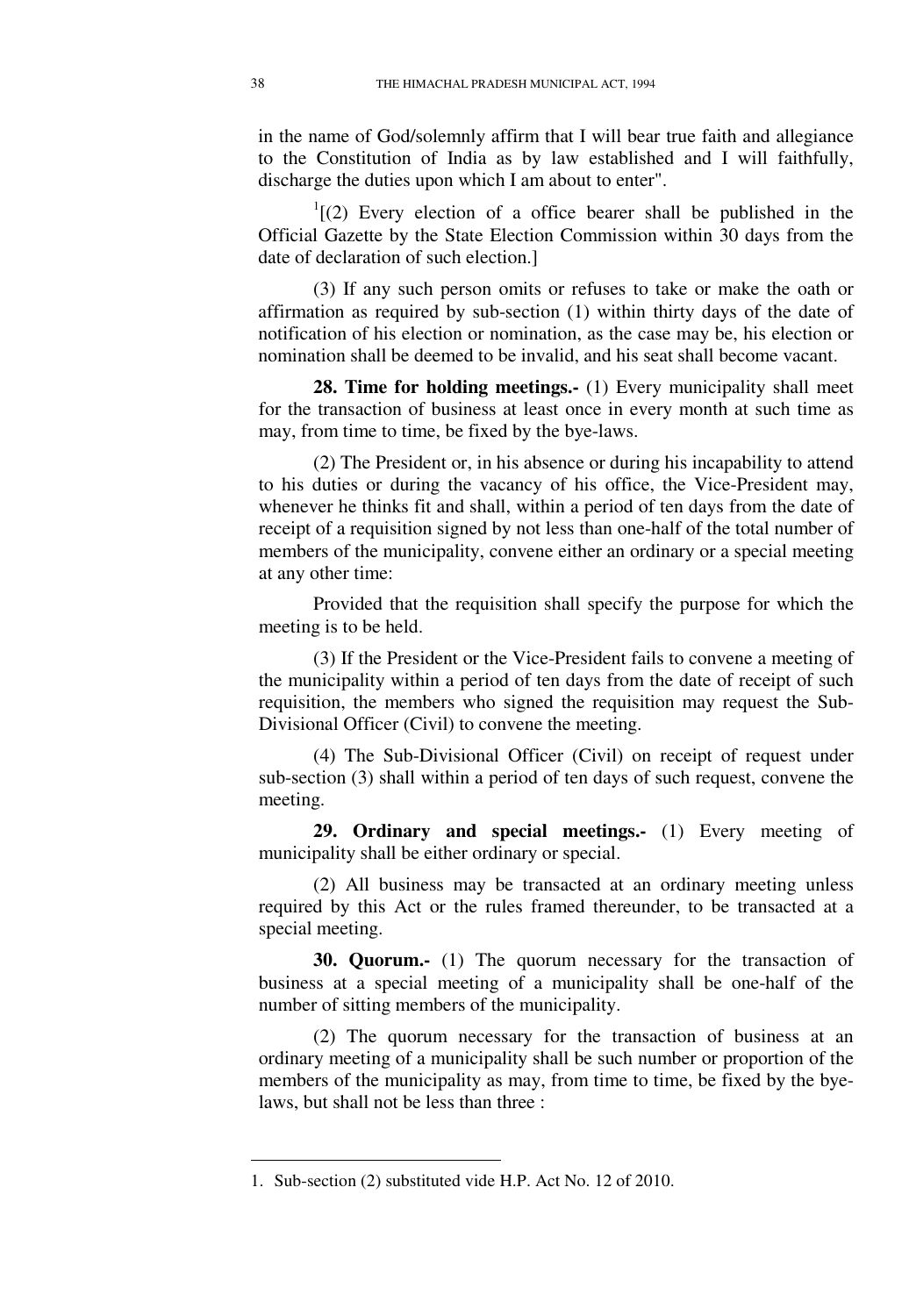Provided that, if at any ordinary or special meeting of a municipality a quorum is not present, the Chairman shall adjourn the meeting to such other day, as he may think fit, and the business which would have been brought before the original meeting if there had been a quorum present shall be brought before, and transacted at the adjourned meeting.

**31. Chairman of meeting.-** At every meeting of a municipality the President, or, in his absence or during the vacancy of his office, the Vice-President and if there be no President or Vice-President, then such one of the members, as the members present may elect, shall preside.

**32. Vote of majority decisive.-** Except as otherwise provided by this Act or the rules, all questions which come before any meeting of a municipality shall be decided by a majority of the votes of the members present, and in case of an equality of votes the Chairman of the meeting shall have a second or casting vote.

**33. Records and publication of proceedings.-** (1) Minutes of the proceedings at each meeting of a municipality shall be drawn up and recorded in a book to be kept for the purpose, shall be signed by the Chairman of the meeting or of the next ensuing meeting.

(2) The minutes of the proceedings referred to under sub-section (1) shall be published in such manner as the State Government may direct, and shall, at all reasonable times and without charge, be open to inspection by any inhabitant.

(3) A copy of resolution passed at any meeting of a municipality shall, within three days from the date of the meeting, be forwarded to the Deputy Commissioner and the Director.

**34. Bye-laws.-** The <sup>1</sup>[municipality may] provide by bye-laws consistent with this Act and with the rules for-

(a) the time and place of its meetings;

-

- (b) the manner in which notice of ordinary and special meetings and adjourned meetings shall be given;
- (c) the quorum necessary for the transaction of business at ordinary meetings;
- (d) the conduct of proceedings at meetings and the adjournment or meetings;
- (e) the custody of the common seal and the purposes for which it shall be used;
- (f) the appointment of sub committees and their duties, the division of duties among the members of the municipality and the powers to be exercised by such members as are primarily responsible for current executive administration, whether

<sup>1.</sup> Substituted for the words and sign "The State Government may, for all or any of the municipalities" vide H.P. Act No. 33 of 2011.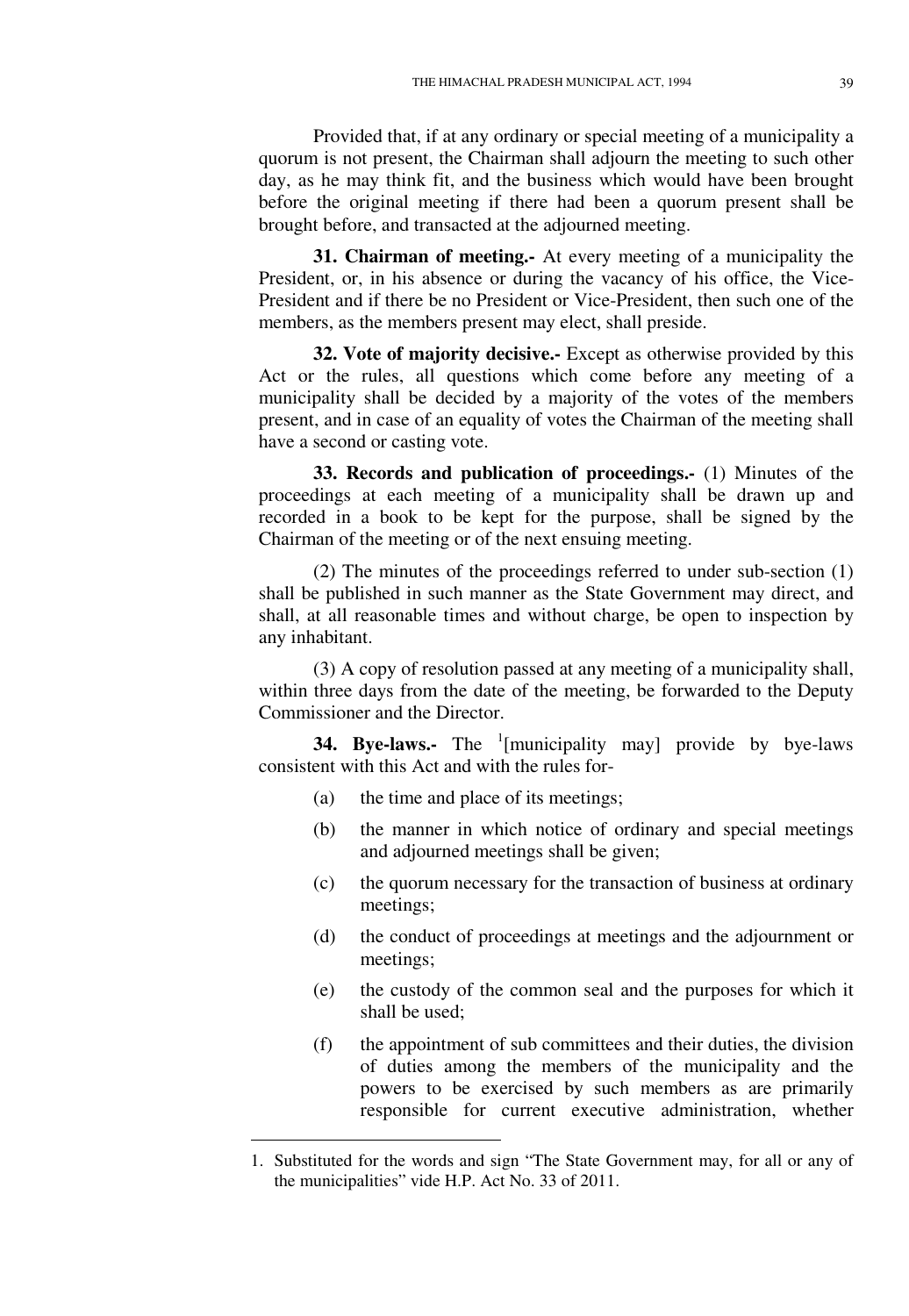President, Vice-President, Members of sub committees or individual members;

- (g) the persons by whom receipts shall be granted on behalf of the municipality for money received under this Act;
- (h) the condition on which registers, documents, maps and plans of the municipality may be inspected by the public, and copies thereof supplied, and the fees payable for such inspection or for the supply of such copies;
- (i) the appointment, duties, executive powers, leave, suspension and removal of employees of the municipality;
- (j) appeal from orders of any committee, the President, Vice-President, Members, Officers and employees of the municipality; and
- (k) any other matter which is to be or may be prescribed by byelaws made under this Act.

**35. Appointment of Director. -** (1) The State Government may by notification appoint a Director, and subject to such conditions and restrictions as it may deem fit, may invest him with all or any of the powers conferred on the State Government by this Act.

(2) There shall be such other classes of officers as the State Government may, by notification, declare and the State Government may appoint as many persons as it deems fit to be officer of these classes and declare what powers under this Act shall be exercised by the officers of each class.

**36. Delegation of powers and functions.**  $\cdot$  (1) The State Government may, by notification delegate all or any of its powers under this Act, except the powers to prescribe forms or make rules under section 279 to any officer subordinate to it.

(2) Every delegation of powers under sub-section (1) may be subject to such restrictions and conditions as may be specified in the notification.

(3) Wherever it is expedient to do so in the public interest and for the efficient performance of the functions entrusted to the municipality under this Act, the municipality may, with the prior approval of the State Government, entrust any of its civic services and amenities (including collection of taxes and revenues) in relation to any matter to which the power of the municipality extends, to any person or agency subject to such conditions and restrictions, as it may consider necessary to impose.

**37. Power of President or Vice-President in emergency.-** (1) On the occurrence or threatened occurrence of any event involving or likely to involve extensive damage to property or danger to human life or grave inconvenience to the public, the President or in the absence of the President or during the vacancy of his office, a Vice-President or in the absence of both, the Executive Officer may, if in his opinion there is any emergency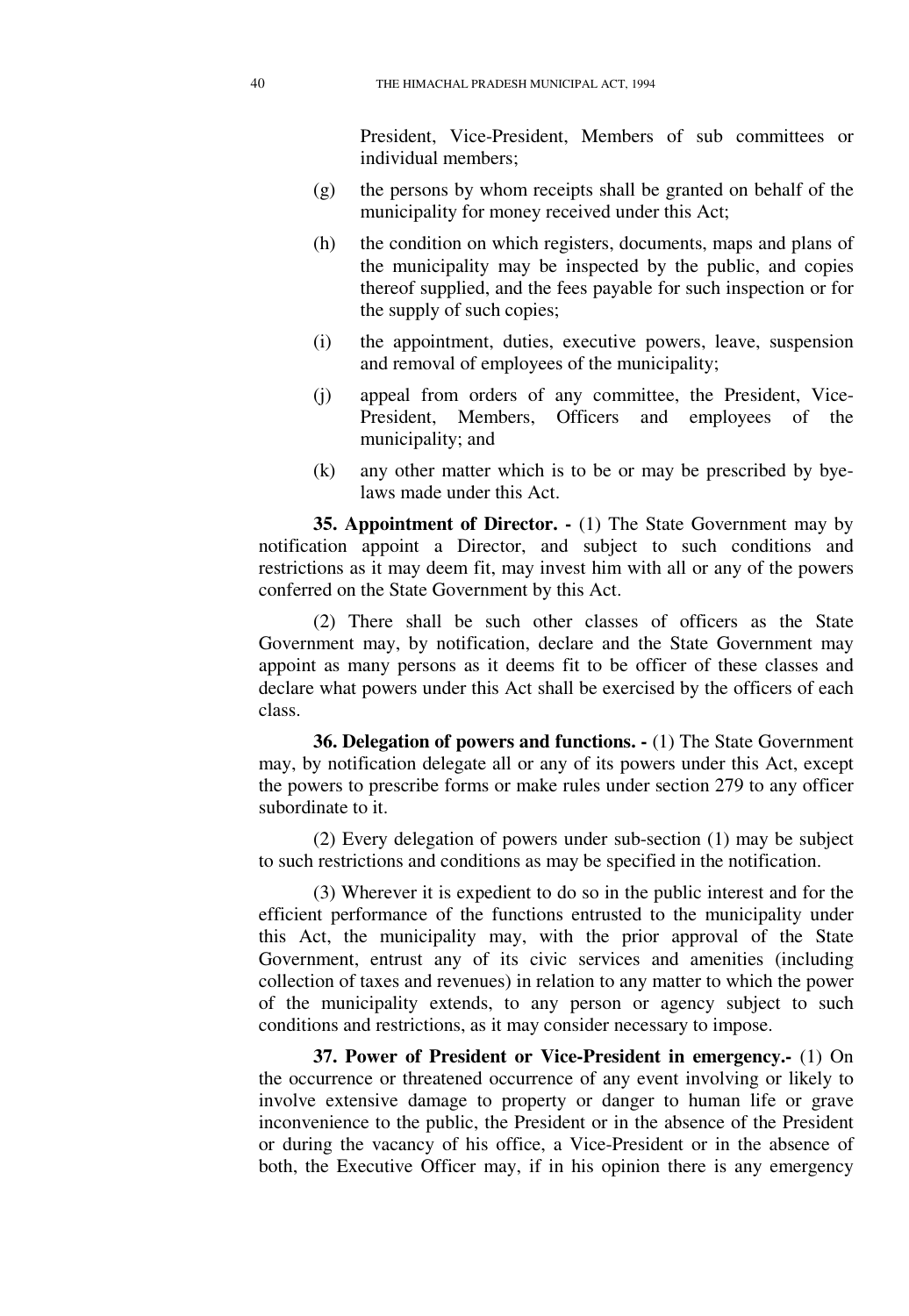necessitating immediate action before the matter can be considered by the municipality, direct the execution of any such work or the doing of any such act which the municipality is empowered to execute or do, as the emergency shall in his opinion justify or require, and may direct that the expenses of executing such work or doing such act be paid from the municipal fund :

Provided that every such action shall be reported to the municipality at its next meeting.

(2) The President or Vice-President or the Executive Officer shall not act under this section in contravention of any order of the municipality.

(3) The President or in his absence or during the vacancy of his office a Vice-President may prohibit, until the matter has been considered by the municipality, the doing of any act which is in his opinion undesirable in the public interest, provided that the act is one which the municipality has power to prohibit.

**38. Joint committees.-** A municipality may concur with any other municipality or with any Zila Parishad, or with any Panchayat Samiti, or with any cantonment authority, or with more than one such municipality, Zila Parishad, Panchayat Samiti or authority in appointing out of their respective bodies a joint committee for any purpose in which they are jointly interested and in delegating to any such joint committee any power which might be exercised by either or any of the municipalities, Zila Parishads, Panchayat Samities or authorities concerned, and in framing or modifying regulations as to the proceedings of any such joint committee, and as to the conduct of correspondence relating thereto.

**39. Vacancies and irregularities not to invalidate acts and proceedings. -** (1) Notwithstanding anything contained in this Act but subject to any general or special order of the Government, where two-thirds of the total members of a municipality have been elected, the municipality shall be deemed to have been constituted under this Act.

(2) No act done or proceedings taken under this Act, shall be questioned merely on the ground of the existence of any vacancy in any municipality or any defect in the election or qualification of the President, Vice-President, the presiding authority or member of the municipality or the joint committee, or on account of any defect, irregularity of such act or proceeding or its procedure not affecting the merits of the case.

**40. Authority to contract.-** A municipality may, subject to the rules and provision of section 41, delegate to one or more of its members the powers of entering on its behalf into any particular contract or into any class of such contracts.

**41. Mode of executing contracts and transfer of property.-** (1) Every contract made by or on behalf of the municipality shall be in writing and must be signed by two members, of whom the President or Vice-President shall be one, and also the Executive Officer or the Secretary of the municipality, as the case may be.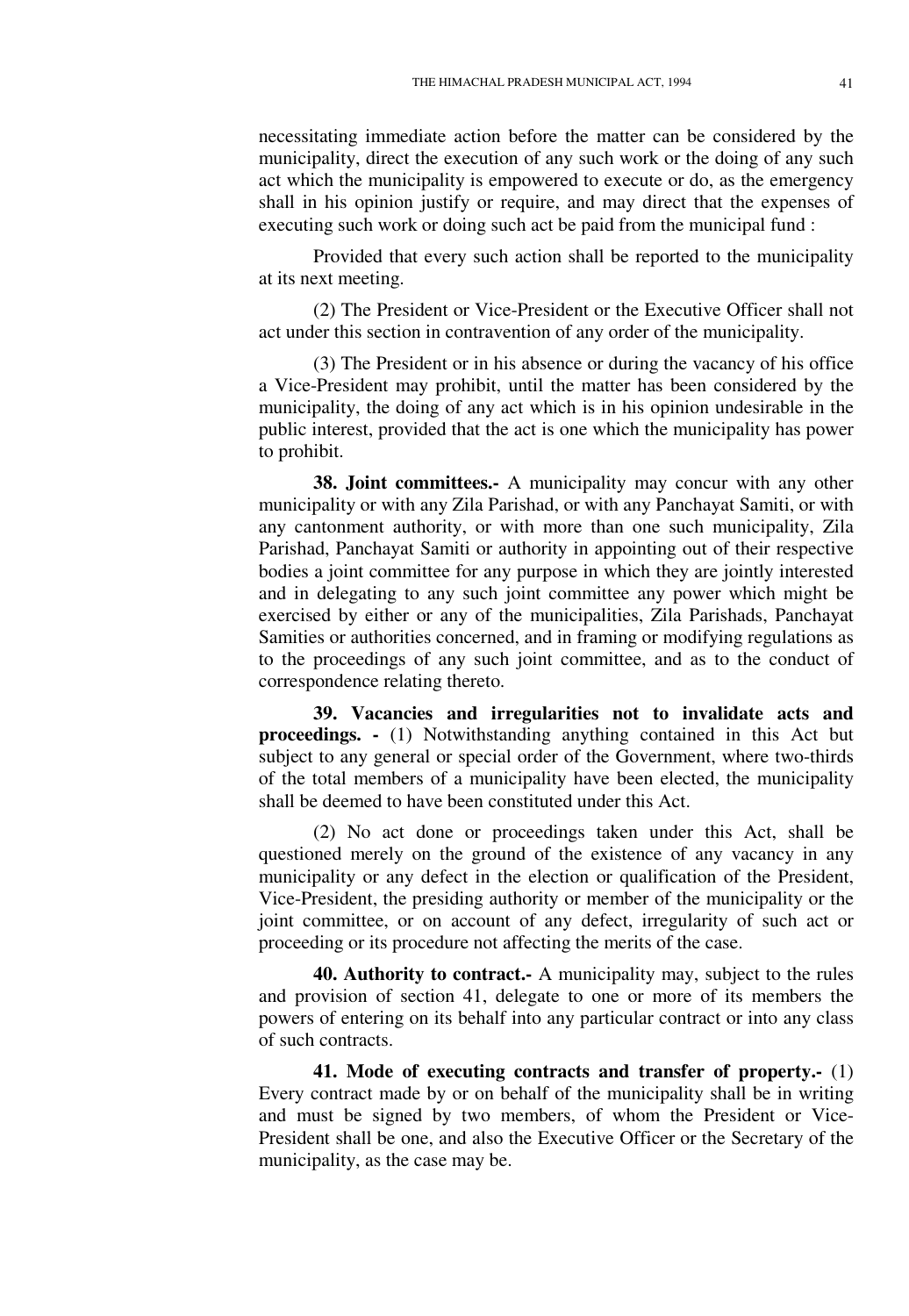(2) Every transfer of immovable property belonging to any municipality shall be by an instrument in writing executed by the President or Vice-President of the municipality and Executive Officer or Secretary of the municipality, as the case may be.

**42. Penalty on member or employee being interested in any contract with a municipality.-** (1) If any member or employee of a municipality or of a joint committee, without the previous permission in writing of the Deputy Commissioner voluntarily renders himself interested in any contract made with that municipality or joint committee, under section 38 or if within one month of his becoming interested in any such contract he neither resigns nor obtains the permission in writing of the Deputy Commissioner for his remaining a member or employee of the municipality or joint committee inspite of his interest in such contract, he shall be punishable for an offence under section 168 of the Indian Penal Code, 1860 (45 of 1860).

(2) No member or employee of a municipality or a joint committee shall by reason only of his being a shareholder in or a member of any corporate or registered company, be held to be interested in any contract entered into between the said company and the municipality or joint committee but no such person as aforesaid shall take part in any proceedings of the municipality or joint committee relating to any such contracts.

**43. Suits against municipality and its employees.-** No suit shall be instituted against a municipality, or against any employee of a municipality, in respect of any act purporting to be done in its or his official capacity, until the expiration of one month next after notice in writing has been, in the case of a municipality, delivered or left at his office, and in the case of an employee, delivered to him or left at his office or place of abode, stating the cause of action and the name and place of abode of the intending plaintiff; and the plaint must contain a statement that such notice has been so delivered or left :

Provided that nothing in this section shall apply to any suit instituted under section 38 of the Specific Relief Act, 1963 (47 of 1963).

**44. Bar of jurisdiction of civil courts.-** No civil court shall grant any temporary injunction or make any interim order -

- (a) restraining any person from exercising the powers or performing the functions or duties of a President or Vice-President, member and employee of a municipality on the ground that such person has not been duly elected, nominated or appointed as such President, Vice-President, member or employee; or
- (b) restraining any person or persons or any municipality from holding any election, in any particular manner.

**45. Protection of action taken in good faith. -** No suit, prosecution or other legal proceedings shall lie against any municipality or against any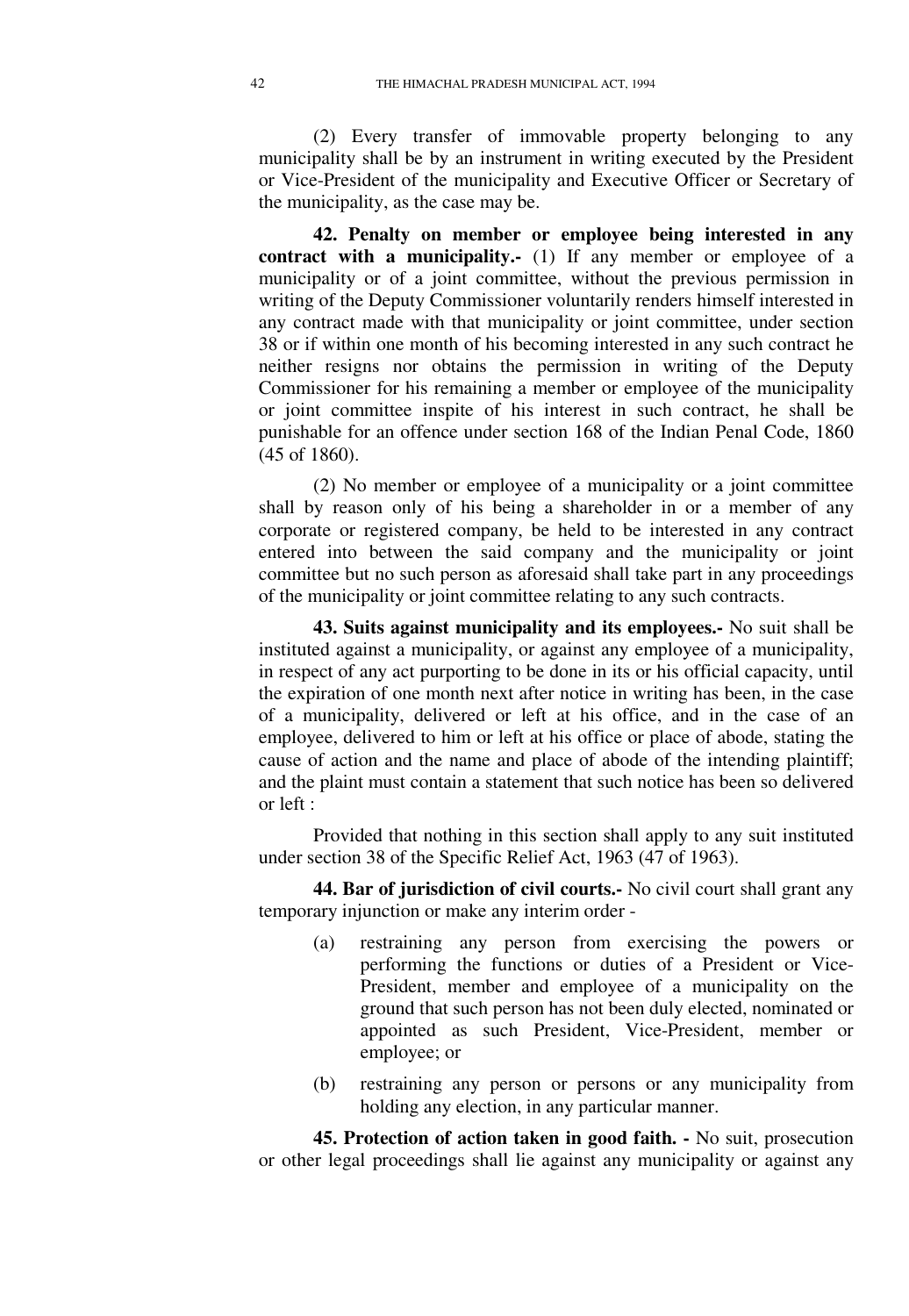employee of a committee or against any person acting under and in accordance with the directions of any such municipality or employee or of a lawful authority in respect of anything which is in good faith done or intended to be done in pursuance of this Act, rules and bye-laws.

**46. liability for loss.-** (1) Every member, officer or official of the municipality shall be liable for the loss, waste or misappropriation of any money or other property belonging to a municipality, if such loss, waste is reported by the Comptroller and Auditor General of India or other audit authority empowered by the State Government in this behalf to be a direct consequence of his neglect or misconduct in the performance of his duties while a member, officer or official of the municipality, and he may after being given an opportunity, by notice served in the manner provided for the service of summons in the Civil Procedure Code, to show cause by written or oral representation why he should not be required to make good the loss, be surcharged with the value of such property or the amount of such money by the Director and if the amount is not paid within fourteen days from the expiry of the period of appeal prescribed by sub-section (2) the Collector at the request of the Director, shall proceed forthwith to recover the amount as if it were an arrear of land revenue, and have it credited to the municipal fund.

(2) The person against whom an order under sub-section (1) is made, may, within thirty days of such order, appeal to the State Government who shall appoint an officer to hear the appeal and the appellate authority shall have the power of confirming, modifying or disallowing the surcharge:

Provided that no person shall under this section be called upon to show cause after the expiry of a period of four years from the occurrence of such loss, waste or misappropriation or after the expiry of one year from the time of his ceasing to be member :

Provided further that nothing in this section shall be deemed to debar the aggrieved party from seeking remedy in Civil Court against an order made under sub-section (1).

### **CHAPTER - IV**

#### **FUNCTIONS OF THE MUNICIPALITIES**

**47. General powers of municipalities.-** (1) Subject to the provisions of this Act and the rule, regulations and bye-laws made thereunder, the municipal administration of a smaller urban area and transitional area shall vest in the Municipal Council and a Nagar Panchayat respectively.

(2) Without prejudice to the generality of the provisions of subsection (1), it shall be the duty of the municipality to consider all periodical statements of the receipts and disbursements and all progress reports and pass such resolutions thereon as it thinks fit.

**48. Powers and authorities of municipalities.-** (1) Without prejudice to the generality of the provisions of sub-section (1) of section 47, the State Government shall, by notification endow the municipalities with such powers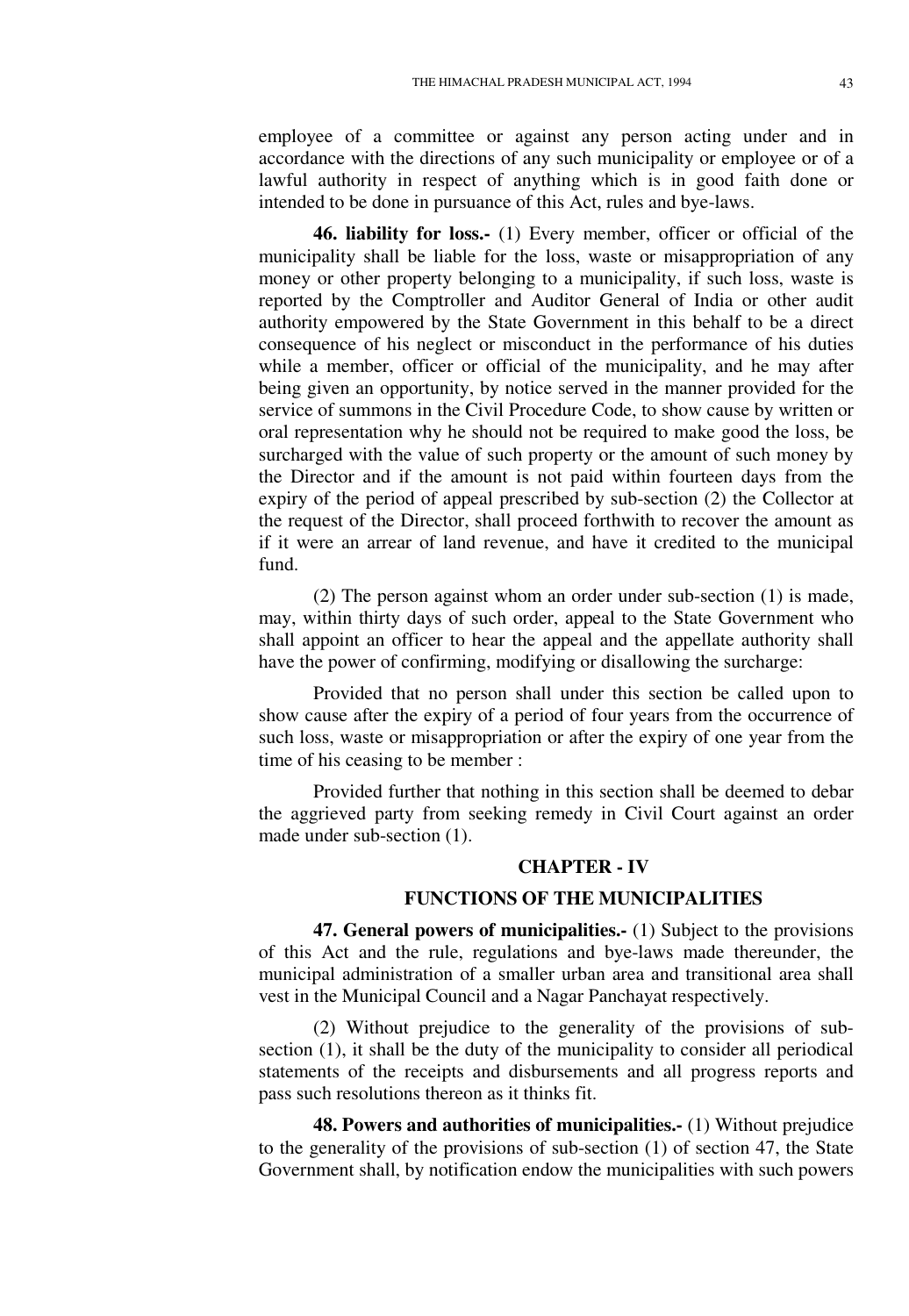and authorities as may be necessary from time to time to enable them to function as institutions of Local Self Government, subject to such conditions as may be specified therein, with respect to,-

- (i) the preparation of plans for economic development and social justice;
- (ii) the performance of functions and implementation of the schemes which may be entrusted to them including the following, namely:-
	- (1) urban planning including town planning;
	- (2) regulation of land-use and construction of buildings;
	- (3) planning for economic and social development;
	- (4) roads and bridges;
	- (5) water supply for domestic, industrial and commercial purposes;
	- (6) public health, sanitation conservancy and solid waste management;
	- (7) fire services;
	- (8) urban forestry, protection of the environment and promotion of ecological aspects;
	- (9) safeguarding the interests of weaker sections of society, including the handicapped and mentally retarded;
	- (10) slum improvement and up gradation;
	- (11) urban poverty alleviation;
	- (12) provisions of urban amenities and facilities such as parks, gardens and playgrounds;
	- (13) promotion of cultural, educational and aesthetics aspects;
	- (14) burials and burial grounds, cremations, cremation grounds and electric crematoriums;
	- (15) cattle ponds and prevention of cruelty to animals;
	- (16) vital statistics including registration of births and deaths;
	- (17) public amenities including street lighting, parking lots, bus stops and public conveniences;
	- (18) regulation of slaughter houses and tanneries:

Provided that the notification regarding devolution of powers under this sub-section shall be issued within three month from the date of commencement of this Act, in the first instance.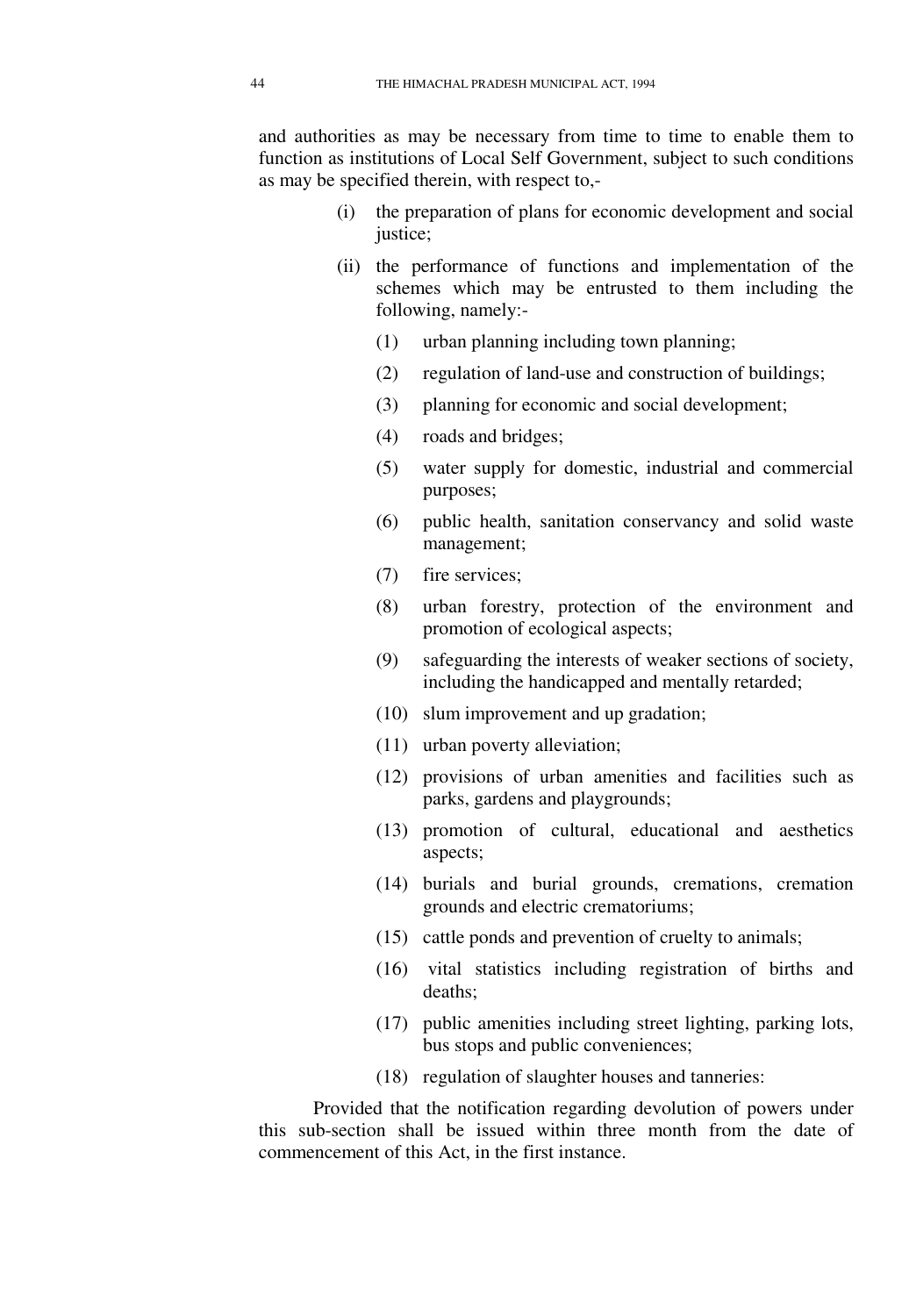(2) Nothing contained in the provisions of this section shall be construed to divest the municipalities of various powers and functions vested in them under various provisions of this Act, rules and bye-laws, made thereunder.

**49. Standing Committees.-** (1) The municipality shall have the following Standing Committees;

- (a) General Standing Committee;
- (b) Finance, Audit and Planning Committee; and
- (c) Social Justice Committee.

(2) Each Standing Committee shall consist of not less than three and not more than five members including the President or Vice President, as the case may be, elected by the members of the municipality from amongst the elected members:

Provided that Social Justice Committee shall include at least one member who may be a woman or a member of a scheduled caste or of a scheduled tribe.

(3) The President shall be the ex-officio member and also Chairman of the General Standing Committee and Finance, Audit and Planning Committee. The Vice President shall be the Ex-officio member and Chairman of the Social Justice Committee:

Provided that if the Vice President acts as the President of the municipality, the members of the Social Justice Committee shall elect its Chairman from amongst themselves.

(4) No elected member of the municipality shall be eligible to serve on more than two Standing Committees.

(5) The Executive Officer or the Secretary of the municipality shall be the ex-officio Secretary of every Standing Committee.

**50. Functions of the Standing Committees.-** (1) The General Standing Committee shall perform functions relating to the establishment matters, communications, buildings, urban housing, relief against natural calamities, water supply and all residuary matters.

(2) The Finance, Audit and Planning Committee shall perform the functions relating to the finance of the municipality, framing of budgets, scrutinising proposals for increase of revenue, examination of receipts and expenditure statements, consideration of all proposals affecting the finances of the municipality, general supervision of the revenue and expenditure of the municipality and co-operation, small saving scheme and any other function relating to the development of the municipal area.

(3) The Social Justice Committee shall perform functions relating to-

(a) promotion of education, economic, social, cultural and other interests of the scheduled castes and scheduled tribes and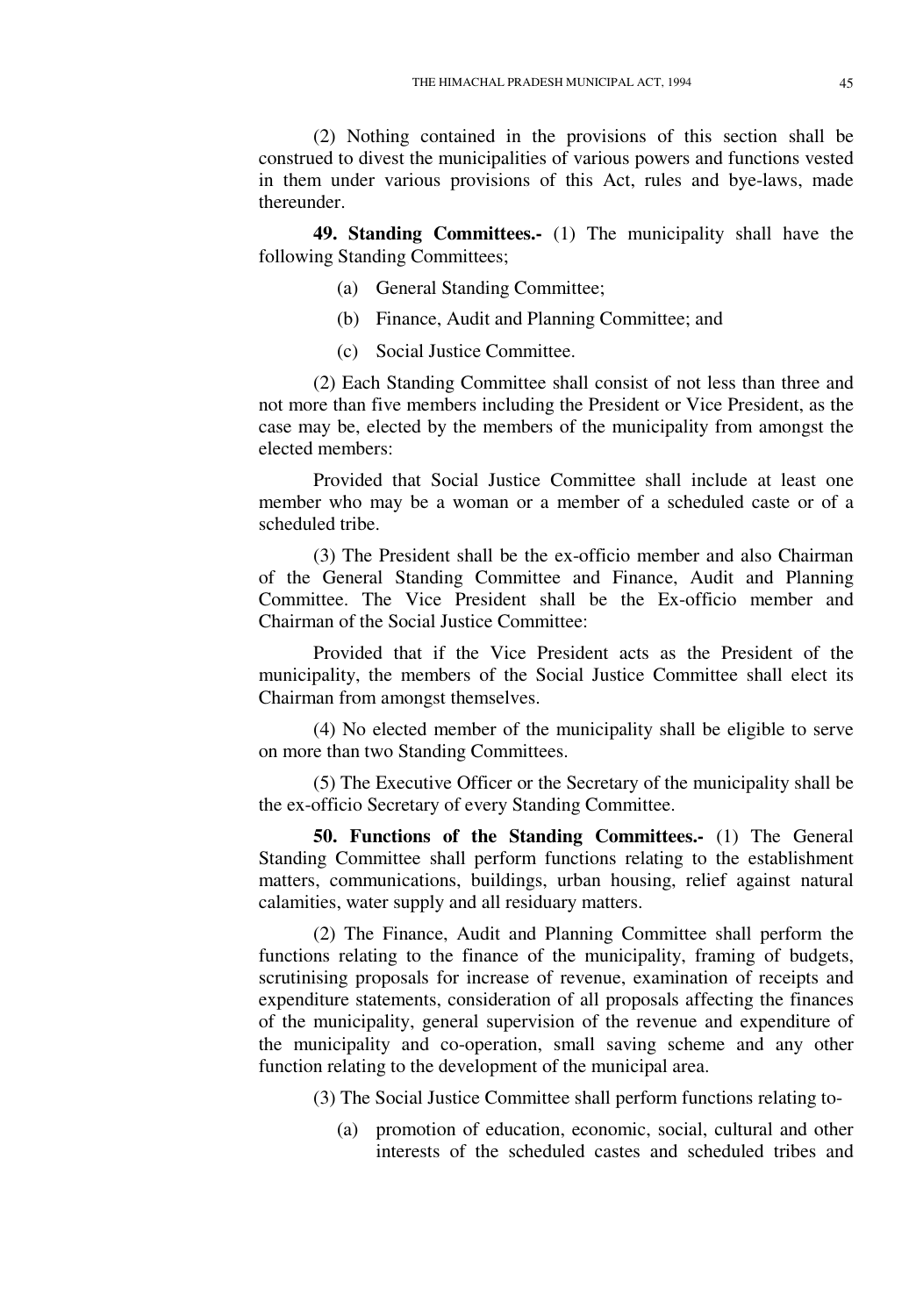Backward Classes, Women and other weaker sections of the society;

- (b) protection from social injustice and all other forms of exploitation;
- (c) amelioration of the scheduled castes, scheduled tribes and backward classes, women and other weaker sections of the society; and
- (d) securing social justice to the scheduled castes, scheduled tribes, women and other weaker sections of the society.

(4) The Standing Committees shall perform the functions referred to above to the extent the powers are delegated to them by the municipality.

**51. Conduct of business by the Standing Committees.-** (1) The municipalities may frame bye-laws relating to election of members of standing committees, conduct of business therein, and all other matters relating thereto.

(2) The Chairman of every standing committee shall in respect of the work of the committee, be entitled to call for any information, return, statement, account or report from the office of the municipality and to enter on and inspect any immovable property of the municipality or work in progress connected with the work of the committee.

(3) Each standing committee shall be entitled to require attendance at its meetings of any officer of the municipality who is connected with the work of committee. The Executive Officer or the Secretary, as the case may be, shall under instruction of the committee, issue notice and secure the attendance of such officer.

<sup>1</sup>[51-A. Ward Sabha.- All persons comprised in the electoral roll of a ward shall constitute the Ward Sabha for the purposes of this Act.

**51-B. Meetings of Ward Sabha.-** (1) There shall be two meetings of the Ward Sabha in a year. The meeting shall be convened by the elected ward Member at a public place after public notice alongwith agenda.

(2) The officer, to be nominated by the Executive Officer or Secretary, as the case may be, shall be the Secretary of the Ward Sabha. The minutes of the proceedings of the meetings of the Ward Sabha shall be recorded by the Secretary and a copy of minutes of the proceedings of each meeting shall be forwarded by him to the Executive Officer or Secretary, as the case may be.

**51-C. Ward Committee.- (**1) There shall be a Ward Committee for each ward in the Municipality to be constituted within six months of the constitution of municipality.

(2) Each Ward Committee shall consist of a President and not

<u>.</u>

<sup>1.</sup> Sections 51-A to 51-J inserted vide H.P. Act No. 12 of 2010.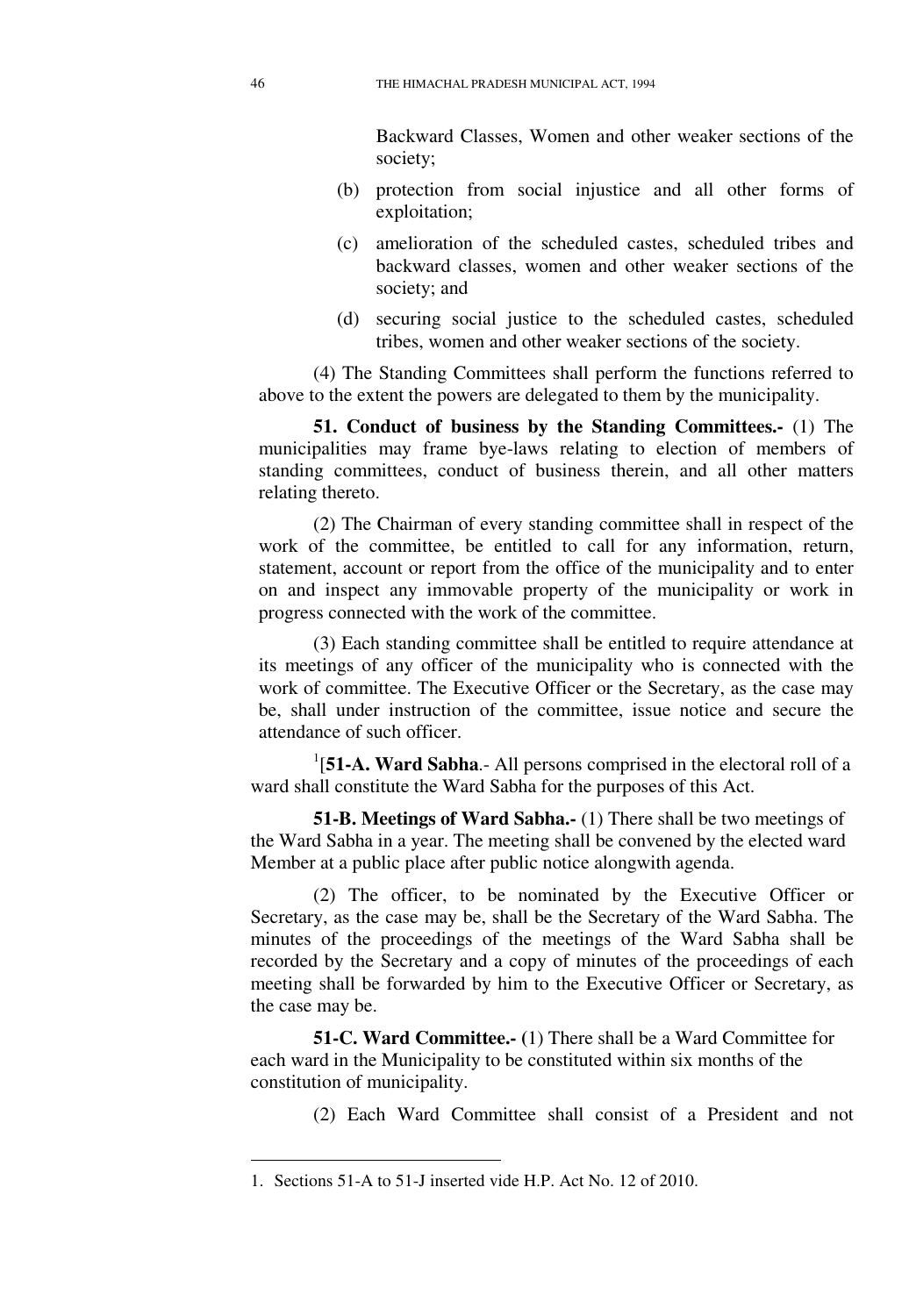exceeding nine eminent members, to be nominated by the Ward Sabha.

(3) The elected Ward Member representing that ward shall be the President of the Ward Committee:

Provided that at least fifty per cent seats of members of the Ward Committee shall be reserved for women.

*Explanation***.-** For the purposes of this section, "eminent member" of Ward Sabha means any person or a representative of a non-government organization or an association or a community based organization working for or representing any section of civil society in fields such as environment, social welfare, rural development, health, culture, business, trade etc.

(4) A person shall be disqualified for being nominated as a member of the Ward Committee under sub-section (2) or to continue as such if, under the provisions of this Act or any other law for the time being in force, he is disqualified for being elected as a member of municipality.

(5) The Secretary of the Ward Sabha shall also be the Secretary of the Ward Committee. The minutes of the proceedings of the meetings of the Ward Committee shall be recorded by the Secretary and a copy of minutes of the proceedings of each meeting shall be forwarded by him to the municipality.

(6) The term of office of the member of the Ward Committee shall be two and half years from the date of nomination and shall be eligible for renomination.

**51-D. Meetings of Ward Committee.-** It shall be the duty of the President to conduct meetings of the Ward Committee at least once in two months for discussing the developmental issues and plans of the ward concerned.

**51-E. Agenda.-** It shall be the duly of the President to set agenda for the meetings of the Ward Committee.

**51-F. Procedure for conduct of Ward Committee meetings.-**  Following procedure shall be followed while conducting meetings of the Ward Committee, namely:—

- (i) reasonable notice of the Ward Committee meetings shall be given at least one week in advance and placed on the notice board in the officer of the municipality and in the ward concerned;
- (ii) minutes of the Ward Committee meetings shall be maintained by the Secretary and the same shall be made available to the general public for perusal at the office of the Ward Committee; and
- (iii) the minutes shall be presented at the next meeting of the Ward Committee for confirmation.

**51-G. Disqualifications.-** If a Member fails to attend three consecutive meetings of the Ward Committee, then the President may bring a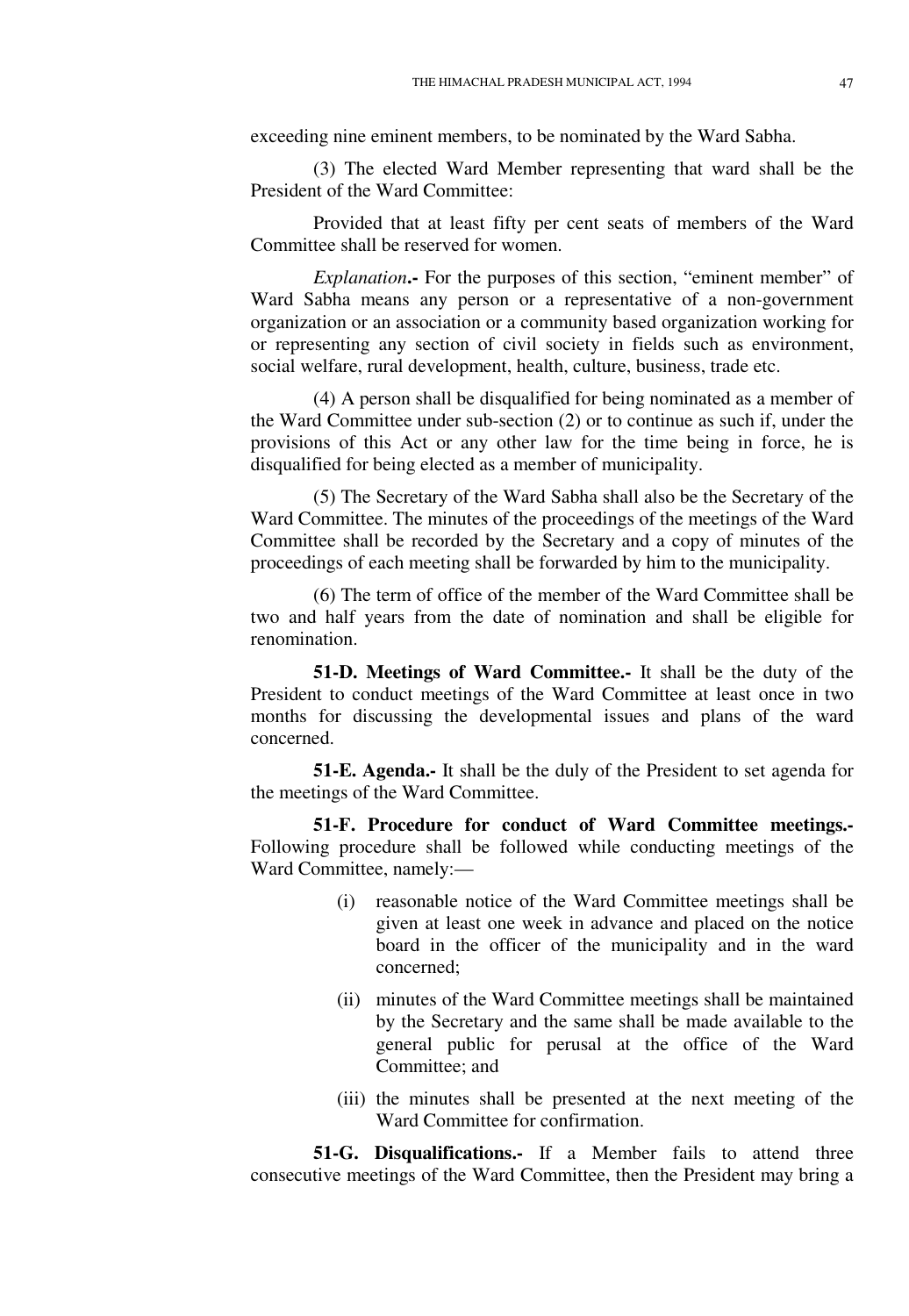resolution before the Ward Sabha, for removal of such member, for its approval. On approval of such resolution, such member shall stand removed from the Ward Committee and in his place, the Ward Sabha may nominate another person.

**51-H. Duties and functions of the Ward Committee.-** The Ward Committee shall discharge and perform the following duties and functions, namely :—

- (a) to prepare annual ward plan and forward the same to the municipality for its integration with annual plan of the municipality;
- (b) to ensure proper implementation of various developmental schemes approved by the municipality for the concerned ward;
- (c) to provide assistance in solid waste management in the ward;
- (d) to supervise sanitation work in the ward;
- (e) to provide assistance for the preparation and encouragement of the developmental scheme(s) for the ward;
- (f) to encourage harmony and unity among various groups of people in the ward;
- (g) to provide assistance in the implementation of developmental schemes relating to the ward;
- (h) to provide assistance for identification of beneficiaries for the implementation of development and welfare schemes;
- (i) to encourage art and cultural activities and sports activities and games;
- (j) to ensure people's participation in the voluntary activities necessary for successful implementation of the developmental activities of the municipality;
- (k) to suggest community water taps, public wells, public sanitation units, and such other public amenity schemes within the ward concerned;
- (l) to identify the deficiencies in the water supply and street lighting arrangements in the ward and suggest remedial measures;
- (m) to render necessary assistance to the municipality Authorities for timely collection of taxes/fees and other arrears due to the municipality;
- (n) to generate proposals/plans and determine the priority of scheme and developmental programmes to be implemented in the ward;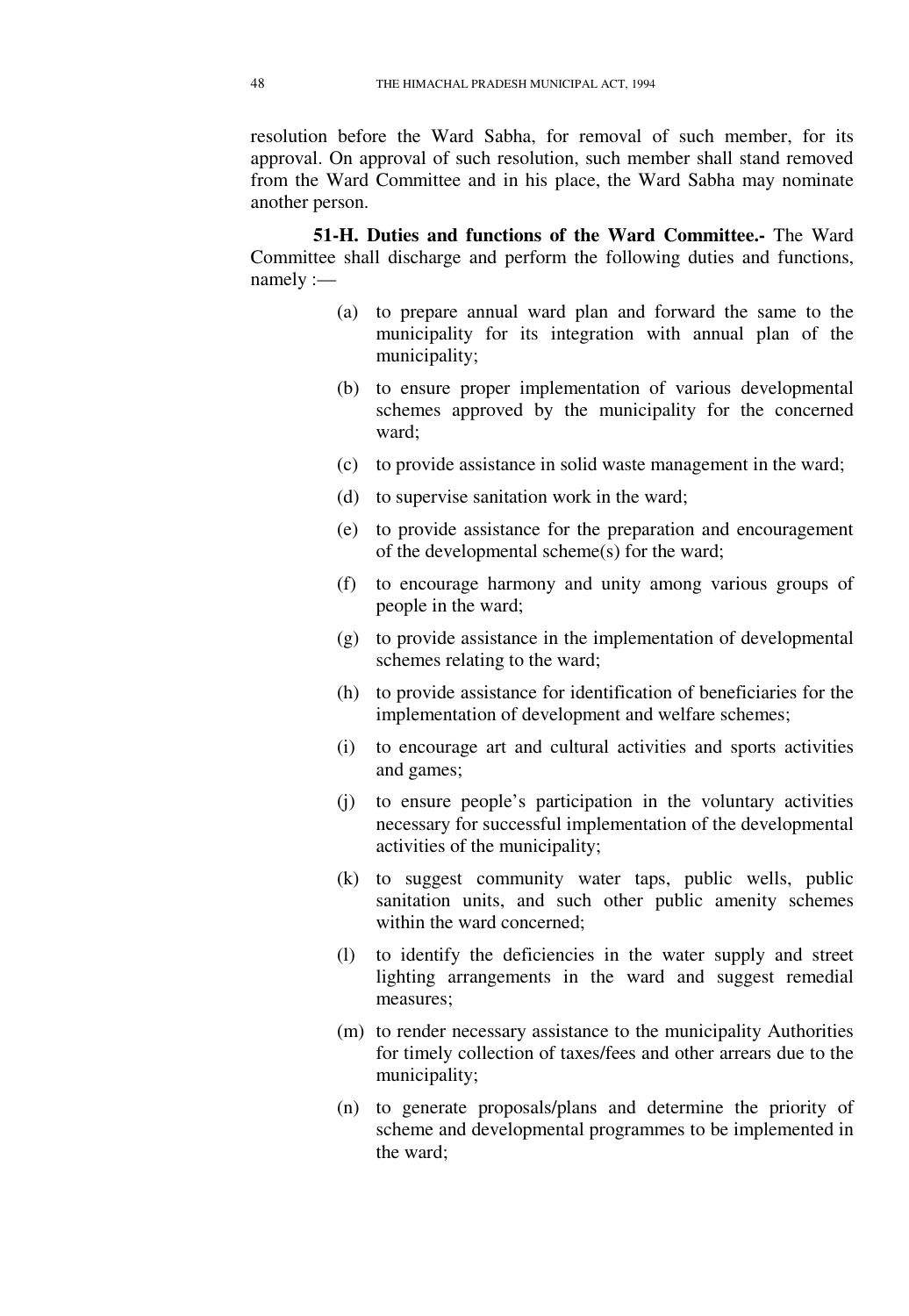- (o) to improve/promote the overall environment situation by integrating environmental considerations more systematically within the ward Sabha; and
- (p) to perform such other functions as may be assigned to it by the municipality.

**51-I. Right to seek information.- (**1) The President and the members of the Ward Committee shall have the right to seek information from the Executive Officer or Secretary, as the case may be, on any matter relating to the ward.

(2) The Ward Committee shall submit periodical reports to the municipality in respect of the matters specified therein.

**51-J. Functions of the Executive Officer and Secretary.-** The Executive Officer or Secretary, as the case may be, shall bring to the notice of the municipality any act or resolution of the Ward Committee which is done or passed in contravention of any of the Government instructions or the provisions of this Act; provided that if such act or omission is not rectified within 15 days, the Executive Officer or Secretary, as the case may be, shall bring such omission or violation to the notice of the State Government.]

## **CHAPTER -V**

#### **MUNICIPAL FUND AND PROPERTY**

**52. Constitution of municipal fund.-** There shall be formed for each municipality a municipal fund, and there shall be placed to the credit thereof-

- (a) all sums received by, or on behalf of, the municipality under this Act or otherwise; and
- (b) the balance, if any, standing at the credit of the municipal fund of the municipal area at the commencement of this Act.

**53. Application of fund.-** (1) The municipality shall set apart and apply out of the municipal fund -

- (a) firstly, such sum as may be required for the payment of any amount falling due on any loan legally contracted by it;
- (b) secondly, such sum as the municipality may be required by the State Government to contribute towards the cost of such Directorate of Local Self Government as the State Government may establish for the purpose of advising, assisting and supervising the work of municipalities and other local bodies :

Provided that such sum shall not exceed an amount equal to one per centum of the income for the financial year preceding the year, in which the municipality is called upon to make the contribution;

(c) thirdly, such sum as may be required to meet the establishment charges and the salary, allowances, provident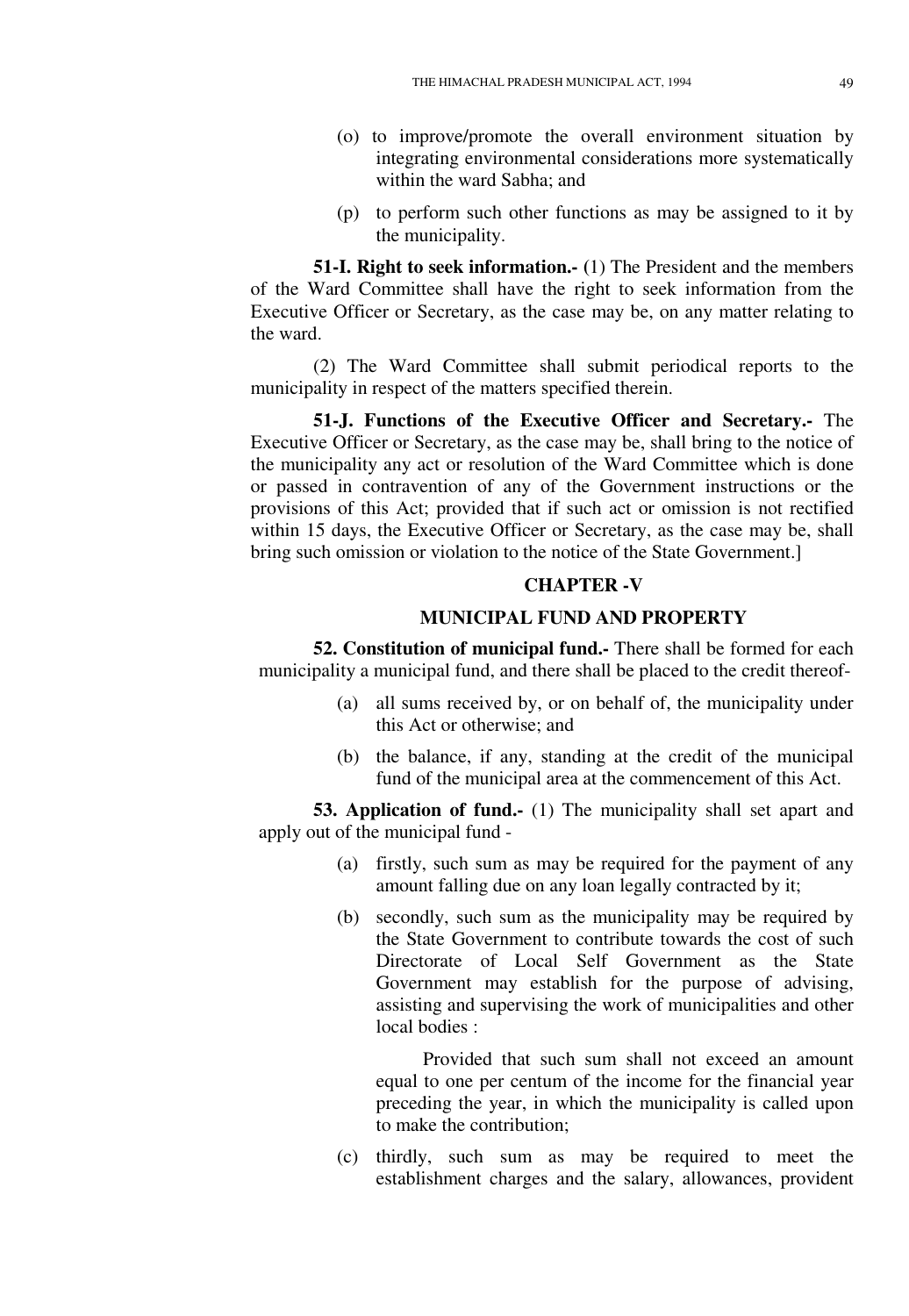fund and gratuity of the members of the municipal services and other municipal employees including such subscriptions and contributions as are referred to in the Himachal Pradesh Municipal Services Act, 1994 (11 of 1994):

Provided that the total expenditure on establishment shall not exceed one third of the total expenditure of the municipality.

- (d) fourthly, such sum as may be required to pay the expenses incurred in auditing the accounts of the municipality, and such portion of the cost of any public expenditure by the Central Government or the State Government as may be held by the State Government to be equitably payable by the municipality, in return for services rendered to it;
- (e) fifthly, such sum as the municipality may be required by the State Government to contribute towards the maintenance of pauper lunatic or pauper lepers sent from any place in the State to mental hospitals or public asylums whether in or outside the State;
- (f) sixthly, such sums as may be due to the State Government in respect of the cost of services rendered by it to the municipality and for the maintenance of water works drainage, sewerage, roads, etc. by it on behalf of the municipality :

Provided that an amount allotted to the municipality by the Central or State Government or any other person or local authority for any specified work or purpose shall be utilised exclusively for such work or purpose and in accordance with such instructions as the State Government may either generally or specially issue in this behalf.

(2) Subject to the charges specified in sub-section (1) and to such rules as the State Government may make with respect to the priority to be given to the several duties of the municipality, the municipal fund shall be applicable to the payment in whole or in part, of the charges and expenses incidental to the following matters within the municipal area and with the sanction of the State Government outside the municipal area, namely:-

- (a) the construction, maintenance, improvement, cleansing and repair of all public streets, bridges, town-walls, town-gates, embankments, drains, privies, latrines, urinals, tanks and watercourses and the preparation of compost manure.
- (b) the watering and lighting of such streets or any of them;
- (c) the construction, establishment and maintenance of schools, hospitals and dispensaries, and other institutions for promotion of education or for the benefit of the public health, and of rest-houses, sarais, poor-houses, markets, stalls, encamping grounds, pounds, and other works of public utility,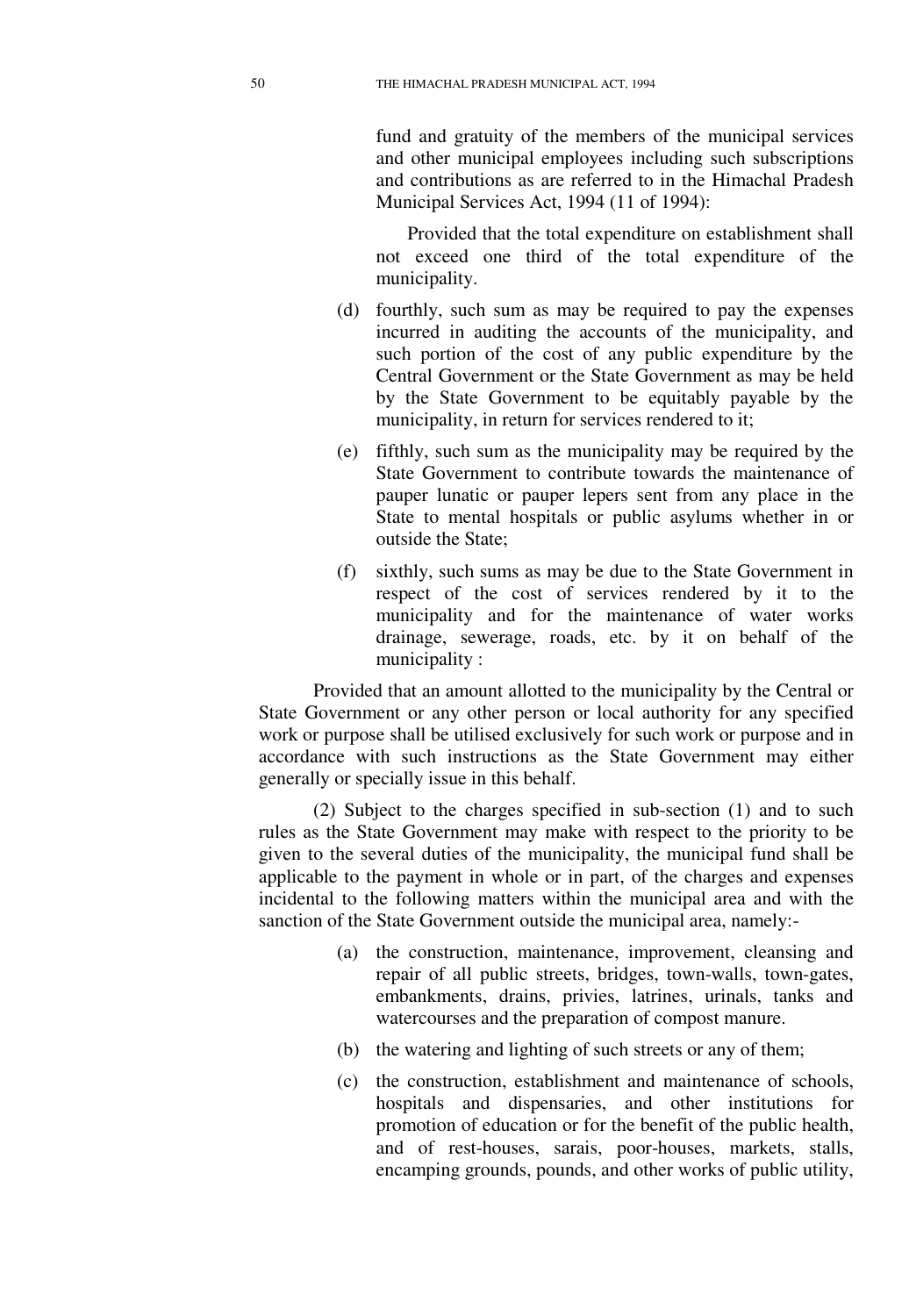and the control and administration of public institution of any of these descriptions;

- (d) grants-in-aid to schools, hospitals, dispensaries, poor-houses, leper-asylums, and other educational or charitable institutions;
- (e) the training of teachers and the establishment of scholarships;
- (f) the giving of relief and the establishment and maintenance of relief works in time of famine or scarcity;
- (g) the supply, storage and preservation from pollution of water for the use of men or animals;
- (h) the planting and preservation of trees, and the establishment and maintenance of public parks and gardens;
- (i) the taking of vital statistics including the registration of births and deaths, public vaccination and any sanitary measure;
- (j) the holding of fairs and industrial exhibitions;
- (k) the preparation and maintenance of a record of rights in immovable property;
- (l) all acts and things which are likely to promote the safety, health, welfare or convenience of the inhabitants, or expenditure whereon may be declared by the municipality with the sanction of the State Government to be an appropriate charge on the municipal fund; and
- (m) purposes specified in sections 47 and 48 and for all other purposes for which , by or under this Act or any other law for the time being in force, powers are conferred or duties are imposed upon a municipality :

Provided that no expenditure shall be incurred out of the municipal fund unless provision therefor has been made in the budget of municipality or funds are obtained by re-appropriation duly approved except in such cases as may be prescribed.

(3) Notwithstanding anything contained in the foregoing sub-sections no charges or expenses shall be paid from the municipal fund incidental to any matter which has been specifically declared so by the State Government by general or special order to be a matter in regard to which expenditure shall not be met from the municipal fund.

(4) Subject to the provisions of this Act and the rules and bye-laws, it shall be the duty of the President and of any member presiding at any meeting of the municipality or its committee to disallow the consideration or discussion of any matter for which provision is not made in this section or any other section.

**54. Payment of allowances to the members out of the municipal fund.-** The allowances payable to the members of the municipalities and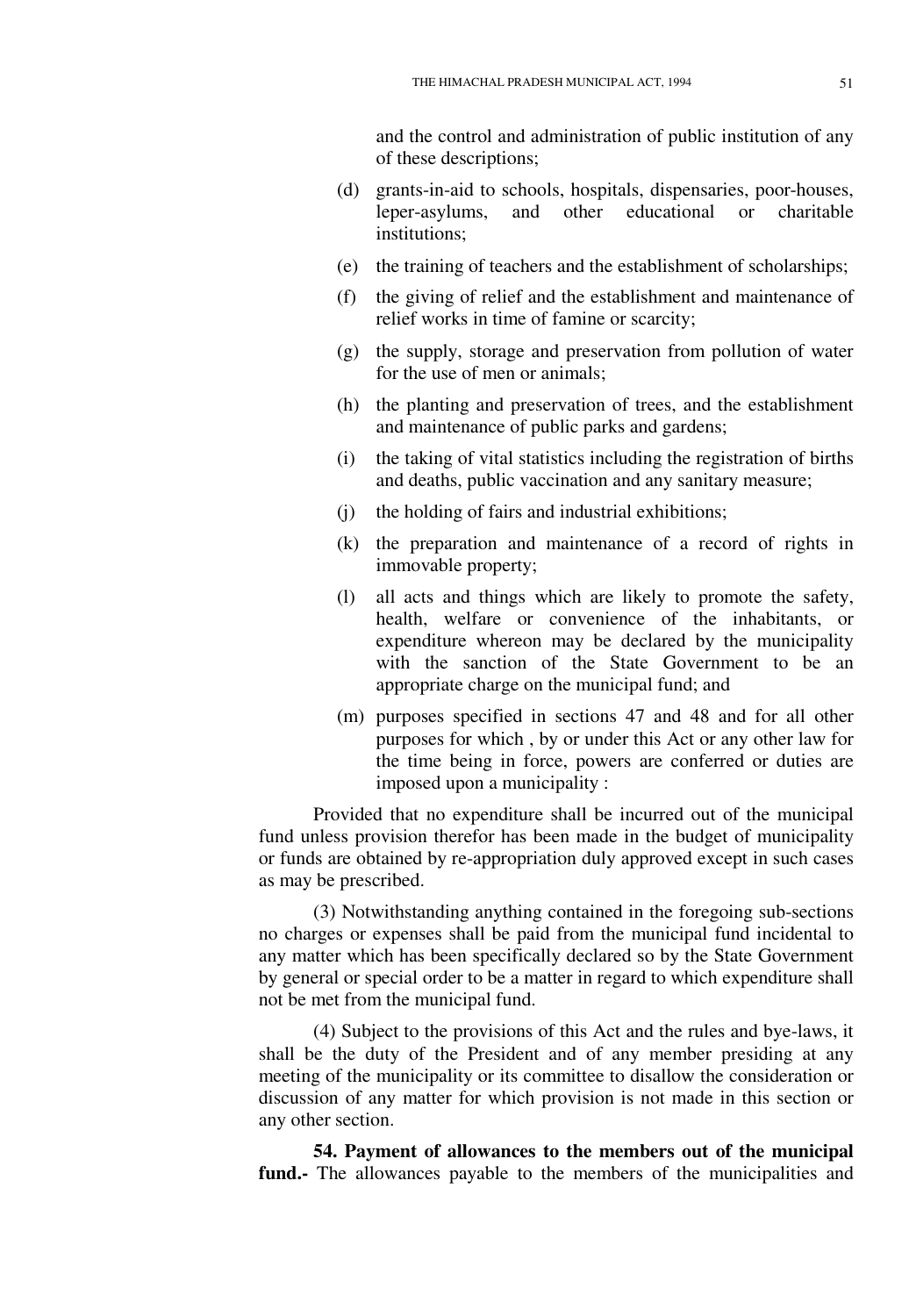their committees, under this Act shall be paid out of the municipal fund constituted under section 52.

**55. Custody of municipal fund.** (1) In a place where there is a Government treasury or sub-treasury or a nationalised bank or a co-operative bank, a scheduled bank as defined in section 2 of the Reserve Bank of India Act, 1934 ( 2 of 1934) or a bank to which the Government treasury business has been made over, or a post office, the municipal fund shall be kept in any such treasury, sub-treasury, nationalised bank, co-operative bank, scheduled bank or bank or post office.

(2) In places where there is no such treasury or sub-treasury or nationalised bank, or co-operative bank or scheduled bank or bank or a post office, the municipal fund, may, with the previous sanction of the Deputy Commissioner, be deposited with any banker, or person acting as a banker, and who has given such security for the safe custody and repayment on demand of the fund so deposited as the Deputy Commissioner may in each case thinks sufficient.

*Explanation.-* In this section the expression "co-operative bank" shall mean a co-operative bank which holds a licence for carrying on banking business issued by the Reserve Bank of India under section 22 of the Banking Regulation Act, 1949 (10 of 1949).

**56. Power to deposit and invest surplus funds.-** It shall be lawful for the municipality to deposit at interest in any of the co-operative banks or scheduled banks as defined in section 2 of the Reserve Bank of India Act, 1934 (2 of 1934), or in a post office, any surplus funds which may not be required for current charges and to invest such funds in the securities of the Central Government and such other public securities as the State Government may specify in this behalf.

**57. Property vested in a municipality.-** (1) Subject to any special reservation made or to any special conditions imposed by the State Government, all property of the nature hereinafter in this section specified and situated within the municipal area, shall vest in and be under the control of the municipality and with all other property which has already vested, or may hereafter vest in the municipality shall be held and applied by it for the purpose of this Act, that is to say -

- (a) all public town-walls, gates, markets, stalls, slaughter houses manure and night soil depots and public buildings of every description which have been constructed or are maintained out of the municipal fund;
- (b) all public streams, springs and works for the supply, storage and distribution of water for public purposes, and all bridges, buildings, engines, materials and things connected therewith or appertaining thereto, and also any adjacent land, not being private property appertaining, to any public tank or well;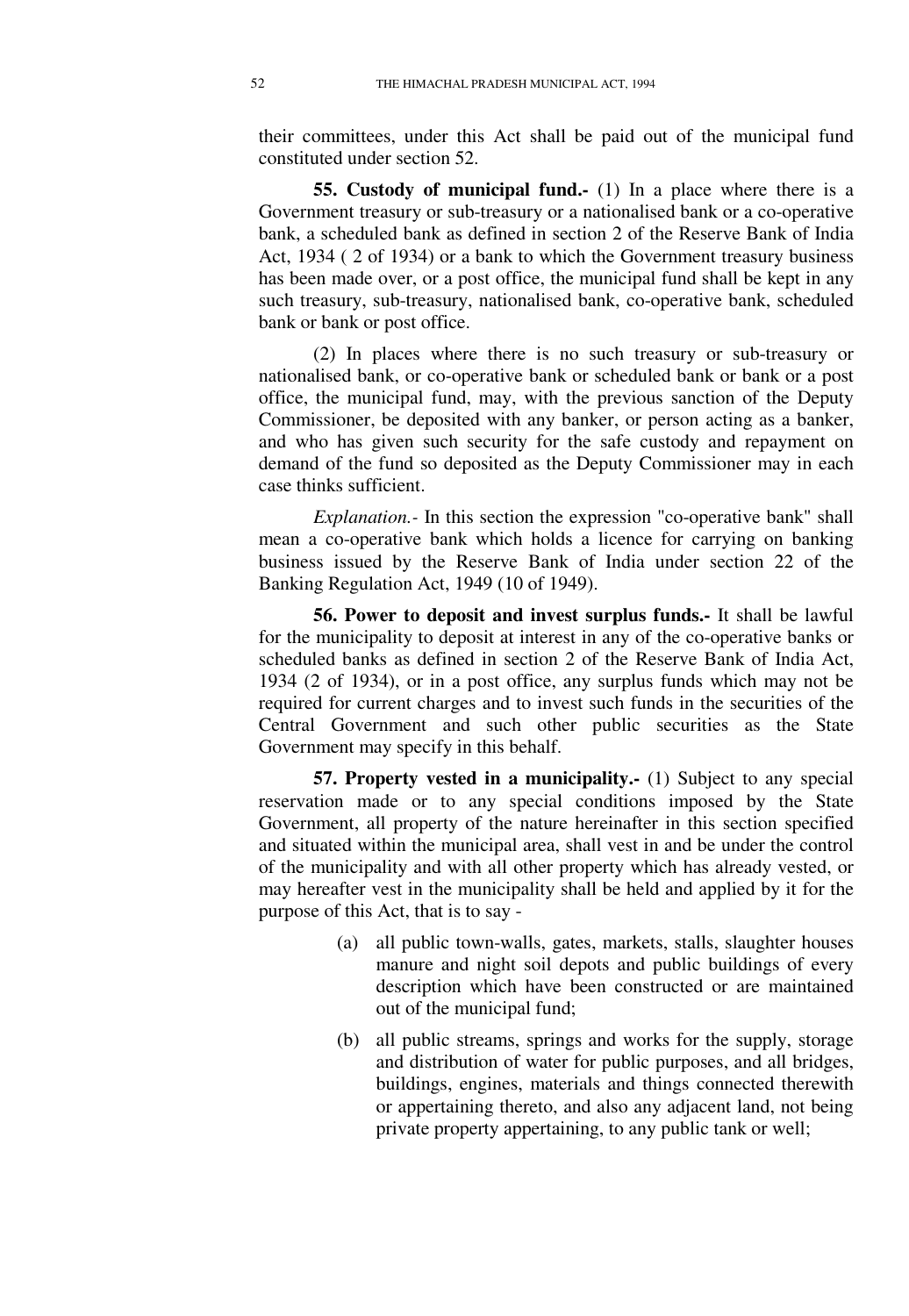- (c) all public sewers and drains, and all sewers, drains, culverts and water-courses in or under any public street, or constructed by or for the municipality alongside any public street, and all works, materials and things appertaining thereto;
- (d) all dust, dirt, dung, ashes, refuse, animal matter or filth or rubbish of any kind or dead bodies of animals, collected by the municipality from the streets, houses, privies, sewers, cesspools or elsewhere or deposited in places fixed by the municipality under section 154;
- (e) all public lamps, lamp-posts and apparatus connected therewith or appertaining thereto;
- (f) all land or other property transferred to the municipality by the State Government or acquired by gift, purchase or otherwise for local public purposes;
- (g) all public streets, not being land owned by the State Government, and the pavements, stones and other materials thereof and also trees growing on, and erections, materials, implements and things provided for such streets.

(2) Where any immovable property is transferred otherwise than by the sale by the State Government to a municipality for public purposes, it shall be deemed to be a condition of such transfer, unless specifically provided to the contrary that should the property be at any time resumed by the State Government, the compensation payable thereto shall, in no case exceed the amount, if any, paid to the State Government, the compensation payable therefor shall, in no case exceed the amount, if any, paid to the State Government for the transfer, together with the cost or the present value, which ever shall be less, of any together with the cost or the present value, of any buildings erected on other works executed on the land by the municipality.

(3) The municipality shall maintain a register and a map of all immovable properties of which it is the proprietor, or which vests in it, or which it holds in trust for the State Government.

 $1[(4)$  The Executive Officer or the Secretary, as the case may be, may, with the prior approval of the standing committee, constituted under section 49 of this Act, dispose of, by sale, lease or otherwise, any moveable or immovable properties belonging to the municipality, by public auction:

Provided that the mode and condition precedent to the transfer of immovable property, shall be governed by regulations or bye-laws made by the municipality.

(4-a) The Executive Officer or the Secretary, as the case may be, shall maintain a register giving therein the details of the immovable properties and

-

<sup>1.</sup> Sub-sections (4) and (4-a) substituted for sub-section (4) vide H.P. Act No. 33 of 2011.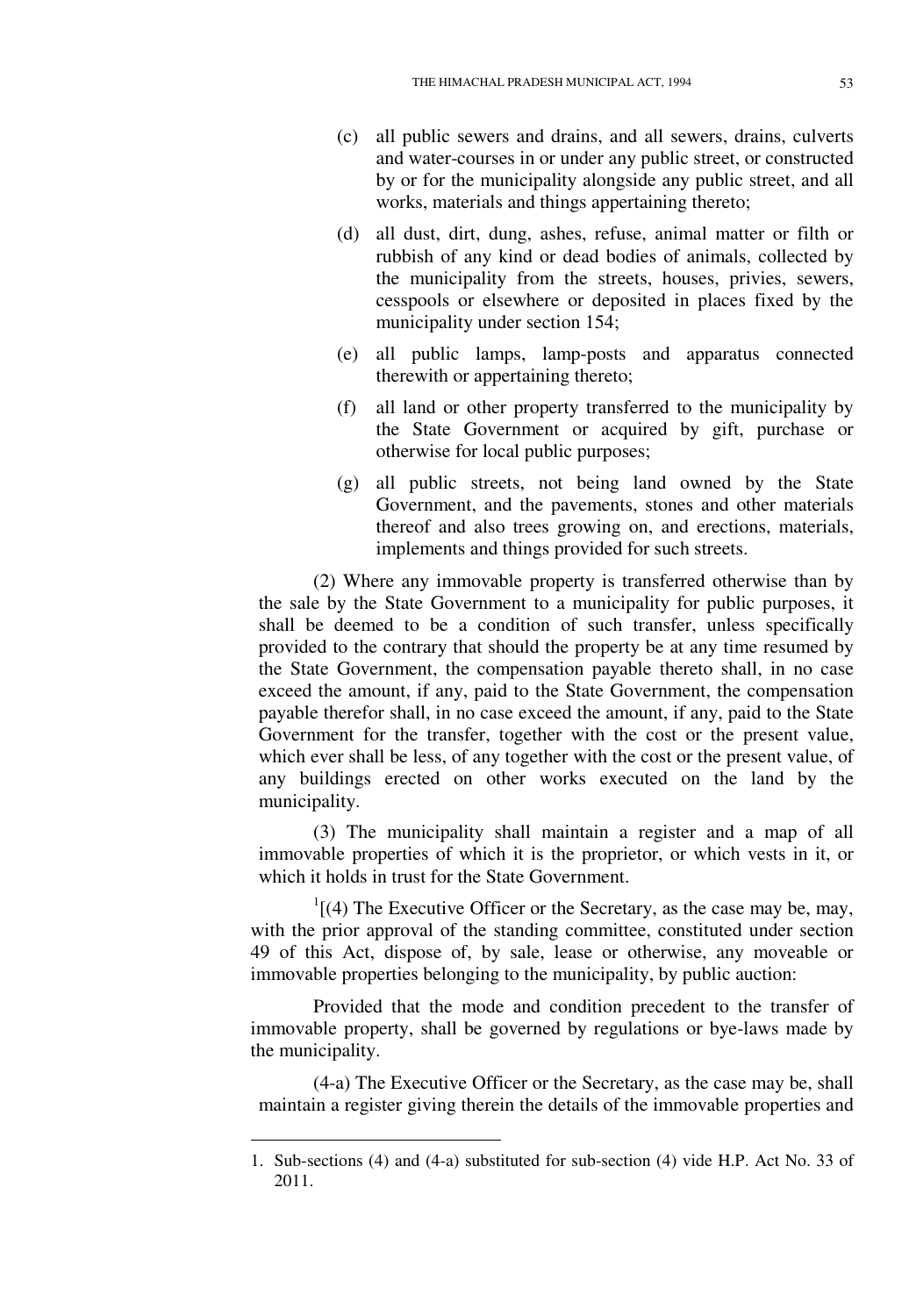prepare annual statement indicating the changes, if any, in the said inventory, in such manner as may be prescribed by bye-laws, and shall place the same before the municipality for consideration at the end of the year.]

(5) The Executive Officer  $\frac{1}{1}$  [or the Secretary, as the case may be,] may, with the prior approval of the municipality, sell or grant a lease in respect of properties, amenities and utility raised on loans from the non-Government sources to liquidate the liabilities.

**58. Inventory and map of municipal property.-** (1) The municipality shall maintain an inventory and a map of all immoveable property of which the municipality is proprietor, or which vests in it or which it holds in trust for the State Government.

(2) The copies of such inventory and map shall be deposited in the office of the Director and such other officer or authority as the State Government may direct and all changes made therein shall forthwith be communicated to the Director or other officer or authority.

**59. Erection and maintenance of boundary marks of municipal area.-** Every municipality shall cause to be erected and set up and thereafter maintain substantial boundary marks defining the limits or the altered limits of the municipal area subject to its authority as set out in the notification issued under section 4.

**60. Management of public institutions.-** (1) The management, control and administration of every public institution maintained out of the municipal fund shall vest in the municipality.

(2) When any public institution has been placed under the direction, management and control of the municipality, all property, endowments and funds belonging thereto shall be held by the municipality in trust for the purposes to which such property, endowments and funds were lawfully applicable at the time when the institution was so placed:

Provided that the extent of the independent authority of the municipality in respect of any such institution may be prescribed by the State Government:

Provided further that nothing in this section shall be held to prevent the vesting of any trust property in the Treasurer of Charitable Endowments under the Charitable Endowments Act, 1890 (6 of 1890).

**61. Acquisition of land.-** When any land, whether within or outside the limits of municipal area is required for the purposes of this Act, the State Government may, at the request of the municipality proceed to acquire it under the provisions of the Land Acquisition Act, 1894 (1 of 1894) and on the payment by municipality of the compensation awarded under that Act, and of any other charges incurred in acquiring the land, the land shall vest in the municipality.

<u>.</u>

<sup>1.</sup> Inserted vide H.P. Act No. 33 of 2011.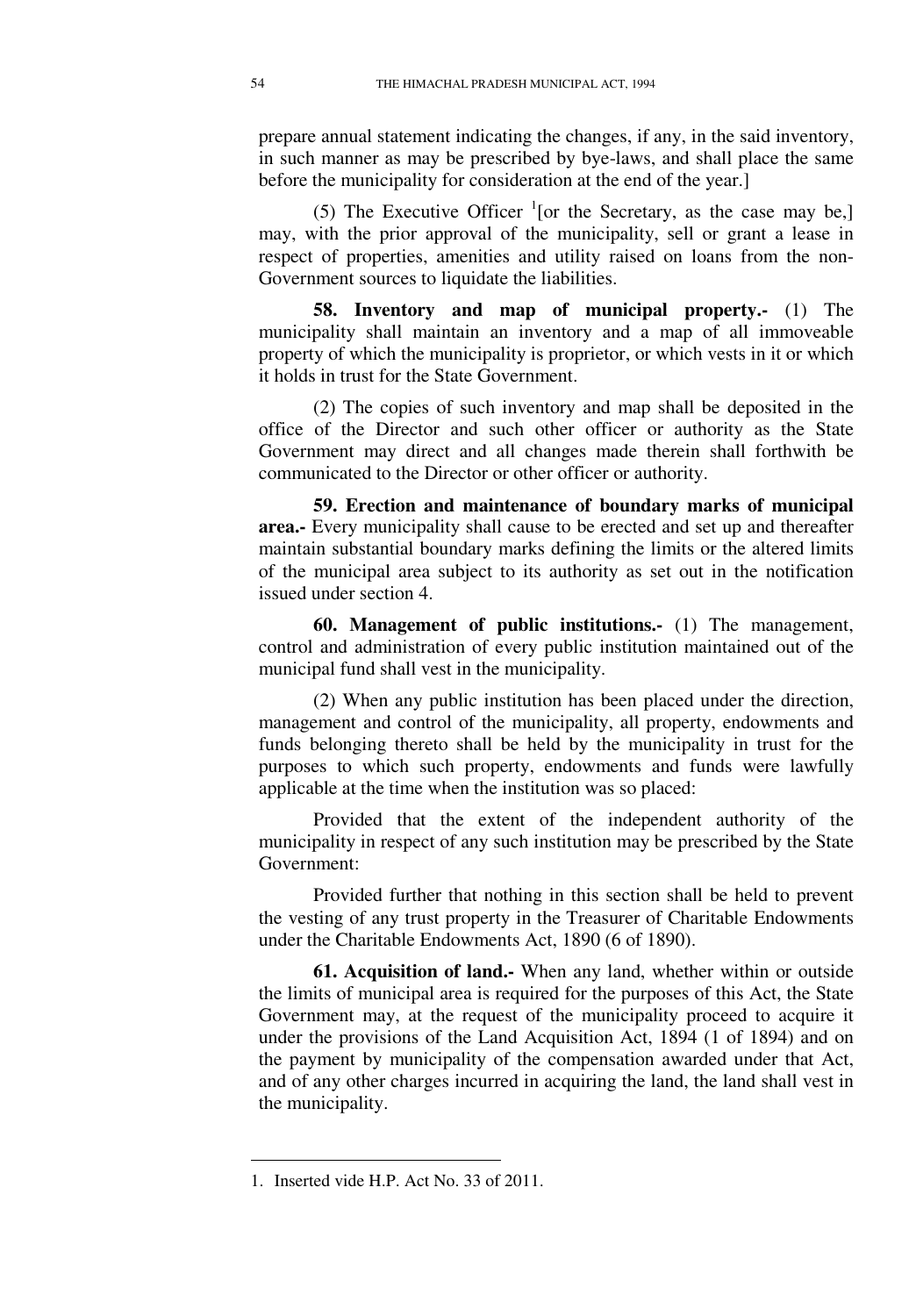*Explanation.-* When any land is required for a new street or for the improvement of an existing street, the State Government may on the request of the municipality proceed to acquire in addition to the land to be occupied by the street, the land necessary for the sites of the building to be erected on both sides of the street and such land shall be deemed to be required for the purposes of this Act.

**62. Transfer to Government property vesting in municipality.-**  The municipality may, with sanction of the State Government, transfer to the State Government any property vesting in the municipality under section 57 or section 60 but not so as to affect any trust or public rights subject to which the property is held.

**63. Power to takeover management of water works, sewerage works and roads etc.-** (1) Whenever the State Government is satisfied that the municipality has neglected to perform its duties in respect of maintenance or construction of water works, sewerage works or roads and that it is in public interest to take-over the management of such water-works, sewerage works or roads for a period not exceeding ten years, it may, after giving the municipality a reasonable opportunity of showing cause against the proposed action, make an order to take over the management of water works, sewerage works or roads, as the case may be.

(2) The management of water works, sewerage works or roads, as the case may be, shall revert to the municipality after the expiry of the period for which it was taken over by the State Government or earlier than that if deemed expedient by the State Government.

(3) It shall be the liability of the municipality to pay the expenses, if any, which may be incurred by the State Government as also the liability in respect of the salary and allowances of the persons employed, by the municipality before taking over the management, for and in connection with the maintenance, construction, management and control of the water works, sewerage-works or roads.

(4) Whenever the management of any water-works, sewerage-works or roads of any municipality is taken over by the State Government, the powers, duties and functions of the municipality under this Act in respect of such water-works, sewerage-works or roads shall be exercised and performed by the State Government.

**64. Finance Commission.**- (1) The Finance Commission constituted by the State Government under articles 243-I and 243-Y of the Constitution of India read with section 98 of the Himachal Pradesh Panchayati Raj Act, 1994 shall review the financial position of the municipalities and make recommendations to the Government as to -

- (a) the principles which should govern-
	- (i) the distribution between the State Government and the municipalities of the net proceeds of taxes, duties, tolls and fees leviable by the State, which may be divided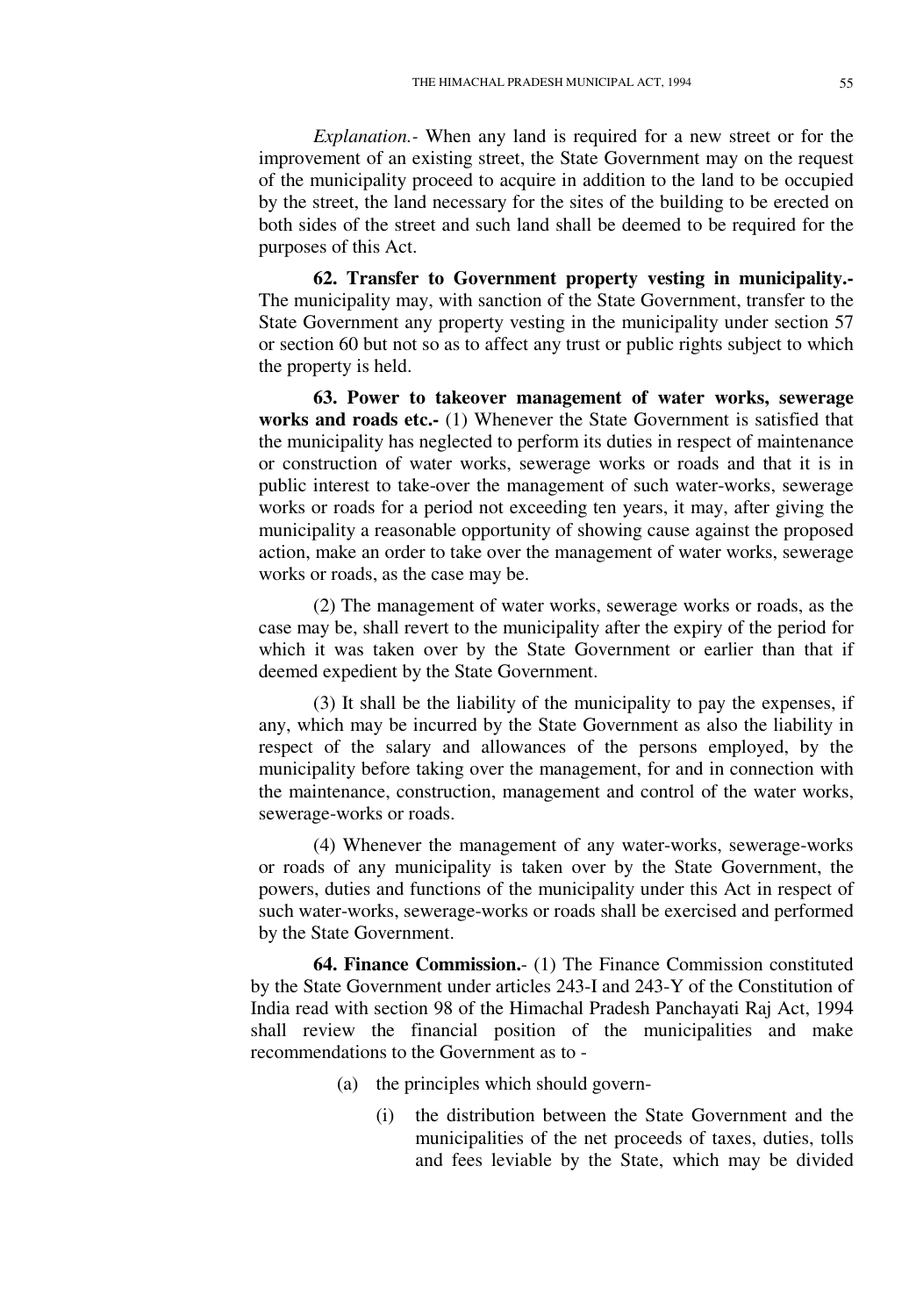between them and the allocation between the municipalities at all levels of their respective shares of such proceeds;

- (ii) the determination of the taxes, tolls and fees which may be assigned to, or appropriated by, the municipalities;
- (iii) the grants-in-aid to the municipalities from the Consolidated Fund of the State;
- (b) the measures need to improve the financial position of the municipalities;
- (c) any other matter referred to the Finance Commission by the Government in the interest of sound finances of the municipalities.

(2) The Government shall cause every recommendations made by the Finance Commission under this section together with an explanatory memorandum as to the action taken thereon to be laid before the Legislature of the State.

### **CHAPTER-VI**

## **TAXATION**

1 [**65. Rate of tax on lands and buildings**.- (1) Save as otherwise provided in this Act, the unit area rate of tax on lands and buildings within the municipal area shall be between one per cent to twenty five per cent of the ratable value of land and building, as may be determined by the municipality from time to time:

Provided that the municipality may exempt wholly or partially or levy lower rate of tax on the lands and buildings or portion thereof, which is exclusively used for the purpose of public worship and the area of vacant lands and buildings or portion thereof, exclusively used for the purpose of public burial or as a cremation ground, or any other place used for the disposal of dead.

(2) Such other tax, at such rates, as the State Government may, by notification, in each case direct:

Provided that no tax shall be imposed under sub-section (2) unless an opportunity has been given in the prescribed manner to the residents of the municipal area or to the affected parties to file objections and the objections, if any, thus received have been considered.]

2 [**66. Fee, tolls and users charges**.- The municipality may impose fee, tolls and user charges for the services provided by it at such rate and in such manner as may be determined by the municipality from time to time.]

<u>.</u>

<sup>1.</sup> Section 65 amended vide H.P. Act No. 20 of 2007 and substituted vide H.P. Act No. 33 of 2011.

<sup>2.</sup> Section 66 substituted vide H.P. Act No. 33 of 2011.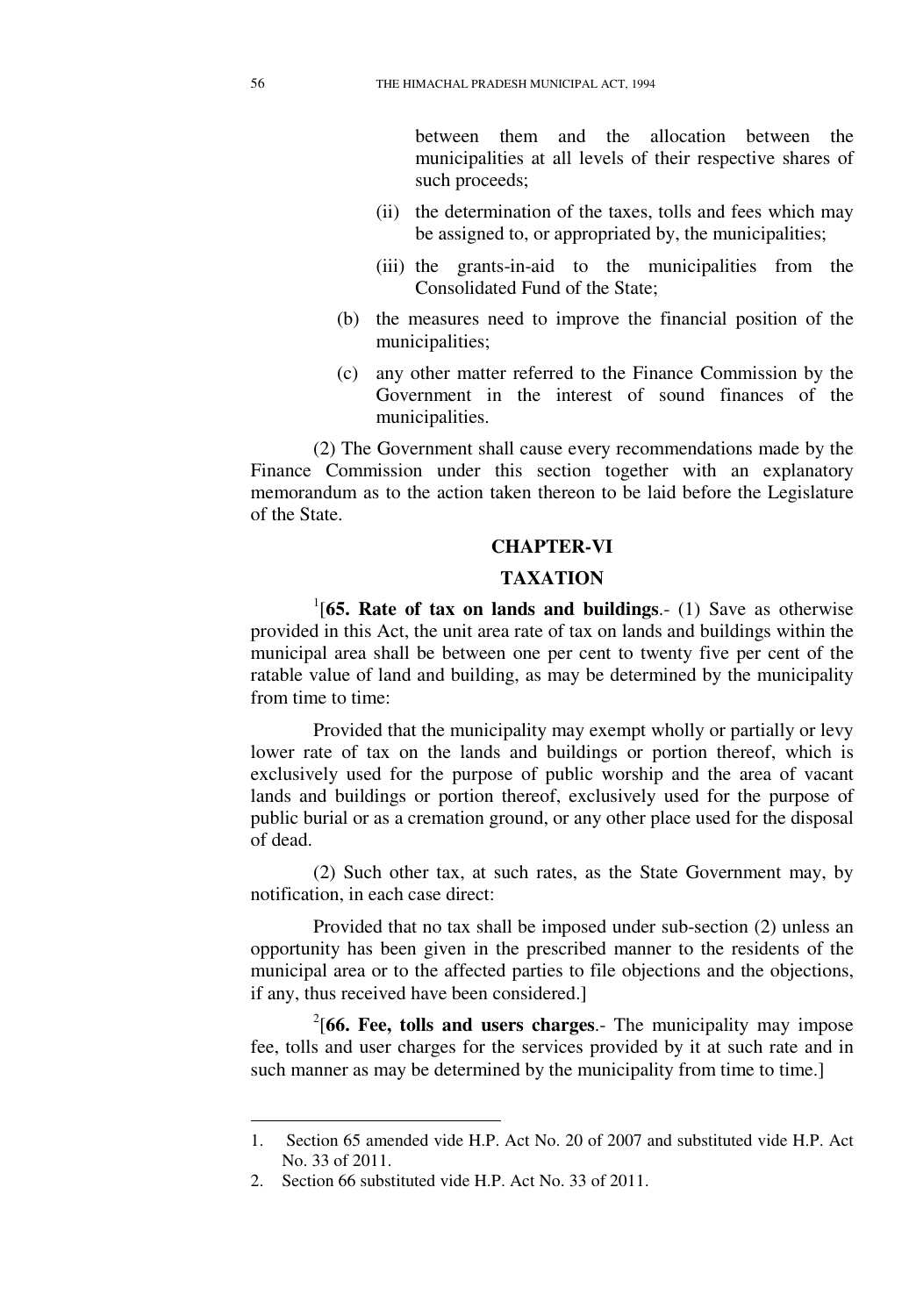**67. Limitation of taxing powers.-** Nothing contained in sections 65 and 66 shall authorise a municipality to levy any tax, toll or fee which the State Legislature has no power to impose in the State under the Constitution of India:

Provided that any tax , toll or fee which immediately before the commencement of the Constitution was lawfully being levied in any municipal area may continue to be so levied until provision to the contrary is made by Parliament by law.

*Explanation.-* In this section 'tax' includes any duty or cess.

**68. Procedure regarding taxes under section 65.-** (1) A municipality, at a special meeting, shall pass a resolution, within a period of thirty days from the date of publication of notification under section 65, directing the imposition of tax with effect from the date to be fixed in the resolution if the municipality fails to pass such a resolution within the aforesaid period, the resolution in this behalf shall be deemed to have been passed by the municipality on the expiry of the period of said thirty days.

(2) After the resolution is passed or deemed to have been passed under sub-section (1) the State Government shall notify in the Official Gazette the imposition of the tax from the appointed date.

**69. Collection and payment of tax on consumption of electricity.-**   $1[(1)$  <sup>2</sup>[The State Government may, by notification, determine a tax on consumption of electricity at the rate not exceeding twenty paise per unit, for electricity consumed by any person within the limits of the municipal area which] shall be collected by the Himachal Pradesh State Electricity Board set up under the Electricity (Supply) Act, 1948, or by any other person, as the case may be, supplying electricity for consumption in municipal limits and paid to the municipality concerned.]

(2) Such tax shall be collected and paid in the same manner as if it were electricity duty payable to the State Government under the Himachal Pradesh Electricity (Duty) Act, 1975 (11 of 1975).

(3) Such tax shall not be leviable on the consumption of electricity by the Government of India or where it is consumed in the construction, maintenance or operation of any railway by the Government of India.

# <sup>3</sup>[70. XXXXXXXXXXXXXXXXXXXX

**71** XXXXXXXXXXXXXXXXXXXXXXXXXXXX].

**72. Preparation of assessment list. -**The municipality shall cause an assessment list of all buildings and lands on which any tax is imposed to be prepared, containing -

-

<sup>1.</sup> Sub-section (1) substituted vide H.P. Act No. 33 of 2011.

<sup>2.</sup> Substituted for the words "The tax on consumption of electricity at the rate of one paise for every unit of electricity consumed by any person within the limits, of the municipal area" vide H.P. Act No. 50 of 2013.

<sup>3.</sup> Sections 70 and 71 omitted vide H.P. Act No. 33 of 2011.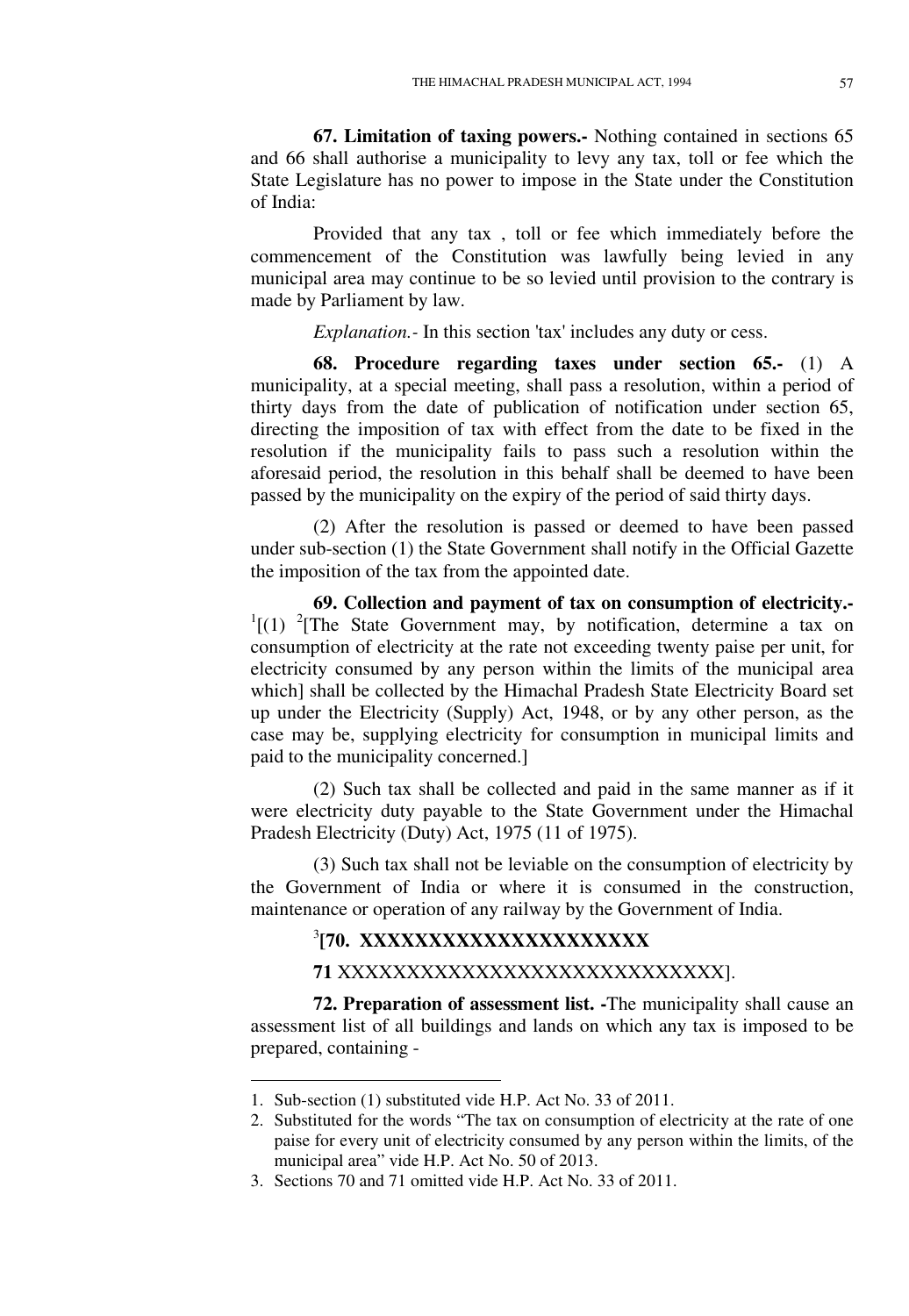- (a) the name of the street or division in which the property is situated;
- (b) the description of the property, either by name or by number sufficient for identification;
- (c) the names of the owner and occupier, if known;
- (d) the annual value; and
- (e) the amount of the tax assessed thereon by the municipality.

**73. Publication and completion of assessment lists.-** When the assessment list has been completed, the municipality shall give public notice thereof and of the place where the list or a copy thereof may be inspected; and every person claiming to be either owner or occupier of property included in the list, and any authorised agent of such person, shall be at liberty to inspect the list and to take extracts therefrom without charge.

**74. Public notice of time fixed for revising assessment lists.** - (1) The municipality shall at the time of the publication of such assessment list give public notice of a time, not less than one month thereafter, when it will proceed to revise the valuation and assessment, and in all cases in which any property for the first time assessed, or the assessment thereof is increased, it shall give a specific notice thereof to the owner or occupier of the property.

(2) All objections to the valuation and assessment shall be made in writing before the time fixed in the notice, or orally or in writing at that time.

**75. Settlement of list.-** (1) After the objections have been enquired into and the persons making them have been allowed an opportunity of being heard either in person or by authorised agent, as they may think fit, and the revision of the valuation and assessment has been completed, the amendments made in the list shall be authenticated by the signatures of not less than two members of the municipality who shall at the same time certify that no valid objection has been made to the valuation and assessment contained in the list, except in the cases in which amendments have been entered therein; and, subject to such amendments as may thereafter be duly made, the tax so assessed shall be deemed to be the tax for the year commencing on first day of April of the year in which notice was issued under section 73 or section 74 of this Act :

Provided that this date will not be earlier to the date on which the building comes into existence.

(2) The list when amended under this section shall be deposited in the office of the municipality and the same shall be kept open for inspection during office hours to all owners or occupiers of property comprised therein or the authorised agents of such persons, and a public notice that it is so open shall forthwith be published.

**76. Further amendments of assessment list.-** (1) The municipality may at any time amend the list by inserting the name of any person whose name ought to have been or ought to be inserted, or by inserting any property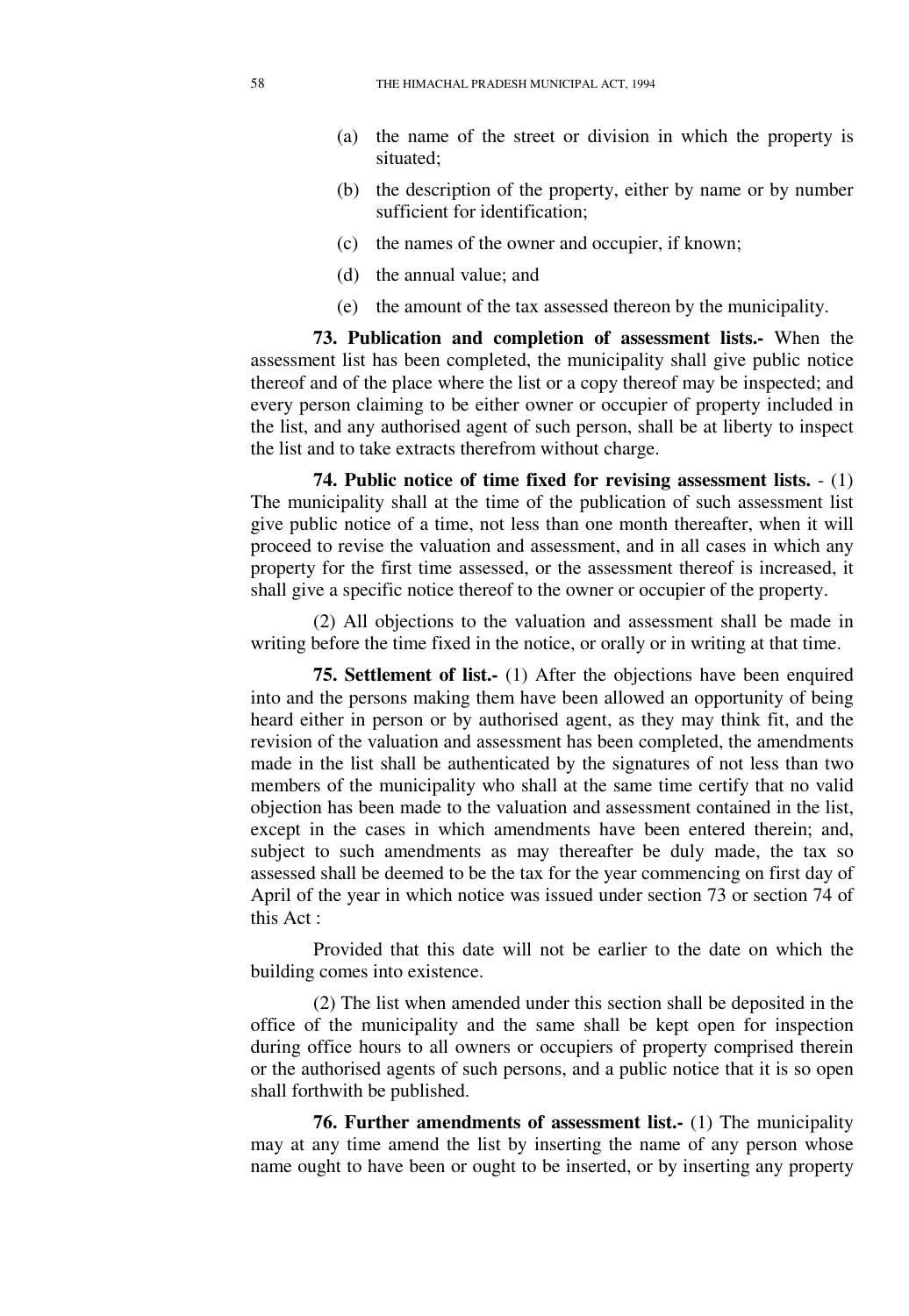which ought to have been or ought to be inserted, or by altering the assessment on any property which has been erroneously valued or assessed through fraud, accident or mistake, whether on the part of the municipality or of the assessee, or in the case of a tax payable by the occupier by a change in the tenancy, after giving notice to any person affected by the amendment, of a time, not less than one month from the date of service, at which the amendment is to be made.

(2) Any person interested in any such amendment may tender his objection to the municipality in writing before the time fixed in the notice, or orally or in writing at that time, and shall be allowed an opportunity of being heard in support of the same in person, or by authorised agent, as he may think fit.

(3) Notwithstanding anything contained in this Act, the municipality may with a view to give effect to the annual value as defined in clause (1) of section 2 of this Act, amend the assessment list of the year commencing on the first day of April of the relevant year for increasing or reducing annual value of any property and of the assessment thereupon after giving notice at any time to any person affected by the amendment of a period not less than one month from the date of service at which the amendment is to be made and the municipality shall consider any objection made in this regard by any such person and the amended assessment list shall come into force with effect from the first day of April of the year in which notice was given to the person affected.

**77. New list need not to be prepared every year.-** It shall be in the discretion of the municipality to prepare for the whole or any part of the municipal area a new assessment list every year or to adopt the valuation and assessment contained in the list for any year, with such alterations as may in particular cases be deemed necessary, as the valuation and assessment for the year, giving to persons affected by such alterations the same notice of the valuation and assessment as if a new assessment list had been prepared :

Provided that the valuation and assessment contained in the list for any year shall not be adopted for a period exceeding five years.

**78. Tax not invalid for defect of form.-** No assessment and no charge or demand of any tax made under the authority of this Act shall be impeached or affected by reason of any mistake in the name, residence, place of business or occupation of any person liable to pay the tax, or in the description of any property or thing liable to the tax, or of any mistake in the amount of assessment or tax, or by reason of any clerical error of other defect of form; and it shall be enough in respect of any such tax on property or any assessment of value for the purpose of any such tax if the property taxed or assessed is so described as to be generally known; and it shall not be necessary to name the owner or occupier thereof.

**79. Power of municipality to exempt payment of taxes.-** (1) A municipality may exempt, in whole or in part, for any period not exceeding one year, from the payment of any such tax, any person who by reason of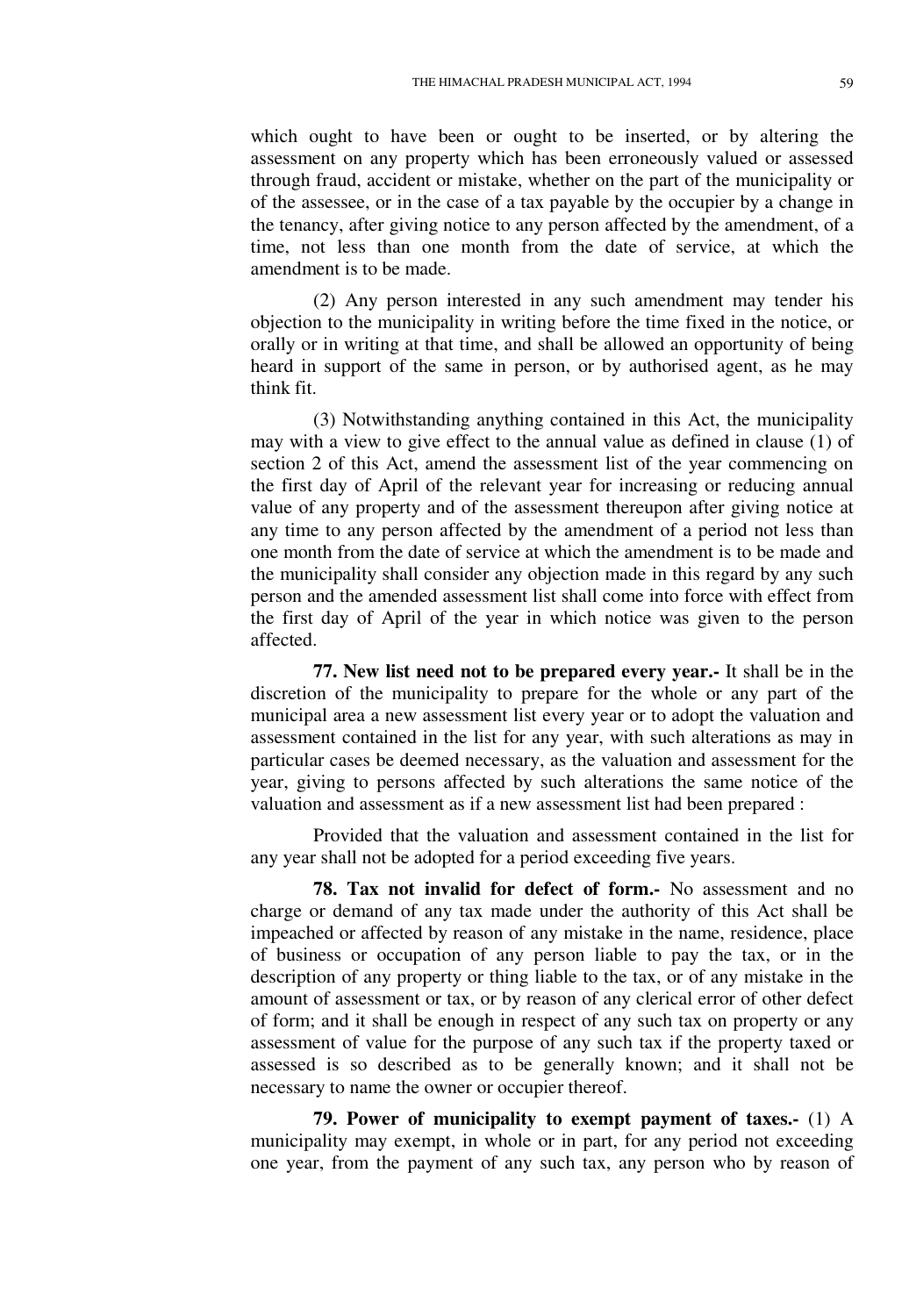poverty may in its opinion be unable to pay the same, and may renew such exemption as often as may be necessary.

# <sup>1</sup>[(2) XXXXXXXXXXXXXXXXXXXXXXXXXXXXXXXXXX

**80. Power of State Government to exempt payment of taxes.-** (1) The State Government may by order exempt in whole or in part from the payment of any such tax by any person or class of persons or any property or description of property.

(2) If at any time it appears to the State Government on complaint made or otherwise, that any tax imposed under the foregoing sections is unfair in its incidence or that the levy thereof or of any part thereof is injurious to the interests of the general public, it may require the municipality to take within a specified period measures to remove the objection; and if within that period the requirement is not complied with to the satisfaction of the State Government, the State Government may, by notification, suspend the levy of the tax or of such part thereof until the objection has been removed.

**81. Remission of tax on unoccupied immovable property.-** (1) When any property assessed to a tax under clause (a) of section 65 which is payable by the year or by instalments, has remained unoccupied and unproductive of rent throughout the year or the period in respect of which any instalment is payable, the municipality shall remit the amount of the tax or of the instalment, as the case may be :

Provided that no such remission shall be granted unless notice in writing of the circumstances under which it is claimed has been given to the municipality within the first month after the expiry of the period in respect of which it is so claimed.

(2) When any such property as aforesaid -

- (a) has not been occupied or productive of rent for any period of not less than sixty consecutive days; or
- (b) consists of separate tenements, one or more of which has or have not been occupied or productive of rent for any such period as aforesaid; or
- (c) is wholly or in greater part demolished or destroyed by fire or otherwise;

the municipality may remit such portion, if any, of the tax or instalment as it may think equitable.

(3) The burden of proving the facts entitling any person to claim relief under this section shall lie upon him.

(4) For the purposes of this section neither the presence of a caretaker nor the mere retention in an otherwise unoccupied dwelling house of the furniture habitually used in it shall constitute occupation of the house.

<u>.</u>

<sup>1.</sup> Sub-section (2) of Section 79 omitted vide H.P. Act No. 33 of 2011.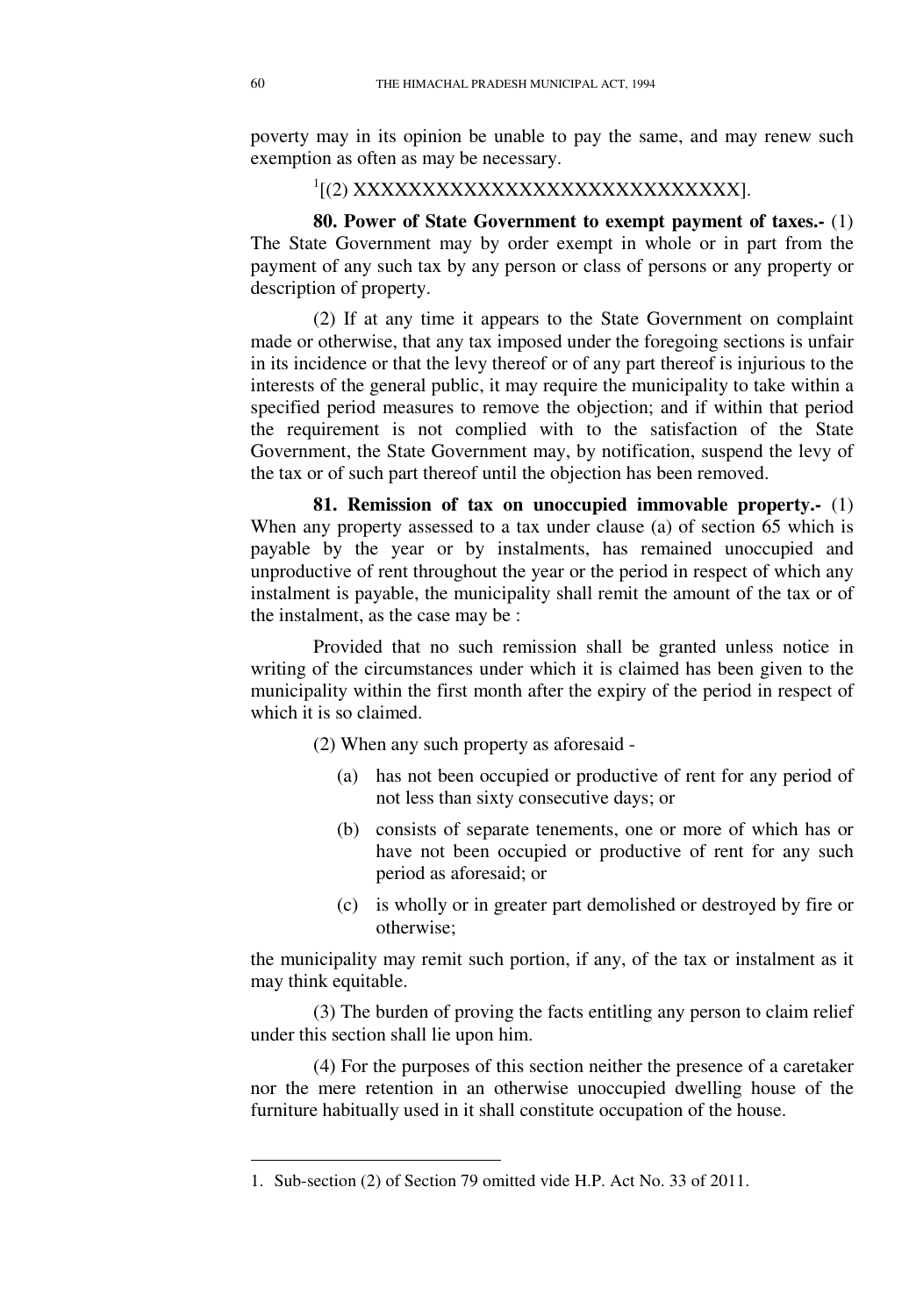(5) For the purposes of this section a house shall be deemed to be productive of rent if let to a tenant who has a continuing right of occupation thereof, whether it is actually occupied by such tenant or not.

(6) The enquiry necessary for a decision whether any relief should be granted under this section shall be held by the Executive Officer or the Secretary who shall make such recommendation to the municipality as he may deem proper:

Provided that the municipality shall not grant any remission of tax unless such remission is recommended by the Executive Officer or the Secretary.

**82. Duty to furnish information.-** (1) Every person shall on the demand of an officer duly authorised by the municipality in this behalf furnish such information as may be necessary in order to ascertain whether such person is liable to pay any municipal tax; and every hotel or lodging house keeper or Secretary of a residential club shall also on demand made as aforesaid furnish a list of all persons residing in such hotel, lodging-house or club.

(2) If any person so called upon to furnish such information omits to do so or furnishes information which is untrue, he shall be punishable with a fine which shall not be less than <sup>1</sup>[five hundred rupees and more than two thousand rupees].

**83. Notice on transfers of titles.-** (1) Whenever the title to or over any building or land of any person primarily liable for the payment of property taxes on such property is transferred, the transferor and the transferee shall within three months of the registration of the deed of transfer if it be registered, or if it be not registered within three months of its execution, or if no instrument be executed, of the actual transfer, give notice in writing of such transfer to the municipality.

(2) Every person primarily liable for the payment of a tax on any property, who transfers his title to or over such property, without giving notice of such transfer to the municipality as aforesaid, shall in addition to any other liability which he incurs through such neglect, continue to be liable for the payment of all such taxes from time to time payable in respect of the said property until he gives such notice, or until the transfer is recorded in the books of the municipality.

(3) Whenever the title to or over any building or land has devolved upon any person by inheritance, the heir shall within three months of the date of the death of the former owner give notice in writing of such inheritance to the municipality.

-

<sup>1.</sup> Substituted for the words "twenty five rupees and more than five hundred rupees" vide H.P. Act No. 12 of 2016.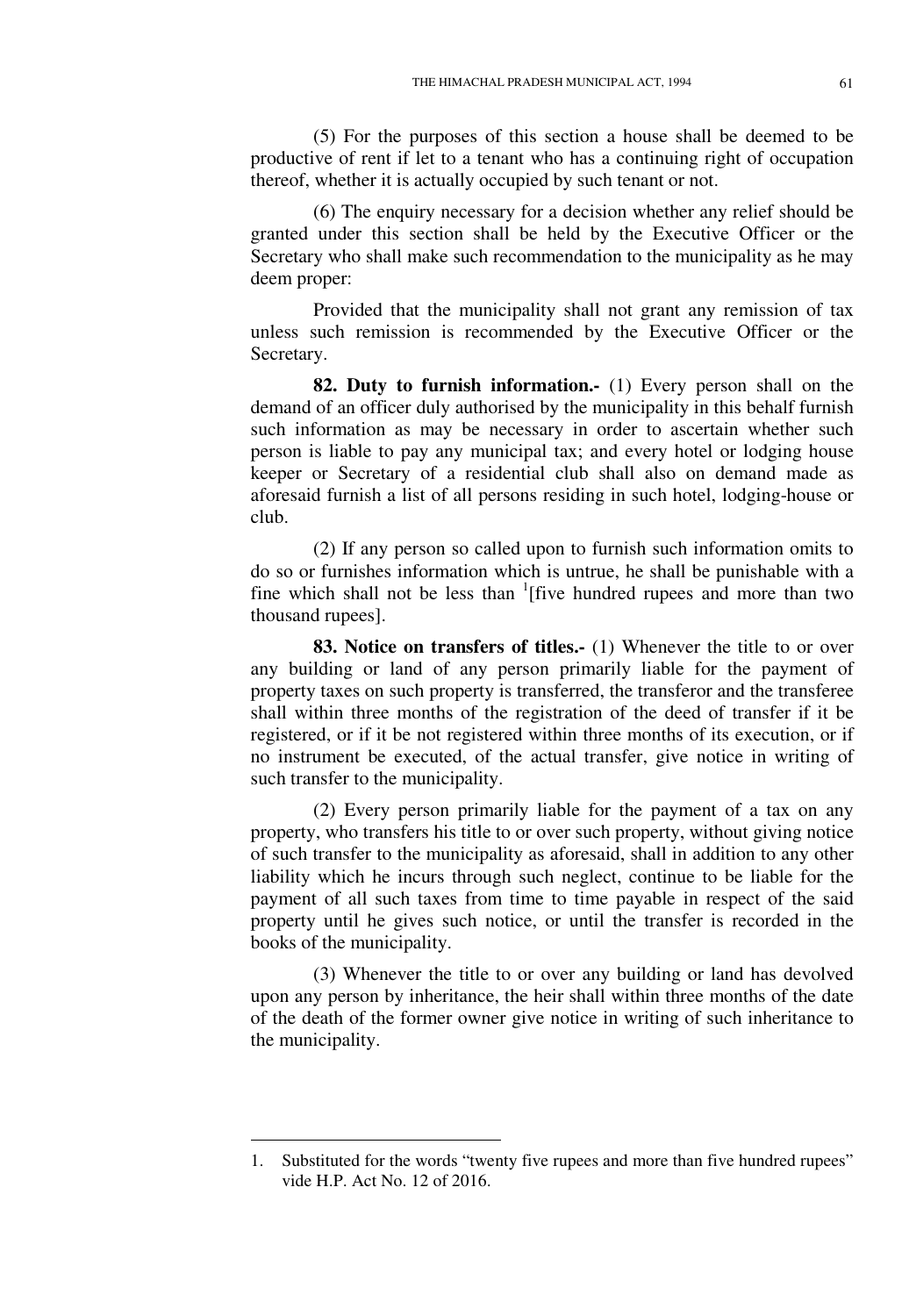(4) Nothing in this section shall be held to diminish the liability of the transferee or heir for the said taxes or to affect the prior claim of the municipality for the recovery of the taxes due thereupon.

(5) Whoever contravenes the provisions of sub-sections (1) and (3) shall in addition to any other penalty which he incurs through such neglect, be punishable with a fine which shall not be less than <sup>1</sup>[five hundred rupees and more than two thousand rupees and in the case of a continuing breach with a further fine of fifty rupees] for every day after the first during which the breach continues.

**84. Power of entry.-** The municipality may authorise any person-

- (a) after giving twenty-four hours notice to the occupier, or, if there be no occupier, to the owner, of any building or land, at any time between sunrise and sunset, to enter, inspect and measure any building for the purpose of valuation;
- (b) to enter and inspect any stable, coach-house or other place wherein there is reason to believe that there is any vehicle or animal liable to taxation under this Act or for which a licence has not been duly taken out.

**85. Taxes when payable.-** Subject to the provisions of section 68, sub-sections (7) and (8) of section 70 and section 75 and tax imposed under this Chapter and payable periodically shall be payable on such dates and in such instalments, if any, as the municipality, with the previous sanction of the Deputy Commissioner, may from time to time direct.

**86. Recovery of property taxes.-** (1) When any sum is due on account of a tax payable under this Act in respect of any property by the owner thereof, the municipality shall cause a bill for the amount, stating the property and the period for which the charge is made to be delivered to the person liable to pay the same.

(2) If the bill be not paid within ten days from the delivery thereof, the municipality may cause a notice of demand to be served on the person liable to pay the same, and if he does not, within seven days from the service of the notice, pay the sum due, with any fee leviable for the notice or show sufficient cause for non-payment, the sum due, with the fee, shall be deemed to be an arrear of tax.

(3) The amount of every such arrear, besides being recoverable in any other manner provided by this Act shall, subject to any claim on behalf of the State Government, be a first charge on the property in respect of which it is payable and shall be recoverable on application made in this behalf by the municipality to the Collector, as if the property were an estate assessed to land revenue and the arrear were an arrear of such revenue due thereon.

<u>.</u>

<sup>1.</sup> Substituted for the words and signs "twenty-five rupees and more than two hundred rupees, and in the case of a continuing breach with a further fine of ten rupees" vide H.P. Act No. 12 of 2016.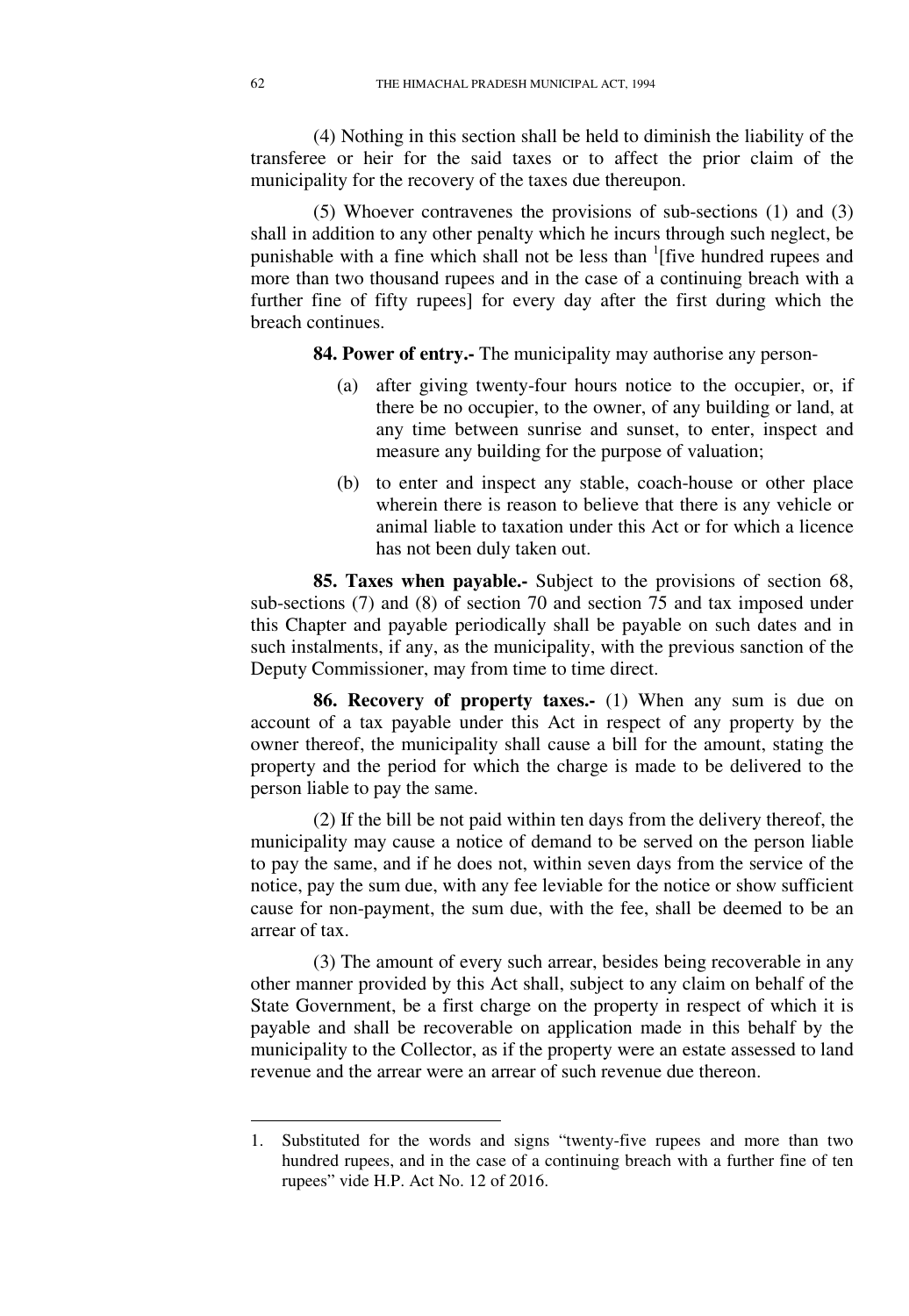(4) If any tax or sum leviable under this Act from the owner is recovered from the occupier, such occupier shall, in the absence of any contract to the contrary, be entitled to recover the same from the owner and may deduct the same from the rent then or thereafter due by him to the owner.

**87. Recovery of taxes.-** (1) Any arrears of any tax, water-rate, rent, fee or any other money claimable by a municipality under this Act may be recovered on application to a magistrate having jurisdiction within the limits of the municipality, or in any other place where the person from whom the money is claimable may for the time being be resident, by the distress and sale of any moveable property within the limits of his jurisdiction belonging to such person. The cost of such proceedings shall be recoverable from the defaulter in the same manner as the said arrears.

(2) An application made under sub-section (1) shall be in writing and shall be signed by the President, the Vice-President, Executive Officer or the Secretary of the Municipality, but it shall not be necessary to present it in person.

**88. Seizure and sale of vehicle and animal.-** (1) If any person owns or occupies any vehicle or animal in respect of which tax is payable under section 65 or section 66 without having paid the tax and fails to pay the tax due on demand, any officer authorised by the municipality in this behalf may seize and detain such vehicle and animal, if any, by which it is driven or carried, as the case may be.

(2) After such seizure the officer authorised by the municipality in this behalf shall forthwith issue a notice in writing to the owner thereof by registered post that after the expiry of fifteen days from the date of service of the notice he will sell such vehicle or animal or both.

(3) If the animal or vehicle seized be not claimed and tax due thereon be not paid within a period of fifteen days from the date of the seizure, the officer authorised under sub-section (1) may direct that the vehicle or the animal or both shall be sold in public auction and the proceeds of the sale applied to the payment of -

- (a) the tax, if any, due on the vehicle or animal or both;
- (b) such penalty not exceeding the amount of the tax as the officer authorised under sub-section (1) may direct; and
- (c) all expenses occasioned by such non-payment, seizure, detention and sale.

(4) The surplus sale proceeds, if any, shall be credited to the municipal fund and may be paid on the demand of the owner of vehicle or animal or both or to other person entitled thereto to the satisfaction of the officer authorised under sub-section (1):

Provided that, if at any time before the sale is concluded such person or his authorised agent tenders to the municipality or to the person authorised by it to sell the vehicle or the animal, the dues referred to in sub-section (3),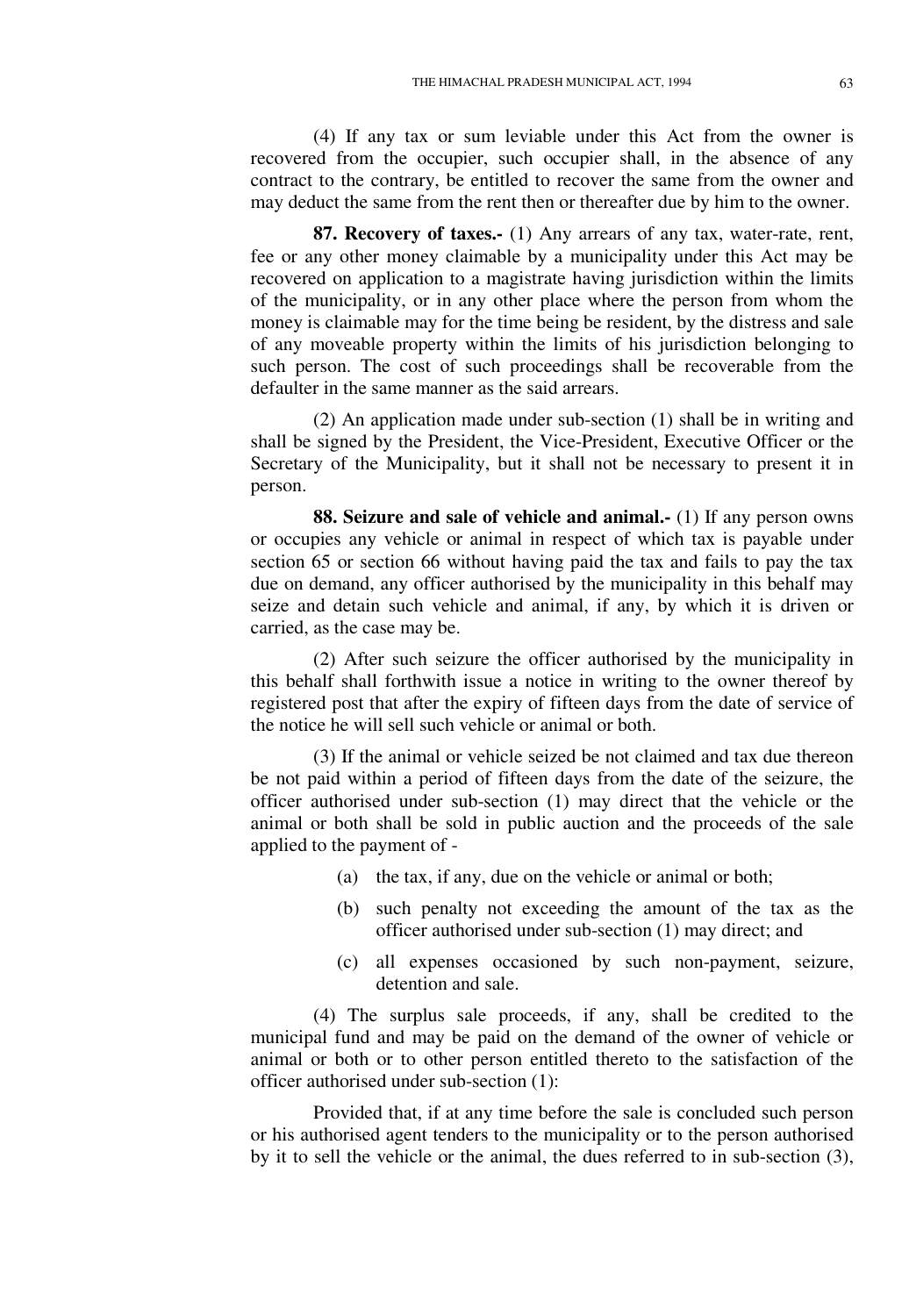the officer authorised under sub-section (1) shall forthwith release the vehicle or animal or both so seized.

**89. Recovery of dues as arrears of land revenue.-** (1) Any amount on account of arrears of any tax, water rate, rent, fee or any other money claimable by a municipality under this Act besides being recoverable in any other manner provided by this Act, may be recovered on an application made in this behalf by the municipality to the Collector, as arrears of land revenue.

(2) For the purposes, of sub-section (1), the State Government may, on a request from any municipality or otherwise, appoint a person to exercise the powers of the Collector under the Himachal Pradesh Land Revenue Act, 1953 (6 of 1954), and where the Collector is so appointed, an application under the said sub-section shall be made to such Collector.

**90. Appeals**. - (1) An appeal against the assessment or levy of any tax or against the refusal to refund any tax under this Act shall lie to the Deputy Commissioner or to such other officer as may be empowered by the State Government.

(2) If, on hearing of an appeal under this section, any question as to the liability to, or the principle of assessment of a tax arises on which the officer hearing the appeal entertains reasonable doubt, he may, either of his own motion or on an application of any person interested, draw up a statement of the facts of the case and the point on which doubt is entertained and refer the statement with his own opinion on the point for the decision of the High Court.

(3) On a reference being made under sub-section (2) the subsequent proceedings in the case shall be, as nearly as may be, in conformity with the provisions relating to references to the High Court contained in section 113 and Order XLVI of the Code of Civil Procedure, 1908 (5 of 1908).

(4) In every appeal the costs shall be in the discretion of the officer deciding the appeal.

(5) The costs awarded under this section to the municipality shall be recoverable by the municipality as if they were arrears of a tax due from the appellant.

(6) If the municipality fails to pay the cost awarded to an appellant within ten days after the date of the order for payment thereof, the officer awarding the costs may order the person having the custody of the balance of the municipal fund to pay the amount.

**91. Limitation for appeal.-** (1) No appeal shall lie in respect of a tax on any land or building unless it is preferred within one month after the publication of the notice prescribed by section 75 or section 76 or section 77, or after the date of final order under section 78, as the case may be, and no appeal shall lie in respect of any other tax unless it is preferred within one month from the time when the demand for the tax is made:

Provided that an appeal may be admitted after the expiration of the period prescribed therefor by this section if the appellant satisfies the officer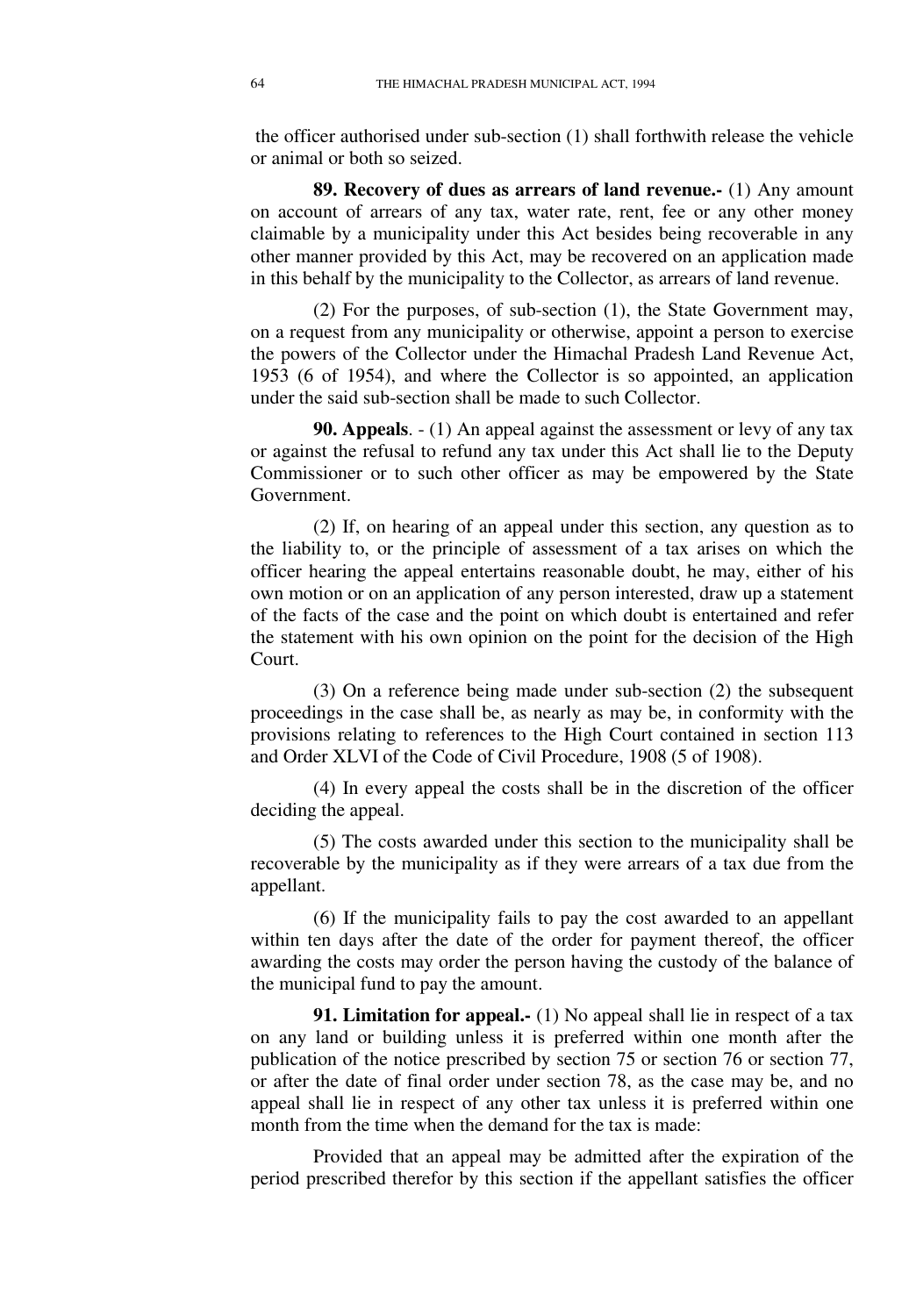before whom the appeal is preferred that he had sufficient cause for not presenting the appeal within that period.

(2) No appeal shall be entertained unless the appellant has paid all other municipal taxes due from him to the municipality up to the date of such appeal.

**92. Revision.-** (1) The State Government may call for the record of any valuation or assessment of any tax imposed by the municipality, and if such municipality appears-

- (a) to have exercised a power not vested in it by law; or
- (b) to have failed to exercise other power vested in it; or
- (c) to have acted in the exercise of its power illegally or with material irregularity,

the State Government may make such order in the matter as it thinks

Provided that the State Government shall not, under this section vary or reverse any assessment or valuation of any tax imposed by the municipality except where -

fit:

- (a) the assessment or valuation of a tax if it has been made in favour of the party applying for the revision, would have finally disposed off the matter; or
- (b) the assessment or valuation of a tax, if allowed to stand, would occasion a failure of justice or cause irreparable injury to the party against whom it was made.

(2) The State Government shall not pass any order under sub-section (1) to the prejudice of any person without giving him a reasonable opportunity of being heard.

**93. Bar to question assessment.** (1) No objection shall be taken to any valuation or assessment, nor shall the liability of any person to be assessed or taxed be questioned, in any other manner or by any other authority than is provided in this Act.

(2) No refund of any tax shall be claimable by any person otherwise than in accordance with the provisions of this Act and the rules.

## **CHAPTER VII**

## **POLICE ASSISTANCE**

**94. Police force.** (1) If the State Government is of the opinion that the police force is required by a municipality on whole time basis for a specified period exceeding one month for carrying out the purposes of this Act, it may, on an application made by the municipality through the Deputy Commissioner, in this behalf, provide such police force.

(2) The municipality shall pay the expenses incurred by the State Government in respect of the police force provided under sub-section (1).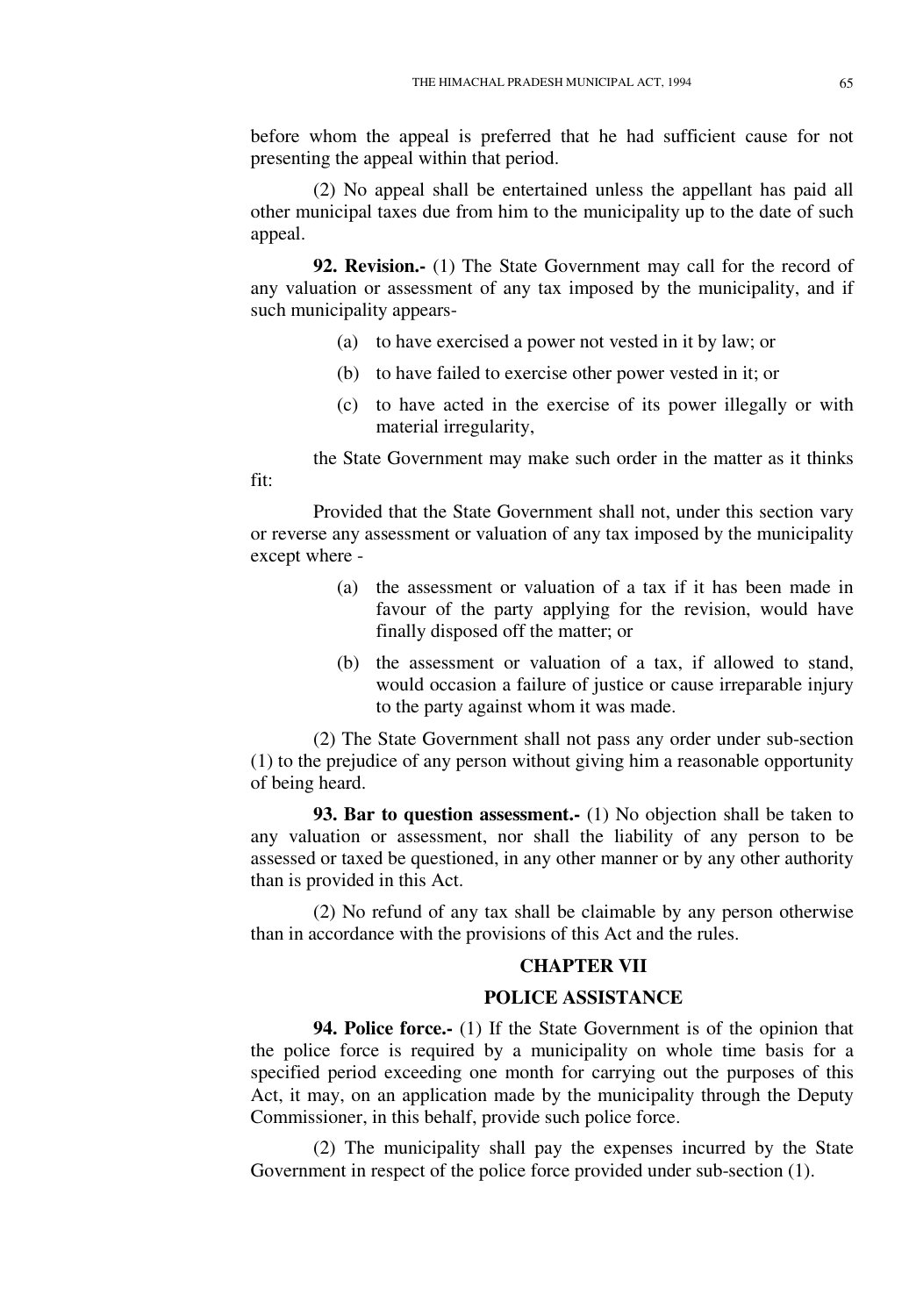**95. Powers and duties of police.-** (1) Every member of a police force under this Act shall give immediate information to the municipality of any offence committed against this Act or the rules or bye-laws, and shall be bound to assist all members, and employees of the municipality in the exercise of their lawful authority.

(2) Every member of such police force may arrest any person committing in his view any offence against this Act or the rules or bye-laws -

- (a) if the name and address of the person are unknown to him, and
- (b) if the person declines to give his name and address, or if there is reason to doubt the accuracy of the name and address, if given.

(3) A person arrested under this section may be detained until his name and address have been correctly ascertained:

Provided that no person so arrested shall be detained longer than as may be necessary for bringing him before a Magistrate except under the order of a Magistrate for his detention.

**96. Special police assistance at fairs etc.-** When special police protection is, in the opinion of the State Government required on the occasion of any fair, agricultural show or industrial exhibition, managed by a municipality, or for the purpose of guarding houses evacuated on account of plague, the State Government may provide such protection and the municipality shall pay the whole charge thereof or such portion of such charge as the State Government may consider equitably payable by it.

#### **CHAPTER VIII**

## **EXTINCTION AND PREVENTION OF FIRE**

**97. Establishment and maintenance of fire brigade.-** For the prevention and extinction of fire, the municipality may and, if the State Government so directs, shall, establish and maintain a fire-brigade, and provide implements, machinery or means of communicating intelligence for the efficient discharge of their duties by the brigade.

**98. Power of fire brigade and other persons to extinguish.-** (1) On the occasion of a fire in a municipal area any Executive Magistrate of the area, or the Executive Officer or any member of municipality or any member of a fire brigade maintained by the municipality, then and there directing the operations of men belonging to the brigade, and any police officer not below the rank of Sub-Inspector, may -

- (a) remove or order the removal of any person who by his presence interferes with or impedes the operations for extinguishing the fire or for saving life or property;
- (b) close any street or passage in or near which any fire is burning;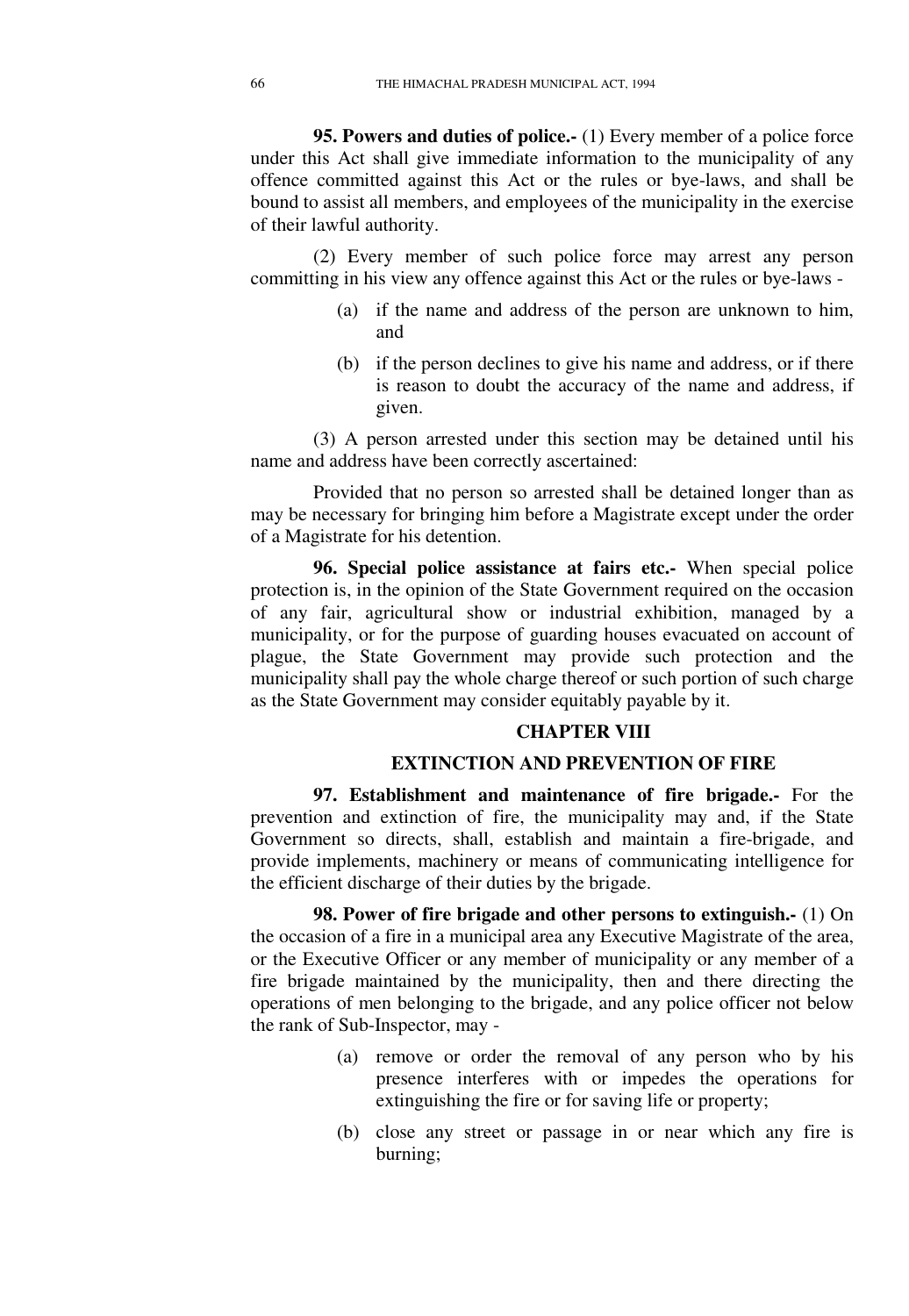- (c) for the purpose of extinguishing the fire break into or through or pull-down, or cause to be broken into or through or pulled down or used for the passage of houses or other appliances, any premises;
- (d) cause mains and pipes to be shut off so as to give greater pressure of water in or near the place where the fire has occurred;
- (e) call on the persons in charge of any fire-engine to render such assistance as may be possible;
- (f) generally take such measures as may appear necessary for the preservation of life or property;

when any Government building is endangered by such a fire, the officer of the Public Works Department for the time being in charge of the building may exercise the powers conferred on Executive Magistrate by this sub-section.

(2) No person shall be liable to pay damages for any act done by him under sub-section (1) in good faith.

(3) Any damage done in the exercise of a power conferred or a duty imposed by this section shall be deemed to be damaged by fire within the meaning of any policy of insurance against fire.

**99. Observance of rules and regulations.-** The power conferred by the last foregoing section shall be subject to such rules and regulations, as may be framed by the State Government under any law for the time being in force.

# **CHAPTER - IX**

#### **WATER SUPPLY**

**100. Provision for water supply.-** (1) The municipality may, and when the State Government so directs shall, provide the area under the control or any part thereof with a supply of wholesome water sufficient for public and domestic purposes.

(2) For the purpose of providing such supply within the municipality the municipality, shall cause such tanks, reservoirs, engines, pipes, taps, and other works as may be necessary to be constructed or maintained, whether within or outside the municipal area, and shall erect sufficient standpipes or other conveniences for the gratuitous supply of water to the public.

(3) When required by the Health Officer, the municipality shall arrange for the examination of water supplied for human consumption for the purpose of determining whether the water is wholesome.

**101. Supply of water for domestic purposes.-** (1) The municipality may, on application by the owner of any building, arrange for supplying water from the nearest main to the same for domestic purposes in such quantity as it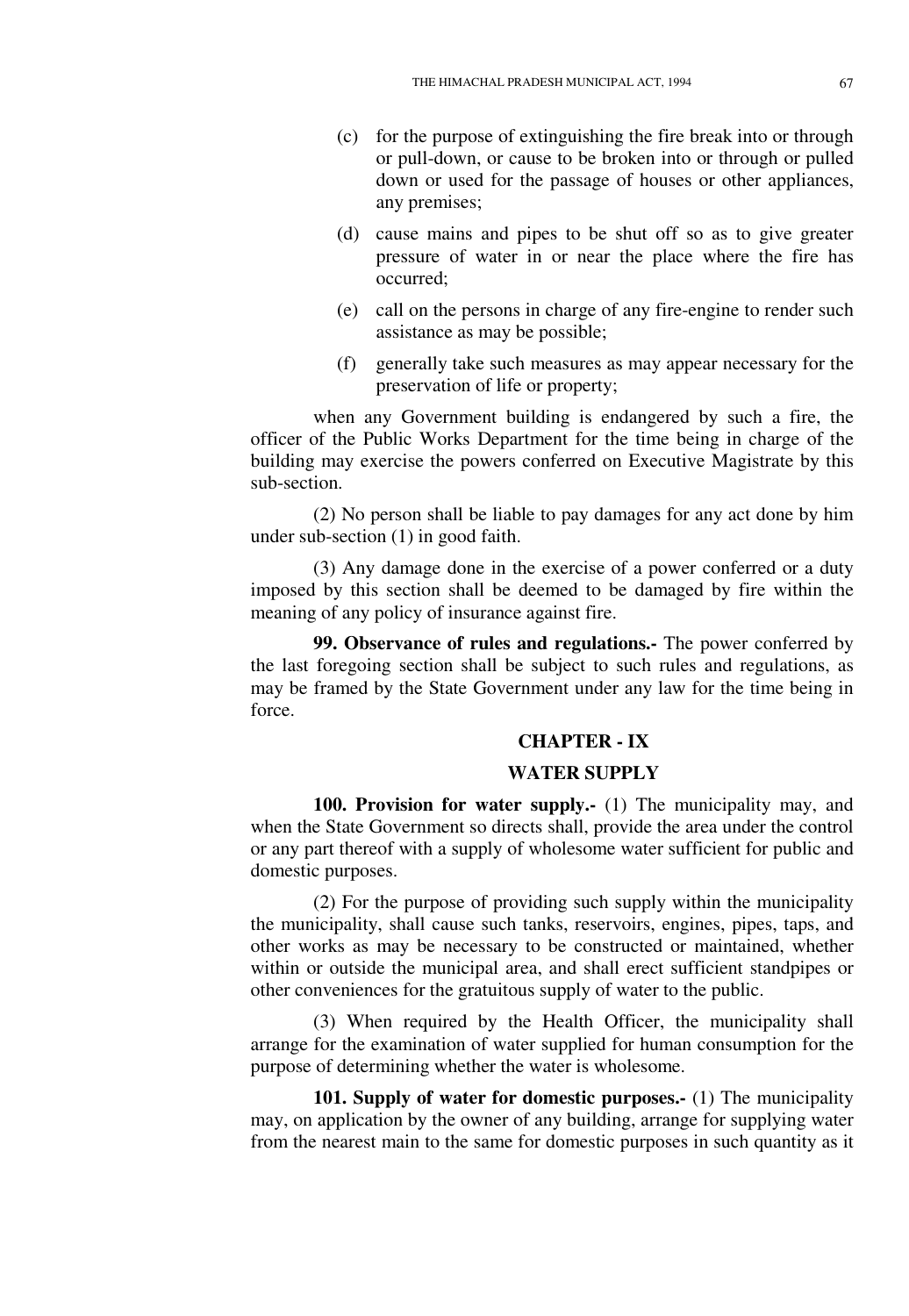deems reasonable, and may at any time limit the amount of water to be so supplied whenever it considers it necessary.

(2) No additional charge shall be payable in respect of such supply in any municipal area in which a water tax is levied, but for water supplied in excess of the quantity to which such supply is under sub-section (1) limited and in other municipal areas for all water supplied under this section payment shall be made at such rate as may be fixed by bye-laws.

*Explanation.-* A supply of water for domestic purposes shall not be deemed to include a supply-

- (a) for animals or for washing vehicles where such animals or vehicles are kept for sale or hire;
- (b) for any trade, manufacture or business;
- (c) for fountains, swimming, baths or for any ornamental or mechanical purpose;
- (d) for gardens or for purposes of irrigation;
- (e) for watering roads and paths;
- (f) for building purposes.

**102. Supply of water for other than domestic purposes.-** (1) The municipality may supply water for any purpose other than a domestic purpose, on receiving a written application specifying the purpose for which such supply is required and the quantity likely to be consumed:

Provided that for building purposes, water supply shall be made for a period of one year in the first instance, on an application accompanied by a copy of a building plan duly sanctioned by the competent authority and thereafter be extended, by six months at a time, for a period of not exceeding the period allowed for the completion of the construction or for three years, whichever is less:

Provided further that the water supply made, for the building purposes, on or before the commencement of this Act, shall continue for a period of three years reckoned from such commencement.

(2) For all water supplied under sub-section (1) payment shall be made at a rate not less than the rate prescribed under sub-section (2) of section 101.

(3) The municipality may withdraw such supply at any time if it should appear necessary to do so in order to maintain sufficient supply of water for domestic purposes.

**103. Procedure for water connections.-** (1) Where an application under section 101 or section 102 has been received, all necessary communication pipes and fittings shall be supplied by the municipality and the work of laying and applying such communication pipes and fittings, shall be executed by municipal agency under the municipality's orders; but the cost of making any such connection and of all communication pipes and fittings so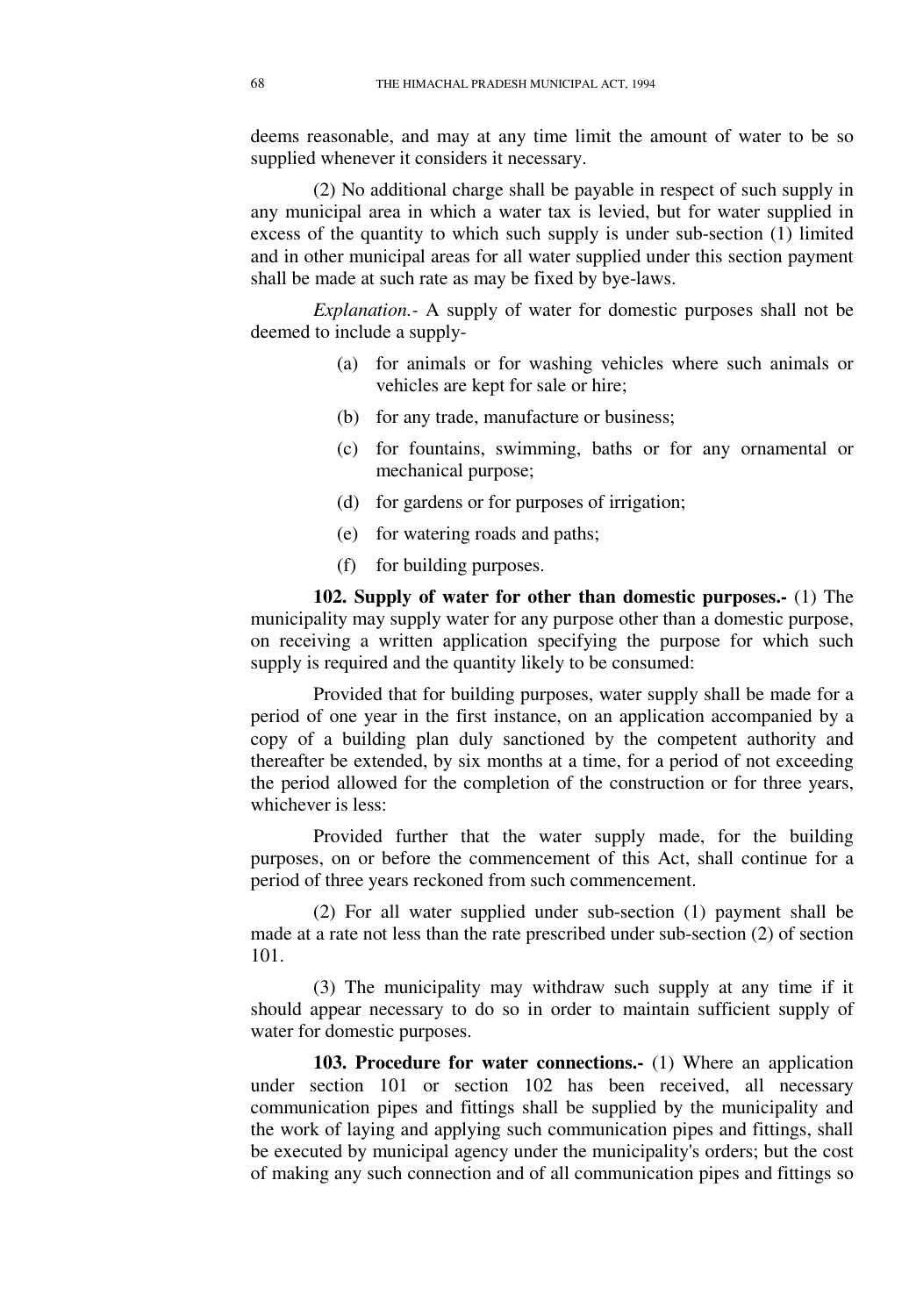supplied and of all works so executed, shall be paid by the owner or the person making such application. The municipality may either provide a meter and charge rent for the same or may require the owner or applicant to provide a meter of such size, material and description as it shall approve.

(2) Notwithstanding anything in sub-section (1), the municipality may require any owner or person applying for a supply of water to provide all communication pipes and fittings and to carry out at his own cost under its supervision and inspection all the work of laying and applying such communication pipes and fittings.

**104. Obligation of owner or occupier to give notice of waste of water.-** Any owner or occupier of any building or land, in or on which water supplied under this Act is misused from negligence or other circumstances under his control, or used without permission in excess of the quantity fixed under section 101 or section 102, or in which the pipes, mains, or other works are out of repair to such an extent as to cause waste of water, shall if he has knowledge thereof, be bound to give notice of the same to such officer as the municipality may appoint in this behalf.

**105. Cutting off water supply to premises.-** If any person whose premises are supplied with water, neglects to pay the water-tax, or any sum payable, under section 101 or section 102 when due, or to give notice as provided in the last preceding section, or wilfully or negligently misuses or causes waste of water, the municipality may, after due notice, cut off the supply of water from the said premises.

**106. Power of municipality in respect of Communications etc.-** For the purpose of providing or maintaining the water supply or of making or maintaining communications or connections with the mains, or generally for the purposes of this Chapter, the municipality shall have all powers which are conferred upon it in respect of drainage by sections 136 to 141.

**107. Power to require owners of buildings to provide the storage reservoirs for rain water on their premises.** (1) Whenever it appears to the municipality or to the State Government to be desirable to require the owners of buildings or lands, situated within the limits of the whole or any part of a municipal area to make suitable provision for the storage and conservation of rain-water for use in flushing drains and for any purposes other than for the purposes of being used as drinking water, such municipality, if so required by the State Government, shall, and, in any other case, may, with the previous sanction of the State Government, by public notice, direct accordingly.

(2) Every notice, given under sub-section (1) shall state -

- (a) the extent of the local area within the limits of which the owners of buildings and lands are to make suitable provision for the storage of rain-water;
- (b) the manner in which the cubic capacity of the storage accommodation to be provided by such owners is to be fixed that is, whether the extent of such capacity is to be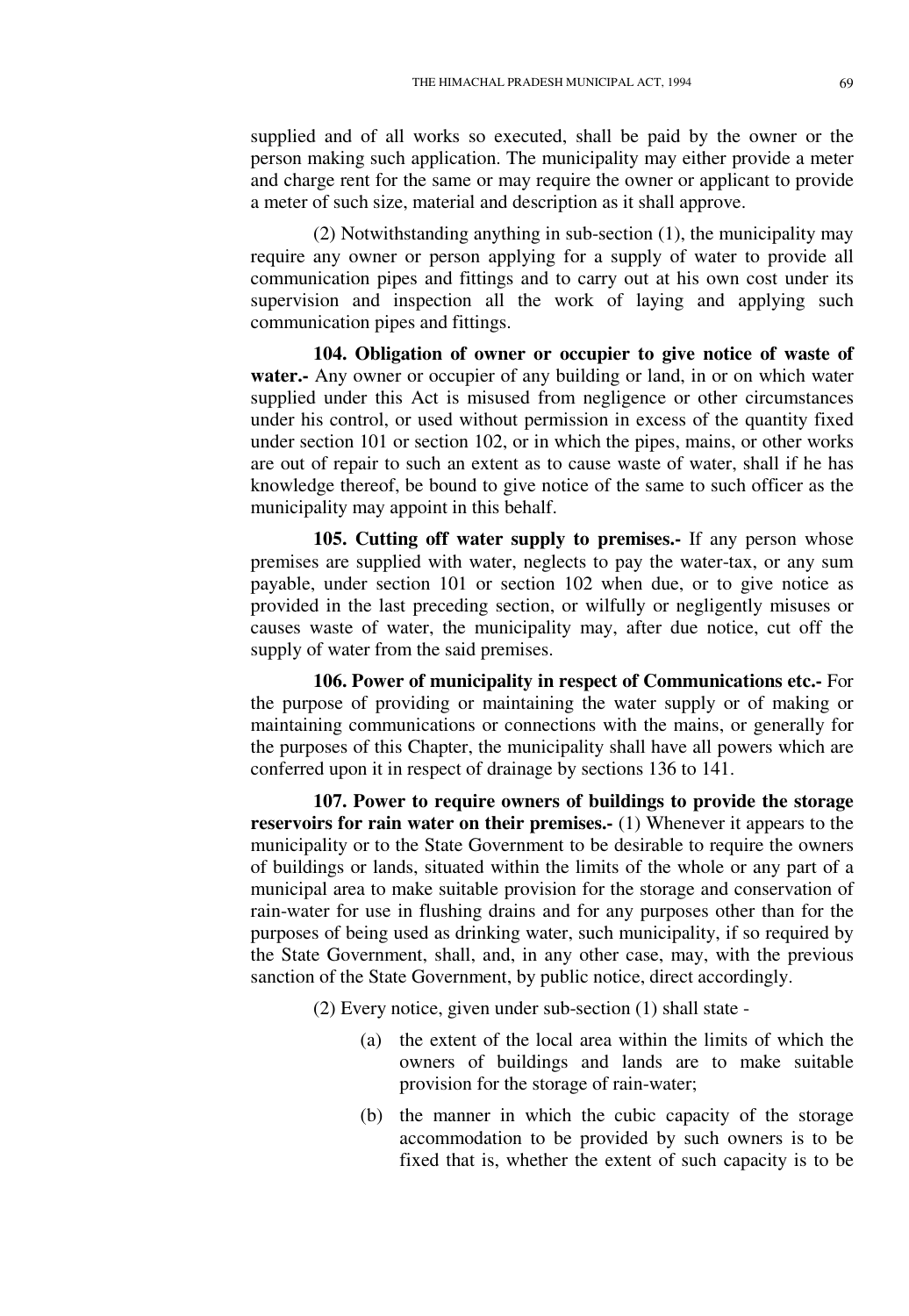regulated by reference to the area of the land, the size of the building, the number of occupants, or the estimated rental value thereof or by any two or more of these methods;

- (c) the design, materials, situation and construction of the reservoirs or other storage accommodation to be provided;
- (d) the mode of collecting, storing, preserving from pollution and in a pure state and using the rain water to be collected and stored; and
- (e) the time within which the requirements of the notice are to be complied with.

**108. Supervision and inspection of works.-** The municipality may, and, if so required by the State Government, shall, make provision for the supervision of the construction, and for the inspection of the storage reservoirs and all other works in any manner relating thereto or connected therewith, and may do all acts and things which may, from time to time, be necessary for the purpose of ensuring -

- (a) that the storage reservoirs and other works, as aforesaid, are constructed and carried out, as the case may be, in accordance with the requirements of the notice given under the preceding section; and
- (b) that all such reservoirs and other works are of sufficient strength and durability, and may cause any such reservoirs or any other works as do not comply with the requirements of the notice or are unsuitable or insecure, to be removed and reconstructed or replaced to the satisfaction of the municipality.

**109. Repairs of reservoirs.-** The municipality may, by notice, require the owner or occupier of any building or land in respect of which a reservoir for the storage and conservation of rain water has been provided under section 107 to repair, alter or put in good condition the said reservoir.

### **CHAPTER-X**

#### **POWERS FOR SANITARY AND OTHER PURPOSES**

**110. Bathing and washing places.-** (1) The municipality may set apart suitable places for the purpose of bathing and may specify the times at which and sex of the persons by whom, such places may be used, and may also set apart suitable places for washing animals or clothes, or for any other purpose connected with the health, cleanliness or comfort of the inhabitants; and may, by public notice, prohibit bathing or washing animals or clothes, in any public place not so set apart, or at times or by persons other than those specified, and any other act by which water in public places may be rendered foul or unfit for use, and may charge fees for the use of such places by any specified class or classes of persons or by the public generally.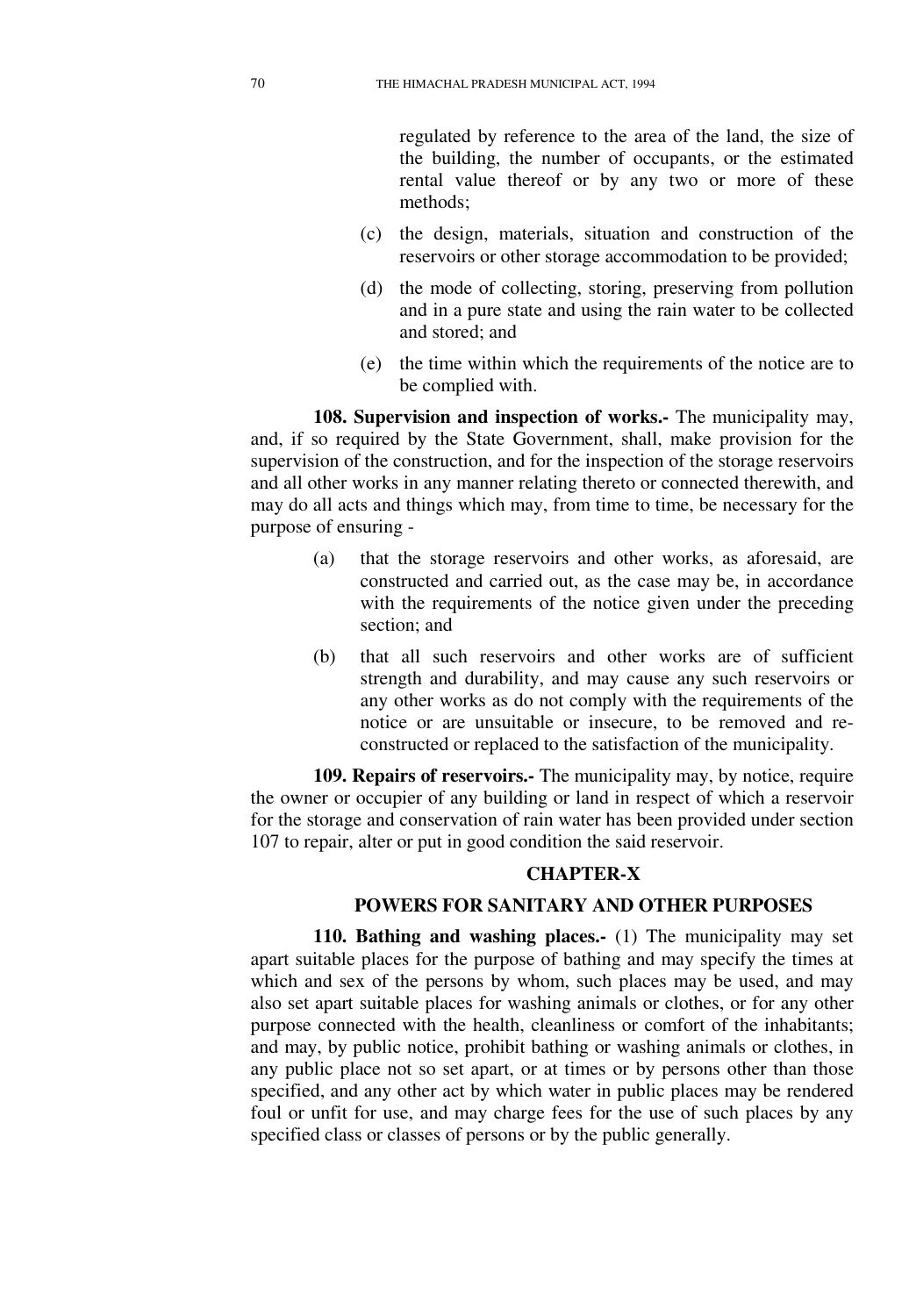(2) The municipality may fix, by notice, places at which articles of clothing, bedding or other articles which have been exposed to infection shall be washed, and, no person shall wash any such article at any place not so fixed.

**111. Powers in respect of burial and cremation grounds.-** (1) The municipality may by public notice order, and, if so directed by the State Government shall, within one month of such direction be deemed to have ordered, any burial or cremation ground situated within municipal area or within one kilometre thereof which is certified by the Health Officer to be dangerous to the health of persons living in the neighbourhood to be closed, from a date to be specified in the notice and shall in such case, if no suitable place for burial or cremation exists within a reasonable distance, provide a suitable place for the purpose.

(2) Private burial places in such burial grounds may be exempted from the notice, subject to such conditions as the municipality may impose in this behalf:

Provided that the limits of such burial places are, sufficiently defined, and that they shall only be used for the burial of the members of the family of the owners thereof.

(3) No burial or cremation ground, whether public or private, shall be made or formed after the commencement of this Act, except with the sanction in writing of the municipality which shall not be granted unless the Health Officer has certified in writing for the information of the municipality that such burial or cremation ground is not prejudicial to public health:

Provided that no such burial or cremation ground shall be made or formed, except with the sanction of the State Government.

(4) Should any person, without the permission of the municipality, bury or cremate, or cause or permit to be buried or cremated, any corpse at any place which is not a burial or cremation ground or in any burial or cremation ground made or formed contrary to the provisions of this section, or after the date fixed thereunder for closing the same, he shall be punishable with a fine which shall not be less than  $\frac{1}{1}$  five hundred rupees and more than two thousand rupees].

**112. Disposal of mad and stray dogs and other animals.-** (1) The municipality may-

(a) authorise any person -

<u>.</u>

(i) to destroy, or cause to be destroyed, or confine, or cause to be confined for such period as the municipality may direct, any dog or other animal suffering or reasonably suspected to be suffering from rabbis, or bitten by any dog or other animal suffering or suspected as aforesaid;

<sup>1.</sup> Substituted for the words and signs "twenty-five rupees and more than five hundred rupees" vide H.P. Act No. 12 of 2016.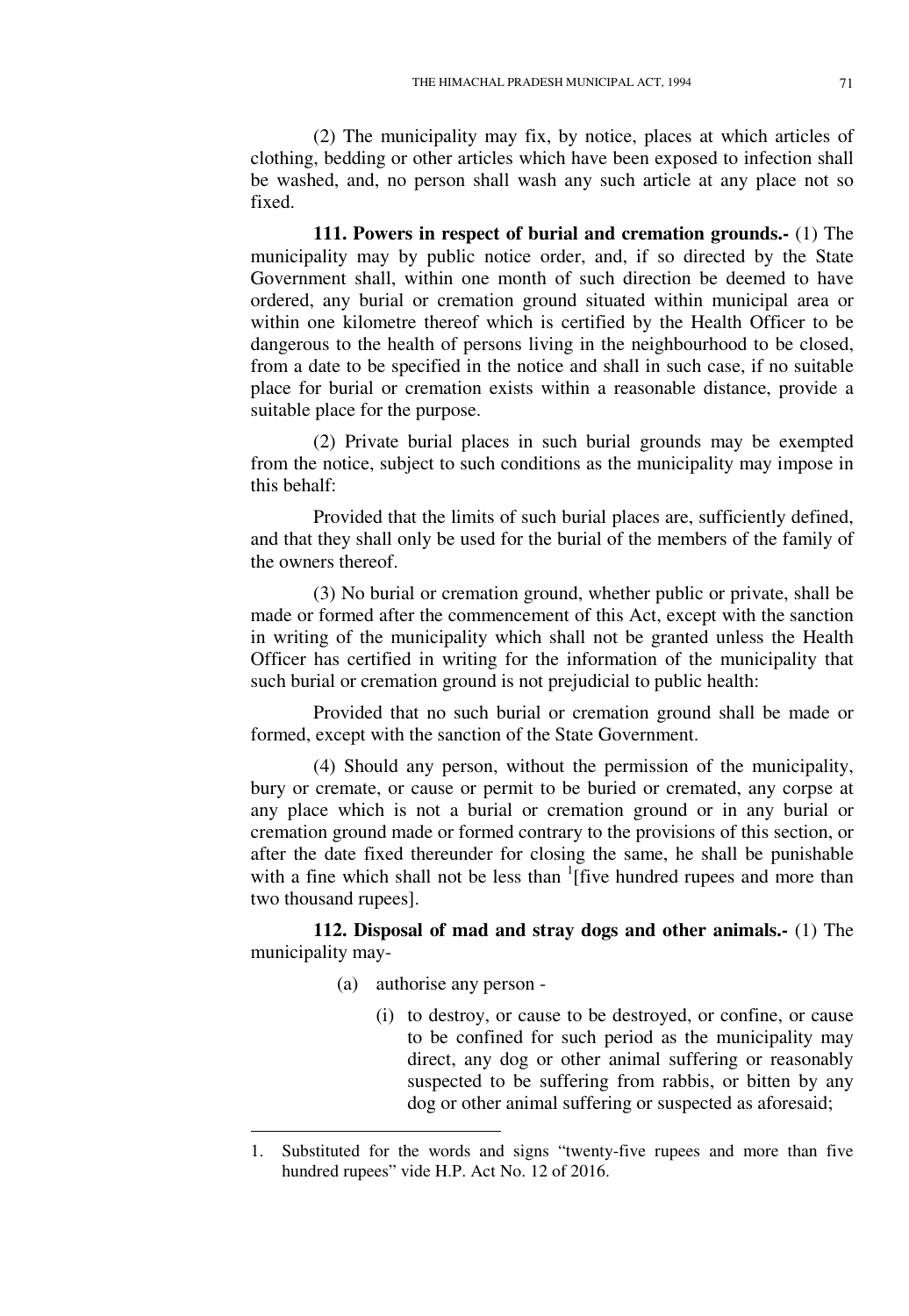- (ii) to confine, or cause to be confined any dogs found wandering about streets or public places without collars or other marks distinguishing them as private property and charge a fee for such detention and destroy or otherwise dispose of any such dog if it is not claimed within one week and the fee is not paid;
- (b) issue a temporary or standing order that any dogs without collars or other marks, distinguishing them as private property, found straying on the streets or beyond the enclosures of the houses of the owners of such dogs may be destroyed and destroy or cause them to be destroyed accordingly. Public notice shall be given of every such order.

(2) No damages shall be payable in respect of any dog or other animal destroyed or otherwise disposed of under this section.

**113. Dogs not to be at large.-** Whoever, being the owner or person in charge of any dog, neglects to restrain it so that it shall not be at large in any street without a muzzle -

- (a) if such dog is likely to annoy or intimidate passengers, or
- (b) if the municipality has by public notice during the prevalence of rabbis directed that dogs shall not be at large without muzzles.

shall be punishable with a fine which shall not be less than  ${}^{1}$ [five hundred rupees and more than two thousand rupees]:

<sup>2</sup>[Provided that to keep control on the growing number/population of dogs, Municipality concerned may initiate steps to sterilize/vaccinate the pet/stray dog(s) with the help of Animal Husbandry Department situated in Urban or adjoining area of the Municipality on the expenses of owner, at the rate as may be notified by the Municipality from time to time and in case of stray or un- identified dogs, same shall be born out of the Municipal Fund.]

**114. Control of elephants, bears or camels.-** Whoever, being in charge of any elephant, bear or camel, omits, on being requested to do so, to remove, as far as may be practicable, his elephant, bear or camel to a safe distance on the approach of a horse, whether ridden or driven, shall be punishable with fine which may extend to  $3$ [two hundred] rupees.

**115. Taking elephants along public roads.-** Whoever, contrary to any orders of the municipality, takes an elephant along a street shall be punishable with fine which may extend to <sup>4</sup>[two hundred] rupees.

-

<sup>1.</sup> Substituted for the words and signs "twenty five rupees and more than two hundred rupees" vide H.P Act No. 12 of 2016.

<sup>2.</sup> Proviso inserted vide H.P. Act No. 12 of 2016.

<sup>3.</sup> Substituted for the word "twenty" vide H.P. Act No. 12 of 2016.

<sup>4.</sup> Substituted for the word "twenty" vide H.P. Act No. 12 of 2016.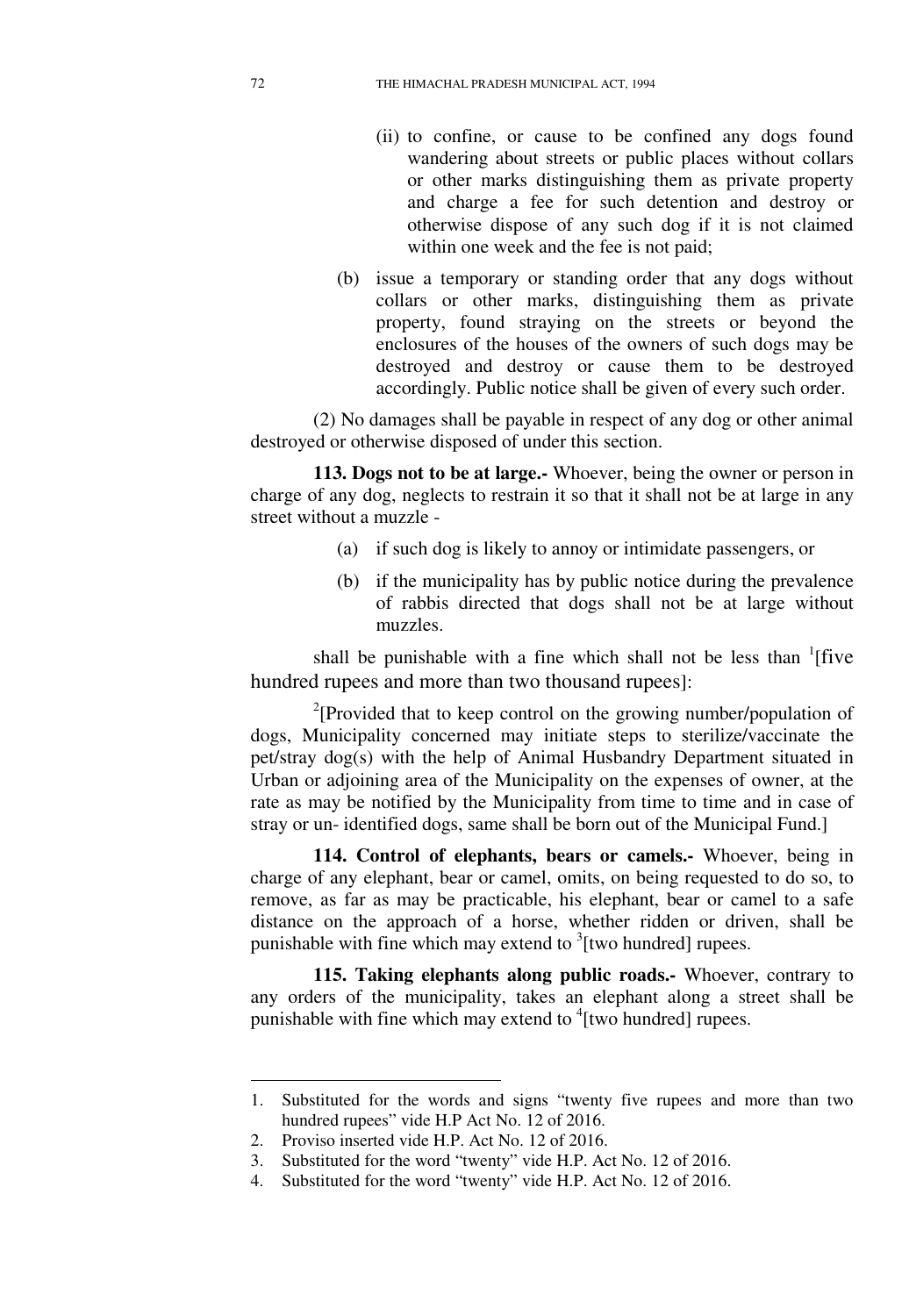**116. Power to require buildings, wells, tanks etc. to be secured.-**  Should any building, or any well, tank, reservoir, pool depression or excavation be, for want of sufficient repair, protection or enclosure dangerous to the persons dwelling or working therein or in the neighbourhood or to persons passing by, the municipality may by notice, require the owner or occupier thereof to repair, protect or enclose the same and should appear it to be necessary in order to prevent imminent danger, it shall forthwith take such steps to avert the danger as may be necessary.

**117. Building etc. in dangerous state.-** Should any building, well or structure, or anything affixed thereto, or any bank or tree be deemed by the municipality to be in a ruinous state or in any way dangerous, or there be any fallen building or debris or other material which is unsightly or is likely to be in any way injurious to health it may, by notice, require the owner thereof either to remove the same, or to cause such repairs to be made to the buildings, wall, structure or bank, as the municipality may consider necessary for the public safety, and should it appear to be necessary in order to prevent imminent danger, the municipality shall forthwith take such steps, at the expense of the owner, to avert the danger as may be necessary.

**118. Cleaning of filthy building or land.-** Should the owner, partowner or occupier of any building or land suffer the same to be in a filthy or unwholesome state, the municipality may, by notice, require him within twenty-four hours to cleanse the same or otherwise put in a proper state and thereafter to keep it in a clean and proper state and if it appears to be necessary for sanitary purposes to do so, may at any time by notice, direct the occupier of any building to lime wash or otherwise cleanse the said building inside and outside in the manner and within a period to be specified in the notice.

**119. Paving or draining of cattle-stands.-** The municipality may, by notice, require the owner or occupier of any land on which cattle or other animals are habitually tethered to have the same properly paved or drained or both.

**120. Power to prohibit use of unfit buildings.-** Should any building, or any part of any building, appear to the municipality to be unfit for human habitation in consequence of the want of proper means of drainage or ventilation or any sufficient reason, the municipality may, by notice, prohibit the owner or occupier thereof from using the same for human habitation or suffering it to be so used, until it has been rendered fit for such use to the satisfaction of the municipality, and no such owner or occupier shall inhabit such building or suffer it to be inhabited until the municipality shall have informed in writing the owner or occupier that the prohibition has been withdrawn.

**121. Power to require owner to clear away noxious vegetation.-**  The municipality may, by notice, require the owner or occupier of any land to clear away and remove any thick vegetation of undergrowth which may appear to the municipality to be injurious to the health or offensive to the neighbourhood.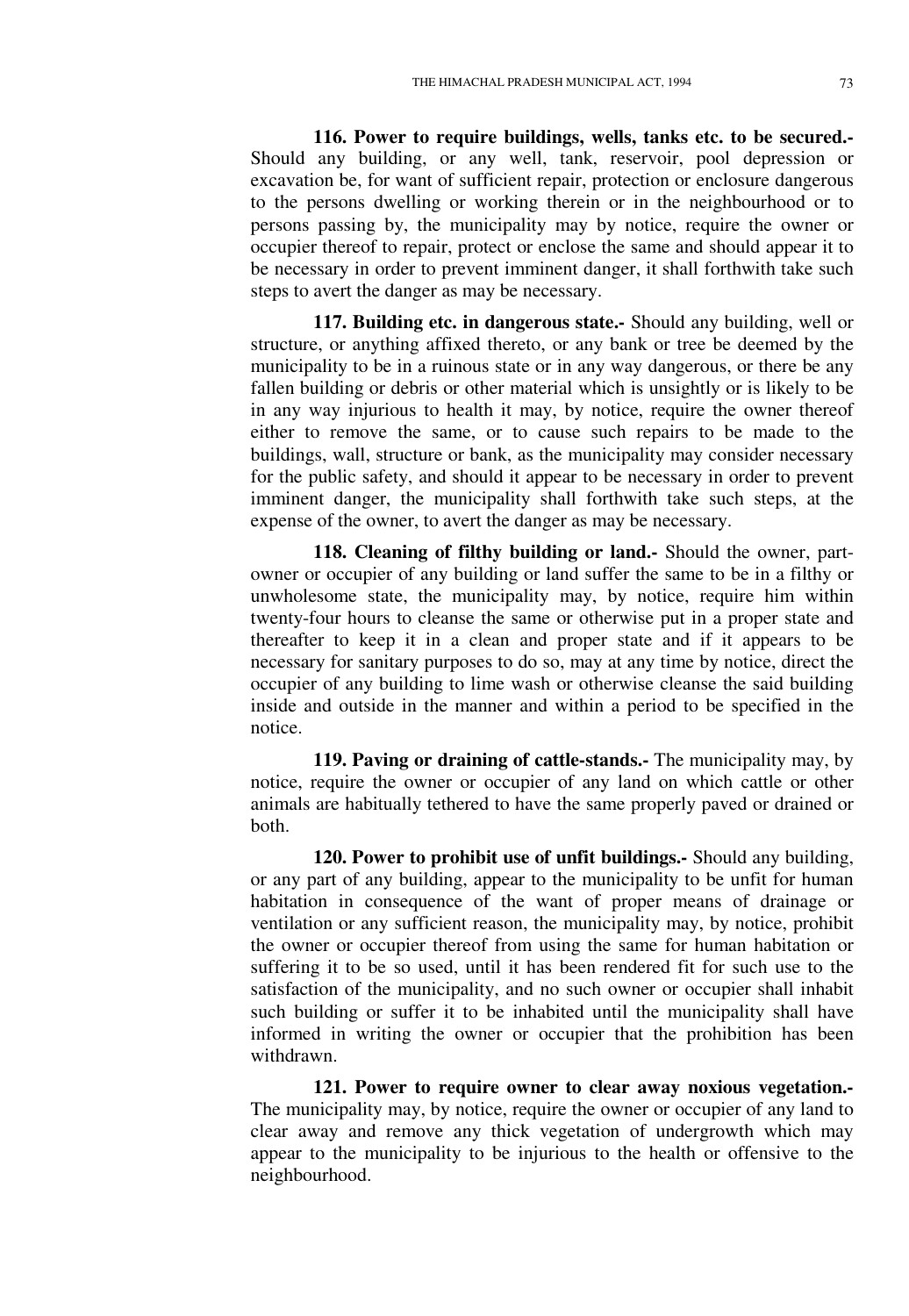**122. Power to require hedges and trees to be trimmed.-** The municipality may, by notice, require the owner or occupier of any land to cut or trim within three days the hedges growing thereon and bordering on any street or any branches of trees growing thereon which overhang any street and obstruct the same or cause danger or which so overhang any well, tank or other source from which water is derived for public use as to be likely to pollute the water thereof or are in any way offensive or injurious to health.

**123. Power to require untenanted buildings becoming a nuisance to be secured or enclosed.-** The municipality may, by notice, require the owner or part owner, or person claiming to be the owner or part-owner of any building or land which, by reason of abandonment or disputed ownership or other cause has remained untenanted and become a resort of idle and disorderly persons or otherwise a nuisance, to secure or enclose the same within a reasonable time fixed in the notice.

**124. Prohibition of cultivation of crop use of manure or irrigation injurious to health.-** (1) If the Health Officer certified that the cultivation of any description of crop or the use of any kind of manure or the irrigation of land in any specified manner-

- (a) in any place within the limits of any municipal area is injurious or facilitates practices which are injurious to the health of person dwelling in the neighbourhood; or
- (b) in any place within or beyond the limits of any municipal area is likely to contaminate the water-supply of such municipality or otherwise render it unfit for drinking purposes;

the municipality may prohibit the cultivation of such crop, the use of such manure or the employment of the method of irrigation so reported to be injurious, or impose such conditions with respect thereto as may prevent such injury or contamination:

Provided that if it is notified by the State Government that the cultivation of such crop, the use of such manure, or the employment of such method of irrigation is prohibited or conditions are imposed with respect thereto, the municipality shall be deemed to have ordered such prohibition, or imposed such conditions, and shall issue notice, in accordance with the notification:

Provided also that, when on any land to which such prohibition applies the act prohibited has been practised during the five years next preceding the prohibition, in the ordinary course of husbandry, compensation shall be paid from the municipal fund to all persons interested therein for any damage caused to them by the effect of such prohibition.

(2) Should any person fail within six months from the date of its service to comply with a prohibitory notice issued under sub-section (1), he shall be punishable with a fine which shall not be less than  $\frac{1}{1}$  five hundred

<sup>1.</sup> Substituted for the words "twenty five rupees and more than two hundred rupees and with a further fine of ten rupees" vide H.P. Act No. 12 of 2016.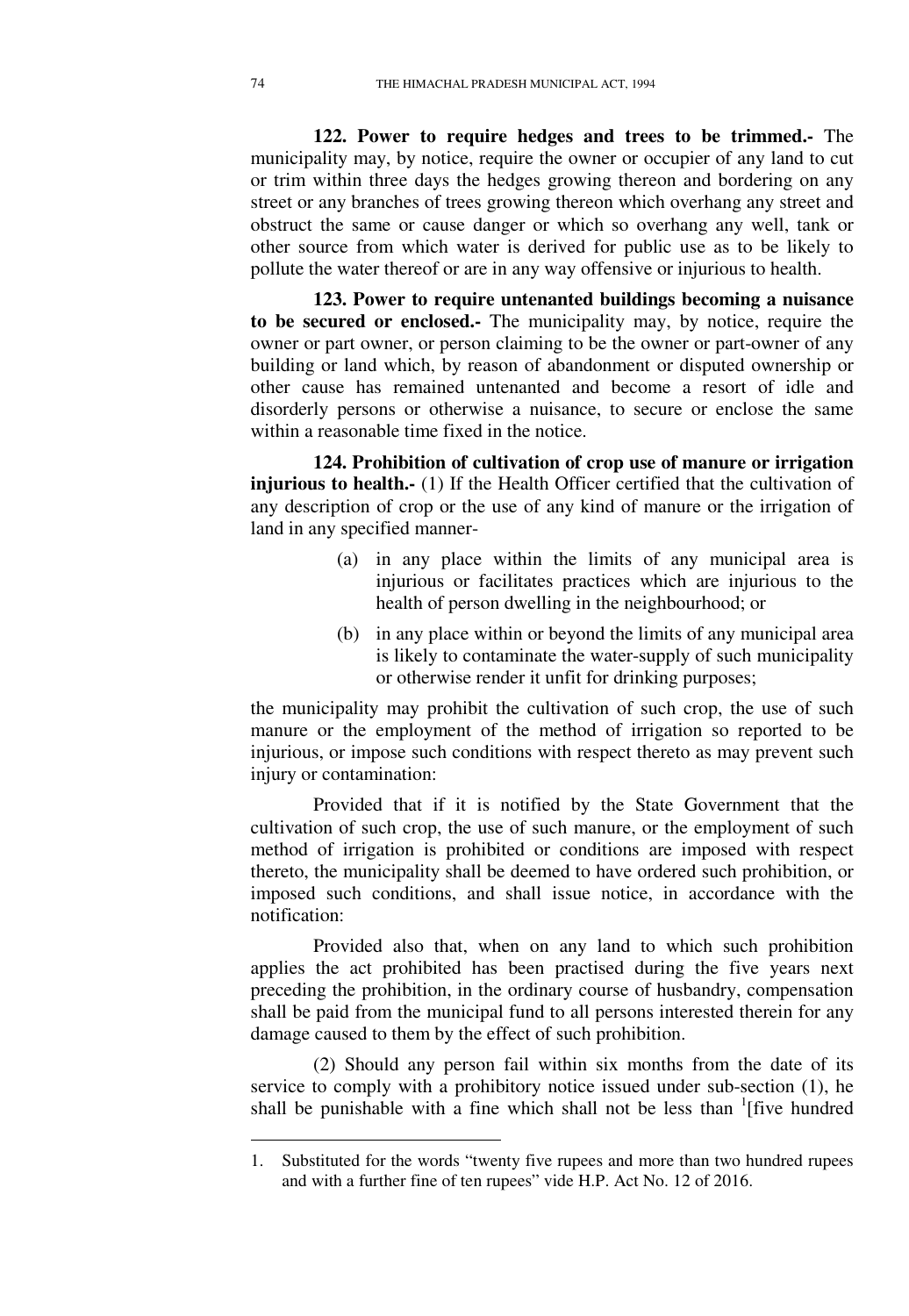rupees and more than two thousand rupees and with a further fine of fifty rupees] for every day during which the offence is continued.

**125. Regulation of offensive and dangerous trade.**- (1) No place within a municipal area shall be used for any of the following purposes, namely:-

- (a) melting tallow, dressing raw hides, boiling bones, offal or blood;
- (b) soap house, oil-boiling house, dying house or tannery;
- (c) brick-field, brick-kiln, charcoal kiln, pottery or lime-kiln.
- (d) any other manufactory, engine-house, storehouse, or place of business from which offensive or unwholesome smells, gases, noises or smoke arise;
- (e) yard or depot for trade in unslaked lime, hay, straw, thatching-grass, wood charcoal or coal, or other dangerously inflammable material;
- (f) store-house for any explosive, or for petroleum or any inflammable oil or spirit;

except under a licence, obtained by the owner or occupier from the municipality which shall be renewable annually.

(2) The licence shall not be withheld unless the municipality considers that the business which it is intended to establish or maintain would be the cause of annoyance, offence or, danger to persons residing in, or frequenting the immediate neighbourhood, or that the area should be for general reasons kept clear of the establishment of such business.

(3) The municipality may charge any fees according to a scale to be approved by the Deputy Commissioner for such licences, and may impose such conditions in respect thereof as it may think necessary. Among other conditions it may prescribe that any furnace used in connection with such trade shall, so far as practicable, consume its own smoke.

(4) Whoever, without a licence uses any place for any such purpose as is specified in this section or in contravention of the conditions of any such licence, shall be punishable with a fine which shall not be less  $\frac{1}{2}$  [one thousand rupees and more than four thousand rupees and with a further fine of one hundred rupees] for every day during which the offence is continued.

**126. Consent of municipality to establish new factories or workshops.-** (1) Within any municipal area no person shall establish a new factory or workshop without having obtained the consent of the municipality.

<u>.</u>

<sup>1.</sup> Substituted for the words and sign "twenty-five rupees and more than two hundred rupees and with a further fine of ten rupees" vide H.P. Act No. 12 of 2016.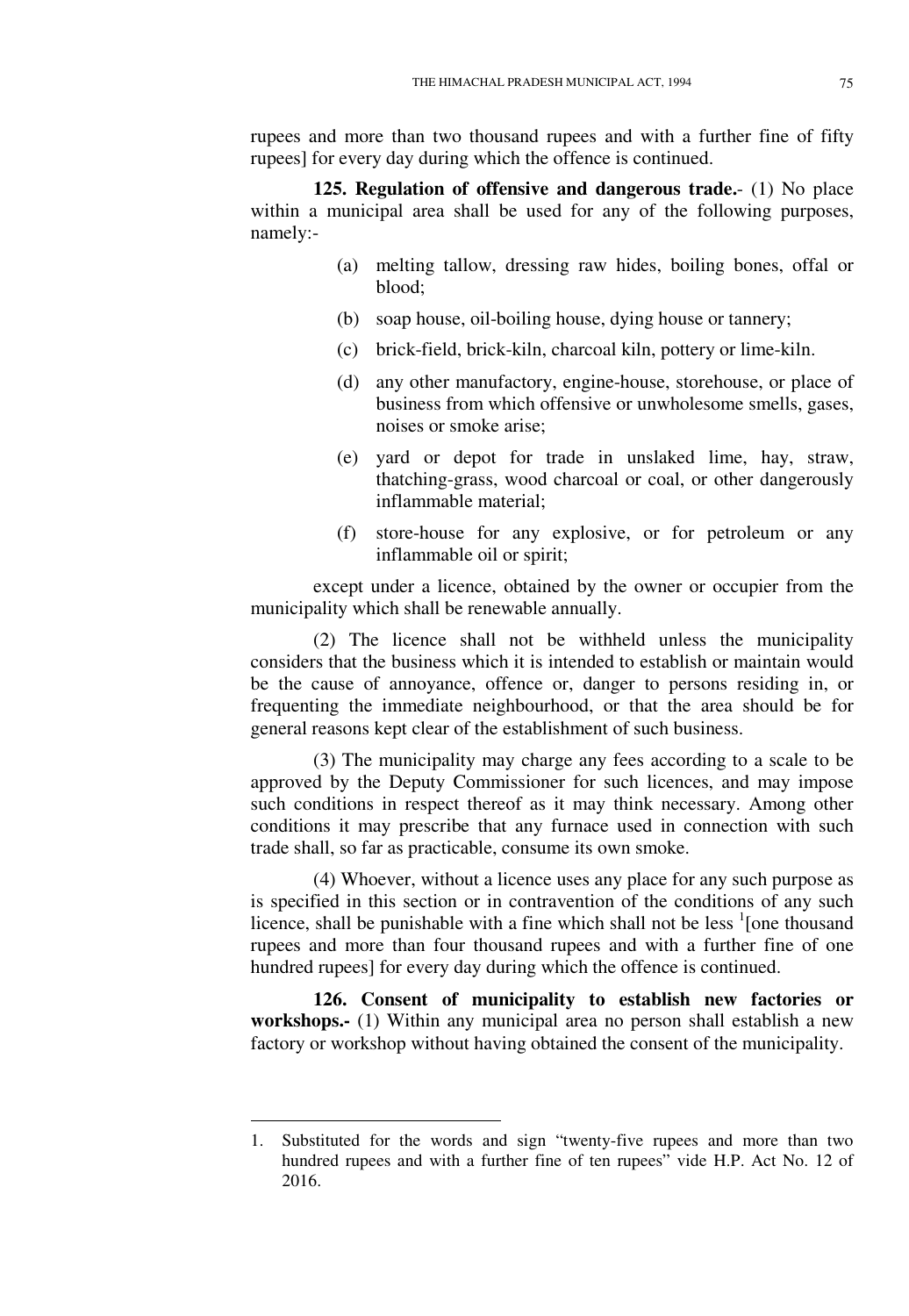(2) The consent of the municipality may be given without condition or subject to the condition that the owner or user of the said factory shall provide adequate housing accommodation for labourers employed in the factory or for any proportion or class of such labourers:

Provided that the consent of the municipality shall not be withheld for any reason except the refusal of such owner or user to comply with such condition:

Provided further that if the municipality neglects or omits to give its consent within a period of two months from the date of applications such consent shall be deemed to have been given without condition.

(3) Whosoever commits a breach of the provisions of sub-section (1) or sub-section (2) shall, on conviction be punishable with a fine, which shall not be less than <sup>1</sup>[two thousand five hundred rupees and more than ten thousand rupees and when the breach is a continuing one, with a further fine of two hundred rupees] for every day, after the first, during which the breach continues.

**127. Prohibition of cinematographs and dramatic performances except in licensed premises.-** (1) No exhibition of pictures or other optical effects by means of a cinematograph or other similar apparatus for the purpose of which inflammable films are used, and no public dramatic or circus performance or pantomime, shall be given in any municipality elsewhere than in premises for which a licence has been granted by the municipality under this section.

(2) If the owner of a cinematograph or other apparatus uses the apparatus or allows it to be used, or if any person takes part in any public dramatic or circus performance or pantomime, or if the occupier of any premises allows those premises to be used, in contravention of the provisions of this section, or of any condition of a licence granted under this section, he shall be liable to a fine which shall not be less than  $2$ [five hundred rupees and more than two thousand rupees and in case of a continuing offence to a further penalty of one hundred rupees] for each day during which the offence continues and the licence, if any, shall be liable to be revoked by the municipality.

**128. Power to prohibit trades.-** (1) Whenever it appears, that any place registered or licensed under the preceding sections is a nuisance to the neighbourhood or likely to be dangerous to life, health or property, the municipality may, and if so required by the State Government, shall by notice require the occupier thereof to discontinue the use of such place, or to effect

<sup>1.</sup> Substituted for the words and sign "one hundred rupees, and more than one thousand rupees, and when the breach is a continuing one, with a further fine of one hundred rupees" vide H.P. Act No. 12 of 2016.

<sup>2.</sup> Substituted for the words "twenty-five rupees and more than two hundred rupees and in the case of a continuing offence to a further penalty of fifty rupees" vide H.P. Act No. 12 of 2016.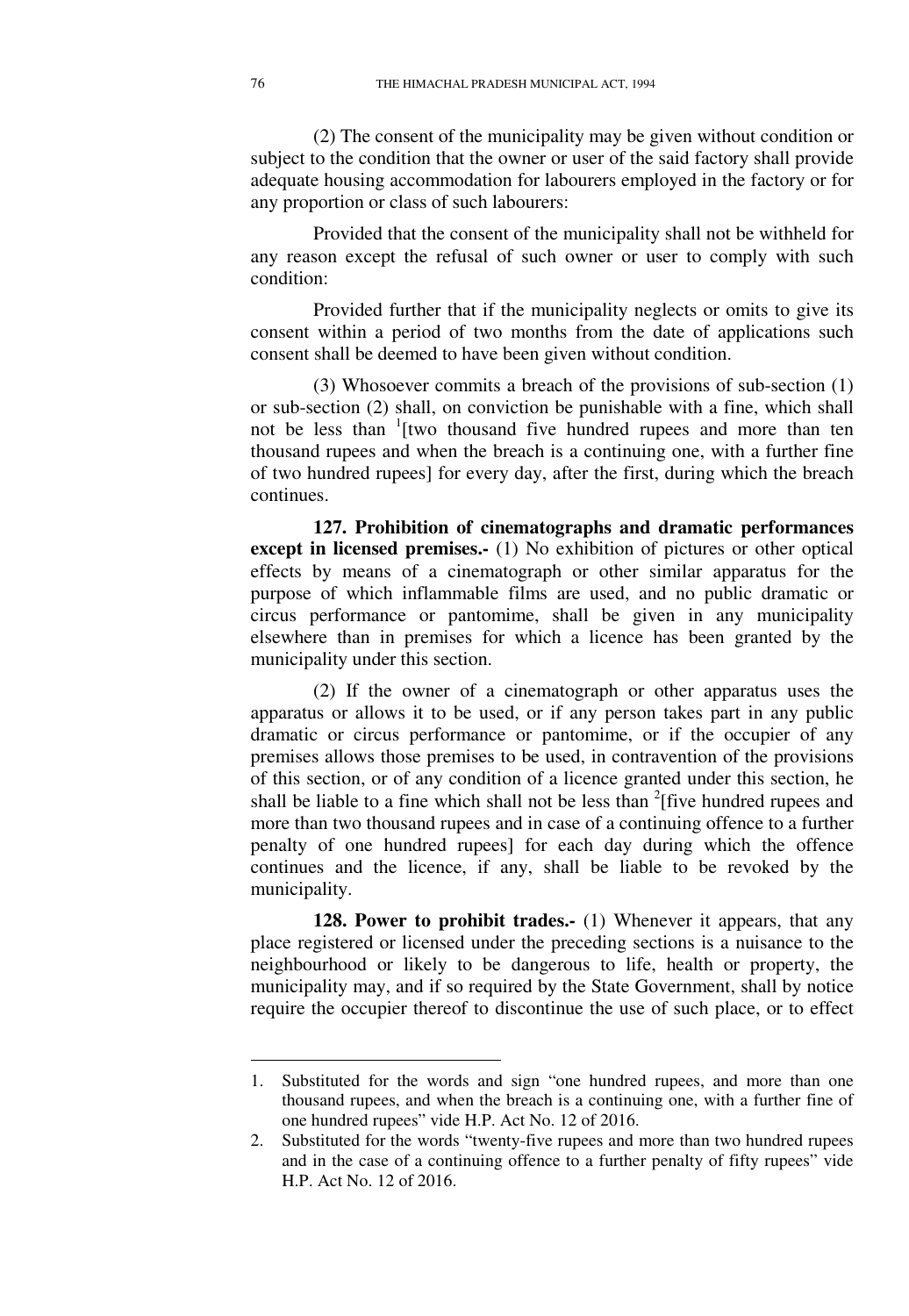such alterations, additions or improvements as well, in the opinion of the municipality, render it no longer a nuisance or dangerous.

(2) Whoever, after any notice has been given under this section, uses such place or permits such place to be used in such a manner as to be a nuisance to the neighbourhood or dangerous or does not effect such alteration, addition or improvements, shall be punishable with a fine which shall not be less than <sup>1</sup> [one thousand rupees and more than five thousand rupees and with a further fine of two hundred rupees] for every day during which the offence is continued.

**129. Use of steam whistles etc.-** (1) No person shall use or employ, in any factory or other place, any whistle or trumpet or any other mechanical contrivance which emits an offensive noise for the purpose of summoning of dismissing workmen or person employed, nor shall any person by means of any contrivance increase the noise emitted in any such factory or place by the exhaust pipe of any engine, without the written permission of the municipality, in granting which, the municipality may impose such conditions as it may deem proper, restricting the time at which such whistle or trumpet, or other contrivance may be used.

(2) The municipality may on giving one month's notice revoke any permission given under sub-section (1).

 $2^{2}$ [(3) Whoever, in contravention of the provisions of this section, uses or employ any whistle, trumpet or other contrivance, shall be punishable with a fine which may not be less than five hundred rupees, and more than two thousand rupees and with a further fine of fifty rupees for every day during which the offence is continued.]

**130. Provisions of drains, privies etc.-** (1) The municipality may, by notice, require the owner of any building or land to provide, move or remove any drain, privy, latrine, urinal, cesspool or other receptacle for filth or refuse or, provide any additional drains, privies, latrines, urinals, cesspools or other receptacles as aforesaid which should, in its opinion, be provided for the building or land, in such manner and of such pattern as the municipality may direct.

(2) The municipality may by notice, require any person employing more than twenty workmen or labourers to provide such latrines and urinals as it may think fit and to cause the same to be kept in proper order and to be daily cleaned.

(3) The municipality may, by notice, require the owner or occupier of any building or land to have any privy, latrine or urinal provided for the same shut out by a sufficient roof and wall or fence from the view of persons passing by or dwelling in the neighbourhood, or to remove or alter, as the

<u>.</u>

<sup>1.</sup> Substituted for the words "fifty rupees and more than five hundred rupees and with a further fine of fifty rupees" vide H.P. Act No. 12 of 2016.

<sup>2.</sup> Sub-section (3) substituted vide H.P. Act No. 12 of 2016.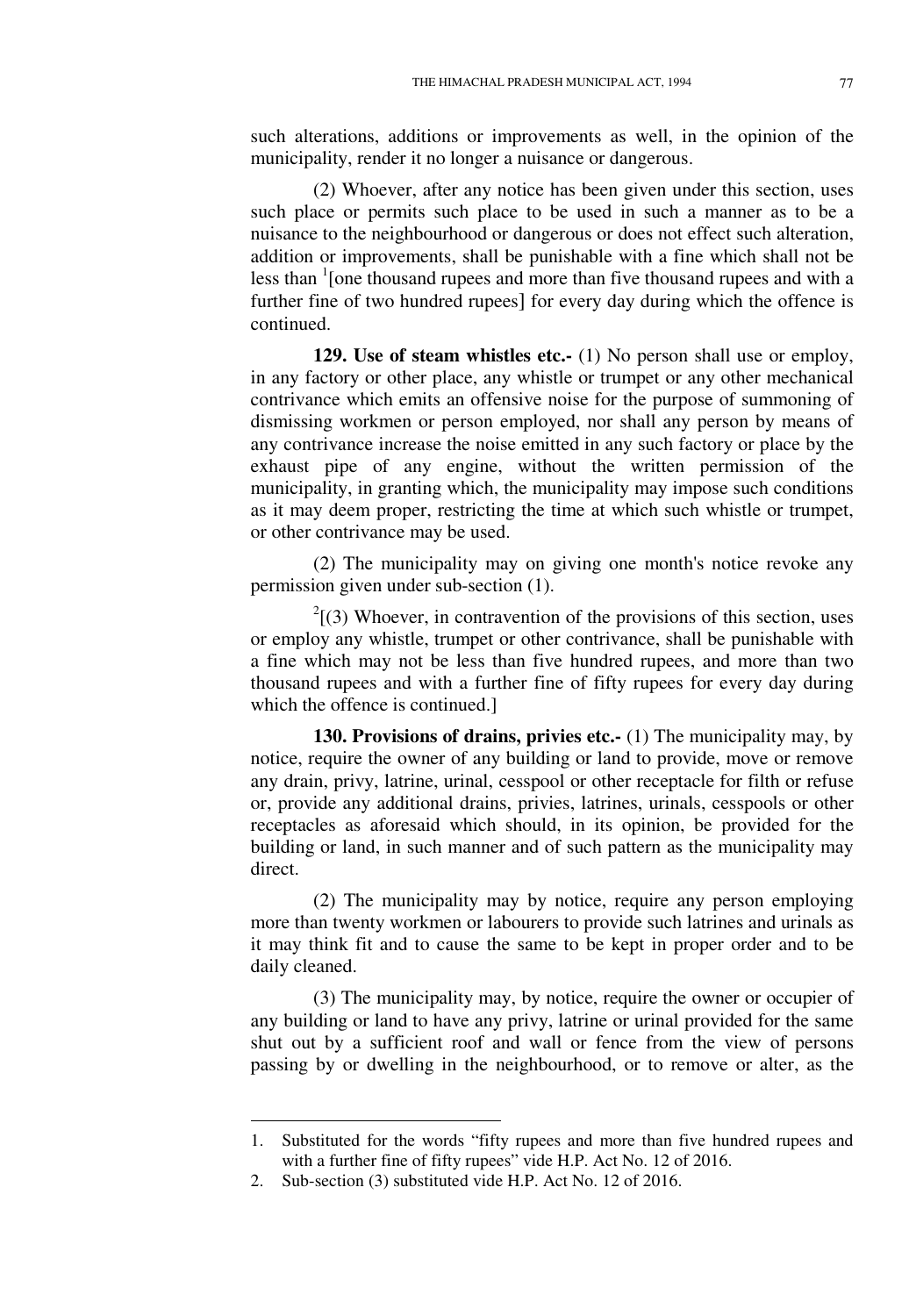municipality may direct, any door or trapdoor of a privy, latrine or urinal opening on to any street or drain.

(4) The municipality may, and when required by the State Government shall provide latrines and urinals for the use of public.

**131. Repair and closing of drains, privies etc.-** (1) The municipality may, by notice, require the owner or occupier of any building or land to repair, alter, or put in good order any drain, privy, latrine, urinal, cesspool or receptacle for any filth or refuse, or to close any drain, privy, latrine, urinal or cesspool belonging thereto.

(2) The municipality may, by notice, require any person who has constructed any new drain, privy, latrine, urinal, cesspool or receptacle for filth or refuse without its permission in writing or contrary to its directions or regulations or the provisions of this Act, or who has constructed, rebuilt or opened any drain, privy, latrine, urinal, cesspool or receptacle for filth or refuse which it has ordered to be demolished or stopped or not to be made, to demolish the drain, privy, latrine, urinal, cesspool or receptacle to make such alteration therein as it may think fit.

**132. Unauthorised building over drains, etc.-** The municipality may, by notice, require any person who without its permission in writing has newly erected or rebuilt any building over any sewer, drain, culvert, water course or water pipe vested in the municipality, to pull down or otherwise deal with the same as it may think fit.

**133. Removal of latrines etc. near any source of water supply.-** (1) The municipality may by notice, require any owner or occupier on whose land any drain, privy, urinal, cesspool or other receptacle for filth or refuse for the time being exists within fifteen metres of any spring, well, tank, reservoir or other source from which water is or may be derived for public use, to remove or close the same within one week from the service of such notice.

(2) Whoever, without the permission of the municipality, makes or keeps for a longer time than one week after notice under this section any drain, privy, latrine, urinal, cesspool or other receptacle for filth or refuse, within fifty feet of any spring, well, tank, reservoir or any other source from which water is or may be derived for public use, shall be punishable with a fine which shall not be less than <sup>1</sup>[five hundred rupees and more than two thousand rupees and, when a notice has been issued, with a further fine of fifty rupees] for each day during which the offence is continued after the lapse of the period allowed for removal.

**2 [134. Discharging sewerage**.– Whoever, without the permission of the municipality, causes or knowingly or negligently allows the contents of any sink, sewer, or cesspool or any other offensive material to flow, drain or

<sup>1.</sup> Substituted for the words and signs "twenty-five rupees and more than two hundred rupees and, when a notice has been issued, with a further fine of ten rupees" vide H.P. Act No. 12 of 2016.

<sup>2</sup> Section 134 substituted vide H.P. Act No. 50 of 2013.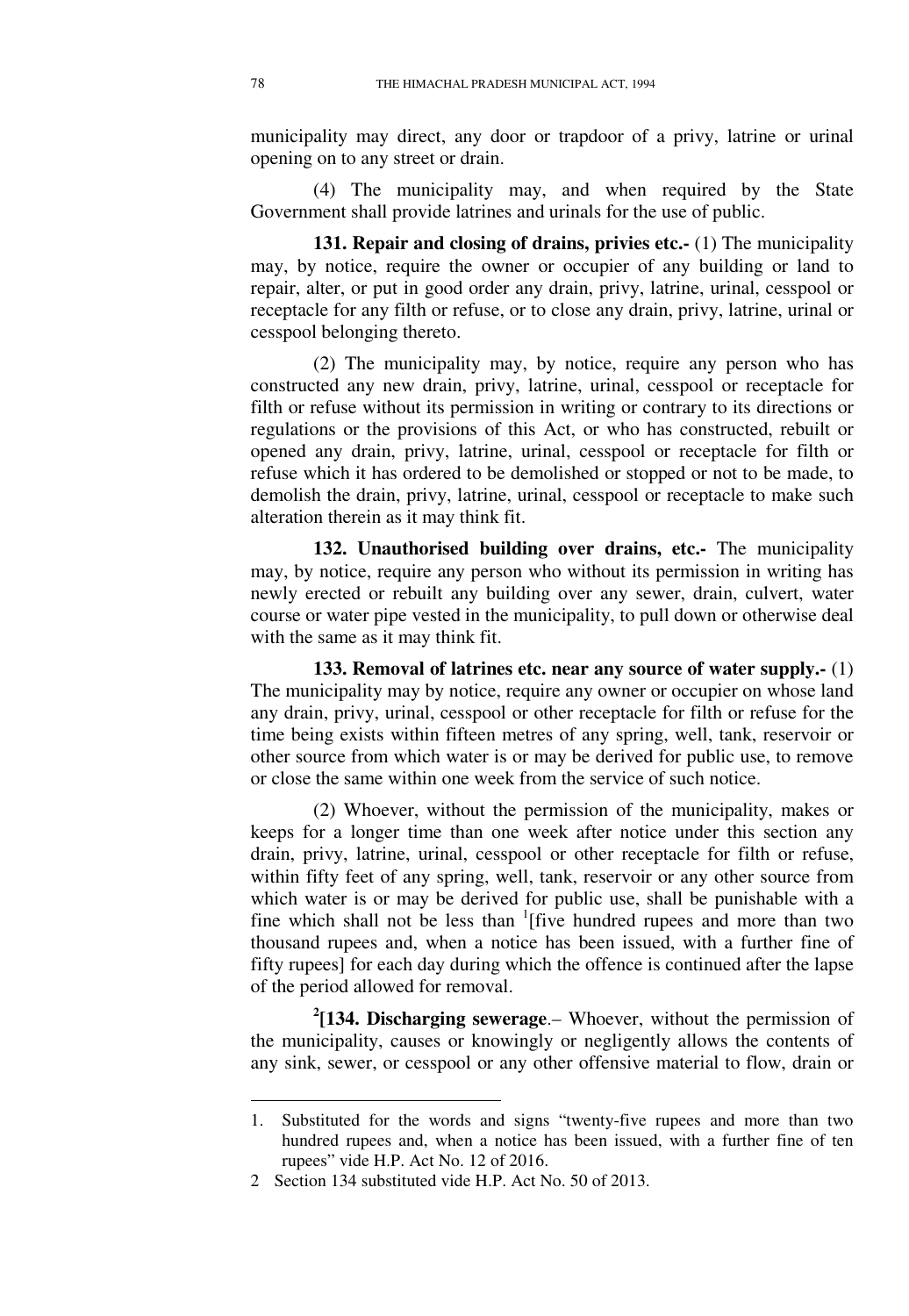be put upon any street or public place, or into any irrigation channel or any sewer or drain not set apart for the purpose, shall be punishable with a fine which shall not be less than two thousand five hundred rupees and not more than ten thousand rupees for the first offence, and for second contravention, in addition to the penalty as specified above, he shall be liable to render community service by personally clearing the public area in and around his premises in question under the supervision of authorized officer of the municipality for not less than a period of one week under videography:

Provided that if such person commits the same offence third time and subsequently, the municipality may deny or stop the civic amenities like water, electricity etc. in residential as well as commercial establishments, as the case may be.]

**135. Making or altering drains without authority. -**Whoever, without the permission of the municipality makes or causes to be made, or alters or causes to be altered, any drain leading into any of the sewer or drains vested in the municipality shall be punishable with a fine which shall not be less than <sup>1</sup>[twenty five rupees and more than two hundred rupees].

**136. Power to require removal of nuisance arising from tanks and the lake.-** The municipality, may, by notice, require the owner or occupier of any land or building to cleanse, repair, cover, fill up or drain off any private well, tank, reservoir, pool, depression or excavation therein which may appear to the municipality to be injurious to health or offensive to the neighbourhood:

Provided that if for the purposes of effecting any drainage under this section, it should be necessary to acquire any land not belonging to the same owner or to pay compensation to any person the municipality shall provide such land or pay such compensation.

**137. Power of municipality to lay or carry wires, pipes, drains or sewers through private lands.-** The municipality may carry any cable, wire, pipe, drain, sewer or channel of any kind, for the purpose of establishing telephonic or other similar communication or for carrying out and establishing or maintaining any system of lighting, drainage or sewerage, through, across, under or over after giving reasonable notice in writing to the owner or occupier, into, through, across, under, over or up the side of any land or building, whatsoever situate within the limits of the municipal area, and , for the purpose of the introduction, distribution of outfall of water or for the removal or outfall of sewerage without such limits, and may, at all limits do all acts and things which may be necessary or expedient for repairing or maintaining any such cable, wire, pipe, drain, sewer, or channel, as the case may be, in an effective state for the purpose for which the same may be used or intended to be used :

Provided that such work shall be done so as to cause the least practical nuisance or inconvenience to any person:

<sup>1.</sup> Substituted for the words "twenty-five rupees and more than two hundred rupees" vide H.P. Act No. 12 of 2016.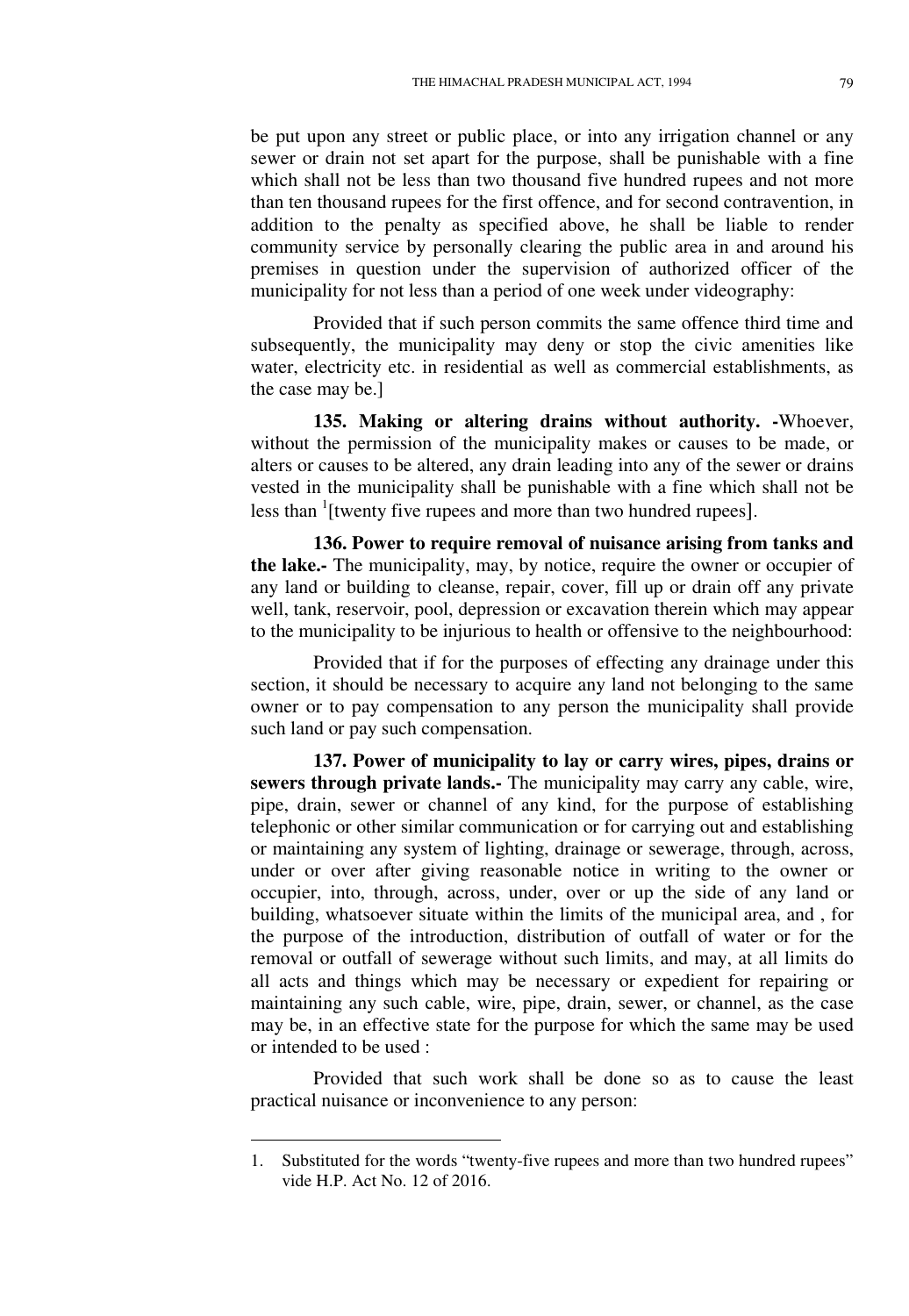Provided further that reasonable compensation shall be paid to the owner or occupier for any damage at the time sustained by him and directly occasioned by the carrying out of any such operations.

**138. Provision as to wire, pipes, drains or sewers laid or carried above surface of ground.**- In the event of any cable, wire, pipe, drain, sewer, or channel being laid or carried above the surface of any land or through, over or up the side of any building, such cable, wire, pipe, drain, sewer or channel, as the case may be, shall be so laid or carried as to interfere as little as possible with the rights of the owner or occupier to the due enjoyment of such land or building and reasonable compensation shall be paid in respect of any substantial interference with any such right to such enjoyment.

**139. Previous notice.-** Except in cases to which sections 222 and 224 relate, the municipality shall cause not less than fourteen days' notice in writing to be given to the owner or occupier before commencing any operations under section 137.

**140. Connection with main not to be made without permission of municipality.-** (1) No person shall, without the permission of municipality, at any time make, or cause to be made, any connection or communication with any cable, wire, pipe ferrule, drain, sewer or channel constructed or maintained by or vested in the municipality, for any purpose whatsoever.

(2) Any person acting in contravention of the term of sub-section (1) shall be punishable with a fine which shall not be less than  $\frac{1}{1}$  five hundred rupees and more than two thousand rupees.]

**141. Sewerage connection.**  $^{2}$ [(1) The municipality may, at any time establish any connection or communication from any water-main, drain or sewer to any premises, or may by notice require the owner of any such premises to establish any such connection or communication in such manner and within such times as the municipality, by notice in that behalf, may prescribe, at the cost of such owner or occupier.

(2) Notwithstanding anything contained in sub-section (1), it shall be the duty of the house owner or occupant of any premises to connect his latrines, urinals and septic tank, as the case may be, with sewerage line where sewerage system has been provided by the municipality, at his own expenses, by getting sewerage connection from the municipality and if he fails to do so, he shall be punishable with fine which may extend to two thousand rupees but shall not be less than five hundred rupees, in addition to other charges for such connection which in case of continuous default will result in disconnection of essential services viz. water, electricity etc.:

Provided that where sewerage line is passing through other person's land, the sewerage connection shall be connected to the sewerage line through

<sup>1.</sup> Substituted for the words "twenty five rupees and more than two hundred rupees." vide H.P. Act No. 12 of 2016.

<sup>2.</sup> Existing section re-numbered as sub-section (1) and new sub-section (2) inserted vide H.P. Act No. 28 of 2005.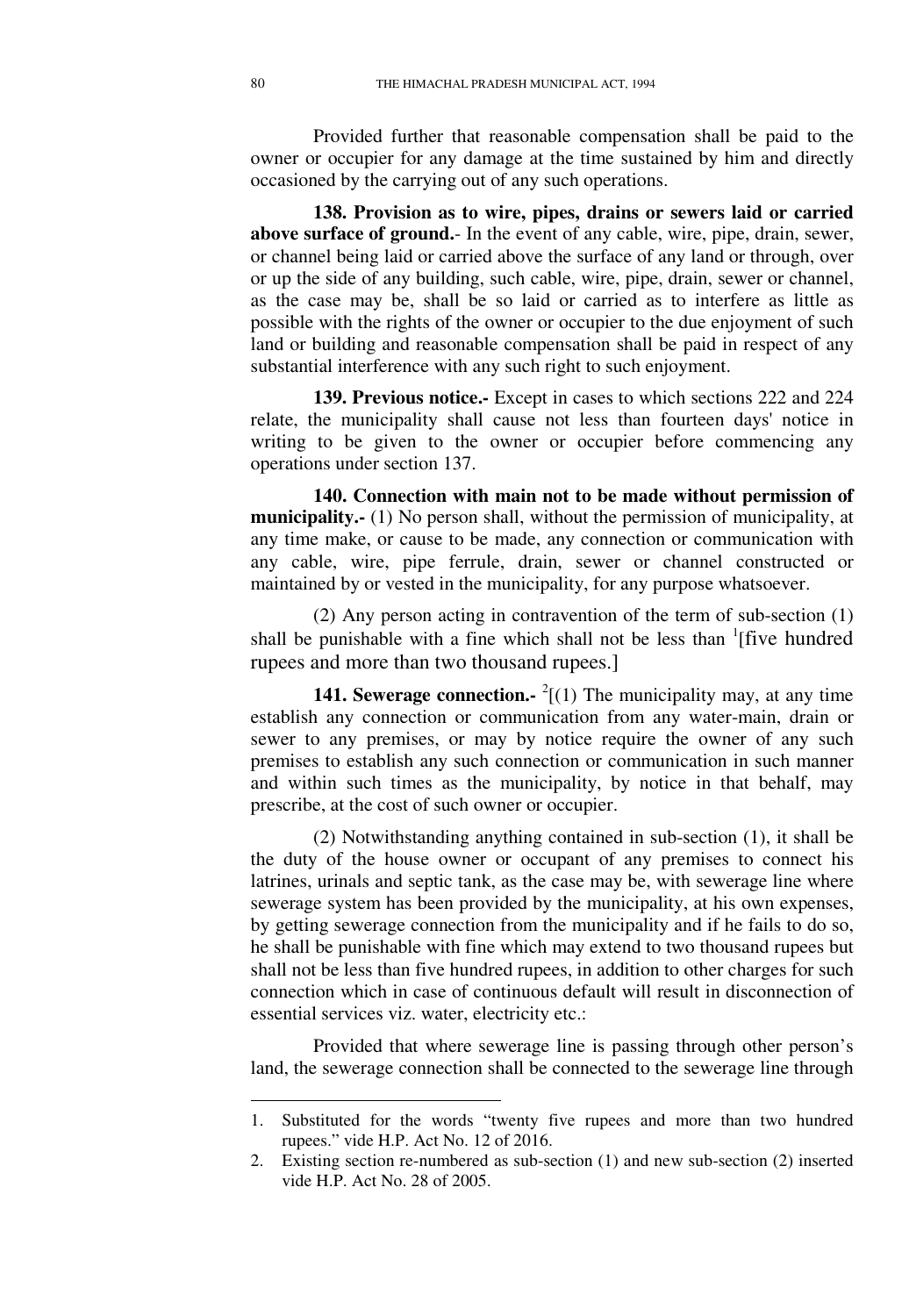the boundary lines of such land or where the building has been constructed, the line shall be laid through the setbacks of such building, whichever is feasible.]

**142. Troughs and pipes for rain water.-** (1) The municipality may, by notice, require the owner of any building or land in any street to put up and keep in good condition proper troughs and pipes for receiving and carrying water and sullage from the building or land and for discharging the same so as not to cause inconvenience to persons passing along the street.

(2) For the purpose of efficiently draining any building or land the municipality may, by notice, in writing,-

- (a) require any courtyard, alley or passage between two or more buildings to be paved by the owner or part-owner of such buildings with such materials and in such manner as may be approved by the municipality; and
- (b) require such paving to be kept in proper repair.

## **143. Information in relation to cholera, small-pox, etc. -**Whoever -

- (a) being a medical practitioner or a person openly and constantly practising the medical profession, and in the course of such practice becoming cognizant of the existence of any infectious disease in any dwelling other than a public hospital; or
- (b) being the owner or occupier of such dwelling and being cognizant of the existence of any such disease therein; or
- (c) being the person incharge of or in attendance on any person suffering from any such disease in such dwelling and being cognizant of the existence of the disease therein;

fails forthwith to give information, or knowingly gives false information to the Health Officer or to any other officer to whom the municipality may require information to be given respecting the existence of such disease, shall be punishable with a fine which shall not be less than  $\frac{1}{1}$  five hundred rupees and more than two thousand rupee.]

**144. Removal to hospital of patients suffering from infectious**  diseases.- (1) In any municipal areas to which this section may at any time be extended by the State Government when any person suffering from any infectious disease is found to be -

- (a) without proper lodging or accommodation; or
- (b) living in a sarai, hotel, boarding house or other public hostel; or

<sup>1.</sup> Substituted for the words "twenty five rupees and more than two hundred rupees" vide H.P. Act No.12 of 2016.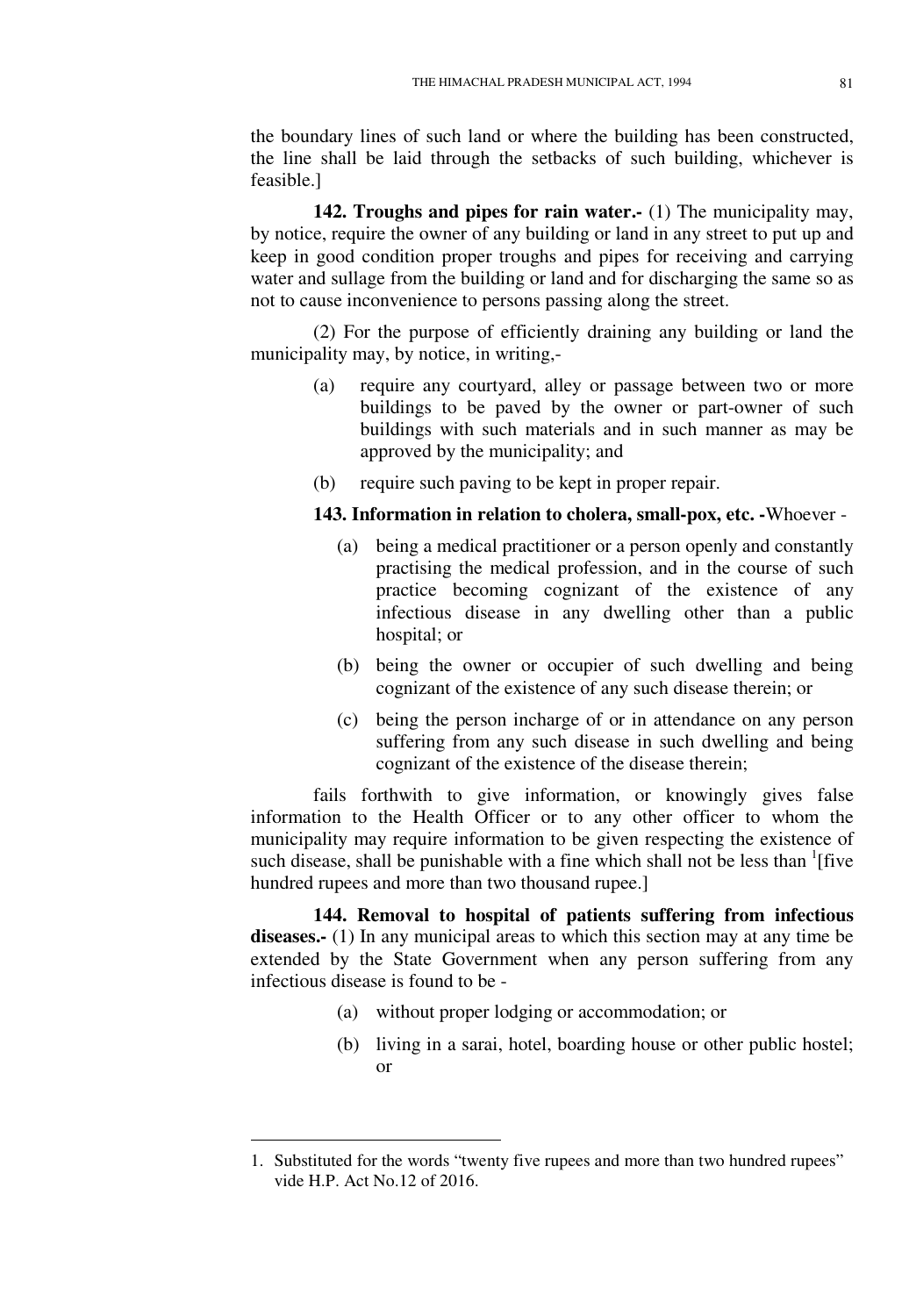- (c) living in a room or house which he neither owns nor pays rent for, nor occupies as the guest or relative of any person who owns or pays rent for it; or
- (d) lodged in premises occupied by members of two or more families and any of such occupiers objects to his continuing to lodge in such premises;

the municipality or any person authorised by it in this behalf may, on the advice of any medical officer of the rank not inferior to that of an assistant surgeon, remove the patient to any hospital or place at which persons suffering from such disease are received for medical treatment, and may do anything necessary for such removal.

(2) The municipality shall, if required by the State Government, erect an infectious diseases hospital of such type and dimensions as the State Government shall deem expedient.

**145. Disinfection of buildings and articles.-** If the municipality is of the opinion that the cleansing or disinfecting of a building or any part thereof, or of any article therein, which is likely to retain infection will tend to prevent or check the spread of any disease, it may, by notice, require the owner or occupier to cleanse or disinfect the same, or to destroy such article, in the manner and within the time prescribed in such notice.

**146. Penalty for letting infected houses.-** Every person knowingly letting a house or other building or part of a house or building in which any person has been suffering from an infectious disease, without, having such house or other building or part thereof and all articles therein liable to retain infection disinfected to the satisfaction of the municipality, shall be liable to a penalty which shall not be less than <sup>1</sup>[ five hundred rupees and more than two thousand rupees.].

*Explanation.*- For the purpose of this section, a hotel or lodging house-keeper shall be deemed to let part of his house to any person admitted as a guest into his hotel or lodging house.

**147. Provision of places and appliances for disinfection.-** The municipality may, and when the State Government so directs, shall -

- (a) provide proper places, with all necessary attendants and apparatus, for the disinfection of conveyances, clothing, bedding or other articles which have been exposed to infection;
- (b) cause conveyances, clothing or other articles brought for disinfection to be disinfected free of charge or subject to such charges as may be approved by it; and
- (c) direct any clothing, bedding or other articles likely to retain infection to be disinfected or destroyed, and shall give

<sup>1.</sup> Substituted for the words "twenty five rupees and more than two hundred rupees" vide H.P. Act No.12 of 2016.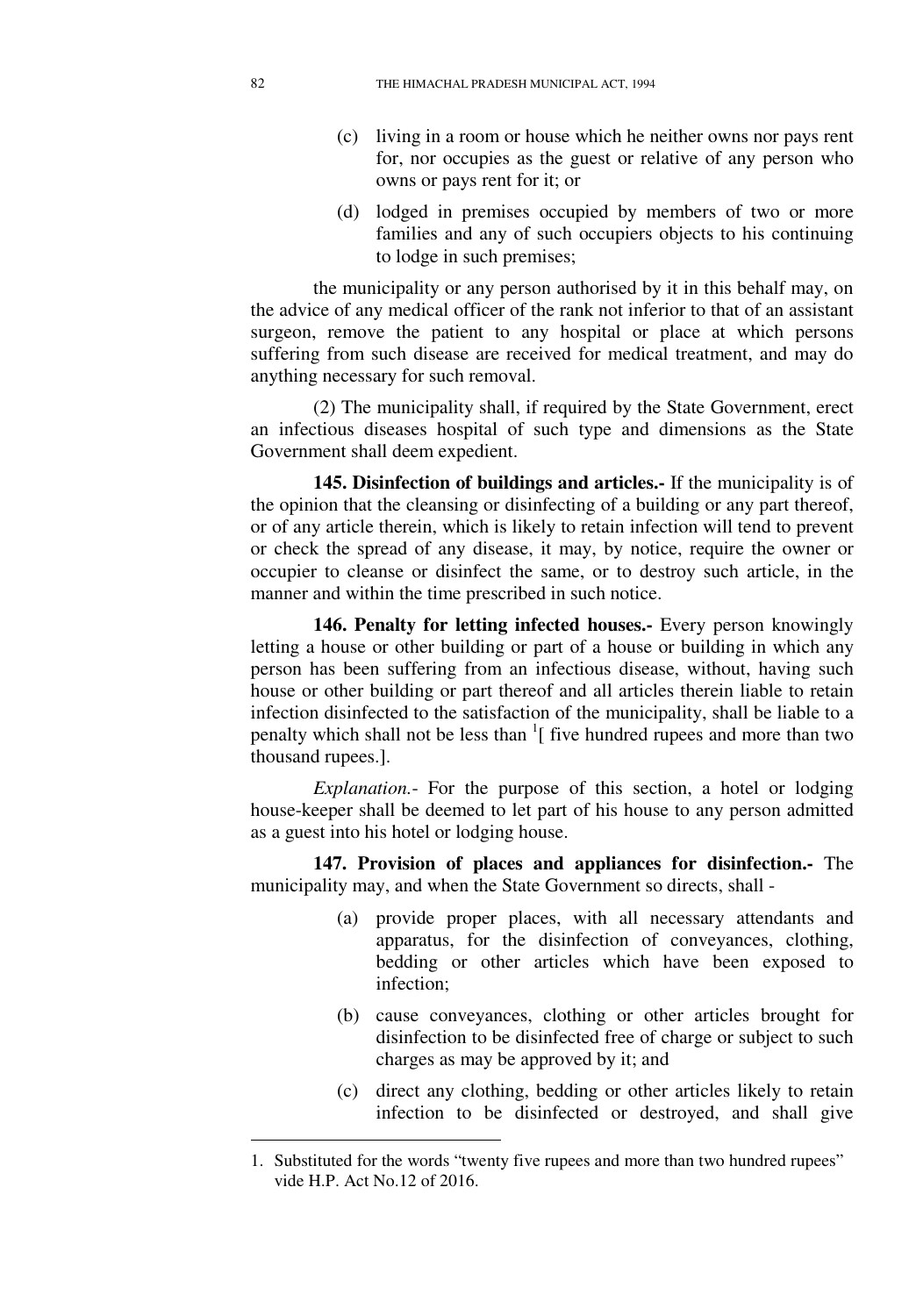compensation for any articles destroyed under this subsection.

**148. Acts done by persons suffering from certain disorders.-** Whoever, who is suffering from an infectious, contagious or loathsome disorder-

- (a) makes or offers for sale any article of food or drink for human consumption or any medicine or drug; or
- (b) wilfully touches any such article, medicine or drug which is exposed for the sale by other; or
- (c) takes any part in the business of washing or carrying soiled clothes,

shall be punishable with a fine which shall not be less than  $\frac{1}{1}$  five hundred rupees and more than two thousand rupee].

**149. Keeping of animals injurious to health.** - <sup>2</sup>[(1) Whoever keeps any swine or other animals in disregard of any orders which the municipality may give to prevent them from becoming a nuisance, or so as to be injurious to the health of the inhabitants or of animals shall be punishable with a fine of <sup>3</sup>[five hundred and of one thousand rupees] for every such subsequent offence.]

 $\rm ^{4}$ [(2) No person shall-

<u>.</u>

- (a) feed the monkeys, langoors and other stray animals in any public place, or
- (b) spit on public place, public road, public street or walls, or
- (c) throw any type of garbage/refuse etc. on any public place, road, street or in open hill side except in a container provided by the municipality for this purpose.

*Explanation.-* For the purpose of clause (a), the expression "public place" shall not include temple.

(3) Whoever contravenes the provisions of sub-section (2), he shall be punishable with fine which may extend to  $5$ [one thousand rupee.], in addition to other charges incurred for cleaning or removal of such garbage/refuse etc. from such public place, road, street or open hill side by the municipality.]

**150. Feeding animals on deleterious substances.-** Whoever feeds or allows to be fed any animal, which is kept for dairy purposes or may be used

<sup>1.</sup> Substituted for the words "twenty five rupees and more than two hundred rupees" vide H.P. Act No.12 of 2016.

<sup>2.</sup> Existing provision re-numbered as sub-section (1) vide H.P. Act No. 28 of 2005.

<sup>3.</sup> Substituted for the words "fifty and of one hundred rupees" vide H.P. Act No.12 of 2016.

<sup>4.</sup> Sub-sections (2) and (3) inserted vide H.P. Act No. 28 of 2005.

<sup>5.</sup> Substituted for the words "five hundred rupees" vide H.P. Act No.12 of 2016.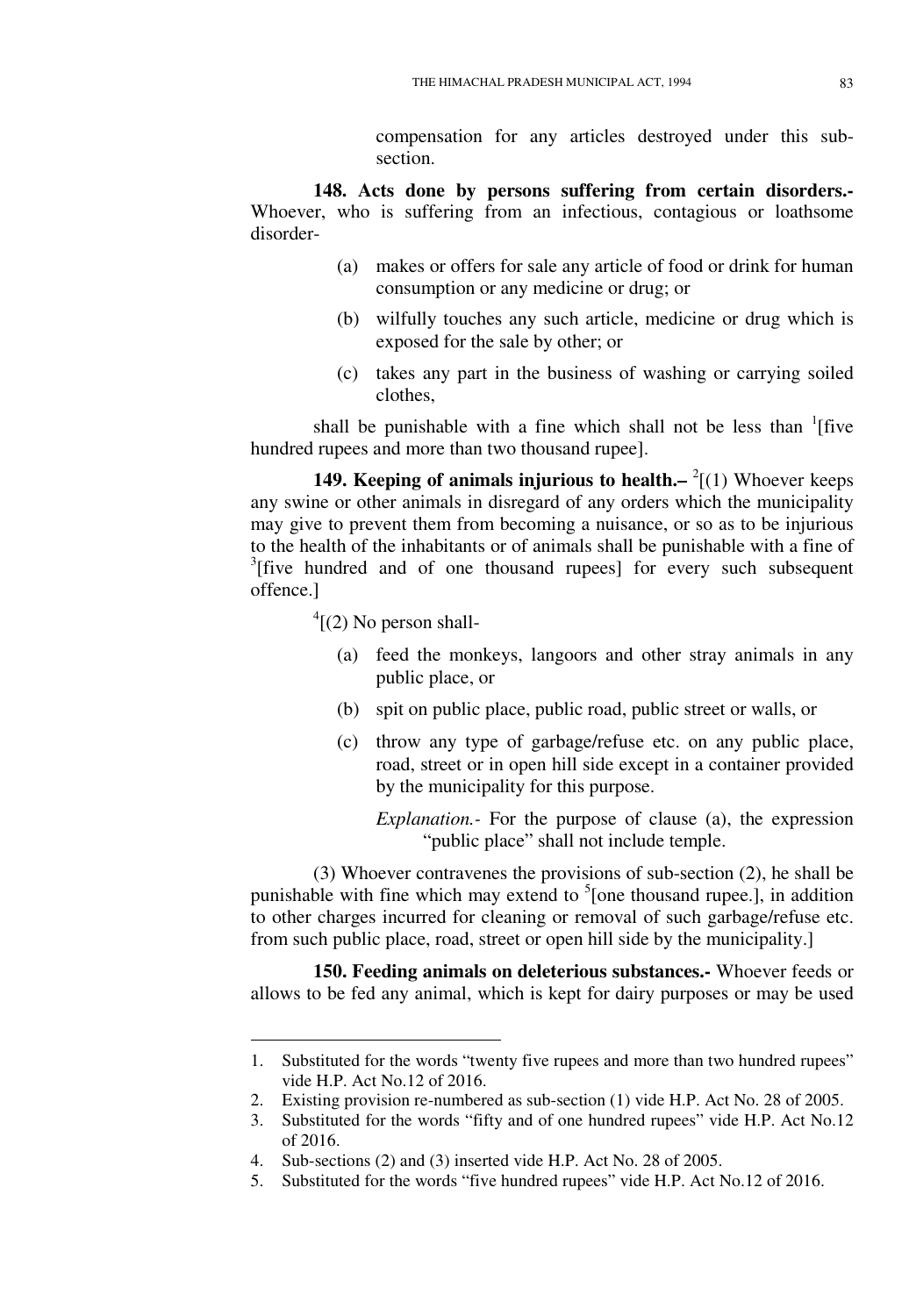for food, on deleterious substances, filth or refuse of any kind, shall be punishable with fine which may extend to  $\frac{1}{2}$  [one thousand rupees.]

**2 [150-A. Registration of cattle and maintenance of record thereof**.- (1) Head of every family shall be responsible to give or cause to be given, either orally or in writing, the details of cattle owned by his family to the municipality within a period one month from the commencement of the Himachal Pradesh Municipal (Amendment) Act, 2011, and thereafter, every time as and when any change in the number of cattle takes place by any reasons.

(2) On receipt of the details of cattle under sub-section (1), the municipality shall register cattle and shall maintain records thereof in such form as may be notified by the State Government:

Provided that the municipality may charge registration fee at such rate as may be fixed by the municipality.

(3) It shall be the duty of the municipality to assist the officials or persons engaged by Animal Husbandry Department for applying appropriate identification mark on each cattle and to maintain the record of identification.

(4) If any cattle with identification mark is found stray, the owner of the cattle shall be identified by the municipality from the record maintained by it and such owner shall be liable to a fine of five hundred rupees for the first offence and seven hundred rupees for subsequent offence which shall be imposed by the municipality.

(5) If the municipality fails in identifying such stray cattle due to tempering with identification mark or mutilation thereof, it shall report the matter to the In-charge of the nearest Animal Husbandry Dispensary who shall lodge the stray cattle to the nearest Goshala.]

**151. Prohibition by municipality of use of unwholesome water.-**  Should the municipality, on the report of the Health Officer, consider that the water in any well, tank or other place is likely if, used for drinking to endanger or cause the spread of any dangerous disease, it may -

- (a) by public notice prohibit the removal or use of such water for drinking;
- (b) by notice require the owner or person having control of such well, tank or place to take such steps as may be specified in the notice to prevent the public from having access to or using such water; or
- (c) take such steps as it may, on the advice of the Health Officer consider expedient to prevent the danger or spread of any such disease.

<sup>1.</sup> Substituted for the words "fifty rupees" vide H.P. Act No.12 of 2016.

<sup>2.</sup> Section 150-A inserted vide H.P. Act No. 33 of 2011.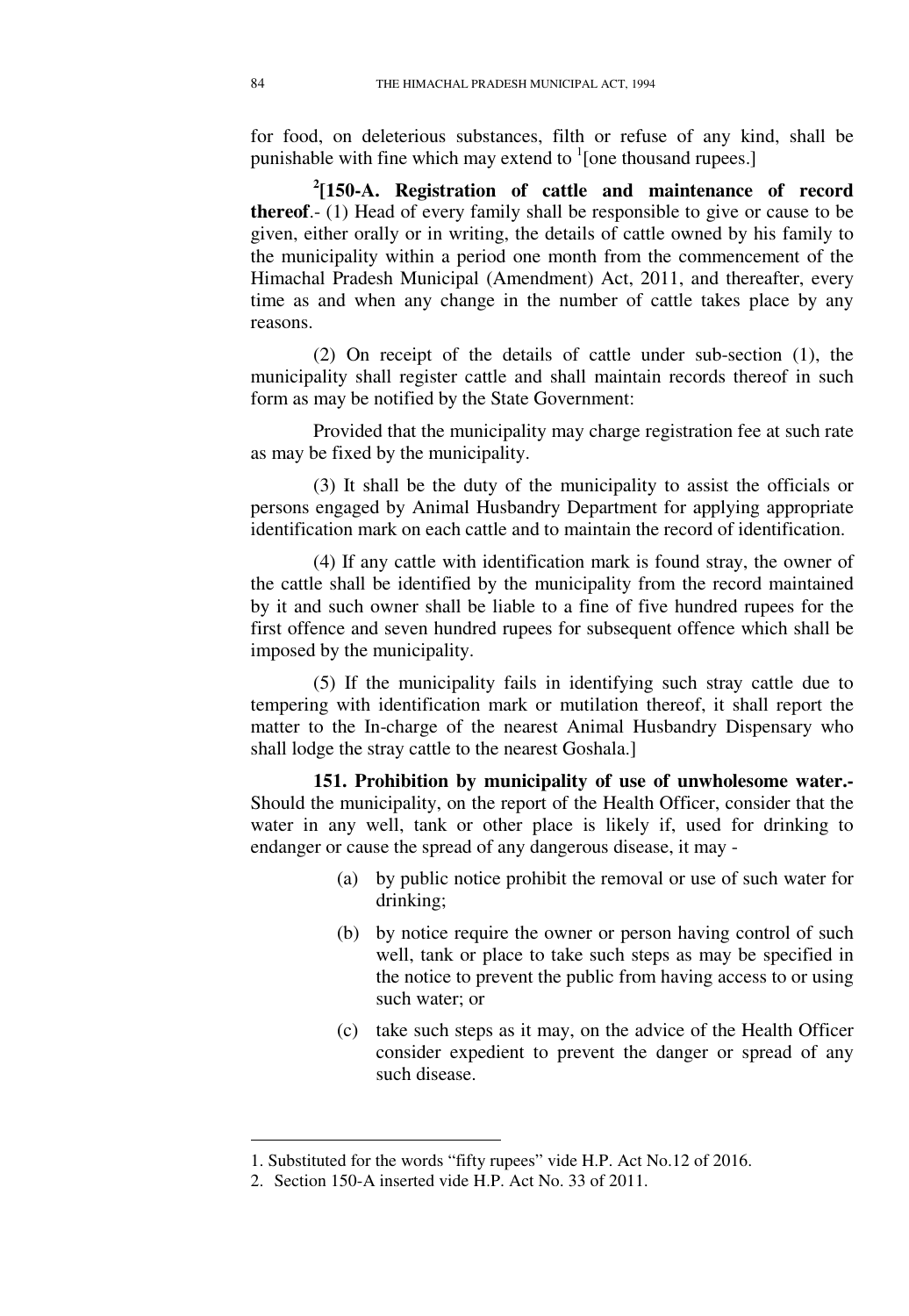**152. Penalty for selling sub-standard food or drinks.-** (1) Whoever sells to the prejudice of any purchaser, any article of food or drink which is not of the nature, substance or quality of the article demanded by such purchaser, shall be punishable with fine which may extend to  $\frac{1}{1}$  five thousand rupees.]:

Provided that an offence shall not be deemed to be committed under this section in the following cases, that is to say:-

- (a) where any matter or ingredient not injurious to health has been added to food or drink for the production or preparation of the same as an article of commerce in a state fit for carriage or consumption, and not fraudulently to increase the bulk, weight or measure or conceal the inferior quality thereof;
- (b) where food or drink is unavoidably mixed with some extraneous matter in the process of collection or preparation.

(2) In any prosecution under this section, it shall be no defence to allege that the vendor was ignorant of the nature, substance or quality of the article sold by him, or that the purchaser having bought such article only for analysis was not prejudiced by the sale.

(3) The provisions of this section shall be in addition to and not in derogation to the provisions of the Prevention of Food Adulteration Act, 1954 (7 of 1954).

**153. Soliciting alms. -** Whoever, in any street or public place within the municipal area begs importunately for alms, or exposes, exhibits, with the object of exciting charity, any deformity, or disease, or any offensive sore or wound, shall be punishable under the provision of the Himachal Pradesh Prevention of Beggary Act, 1979 (22 of 1979).

**154. Removal and deposit of offensive matter.-** The municipality may fix places within or, with the approval of the Deputy Commissioner, beyond the limits of the municipal area for the deposit of refuse, rubbish or offensive matter of any kind or for the disposal of the dead bodies of animals and may by public notice give directions as to the time, manner and conditions at, in and under which such refuse, rubbish or offensive matter or dead bodies of animals may be removed along any street and deposited at such places.

**155. Preparation of compost manure.-** Where the State Government so requires it shall be the duty of the municipality to subject all dung to the process of making compost manure.

**156. Power to acquire etc.-** (1) Where the property in any dung vests in any person or class of persons other than the municipality, the municipality, required under the last preceding section, shall acquire, either permanently or for such period as it may deem fit, the rights or interests in the dung belonging

<u>.</u>

<sup>1.</sup> Substituted for the words "five hundred rupees" vide H.P. Act No.12 of 2016.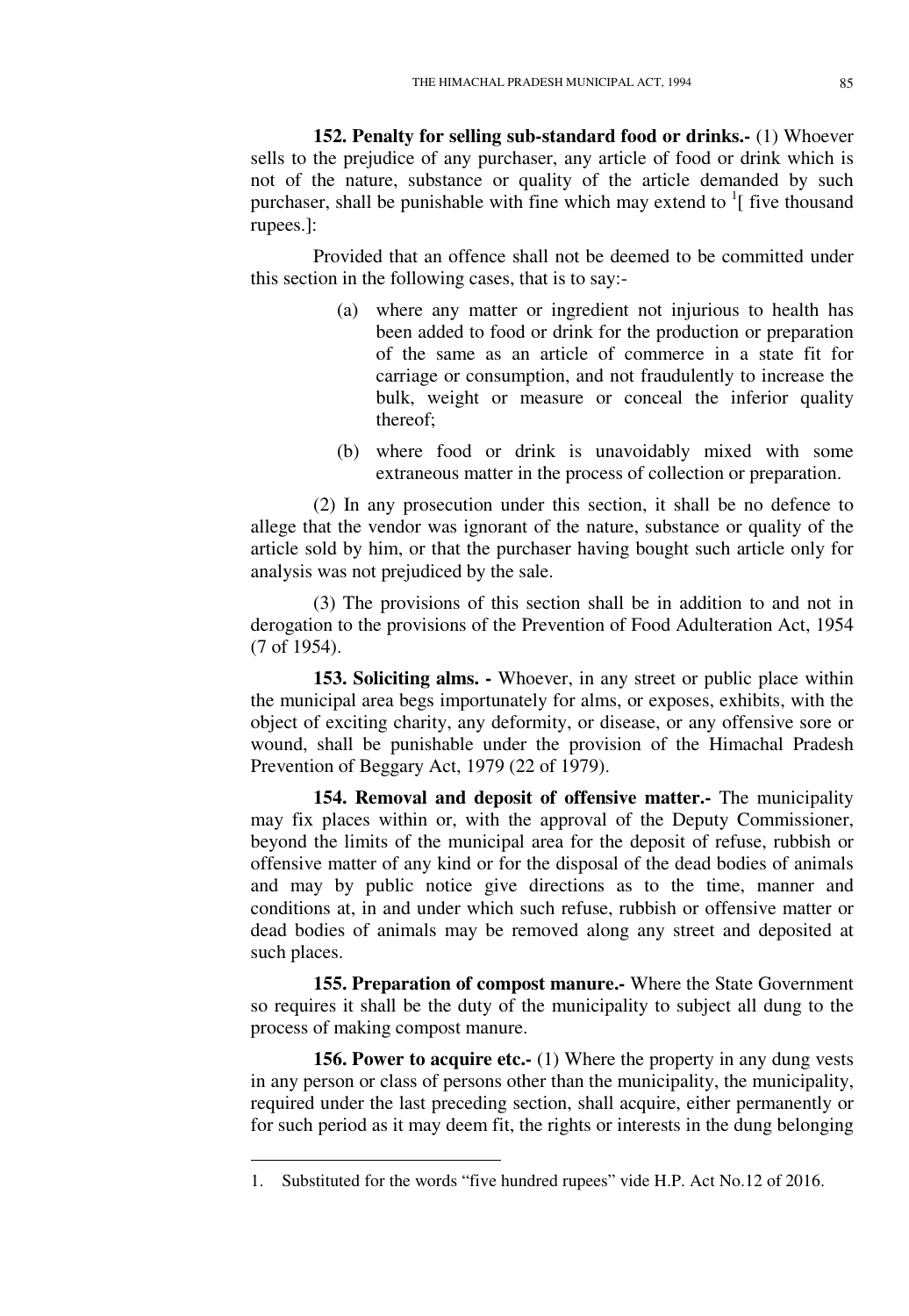to the aforesaid persons, on payment of such compensation as the municipality may consider reasonable and may assess the same in the manner hereinafter provided.

(2) Where any such dung is requisitioned or acquired under this section the amount of compensation payable shall be determined in the manner and in accordance with the principles enumerated below :-

- (a) where the amount of compensation can be fixed by agreement, it shall be paid in accordance with such agreement;
- (b) where no such agreement can be reached, the municipality and the person or persons as aforesaid shall appoint an arbitrator having knowledge of the price of the property or interest in the dung requisitioned or acquired;
- (c) at the commencement of the proceedings before the arbitrator, the municipality and the person to be compensated shall state what, in their respective opinion is the fair amount of compensation;
- (d) the arbitrator in making his award shall take into consideration the market value of the dung in the locality, the damage, if any, resulting from diminution of the profits accruing to the person or persons aforesaid and any other factor of a like nature; and
- (e) save as otherwise hereinafter provided in the Act or the rules, nothing in any other law for the time being in force shall apply to arbitration under this section.

**157. Right of appeal and revision.** (1) Any person aggrieved by an award made under section 156 may, within thirty days from the date of the communication to him of the award prefer an appeal in writing to the Deputy Commissioner of the district where in the municipality is situated.

(2) The Deputy Commissioner shall decide the appeal after sending for the records of the case from the municipality and after giving the parties an opportunity of being heard, and if necessary, after making such further enquiry as he thinks fit, either personally or through an officer subordinate to him.

(3) A further appeal shall lie to the State Government; provided that when the award is confirmed by the Deputy Commissioner no such appeal shall lie.

(4) The State Government may, at any time, call for the records of any case pending before or disposed of by the Deputy Commissioner:

Provided that this power shall not be exercised by the State Government when an appeal has been preferred to it under sub-section (3):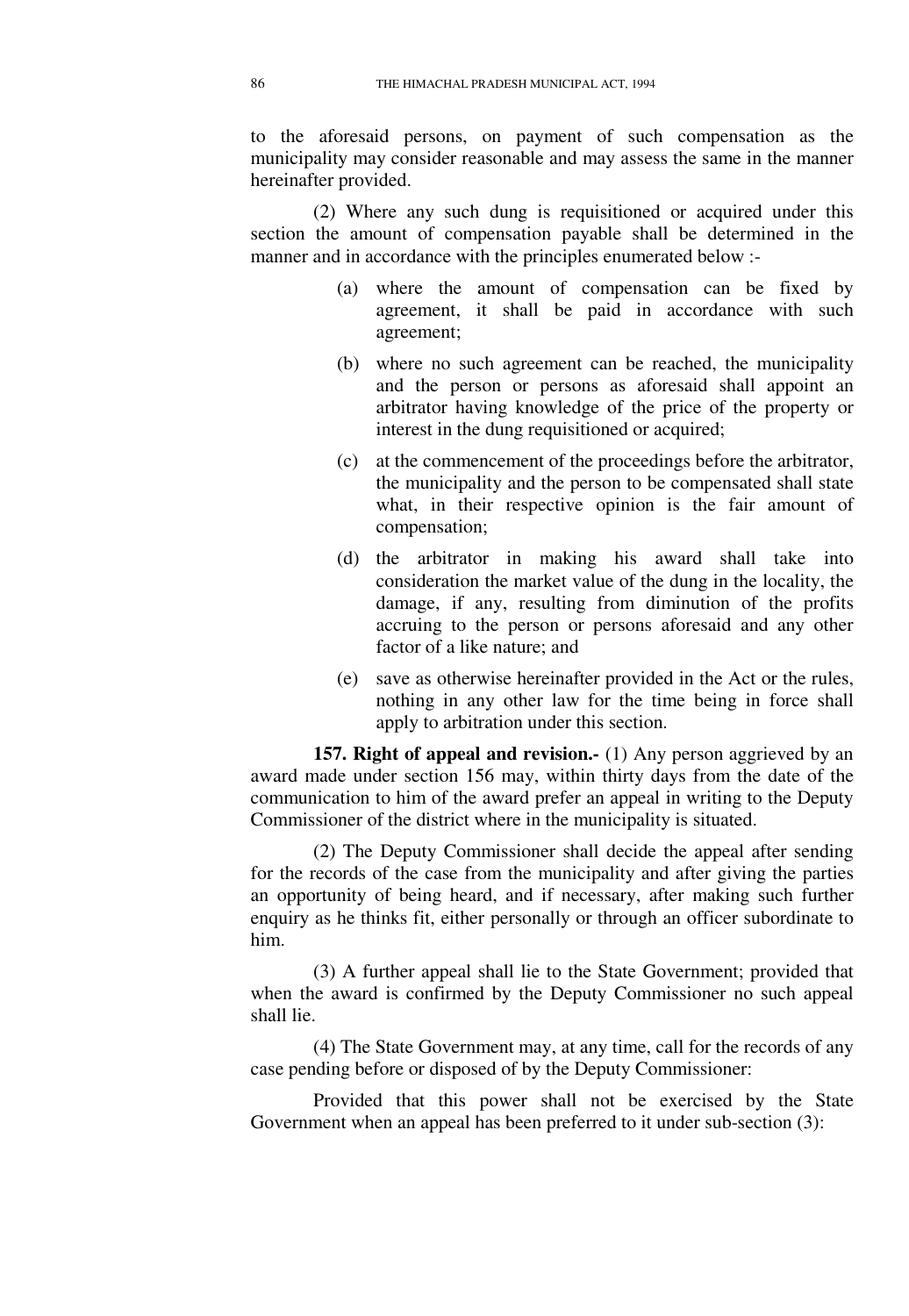Provided further that the State Government shall not under this subsection pass an order revising or modifying an order affecting any person without giving such person an opportunity of being heard.

**158. Bar of jurisdiction.-** No civil court shall have jurisdiction to entertain or adjudicate any suit, application or other proceedings relating to the right or interest to or in the compensation referred to in section 156 or section 157 or the amount or apportionment or the payment thereof or any matter connected therewith.

**159. Failure to remove noxious matter.-** Whoever, being the owner or occupier of any building or land, keeps knowingly or negligently or allows to be kept for more than twenty four hours, or otherwise than in some proper receptacle or pit any dirt, dung, bones, ashes, night soil or filth or any noxious or offensive matter in or upon such building or land or suffers any such receptacle or pit to be in a filthy or noxious state or neglects to employ proper means to cleanse and purify the same, shall be punishable with a fine which shall not be less than <sup>1</sup>[ five hundred rupees and more than two thousand rupees.]

<sup>2</sup>[160. xxxxxxxxxxxxxxxxxxxx

## **161.** xxxxxxxxxxxxxxxxxxxxxx]

**162. Nuisance by children and others.-** Whoever permits any person under his control to whom the provisions of sections 82, 83 and 84 of the Indian Penal Code, 1860 (45 of 1860), are applicable to commit a nuisance upon any street or into any public sewer or drain or any drain communicating therewith, shall be punishable with a fine which shall not be less than  $3$ [ five hundred rupees and more than two thousand rupees.]

**163. Definition of house scavenging.-** The removal of filth, rubbish, ordure or other offensive matter from privy, latrine, urinal, cesspool or other common receptacle for such matter in or pertaining to a house or building is called house scavenging.

**164. Undertaking by municipality of house scavenging.-** (1) The municipality may, at any time, undertake the house scavenging of any house or building on the application or with the consent of the occupier.

(2) The municipality may by public notice undertake the house scavenging of any house or building in the municipal area from any date not less than two months after issue of the notice.

(3) The occupier of any house or building affected by the notice, may at any time, after the issue thereof, apply to the municipality to exclude that house or building from the notice.

<sup>1.</sup> Substituted for the words "twenty five rupees and more than two hundred rupees" vide H.P. Act No.12 of 2016.

<sup>2</sup> Sections 160 and 161 deleted vide H.P. Act No. 28 of 2005.

<sup>3.</sup> Substituted for the words "twenty five rupees and more than two hundred rupees" vide H.P. Act No.12 of 2016.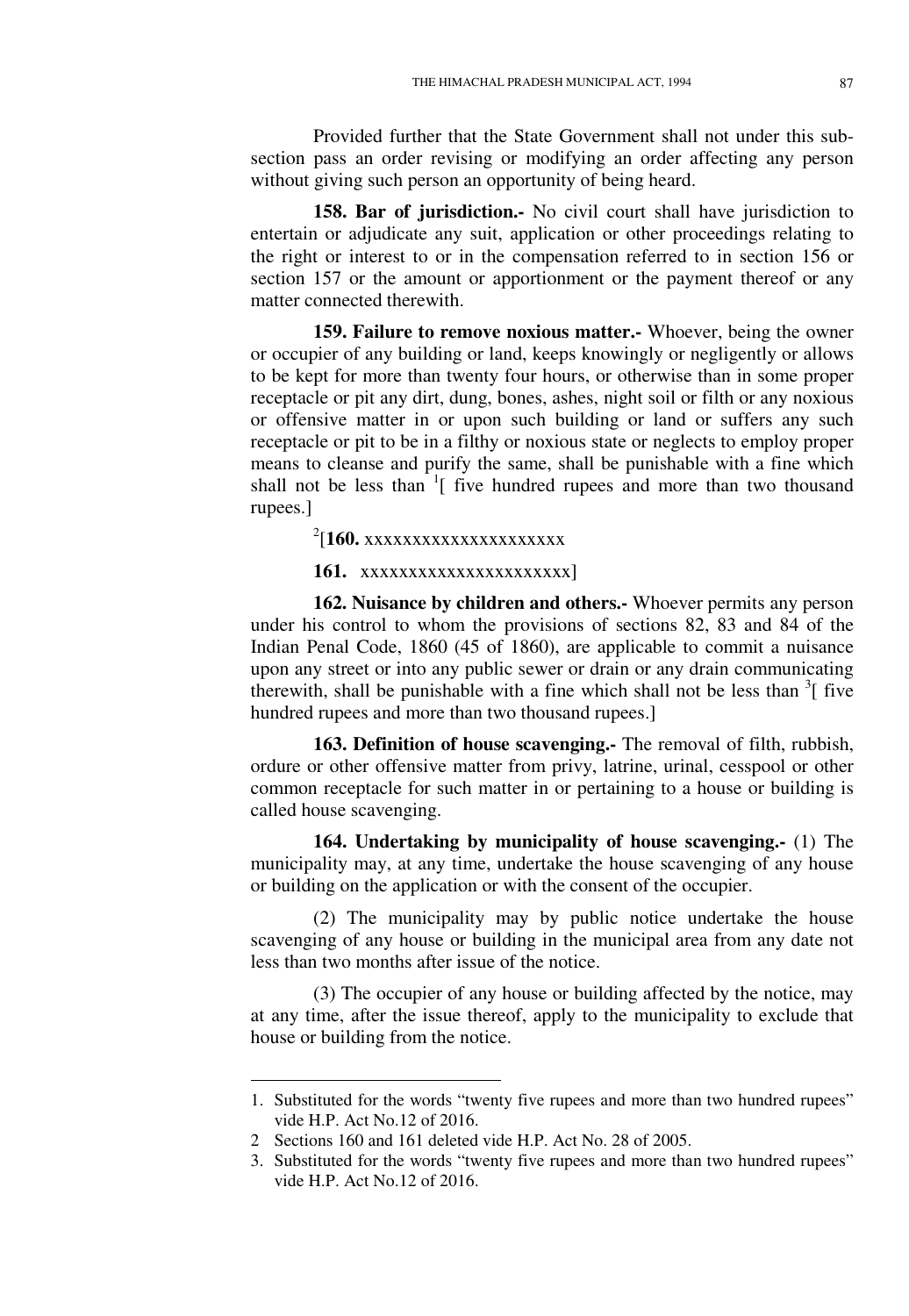(4) The municipality shall consider and pass orders upon every such application, within six weeks of the receipt thereof, by such order, exclude such house or building from the notice.

(5) In deciding whether to exclude any house or building from the notice, the municipality shall consider, among other matters, the efficiency of the arrangements for house scavenging made by the occupier, if any, and the purpose to which he applies the filth, rubbish, ordure or other offensive matter.

 $1(6)$  It shall be duty of the owners and occupiers of all premises to collect and deposit the garbage for further disposal by the municipality in the manner prescribed by the Executive Officer or Secretary, as the case may be, on payment of fee for such disposal as may be fixed by the Government.]

**165. Abolition of customary rights.-** (1) From the date of coming into force of this Act the customary rights, if any, of a safai mazdoor in respect of the house scavenging shall stand abolished.

(2) The municipality may, and shall if so required by the State Government, pay to the Safai Mazdoor whose customary rights have been abolished such amount by way of grant as it may deem proper. The amount and the person entitled thereto shall be determined in accordance with the rules.

**166. Scavenging etc.-** (1) No person shall carry night soil in any receptacle on his head.

(2) No person who is not more than eighteen years of age shall be engaged by any person to take up house scavenging or sweeping.

(3) Whoever contravenes the provisions of this section shall be, punishable with a fine which shall not be less than  $2 \int$  five hundred rupees and more than two thousand rupees.]

**167. Continuance of house scavenging once undertaken by municipality.-** When once the municipality has undertaken the house scavenging of any house or building, under this Chapter, it may continue to perform such house scavenging with or without the consent of the occupier for the time being of such house or buildings.

**168. Obligation of municipality to perform house scavenging properly.-** When the municipality has undertaken the house scavenging of any house or building, it shall be bound to perform the same properly, until it shall have relieved itself of the obligation by an order under sub-section (4) of section 164

**169. Power of municipal employees for house scavenging purposes.-** The employees of the municipality employed in house scavenging

<u>.</u>

<sup>1.</sup> Sub-section (6) inserted vide H.P. Act No. 28 of 2005.

<sup>2.</sup> Substituted for the words "twenty five rupees and more than two hundred rupees" vide H.P. Act No.12 of 2016.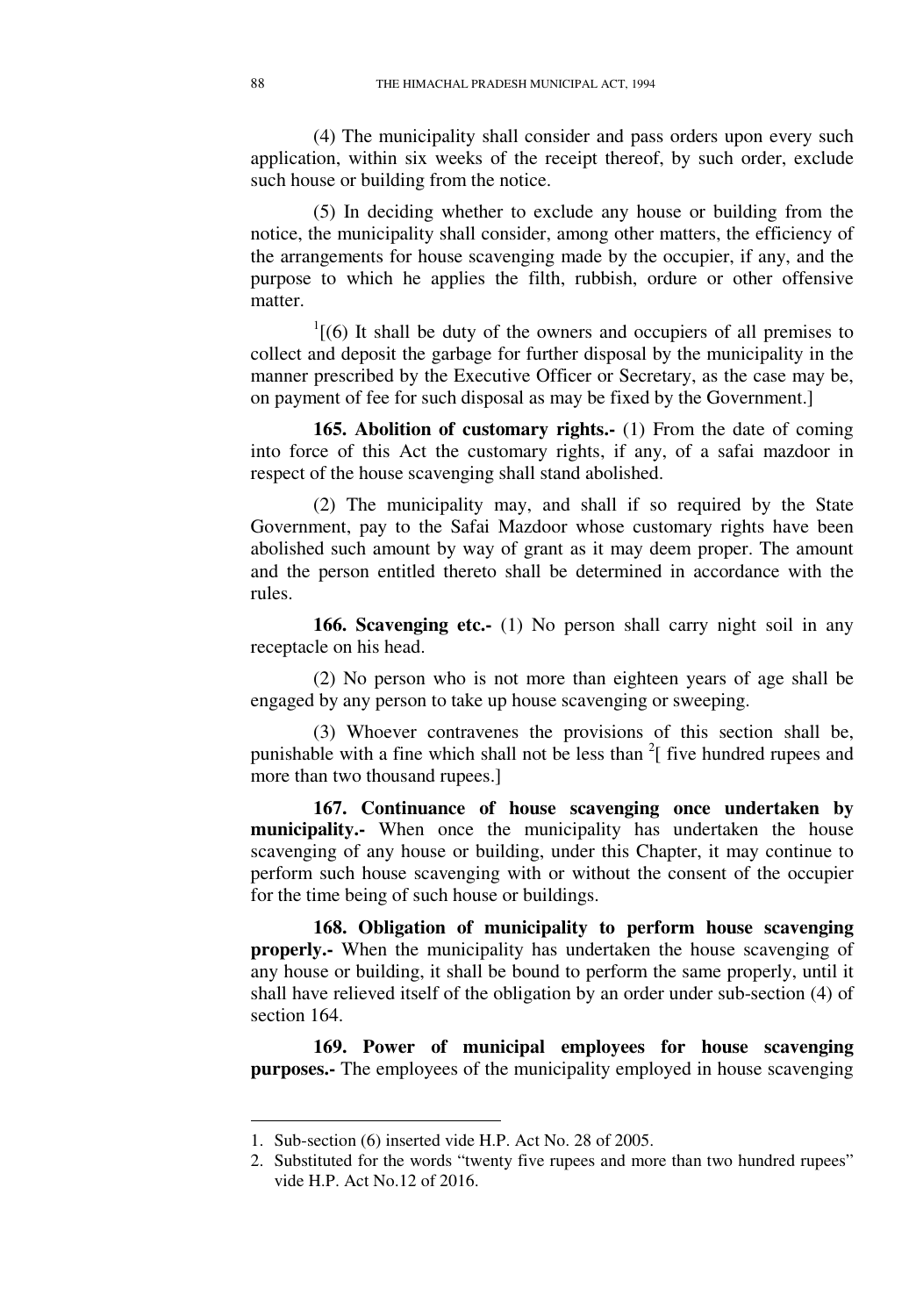may, at all reasonable times, do all things necessary for the proper performance of any house scavenging undertaken by the municipality.

**170. Vesting in municipality or collection from house scavenging.-**  All matter removed by the employees of the municipality in the course of house scavenging shall belong to the municipality.

**171. Establishment of creches of Safai Mazdoors.-** The municipality may, and when so directed by the State Government shall, in the manner prescribed by rules, make provision for the establishment and maintenance of creches for the children of safai mazdoors, who are in the employment of the municipality or work in private houses.

**172. Places for slaughter of animals for sale.-** (1) The municipality may, and shall when so required by the State Government , fix premises with the approval of Deputy Commissioner either within or without the limits of the municipal area for the slaughter of animals for sale, or of any specified description of such animals, and may, with the like approval, grant and withdraw licences for the use of such premises, or if they belong to the municipality, charge rent or fees for the use of the same.

(2) When such premises have been fixed by the municipality beyond municipal limits, it shall, inspect and regulate the same in accordance with the bye-laws, as if they were within those limits.

(3) When any such premises have been fixed no person shall slaughter any such animal for sale within the municipal area at any other place.

(4) Any person who slaughters, for sale any animal at any place within a municipal area other than one fixed by the municipality under this section, if any places have been so fixed, shall be punishable with a fine which shall not be less than  $\frac{1}{1}$  five hundred rupees and more than two thousand rupees.]

**173. Disposal of dead animals.-** (1) Whenever any animal in the charge of any person dies otherwise than by slaughter either for sale or for some religious purpose, the person incharge thereof shall within twenty four hours either -

- (a) convey the carcass to a place, if any, fixed by the municipality under section 154 for the disposal of the dead bodies of animals or to any place at least one kilometre beyond the limits of municipal area; or
- (b) give notice of the death to the municipality whereupon the municipality shall cause the carcass to be disposed of.

(2) In respect of the disposal of the dead body of an animal under clause (b) of sub-section (1) the municipality may charge such fees as the municipality may, by public notice have prescribed.

<sup>1.</sup> Substituted for the words "twenty five rupees and more than two hundred rupees" nvide H.P. Act No.12 of 2016.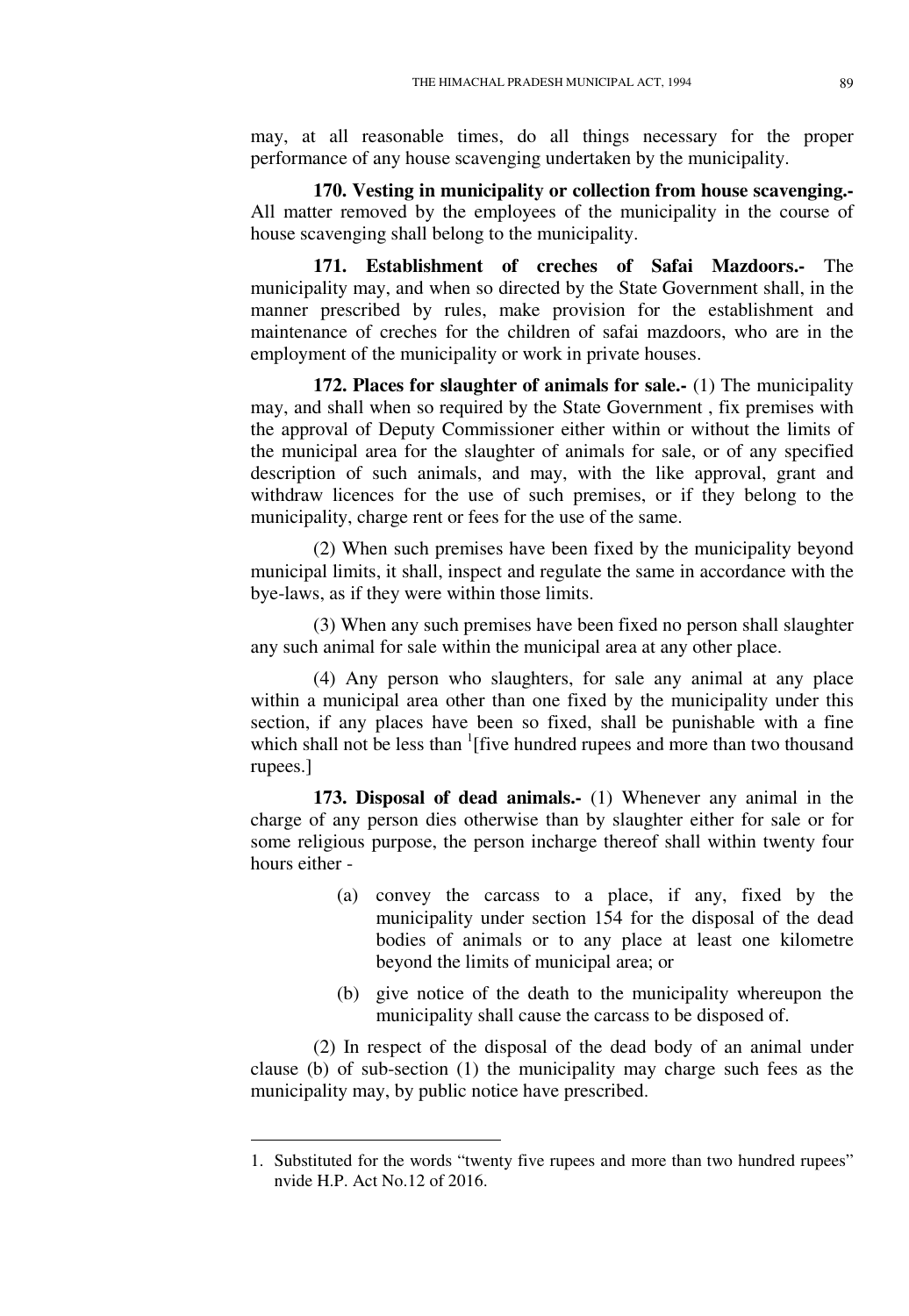(3) For the purposes of this section the word "animal" shall be deemed to mean all horned cattle, elephants, camels, horses, ponies, asses, mules, deer, sheep, goats, swine and other large animals.

(4) Any person bound to act in accordance with sub-section (1) of this section shall, if he fails so to act, be punishable with a fine which shall not be less than <sup>1</sup>[five hundred rupees and more than two thousand rupees.]

**174. Powers in connection with streets.-** The municipality.-

- (a) may lay out and make a new public street and construction tunnels and the works subsidiary thereto;
- (b) may widen, lengthen, extend, enlarge, raise or lower the level of or otherwise improve any existing public street vested in the municipality;
- (c) may close temporarily any public street or any part thereof for any public purpose;
- (d) may turn, divert, discontinue or close any public street so vested;
- (e) may provide within its discretion building sites of such dimensions as it deems fit, to abut on or adjoin any public street made, widened, lengthened, extended, enlarged, improved, or the level of which has been raised or lowered by the municipality under clauses (a) and (b) or by the State Government;
- (f) subject to the provision of any rule prescribing the conditions on which property may be acquired by the municipality may acquire any land, alongwith the building thereon, which it deems necessary for the purpose of any scheme or work undertaken or projected in exercise of the powers conferred under the preceding clause;
- (g) subject to the provisions of any rules prescribing the conditions on which property vesting in the municipality may be transferred, may lease, sell or otherwise dispose of any property acquired by the municipality under clause (f); or any land vesting in and used by the municipality for a public street and no longer required therefor and in so doing may impose conditions regulating the removal and construction of buildings upon it and the other uses to which such land may be put:

Provided that land owned by proprietors other than the State Government shall become the absolute property of the municipality after it has continuously vested in the municipality for use as a public street for a period of twenty five years; but that the possession of such land which ceases

<sup>1.</sup> Substituted for the words "twenty five rupees and more than two hundred rupees" vide H.P. Act No.12 of 2016.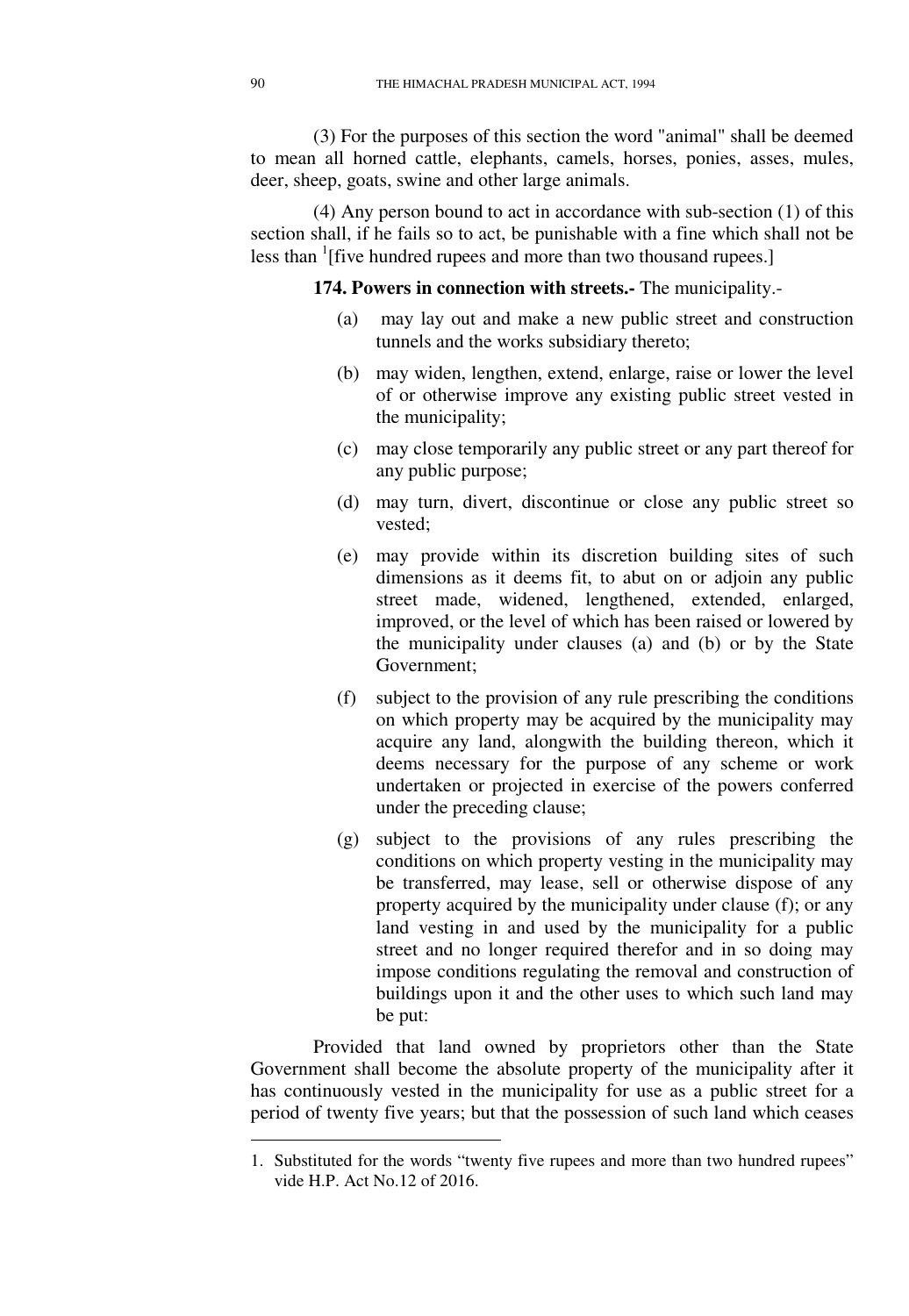to be required for use as a public street before the expiry of twenty five years from the time it became vested in the municipality shall be transferred to the proprietor thereof, on payment by him of reasonable compensation to the municipality for the improvements of such land, and subject to such restrictions as the municipality may impose on the future use of such land, and that should the proprietor be unable or unwilling to pay the amount of such compensation the municipality may, subject to such conditions as it may deem fit, sell the land and shall pay to the owner the proceeds, if any, over and above the amount of such compensation, which shall be paid into the municipal fund, or may dispose it of in such manner as it may deem fit.

**175. Protection of streets during cutting down of trees, erection or**  demolition of buildings.- (1) No person shall cut down any tree or cut off a branch of any tree, or erect or demolish any building or a part of a building or alter or repair the outside of any building, where such action is of a nature to cause obstruction, danger or annoyance, or risk of obstruction, danger or annoyance to any person using a street, without the previous permission in writing of the municipality.

(2) The municipality may at any time by notice require that any person doing or proposing to do any of the acts, referred to in sub-section (1) shall refrain from beginning or continuing the act unless he puts up, maintains, and provides from sun set to sun rise with sufficient lighting such hoardings or screens as are specified or described in the notice and may further at any time by notice require the removal, within a time to be specified in the notice, of any hoarding or screen erected in anticipation or in pursuance of any of the said acts.

(3) Whoever contravenes the provisions of sub-section (1) or fails to comply with the terms of a notice under sub-section (2) shall be punishable with a fine which shall not be less than  $\frac{1}{1}$  five hundred rupees and more than two thousand rupees and when the contravention of non-compliance is a continuing one, with a further fine of fifty rupees] for every day after the first during which the contravention or non-compliance continues.

**176. Notice to lay out street.-** (1) No person shall lay out or make or commence to lay out or make a street without the sanction of the municipality.

(2) Every person who intends to lay out or make a street shall give notice in writing to the municipality of such intention.

(3) Where a municipality has issued an order under clause (b) of section 177 no notice under sub-section (2) shall be deemed to be valid until the particulars required under such order have been furnished to the satisfaction of the municipality.

<u>.</u>

<sup>1.</sup> Substituted for the words "twenty five rupees and more than two hundred rupees and when the contravention of non-compliance is a continuing one, with a further fine of ten rupees" vide H.P. Act No.12 of 2016.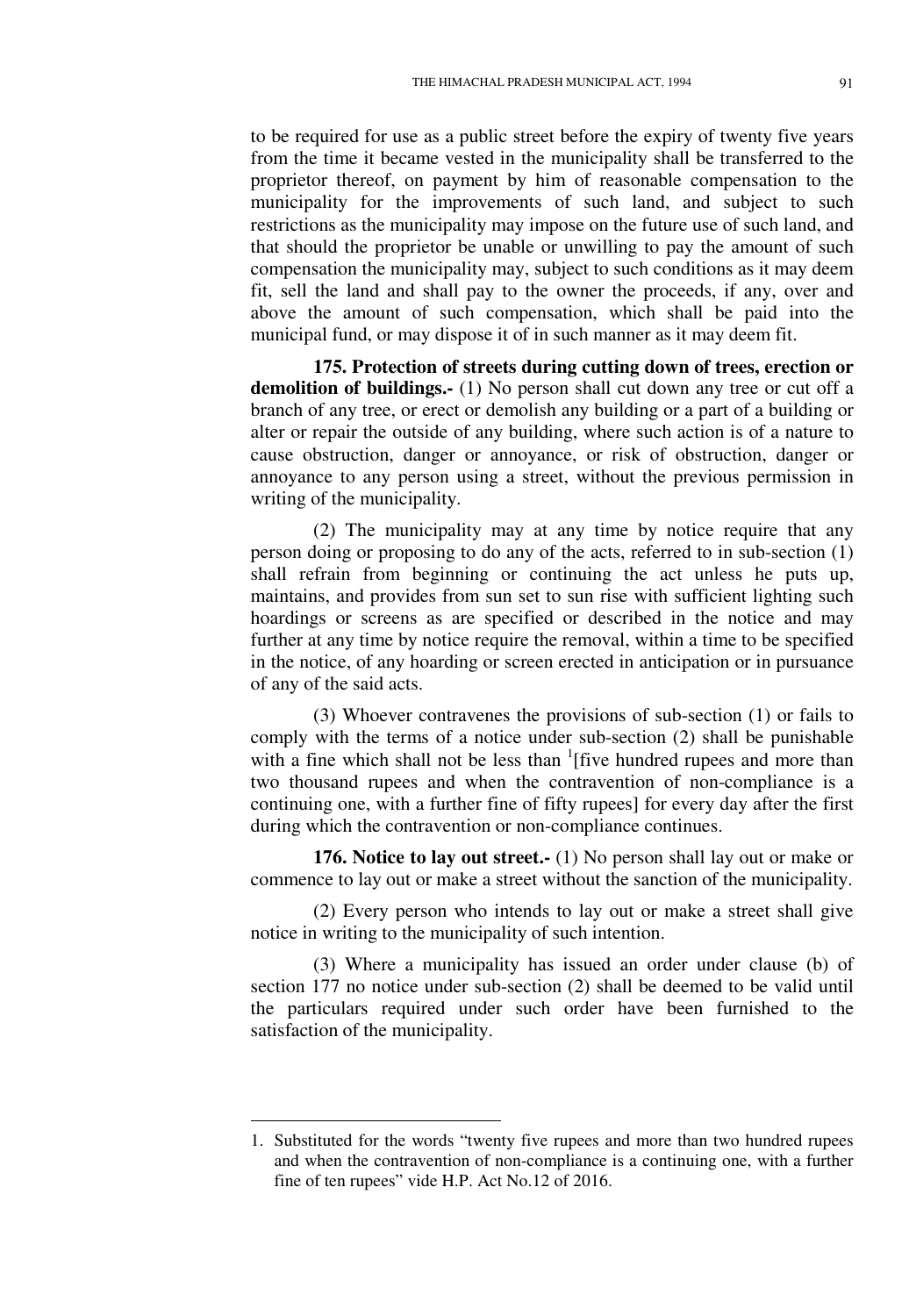**177. Order or notice under section 176.-** The municipality may, within one month of the receipt of the notice required by sub-section (2) of section 176 issue -

- (a) an order directing that for a period therein specified, which shall not be longer than one month from the date of such order, the intended work shall not be proceeded with; or
- (b) an order requiring further particulars.

**178. Sanction of new street.-** The Municipality may, within two months of the receipt of the notice required by sub-section (2) of section 176 refuse to sanction the proposed street, or may sanction it either absolutely or subject to such written direction as to levelling, metalling, paving means of drainage, direction and width as the municipality may deem fit to issue, and the person laying out or making such streets shall comply with the sanction of the municipality in every particular :

Provided that should the municipality neglect or omit for two months after the receipt of such notice, or if an order has been issued under clause (b) of section 177 fails within the period specified in such order, to make and deliver to the person who has given such an order of sanction or refusal in respect thereof, it shall be deemed to have sanctioned the proposed street absolutely.

**179. Operation of sanction.-** Every sanction for the laying out or making of a street which shall be given or be deemed to have been given, by a municipality, shall remain in force for one year only from the date of such sanction. Should the laying out or making of the street not have been commenced within the said period of one year, the sanction shall be deemed to have lapsed, but such lapse shall not bar any subsequent application for fresh sanction under the foregoing provisions of this Act.

*Explanation.-* A street shall be deemed to be made or laid out when it is demarcated on the ground made by permanent boundary marks.

**180. Penalty.** Whoever begins, continues or completes the laying out or making of a street without giving the notice required by section 176 or in contravention of any written directions made under section 178 or of any byelaw or provision of this Act, shall be liable to a fine which shall not be less than <sup>1</sup>[one hundred rupees and more than four thousand rupees.]

**181. Notice to owner of land under street.-** In any case where the municipality considers that any land is being or has been laid out as a street without the notice required by section 176 having been given or in contravention of any written direction made by the municipality under section 178 or of any bye-law or provisions of this Act, the municipality may, by notice in writing, require the owner of the land to alter the street in such manner as it deems necessary.

<sup>1.</sup> Substituted for the words "fifty rupees and more than five hundred rupees" vide H.P. Act No.12 of 2016.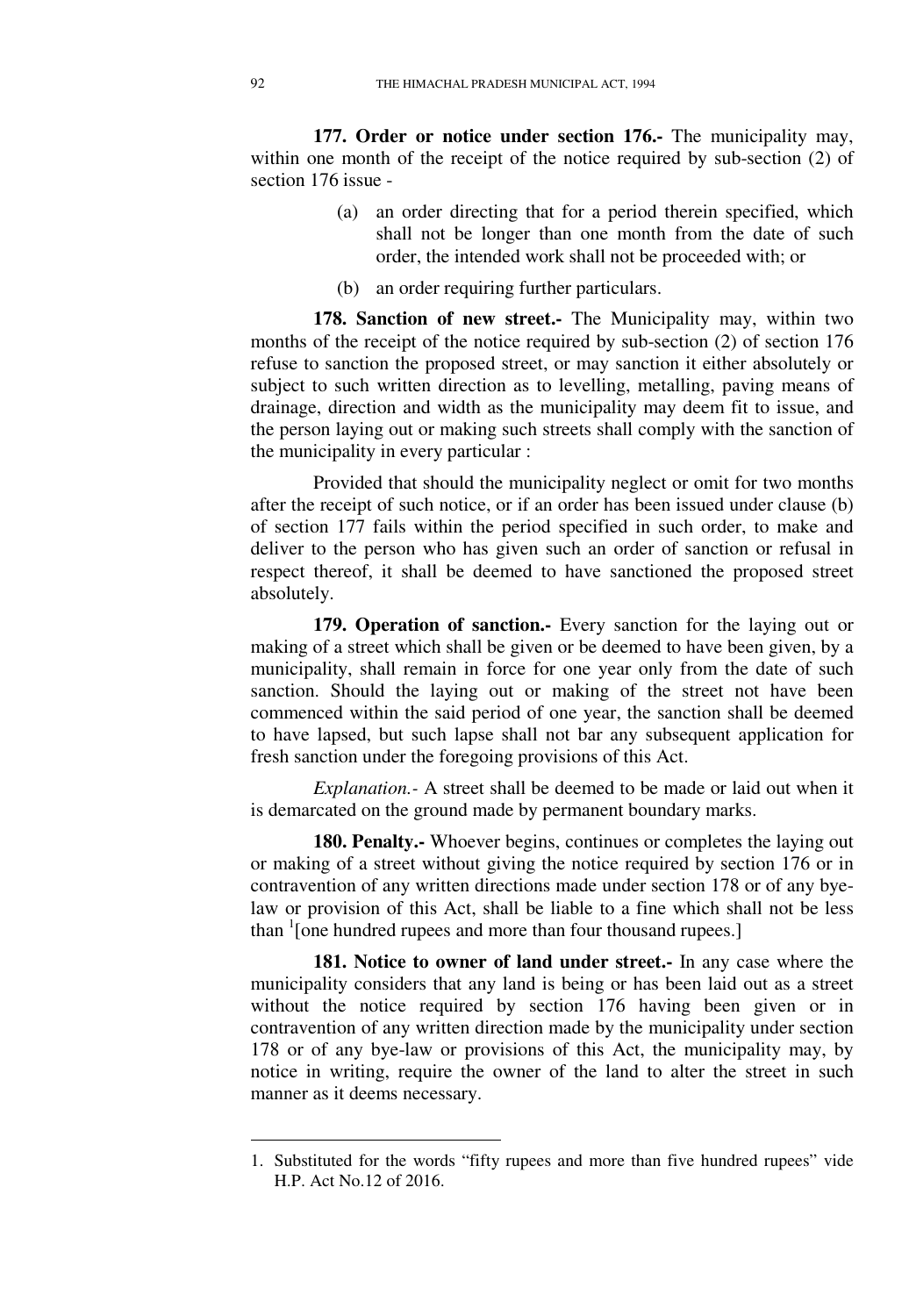**182. Power to require repairs of street and to declare such street public.-** (1) (a) When the municipality considers that in any street other than a public street, or in any part of such street within the municipal area, it is necessary for the public health, convenience or safety, that any work should be done for the levelling paving, metalling, flagging, channelling, draining, lighting or cleaning thereof the municipality may by written notice require the owner or owners of such streets or part thereof, to carry out such works in a manner and within a time to be specified in such notice.

(b) Should the owner refuse or should he fail to carry out the work in the time specified, the municipality may, by written notice, require the owners of the land or buildings, fronting, adjoining, or abutting upon such street or part thereof to carry out the work in such manner and within such time as may be specified in the notice.

(2) If compliance with the terms of the notice issued under clause (b) of sub-section (1) is not effected within the time specified, the municipality may, if it thinks fit, itself execute the work and may recover, as arrears of tax under section 87, the expenses incurred in doing so in such proportion as it may deem equitable from the owner of the street and the persons served with a notice under clause (b) of sub-section (1).

(3) After such work has been carried out by the persons served with a notice under clause (b) of sub-section (1) or as provided in sub-section (2) by the municipality at the expense of such persons and the owner of the street, the street or part thereof, in which such work has been done, may, and on the requisition of the owner or owners of the major portion of the said street or part thereof or on the requisition of a majority of the persons served with a notice under clause (b) of sub-section (1), it shall be declared by a public notice to be put up therein by the municipality to be a public street and shall vest in the municipality.

(4) A municipality may at any time, by notice fixed up in any street or part thereof not maintainable by the municipality, give intimation of their intention to declare the same a public street, and unless within one month next after such notice has been so put up, the owner or any one of several owners of such street or such part of a street, lodge objection thereto at the municipal office, the municipality may, by notice in writing, put up in such street, or such part, declare the same to be a public street vested in the municipality.

**183. Punishment for encroachment or over hanging structure over street.** (1) Whoever, without the written permission of the municipality, makes any immovable encroachment on or under any street, on, over or under any sewer, or water course, or erects or re-erects any immovable overhanging structure projecting into a street at any point about the said ground level, shall be punishable with a fine which shall not be less than <sup>1</sup>[five hundred rupees and more than two thousand rupees.]

<sup>1.</sup> Substituted for the words "twenty five rupees and more than two hundred rupees" vide H.P. Act No.12 of 2016.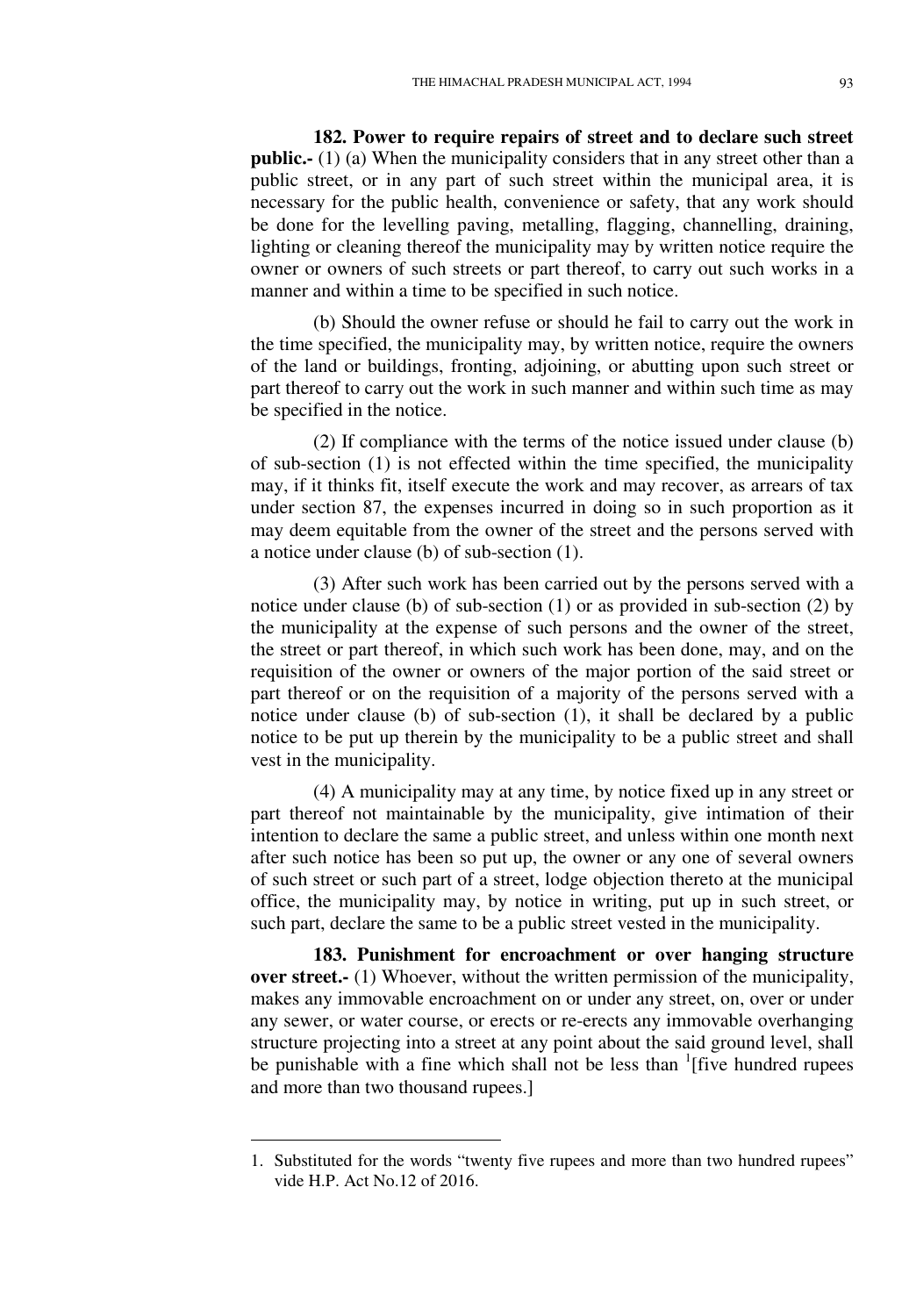(2) Without prejudice to the provisions of sub-section (1), the municipality may, by notice, call upon any person who has committed a breach of the provisions contained in the said sub-section to stop the unauthorised construction forthwith and to remove or alter such immovable encroachment or over hanging structure as aforesaid within a period of seven days and if such person fails to show cause to the satisfaction of the municipality within the said period of seven days, the municipality may itself take such measures as may appear to it to be necessary to give effect to the order and the cost of such measures shall, if not paid on demand being made to him, be recoverable from such person as arrears of land revenue.

**184. Permission of occupation of public street and removal of obstruction.** (1) The municipality may grant permission in writing, on such conditions as may be approved by the Deputy Commissioner for the safety or convenience of persons passing by or dwelling or working in the neighbourhood, and may at its discretion withdraw the permission, to any person to -

- (a) place in front of any building any moveable encroachment upon the ground level of any public street or over or on any sewer drain or water course or any moveable over hanging structure projecting into such public street at a point above the said ground level;
- (b) take up or alter the pavement or other materials for the fences of posts of any public street;
- (c) deposit or cause to be deposited building materials, goods for sale, or other articles on any public street;
- (d) make any hole or excavation on, in or under any street, or remove materials from beneath any street, so as to cause risk of subsidence; or
- (e) erect or set up any fence, post, stall or scaffolding in any public street,

and may charge fees according to a scale to be approved by the Deputy Commissioner for such permission.

(2) Whoever does any of the acts mentioned in sub-section (1) without the written permission of the municipality shall be punishable with a fine which shall not be less than <sup>1</sup>[five hundred rupees and more than two thousand rupees.] and the municipality or the Executive Officer or the Secretary or the Health Officer or any person authorised by the municipality may,-

> (i) after reasonable opportunity has been given to the owner to remove his material and if he has failed to do so, remove or cause to be removed by the Police, or any other agency, any

<sup>1.</sup> Substituted for the words "twenty five rupees and more than two hundred rupees" vide H.P. Act No.12 of 2016.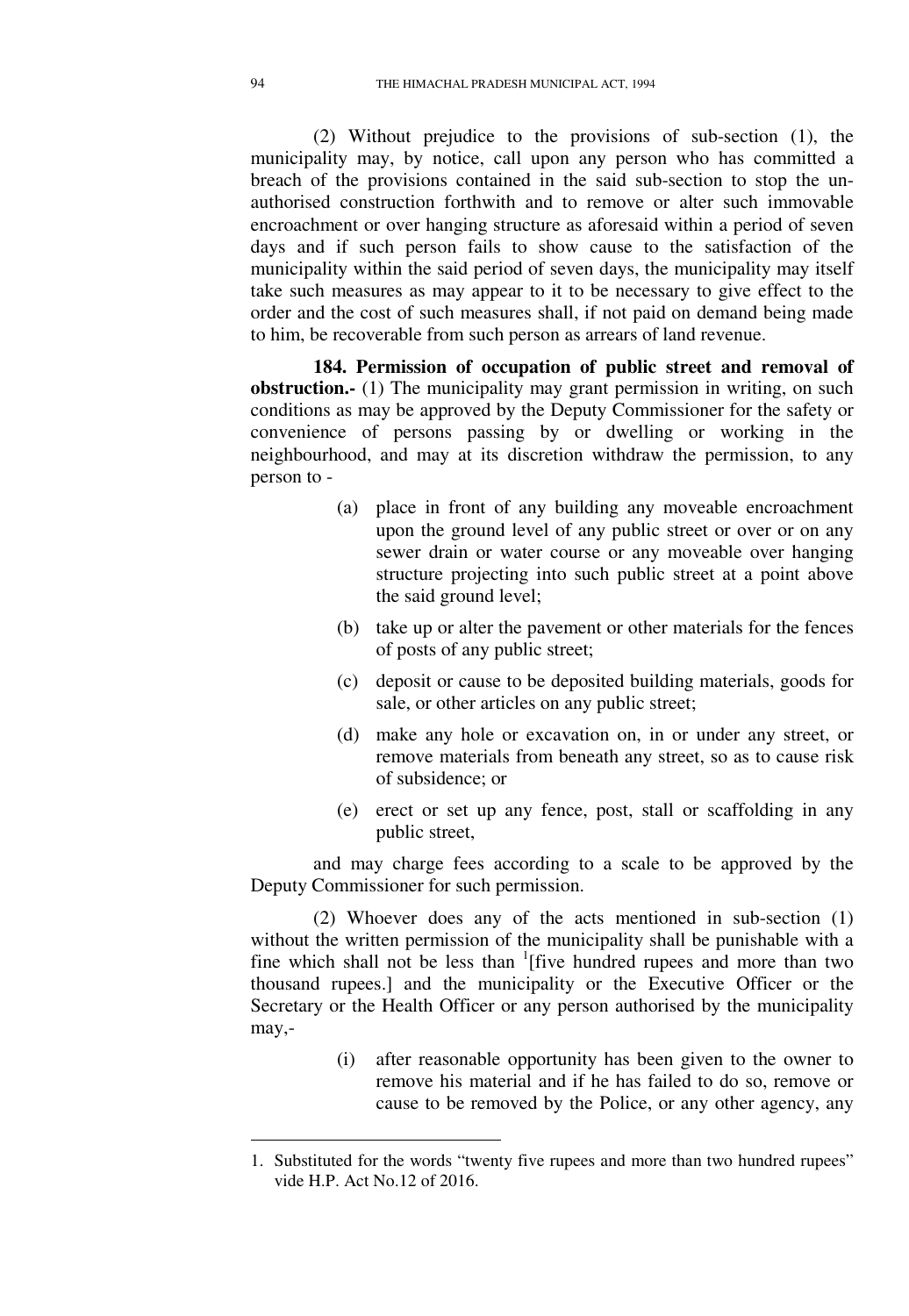such moveable encroachments or over hanging structures and any such material, goods or articles of merchandise and any such fence, post, stall, or scaffolding;

(ii) take measures to restore the street to the condition it was in before any such alteration, excavation or damage.

(3) If the material specified in clause (i) of sub-section (2) has not been claimed by the owner within a fortnight of its having been deposited for safe custody by the municipality or if the owner fails to pay to the municipality the actual cost of removal or deposit in safe custody, the municipality may have the material sold by auction at the risk of the owner, and the balance of the proceeds of such sale shall after deduction of the expenditure incurred by the municipality be paid to the owner, or if the owner cannot be found, or refuses to accept payment the balance shall be kept in deposit by the municipality until claimed by the person entitled thereto, and if no claim is made within two years the municipality may credit the amount to the municipal fund.

*Explanation.-* For the purposes of this section moveable encroachment includes a seat or settee, and moveable over hanging structure includes an awning of any material.

**185. Power of Deputy Commissioner to remove encroachments.-**  Notwithstanding anything contained in sections 183 and 184, the Deputy Commissioner may, within his jurisdiction, order any person responsible for any encroachment as specified in sections 183 and 184 to remove or alter such encroachment within a specified time not exceeding two weeks and on noncompliance with such order may remove or alter such encroachment and recover all expenses thereby incurred from the person, as arrears of tax under section 87.

**186. Power to regulate line of a street.** (1) Should any house, shop, wall or other building or part of a building project beyond the regular line of a street, either as existing or as determined for the future, or beyond the front of the building on either side thereof, the municipality may, whenever such house, shop, wall or other building or part thereof , has been either entirely or in greater part taken down or burned down, or has fallen down, by notice require such building or part when being rebuilt to be set back to or towards the said regular line or the front of the adjoining buildings; and the portion of the land added to the street by such setting back or removal shall become a part of the street and shall vest in the municipality :

Provided that the municipality shall make full compensation to the owner of the building, or of the land thus vacated, for any damage he may sustain in consequence of his building or any part thereof being set back.

(2) The municipality may, on such terms as it may think fit, allow any building to be set forward for the improvement of the line of the street.

**187. Government street.-** Notwithstanding anything contained in sections 183, 184 or 186, or in clause (v) of section 202 and subject to any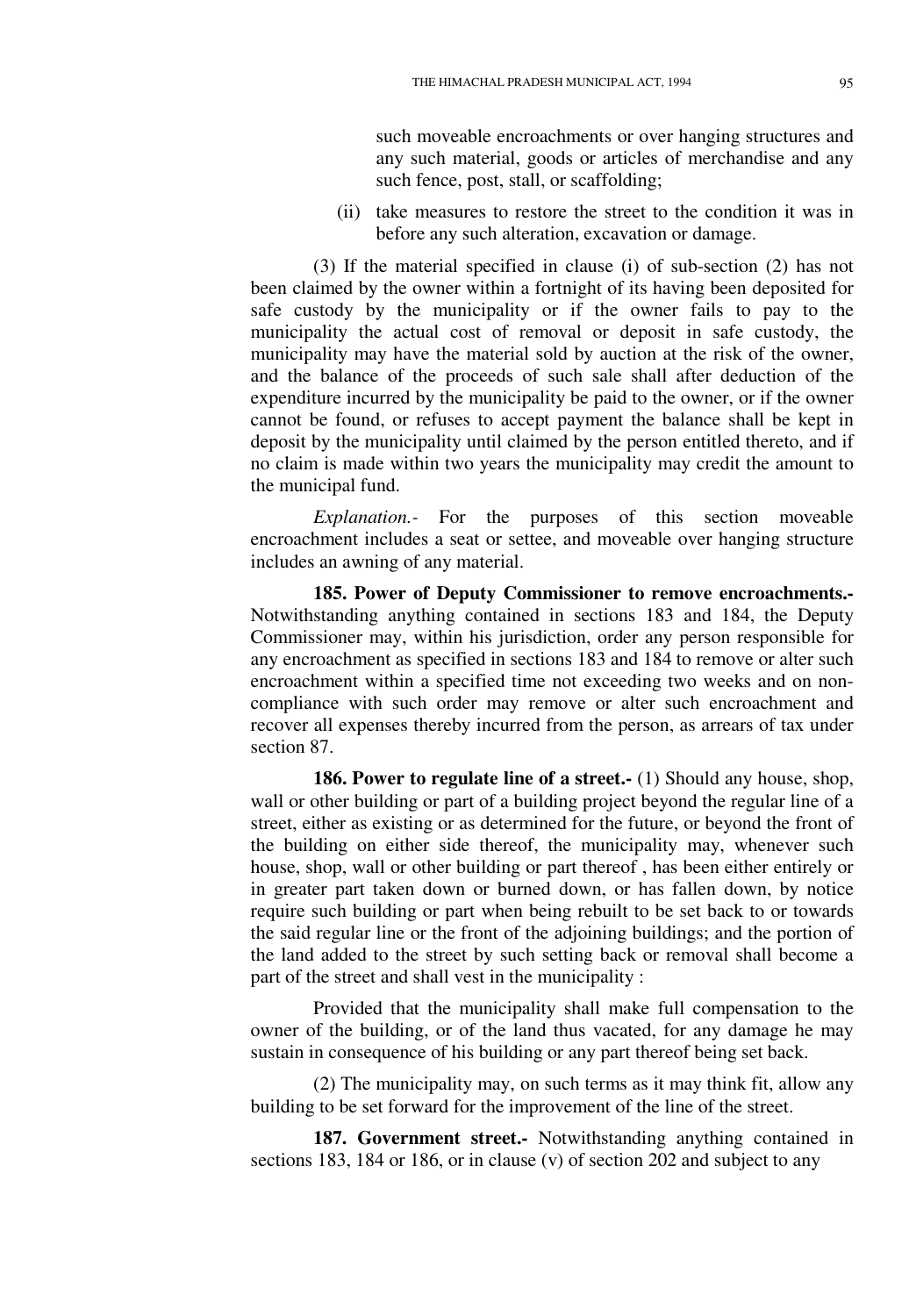general or special order that the State Government may make in this behalf, if any street is vested in the State Government -

- (a) the municipality shall not, in respect of such street, grant permission to do any act the doing of which without the written permission of the municipality is punishable under section 183 or section 184 or allow any building to be set forward under the provisions of sub-section (2) of section 186 except with the sanction of the State Government which may be given in respect of a class of cases generally or in respect of a particular case;
- (b) the municipality shall, if so required by the State Government, exercise the power conferred upon it by subsection (2) of section 183 or sub-section (2) of section 184 or sub-section (1) of section 186 or clause (v) of section 202 or any bye-law made in exercise of the power conferred by clause (v) of section 202 in respect of any encroachment or over hanging structure on or over such street or any material, goods or articles of merchandise deposited on such street, or fence, post, stall or scaffolding erected or set up in any such street or in respect of any building or part of a building which projects beyond the regular line of such street.

**188. Removal of over hanging structures.-** The municipality may, subject to the payment of reasonable compensation, by notice require the owner or occupier of any building within a period of not less than six weeks, to be specified in such notice, to remove or alter any balcony, projection, structure or verandah, erected with the sanction of the municipality, over hanging, projecting into or encroaching on any street or on any drain, sewer or aqueduct therein.

**189. Power to attach brackets for lamps. -**The municipality may attach to the outside of any building brackets for lamps in such manner as not to occasion any injury thereto or inconvenience.

**190. Construction of stalls.-** The municipality may, and if so required by the State Government shall construct stalls, and shall lease them out to any person on such conditions as the State Government may by general or special order specify.

**191. Destroying direction-posts, lampposts, etc.-** Whoever without being authorised by the municipality, defaces or disturbs any municipal directions-post, lamp post or lamp or extinguishes any municipal light, any public place, shall be punishable with a fine which shall not be less than <sup>1</sup>[five hundred rupees and more than two thousand rupees.]

**192. Bill-sticking without permission.-** (1) Whoever, without the consent of the owner or occupier or other person for the time being in-charge,

<sup>1.</sup> Substituted for the words "twenty five rupees and more than two hundred rupees" vide H.P. Act No.12 of 2016.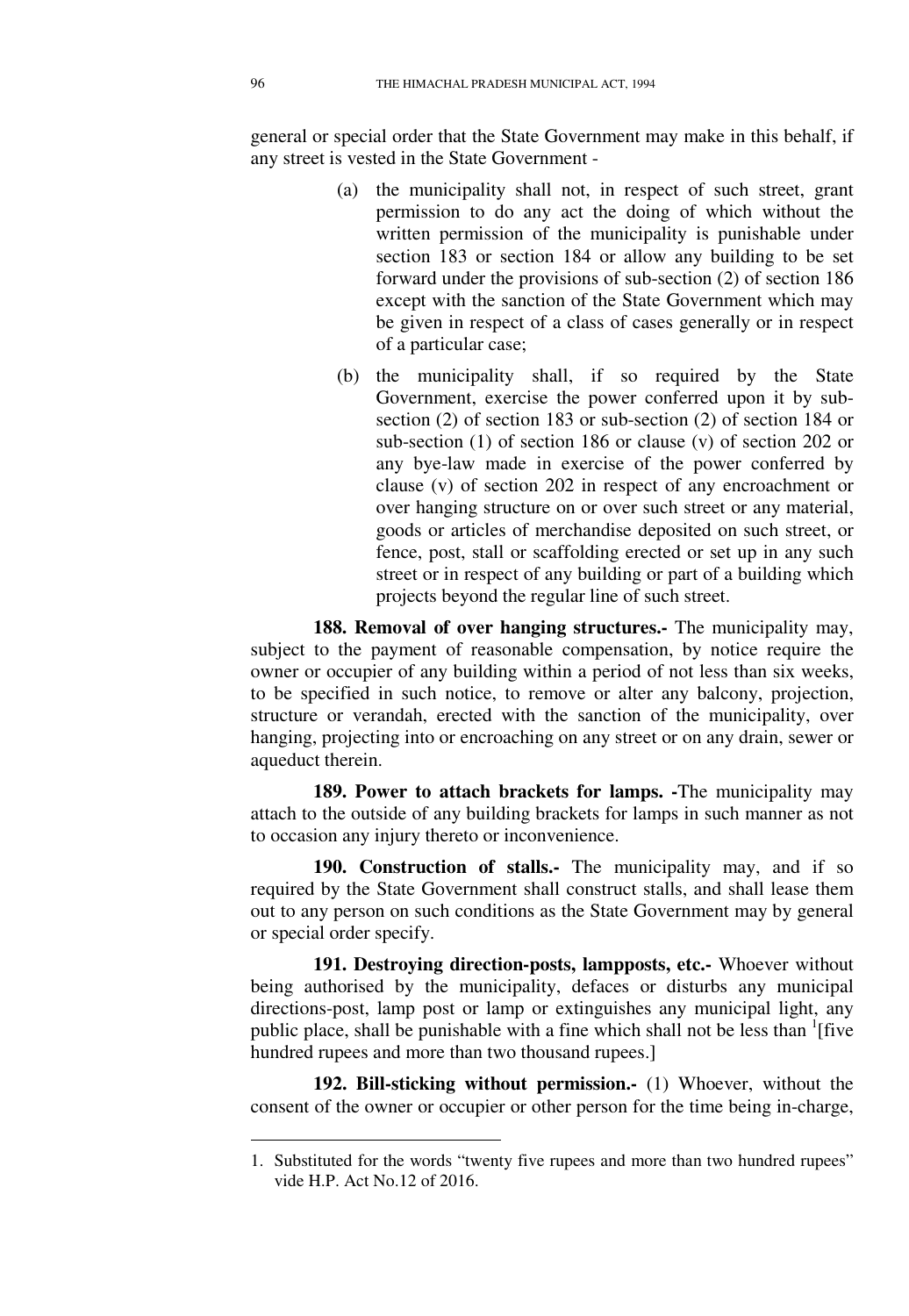affixes any posting bill, notice placard or other paper or means of advertisement against or upon any building, wall, tree, board, fence or pale or writes upon soils, defaces or marks any such building, wall, tree, board, fence or pale, with chalk or paint or in any other way whatsoever, shall be punishable with a fine which shall not be less than  $\frac{1}{1}$  five hundred rupees and more than two thousand rupees.]

(2) Notwithstanding anything contained in section 247 a court may take cognizance of an offence under sub-section (1) of this section upon the complaint of the owner or occupier or other person incharge of the property in respect of which offence is alleged to have been committed.

**193. Names or numbers of streets, buildings etc.-** (1) The municipality may cause a name or number to be given to any street, chowk, locality or building, and to be affixed on any chowk, locality or building in such place as it may think fit.

(2) Whoever shall destroy, pull down or deface any name or number affixed to any street, chowk, locality or building under this section, or put up any different name or number from that put up by order of the municipality shall be punishable with a fine which shall not be less than  $2$ [five hundred rupees and more than two thousand rupees.]

**194. Inflammable materials.-** The municipality may, where it appears to be necessary for the prevention of danger to life or property by public notice, prohibit all persons from stacking or collecting timber, wood, dry grass, straw or other inflammable materials, or placing mats or thatched huts or lighting fires in any place or within any limits specified in the notice.

**195. Roofs and external walls not to be made of inflammable materials. -** The municipality may direct that, within certain limits, to be fixed by it, the roofs and external walls of huts or other buildings shall not be made or renewed of grass, mats, leaves or other highly inflammable materials without the permission of the municipality in writing; and the municipality may, by written notice, require any person, who has disobeyed any such direction, remove or alter the roofs or walls so made or renewed, as it may think fit.

**196. Picketing animals and collecting carts.-** (1) Whoever, without the permission of the municipality, pickets animals or collects carts on any street, or uses any street as a halting place, for vehicles or animals of any description or as a place of encampment or causes or permits animals to stray shall be punishable with a fine which shall not be less than  $\frac{3}{1}$  five hundred rupees and more than two thousand rupees.]

<sup>1.</sup> Substituted for the words "twenty five rupees and more than two hundred rupees" vide H.P. Act No.12 of 2016.

<sup>2.</sup> Substituted for the words "twenty five rupees and more than two hundred rupees" vide H.P. Act No.12 of 2016.

<sup>3.</sup> Substituted for the words "twenty five rupees and more than two hundred rupees" vide H.P. Act No.12 of 2016.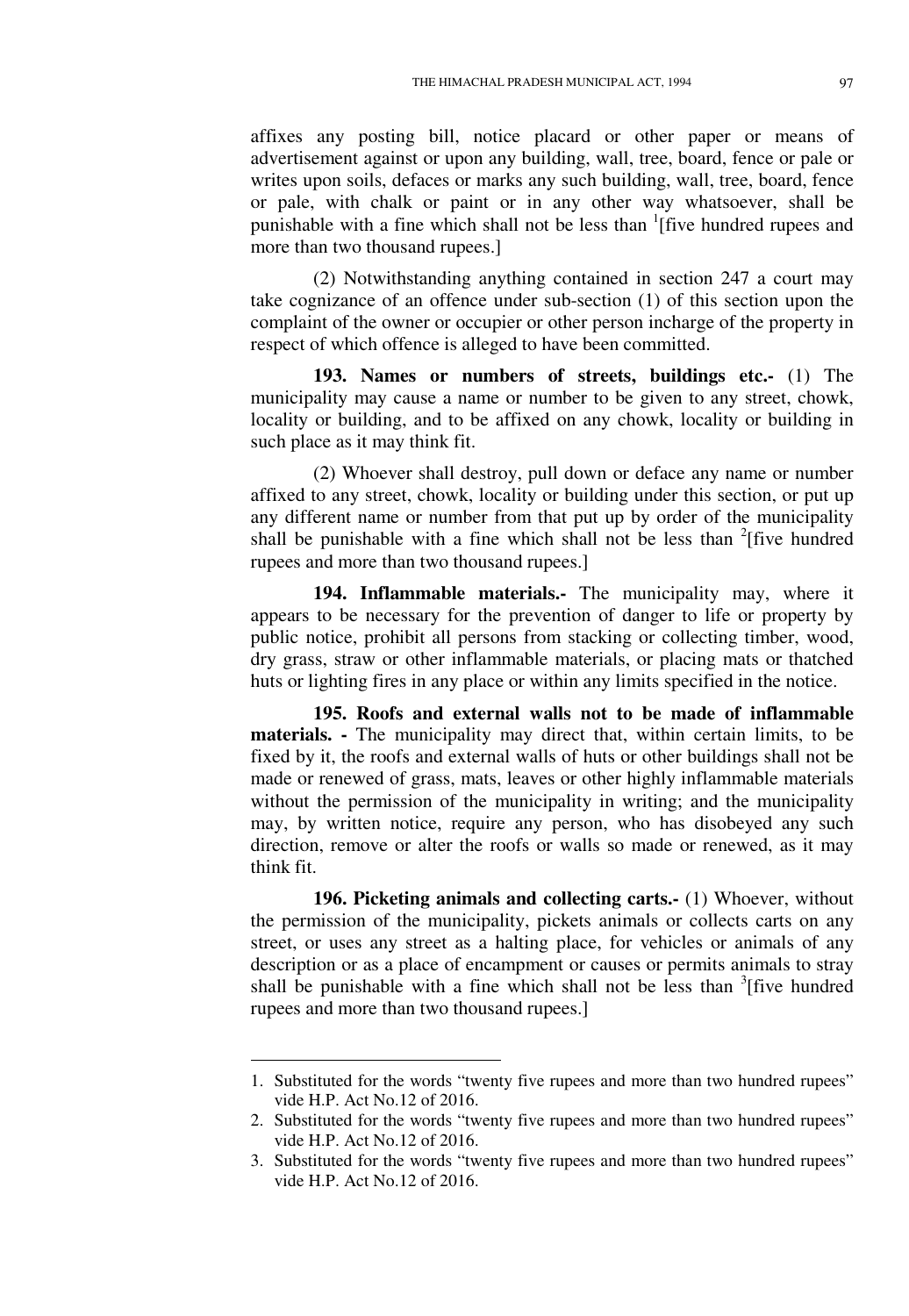(2) Any animal found picketed, tethered or straying on any public street without the permission of the municipality may be removed to a pound by any employee of the municipality or by a police officer.

**197. Driving vehicles without proper lights.-** (1) Whoever drives or propels any vehicle not properly supplied with lights in any street during the period from half an hour after sun-set to half an hour before sun-rise, shall be punishable with a fine which shall not be less than  $\frac{1}{1}$  five hundred rupees and more than two thousand rupees.]

(2) Whoever, in driving, leading or propelling vehicle along a street, fails without reasonable excuse -

- (a) to keep to the left, or
- (b) when he is passing vehicle going in the same direction, to keep to right of that vehicle shall be liable to a fine which shall not be less than <sup>2</sup>[five hundred rupees and more than two thousand rupees.]

**198. Beating drums etc.-** Whoever, in contravention of any general or special prohibition issued by the municipality without the permission of the municipality, beats a drum or tomtom, blows a horn or trumpet or beats or sounds any brass or other instrument or utensil, shall be punishable with a fine which shall not be less than  $3$ [five hundred rupees and more than two thousand rupees.]

*Explanation-I.-* In the case of bands, each individual member of such band shall be punishable under this section.

*Explanation-II.*- For the purposes of this section "instrument" shall include a gramophone, a wireless receiver, a loudspeaker or any electrically or mechanically operated instrument capable of producing loud noises.

**199. Discharging firearm etc.-** Whoever discharges fire arms or lets off fireworks, fire balloons or detonators, or engages in any game, in such a manner as to cause or likely to cause, danger to persons passing by a dwelling or working in the neighbourhood, or risk of injury to property, shall be punishable with a fine which shall not be less than <sup>4</sup> [five hundred rupees and more than two thousand rupees.]

**200. Building operations, quarrying, blasting or cutting timber.-**  Whoever quarries, blasts, cuts timber or carries on building operations in such a manner as to cause, or to be likely to cause, danger to persons passing by or dwelling or working in the neighbourhood shall be punishable with a fine

<sup>1.</sup> Substituted for the words "twenty five rupees and more than two hundred rupees" vide H.P. Act No.12 of 2016.

<sup>2.</sup> Substituted for the words "twenty five rupees and more than two hundred rupees" vide H.P. Act No.12 of 2016.

<sup>3.</sup> Substituted for the words "twenty five rupees and more than two hundred rupees" vide H.P. Act No.12 of 2016.

<sup>4.</sup> Substituted for the words "twenty five rupees and more than two hundred rupees" vide H.P. Act No.12 of 2016.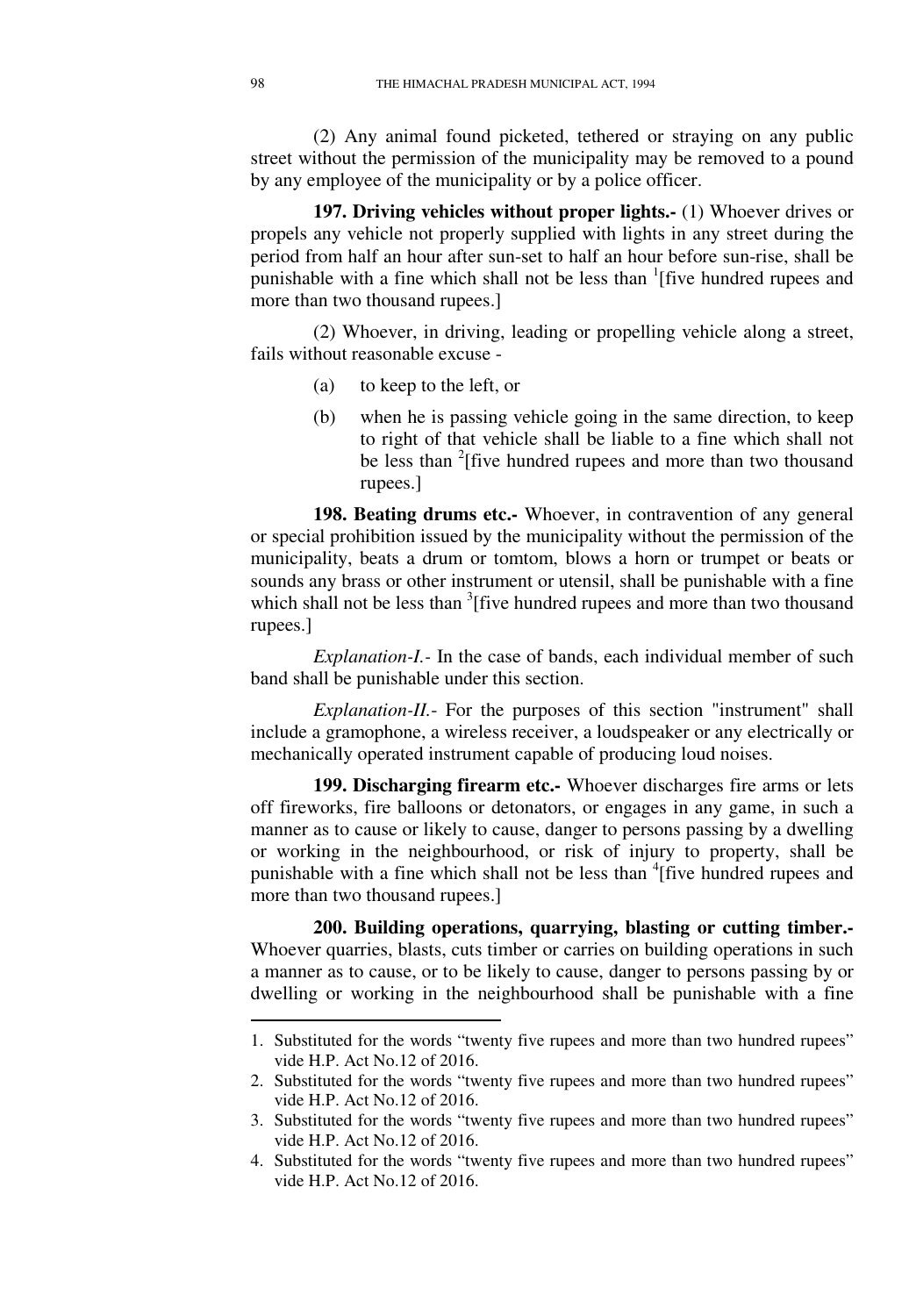which shall not be less than  $\frac{1}{1}$  five hundred rupees and more than two thousand rupees.]

**201. Powers to levy fee at fair.-** A municipality may, with the previous sanction of the Deputy Commissioner, levy small fees on each person attending a fair on which the municipality incurs expenditure under clause (j) of sub-section (2) of section 53 and on persons exposing goods for sale and all persons carrying on any occupation for gain, except water carriers, scavengers and others employed in connection with the fair, for defraying the cost of sanitary arrangements, watch and ward and the like.

## **CHAPTER XI**

## **BYE-LAWS**

**202. General bye-laws.-** A municipality may, <sup>2</sup>[XXXXXXXXXXX] by bye-laws-

- (a) render licences necessary for the proprietors or drivers of vehicles, other than motor vehicles or animals kept or plying for hire within the limits of the municipal area, and fix the fees payable for such licences and conditions on which they are to be granted and may be revoked and may by such conditions provide among other things for a minimum breadth for wheel tyres, and for a minimum diameter of the wheel;
- (b) limit the rates which may be demanded for the hire of any carriage, cart, or other conveyance, or of animals hired to carry loads or persons, or for the services of persons hired to carry loads or to impel or carry such conveyances, and limit the loads which may be carried by any animal, or carriage, cart, or other conveyance, plying for hire, within the limits of the municipal area;
- (c) provide, save as provided under the Registration of Birth and Deaths Act, 1969, for the proper registration of births and deaths and for recording vital statistics;
- (d) fix, and from time to time vary, the number of persons who may occupy a building or part of a building, which is let in lodgings or occupied by members of more than one family or which is situated within such congested bazaar areas as may be specified in the bye-laws; and provide -
	- (i) for the registration and inspection of such buildings;
	- (ii) for the licensing of hotels and lodging-houses and for the fees payable for such licenses and the condition on which they may be granted or revoked;

<sup>1.</sup> Substituted for the words "twenty five rupees and more than two hundred rupees" vide H.P. Act No.12 of 2016.

<sup>2.</sup> The words "and shall if so required by the State Government" omitted vide H.P. Act No. 33 of 2011.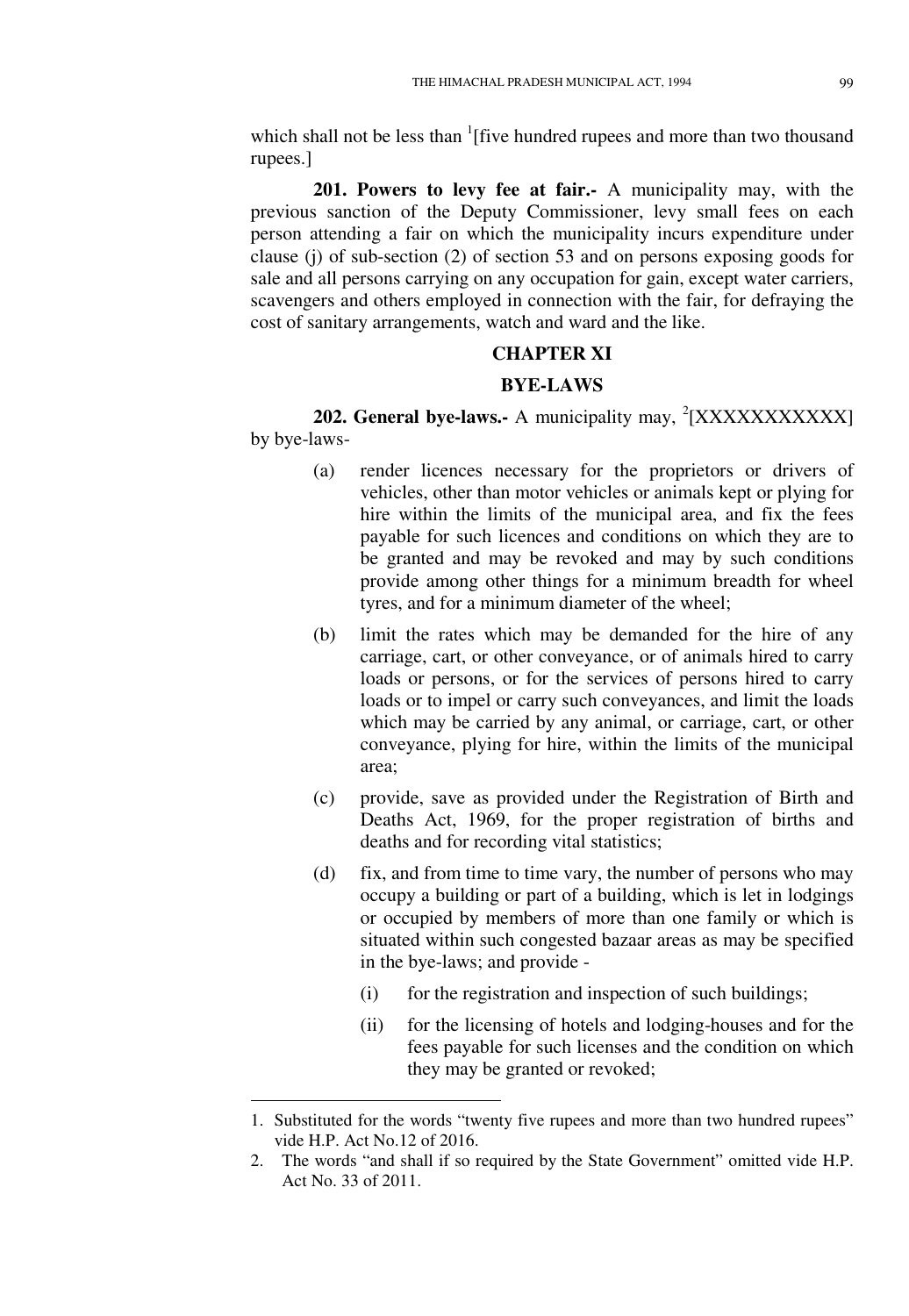- (iii) for promoting cleanliness and ventilation in such buildings;
- (iv) for the notices to be given and the precautions to be taken in the case of any infectious or contagious disease breaking out in such buildings;
- (v) for the scavenging, removal and disposal of all rubbish, filth, night-soil, sullage or sewage in such buildings;
- (vi) in the case of hotel, sarai and lodging house-keepers and the secretaries of residential clubs for the maintenance of registers in such forms as the municipality may prescribe, of visitors and lodgers; and
- (vii) generally for the proper regulation of such buildings;
- (e) provide
	- (i) for the inspection and proper regulation of encamping grounds, pounds, sarais, bakeries, aerated-water factories, ice factories, dhobi ghats, flour mills, food grain godowns, dispensing chemists, shops, slaughter-houses, and places licensed under section 125;
	- (ii) for the inspection and proper regulation of markets and stalls, for the preparation and exhibition of a list of current price and fixing the fees, rents and other charges, to be levied in such markets and stalls;
	- (iii) for the holding of fairs and industrial exhibitions within the municipal area, or under the control of the municipality, and for the collection of fees under section 201;
	- (iv) for controlling and regulating the use and management of burial and burning grounds;
	- (v) for the supervision, regulation and protection of public wells, tanks, springs or other sources from which water is or may be made available for the use of the public, whether within or outside the municipal area;
	- (vi) for the licensing, inspection and proper regulation of theatres and other places of public resort, recreation or amusement;
	- (vii) for the inspection and proper regulation of channels which are supplied with water from any canal to which either the Northern Indian Canals and Drainage Act, 1873 (8 of 1873), or the Himachal Pradesh Minor Canals Act, 1976 (42 of 1976), applies;
- (f) require and regulate the appointment by owners of buildings or land in the municipal area, who are not resident in the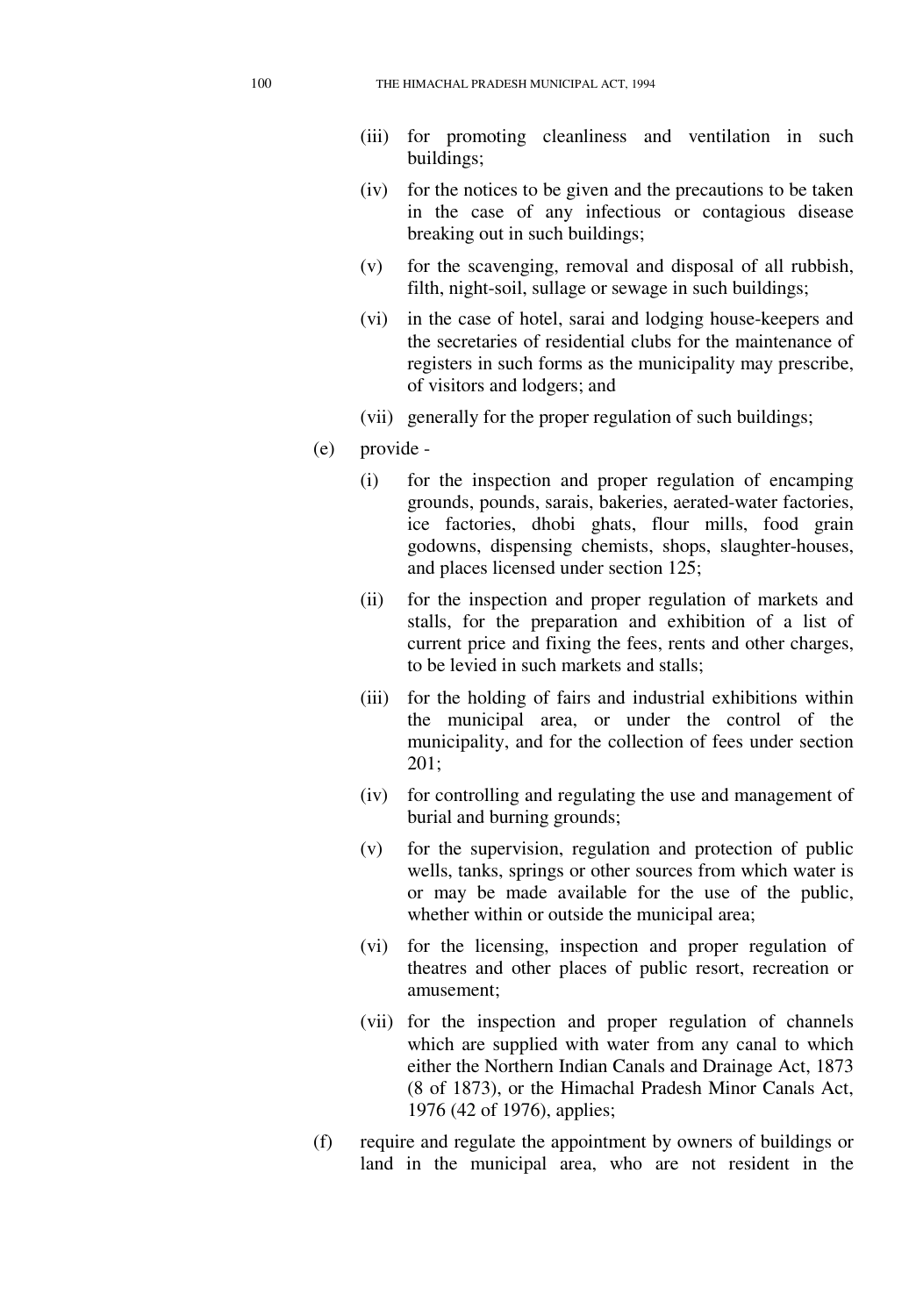municipal area, or persons residing within or near the municipal area to act as their agents for all or any of the purposes of this Act or the rules;

- (g) render licences necessary for using premises as stables, cowhouses or houses of enclosures for sheep, goats, or swine, and regulate the grant and withdrawal of such licences;
- (h) in any municipal area where a reasonable number of slaughter houses have been provided or licenced by the municipality, control, regulate or prohibit the admission within the municipal limits for the purpose of sale of the flesh other than cured or preserved meat, of any cattle, sheep, goat or swine slaughtered at any slaughter-house or place not maintained or licensed under this Act, and may provide for the seizure, destruction or disposal otherwise of any flesh brought within the municipal limits in contravention of any such bye-law.
- (i) fix premises within the municipal area in which the slaughter of animals of any particular kind not for sale, shall be permitted, and prohibit, except in case of necessity, such slaughter elsewhere within the municipal area:

Provided that no such bye-laws shall apply to animals slaughtered for any religious purpose;

- (j) prohibit the letting off of fire-arms, fireworks, fireballoons, bombs or detonators except (1) with the permission of the municipality or of a municipal officer empowered to give such permission, (2) subject to such conditions as the municipality may impose, and (3) on payment of such fees, if any, as may at any time have been fixed by the municipality in that behalf;
- (k) regulate the conditions on which the consent of municipality to establish new factories or workshops be given under section 126;
- (l) provide for the issue of directions for abatement of nuisance caused by the steam, water, electrical, mechanical or other power;
- (m) regulate the making and use of connections or communications between private houses and premises and mains or service cables, wires, pipes, drains, sewers and other channels established or maintained by the municipality under any of the provisions of this Act;
- (n) regulate the collection, storage, preservation from pollution and use of rain water, and the carrying out of the provisions of sections 100 to 106;
- (o) regulate the posting of bills and advertisement, and the position, size, shape, and style of name boards, sign-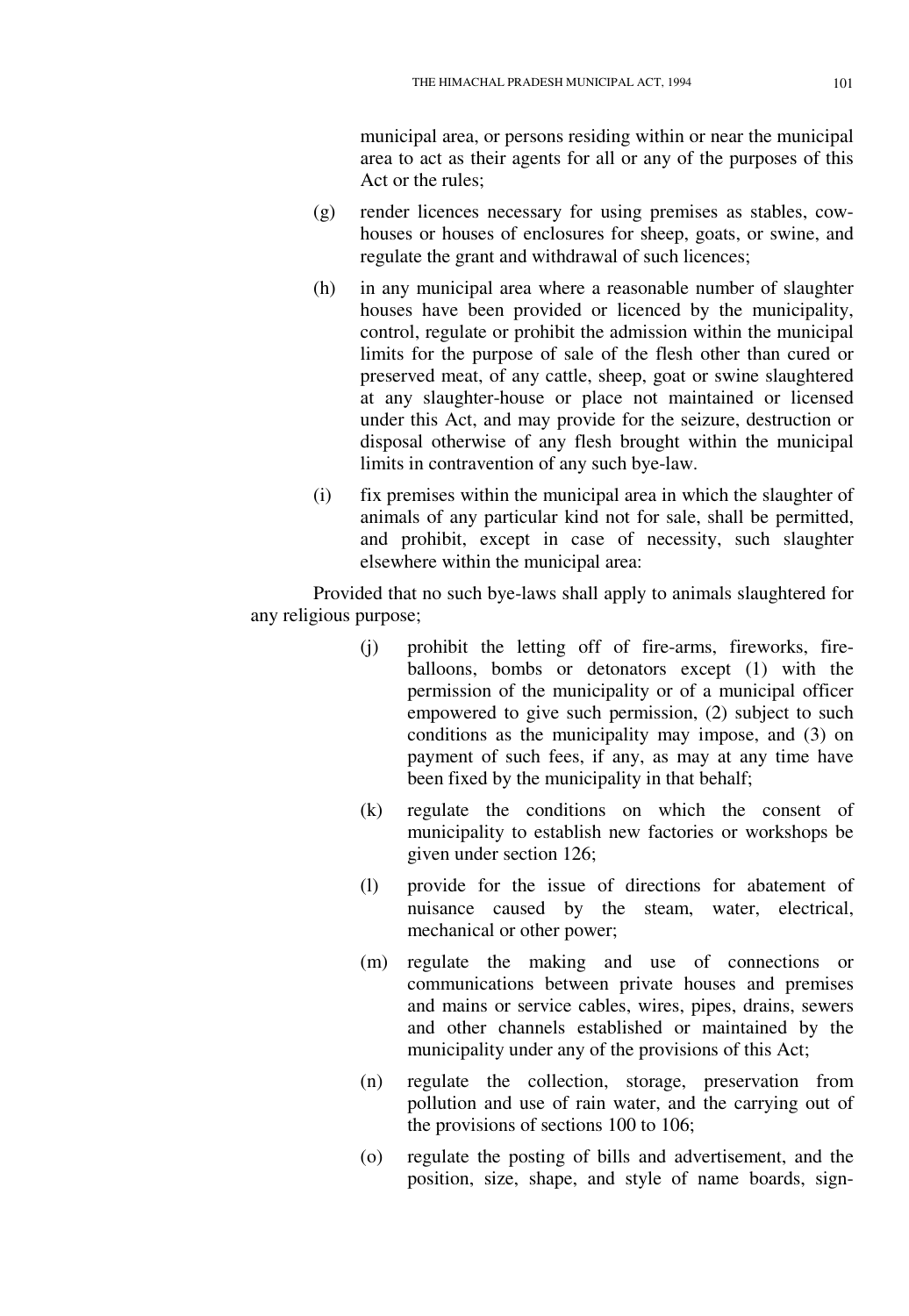boards and sign-posts;

- (p) provide for, regulate, require or prohibit the construction, pattern of construction, maintenance and materials of boundary walls hedges and fences hereafter erected or reerected so as to abut on a public street or upon property vested in the municipality;
- (q) regulate or prohibit any description of traffic in the streets and provide for the reduction of noise caused thereby;
- (r) prohibit the storage of more than a fixed maximum quantity of any explosive, petroleum, spirit, naptha or other inflammable material in any building not registered or licensed under section 125;
- (s) provide for the seizure and confiscation of ownerless animals straying within the limits of the municipal area;
- (t) provide for the registration of all or any specified classes of dogs, and in particular and without prejudice to the generality of the foregoing-
	- (i) provide for the imposition of an annual fee for such registration;
	- (ii) require that every registered dog shall wear a collar to which shall be attached a metal token to be issued by the municipality;
	- (iii) provide that any dog not registered and wearing such token, may, if found in any public place, be detained as a place to be set apart for the purpose, and will be liable to be destroyed or otherwise disposed of after a period to be specified in the bye-laws;
- (u) render licences necessary for hand carts employed for transport, or hawking articles for sale, and for the persons using such hand carts, and prescribe the conditions for the grant and revocation of such licences;
- (v) regulate the conditions on which and the period for which permission may be given under sub-section (1) of section 183 and sub-section (1) of section 184, and provide for the levy of fees and rents for such permission;
- (w) provide for the registration, inspection and proper regulation of building ordinarily utilized for the residence or treatment of persons suffering from infectious diseases and for the limiting of the of such persons who reside in such buildings or part of such buildings;
- (x) generally provide for carrying out the purposes of this Act;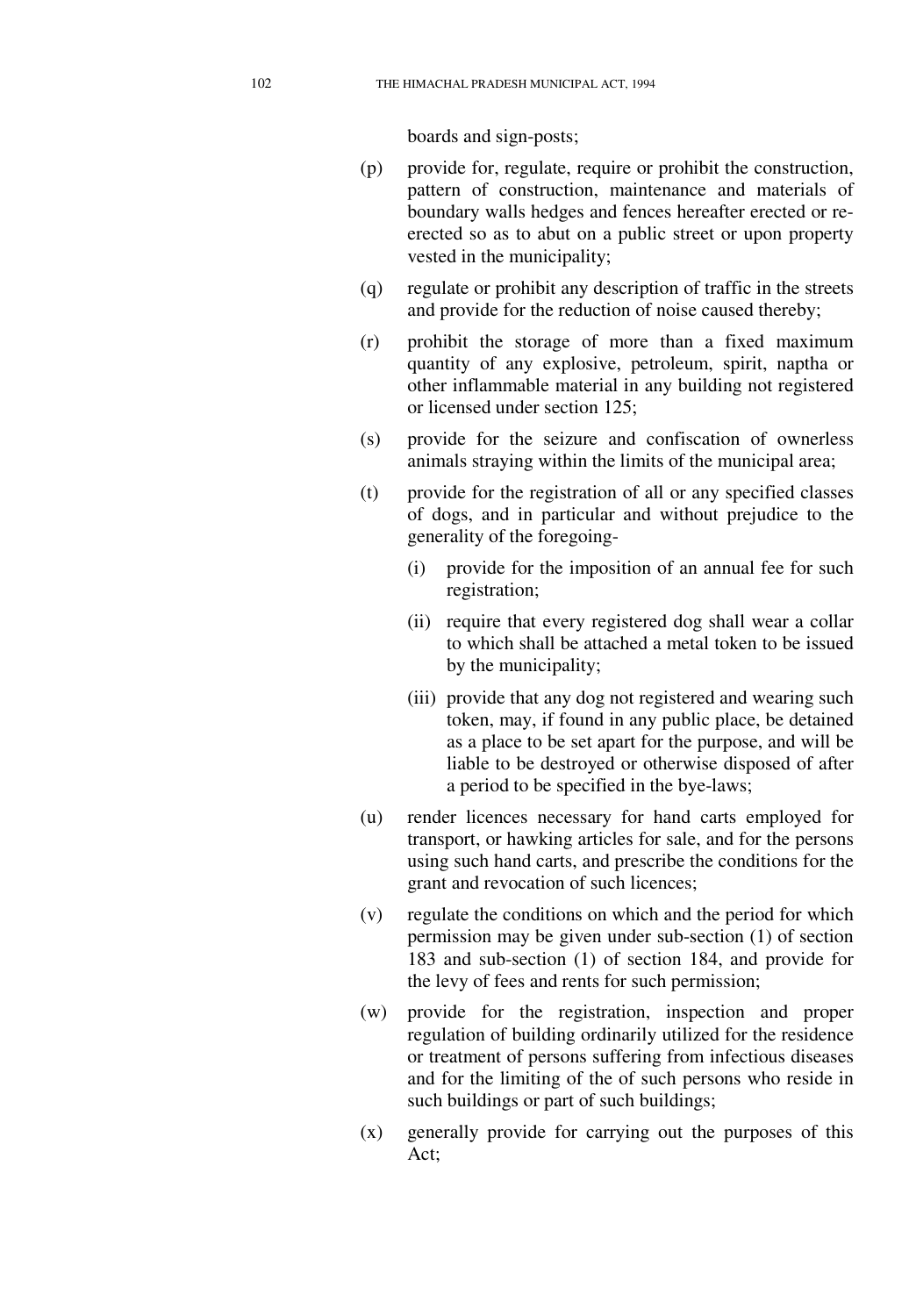- (y) for regulating or prohibiting the cutting or destroying of trees or shrubs, or the making of excavations or removal of soil or quarrying, where such regulation or prohibition appear to the municipality to be necessary for the maintenance of water supply, the preservation of soil, the prevention of land slips or of the formation of ravines or torrents, or the protection of land against erosion of the deposit thereon of sand, gravel or stones;
- (z) for fixing places where timber or wood of any description may be stacked, and for regulating the manner in which such timber or wood, as the case may be, stacked, where such regulation appears to the municipality to be necessary for the prevention of fire or other danger or grave inconvenience to the public or of landslips or other injurious disturbance of the surface of any land;
- (za) for fixing charges in the municipal area
	- (i) for persons working as job porters for the conveyance of goods;
	- (ii) for animals or carriages let out on hire for a day or part thereof; and
	- (iii) for persons impelling or carrying carriages;
- (zb) for fixing the fees payable for such licences as are referred to in this section, and the conditions on which such licences are to be granted and may be revoked.

**203. Prohibition to erect buildings without sanction.-** (1) No person shall erect or re-erect or commence to erect or re-erect any building without the sanction of the municipality.

(2) Every person who intends to erect or re-erect any building shall give notice in writing to the municipality of such intention.

(3) The municipality shall by bye-law -

- (a) prescribe the manner in which notice of the intention to erect or re-erect a building shall be given to the municipality;
- (b) require that with every such notice shall be furnished a site plan of the land on which it is intended to erect or re-erect such building and a plan and specification of the building, of such character and with such details as the bye-law may require :

<sup>1</sup>[Provided that every such plan and specification shall be duly signed by a qualified Structural Engineer or Architect or Planner or Junior Engineer or Draughtsman who is registered with the municipality, on payment of such fee as may be fixed by the municipality;]

 $\overline{a}$ 

<sup>1.</sup> Proviso substituted vide H.P. Act No. 20 of 2007.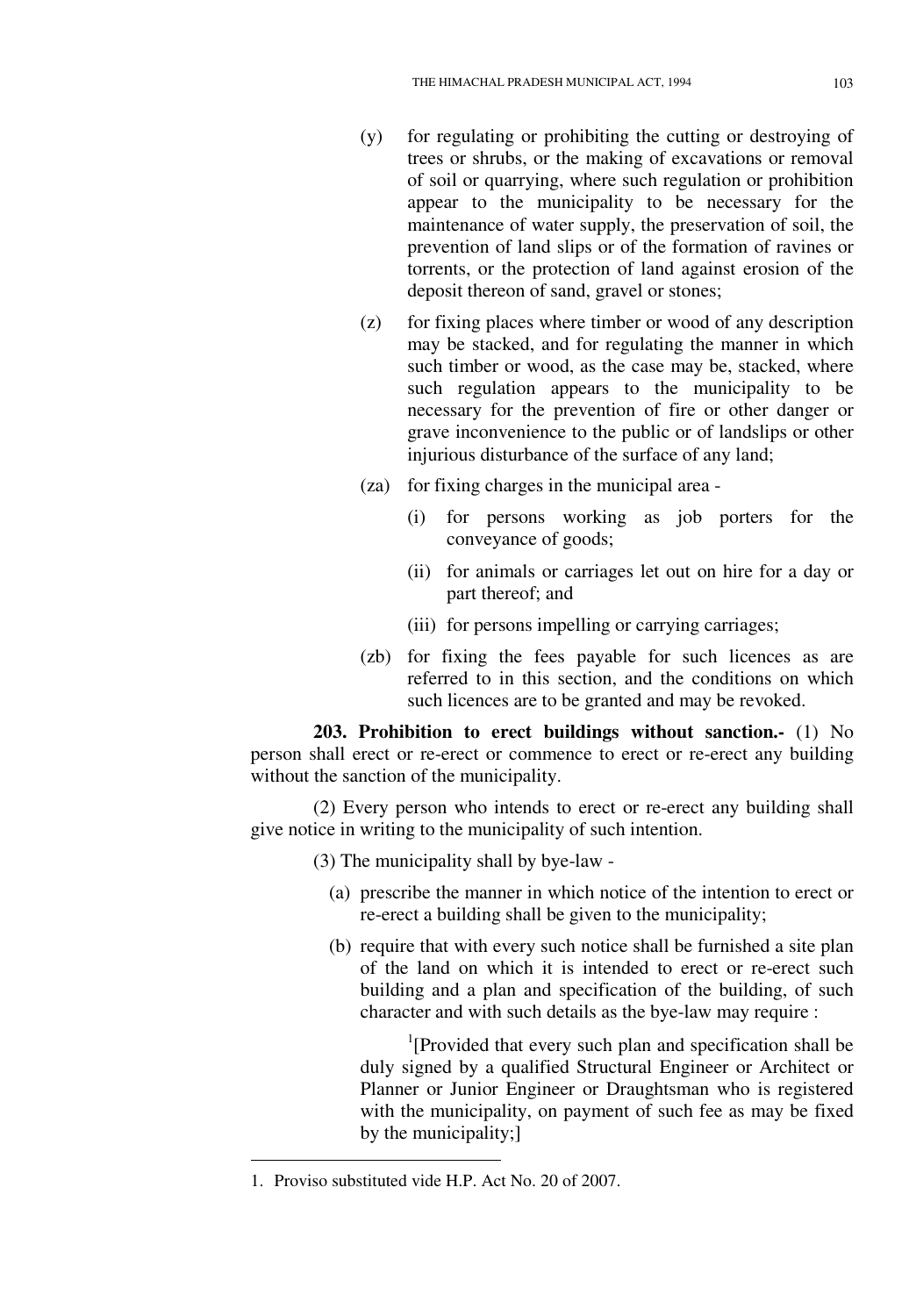- *Explanation.-* For the purposes of this clause the expression "a qualified Structural Engineer" means a graduate (civil) engineer; and
- (c) where the building appears likely to be used as a factory, require the provision of adequate housing accommodation in connection therewith:

Provided that the State Government may of its own or on a representation from any municipality alter, vary or modify the bye-laws so as to suit the particular needs of the municipality.

(4) Where bye-laws have been framed under this section, no notice under sub-section (2) shall be considered to be valid until the information, if any, required by such bye-laws has been furnished to the satisfaction of the municipality.

**204. Power of municipality to make bye-laws as to erection or re**erection of buildings.- (1) The municipality may <sup>1</sup>[XXXXXXXXXXXX] make bye-laws to regulate in respect of the erection or re-erection of any building within the municipal area or part thereof -

- (a) the materials and method of construction to be used for external and partition walls, roofs, floors, stair-cases, lifts, fire places and chimneys;
- (b) the materials and method of construction and position of fire; places, chimneys, drains, water seal latrines, privies, urinals and cesspools.

*Explanation.-* For the purpose of this clause "Water seal latrine" means a latrine with a minimum water seal of 20 mm in which excreta is pushed in or flushed by water and is not required to be removed manually;

- (c) the height and slope of the roof above the upper-most floor upon which human beings are to live or cooking operations are to be carried on;
- (d) the ventilation and the space to be left about the building to secure the free circulation of air and for the prevention of fire;
- (e) the line of frontage where the building abuts on a street;
- (f) the number and height of the storeys of which the building may consist;
- (g) the means to be provided for egress from the building in case of fire;
- (h) the materials and method of construction to be used for godowns intended for the storage of food grains in excess of twenty five quintals, in order to render them rat proof;

<sup>1.</sup> The words "if so required by the State Government shall" omitted vide H.P. Act No. 33 of 2011.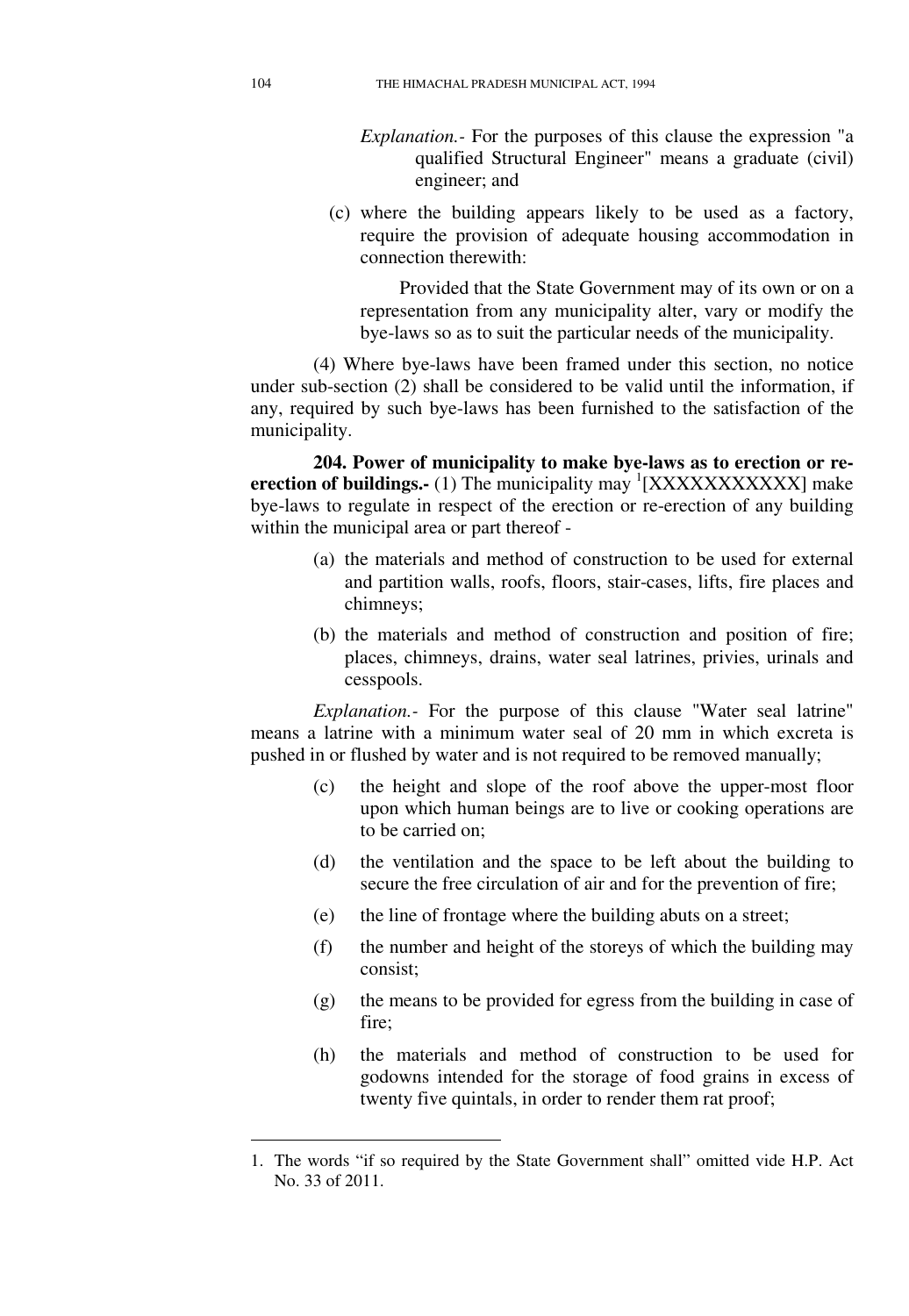- (i) the minimum dimensions of rooms intended for use as living rooms or sleeping rooms;
- (j) the ventilation of rooms and the minimum dimension of doors and windows;
- (k) the position and dimensions of projections beyond the outer face of any external wall of a building;
- (l) the height of factory chimneys and the provision to be made for consumption of smoke arising from the combustible used in any fire-place or furnace in a factory.

(2) Notwithstanding anything contained in section 208 no person shall erect or re-erect any building in contravention of any bye-law made under sub-section  $(1)$ .

**205. Building scheme.-** (1) The municipality may and if so required by the Deputy Commissioner shall, within six months of the date of such requisition, draw up a building scheme for built areas, and a town planning scheme for un-built areas, which may among other things provide for the following matters, namely:-

- (a) the restriction of the erection or re-erection of buildings or any class of buildings in the whole of or any part of the municipal area and of the use to which they may be put;
- (b) the prescription of a building line on either side or both sides of any street existing or proposed;
- (c) the amount of land in such inbuilt area which shall be transferred to the municipality for public purposes including use as public streets by owners of land either on payment of compensation or otherwise, provided that the total amount so transferred shall not exceed forty per centum, and the amount transferred without payment shall not exceed twenty five per centum, of any one owner's land within such inbuilt area;
- (d) the determination of the size and shape of a reconstituted plot so as to render it suitable for building purposes and where the plot is already built upon, to ensure that the building, so far as possible, complies with the provisions of the scheme in respect of open spaces;
- (e) the formation of a re-constituted plot by the alteration of the boundaries of an original plot;
- (f) the formation of a reconstituted plot by the transfer wholly or partly of the adjoining lands;
- (g) the allotment of a plot to any owner dispossessed of land in the furtherance of the scheme;
- (h) the transfer of ownership of a plot from one person to another; and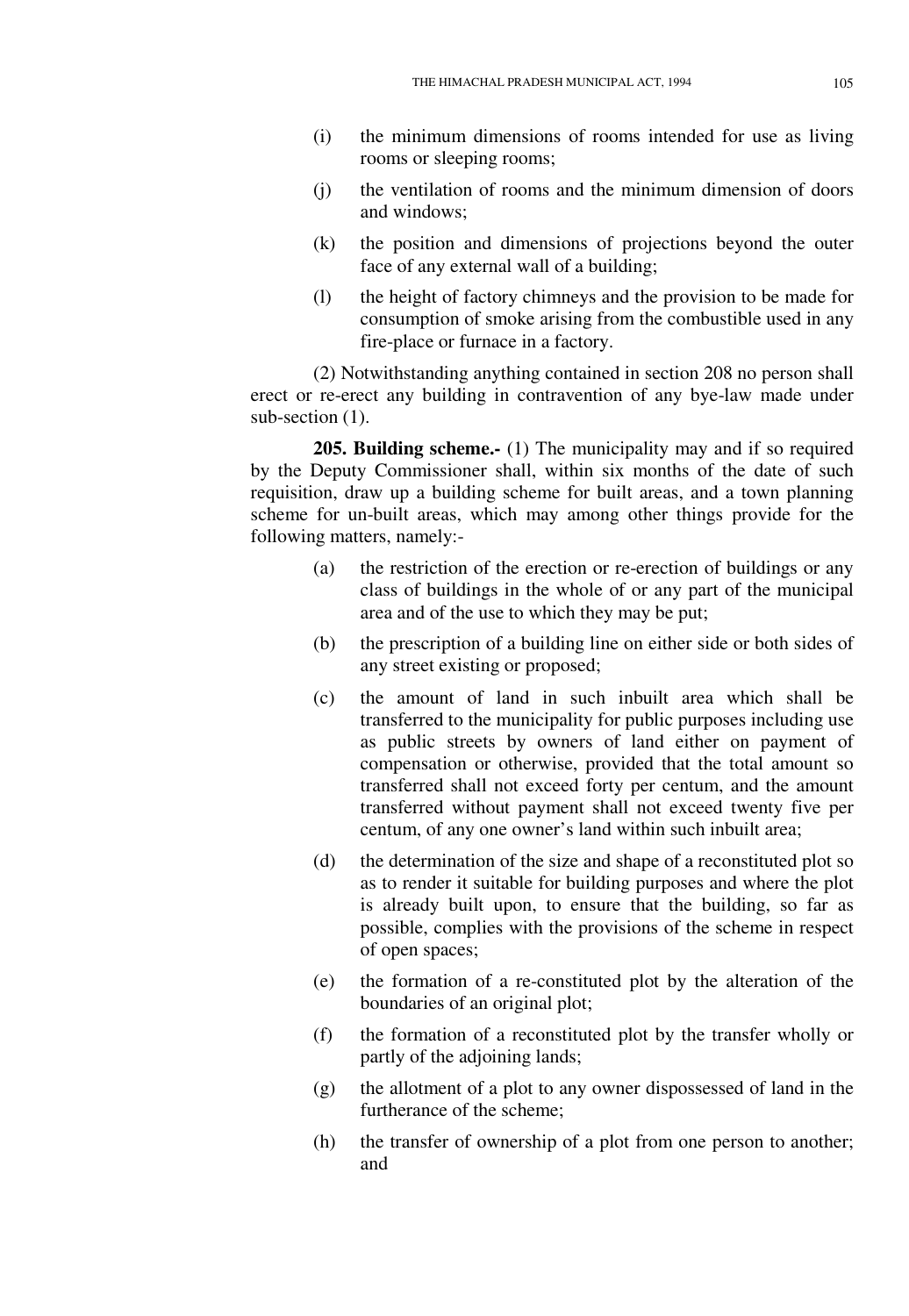(i) the details of the internal services, estimated cost for providing them, the extent of the liability of the owners of buildings and lands for the payment of the cost and the manner of payment of the same.

*Explanation.-* For the purposes of this section-

- (1) the "reconstituted plot" shall mean a plot which is altered in ownership or otherwise as a result of making of a town planning scheme;
- (2) "Internal services" shall mean,-
	- (i) metalling of roads and paving of footpaths;
	- (ii) turfing and plantations with trees of open spaces;
	- (iii) street lighting;
	- (iv) adequate and wholesome water-supply;
	- (v) sewers and drains both for storm and sullage water and necessary provision for their treatment and disposal; and
	- (vi) any other works that the municipality may think necessary for the development of the area comprised in the scheme.

(2) When a scheme has been drawn up under the provisions of subsection (1), the municipality shall give public notice of such schemes and shall at the same time intimate a date not less than thirty days from the date of such notice by which any person may submit to the municipality in writing any objection or suggestion with regard to such scheme which he may wish to make.

(3) The municipality shall consider every objection or suggestion with regard to the scheme which may be received by the date intimated under the provisions of sub-section (2) and may modify the scheme in consequence of any such objection or suggestion and shall then forward such scheme as originally drawn up or as modified to the Deputy Commissioner, who may, if he thinks fit, return to the municipality for reconsideration and resubmission by a specified date; and the Deputy Commissioner shall submit the plans as forwarded, or as re-submitted, as the case may be, with his opinion to the State Government, who may sanction such scheme or may refuse to sanction it or may return it to the municipality for reconsideration and re-submission by a specified date.

(4) If a municipality fails to submit a scheme within six months of being required to do so under sub-section (1) or fails to re-submit a scheme by a specified date, when required to do so under sub-section (3) or re-submits a scheme which is not approved by the State Government, the Deputy Commissioner may draw up a scheme of which public notice shall be given by notification and by publication within the municipal area together with an intimation of the date by which any person may submit in writing to the Deputy Commissioner any objection or suggestion which he may wish to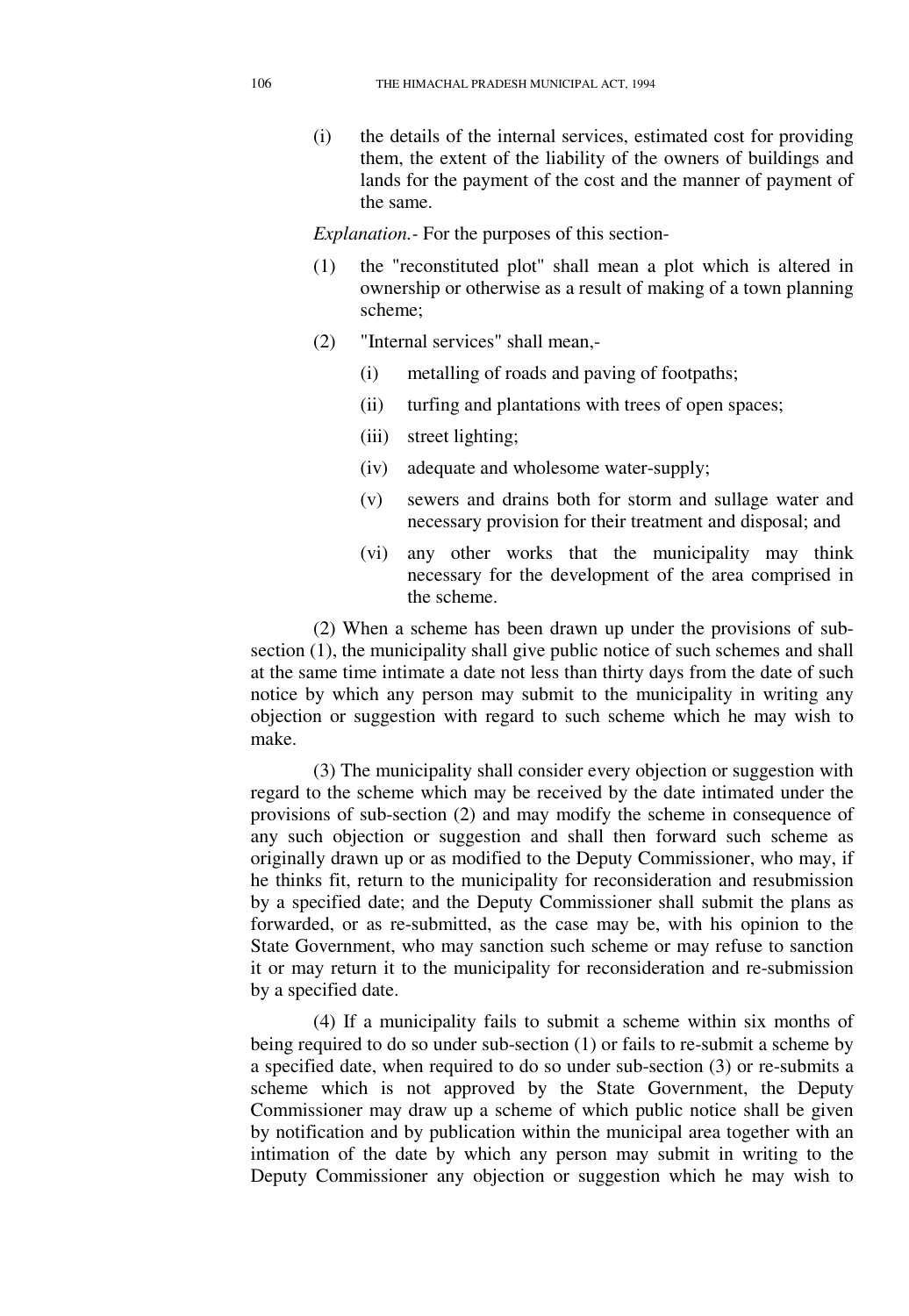make, and the Deputy Commissioner shall forward with his opinion any such objection or suggestion to the State Government, and the State Government may sanction such scheme as originally notified or modified in consequence of any such objection or suggestion, as the State Government may think fit, and the cost of such scheme or such portion of the cost as the State Government may deem fit, shall be defrayed from the municipal fund.

(5) When sanctioning a scheme the State Government may impose conditions for the submission of periodical reports on the progress of the scheme to the Deputy Commissioner or to the State Government, and for the inspection and supervision of the scheme by the State Government.

(6) After the scheme has been sanctioned, the municipality shall proceed to provide internal services as soon as possible and complete it within a period of five years from the date of its sanction.

**206. Regularisation of certain buildings.-** (1) Notwithstanding anything contained in section 205, the State Government may, in the public interest, regularise the buildings in any area whether constructed with or without sanction of the municipality and for which no building scheme or town planning scheme has been sanctioned.

(2) The municipality may, in respect of the area covered under subsection (1) of section 205 proceed to provide internal services as defined in sub-section (1) of section 205 to the owners of the buildings and plots and shall impose a fee for providing the same in accordance with the provisions of section 70.

**207. Punishment for erection or re-erection of a building on sanction of a building scheme under section 205.**- If under the provisions of any scheme sanctioned under section 205 the erection or re-erection of buildings in a specified area for a specified purpose is prohibited, any person who after such scheme is sanctioned uses any building for such purpose shall, unless it was used for this purpose before the scheme was sanctioned, on conviction be liable to a fine which shall not be less than  $\frac{1}{2}$  [one thousand rupees and more than five thousand rupees and if after such conviction, he continues to use such building for such purpose shall be liable to a further fine of five hundred rupee] for every day during which such use continues.

**208. Powers of municipality to sanction or refuse erection or reerection of buildings.-** (1) The municipality shall refuse to sanction the erection or re-erection of any building in contravention of any bye-law made under sub-section (1) of section 204 or in contravention of any scheme sanctioned under sub-section (3) or sub-section (4) of section 205, unless it be necessary to sanction the erection of a building in contravention of such a scheme owing to the municipality's inability to pay compensation as required by section 186 for the setting back of a building.

<sup>1.</sup> Substituted for the words and sign "one hundred rupees and more than five hundred rupees and if after such conviction, he continues to use such building for such purpose shall be liable to a further fine of fifty rupees" vide H.P. Act No. 12 of 2016.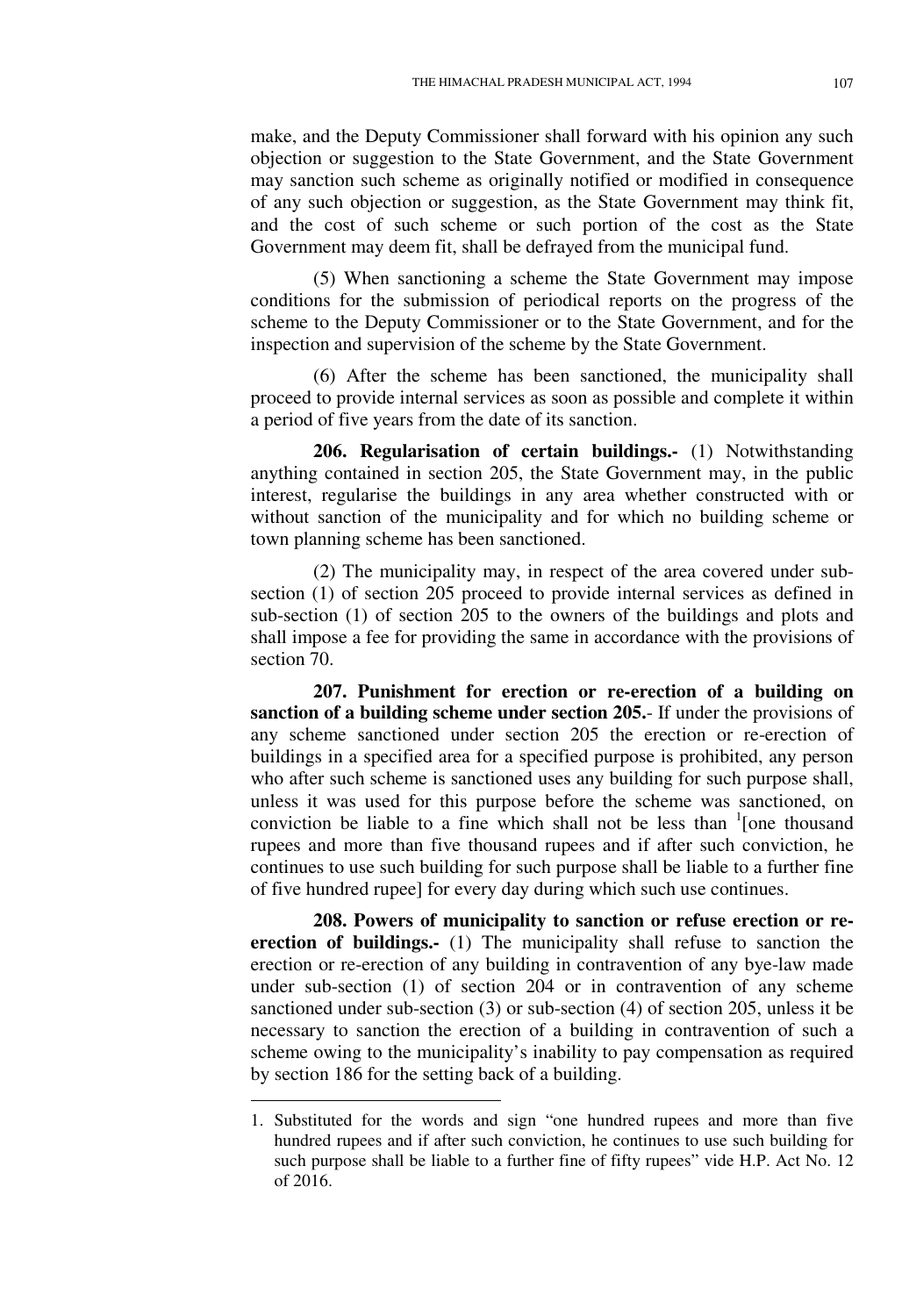(2) When the erection or re-erection of a building is likely, in the opinion of the municipality to interfere with the enforcement of a scheme proposed under section 205, the municipality may refuse its sanction, and in such case shall communicate its refusal in writing together with the ground therefor, to the applicant within sixty days of the receipt of his application and the applicant may thereafter by written notice require the municipality to proceed with the preparation of the proposed scheme with all possible speed. The application shall be deemed to have been sanctioned if an order of refusal is not passed by the municipality, within the time specified above, or if the proposed scheme has not received the sanction of the State Government within twelve months of the date of delivery of applicant's written notice hereinbefore referred to:

Provided that should a resolution refusing such sanction be suspended under section 263, the period prescribed above shall commence to run afresh from the date of communication of final orders by the Director or the Deputy Commissioner under section 266.

*Explanation.-* A scheme shall be deemed to have been proposed under this section if a requisition for its preparation has been received by the municipality from the Deputy Commissioner or if the preparation of the scheme is under the consideration of the municipality.

(3) The municipality, may refuse to sanction the erection or reerection of any building for any other reason, to be communicated in writing to the applicant, which it, deems to be just and sufficient as affecting such building, or if on the land, which it is proposed to erect or re-erect such building in vested in the Government or in the municipality, and the consent of the concerned Government or, as the case may be, of the municipality has not been obtained, or if the title to the land is in dispute between such person and the municipality or any Government.

(4) Subject to the provisions of sub-section (1) the municipality, may sanction the erection or re-erection of any building either absolutely or subject to such modifications in accordance with the bye-laws and rules as it may deem fit.

(5) Notwithstanding anything contained in sub-section (1) or subsection (3) but subject to the provisions of sub-section (2) of section 204 and sub-section (2) of this section if the municipality neglects or omits, within sixty days of the receipt from any person of a valid notice of such person's intention to erect or re-erect a building, or within one hundred twenty days, if the notice relates to a building on the same or part of the same site, on which sanction for the erection of a building has been refused within the previous twelve months, to pass orders sanctioning or refusing to sanction such erection or re-erection, such erection or re-erection shall, unless the land on which it is proposed to erect or re-erect such buildings belongs to or vests in the municipality, be deemed to have been sanctioned, except in so far as it may contravene any bye-law, or any building or town planning scheme sanctioned under section 205 :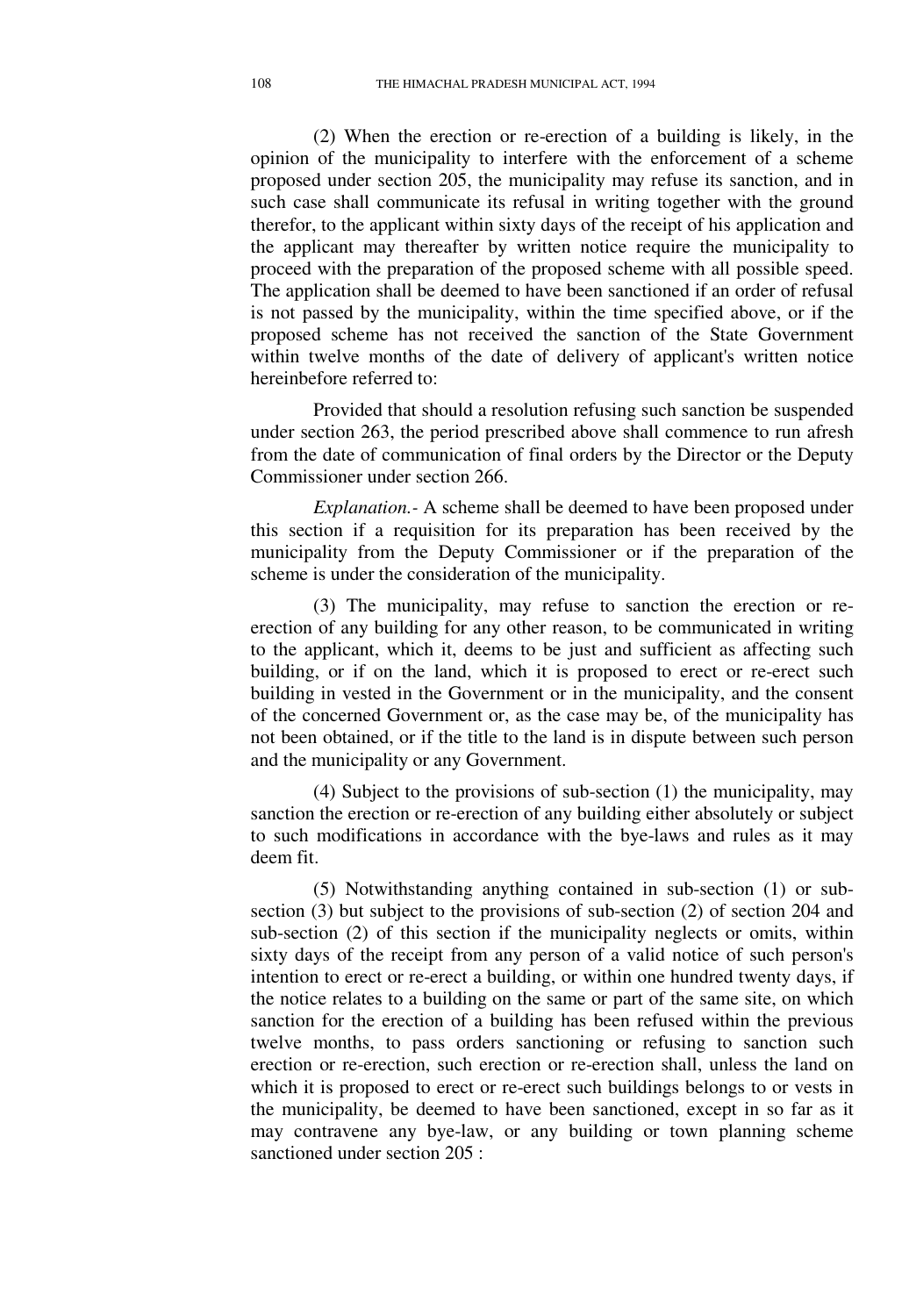Provided that should a resolution convey in or refusing such sanction be suspended under section 263, the period prescribed under this sub-section shall commence to run afresh from the date of communication of final orders by the Director or the Deputy Commissioner under section 266 :

Provided further that if not less than one fifth of the members present vote against a resolution conveying sanction, the sanction shall be deemed not to have been conveyed until after the lapse of fourteen days from the passing of the resolution.

**209. Power of municipality to direct modification of sanctioned plan of a building before its completion.-** (1) For the purposes of drawing up of a building scheme for built up areas and a town planning scheme for unbuilt up areas, the municipality may, and if so required by the State Government shall, cause the geological survey of the municipal area conducted by such persons and in such manner as may be prescribed.

(2) Where the building plan is sanctioned, the person, at whose instance building operations are to be carried out shall, after the excavation of the foundation and before starting construction thereon, intimate the municipality about the excavation of the foundation.

(3) For the purpose of ascertaining, whether the strata of the land, over which a building is to be erected is geologically fit, and the building operation thereon can be carried out in accordance with the sanctioned plan, the municipality may, within seven days from the intimation under subsection (2), cause inspection of excavated foundation to be made by such persons as it may direct, and in such manner as may be prescribed:

Provided that the person at whose instance the building operations are carried out shall be associated in the inspection.

(4) The persons making the inspection under sub-section (3), may communicate to the person, from whom intimation under sub-section (2) has been received, its views in regard to the result of such inspection and may after ascertaining the opinion of the said person, recommend to that person the action to be taken as a result of such inspection and also report to the Executive Officer of the municipality, the action, if any, which is proposed to be taken for the purposes of implementation of any such recommendation.

(5) On the receipt of the report under sub-section (4), the municipality may, within seven days from the date of intimation under sub-section (2), give such direction to the person concerned, as it may deem fit.

(6) Notwithstanding anything contained in the preceding sub-sections, if at any time before the completion of a building of which the erection has been sanctioned under section 208, the municipality finds that any modification of the sanctioned plan is necessary, the municipality may, subject to the compensation for any loss to which the owner may be put, direct that building be modified accordingly.

**210. Completion Certificate and lapse of sanction.-** (1) Every person shall, within one month after the completion of the erection of the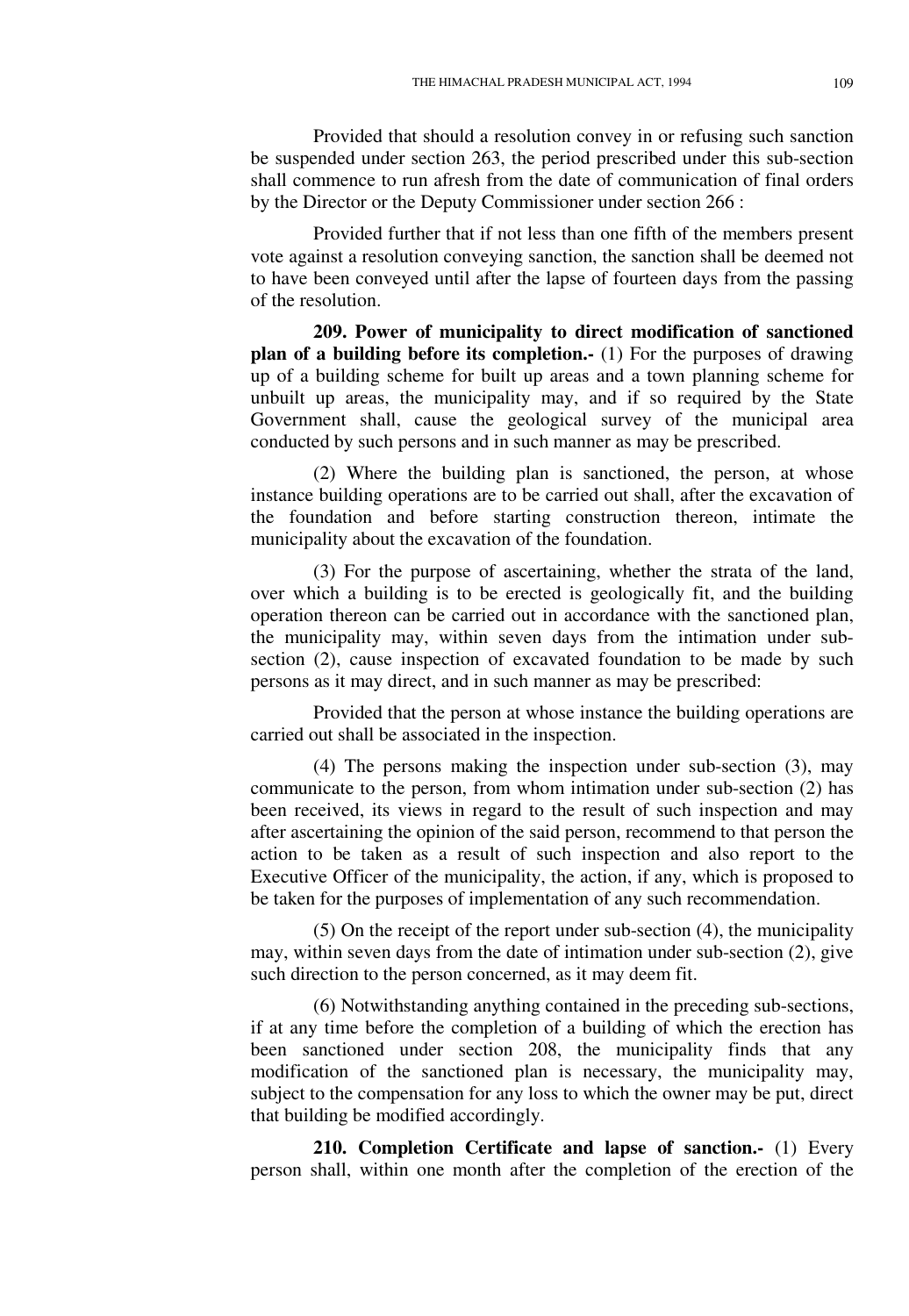whole or part of the building, deliver or send or cause to be delivered or sent to the Executive Officer a notice in writing of such completion or part of completion accompanied by a certificate in the Form prescribed by bye-laws made in this behalf and shall give to the Executive Officer all necessary facilities for the inspection of such building or part of the building.

(2) No person shall occupy or permit to be occupied any such building or use or permit to be used any building or part thereof until permission has been granted by the Executive Officer in this behalf in accordance with the bye-laws made under this Act:

Provided that if the Executive Officer fails within a period of thirty days after the receipt of the notice of completion to communicate his refusal to grant such permission such permission shall be deemed to have been granted.

1 [XXXXXXXXXXXXXXXXXXXXXXXXXX]

**211. Penalty for disobedience.-** (1) Should a building be begun, erected or re-erected -

- (a) without sanction as required by sub-section (1) of section 203; or
- (b) without notice as required by sub-section (2) of section 203; or
- (c) when sanction has been refused,

the municipality may by notice delivered to the owner within six months from the completion of building, require the building to be altered or demolished as it may deem necessary within the period specified in such notice; and should it be begun or erected -

- (d) in contravention of the terms of any sanction granted;
- (e) when the sanction lapsed; or
- (f) in contravention of any bye-law made under section 204 or, in the case of a building, of which the erection has been deemed to be sanctioned under sub-section (5) of section 208, if it contravenes any scheme sanctioned under section 205;

the municipality may by notice to be delivered to the owner within six months from the completion of the building, require the building to be altered in such manner as it may deem necessary, within the period specified in such notice:

Provided that the municipality shall require a building to be demolished or altered so for as is necessary to avoid contravention of a building scheme drawn up under section 205:

Provided further that where the erection of the work has not been completed, the Executive Officer may by the same or separate order, whether made at the time of the issue of the notice under this sub-section or at any

<sup>1.</sup> Sub-section (3) of section 210 deleted vide H.P. Act No. 20 of 2007.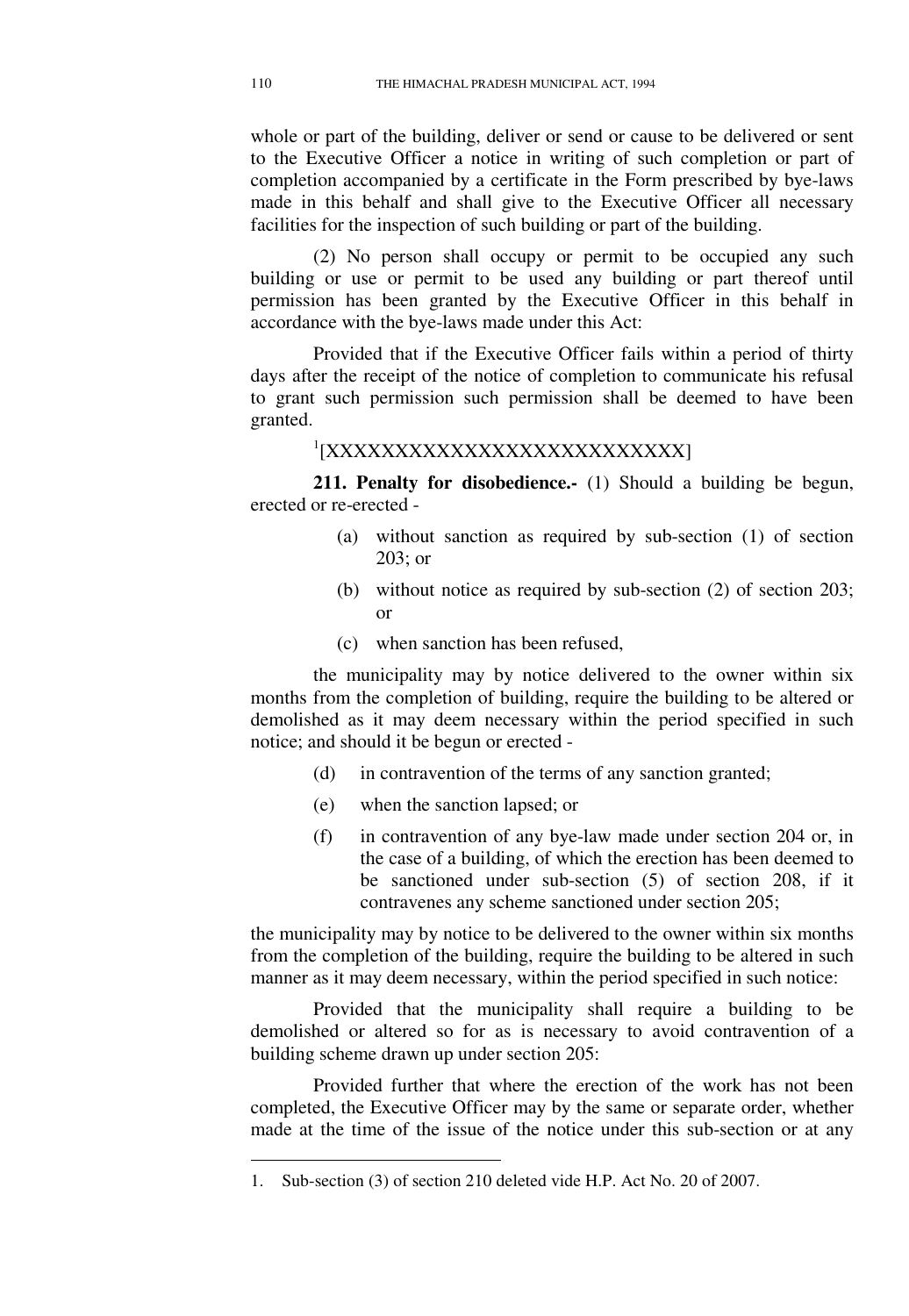other time, direct the person to stop erection or work till the expiry of the period within which an appeal against the order of demolition if made, may be preferred under sub-section (1) of section 212:

<sup>1</sup>[Provided further that person to whom notice to stop work or remove the construction stands delivered, the concerned officer/official shall be bound to take necessary steps to stop ongoing work or remove construction raised in contravention of the provisions of the Act forthwith. In case, the officer/official fails to do so, he shall be held personally responsible and shall be liable for disciplinary action under the relevant service rules:

Provided further that if any notice issued by the Executive Officer or Secretary, as the case may be, under this section on the ground that a building has been begun or has been erected in contravention of the terms of any sanction granted or in contravention of any bye- laws made under section 204, the person to whom the notice issued may, within fifteen days from the date of service of such notice, appeal to the municipality which shall be decided within three months from the date of filling of such appeal and subject to the provisions of section 212, 263 and 269, the decision of the municipality shall be final:]

Provided further that the copy of the final order of the municipality shall be given free of cost to the appellant immediately after it is made.

 $2^{2}$ [(2) Where the owner of the building submits the revised plan, after the work has been stopped by him or the work is completed by him and there are deviations from the sanctioned plan, the municipality may, subject to the special or general directions of the State Government under sub-section (3), compound the cases of deviations upto 10% from the sanctioned plan:

Provided that where the revised plan involves erection of building-

- (i) on any Government land or the land vested in a municipality or a local authority; or
- (ii) by covering any public road, street, path or drain; or
- (iii) by contravening the provisions of the Himachal Pradesh Roadside Land Control Act, 1968 (21 of 1969);

the municipality shall not compound deviations from the sanctioned plan.

(2-A) Any person aggrieved by the decision of the municipality under sub-section (2), may, within thirty days from the passing of the order by the municipality and in such manner as may be prescribed, appeal to the Deputy Commissioner.

(2-B) Any person aggrieved by the decision of the Deputy Commissioner in appeal under sub-section (2-A), may, within thirty days

<sup>1.</sup> Substituted for the third proviso vide H.P. Act No. 12 of 2016.

<sup>2.</sup> Sub-section (2) substituted vide H.P. Act No. 8 of 1997, effective from  $10<sup>th</sup>$ January, 1997.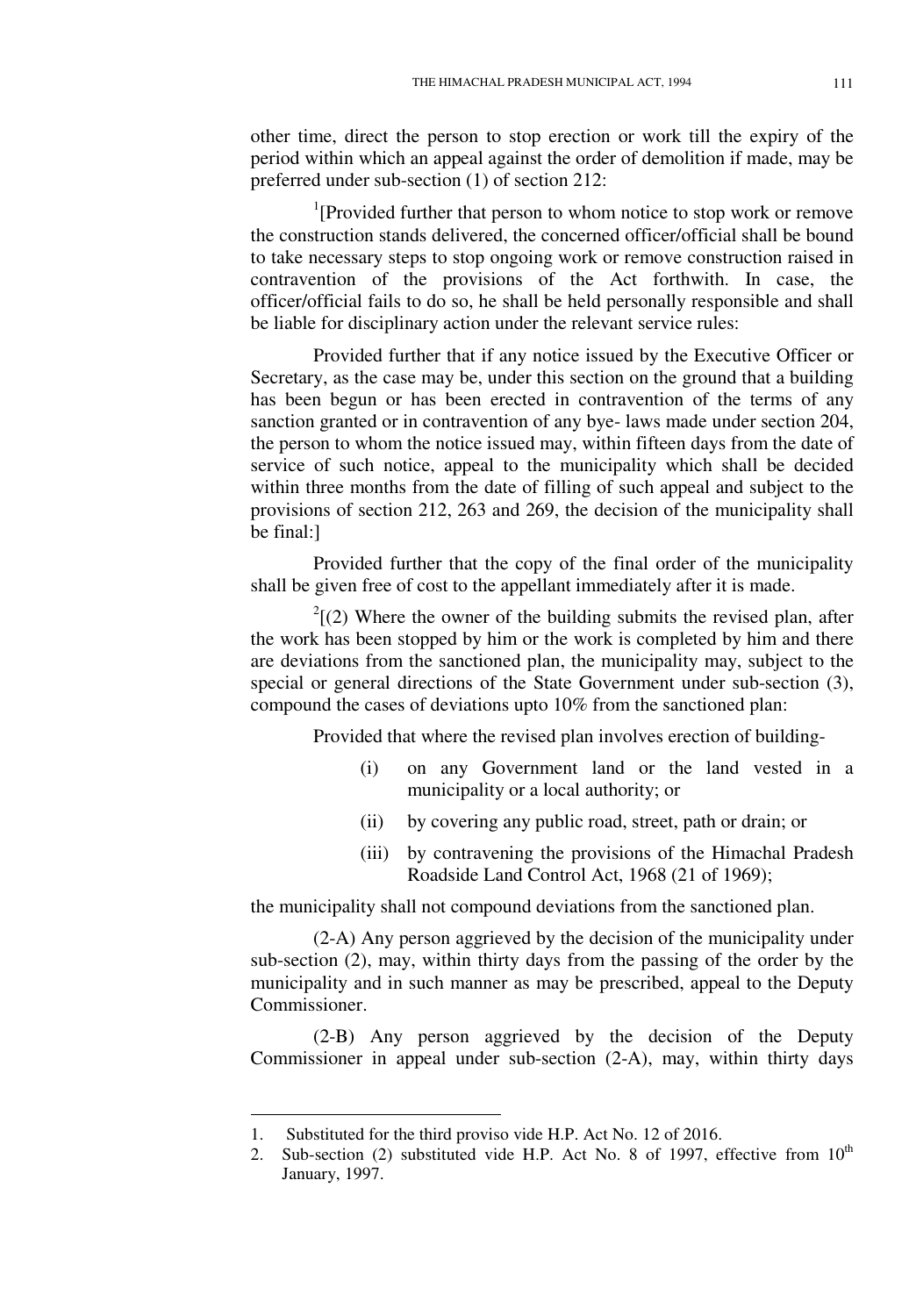from the order made by the Deputy Commissioner and in such manner as may be prescribed, appeal to the State Government.

(2-C) The appellate authority may, for reasons to be recorded in writing, allow the appeals to be filed after the expiry of the period of thirty days specified in sub-sections (2-A) and (2-B) and for calculating the period of thirty days under the said sub-sections, the time spent in procuring the certified copies of the orders to be appealed against shall be excluded.

(2-D) Notwithstanding anything contained in sub-sections (2), (2-A) and (2-B), the State Government may, in exceptional cases of extreme hardship, compound the cases of deviations from sanctioned plans.

(3) Without prejudice to the provisions contained in this Act the Government, may from time to time, give such special or general directions in the matters of policy in relation to the compounding of cases involving deviations from the sanctioned plans as in its opinion are required to be followed by the municipality for compounding such cases under sub-section (2) of this section.

(4) Notwithstanding anything to the contrary contained in this Act the municipality may, after affording a reasonable opportunity of being heard, deny or withdraw the civic amenities including water and sewerage connections, if the owner of the building makes deviations from the sanctioned plan by addition of a storey beyond the sanctioned plan, erection of a building on any Government land or land vested in the municipality or by covering any public road, street, path or drain.

(5) Any person failing to comply with the direction to stop erection or work under second proviso to sub-section (1), shall be punishable with fine which may extend to  ${}^{1}$ [five thousand rupees and when the non-compliance is a continuing one, with a further fine, which may extend to five hundred rupees] for every day during which the non-compliance continues.

**212. Order of demolition of building and works in certain cases and appeal.**- (1) Any person aggrieved by an order of the municipality made under second proviso to sub-section (1) of section 211 may prefer an appeal to the District Judge having jurisdiction over the municipal area within the period of seven days from the date on which the copy of order made by the municipality given to him.

(2) Where an appeal is preferred under sub-section (1) against an order of demolition, the District Judge may stay the enforcement of that order on such terms if any, and for such period, as it may think fit:

Provided that where the erection of any building or execution of any work has not been completed at the time of the making of the order of demolition, no order staying the enforcement of the order of demolition shall be made by the District Judge unless reasonable opportunity of being heard is

<sup>1.</sup> Substituted for the words and signs "one thousand rupees and when the noncompliance is a continuing one, with a further fine, which may extend to fifty rupees" vide H.P. Act No. 12 of 2016.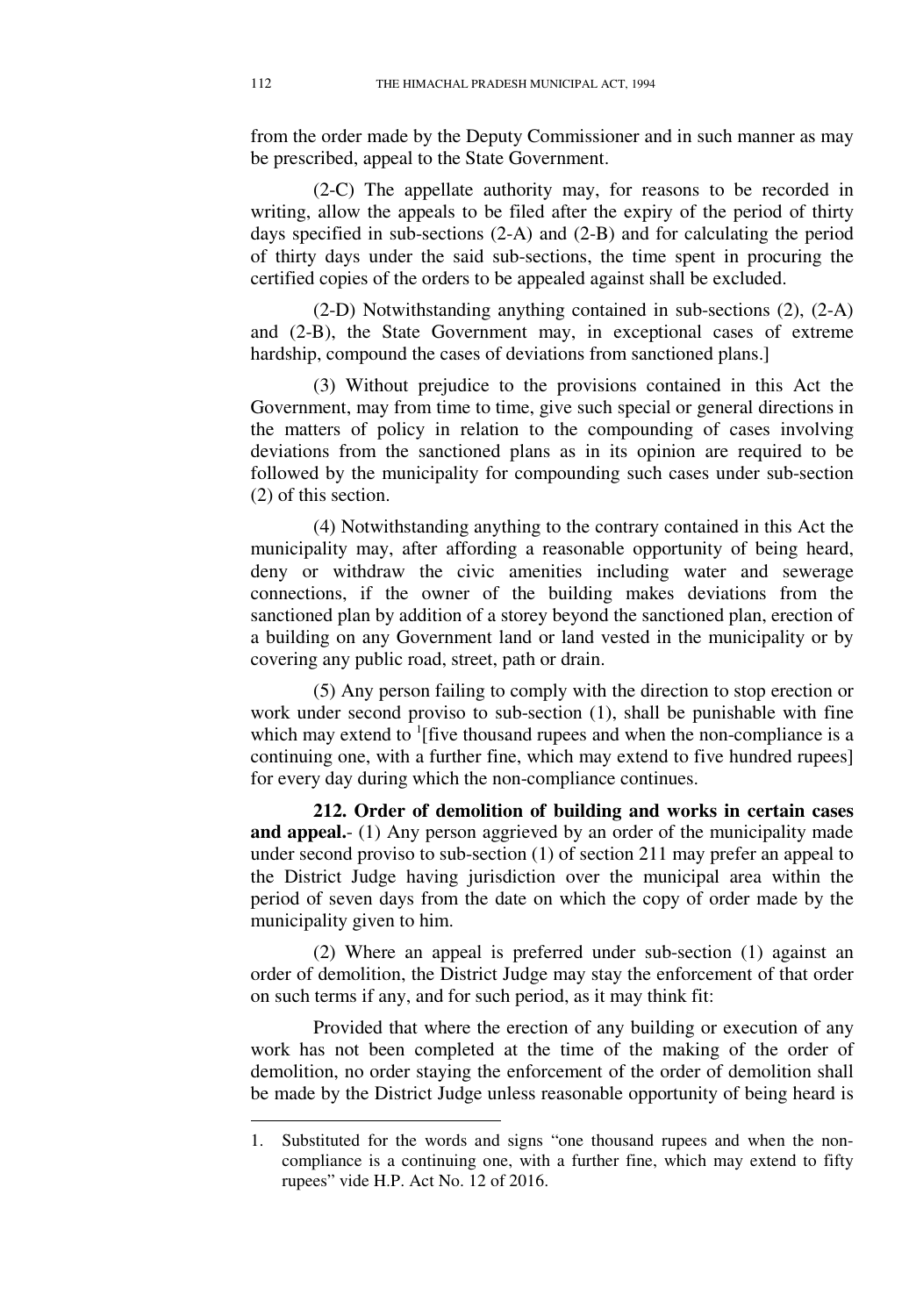afforded to the municipality and security sufficient in the opinion of the District Judge has been given by the appellant for not proceeding with such erection or work pending the disposal of the appeal.

(3) Save as provided in this section no court shall entertain any suit, application or other proceedings for injunction or other relief against the municipality or restrain it from taking any action or making any order in pursuance of the provisions of this section.

(4) Every order made by the District Judge on appeal and subject only to such order, the order of demolition made by the municipality shall be final and conclusive.

(5) Where no appeal has been preferred against an order of demolition made by the municipality under section 211 or where an order of demolition made by the municipality under that section has been confirmed on appeal, whether with or without variation the person against whom the order has been made shall comply with the order within the period specified therein or, as the case may be, within the period, if any fixed by the District Judge on appeal, and on the failure of the person to comply with the order within such period, the Executive Officer may himself cause the erection of the work to which the order relates to be demolished and the expenses of such demolition shall be recoverable from such person as an arrear of tax under this Act.

**213. Compensations.**  $\cdot$  **(1) No compensation shall be claimable by an** owner for any damage which he may sustain in consequence of the prohibition of erection of any building.

(2) The municipality shall make reasonable compensation to the owner for any damage or loss which he may sustain in consequence of the prohibition of the re-erection of any building or a part of a building except in so far as the prohibition is necessary under any bye-law:

Provided that the municipality shall make full compensation to the owner for any damage which he may sustain in consequence of his building or any part thereof being set back, unless for a period of three years or more immediately preceding such notice, the building has by reason of its being in a ruinous or dangerous condition become unfit for human habitation or unless an order of prohibition issued under section 120 has been and still is in force in respect of such building.

**214. Power of municipality to regulate the manufacture,**  preparation and sale of food and drink. The municipality may, <sup>1</sup>[XXXXX] by bye-laws -

> (a) prohibit the manufacture, sale or preparation or exposure for sale, of any specified article of food or drink, in any place or premises not licenced by the municipality;

<sup>1.</sup> The words and sign "and shall, if so required by the State Government" omitted vide H.P. Act No. 33 of 2011.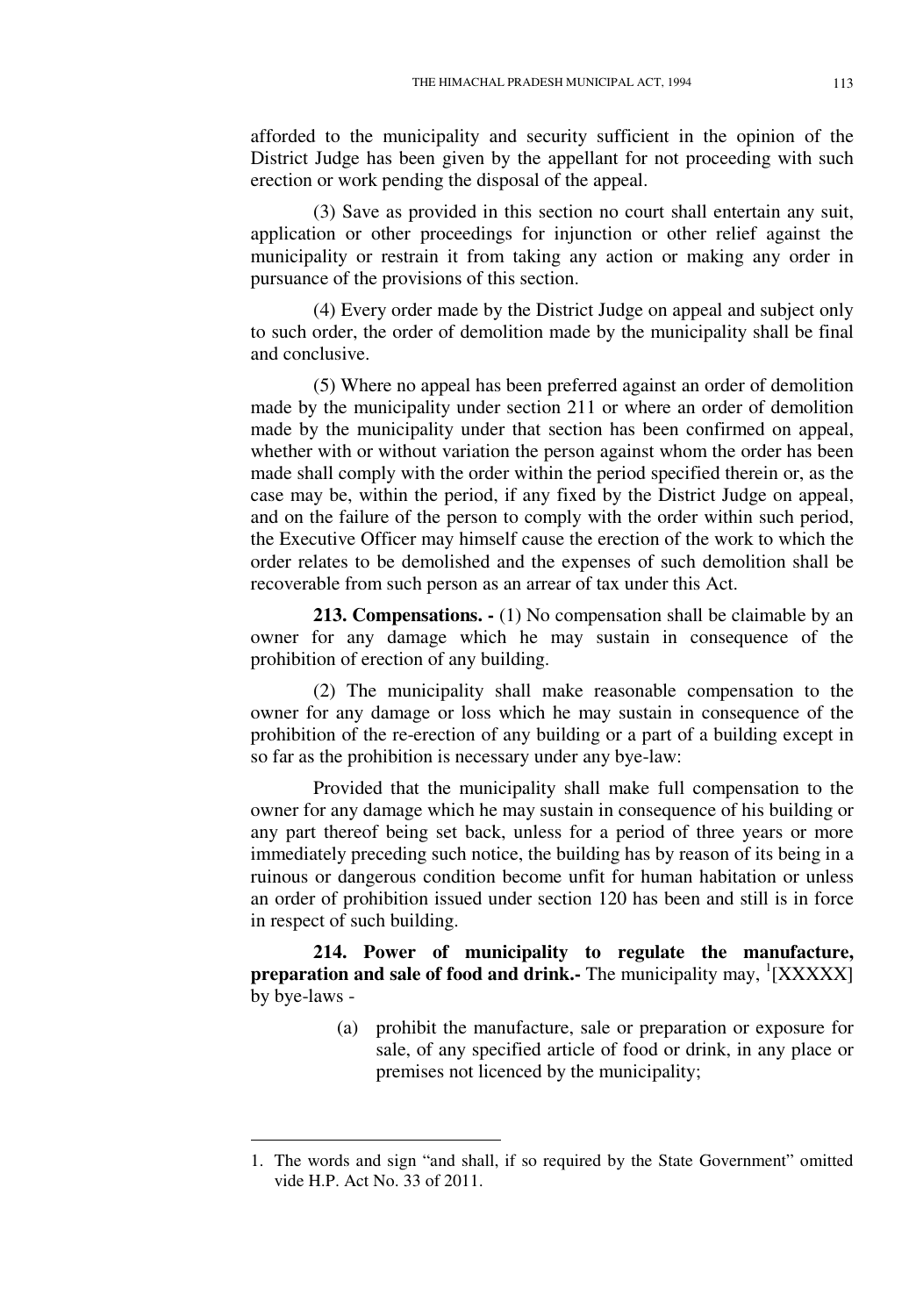- (b) regulate the hours and manner of transport within the municipal area of any specified articles of food or drink, and prescribe the route by which such articles shall be carried;
- (c) prohibit the sale of milk, butter, ghee, curd, meat, game, fish and poultry by persons not licenced by the municipality;
- (d) prohibit the import into the municipal area for sale of milk cream, butter, ghee, curd, meat, game, fish and poultry by persons not licenced by the municipality;
- (e) regulate the grant and withdrawal of licences and the levying of fees therefor under this section :

Provided that no person shall be punishable for breach of any bye-law made under clause (a) of this section by reason of the continuance of such manufacture, preparation or exposure for sale, or sale upon any premises which are, at the time of the making of such bye-law, used for each such purpose until he has received from the municipality six months notice in writing to discontinue such manufacture, preparation or exposure for such sale, or such sale in such premises:

Provided further that nothing herein contained shall affect the operation of section 43 of the Punjab Laws Act, 1872 (4 of 1872), and the rules made thereunder.

**215. Prohibition of possession or sale of wild animals.**- No wild animal in respect of which any close time has been notified by the State Government under section 16 of the Wild Life Protection Act, 1972 (3 of 1973) shall whether dead or alive be possessed or sold during such close time within any municipal area and no such animal shall at any other time be sold within any municipal area except under an annual licence to be granted by the municipality:

Provided that these prohibitions shall not extend to wild animals possessed or sold as pets.

**216. Penalty for infringement of bye-laws.-** In making any bye-law under any section of this Chapter, the municipality may direct that a breach or an abetment of a breach of it, shall be punishable with a fine which shall extend to  ${}^{1}$ [five thousand rupees] and when the breach is a continuing breach, with a further fine of  $2$ [one hundred rupees] for every day after the first during which the breach continues.

3 [**217. Supplemental provisions respecting bye-laws**.- Any power to make bye-laws conferred by this Act is conferred subject to the condition that bye- laws being made after previous publication by the municipality, after having been published in the Official Gazette for inviting public objections:

Provided that State Government may cancel any such bye-law if

<sup>1.</sup> Substituted for the words "two hundred rupees" vide Act no. 33 of 2011.

<sup>2.</sup> Substituted for the words "ten rupees" vide H.P. Act no. 33 of 2011.

<sup>3.</sup> Section 217 substituted vide H.P. Act No. 33 of 2011.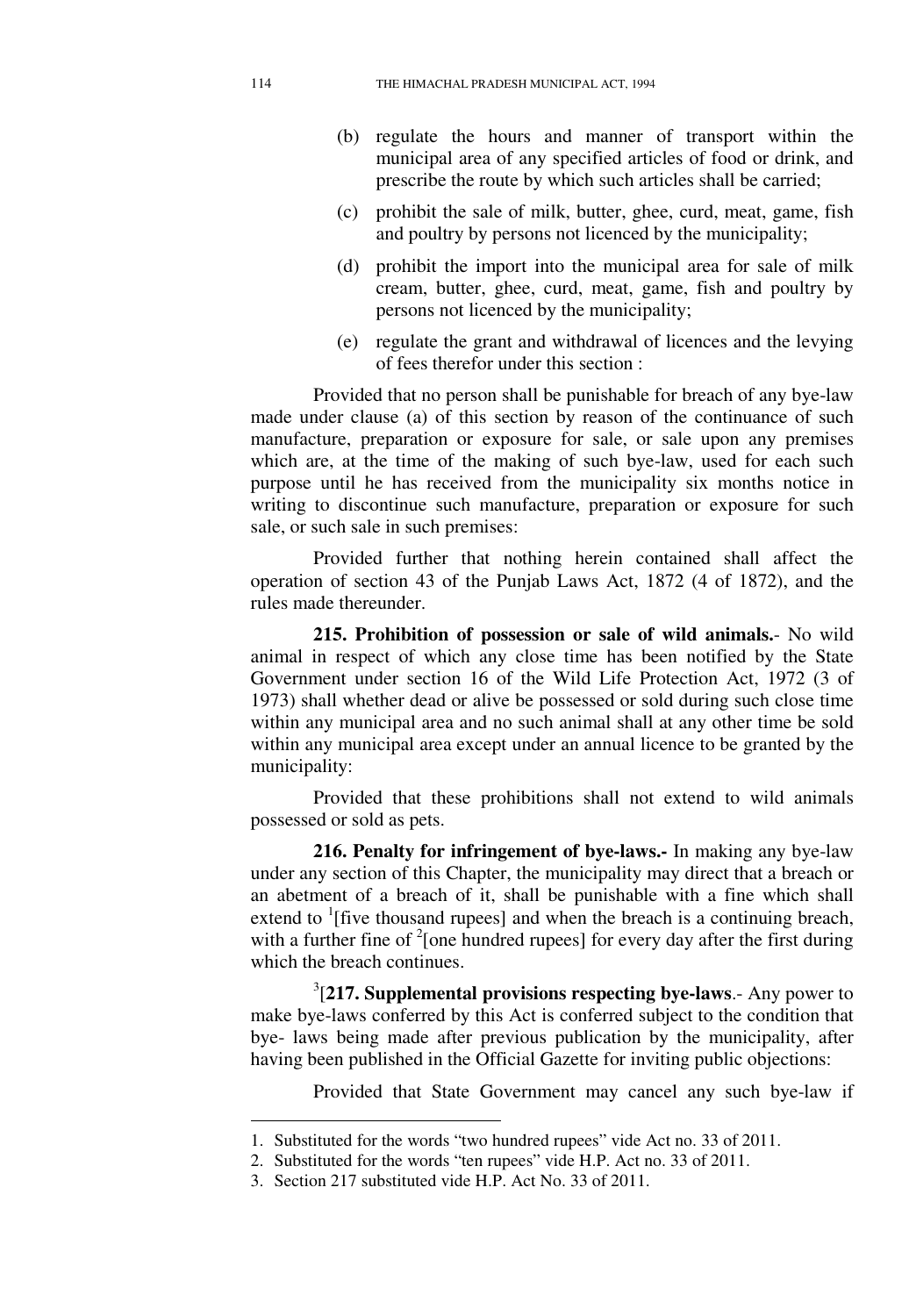found to be contrary to the provisions of this Act or the rules made thereunder and thereupon the bye-law shall cease to have effect.]

#### $1$ [218 and 219 [**218 and 219** XXXXXXXXXXXXXXXX]

**220. Bye-laws to be available for purchase and inspection.** -(1) A copy of all bye-laws made under this Act for any municipal area shall be kept at the office of the municipality and shall be open during office hours without charge to the inspection of any inhabitant.

(2) Copies of all such bye-laws shall be kept at the office of the municipality for sale to the public at a price not exceeding  $^{2}$  fifty rupees].

# **CHAPTER-XII**

# **PREVENTION OF SOIL EROSION AND HILL SIDE SAFETY**

**221. Regulation of felling of trees within municipal limits.-** (1) No person shall fell any tree whether belonging to him or otherwise of the prescribed class within the jurisdiction of any municipality in the State except under a permit obtained from the prescribed authority in the prescribed manner.

*Explanation.-* For the purposes of this Chapter the expression "felling of tree" shall include cutting or destroying or causing or suffering to be cut or destroyed any tree but shall not include bonafide pruning, trimming or otherwise altering shrubs or fruit trees for purely horticultural purposes and other petty acts, such as, the cutting of twigs, digging of ferns and the like from which no material harm of any kind to person or property is likely to result.

(2) No application for grant of permit for felling of tree shall be entertained unless it is accompanied by a fee of Rs. 10/- which amount shall be utilised for fresh plantation.

- (3) (i) A breach of the provision of sub-section (1) or abetment of breach thereof in respect of cutting or destroying of each tree of the prescribed class shall be a separate offence and shall be punishable with imprisonment which may extend to three months or with fine which may extend to  $\frac{3}{7}$  [five thousand rupees.], or with both.
	- (ii) When any person is convicted for breach of the provisions of sub-section (1), the court convicting such person shall, in addition to the punishment imposed, order forfeiture in favour of the concerned municipality of any tree/ fuel/ timber in whatever from it may have been converted and in respect of which the breach of the provisions of sub-section (1) is made and in case such tree/ fuel/ timber is not available for forfeiture the market

<sup>1.</sup> Sections 218 and 219 omitted vide H.P. Act No. 33 of 2011.

<sup>2.</sup> Substituted for words "ten rupees" vide Act No. 33 of 2011.

<sup>3.</sup> Substituted for the words "five hundred rupees" vide H.P. Act No.12 of 2016.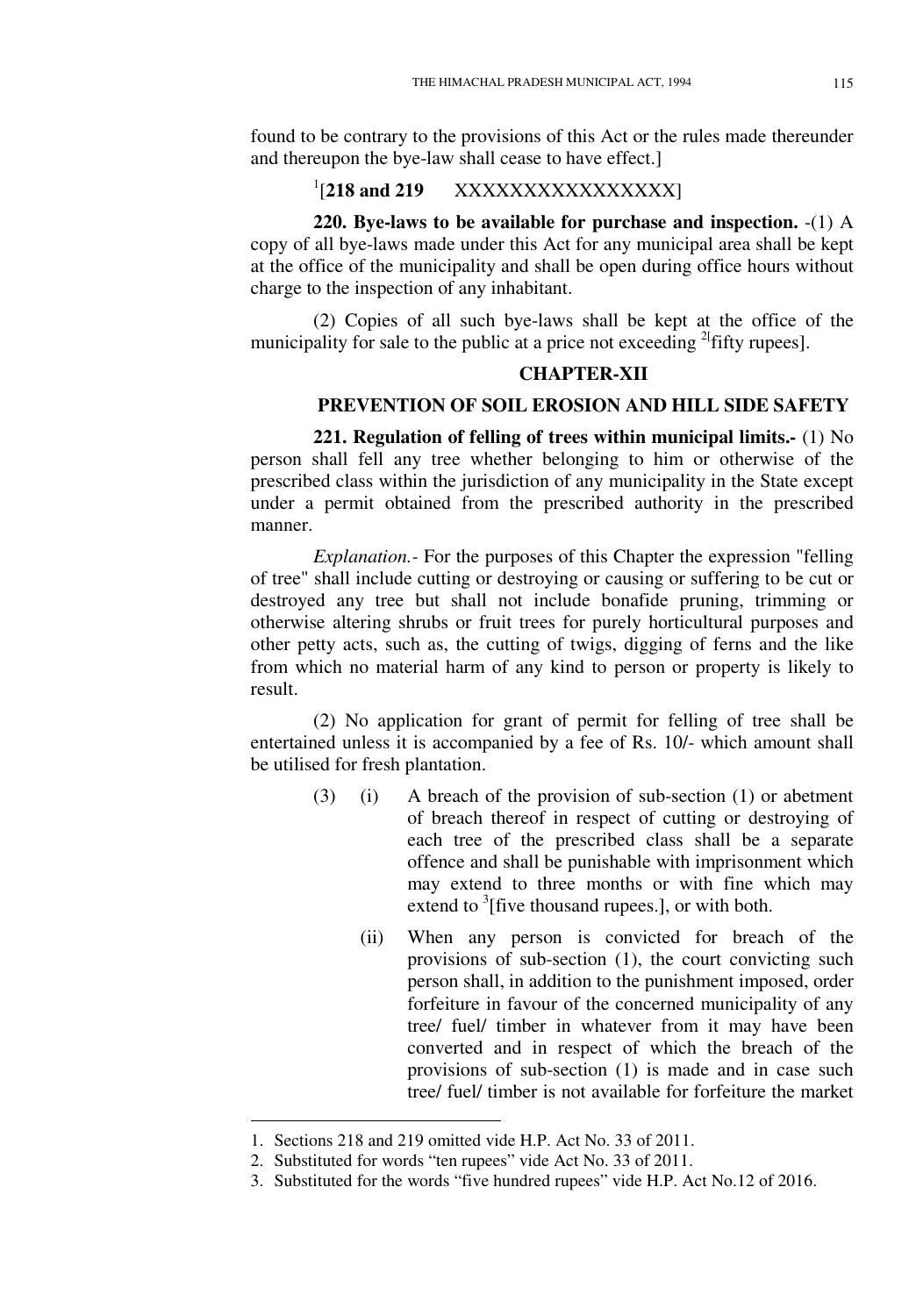value thereof as determined by the court shall be recoverable from him in the same manner as fine imposed.

- (iii) No offence or breach of the provisions of sub-section (1) shall be compounded by any authority empowered to compound, without providing for forfeiture of the tree, fuel or timber in favour of the concerned municipality.
- (iv) Any officer especially empowered in this behalf by the State Government, having reason to believe that a breach of such provision of the Act has been committed or is likely to be committed, may seize the tree, fuel or timber in respect of which such breach has been committed and also all tools used or likely to be used in the commission of such offence and all these articles shall on conviction of the offender or on the composition of the offence be forfeited to the concerned municipality.

*Explanation.-* For the purpose of this sub-section the term "municipality" means the Municipal Council or Nagar Panchayat, as the case may be.

(4) The State Government may make rules consistent with this Act to carry out the purposes of this Chapter and all such rules shall be laid before the Legislative Assembly.

## **CHAPTER XIII**

#### **PROCEDURE, POWER OF ENTRY AND INSPECTION**

**222. Inspection of drains, privies and cesspools.-** (1) The municipality or Executive Officer or Secretary, as the case may be, may authorise any person to enter, between sunrise and sunset, into any building or upon any land and to inspect any drain, privy, latrine, urinal, cesspool, cable, wire, pipes, sewer or channel therein or thereon, and to cause the ground to be opened where such person as aforesaid may think fit for the purpose of preventing or removing any nuisance arising from the drains, privies, latrines, urinals, cesspools, cable, wires, pipes, sewers or channels.

(2) If, on such inspection, it appears that the opening of the ground was necessary for the prevention or removal of a nuisance, the expenses thereby incurred shall be paid by the owner or occupier of the land or building; but if it be found that no nuisance exists or but for such opening would have arisen, the ground or portion of any building, drain or other work, if any, opened, injured or removed for the purpose of such inspection shall be filled in, reinstated and made good by the municipality.

(3) No building other than a latrine, urinal or privy shall be entered under this section until six hours' notice in writing has been given to the occupier of the building by municipality or by the person authorised by the municipality to make the entry.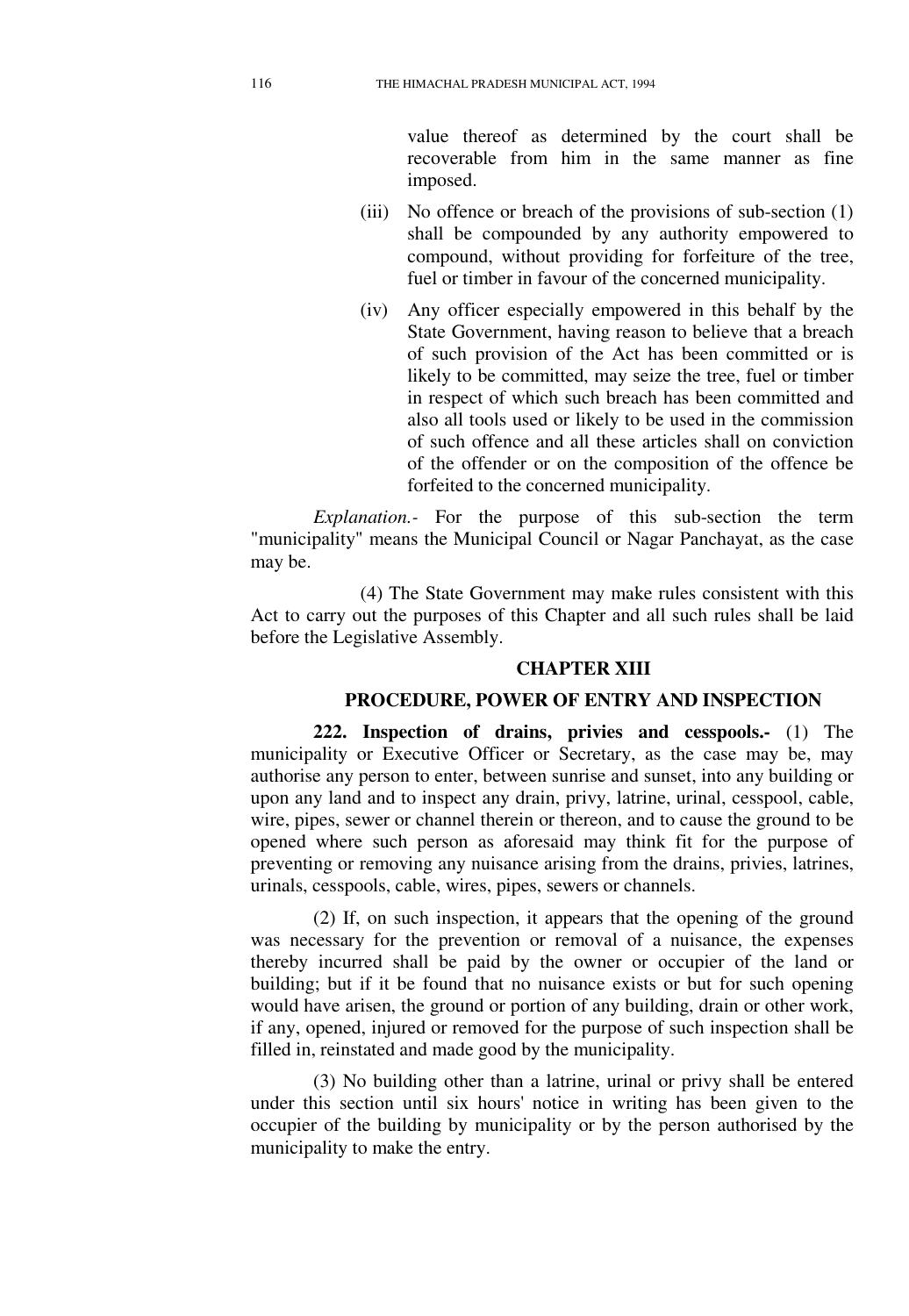**223. Inspection of building etc.-** (1) The municipality or Executive Officer or the Secretary, as the case may be, may authorise any person after giving three hours' notice to the occupier, or, if there be no occupier, to the owner of any building to enter and inspect it at any time between sunrise and sunset where such inspection appears necessary for sanitary reasons.

(2) If the building to be inspected is a stable for horses or a house or shed for cows or other cattle, previous notice shall not be required before inspection.

**224. Other powers of entry on buildings or land.-** The municipality or Executive Officer or the Secretary, as the case may be, may authorise any person, after giving twenty four hours' notice to the occupier, or if there be no occupier, to the owner of any building or land, at any time between sunrise and sunset -

- (a) to enter on and to survey, and to take levels or measurements of any building or land;
- (b) to enter into any building or on any land for the purpose of examining works under construction, of ascertaining the course of sewers or drains, or of executing or repairing any work which it is by this Act empowered to execute or to maintain;
- (c) to enter into any building or on any land for the purpose of inspecting or repairing gas, water, telephonic, electric or other installations and for taking readings of meters connected therewith;
- (d) to enter into any building or on any land for the purpose of ascertaining whether any building is being or has been erected or re-erected without sanction or in contravention of any sanction given by the municipality or Executive Officer or the Secretary as the case may be, or of any bye-laws made under section 204 or of any scheme sanctioned under section 205 and to take such measurements and to do any other such acts as may be necessary for such purpose.

**225. Power to inspect places for sale of food or drink etc, and to seize un-wholesome articles exposed for sale.-** The municipality or Executive Officer or the Secretary, as the case may be, may authorise any person at all reasonable times to enter into and to inspect any market, building, shop, stall or place for the sale of food or drink for man, or as a slaughter house, or for the sale of drugs, and to inspect and examine any food or drink, animal or drugs, which may be therein; and, if any article of food or drink, or any animal therein appears to be intended for the consumption of man to be unfit may seize and remove the same or may cause it to be destroyed or to be so disposed of as to prevent its being exposed for sale or used for such consumption; and in case it is reasonably suspected that any drug is adulterated in such manner as to lessen its efficiency or to change its operation or to render it noxious, to remove the same giving a receipt therefor, and to cause the owner thereof to be brought before a Magistrate for enquiry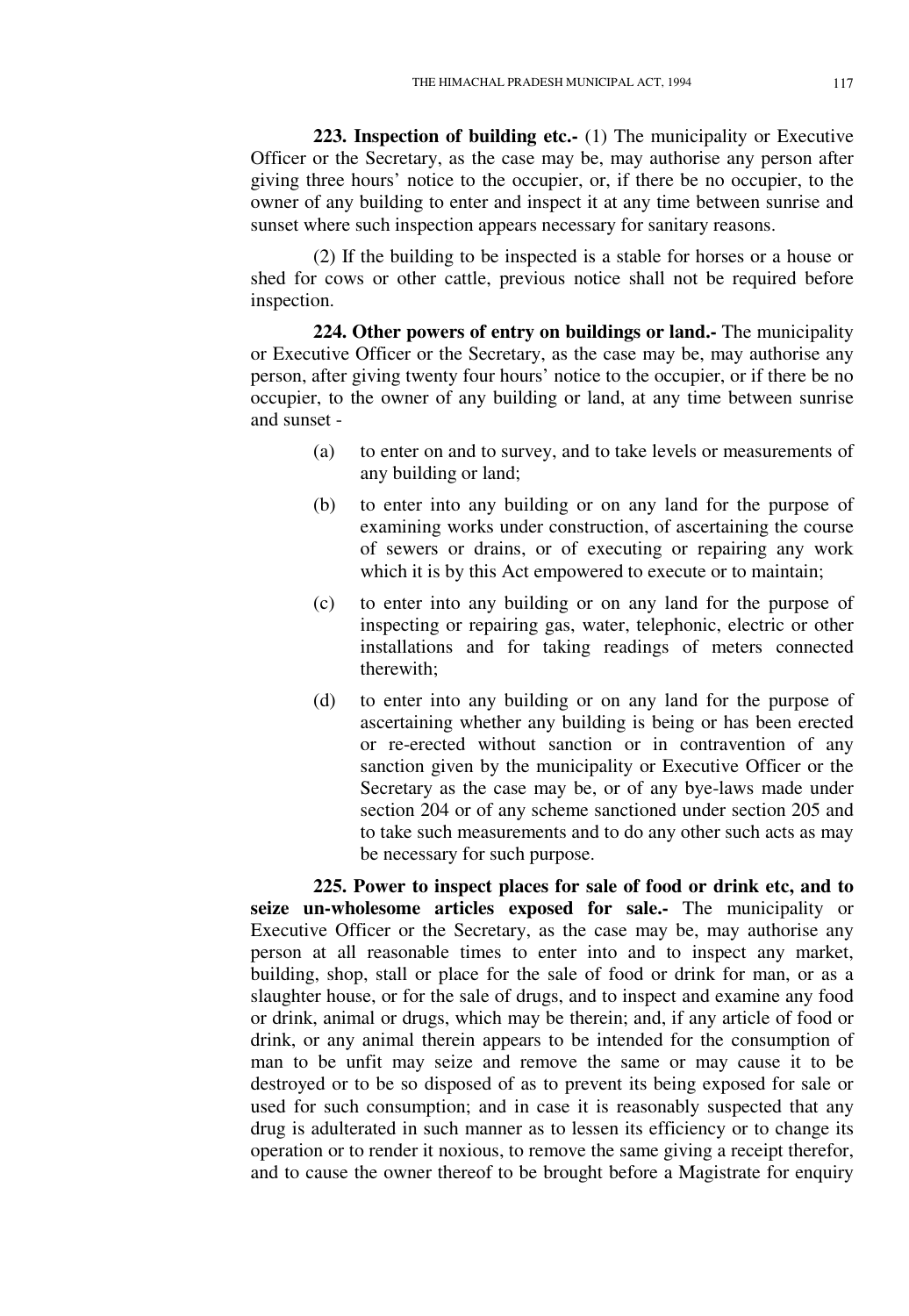whether any offence has been committed in respect thereof, and for orders as to the disposal of the said drug.

**226. Inspections of place for illicit slaughter of animals.-** If there are reasonable grounds for believing that any animal has been, is being, or is about to be, slaughtered in any place or premises not fixed for such purpose under section 172 or in contravention of any bye-law made under sub-clause (i) of clause (e) of section 202, the municipality or Executive Officer or Secretary or any person authorised by it or him in this behalf may, at all reasonable times, enter into and inspect any place or premises :

Provided that no entry shall be made under the provisions of this section without an order in writing from the President or from the Health Officer. Such order shall specify the place or premises to be entered and the locality in which same is situated and the period which shall not exceed seven days for which it is to remain in force.

**227. Refusal to allow inspection. -** Whoever in contravention of section 224 or section 225 or section 226 or section 229, refuses to suffer inspection of any premises, food, drink, drug or animals, shall be punishable with a fine which shall not be less than  $\frac{1}{1}$  [five hundred rupees and more than two thousand rupees.]

**228. Search for inflammable or explosive material in excess of authorised quantity.** (1) The municipality or Executive Officer/Secretary may authorise any person to enter upon, at any reasonable time, and inspect any house or building which is suspected to contain petroleum, explosive or other inflammable material in excess of the quantity permitted to be kept in such house or building under the provisions of this Act or of any rule, bye-law or public notice made or published thereunder.

(2) Should any such excess quantity of such material be discovered, it may be seized and held subject to such order as a Magistrate may pass with respect to it.

(3) If the Magistrate decides that the material seized was stored in the house or building contrary to the provisions of this Act or of any rule, bye-law or public notice made or published thereunder, he shall pass an order confiscating the same.

(4) Subject to any general rules for the time being applicable thereto, the material confiscated may be sold by order of the Magistrate, and the proceeds, after defraying the expenses of such sale, shall be credited to the municipal fund.

(5) No order of confiscation under this section shall operate to prevent any other criminal or civil proceedings to which the person storing the material in excessive quantity may be liable.

<sup>1.</sup> Substituted for the words "twenty five rupees and more than two hundred rupees" vide H.P. Act No.12 of 2016.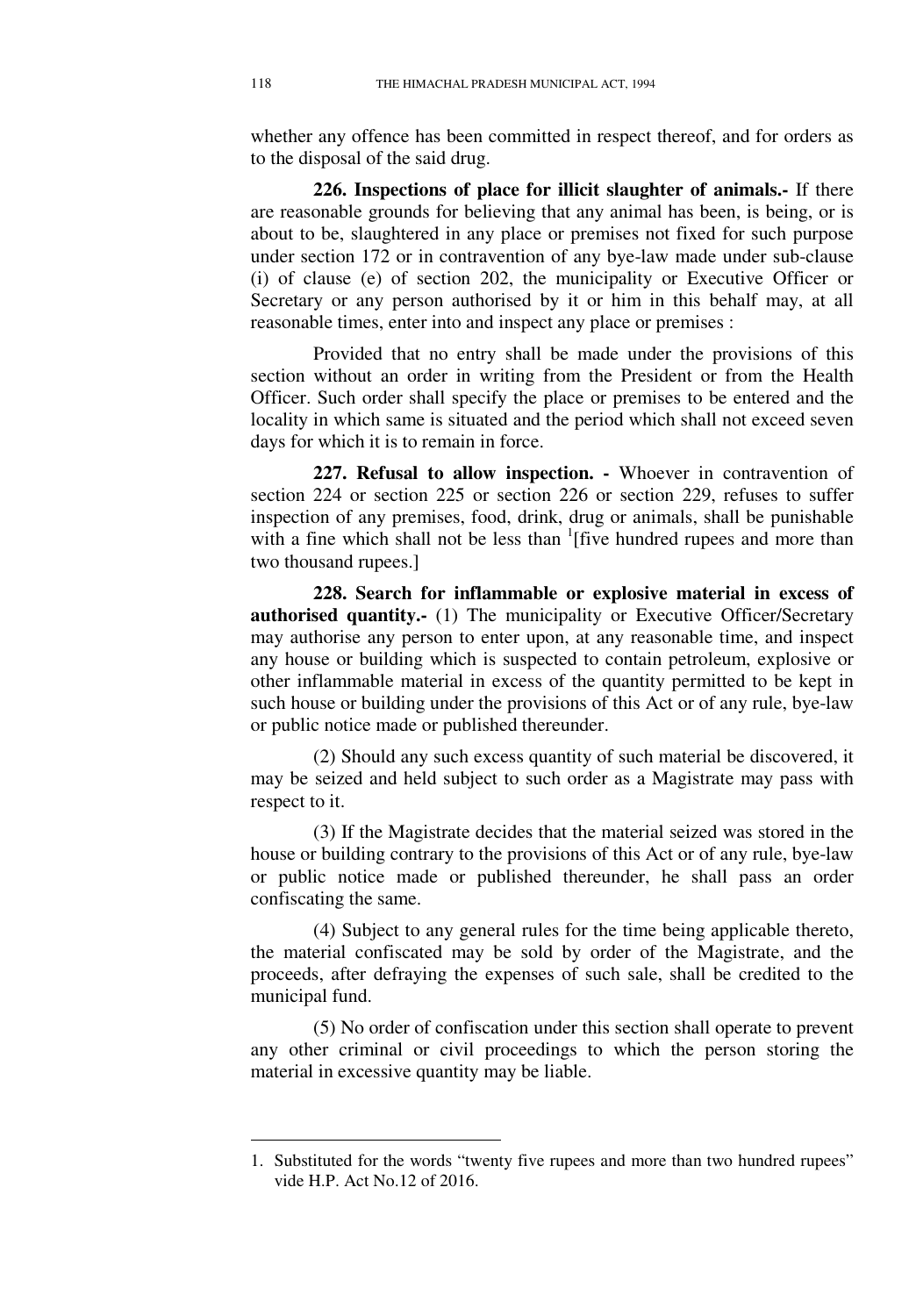**229. Power of entry for the purpose of preventing spread of disease.-** (1) The Health Officer or any other officer authorised by the municipality may enter, at any time, after three hours' notice, into any building or premises in which any infectious disease is reported or suspected to exist, for the purpose of inspecting such building or premises.

(2) No such inspection shall be made except in the hours between sunrise and sunset.

**230. Authorisation of powers.-** The municipality or Executive Officer or Secretary, as the case may be, may authorise persons to exercise the powers of entry conferred by the foregoing sections of this Chapter either generally in regard to all buildings and lands or particularly in regard to specified buildings and lands or classes of building and lands.

**231. Precautions to be observed in entering dwelling.-** When any building used as a human dwelling is entered under this Act, due regard shall be paid to the social and religious sentiments of the occupier, and before any apartment in the actual occupancy of any woman who according to custom does not appear in public, is entered under this Act, notice shall be given to her that she is at liberty to withdraw, and reasonable facility shall be afforded to her for withdrawing.

**232. Reasonable time for compliance to be fixed.-** When any notice under this Act requires any act to be done for which no time is fixed by this Act, it shall fix a reasonable time for doing the same.

**233. Authentication, service and validity of notices.-** (1) Every notice issued by a municipality under this Act or under any rule or bye-law, shall be in writing, signed by the President, Vice-President, Executive Officer, Secretary, Assistant Secretary, or the Health Officer or by the members of any sub-committee specifically authorised by the municipality in that behalf, and every such notice and every order made under section 208 may be served on the person to whom it is addressed, or delivered or left at his usual place of abode or business with some adult male member or servant of his family, or, if it cannot be so served may be affixed to some conspicuous part of his place of abode or business.

(2) When the place of abode or business of person to whom notice is addressed is not within the limits of the municipal area, the notice may be served by posting it in a registered cover addressed to his usual place of abode.

(3) If the owner of any property has no place of abode or business within the municipal area, every such notice addressed to him as such owner may be served on the occupier.

(4) When the place of abode or business of the occupier of any property is not known, every such notice addressed to him as such occupier may be served by affixing it to some conspicuous part of the property.

(5) No notice issued by the municipality under this Act or under any rule or bye-law shall be invalid for defect of form.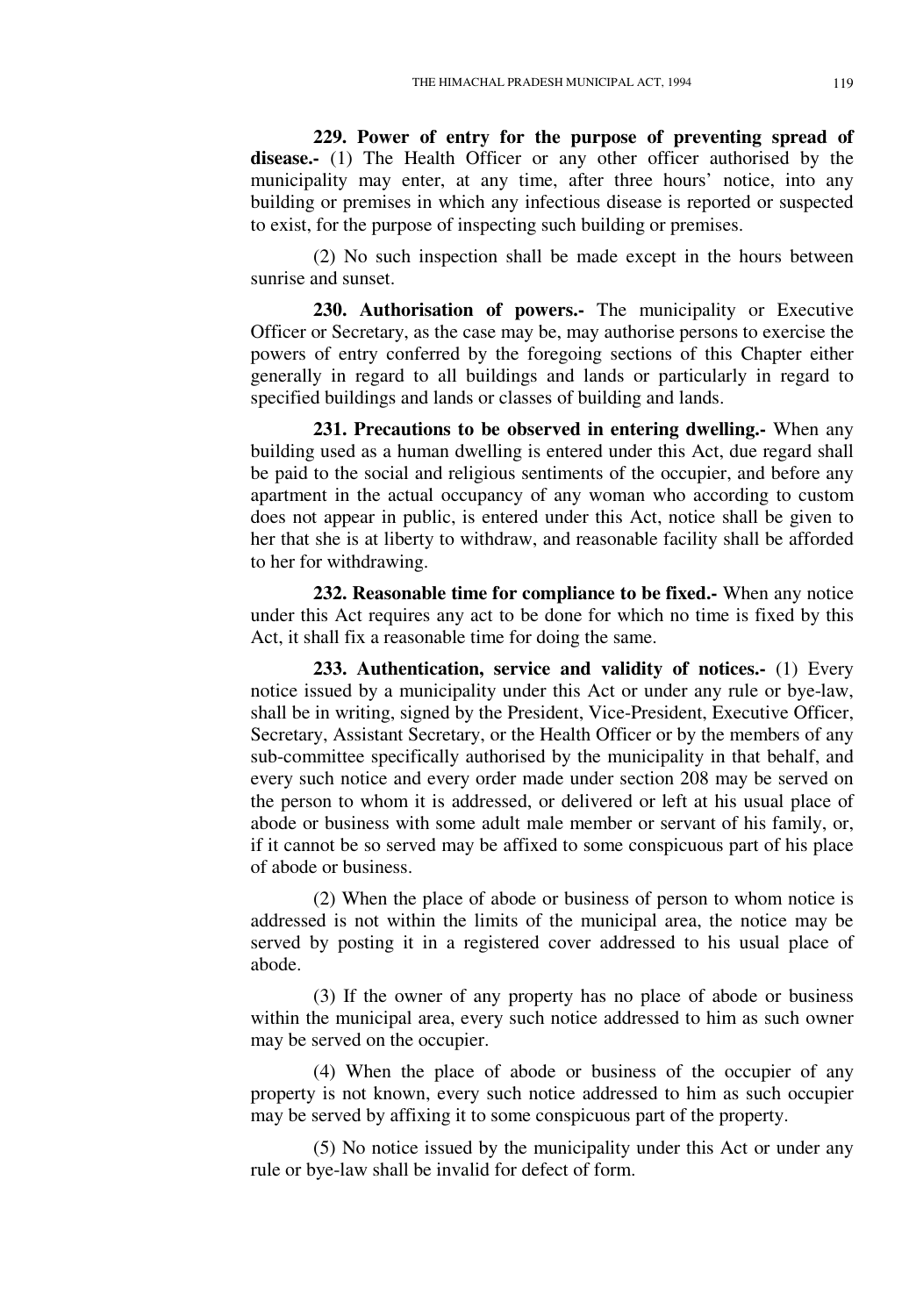**234. Service when owner and occupier are different persons.-**  Whenever it is provided by this Act that any notice may be given to the owner or occupier of any land or building, and the owner and occupier are different persons, such notice shall be given to one of them primarily liable to comply with such notice, and in case of doubt to both of them:

Provided that in any such case, where there is no owner resident within the municipal area, the delivery of such notice to the occupier shall be sufficient.

**235. Mode of giving notice to owner or occupier of property.-**  When any notice is under the provisions of this Act to be given to or served on the owner or occupier of any property and he is unknown, it may be given or served-

- (a) by delivering a written notice to some person on the property or should there be no person on the property to whom it can be delivered, by affixing it to some conspicuous part of the property; or
- (b) by putting into the post a pre-paid letter containing a written notice and addressed by the description of the "owner" or "occupier" of the property, naming it, in respect of which the notice is given, without further name or description.

**236. Publication of public notices.-** Every public notice given by a municipality under this Act or any rule or bye-law shall be published by proclamation or in such other manner as the State Government may, by rule, direct.

**237. Penalty for disobedience of orders of municipalities.-**  Whoever disobeys any lawful direction of prohibition given by the municipality by public notice under this Act or any written notice lawfully issued by it thereunder, or fails to comply with the conditions subject to which any permission was given by the municipality to him under those powers shall, if the disobedience or omission is not an offence punishable under any other section, be punishable with a fine which shall not be less than 1[five hundred rupees and more than two thousand rupees and in case of a continuing breach, with a further fine of fifty rupees] for every day after the first during which the breach continues.

**238. Compensation for damage.-** Every person convicted for an offence under this Act on account of any act or omission, shall, notwithstanding any punishment to which he may have been sentenced for such offence, pay compensation, the amount of which shall be determined by the Magistrate before whom he was so convicted, to the municipality for any damage that may have occurred to any property of the municipality, in consequence of such act or omission.

<sup>1.</sup> Substituted for the words and sign "twenty-five rupees and more than two hundred rupees, and, in the case of a continuing breach, with a further fine of ten rupees" vide H.P. Act No. 12 of 2016.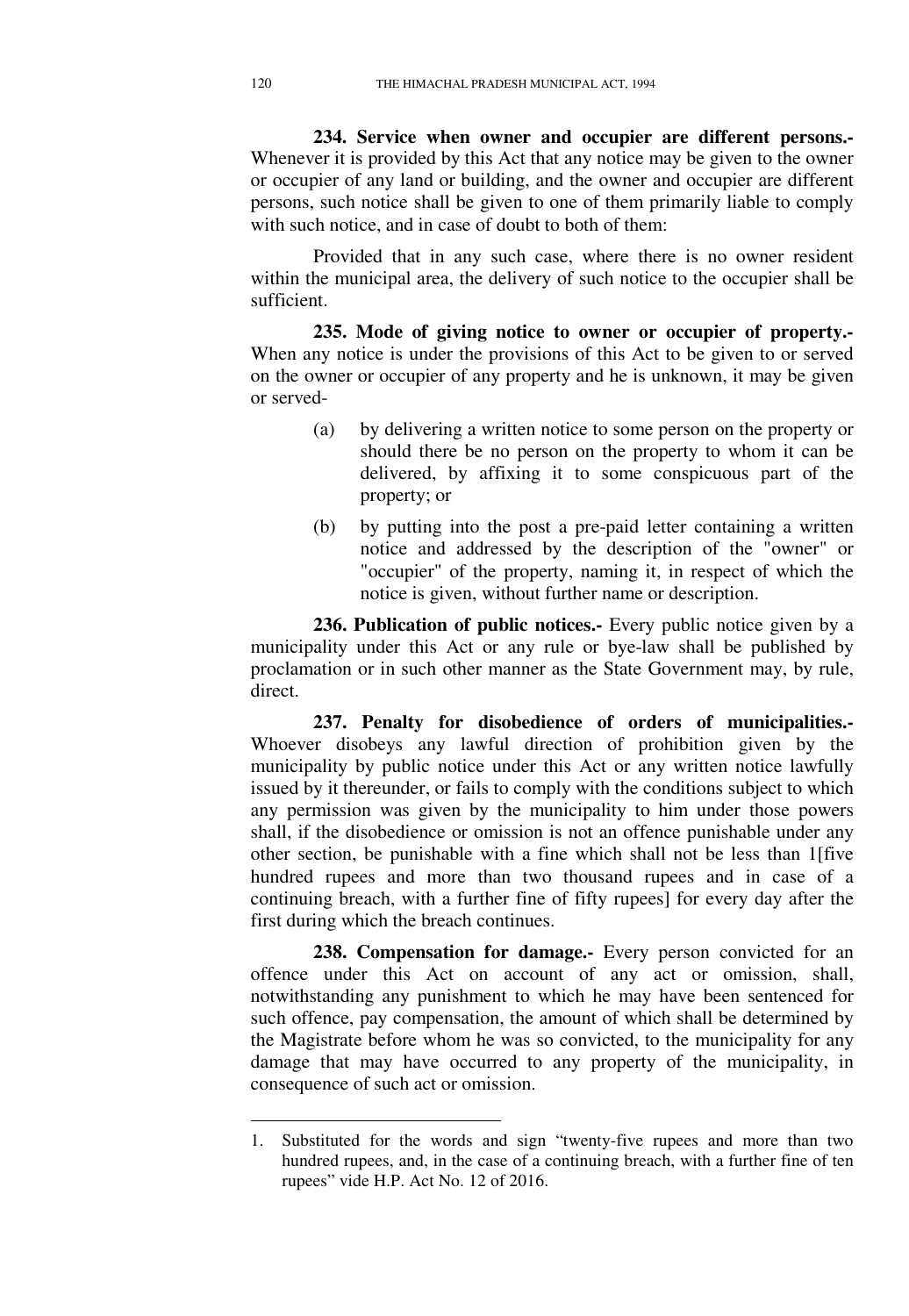**239. Power of municipality in the event of non-compliance.-** Whenever the terms of any notice other than a notice under section 183 have not been complied with the municipality may, after six hours' notice, by its officer, cause the act to be done.

**240. Penalty for obstruction.-** Any person wilfully obstructing the municipality or any employee of the municipality or any person authorised by the municipality, in exercise of the powers conferred by this Act, shall be punishable with a fine which shall not be less than <sup>1</sup>[five hundred rupees and more than two thousand rupees.]

**241. Recovery of cost of execution.-** (1) Where, under this Act, the owner or occupier of property is required by the municipality to execute any work and default has been made in complying with the requirement, and the municipality has executed the work, the municipality may recover the cost of the work from the person in default.

(2) As between themselves and the municipality both owner and occupier shall be deemed to be in default for the purposes of this section, but that one of them shall be deemed to be primarily in default upon whom, as between landlord and tenant, the duty of doing the required act would properly fall either in pursuance of the contract of tenancy or by law.

(3) When the person primarily in default is the owner, and the municipality has recovered the whole or any part of the cost from the occupier, or he has paid the same upon its demand, he may deduct the sum so recovered or paid from the rent from time to time becoming due from him to the owner, or otherwise recover it from such owner:

Provided that no occupier shall be required to pay under sub-section (3) any sum greater than the amount for the time being due from him to the owner, either in respect of rent due at the date of such demand as aforesaid or thereafter accruing unless he has refused on demand by the municipality truly to disclose the amount of his rent and the name and address of the person to whom it is payable; but the burden of proof that the sum so demanded by the municipality from the occupier exceeds the rent due at the time of the demand, or which has since accrued due, shall lie on, the occupier.

(4) All money recoverable by a municipality under this section may be recovered on application to a Magistrate having jurisdiction within the municipal area, by distress and sale of the movable property of the person from whom the money is recoverable, and if payable by the owner of the property shall, until it is paid, be a charge on the property.

(5) Nothing in this section shall affect any contract between an owner and an occupier.

(6) Where under section 116 or section 117, the municipality has executed any work, the cost thereof may be recovered from the owner or

<sup>1.</sup> Substituted for the words "twenty five rupees and more than two hundred rupees" vide H.P. Act No.12 of 2016.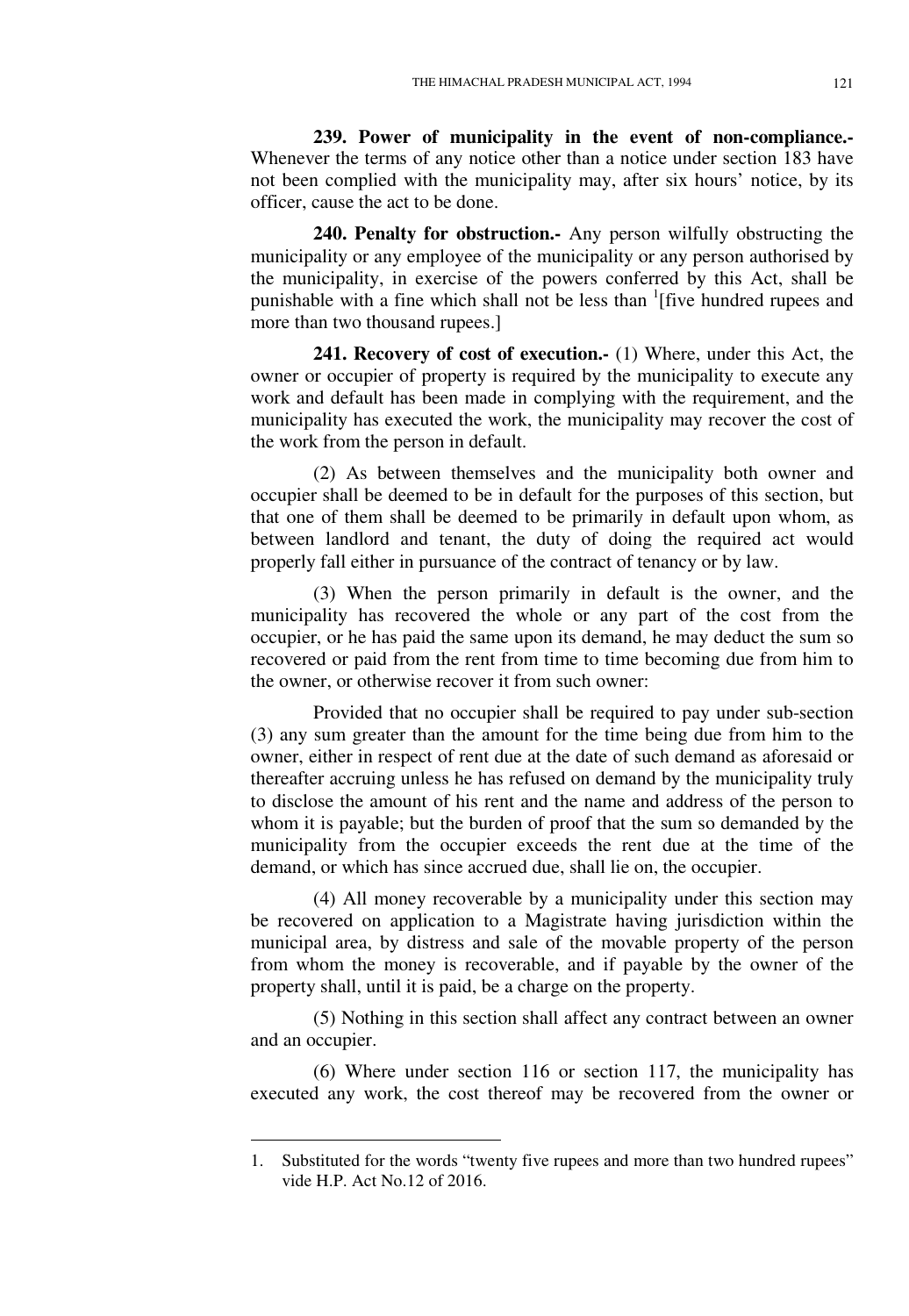occupier in connection with work done under section 116, and from the owner in connection with work done under section 117, in the manner herein provided for the recovery of the cost of work from a defaulting owner or occupier and subject to the provisions herein contained.

**242. Relief to agents and trustees.-** (1) When any person, by reason of his receiving or being entitled to receive the rent of immovable property as agent or trustee of a person or society, would, under this Act, be bound to discharge any obligation imposed by this Act on the owner of the property for the discharge of which money is required, he shall not be bound to discharge the obligation unless he has, or but for his own improper act or default might have had in his hand funds belonging to the owner sufficient for the purpose.

(2) The burden of proving the fact entitling an agent or trustee to relief under this section shall lie on him.

(3) When any agent or trustee has claimed and established his right to relief under this section, the municipality may give him notice to apply to the discharge of such obligation as aforesaid, the first money which shall come to his hands on behalf or for the use of the owner, and should he fail to comply with such notice, he shall be deemed to be personally liable to discharge such obligation.

**243. Payment of compensation.-** (1) The municipality may make compensation out of the municipal fund to any person sustaining any damage by reason of the exercise of any of the powers vested in the municipality, its employees, under this Act, and shall make such compensation where the damage was caused by the negligence of the municipality, its employees and the person sustaining the damage was not himself in default in the matter in respect of which the power was exercised.

(2) Should any dispute, for the settlement of which no express provision is made by any other section, arise touching the amount of any compensation which the municipality, is by this Act required to pay or empowered to receive for injury to or in respect of any building or land, it shall be settled in such manner as the parties may agree, or in default of agreement, in the manner provided by the Land Acquisition Act, 1894 (1 of 1894), with reference to the acquisition of and payment of compensation for land for public purposes so far as it can be made applicable.

**244. Appeals from orders of municipality.-** (1) Any person aggrieved -

- (a) by the refusal of a municipality under section 208 to sanction the erection or re-erection of a building, or
- (b) by a notice from a municipality under section 182 requiring a street to be drained, levelled, flagged, metalled or provided with proper means of lighting, or declaring a street to be a public street , or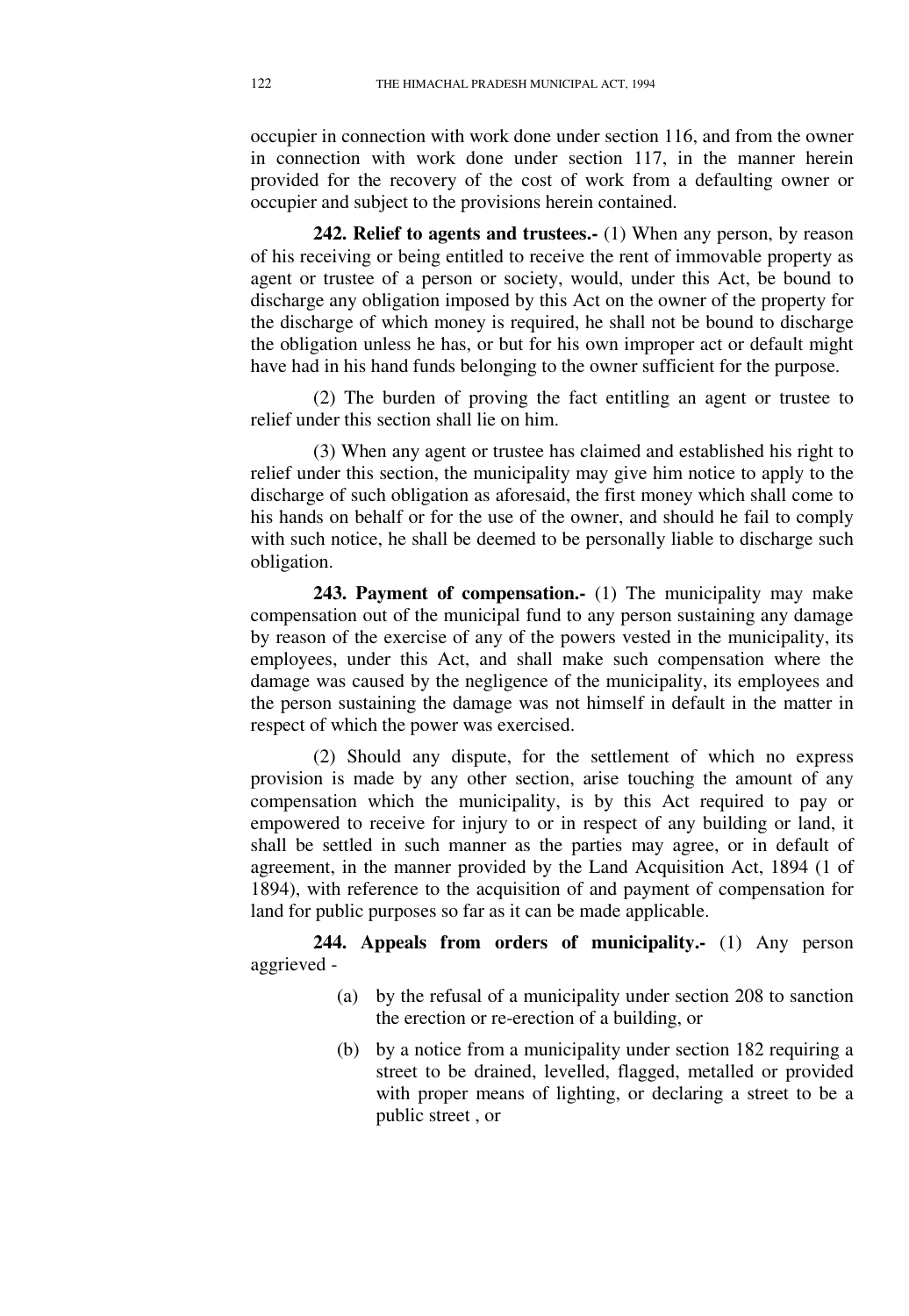(c) by an order made by a municipality or an Executive Officer/ Secretary under the powers conferred upon it by section 111 or section 120, or section 125 or section 128 or section 237,

may appeal within thirty days, from the date of such prohibition, notice or order to such officer as the State Government may appoint for the purpose of hearing such appeals or any of them, or, failing such appointment, to the Deputy Commissioner and no such refusal, notice or order shall be liable to be called in question otherwise than by such appeal.

(2) The appellate authority may, if it shall think fit, extend the period allowed by sub-section (1) for appeal.

(3) The order of the appellate authority confirming, setting aside or modifying the refusal notice or order appealed from shall be final:

Provided that the refusal, notice or order shall not be modified or set aside until the appellant and the municipality have had reasonable opportunity of being heard.

**245. Prosecution to be suspended in certain cases.-** When any order of the kind specified in section 111, section 128 and section 237 is subject to appeal, and an appeal has been instituted against it, all proceedings to enforce such order and all prosecutions for any breach thereof, shall be suspended pending the decision of the appeal and if, such order is set aside on appeal, disobedience thereto, shall not be deemed to be an offence.

**246. Appeals from certain orders.-** Every order of confiscation under section 228 shall be subject to appeal to the next superior court, but shall not be otherwise open to appeal.

247. Authority for prosecution.- Unless otherwise expressly provided, no court shall take cognizance of any offence punishable under this Act or any rule or any bye-law except on the complaint of, or upon information received from the municipality or its Executive Officer/Secretary or some person authorised by the municipality or by the Executive Officer / Secretary in this behalf.

*Explanation.-* The municipality or its Executive Officer/ Secretary may authorise any person and shall be deemed to have authorised any person appointed to this end by the State Government to make complaints or give information, without previous reference to the municipality, either generally in regard to all offences against this Act and the rules or bye-laws, or particularly in regard only to specified offences or offences of a specified class. The person authorised may be authorised by office, if he is President, Vice-President, Health Officer/Executive Officer or Secretary of the municipality, or officer-in-charge of a police station; in other cases the authority must be personal. The authority must in all cases be in writing and may at any time be cancelled by the municipality.

**248. Power to compound offences. -**(1) Except as otherwise provided under any other provision of this Act, the municipality or the Executive Officer/Secretary or any other officer authorised by the State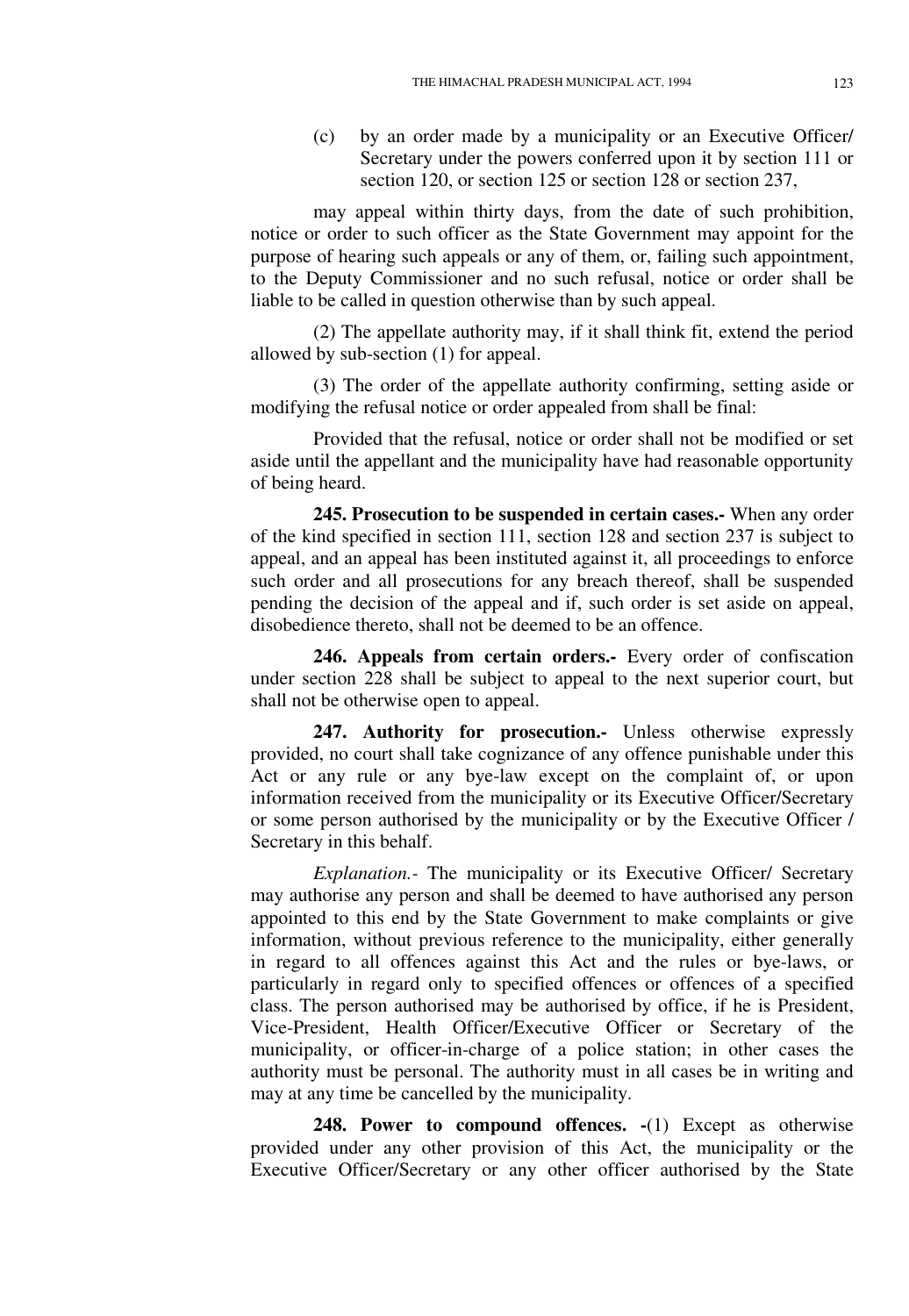Government in this behalf may accept from person against whom a reasonable suspicion exists that he has committed an offence against this Act or any rule or bye-law, a sum of money not less than <sup>1</sup>[fifty rupees] by way of composition for such offence.

(2) On payment of such sum of money, the suspected person if in custody shall be discharged, and no further proceedings shall be taken against him in regard to the offence or alleged offence so compounded for.

(3) Sums paid by way of compensation under this section shall be credited to the municipal fund.

(4) Authorisation under sub-section (1) to accept composition for alleged offences may be given by the municipality either generally in regard to all offences under this Act and the rules and bye-laws, or particularly in regard only to specified offences or offences of a specified class and may, at any time, be withdrawn by the municipality.

(5) If the municipality has not authorised any of the officers specified in sub-section (1), it shall, if so required by the Deputy Commissioner give such authorisation to any of the officers specified in sub-section (1), and shall not withdraw authorisation given on such requisition without the sanction of the Deputy Commissioner.

## **CHAPTER XIV**

# **FINANCIAL CONTROL AND AUDIT**

**249. Presentation of accounts and budget of a municipality.-** (1) The Finance, Audit and Planning Committee shall cause to be prepared and laid before the municipality at a meeting, which shall be held between the first day of February and the tenth day of March, a complete account of the actual and expected receipts and expenditure for the official year ending on the thirty-first day of March next following together with a budget estimate of the income and expenditure of the municipality for the official year to commence on the first day of April next following.

(2) The municipality shall thereupon decide upon the appropriation and the ways and means contained in the budget of the year to commence on the first day of April next following. The budget as passed by the municipality shall be sent, through the Deputy Commissioner to the Director, before such may be fixed by the Director.

(3) In such budget estimate, the municipality shall among other things,-

> (a) make adequate and suitable provision for such service as may be required for the fulfilment of the several duties imposed on the municipality by this Act or any other law;

<sup>1.</sup> Substituted for the word "five rupees" vide H.P. Act No. 12 of 2016.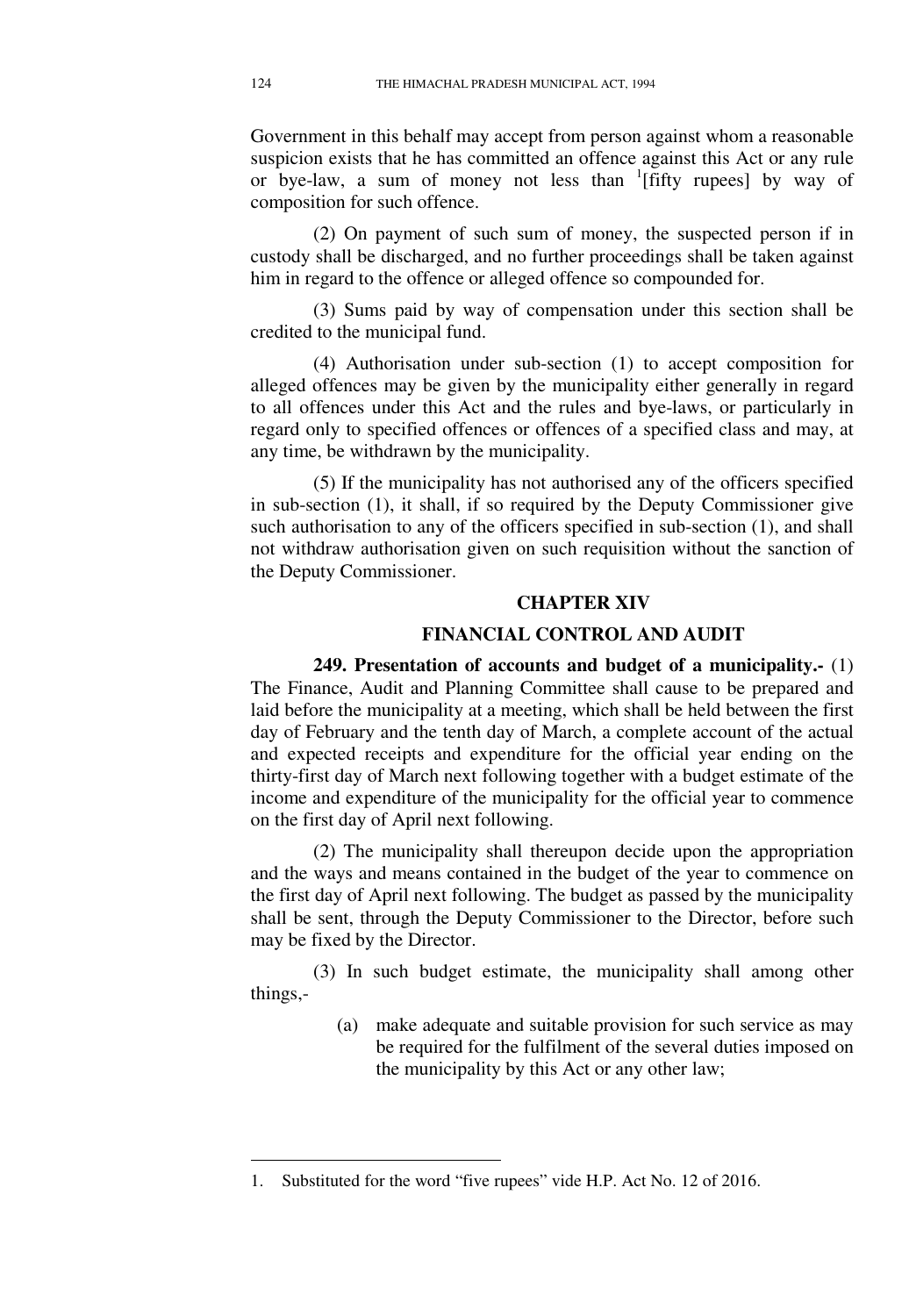- (b) provide for the payment, as they fall due, of all instalments of principal and interest for which the municipality may be liable in respect of loans contracted by it;
- (c) allow for a balance at the end of said year of not less than such sum or percentage of income as may, from time to time, be fixed by the Director either generally for all municipality or specially for any municipality.

(4) If such budget estimate is not in accordance with the provisions of this Act or the rules and orders issued thereunder, the Director may, within two months from the date of receipt of the budget, modify the same to secure compliance with the Act, the rules or the orders:

Provided that the Director shall not have power to direct that total proposed expenditure shall exceed the total of the estimated income of the municipality for the following year and the opening balance.

(5) If the municipality fails to approve the budget estimate on or before the date mentioned in sub-section (1), the Executive Officer or the Secretary of the municipality shall forward the budget estimate, through the Deputy Commissioner, to the Director who shall approve it with or without modification. The budget so approved by the Director shall be certified by the Director and thereupon shall be deemed to have been duly approved by the municipality.

**250. Revision of budget.-** If, in the course of the official year the municipality finds it necessary to modify the provisions made in the budget with regard to the receipts or to the distribution of the amounts to be expended on the different services it undertakes, it may make such modifications :

Provided that no diversion of grants transferred by the Government out of the Consolidated Fund of the State can be made for a purpose, programme or scheme not covered under such grants:

Provided also that, without the approval of the Director,-

- (a) no reduction of over ten per cent is made in the grants approved for any developmental functions of the municipality; and
- (b) the closing balance shall not be reduced below the sum fixed under clause (c) of sub-section (3) of section 249.

**251. Supplementary budget.-** Supplementary budget may be prepared and submitted when necessary. The municipality may, at any time during the year for which a budget has been sanctioned by the Director, cause a supplementary budget to be prepared and submitted to the Director.

Every such supplementary budget shall be considered and approved by the Municipality and submitted, through the Deputy Commissioner to the Director for approval.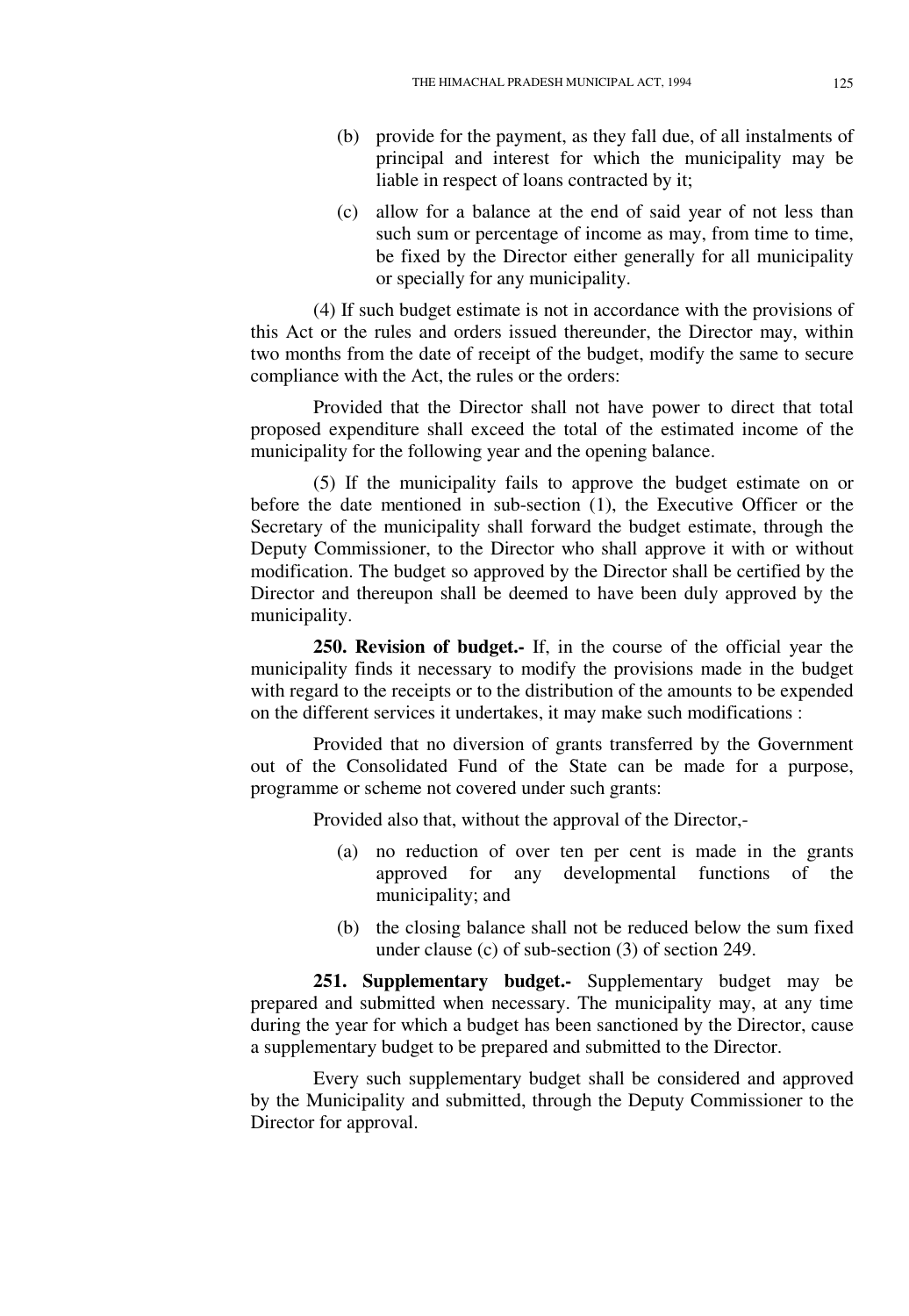**252. Maintenance of accounts and restriction of expenditure.-** (1) Accounts of the income and expenditure of the municipality shall be kept in accordance with such rules as may be prescribed.

(2) Expenditure from the municipality fund shall, save as otherwise expressly provided for in this Act, be incurred subject to such sanction, conditions and limitations as may be prescribed.

(3) The municipality shall within a period not exceeding three months after the close of the official year pass the accounts of that year.

**253. Transmission of accounts. -** The municipality shall, as soon as the annual accounts have been finally passed by it, transmit to the Director an account in the form prescribed in this behalf and shall furnish such details and vouchers relating to the same as the Director, may from time to time, direct.

**254. Power to write off irrecoverable sums.-** Subject to such restrictions as may be prescribed a municipality may write off any sum due to it, if in its opinion, such sum is irrecoverable :

Provided that no sum exceeding one thousand rupees shall be written off except with the previous sanction of the Director.

**255. Audit of accounts.**  $\cdot$  (1) The accounts of the municipality fund shall be audited by a separate and independent audit agency <sup>1</sup>[xxxxxxxxxxx] and audit agency shall, for the purpose of audit have access to all the accounts and other records of the municipality.

(2) The audit agency shall within one month of the completion of the audit forward the copy of the audit note to the municipality and on receipt of the said report, the municipality shall, as soon as may be, remedy defects or irregularities, if any, pointed out in the report and shall forward without delay to the State Government through the Deputy Commissioner and the Director, so many copies of the said report as may be required by the State Government with a brief statement of the action, if any, taken or proposed to be taken thereon.

(3) The State Government shall on receipt of the audit report of the municipalities, lay them before the State Legislature.

**256. Action by municipality on audit report.**  $- (1)$  The municipality shall, on the report of the audit agency may on its own motion and after taking the explanation of the person concerned or making such further enquiry as it may consider necessary, charge any person responsible for irregular expenditure pointed out by the audit agency or the amount of any deficiency or loss caused by the negligence or misconduct of such person or any sum received which ought to have been, but is not brought into account by such person, and shall, in every such case certify the amount due from such person.

<sup>1.</sup> The words "under the control of the Director" deleted vide H.P. Act No. 20 of 2007.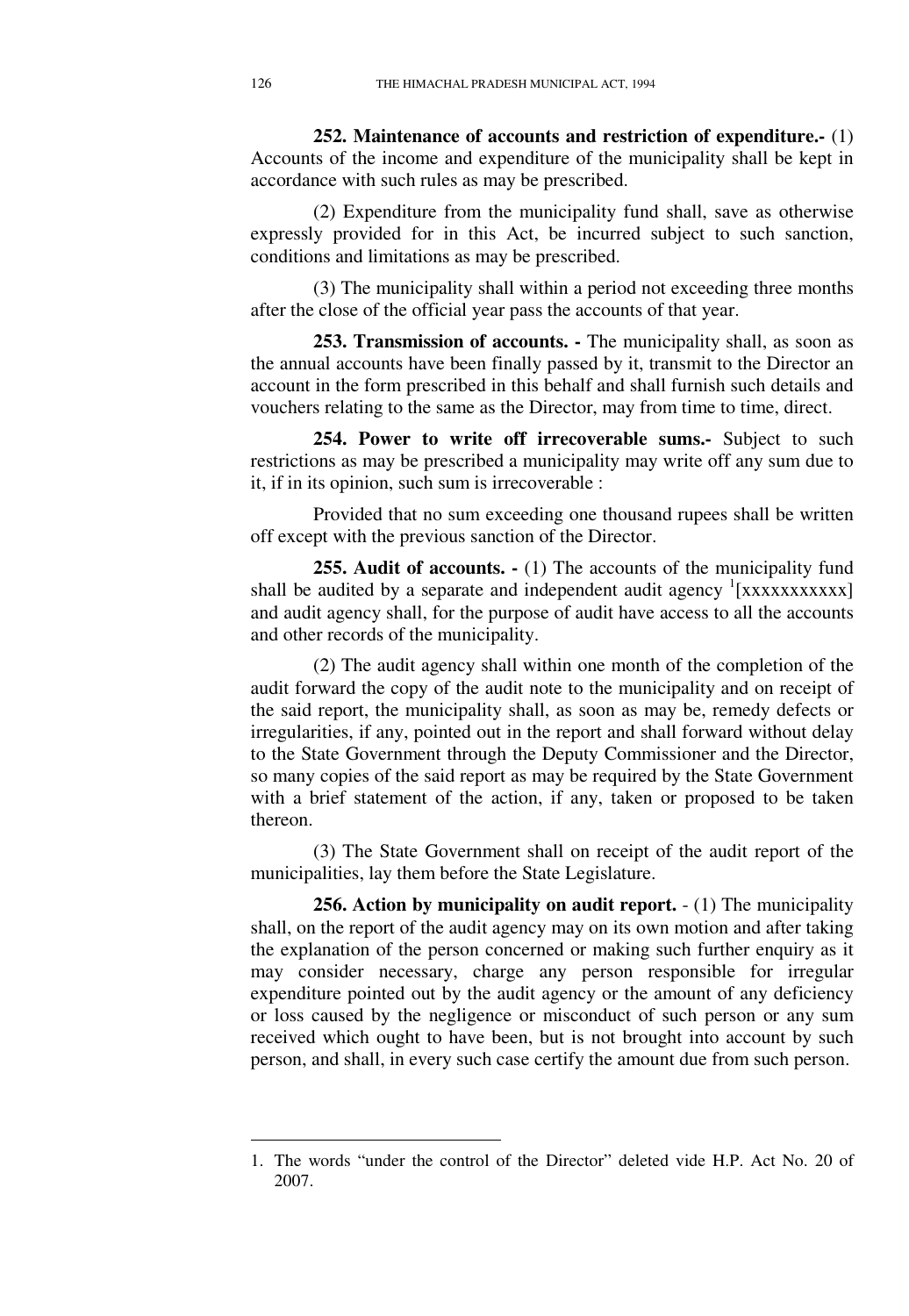(2) The municipality shall in writing state the reasons for its decision in respect of every charge and send a copy thereof to the person against whom it is made.

**257. Recovery of amounts disallowed. -**(1) Every sum certified by the municipality to be due from any person under sub-section (1) of section 256 shall be paid by such person to the municipality within thirty days from the date of the receipt by him of a copy of the decision.

(2) Such sum, if not duly paid alongwith interest at fifteen per cent per annum or the amount due from the date from which it became due shall be recoverable as an arrear of land revenue alongwith the necessary expenses of such recovery and shall be credited to the municipality fund.

**258. Procedure for recovery of dues of municipality.-** (1) When any sum payable on demand -

- (a) which by or under the provisions of this Act is declared to be recoverable in the manner provided by this Chapter, or
- (b) which is claimable as a fee or other amount due to the municipality under this Act, or under any rules and regulations made thereunder, shall have become payable and remains un paid for fifteen days after the same is due, the Executive Officer or Secretary, as the case may be, or an Officer duly authorised by him in writing in this behalf (hereinafter referred to as the authorised Officer) may serve upon the person or persons liable to pay such sum a notice in writing in the prescribed form.

(2) If such person does not, within fifteen days, from the service of such notice of demand upon him, pay the sum due, or show cause to the satisfaction of the Executive Officer or the Secretary why the same should not be paid, the Executive Officer or the Secretary may recover such sum, with all costs, by distraint and sale of the movable property of the defaulter.

(3) In order to effect the distraint and sale of property under subsection (2), the Executive Officer or the Secretary, as the case may be, or the authorised officer shall issue a warrant in the prescribed form and a warrant fee of one rupee shall be leviable for each such warrant.

(4) The Executive Officer or the Secretary, as the case may be, or the authorised officer shall make an inventory of the property distrained, a copy of which shall on demand be delivered to the defaulter or any person on his behalf, and if the amount due is not paid within fifteen days after distraint, the property may be sold.

(5) The Executive Officer or the Secretary, as the case may be, or the authorised officer shall give or cause to be given to every person making payment of the amount due, a receipt therefor signed by him. Such receipts shall specify,-

(a) the date of the payment thereof;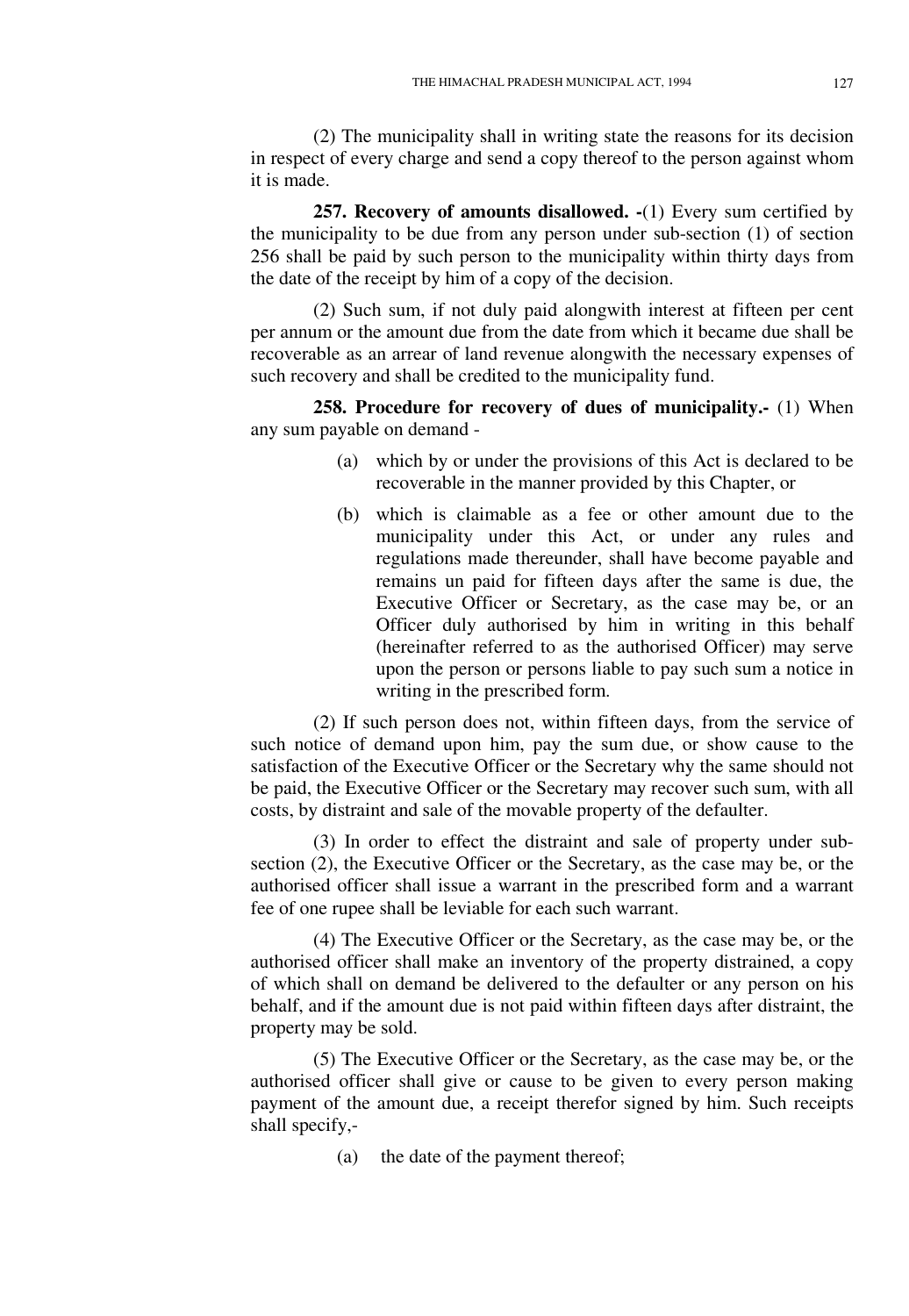- (b) the name of the person by whom it is paid;
- (c) the amount due in respect of which the payment has been made;
- (d) the period for which the payment has been made; and
- (e) the amount in respect it of which it is granted.

(6) Any sum due to a municipality under this Act, shall without prejudice to any other mode of collection, be recoverable as an arrear of land revenue.

**259. Conditions of distraint and sale. -** (1) Whenever, under section 258 any property is distrained, seized or sold in consequence of the nonpayment of any amount due, such distraint, seizure and sale shall be effected subject to the provisions of the following sub-sections and of section 62 of the Code of Civil Procedure, 1908 (5 of 1908).

(2) All such property as is by the Code of Civil Procedure, 1908 (5 of 1908) exempt from attachment or sale in execution of the decree shall be exempt from distraint or sale under this section.

(3) The distress shall not be excessive. The value of the property distrained shall be, as nearly as possible, proportionate to the amount due on account of the fee, rent or other amount due, and the distraint fee and the probable expenses incidental to the detention and sale of the said property.

(4) When the property seized is subject to speedy and natural decay, or if in the opinion of the person seizing the property, the expenses of keeping it in custody together with amount due, exceeds the value of the property, the said person shall immediately after seizure of such property, give notice to the person from whose possession it was seized, to the effect that it will be sold at once and shall sell it accordingly unless the amount due is paid forthwith.

(5) Any surplus amount that may remain after deduction the amount due and of the said expenses, including the expenses of the same, shall be paid to the owner of the property.

(6) If any claim be set up by a third person to moveable property distrained under section 258, the Executive Officer or the Secretary, as the case may be, shall, after a summary enquiry, held, after giving reasonable notice to the claimant admit or reject the claim. If the claim be admitted wholly or partly the property shall be dealt with accordingly. Except in so far as it is admitted, the property shall be sold and the title of the purchaser shall be good for all purposes, and the proceeds shall be disposed of as hereinbefore directed:

Provided that nothing in this sub-section shall be deemed to bar the claimant or any person having any interest in the property distrained from seeking relief in a Civil Court having jurisdiction.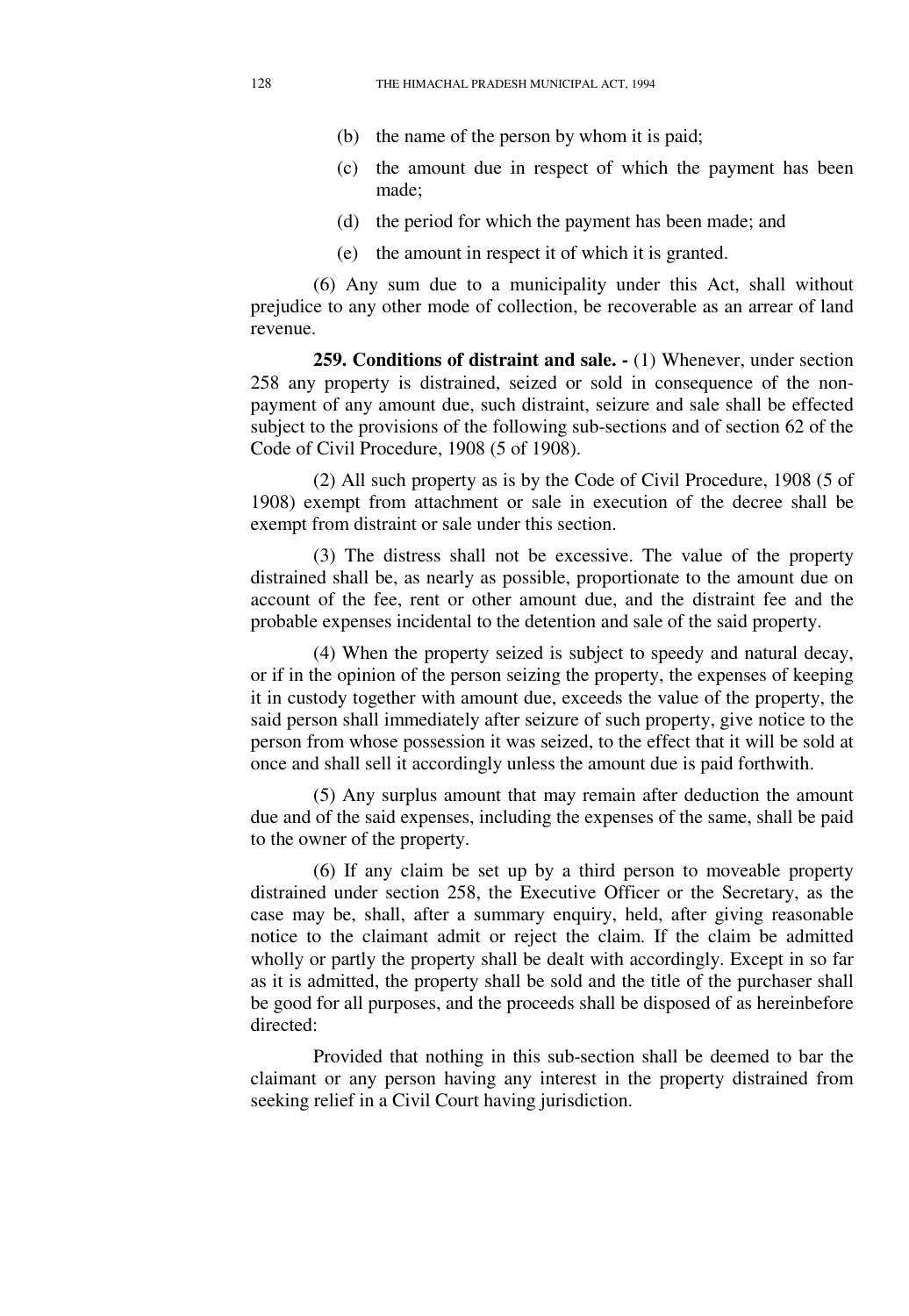## **CHAPTER XV**

## **DEVELOPMENT PLANS AND DISTRICT PLANNING COMMITTEE**

**260. Preparation of development plan. -** Every municipality shall prepare every year a development plan for its area and submit it to the District Planning Committee.

**261. District Planning Committees.-** (1) The District Planning Committee, constituted by the State Government under section 185 of the Himachal Pradesh Panchayati Raj Act, 1994 (4 of 1994) shall consolidate the development plans prepared and submitted to it by the municipalities in the District, under section 260 and prepare a draft development plan for the district as a whole.

(2) The persons to represent the municipalities in the District Planning Committee, under clause (d) of sub-section (2) of section 185 of the Himachal Pradesh Panchayati Raj Act, 1994 (4 of 1994), shall be chosen by the elected members of the municipalities in the District in the prescribed manner from amongst themselves.

(3) Every District Planning Committee shall in preparing the draft development plan -

- (a) have regard to
	- (i) matters of common interest between the municipalities and panchayats including spatial planning, sharing of water and other physical and natural resources, the integrated development of infrastructure and integrated development of infrastructure and environmental conservation;
	- (ii) the extent and type of available resources whether financial or otherwise;
- (b) consult such institutions and organisations as the State Government may by order specify.

(4) The Chairperson of every District Planning Committee shall forward the development plan, as recommended by such committee to the State Government.

### **CHAPTER XVI**

### **CONTROL**

**262. Control by Deputy Commissioner.-** (1) The Deputy Commissioner or any Officer authorised in writing by him or any person empowered by the State Government in this behalf by a general or special order, may -

> (a) enter on, inspect and survey, or cause to be entered on, inspected and surveyed, any immoveable property occupied by any municipality or any work in progress under its direction;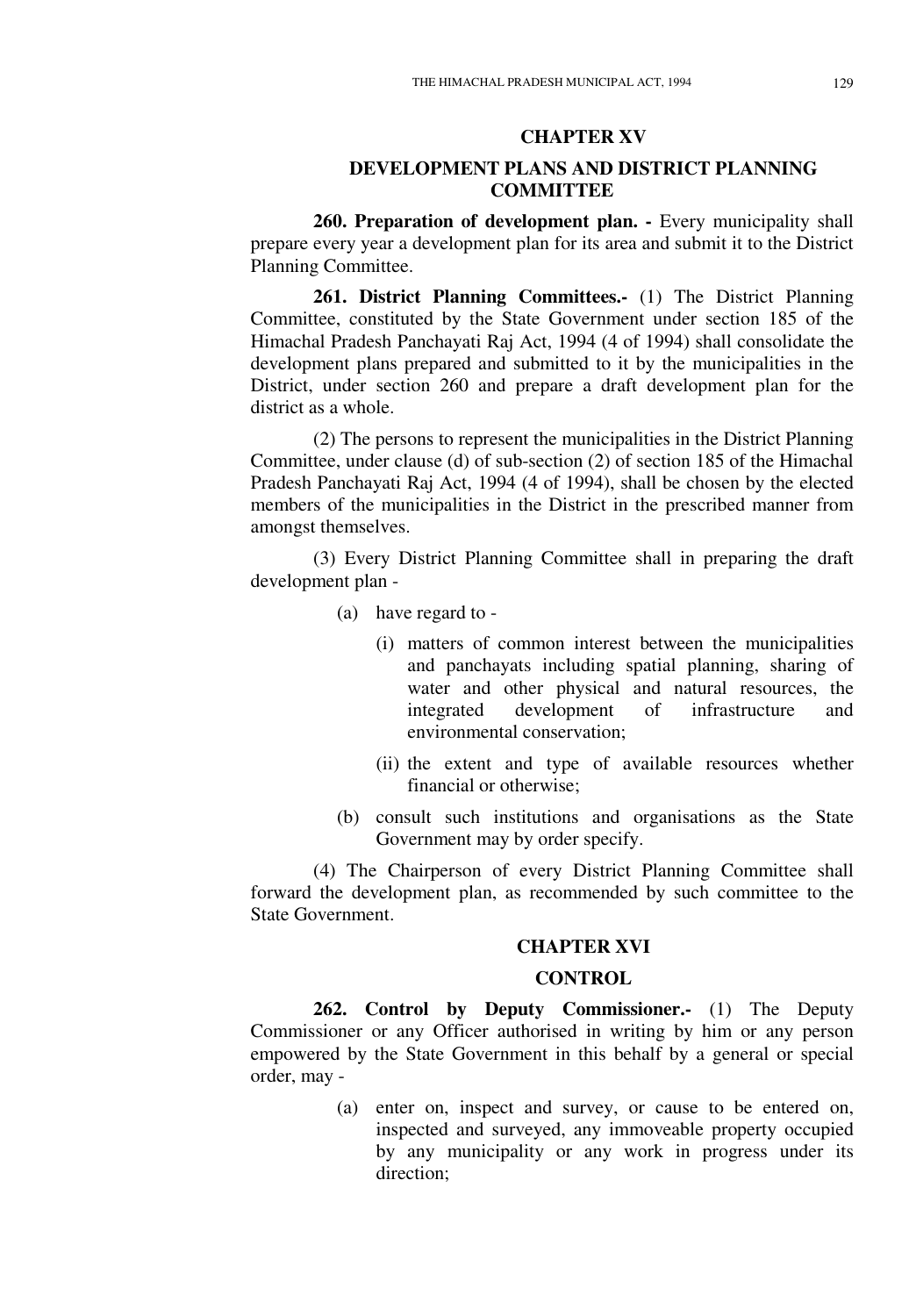- (b) by order in writing addressed to the Executive Officer/ Secretary call for and inspect or cause to be inspected any book or document in the possession or under the control of any municipality and the member or the employee of the municipality in possession of such book or document shall immediately place such book or document shall immediately place such book or document at the disposal of the Executive Officer/ Secretary, who shall immediately comply with such order and shall immediately inform the President of the requisition. He shall also bring the matter to the notice of the municipality at its meeting next following;
- (c) by order in writing addressed to the Executive Officer/ Secretary require any such municipality to furnish within a specified period such statements, accounts, reports and copies of documents relating to the proceedings or duties of the municipalities as he may think fit to call for;
- (d) inquire generally into the affairs of a municipality or with a view to ascertaining whether a municipal area is being satisfactorily administered, and for the purposes of such enquiry make use of any property of the municipality, and of the powers mentioned in clauses (a), (b) and (c), and the members and employees of the municipality shall render such assistance in the inquiry as may be deemed necessary.

*Explanation.-* Any person so empowered shall be deemed to be a public servant within the meaning of section 21 of the Indian Penal Code, 1860 (45 of 1860).

(2) The Deputy Commissioner may record in writing for the consideration of any such municipality any observations that he may think proper in regard to the proceedings or duties of municipality.

(3) Every municipality shall submit such periodical reports to the Deputy Commissioner or other authority as the State Government may direct.

**263. Power to suspend execution of orders, etc.-** (1) The State Government or the Director or the prescribed authority may by an order in writing and for reasons to be stated therein, suspend the execution of any resolution passed, order issued, licence or permission granted or prohibit the performance of any act by the municipality if in its opinion-

- (a) such resolution, order, licence, permission or act has not been legally passed, issued, granted or authorised;
- (b) such resolution, order, licence, permission or act is in excess of the powers conferred by this Act or is contrary to any law; or
- (c) the execution of such resolution or order, or the continuance in force of such licence or permission or the doing of such act is likely -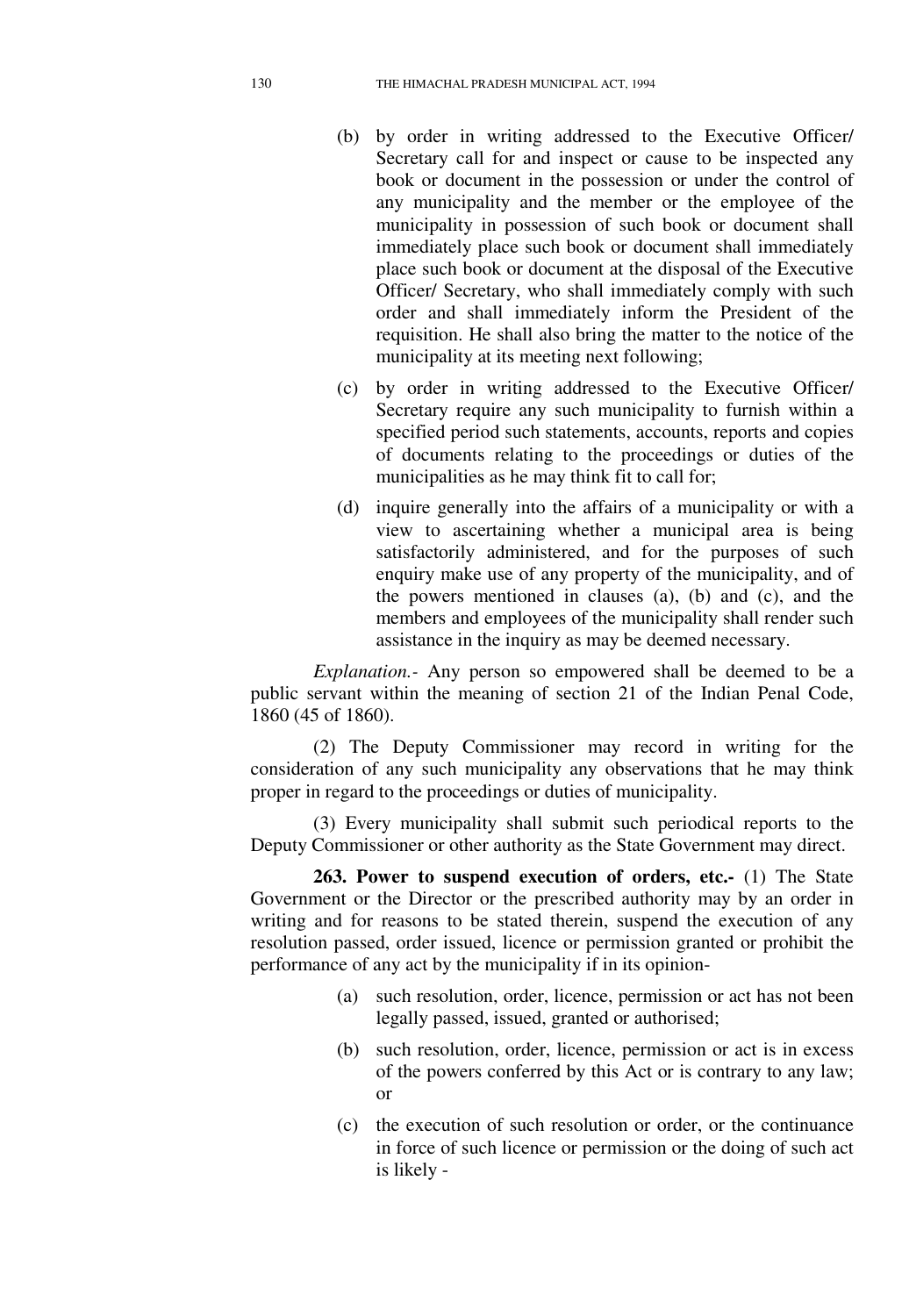- (i) to cause loss, waste or misapplication of any money or damage to any property vested in the municipality;
- (ii) to be prejudicial to the public health, safety or convenience;
- (iii) to cause injury or annoyance to the public or any class or body of person; or
- (iv) to lead to a breach of peace.

(2) Whenever an order is made by the Director or the prescribed authority under sub-section (1), it shall forthwith and in no case later than ten days from the date of order, forward to the State Government a copy of the order with the statement of the reasons for making it, and the State Government may confirm, set-aside or modify such order as it may deem fit.

**264. Power of Deputy Commissioner in emergency.-** (1) In case of emergency, the Deputy Commissioner may provide for the execution of any work, or the doing of any act which a municipality is empowered to execute or do, and the immediate execution or doing of which is, in his opinion necessary for the service or safety of the public and may direct that the expense, of executing the work or of doing the act shall be forthwith paid by the municipality.

(2) Should the expenses be not so paid, the Deputy Commissioner may make an order directing the person having the custody of the balance of the municipal fund to pay the expenses, or so much thereof as may from time to time be possible from that balance, in priority to all other charges against the same.

**265. Powers to provide for performance of duties in case of default of municipality.-** (1) When the Deputy Commissioner after due enquiry is satisfied that a municipality has made default in performing any duty imposed upon it by this Act or by any order or rule under this Act, he may, by an order in writing, fix a period of the performance of that duty; and, should it not be performed within the period so fixed he may appoint some person to perform it, and may direct that the expenses thereof shall be paid, within such time as he may fix, by the municipality.

(2) Should the expenses be not so paid, the Deputy Commissioner may make an order directing the person having the custody of the balance of the municipal fund to pay the expenses, or so much thereof as may from time to time be possible from that balance in priority to all other charges against the same.

**266. Action of Deputy Commissioner to be immediately reported.-**  When the Deputy Commissioner makes an order under section 264 or section 265, he shall forthwith forward to the Director a copy thereof, with a statement of reasons for making it with such explanation, if any, as the municipality of such municipal area may wish to offer and the Director may thereupon confirm, modify or rescind the order :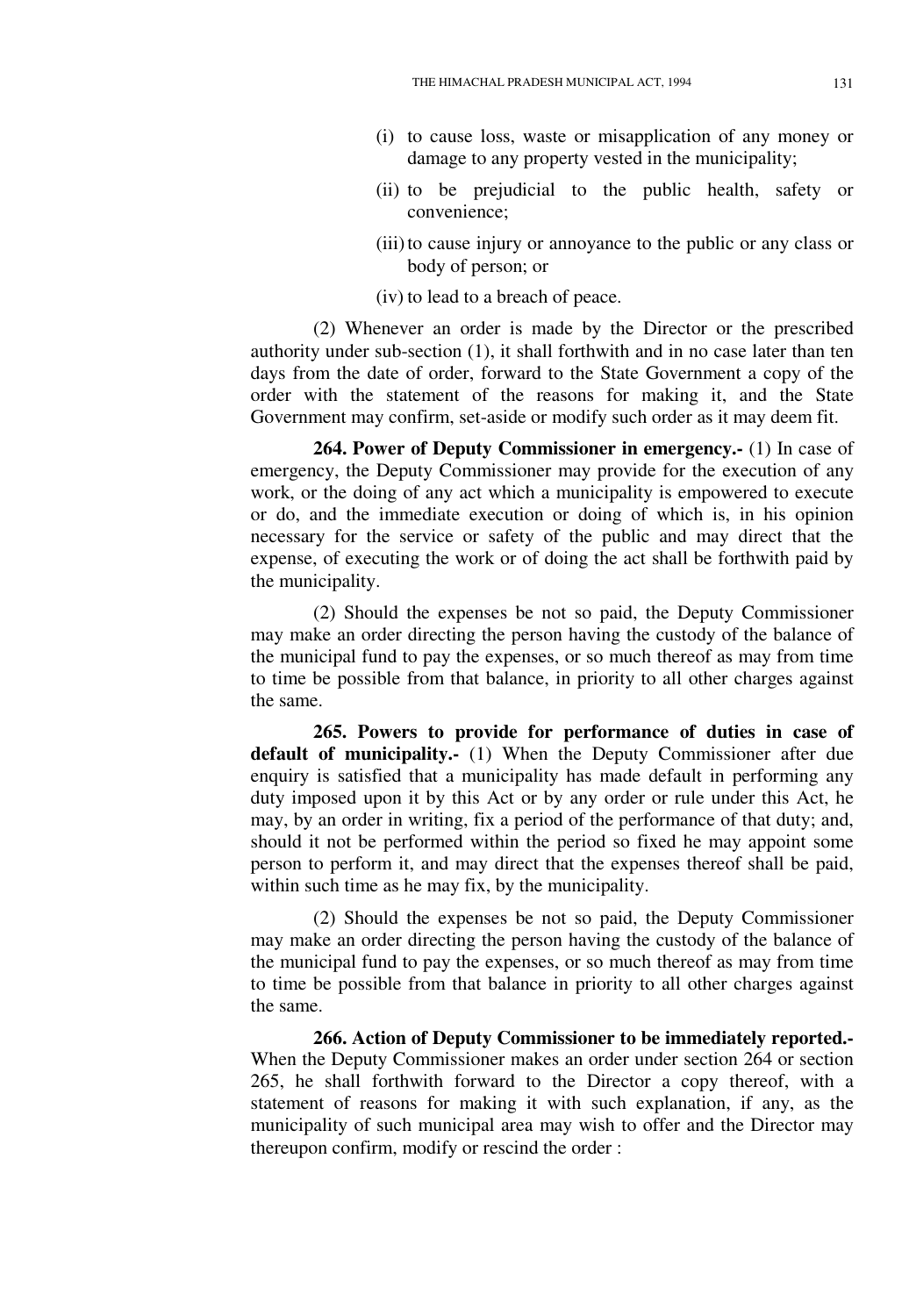Provided that if an officer subordinate to Deputy Commissioner under the delegated powers makes an order under section 264 or section 265, the power of confirmation, modification or recision of such order shall vest in the Deputy Commissioner, who shall before exercising such power, consider the explanation of the committee of such municipality which it may wish to offer and the Director may thereupon confirm, modify or rescind the order.

**267. Power of State Government to give directions.-** The State Government may issue directions to any municipality for carrying out the purposes of this Act and in particular with regard to:-

- (a) various uses to which any land with a municipal area may be put;
- (b) repayment of debts and discharging of obligations;
- (c) collection of taxes;
- (d) observance of rules and bye-laws;
- (e) adoption of development measures and measures for promotion of public safety, health, convenience and welfare;
- (f) sanitation and cleanliness;
- (g) establishment and maintenance of fire brigade;
- (h) execution of any work in public interest.

**268. Exercise of committee's power pending establishment of municipality.**- When a municipal area is constituted under this Act, the State Government may appoint a person to exercise the powers, discharge the duties and perform the function of the municipality for a period not exceeding  $\frac{1}{1}$  [two years] or until the municipality is established whichever is earlier and he shall for the purposes aforesaid be deemed to be the municipality.

(2) The person so appointed under sub-section (1) shall comply with such directions as may be given to him by the State Government, from time to time, for carrying the said purposes.

**269. Power of State Government and its officers over municipality.-** (1) The State Government and the Director or the prescribed authority acting under the orders of the State Government, shall be bound to require that the proceedings of municipalities shall be in conformity with law and with the rules in force under any enactment for the time being applicable to Himachal Pradesh generally or the areas over which the municipality have authority.

(2) The State Government may exercise all powers necessary for the performance of this duty, and may among other things by order in writing, annul or modify and proceeding which it may consider not to be in conformity with law or with such rules as aforesaid, or for the reasons which would in its

<sup>1.</sup> Substituted for the words "six months" vide H.P. Act No. 7 of 2003, effective from 15<sup>th</sup> November, 2002.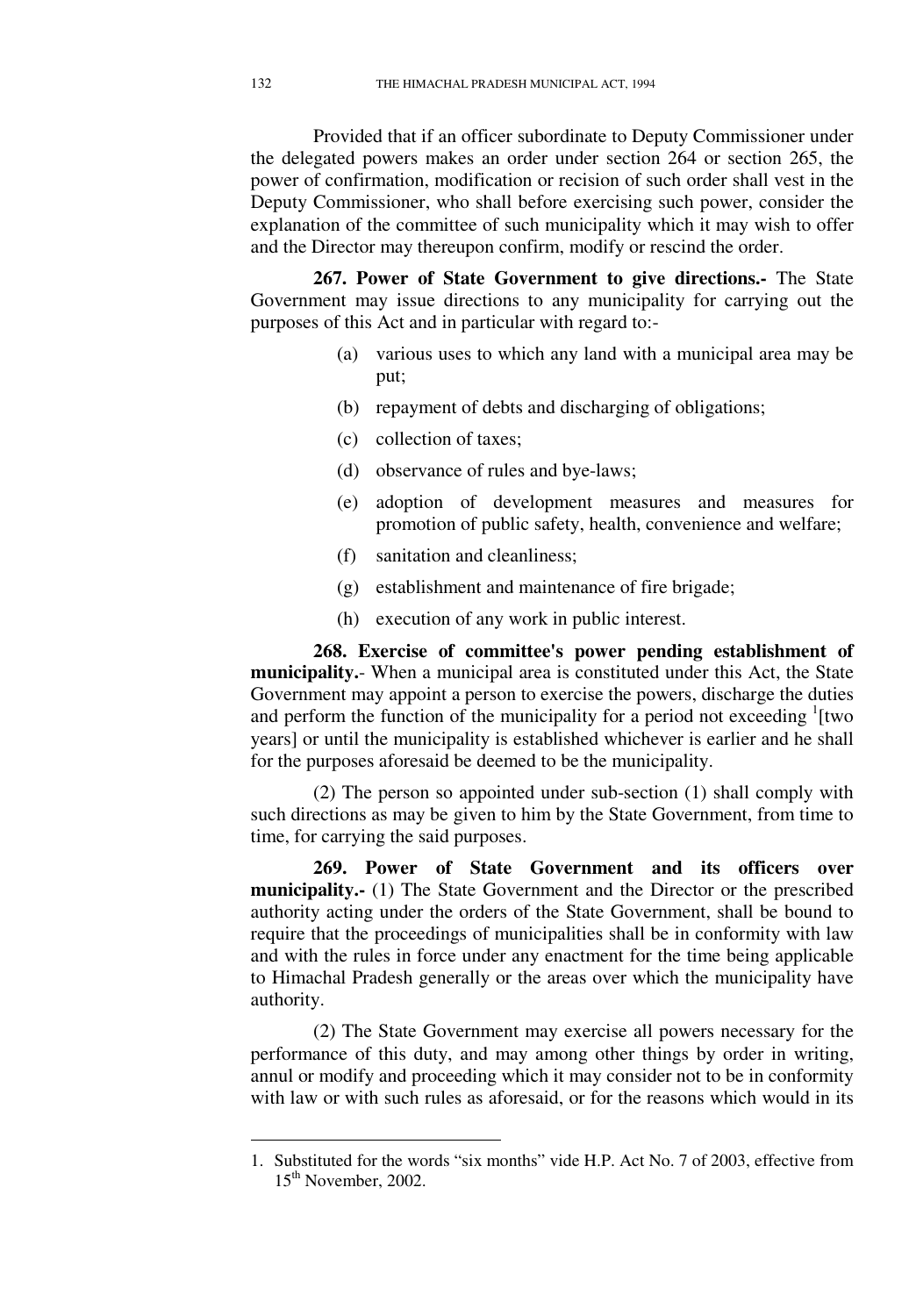opinion justify an order by the Director or any prescribed authority under section 263.

(3) The Director or the prescribed authority may, within his jurisdiction for the same purpose, exercise such powers as may be conferred upon him by the rules made in this behalf by the State Government.

**270. General powers of State Government.-** Notwithstanding anything contained in this Act, the State Government shall have the power of reversing or modifying any order of any officer of the State Government passed or purporting to have been passed under this Act, if it considers to be not in accordance with the said Act, or the rules or to be for any reason inexpedient, and generally for carrying out the purposes of the Act the State Government shall exercise over its officers all powers of superintendence, direction and control:

Provided that the power of reversing or modifying any order of any officer of the State Government shall not apply to the orders passed in an election by the authorised officer or the District Judge.

**271. Power of State Government to dissolve municipality for default, abuse of powers, etc.**- (1) If at any time it appears to the State Government or the prescribed authority that a municipality is persistently making the default in the performance of the duties imposed on it by or under this Act or under any other law for the time being in force, or exceeds or abuses its powers or fails to carry out any order of the State Government or the competent authority, the State Government or the prescribed authority, may, after such enquiry as it may deem fit, by an order dissolve such municipality and may order a fresh constitution thereof.

(2) No order under sub-section (1) shall be passed unless reasonable opportunity has been given to the municipality for furnishing its explanation. The notice calling explanation shall be addressed to the President of the municipality and shall be served in the manner prescribed. The reply of the municipality to the notice shall be supported by the resolution of the municipality.

(3) On dissolution of municipality under sub-section (1), the following consequences shall ensure, namely:-

- (a) all the members, President and Vice-President shall vacate their offices with effect from the date of such order;
- (b) all powers and duties of the municipality shall, until the municipality is re-constituted, be exercised and performed by such person or committee of persons as the State Government or the prescribed authority may appoint in this behalf and where a committee of persons is so appointed, the State Government or the prescribed authority shall also appoint a head of such committee; and
- (c) where a committee is appointed under clause (b), any member of such committee duly authorised by it may issue or institute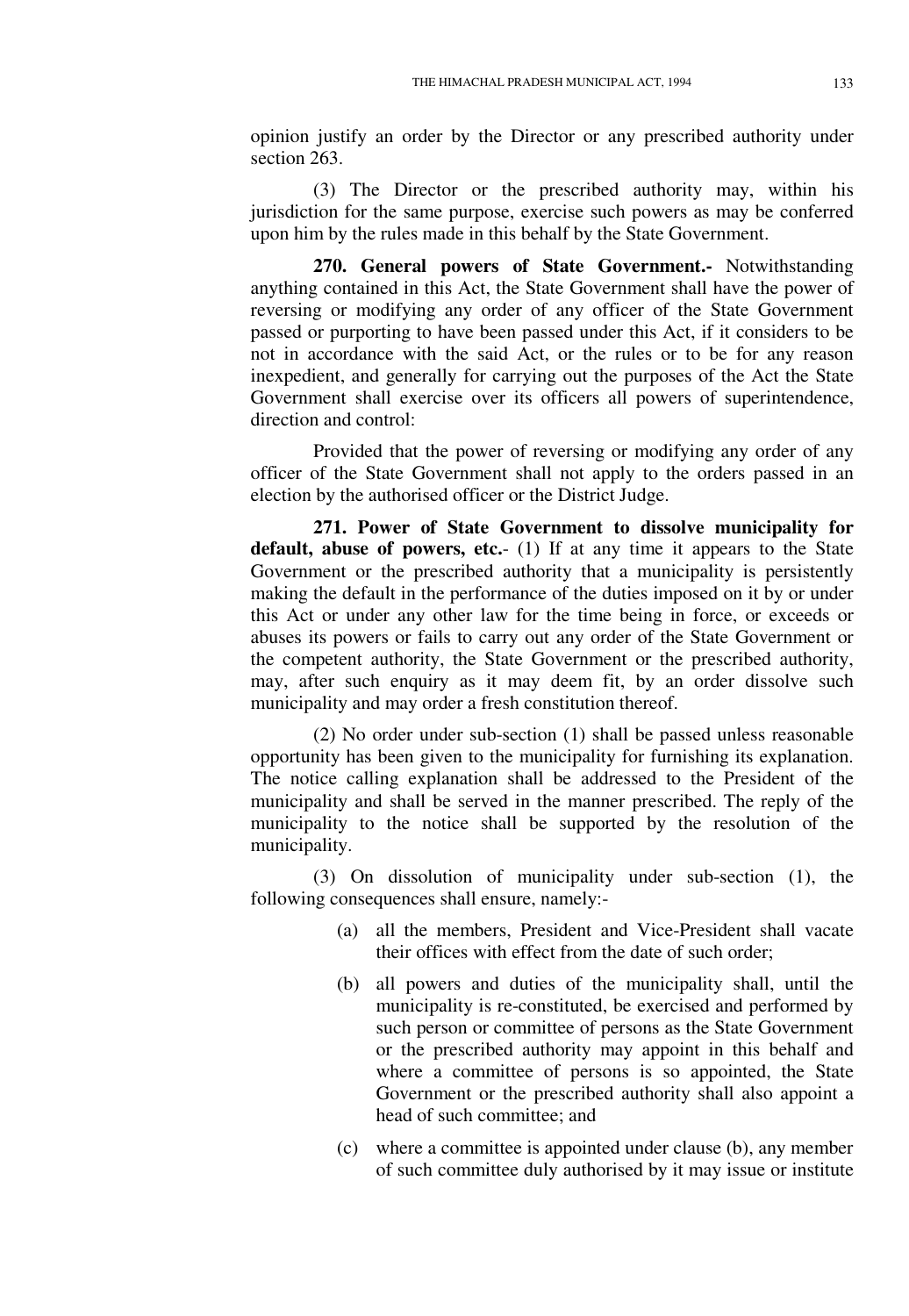or defend any action at law on behalf of or against the municipality.

(4) Any person appointed to exercise and perform the powers and duties of municipality during the period of dissolution may receive from the fund of the municipality concerned such payment for his service as the State Government may, by order, determine.

(5) A municipality dissolved under sub-section (1) shall be reconstituted in accordance with the provisions of this Act within six months of its dissolution. Such re-constituted municipality shall function for the remaining term of the municipality:

Provided that if the unexpired period is less than six months, the municipality shall not be reconstituted for this period.

**272. Suspension of office bearers of municipalities.-** (1) The prescribed authority may suspend from office any office bearer-

- (a) against whom charges have been framed in any criminal proceeding under Chapters V-A, VI, IX-A, X, XII, sections 302, 303, 304-B, 305, 306, 312 to 318, 336-A, 336-B, 373 to 377 of Chapter XVI, sections, 395 to 398, 408, 409, 458 to 460 of Chapter XVII and Chapter XVIII of the Indian Penal Code, 1860 (45 of 1860) or under any law for the time being in force for prevention of adulteration of food stuff and drugs, suppression of immoral traffic in women and children and protection of civil rights; or
- (b) who has been served with a notice alongwith a charge sheet to show cause under this Act for his removal from the office.

(2) Where the inspection or an audit report discloses the misappropriation, mis-utilization or embezzlement of municipal funds by an office bearer of a municipality and the prescribed authority is satisfied that continuance in office of such a person will prejudice the enquiry under section 273 and apprehends tempering with record and witnesses may suspend such a person and in case he is in possession of any record, money or any property of the municipality order him to hand-over such records, money or property to the Executive Officer/ Secretary of the municipality.

(3) The order of suspension under sub-section (1) or (2) shall be reported to the State Government within a period of ten days and shall be subject to such orders as the State Government may deem fit to pass. If the order of suspension is not confirmed by the State Government within ninety days from the date of receipt of such report it shall be deemed to have been revoked.

 $<sup>1</sup>$ [(4) In the event of both the President and the Vice-President of a</sup> municipality being suspended under sub-section (1) or sub-section (2), the State Government shall nominate one of the elected members of the

<sup>1.</sup> Section 272 (4) substituted vide H.P. Act No. 12 of 2010.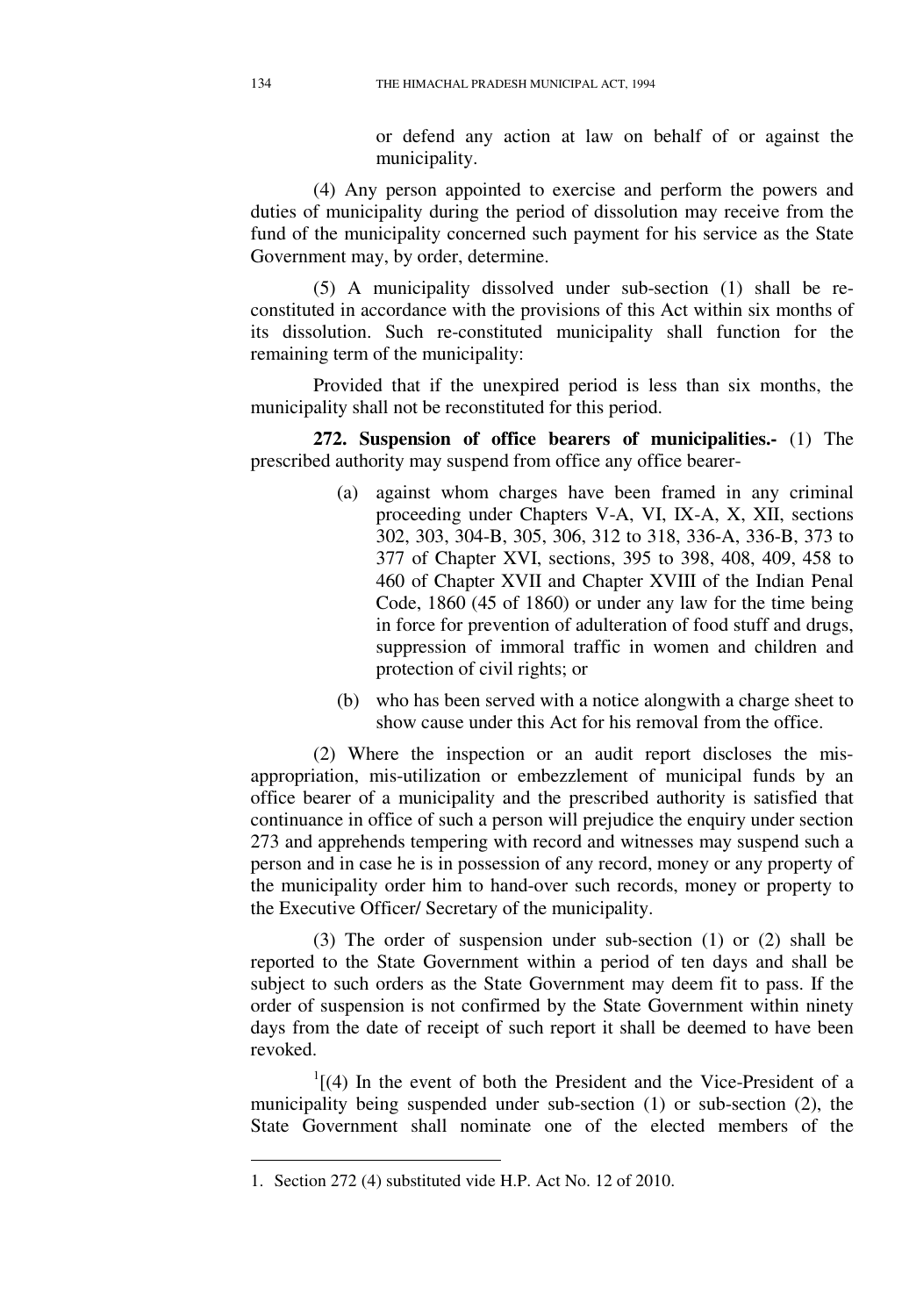municipality who is senior most in age, to hold the office of President or Vice-President, as the case may be, and such person shall perform all the duties and exercise all the powers of President or Vice-President, as the case may be, during the period for which suspension continues.]

(5) A person who has been suspended under sub-section (1) or subsection (2) shall also forthwith stand suspended from the office of member or office bearer of any other municipality or standing committee or District Planning Committee or any other Committee of which he is a member or office bearer. Such person shall also be disqualified for being elected, under the Act during his suspension.

**273. Removal of office bearers of municipality.-** (1) The State Government or the prescribed authority may after such enquiry as it may deem fit to make at any time, remove an office bearer -

- (a) if he has incurred any disqualification under this Act;
- (b) if he has been guilty of mis-conduct in the discharge of his duties;
- (c) if he refuses to act or becomes incapable of acting or is adjudged as insolvent;
- (d) if he without reasonable cause absents himself from more than three successive consecutive meetings of the municipality or its committees;
- (e) if his continuance in office is undesirable in the interest of the public :

Provided that no person shall be removed unless he has been given an opportunity to show cause why he should not be removed from his office.

*Explanation.-* For the purposes of this sub-section "misconduct" shall include -

- (a) any action which adversely affects
	- (i) the sovereignty, unity and integrity of India; or
	- (ii) the harmony and the spirit of common brotherhood amongst all the people of State transcending religious, linguistic, regional, caste or sectional diversity; or
	- (iii) the dignity of women; or
- (b) gross negligence in the discharge of the duties under this Act; and
- (c) the failure of the President to convene the meeting of the municipality, at regular intervals as specified under this Act.

(2) A person who has been removed under sub-section (1) shall forthwith cease to be a member of other municipality or Standing Committee or District Planning Committee or any other committee of which a member,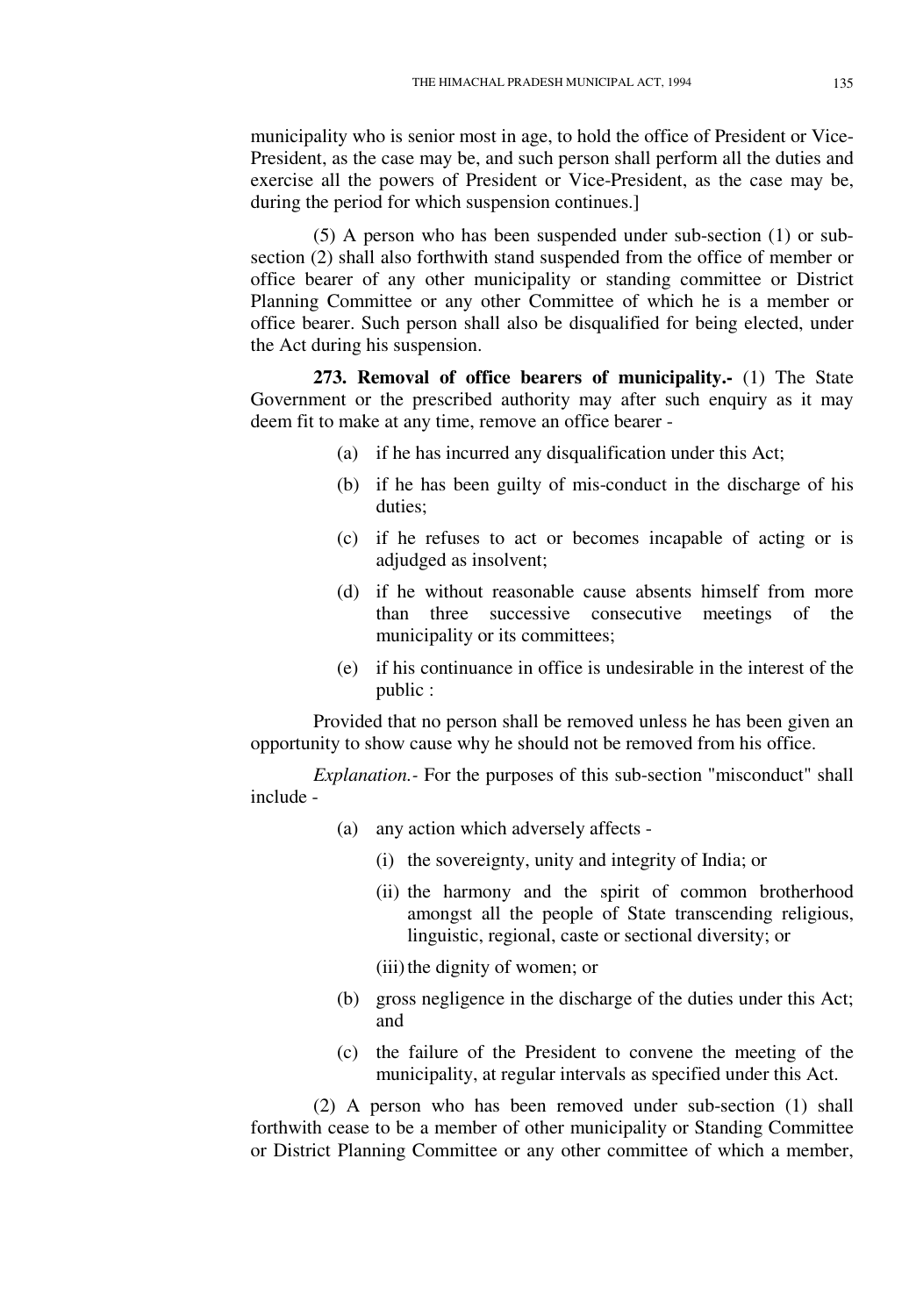such person shall also be disqualified for a period of six years to be elected as office bearer of a municipality under this act.

**274. Power to call for record.-** The State Government, may at any time for the purpose of satisfying itself as to the legality or the propriety of any resolution passed or order made by a municipality or any order purported to have been made under the provisions of this Act or the rules or the byelaws made thereunder, call for and examine record relating to such resolution or order, as the case may be, and may pass such order in reference thereto as it thinks fit:

Provided that no resolution or order shall be varied or reversed without affording a reasonable opportunity of being heard to the parties interested unless the Government is satisfied that such a resolution or order has been vitiated by unlawful consideration.

**275. Power of inspection and supervision.-** (1) The Director may inspect the work, of municipalities and exercise the following powers :-

- (a) call for proceedings of any municipality or any extract of any book or document in the possession or statement of accounts or report;
- (b) require a municipality to take into consideration any objection which appears to him to exist to the doing of anything which is about to be done or is being done by such municipality or any information which appears to him to necessitate the doing of anything by such municipality or within such period as he might fix;
- (c) order a duty to be performed within a specified period if a municipality has made default in the performance of any duty and if such duty is not performed within the specified period to appoint a person to perform such duty and direct that the expenses thereof shall be paid by the defaulting municipality within such period as he might fix;
- (d) call for meetings of the municipality or any of its committees if no meeting of the municipality or its committees has been held as per the Act or rules.

(2) The municipality may appeal to the Government against any order under clause (c) of sub-section (1) by the Director within thirty days from the date of the order.

**276. Technical supervision and inspections.-** The heads of Departments concerned and the Officers incharge of the departments at the District level or Divisional level may inspect works or development schemes relating to that department under the control of any municipality and also to inspect relevant documents pertaining to such works or development schemes in the manner specified by the Government.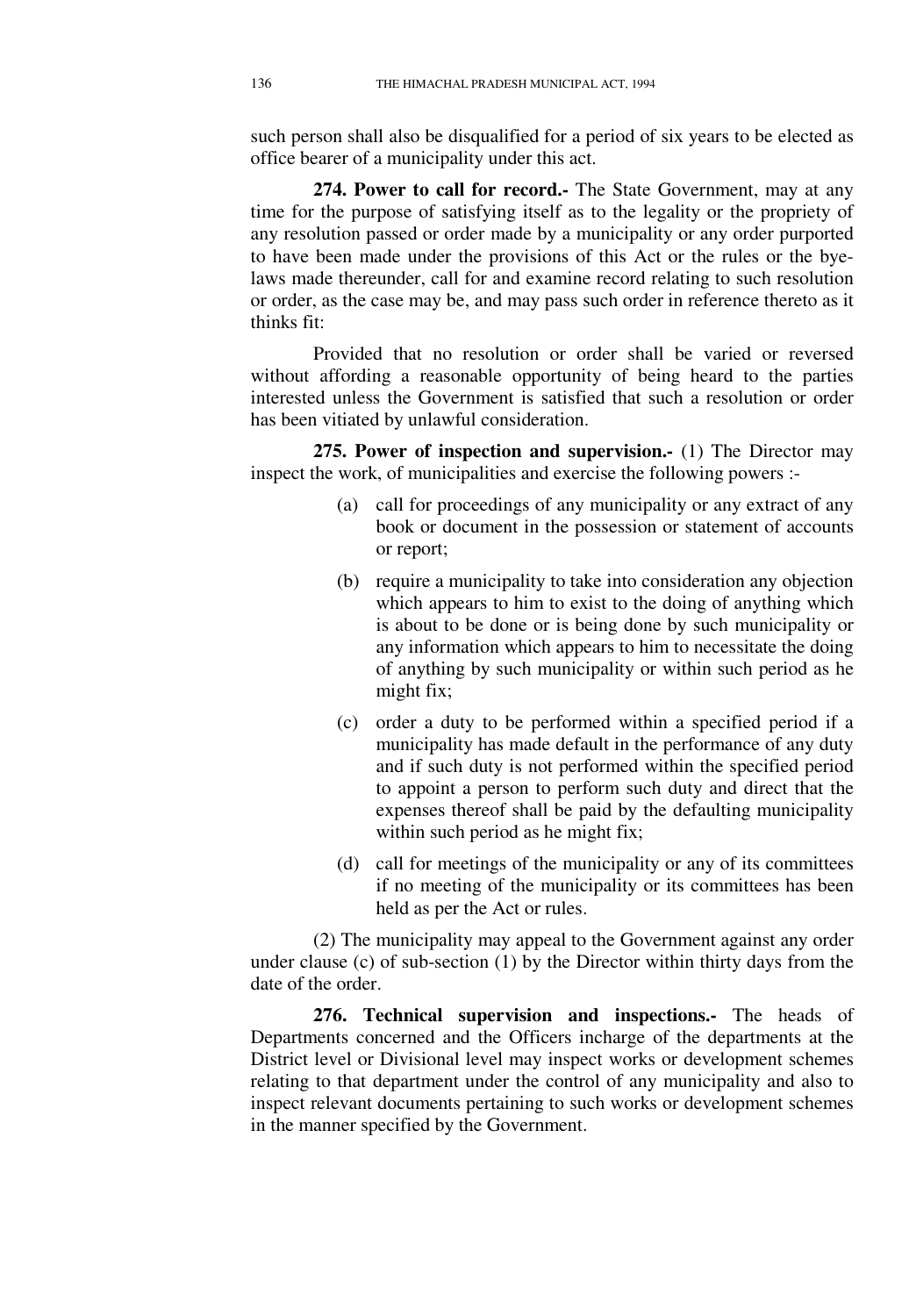(2) The scope of such inspections may cover technical aspects including feasibility, economic viability, the technical quality of work and the expenditure being incurred.

(3) The notes of inspections by such officers after such inspections shall be forwarded to the Executive Officer or the Secretary of the concerned municipality for appropriate action.

**277. Taking over of certain branches or departments of the municipality.-** When the State Government, after due enquiry, is satisfied that a municipality has committed default in as much as its particular branch or a department is incompetent of performing or does not adequately perform any of all of its functions, it may take over the control of such branch or department of the municipality under its control and may appoint additional staff, if necessary, for the efficient discharge of the functions of such branch or department and may direct that the expenses thereof shall be paid by the municipality within such time as the State Government may fix in this behalf.

**278. Disputes.-** (1) In the event of any dispute arising between two or more municipalities or municipality and any other local authority in any matter in which they are jointly interested such dispute shall be referred to the State Government and the decision of the State Government thereon shall be final :

Provided that if the dispute between a municipality and cantonment board the decision of the State Government shall be subject to approval of the Central Government.

(2) The State Government, may, by rules made under this Act, regulate the relations between municipalities or municipality and other local authority in matters in which they are jointly interested.

**279. Power of State Government to frame forms and make rules.-**  (1) The State Government may frame forms for any proceeding of a municipality and may make any rules consistent with this Act to carry out the purposes thereof and in particular and without prejudice to the generality of the foregoing power make rules-

- (a) with respect to the powers and duties of municipalities;
- (b) as to the division of municipal area into wards, or of the inhabitants into classes, or both;
- (c) as to the number of representatives proper for each ward and class;
- (d) as to the priority to be given to the several duties to the municipality;
- (e) as to the authority on which money may be paid from the municipal fund;
- (f) as to the formation and working of municipal fire brigades and the provisions of implements, machinery or means of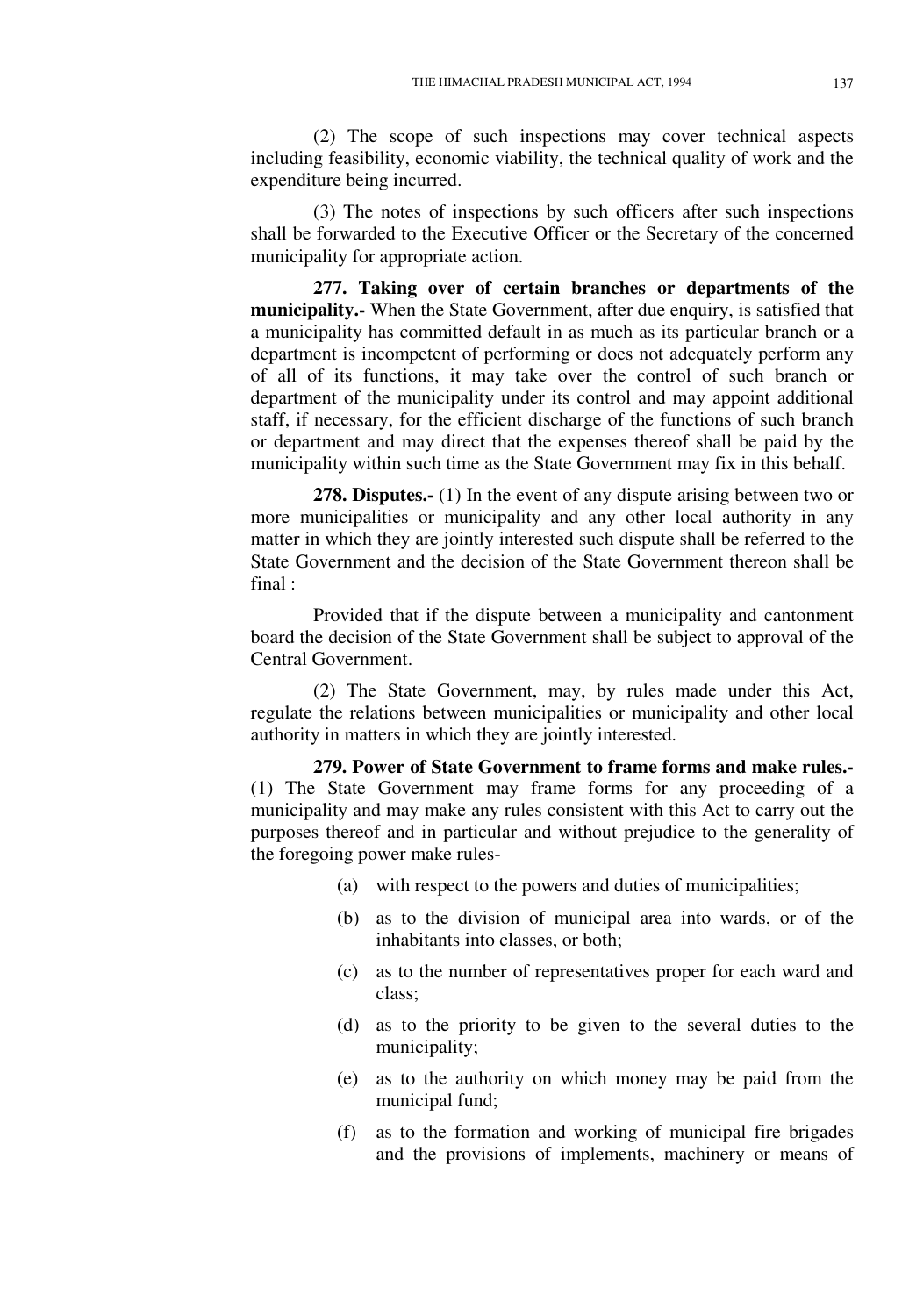communicating intelligence for the efficient discharge of their duties by such brigades;

- (g) as to the conditions on which property may be acquired by the municipality or on which property vested in the municipality may be transferred by sale, mortgage, lease, exchange or otherwise;
- (h) as to the intermediate office or offices, if any, through which correspondence, between municipality or members of municipality and the State Government or officers of that Government shall pass;
- (i) for the preparation of plans and estimates for works partly or wholly to be constructed at the expenses of municipalities, and for the preparation and periodical revision of maps and registers made under section 58 and for the authorities by which and the conditions, subject to which such plans, estimates, maps and registers are to be prepared and sanctioned;
- (j) for the regulation of contracts with electric supply companies for the supply of electric energy;
- (k) for the assessment and collection of, and for the compounding for, refunding or limiting refunds of taxes imposed under this Act, and for preventing evasion of the same; and for fixing the fees payable for notices of demand;
- (l) as to the conditions on which a municipality may receive animals or articles into a bounded ware-house and as to the agreements to be signed by traders or others wishing to deposit animals or articles therein;
- (m) as to the accounts to be kept by municipalities as to the conditions on which such accounts are to be open to inspection by inhabitants paying any tax under this Act, as to the manner in which such accounts are to be audited and published, and as to the powers of the auditors in respect of dis-allowance and surcharge;
- (n) as to the preparation of estimates of income and expenditure of municipalities, and as to the persons by whom, and the conditions subject to which, such estimates may be sanctioned;
- (o) as to the returns, statements and reports to be submitted by municipalities;
- (p) as to the powers to be exercised by Deputy Commissioners under section 269 and the powers to be exercised by such Local Self Government Directorate as the State Government may establish;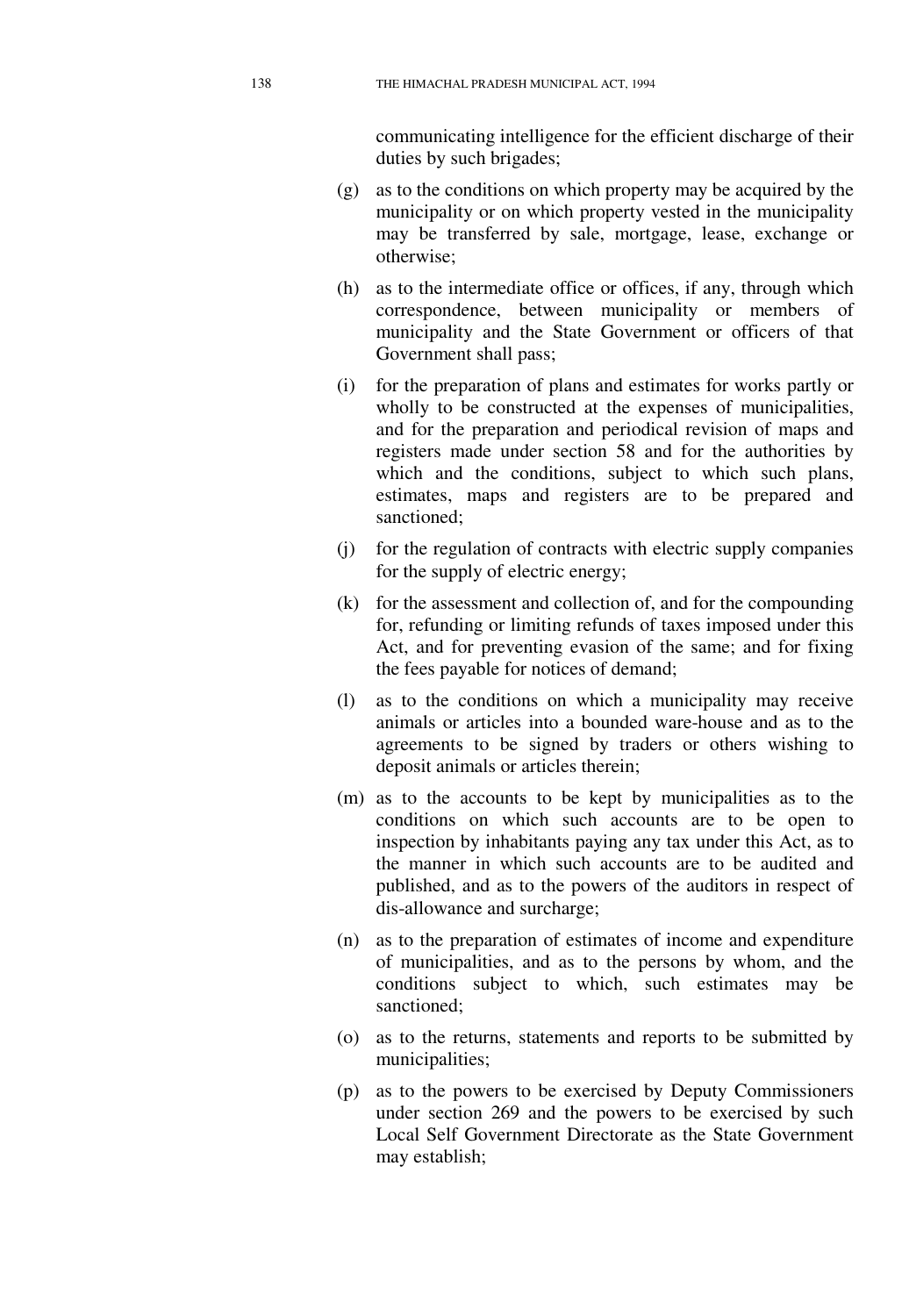- (q) as to the language in which business shall be transacted, proceedings, recorded and notices issued;
- (r) as to the publication of notices;
- (s) to regulate the proceedings of persons empowered to accept composition under section 248 for alleged offence;
- (t) mode of assessment, apportionment of compensation under section 156 amongst, and payment to, the persons entitled thereto;
- (u) mode of communication of the order under section 156 to the persons affected thereby;
- (v) the manner in which the compost is to be made;
- (w) as to the establishment of training institutions for employees of municipalities and course of training for different classes of employees;
- (x) as to the imposition of fine where owners do not take advantage of any amenities provided by the municipalities, such as electricity, tap water supply, sewerage etc.;
- (y) as to regulate the charges to be paid to the safai mazdoors engaged in house scavenging;
- (z) to regulate the re-erection and setting up of substantial boundary marks, defining the limits or altered limits of the area subject to its authority;
- (za) as to the penalty for cutting streets or removal of obstruction or encumbrances obstructing streets or drains;
- (zb) as to the exemption to a municipality from liability to any forfeiture, penalty or damages for cutting of the supply of water or not supplying water in cases of draught or other unavoidable cause or accident, etc.;
- (zc) as to regulate the licencing of markets, forming of markets, collection of rents and fees and removal of such persons who occupy stalls or space in an unauthorised manner;
- (zd) as to the constitution of committees consisting of official and non-official members at Divisional and District headquarters, to examine and discuss the annual accounts and the reports of the municipalities and to suggest remedial measures thereto;
- (ze) as to the manner in which the seats in the District Planning Committee shall be filled in;
- (zf) as to the manner in which the chairpersons of the District Planning Committee shall be chosen;
- (zg) as to the functions relating to the District Planning Committees;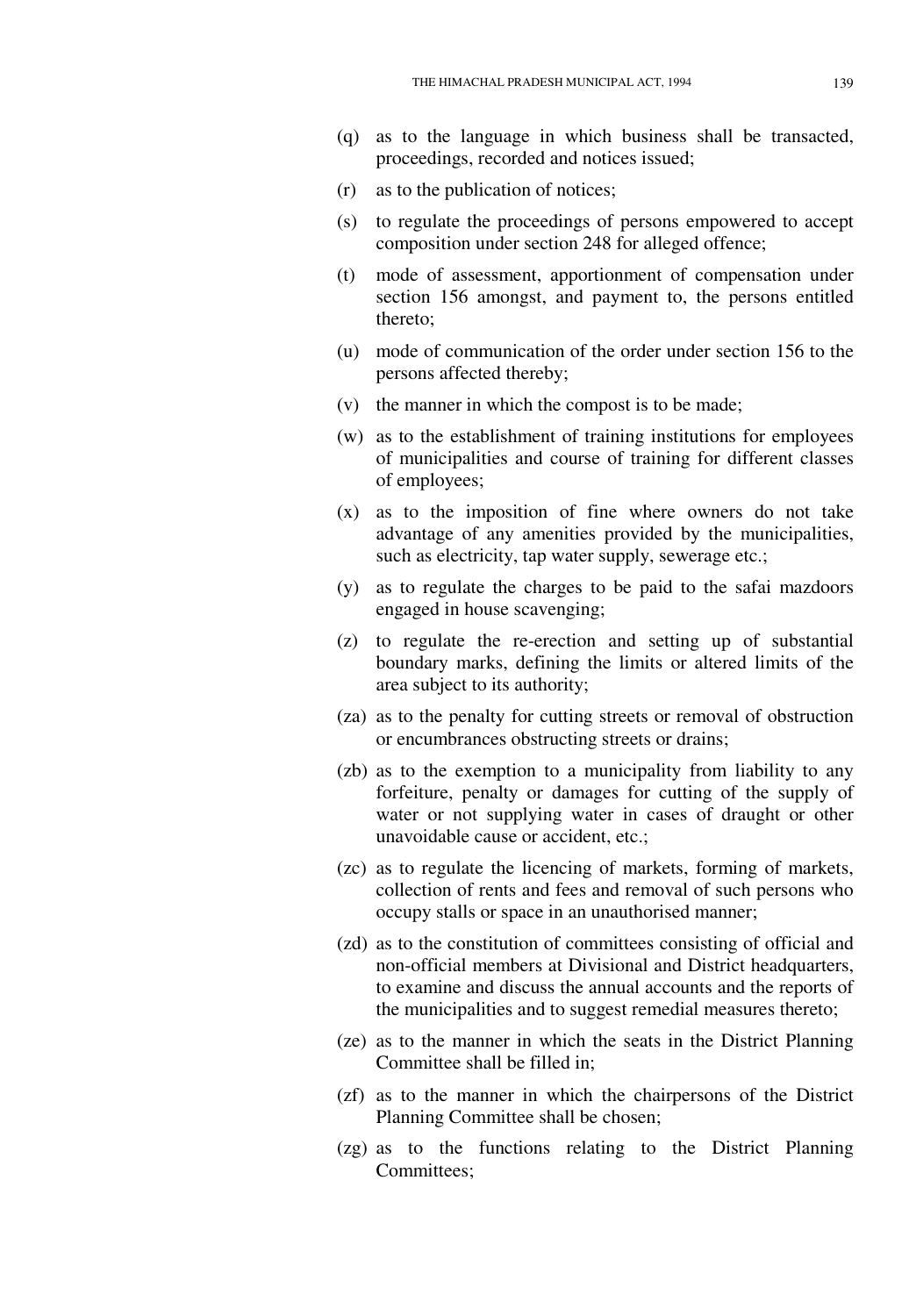- (zh) generally for carrying out the purposes of this Act.
- (2) The rules under sub-section (1) may among other matters provide,
	- (i) for reservation of seats in "municipalities";
	- (ii) for determination of number of elected members in municipalities.

(3) The Municipal Account Code at present in operation in the municipalities in the State of Himachal Pradesh shall be deemed to have been made in pursuance of the powers conferred upon the State Government by sub-section (1) of this section.

(4) In making rules under clauses (f) and (k) of sub-section (1), the State Government may direct that a breach of any provision thereof shall be punished with a fine which shall not be less than 1[one thousand rupees and more than five thousand rupees].

(5) All rules made under this Act shall be subject to previous publication.

(6) A rule under this section may be general for all municipal areas or may be special for the whole or any part of any one or more municipalities as the State Government directs.

## **CHAPTER XVII**

## **DISPUTES RELATING TO ELECTION**

**280. Definition.-** In this Chapter, unless the context otherwise requires,-

- (a) "agent" means any person appointed in writing by a candidate at an election to be his agent for the purposes of his election with the written consent of such person;
- (b) "Authorised officer" means the officer authorised under section 282 to have election petitions;
- (c) "candidate" means a person who has been, or claims to have been duly, nominated as candidate at an election, and any such person shall be deemed to have been a candidate as from the time when, with the election in prospect, he began to hold himself out as a prospective candidate;
- (d) "corrupt practice" means any of the practices specified in section 301;
- (e) "costs" means all costs, charges and expenses of, or incidental to a trial of an election petition;
- (f) "election" means an election to fill an office under the provisions of this Act;

<sup>1.</sup> Substituted for the words "fifty rupees and more than five hundred rupees" vide H.P. Act No. 12 of 2016.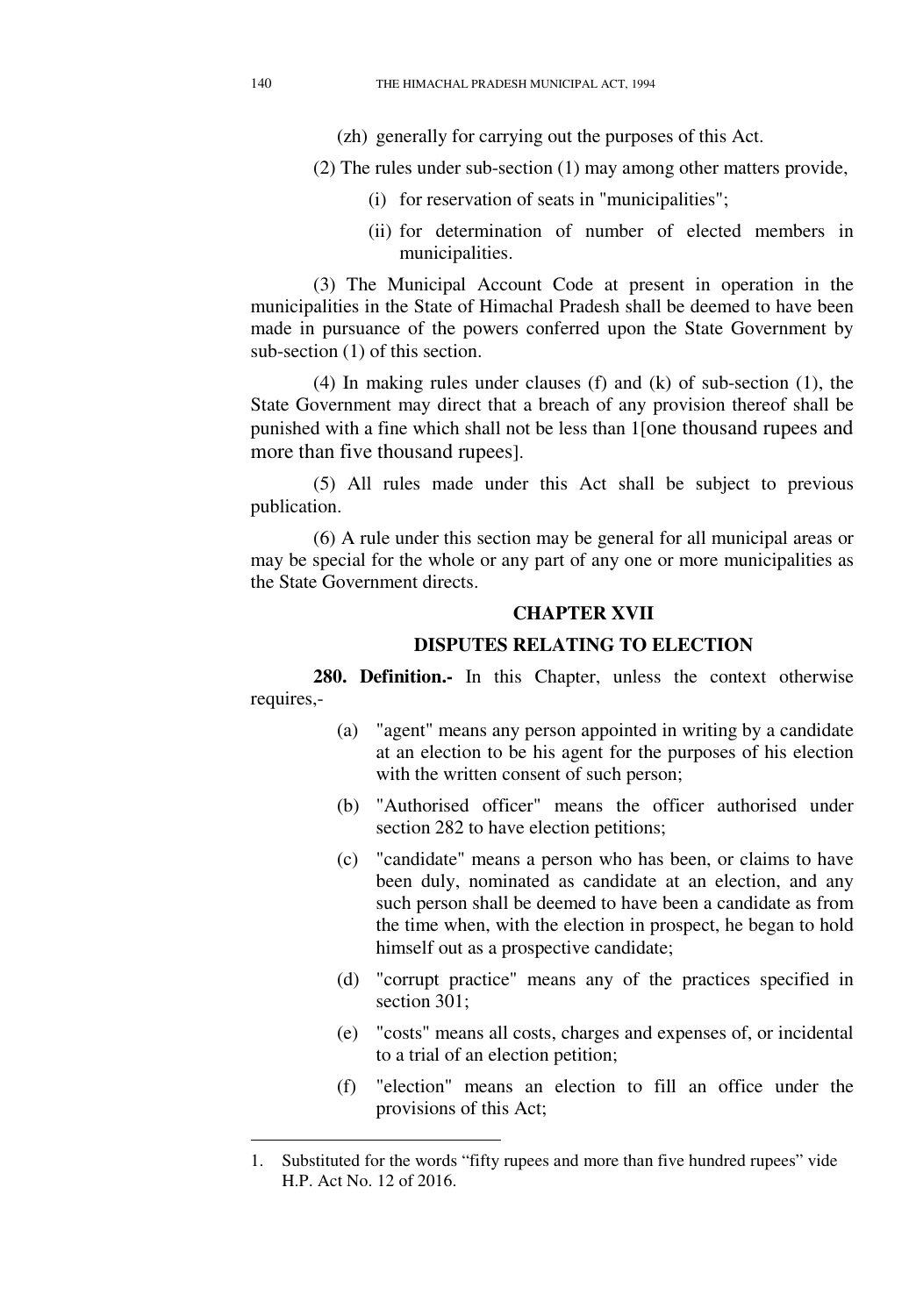(g) "electoral right" means the right of a person to stand or not to stand as, or to withdraw from being, a candidate or to vote or refrain from voting at an election.

**281. State Election Commission.-** (1) The superintendence, direction and control of the preparation of electoral rolls, delimitation of wards, reservation and allotment of seats by rotation for, and the conduct of, all elections to the municipalities shall be vested in the State Election Commission constituted under articles 243-K and 243-ZA of the Constitution of India and section 160 of the Himachal Pradesh Panchayati Raj Act, 1994 (4 of 1994) in the manner, as may be prescribed by rules.

(2) The Commission shall frame its own rules and lay its own procedure.

 $1$ [(3) The Governor shall, when so requested by the State Election Commissioner, make available to him such staff as may be necessary for the discharge of the functions conferred on him under this Act.

(4) The officers or staff so employed in connection with the preparation, revision and correction of the electoral rolls for, and the conduct of election shall be deemed to be on deputation with the State Election Commission for the period during which they are so employed.]

2 [**281-A. Requisitioning of premises, vehicles etc., for election purpose.-** (1) If it appears to the State Government that in relation to the municipalities,-

- (a) any premises are needed or are likely to be needed for the purpose of being used as a polling station or for the storage of ballot boxes after a poll has been taken, or
- (b) any vehicle, vessel or animal is needed or is likely to be needed for the purpose of transport of ballot boxes to or from any polling station, or transport of members of the police force for maintaining order during the conduct of such election, or transport of any officer or other person for performance of any duties in connection with such election, the State Government, may by order in writing, requisition such premises, or such vehicle, vessel or animal, as the case may be, and may make such further orders as may appear to it to be necessary or expedient in connection with the requisitioning:

Provided that no vehicle, vessel or animal which is being lawfully used by a candidate or his agent for any purpose connected with the election of such candidate shall be requisitioned under this sub-section until the completion of poll at such election.

<sup>1.</sup> Sub-sections (3) and (4) inserted vide H.P. Act No. 23 of 2000.

<sup>2.</sup> Section 281-A. inserted vide H.P. Act No. 23 of 2000.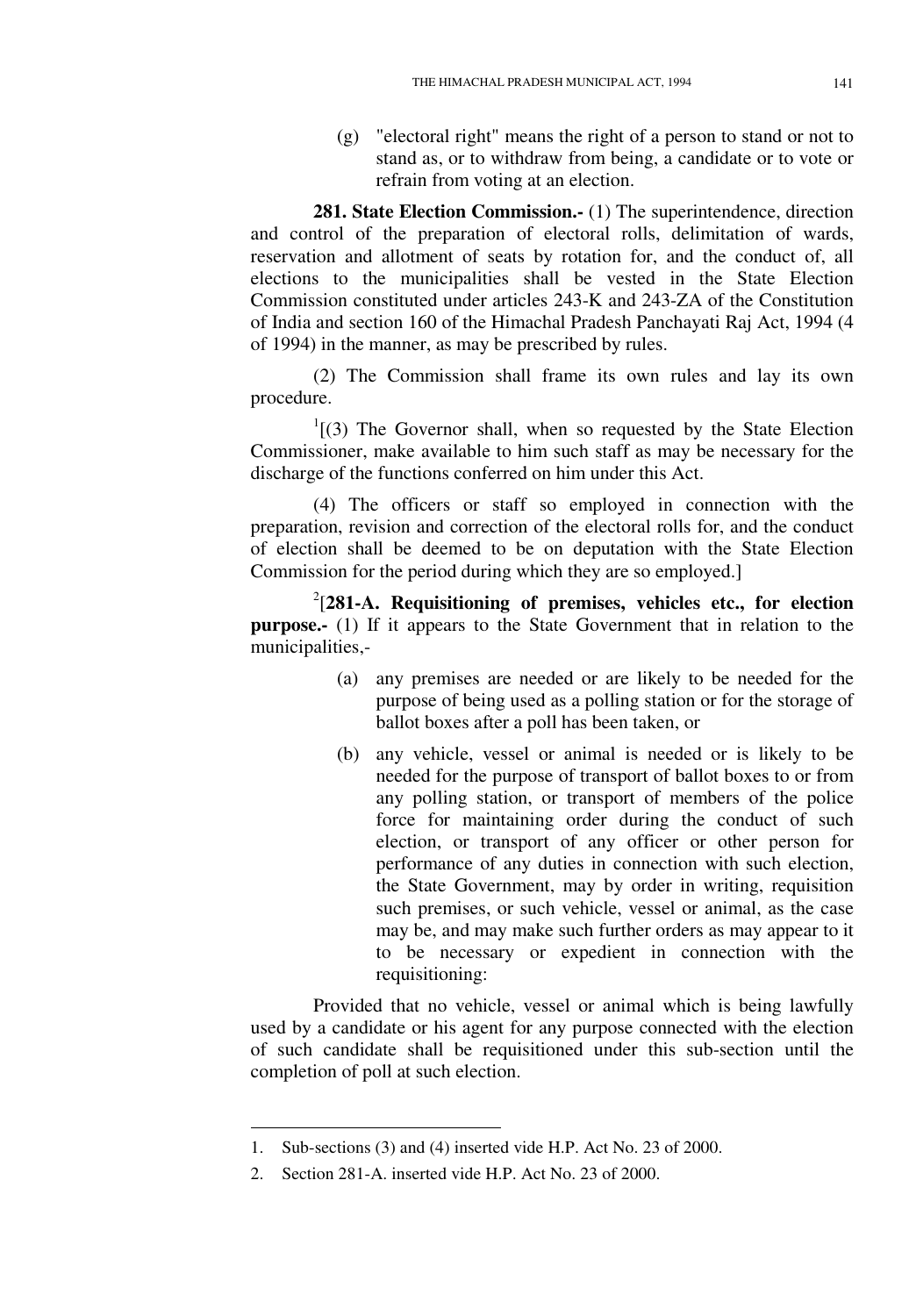(2) The requisition shall be effected by an order in writing addressed to the person deemed by the State Government to be the owner or person in possession of the property, and such order shall be served in the prescribed manner on the person to whom it is addressed.

(3) Whenever any property is requisitioned under sub-section (1), the period of such requisition shall not extend beyond the period for which such property is required for any of the purposes mentioned in that sub-section.

(4) In this section -

- (a) "premises" means any land, building or part of building and includes a hut, shed or other structure or any part thereof; and
- (b) "vehicle" means any vehicle used or capable of being used for the purpose of road transport, whether propelled by mechanical power or otherwise.]

**282. Officers authorised to hear election petitions.-** The election petitions under this Act shall be heard by the Sub-Divisional Officer (Civil) having jurisdiction over the municipal area.

**283. Election petitions.-** No election under this Act shall be called in question except by an election petition presented in accordance with the provisions of this Chapter.

**284. Presentation of petitions.-** (1) Any elector of a municipality may, on furnishing the prescribed security in the prescribed manner, present within thirty days of the publication of the result, on one or more of the grounds specified in sub-section (1) of section 296 to the authorised officer an election petition in writing against the election of any person under this Act.

(2) The election petition shall be deemed to have been presented to the authorised officer -

- (a) when it is delivered to him
	- (i) by the person making the petition; or
	- (ii) by a person authorised in writing in this behalf by the person making petition; or
- (b) when it is sent by registered post and is delivered to the authorised officer or any other person empowered to receive it.

<sup>1</sup>[284-A. Parties to the petition.- A petitioner shall join as respondent to his petition,-

> (a) where the petitioner, in addition to claiming declaration that the election of all or any of the returned candidates is void, claims a further declaration that he himself or any other candidate has been duly elected, all the contesting candidates

<sup>1.</sup> Section 284-A inserted vide H.P. Act No. 23 of 2000.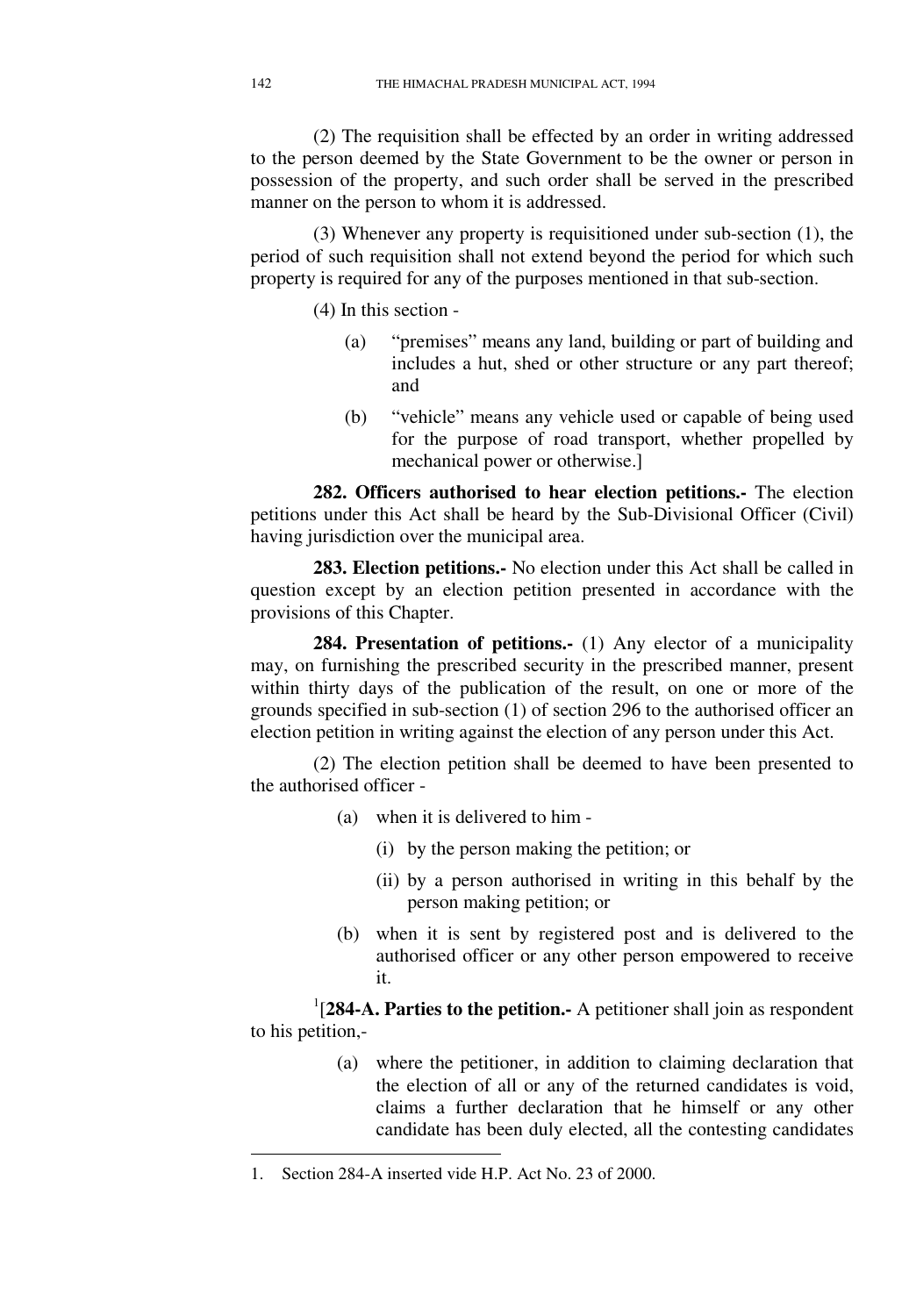other than the petitioners, and where no such further declaration is claimed, all the returned candidates; and

(b) any other candidate against whom allegations of any corrupt practice are made in the petition.]

**285. Contents of petition.-** (1) An election petition -

- (a) shall contain concise statement of the material facts on which the petitioner relies;
- (b) shall set forth full particulars of any corrupt practice that the petitioner alleges, including as full a statement as possible of the names of the parties alleged to have committed such corrupt practice and the date and place of the Commission of each such practice; and
- (c) shall be signed by the petitioner and verified in the manner laid down in the Code of Civil Procedure, 1908 (5 of 1908) for the verification of pleading :

Provided that where the petitioner alleges any corrupt practice, the petition shall also accompanied by an affidavit in the prescribe form in support of the allegation of such corrupt practice and the particulars thereof.

(2) Any schedule or annexure to the petition shall also be signed by the petitioner and verified in the same manner as the petition.

**286. Procedure on receiving election petition.** -If the election petition is not furnished in the prescribed manner or the petition is not presented within the period specified in section 284, the authorised officer shall dismiss the petition:

Provided that the petition shall not be dismissed without giving the petitioner an opportunity of being heard.

**287. Withdrawal and transfer of petitions. -**The Director may, at any stage, after notice to parties and for reasons to be recorded withdraw any election petition pending before an authorised officer and transfer it for hearing to another authorised officer in the State and upon such transfer, that authorised officer shall proceed with the petition from the stage at which it was withdrawn :

Provided that such authorised officer may, if it thinks fit, recall and re-examine any of the witnesses already examined.

**288. Procedure before the authorised officers.-** (1) Subject to the provisions of this Act and of any rules made thereunder every election petition shall be heard by the authorised officer in accordance with the procedure applicable under the Code of Civil Procedure 1908 (5 of 1908) to the trial of suits; and decided within a period of six months from the date of presentation under section 284 :

Provided that the authorised officer shall have the discretion to refuse, for reasons to be recorded in writing to examine any witness or witnesses, if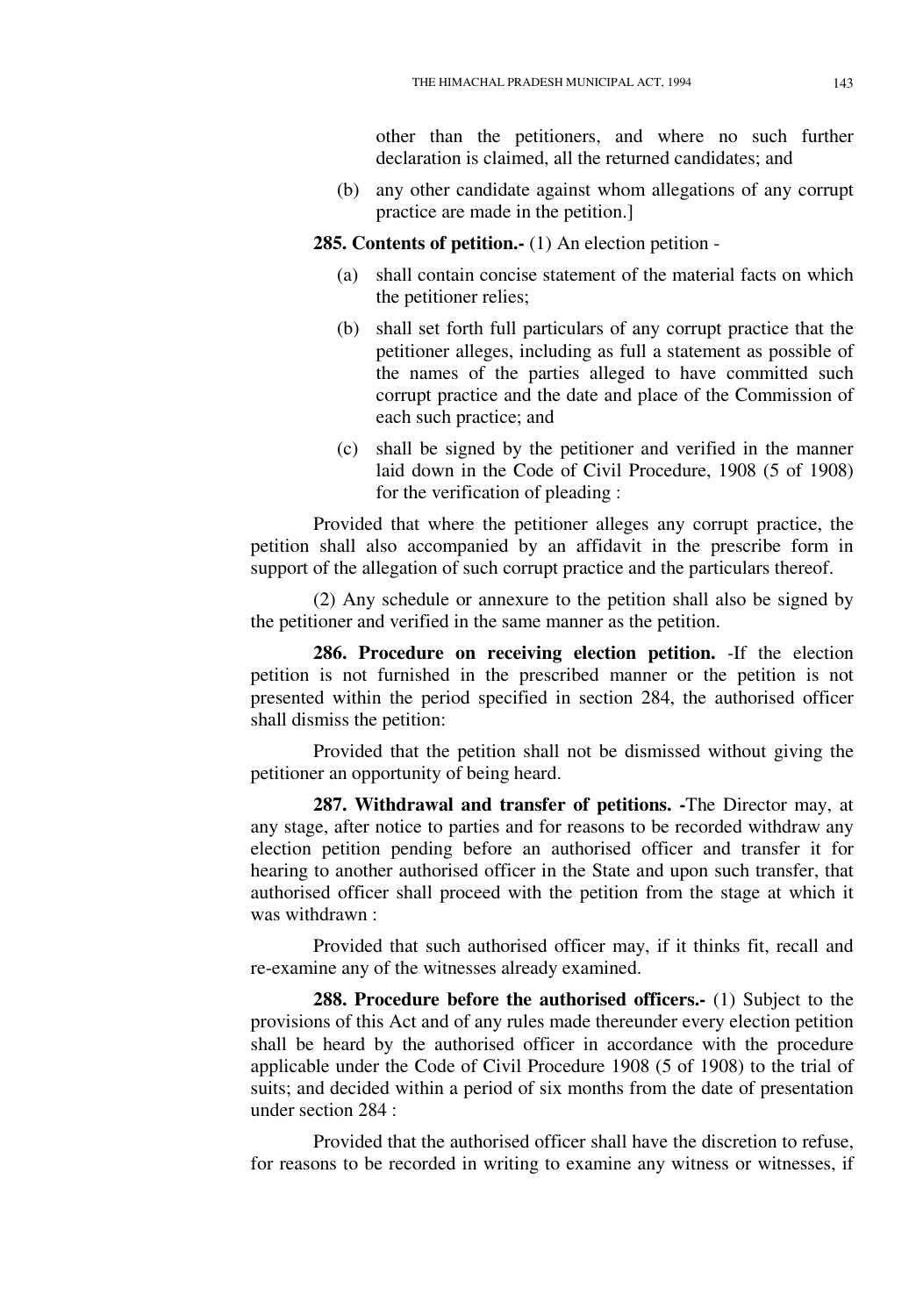he is of the opinion that their evidence is not material for the decision of the petition or that the party tendering such witness or witnesses is doing on frivolous grounds or with a view to delay the proceedings.

(2) The provisions of the Indian Evidence Act, 1872 (1 of 1908) shall, subject to the provisions of this Act, be deemed to apply in all respects to the trial of an election petition.

**289. Appearance before the authorised officer.-** Any appearance, application or act before the authorised officer may be made or done by the party in person or by a pleader duly appointed to act on his behalf :

Provided that it shall be open to the authorised officer to direct any party to appear in person whenever the authorised officer considers it necessary.

**290. Power of the authorised officer. -** The authorised officer shall have the powers which are vested in a Court under the Code of Civil Procedure, 1908 when trying a suit in respect of the following matters:-

- (a) discovery and inspections;
- (b) enforcing the attendance of witnesses and requiring the deposit of their expenses;
- (c) compelling the production of documents;
- (d) examining witnesses on oath;
- (e) granting adjournments;
- (f) reception of evidence taken on affidavit; and
- (g) issuing commissions for the examination of witnesses;

and may summon and examine suo motu any person whose evidence appears to him to be material and shall be deemed to be a Court within the meaning of sections 345 and 346 of the Code of Criminal Procedure, 1973 (2 of 1974).

*Explanation.*- For the purpose of enforcing the attendance of witnesses the local limits of the jurisdiction of the authorised officer shall be the limits of the State of Himachal Pradesh.

291. Documentary evidence.- In relation to the production of unstamped or un-registered documents at the hearing of an election petition, the provisions of section 93 of the Representation of People's Act, 1951(43 of 1951) shall apply.

**292. Secrecy of voting.-** (1) No witness or other person shall be required to state for whom he has voted at an election.

(2) Every officer, clerk, agent or other person who performs any duties in connection with the recording or counting of votes at an election shall maintain and aid in maintaining the secrecy of the voting and shall not (except for some purpose authorised by or under any law) communicate to any person any information calculated to violate such secrecy.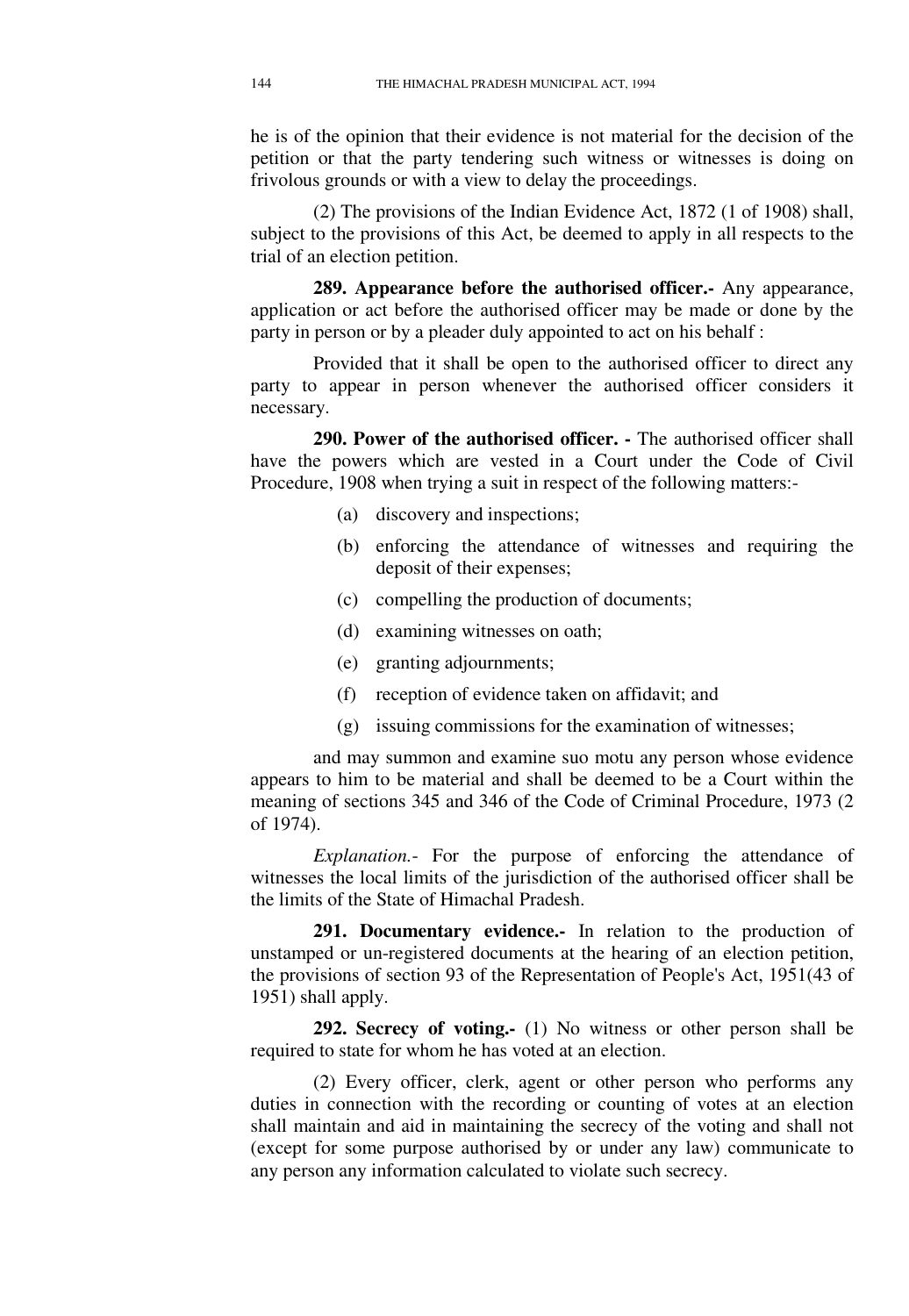(3) Any person who wilfully acts in contravention of the provisions of this section shall be punished with imprisonment of either description for a term not exceeding three months, or with fine 1[of five hundred], or with both.

**293. Answering of incriminating questions and certificate of indemnity.**  $\cdot$  (1) No witnesses shall be excused from answering any question to any matter relevant to a matter in issue in the hearing of an election petition upon the ground that the answer to such question may criminate or may tend to criminate him, or that it may expose or may tend to expose him to any penalty or forfeiture :

Provided that -

- (a) witness who answers truly all questions which he is required to answer shall be entitled to receive a certificate of indemnity from the authorised officer; and
- (b) an answer given by a witness to a question put by or before the authorised officer shall not, except in the case of any criminal proceedings for perjury in respect of the evidence, be admissible in evidence against him in any civil or criminal proceeding.

(2) When a certificate of indemnity has been granted to any witness, it may be pleaded by him in any Court and shall be a full and complete defence to or upon any charge under chapter IX-A of the Indian Penal Code, 1860 (45 of 1860), arising out of the matter to which such certificate relates but it shall not be deemed to relieve him from any disqualification, in connection with an election, imposed by this Act or any other law.

**294. Expenses of witnesses. -**The reasonable expenses incurred by any person in attending to give evidence may be allowed by the authorised officer to such person, and shall, unless he otherwise directs, be deemed to be part of the costs.

**295. Decision of the authorised officer.-** (1) Where an election petition has not been dismissed under section 286, the authorised officer shall inquire into the election petition and at the conclusion of the inquiry shall make an order -

- (a) dismissing the election petition; or
- (b) setting aside the election.

(2) At the time of making an order under sub-section (1), the authorised officer shall also make an order,-

> (a) where any charge is made in the petition of any corrupt practice having been committed at the election, recording -

<u>.</u>

<sup>1.</sup> Inserted vide H.P. Act No. 12 of 2016.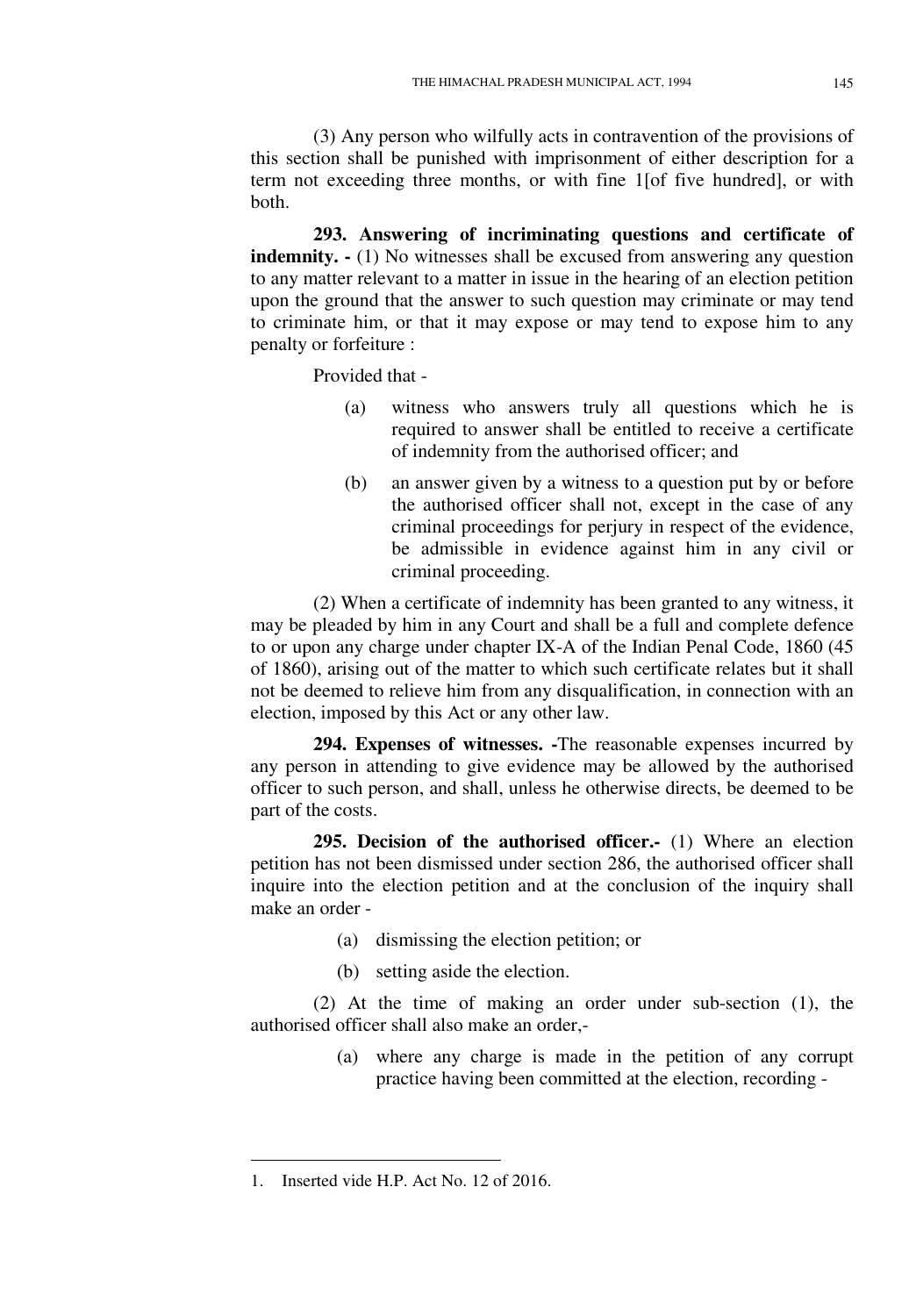- (i) a finding whether any corrupt practice has or has not been proved to have been committed at the election and the nature of that corrupt practice; and
- (ii) the name of all persons, if any, who have been proved at the trial to have been guilty of any corrupt practice and the nature of that practice; and
- (b) fixing the total amount of costs, payable, and specifying the persons by and to whom costs shall be paid :

Provided that a person who is not a party to the petition shall not be named in the order under sub-clause (ii) of clause (a) unless -

- (i) he has been given notice to appear before the authorised officer and to show cause why he should not be so named; and
- (ii) if he appears in pursuance of the notice, he has been given an opportunity of cross-examining any witness, who has already been examined by the authorised officer and has given evidence against him, of calling evidence in his defence and of being heard.

**296. Grounds for setting aside election.-** (1) If the authorised officer is of the opinion -

- (a) that on the date of his election the elected person was not qualified, or was disqualified to be elected under this Act; or
- (b) that any corrupt practice has been committed by the elected person or his agent or by any other person with the consent of the elected person or his agent; or
- (c) that any nomination has been improperly rejected; or
- (d) that the result of the election, in so far as it concerns the elected person, has been materially affected -
	- (i) by the improper acceptance of any nomination; or
	- (ii) by improper reception, refusal or rejection of any vote or the reception of any vote which is void; or
	- (iii) by any non-compliance with the provisions of this Act or of any rule made under this Act;

the authorised officer shall set aside the election of the elected person.

(2) When an election has been set aside under sub-section (1), a fresh election shall be held.

**297. Abatement of election petition.-** An election petition shall abate only on the death of a sole petitioner or of the survivor of several petitioners.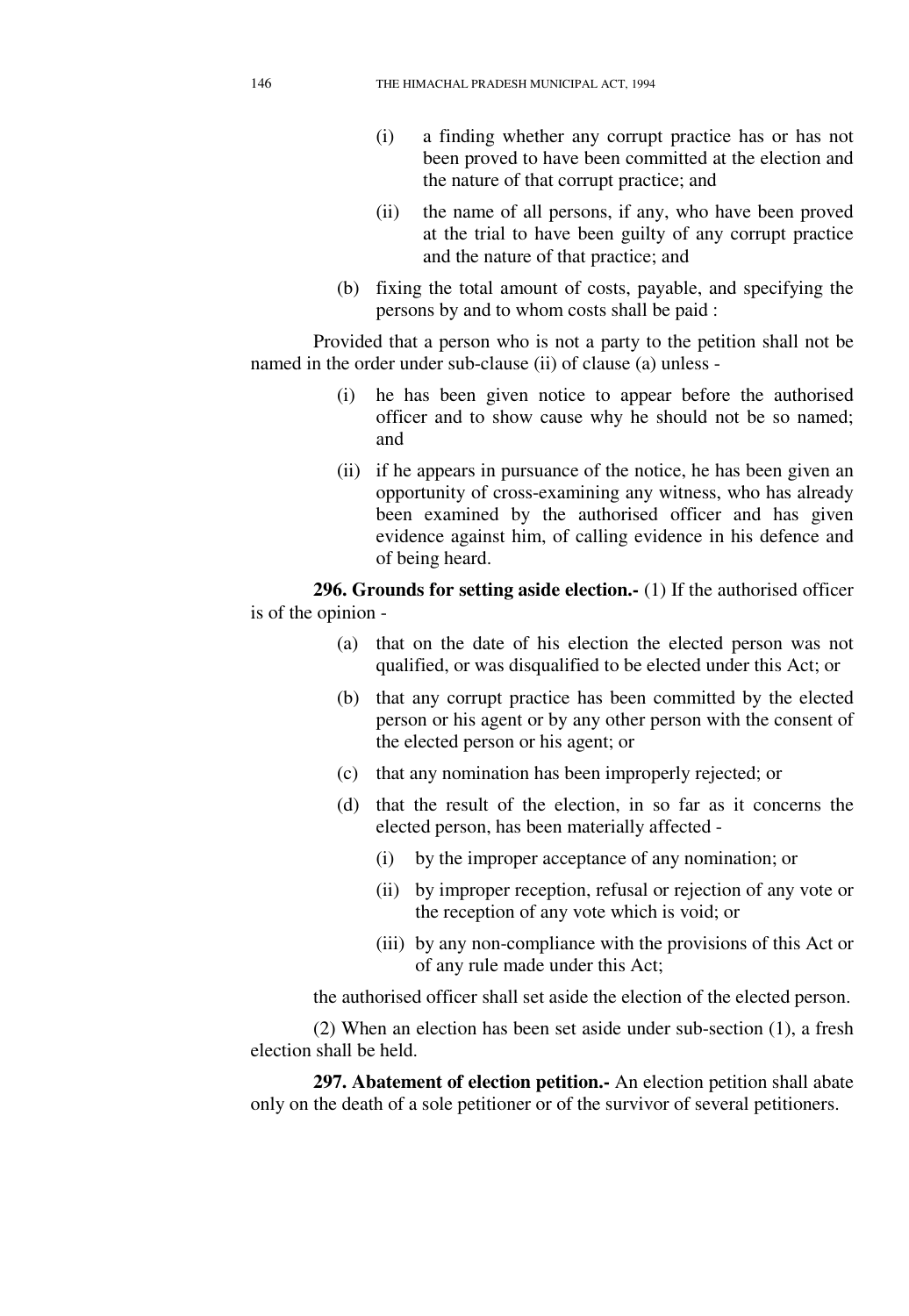**298. Costs and payment thereof out of security deposits and return of such deposits.** (1) Costs including pleader's fees shall be in the discretion of the authorised officer.

(2) If in any order as to costs under the provisions of this Chapter, there is a direction for payment of cost by any party to any person, such costs shall, if they have not been already paid, be paid in full or so far as possible, out of the security deposit made by such party under this Chapter, on an application made in writing in that behalf, within a period of one year from the date of such order, to the Collector by the person in whose favour the costs have been awarded.

(3) If there is any balance left of the security deposit under this Chapter after payment under sub-section (1) of the costs referred to in that sub-section, such balance or where no costs have been awarded or no application as aforesaid has been made within the said period of one year, the whole of the said security deposit may, on an application made in that behalf in writing to the Collector by the person by whom the security has been deposited or if such person dies after making such deposit, by the legal representative of such person, be returned to the said person or to his legal representative, as the case may be.

**299. Execution of orders as to costs.-** Any order as to costs under the provisions of this Chapter may be produced before the principal Civil Court within the local limits of jurisdiction any person directed by such order to pay any sums of money has a place of residence or business and such Court shall execute the order or cause the same to be executed in the same manner, and by the same procedure as if it were a decree for the payment of money made by itself in a suit:

Provided that where any such costs or any portion thereof, may be recovered by an application made under sub-section (2) of section 298, no application shall lie under this section within a period of one year from the date of such order unless it is for the recovery of the balance of any costs which has been left unrealised after an application has been made under that sub-section owing to insufficiency of the amount of the security deposit referred to in that sub-section.

**300. Corrupt practices entailing disqualifications.**- The corrupt practices specified in section 301 shall entail disqualification for membership of a municipality for a period of six years counting from the date on which the finding of the authorised officer as to such practice has been given:

Provided that the Government may, for reasons to be recorded, remove the disqualification or reduce the period thereof.

**301. Corrupt practices.-** (1) The following shall be deemed to be corrupt practices for the purposes of this Chapter :-

- (1) Bribery, that is to say
	- (A) any gift, offer or promise by candidate or his agent or by any other person with the consent of a candidate or his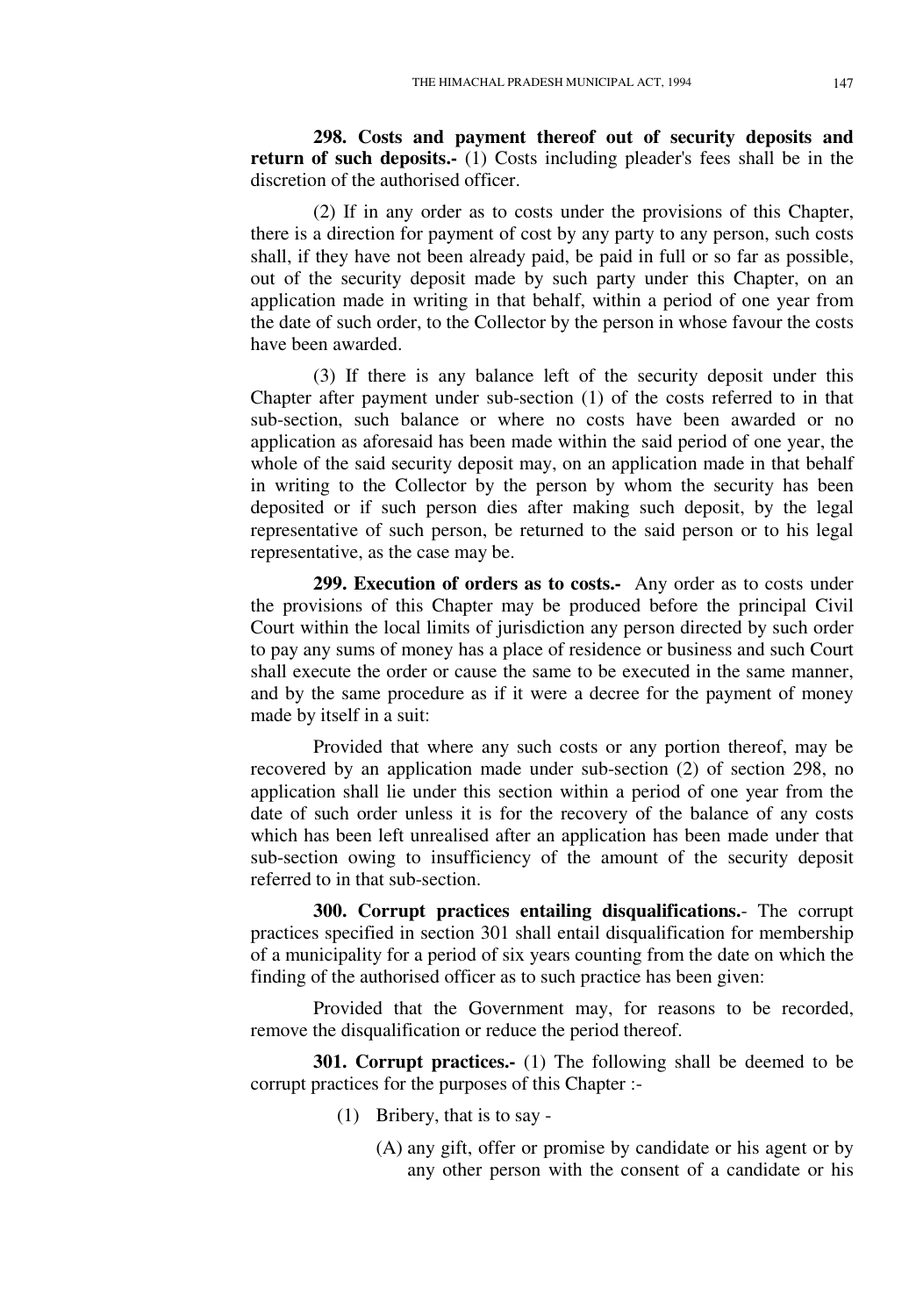agent of any gratification, to any person, whomsoever , with the object, directly or indirectly of inducing.-

- (a) a person to stand or not to stand as, or to withdraw from being a candidate at an election; or
- (b) an elector of the municipal area to vote or refrain from voting at an election; or as a reward to -
	- (i) a person for having so stood or not stood, or for having withdrawn his candidature; or
	- (ii) an elector of the municipal area for having voted or refrained from voting;
- (B) the receipt of or agreement to receive any gratification, whether as a motive or a reward-
	- (a) by a person for standing or not standing as, or for withdrawing from being a candidate; or
	- (b) by any person whomsoever for himself or any other person for voting or refraining from voting, or inducing or attempting to induce an elector of the municipal area to vote or refrain from voting, or any candidate to withdraw his candidature.

*Explanation.-* For the purposes of this clause, the term "gratification" is not restricted to pecuniary gratification or gratifications estimable in money and it includes of all forms of entertainment and all forms of employment for reward but it does not include the payment of any expenses bonafide incurred at, or, for the purpose of any election.

(2) Under influence, that is to say any direct or indirect interference or attempt to interfere on the part of the candidate or his agent, or of any other person with the consent of the candidate or his agent, with the free exercise of any electoral right:

Provided that -

- (a) without prejudice to the generality of the provisions of this clause any such person as is referred to therein who -
	- (i) threatens any candidate or any person in whom a candidate is interested, with injury of any kind including social ostracism and ex-communication or expulsion from any caste or community; or
	- (ii) induces or attempts to induce a candidate of an elector of the municipal area to believe that he, or any person in whom he is interested, will become or will be rendered an object of divine displeasure or spiritual censure,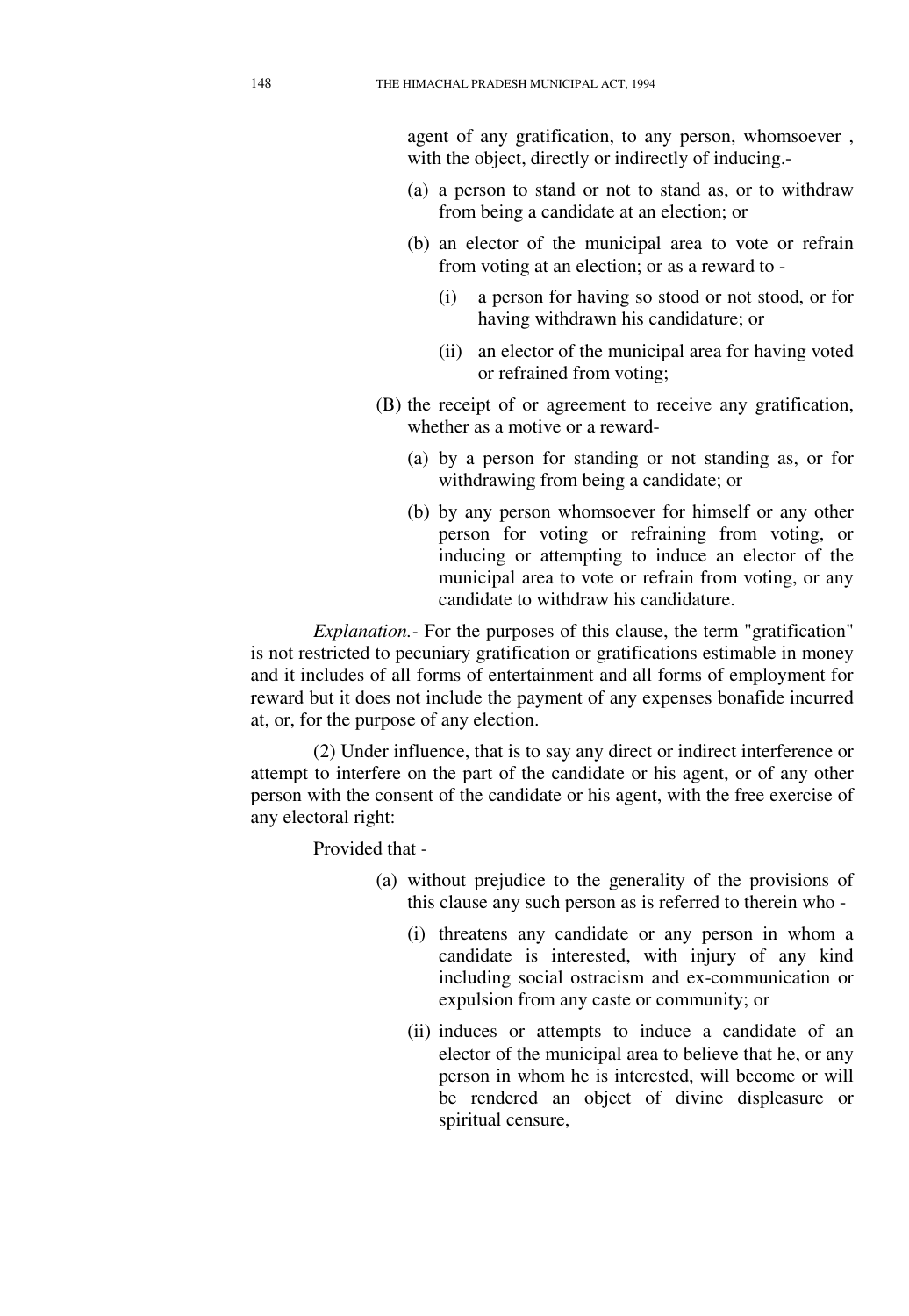shall be deemed to interfere with the free exercise of the electoral right of such candidate or an elector of the municipal area within the meaning of this clause;

> (b) a declaration of public policy, or a promise of public action, or the mere exercise of a legal right without intent to interfere with an electoral right, shall not be deemed to be interference within the meaning of this clause.

(3) The appeal by a candidate or his agent or by any other person with the consent of a candidate or his agent to vote or refrain from voting for any person on the ground of his religion, race, caste, community or language or the use of, or appeal to religious symbols or the use of, or appeal to, national symbols, such as the national flag or the national emblem, for the furtherance of the prospects of the election of that candidate or for prejudicially affecting the election of any candidate.

(4) The promotion of, or attempt to promote, feelings of enmity or hatered between different classes of the citizens of India on grounds of religion, race, caste, community or language, by a candidate or his agent or any other person with the consent of a candidate or his agent for the furtherance of the prospects of the election of that candidate or for prejudicially affecting the election of any candidate.

(5) The publication by a candidate or his agent or by any other person, with the consent of a candidate or his agent, of any statement of fact which is false and which he either believes to be false or does not believe to be true, in relation to the personal character or conduct of any candidate, or in relation to the candidature or, withdrawal, of any candidate, being a statement, reasonably calculated to prejudice the prospects of the candidate's election.

(6) The hiring or procuring, whether on payment or otherwise, of any vehicle by a candidate or his agent or by any other person with the consent of a candidate or his agent, for the conveyance of an elector of the municipal area (other than the candidate himself, the members of his family or his agent) to or from any polling station or a place fixed for the poll.

*Explanation.-* In this clause, the expression 'vehicle' means any vehicle used or capable of being used for the purpose or road transport, whether propelled by mechanical power or otherwise and whether used for drawing other vehicles or otherwise.

 $<sup>1</sup>$ [(6A). The incurring, or authorising, of expenditure in contravention</sup> of section 17A.]

(7) The obtaining or procuring or abetting or attempting to obtain or procure by a candidate or his agent, or by any other person with the consent of the candidate or his agent, any assistance (other than the giving of vote) for the furtherance of the prospects of that candidate's election, from any person

-

<sup>1.</sup> Sub-section (6-A) inserted vide H.P. Act No. 11 of 1995, effective from 1<sup>st</sup> August, 1995.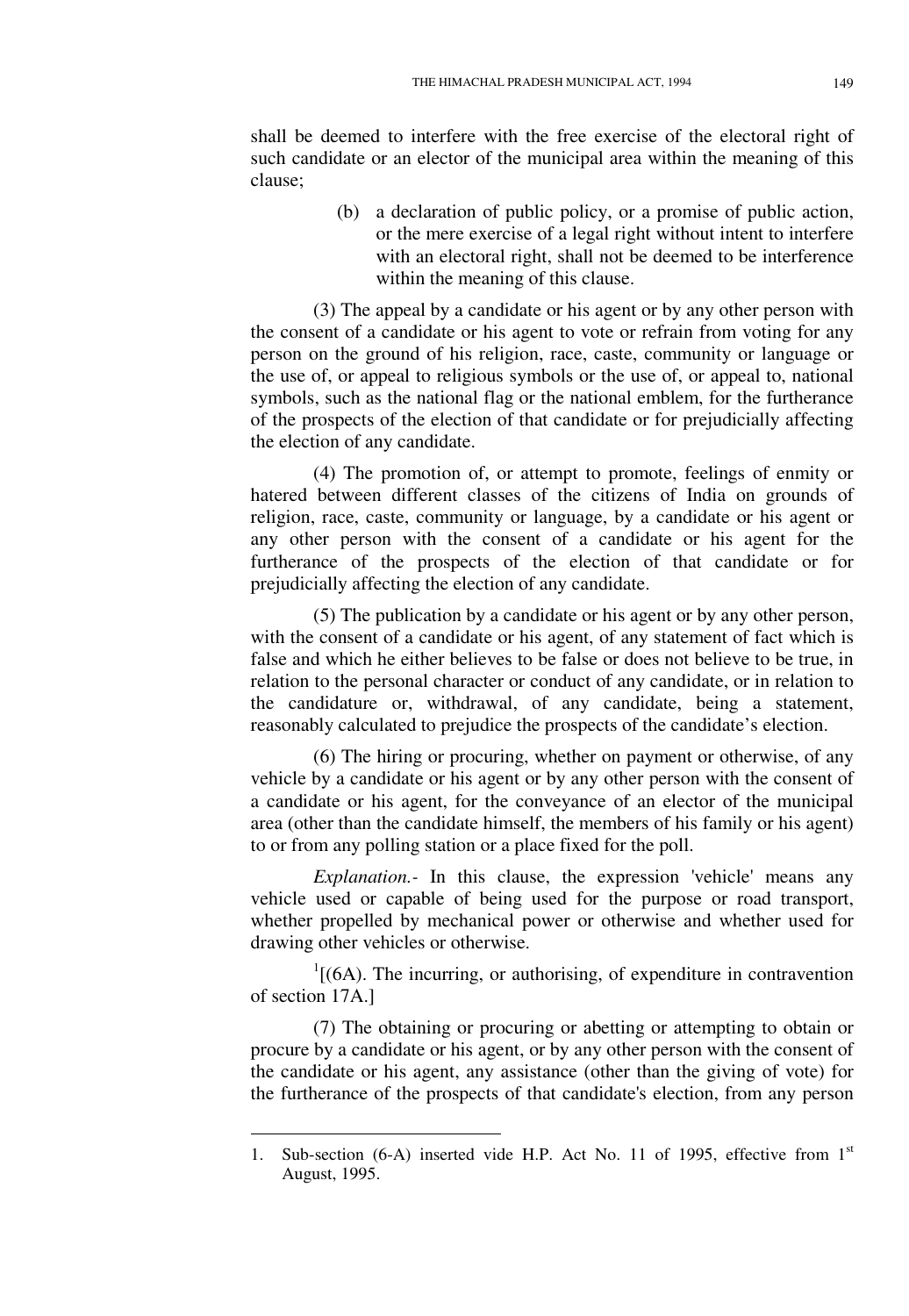in the service of the Government, the Government of India or the Government of any other State or a local authority.

**302. Appeals.-** Notwithstanding anything contained in this Act, any person aggrieved by an order made by the authorised officer under this Chapter, may, within the prescribed time and in the prescribed manner, appeal to the Director having jurisdiction over the municipal area and who shall dispose of the appeal within a period of ninety days and his decision on such appeal shall be final.

**303. Bar to interference by Courts in electoral matters.-**  Notwithstanding anything contained in this Act-

- (a) the validity of any law relating to the delimitation of constituencies  $\frac{1}{1}$  [or the allotment of seats in such constituencies] made or purporting to be made under this Act, shall not be called in question in any court;
- (b) no election to any municipality shall be called in question except by an election petition presented to the authorised officer and in such manner as may be prescribed by rules.

**304. Power to make rules for conduct of elections.-** The State Government may, by notification in the Official Gazette and in consultation with the State Election Commission, make rules for the composition of municipalities, conducting the election, allotment of symbols and all matters relating to or in connection with the conduct of elections to the municipalities.

## 2 **[CHAPTER XVII-A**

#### **ELECTORAL OFFENCES**

**304-A. Promoting enmity between classes in connection with the election**.- Any person who in connection with an election under this Act promotes or attempts to promote on grounds of religion, race, caste, community or language, feelings of enmity or hatred, between different classes of the citizens of India shall be punishable with imprisonment for a term which may extend to three years, or with fine, or with both.

**304-B. Prohibition of public meetings during period of forty-eight hours ending with hour fixed for conclusion of poll**.- (1) No person shall,-

- (a) convene, hold, attend, join or address any public meeting or procession in connection with an election; or
- (b) display to the public any election matter by means of cinematograph, television or other similar apparatus; or
- (c) propagate any election matter to the public by holding, or by arranging the holding of, any musical concert or any theatrical performance or any other entertainment or amusement with a

-

<sup>1.</sup> Certain words in section 303 inserted vide H.P. Act No. 23 of 2000.

<sup>2.</sup> Chapter XVII-A inserted vide H.P. Act No. 23 of 2000.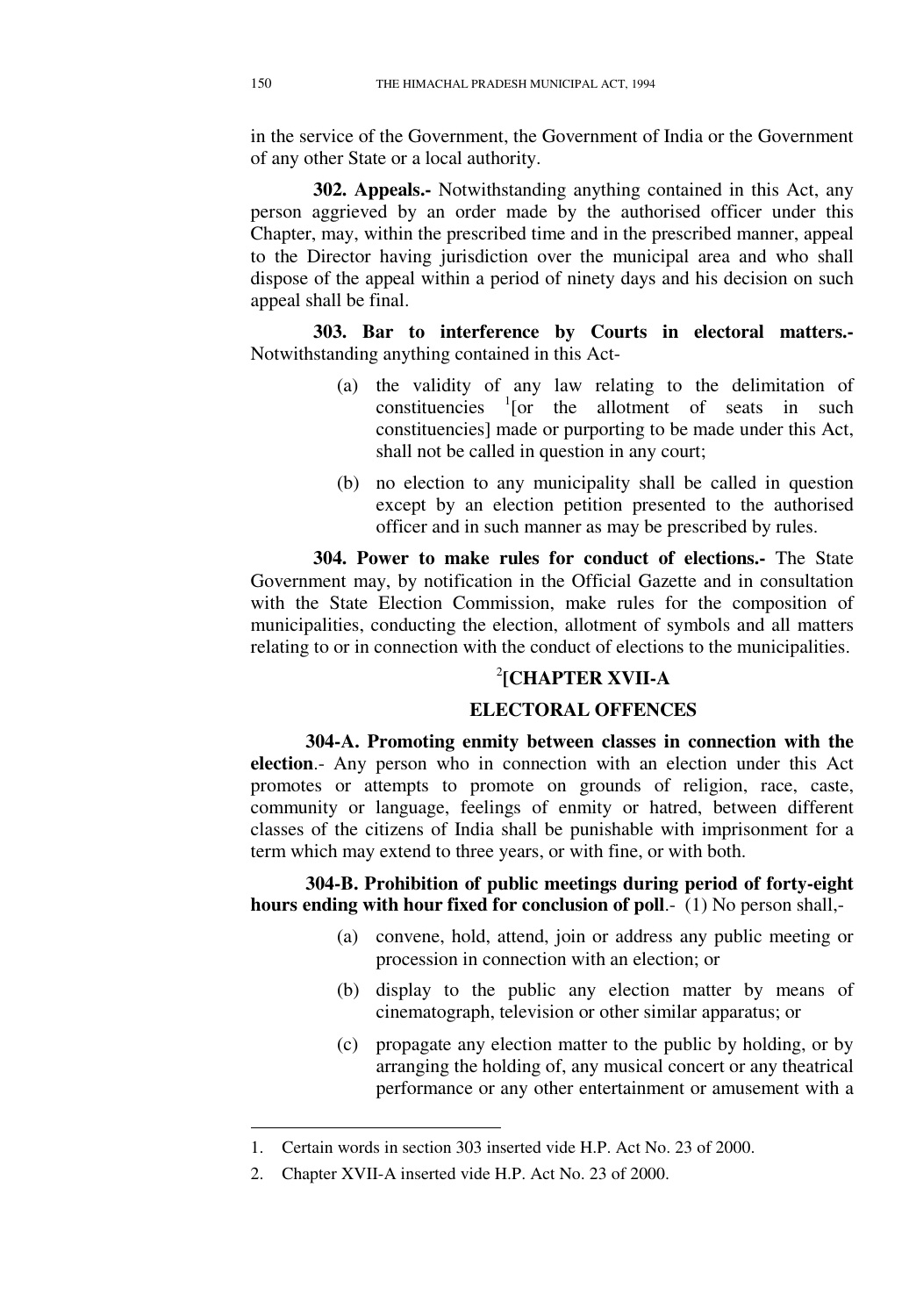view to attracting the members of the public thereto; in any polling area during the period of forty-eight hours ending with the hour fixed for the conclusion of poll for any election in that polling area.

(2) Any person who contravenes the provision of sub-section (1) shall be punishable with imprisonment for a term which may extend to two years, or with fine, or with both.

*Explanation*.- In this section, the expression "election matter" means any matter intended or calculated to influence or affect the result of an election.

**304-C. Disturbances at election meetings**.- (1) Any person who at a public meeting to which this section applies acts or incites others to act, in a disorderly manner for the purpose of preventing the transaction of the business for which the meeting was called to gather, shall be punishable with imprisonment for a term which may extend to six months, or with fine which may extend to two thousand rupees, or with both.

(2) An offence punishable under sub-section (1) shall be cognizable.

(3) This section applies to any public meeting of a political character held in any constituency between the date of the issue of a notification under this Act calling upon constituency to elect a member or members and the date on which election is held.

(4) If any police officer reasonably suspects any person of committing an offence under sub-section (1), he may, if requested so to do by the Chairman of the meeting require that person to declare to him immediately his name and address and, if that person refuses or fails to declare his name and address, or if the police officer reasonably suspects him of giving a false name or address, the police officer may arrest him without warrant.

**304-D. Restrictions on the printing of pamphlets, posters etc**.- (1) No person shall print or publish, or cause to be printed or published, any election pamphlet or poster which does not bear on its face the names and addresses of the printer and the publisher thereof.

(2) No person shall print or cause to be printed any election pamphlet or poster-

- (a) unless a declaration as to the identity of the publisher thereof, signed by him and attested by two persons to whom he is personally known, is delivered by him to the printer in duplicate; and
- (b) unless within reasonable time after the printing of the document, one copy of the declaration is sent by the printer, together with one copy of the document,-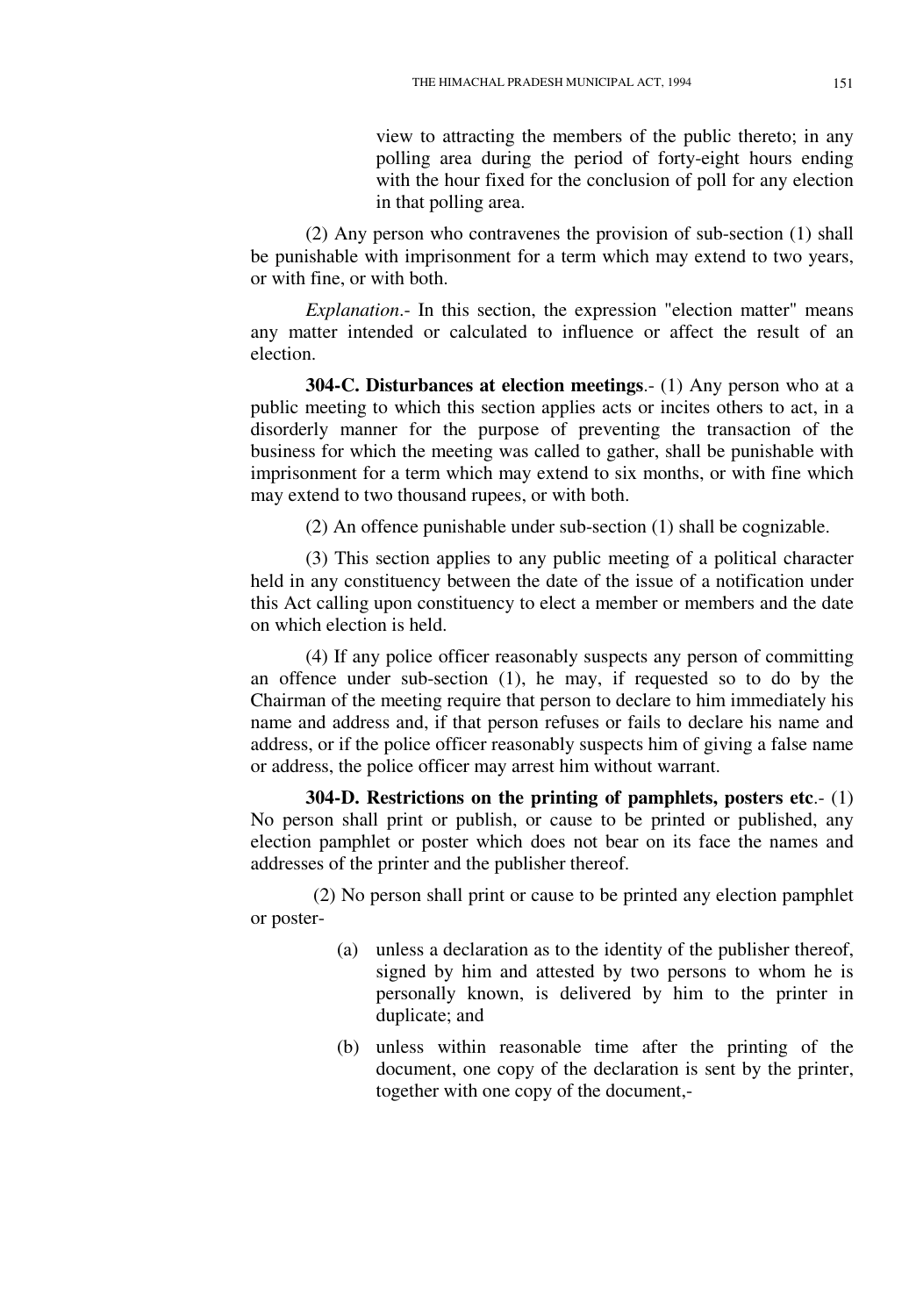- (i) where it is printed in the Capital of the State, to the <sup>1</sup>[State Election Commissioner]; and
- (ii) in any other case, to the District Magistrate of the district, it is printed.

(3) For the purposes of this section,-

- (a) any process for multiplying copies of a document, other than copying it by hand, shall be deemed to be printed and the expression "printer" shall be construed accordingly; and
- (b) "election pamphlet or poster" means any printed pamphlet, hand-bill or other document distributed for the purpose of promoting or prejudicing the election of a candidate or group of candidates or any placard or poster having reference to an election, but does not include any hand-bill, placard or poster merely announcing the date, time, place and other particulars of an election meeting or routine instructions to election agents or workers.

(4) Any person who contravenes any of the provisions of sub-section (1) or sub-section (2) shall be punishable with imprisonment for a term which may extend to six months, or with fine which may extend to two thousand rupees, or with both.

**304-E. Maintenance of secrecy of voting**.- (1) Every Officer, Clerk, Agent or other person who performs, any duty in connection with the recording or counting of votes at an election shall maintain, and aid in maintaining, the secrecy of the voting and shall not (except for some purpose authorised by or under any law) communicate to any person any information calculated to violate such secrecy.

(2) Any person who contravenes the provisions of sub-section (1) shall be punishable with imprisonment for a term which may extend to three months, or with fine or with both.

**304-F. Officers etc. at elections not to act for candidates or to influence voting.**- (1) No person, who is district election officer or a returning officer, or an assistant returning officer, or a presiding or polling officer at an election, or an officer or clerk appointed by the returning officer or the presiding officer to perform any duty in connection with an election, shall in the conduct or the management of the election to any act (other than the giving of vote) for the furtherance of the prospects of the election of a candidate.

(2) No such person as aforesaid, and no member of a police force, shall endeavour,-

(a) to persuade any person to give his vote at an election; or

-

<sup>1.</sup> Substituted for the words "Chief Electoral Officer" vide H.P. Act No. 13 of 2001, effective from  $14<sup>th</sup>$  December, 2000.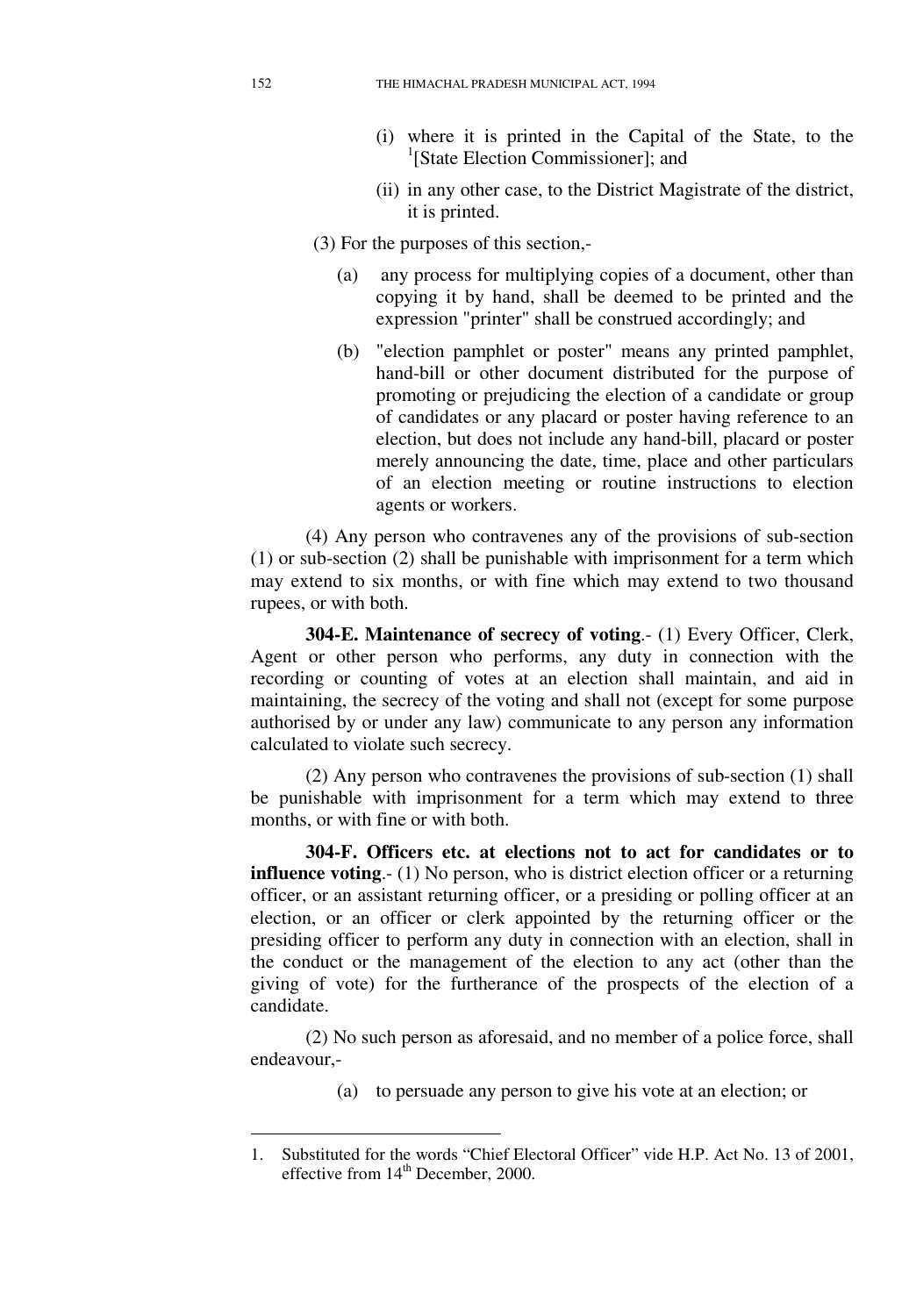- (b) to dissuade any person from giving his vote in an election; or
- (c) to influence the voting of any person at an election in any manner.

(3) Any person who contravenes the provisions of sub-section (1) or sub-section (2) shall be punishable with imprisonment which may extend to six months, or with fine, or with both.

(4) An offence punishable under sub-section (3) shall be cognizable.

**304-G. Prohibition of canvassing in or near polling stations**.- (1) No person shall, on the date or dates on which a poll is taken at any polling station, commit any of the following acts within the polling station, or in any public or private place within a distance of one hundred metres of the polling station, namely:-

- (a) canvassing for votes; or
- (b) soliciting the vote of any elector; or
- (c) persuading any elector not to vote for any particular candidate; or
- (d) persuading any elector not to vote at the election; or
- (e) exhibiting any notice or sign (other than an official notice) relating to the election.

(2) Any person who contravenes the provision of sub-section (1) shall be punishable with fine which may extend to two hundred and fifty rupees.

(3) An offence punishable under this section shall be cognizable.

**304-H. Penalty for disorderly conduct in or near polling stations**.- (1) No person shall, on the date or dates on which a poll is taken at any polling station,-

- (a) use or operate within or at the entrance of the polling station, or in any public or private place in the neighbourhood thereof, any apparatus for amplifying or reproducing the human voice, such as a megaphone or a loud speaker; or
- (b) shout, or otherwise act in a disorderly manner, within or at the entrance of the polling station or in any public or private place in the neighbourhood thereof, so as to cause annoyance to any person visiting the polling station for the poll, or so as to interfere with the work of the officers and other persons on duty at the polling station.

(2) Any person who contravenes, or wilfully aids or abets the contravention of the provisions of sub-section (1) shall be punishable with imprisonment which may extend to three months, or with fine, or with both.

(3) If the presiding officer of a polling station has reason to believe that any person is committing or has committed an offence punishable under this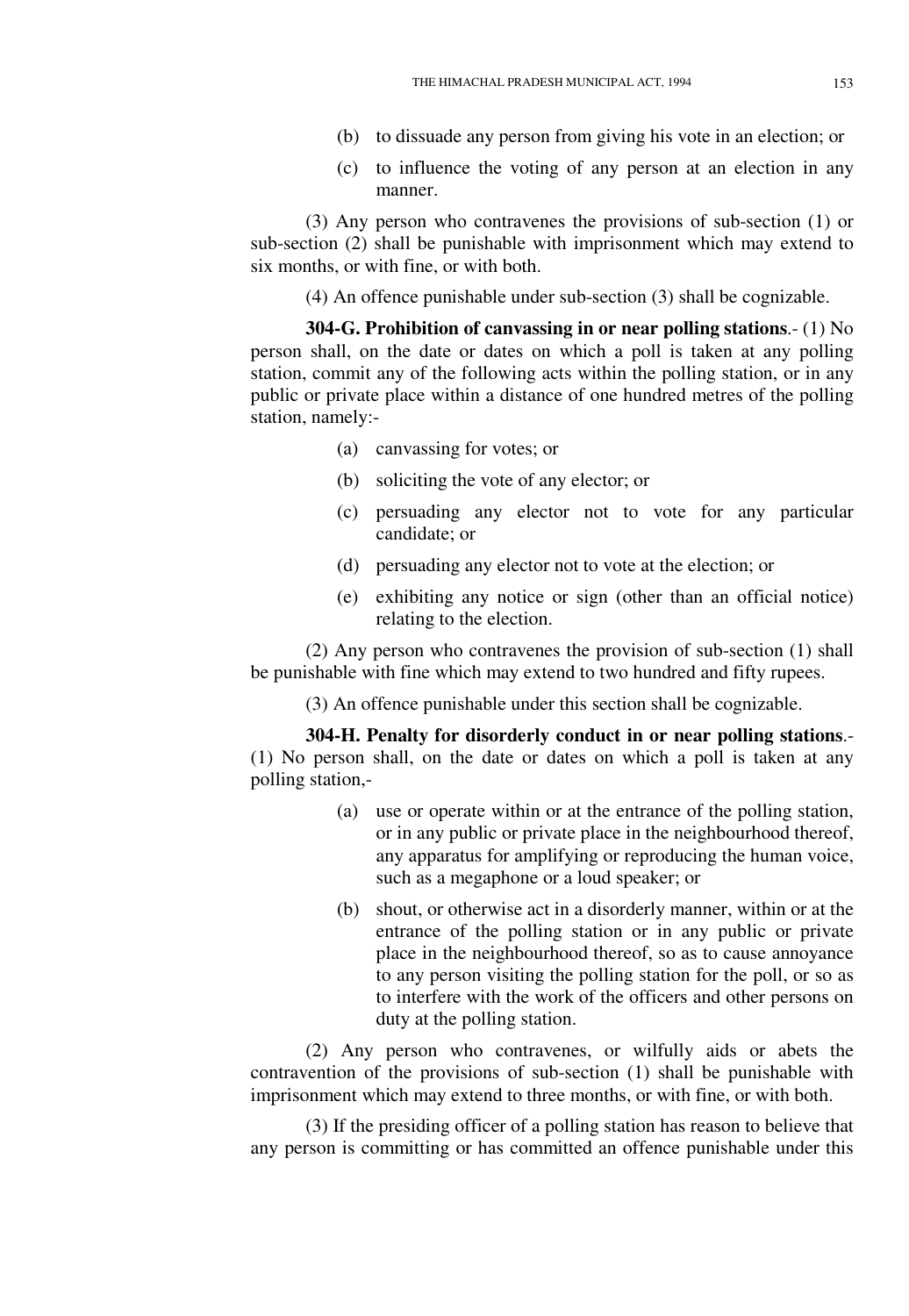section, he may direct any police officer to arrest such person, and thereupon the police shall arrest him.

(4) Any police officer may take such steps, and use such force, as may be reasonably necessary for preventing any contravention of the provisions of sub-section(1), and may seize any apparatus used for such contravention.

**304-I. Penalty for misconduct at the polling station**.- (1) Any person who during the hours fixed for the poll at any polling station misconducts himself or fails to obey the lawful directions of the presiding officer may be removed from the polling station by the presiding officer or by any police officer on duty or by any person authorised in this behalf by such presiding officer.

(2) The powers conferred by sub-section(1) shall not be exercised so as to prevent any elector who is otherwise entitled to vote at a polling station from having an opportunity of voting at that station.

(3) If any person who has been so removed from a polling station reenters the polling station without the permission of the Presiding Officer, he shall be punishable with imprisonment for a term which may extend to three months, or with fine, or with both.

(4) An offence punishable under sub-section (3) shall be cognizable.

**304-J. Penalty for failure to observe procedure for voting**.- If any elector to whom a ballot paper has been issued, refuses to observe the procedure prescribed for voting, the ballot paper issued to him shall be liable for cancellation.

**304-K. Penalty for illegal hiring or procuring of conveyance at elections**.- If any person is guilty of any such corrupt practices as specified in sub-section (6) of section 301 of this Act, at or in connection with an election, he shall be punishable with imprisonment which may extend to three months, or with fine.

**304-L. Breaches of official duty in connection with election**.- (1) If any person to whom this section applies is without reasonable cause guilty of any act or omission in breach of his official duty he shall be punishable with fine which may extend to five hundred rupees.

(2) An offence punishable under sub-section (1) shall be cognizable.

(3) No suit or other legal proceedings shall lie against any such person for damages in respect of any such act or omission as aforesaid.

(4) The persons to whom this section applies are the district election officers, returning officers, assistant retuning officers, presiding officers, polling officers, and any other person appointed to perform any duty in connection with the receipt of nominations or withdrawal of candidature or the recording or counting of votes at an election; and the expression "official duty" shall for the purposes of this section be construed accordingly, but shall not include duties imposed otherwise than by or under this Act.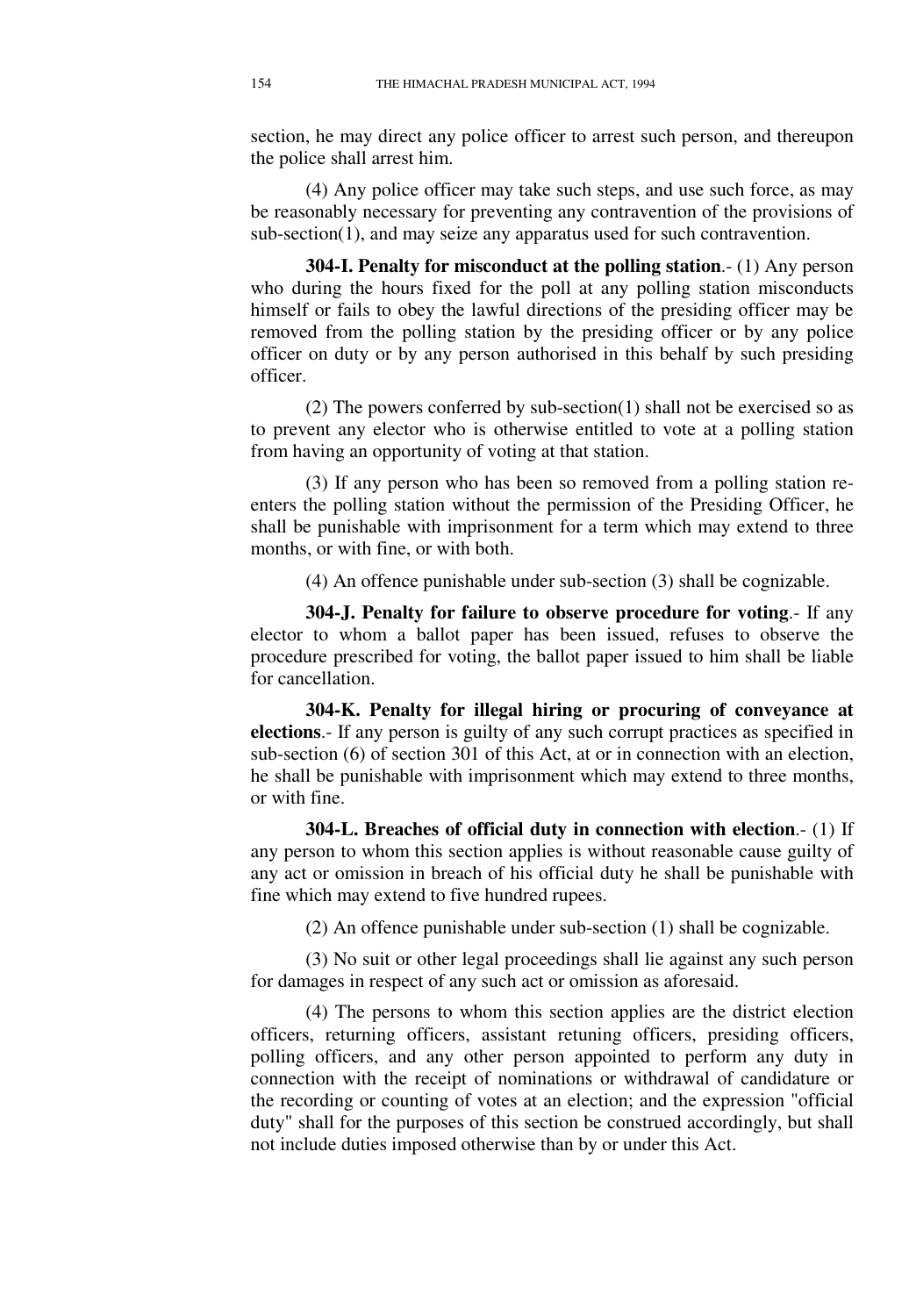**304-M. Penalty for Government servants for acting as election agent, polling agent or counting agent**.- If any person in the service of the Government acts as an election agent or a polling agent or a counting agent of a candidate at an election, he shall be punishable with imprisonment for a term which may extend to three months, or with fine, or with both.

**304-N. Prohibition of going armed to or near a polling station**.- (1) No person, other than the returning officer, the presiding officer, any police officer and any other person appointed to maintain peace and order at a polling station who is on duty at the polling station, shall, on a polling day, go armed with arms, as defined in the Arms Act, 1959 (54 of 1959), of any kind within the neighbourhood of polling station.

(2) If any person contravenes the provisions of sub-section (1), he shall be punishable with imprisonment for a term which may extend to two years, or with fine, or with both.

(3) Notwithstanding anything contained in the Arms Act, 1959, (54 of 1954) where a person is convicted of an offence under this section, the arms as defined in the said Act found in his possession shall be liable to confiscation and the licence granted in relation to such arms shall be deemed to have been revoked under section 17 of that Act.

(4) An offence punishable under sub-section (2) shall be cognizable.

**304-O. Removal of ballot papers from polling station to be an offence**.-(1) Any person who at any election unauthorizedly takes, or attempts to take, ballot paper out of a polling station, or wilfully aids or abets the doing of any such act, shall be punishable with imprisonment for a term which may extend to one year, or with fine which may extend to five hundred rupees, or with both.

(2) If the presiding officer of a polling station has reason to believe that any person is committing or has committed an offence punishable under subsection (1), such officer may, before such person leaves the polling station arrest or direct a police officer to arrest such person and may search such person or cause him to be searched by the police officer:

Provided that when it is necessary to cause a woman to be searched, the search shall be made by another woman with strict regard to decency.

(3) Any ballot paper found upon the person arrested on search shall be handed over for safe custody to a police officer by the presiding officer, or when the search is made by a police officer, shall be kept by such officer in safe custody.

(4) An offence punishable under sub-section (1) shall be cognizable.

**304-P. Offence of booth capturing**.- Whoever commits an offence of booth capturing shall be punishable with imprisonment for a term which shall not be less than one year but which may extend to three years, and with fine, and where such offence is committed by a person in the service of the Government, he shall be punishable with imprisonment for a term of which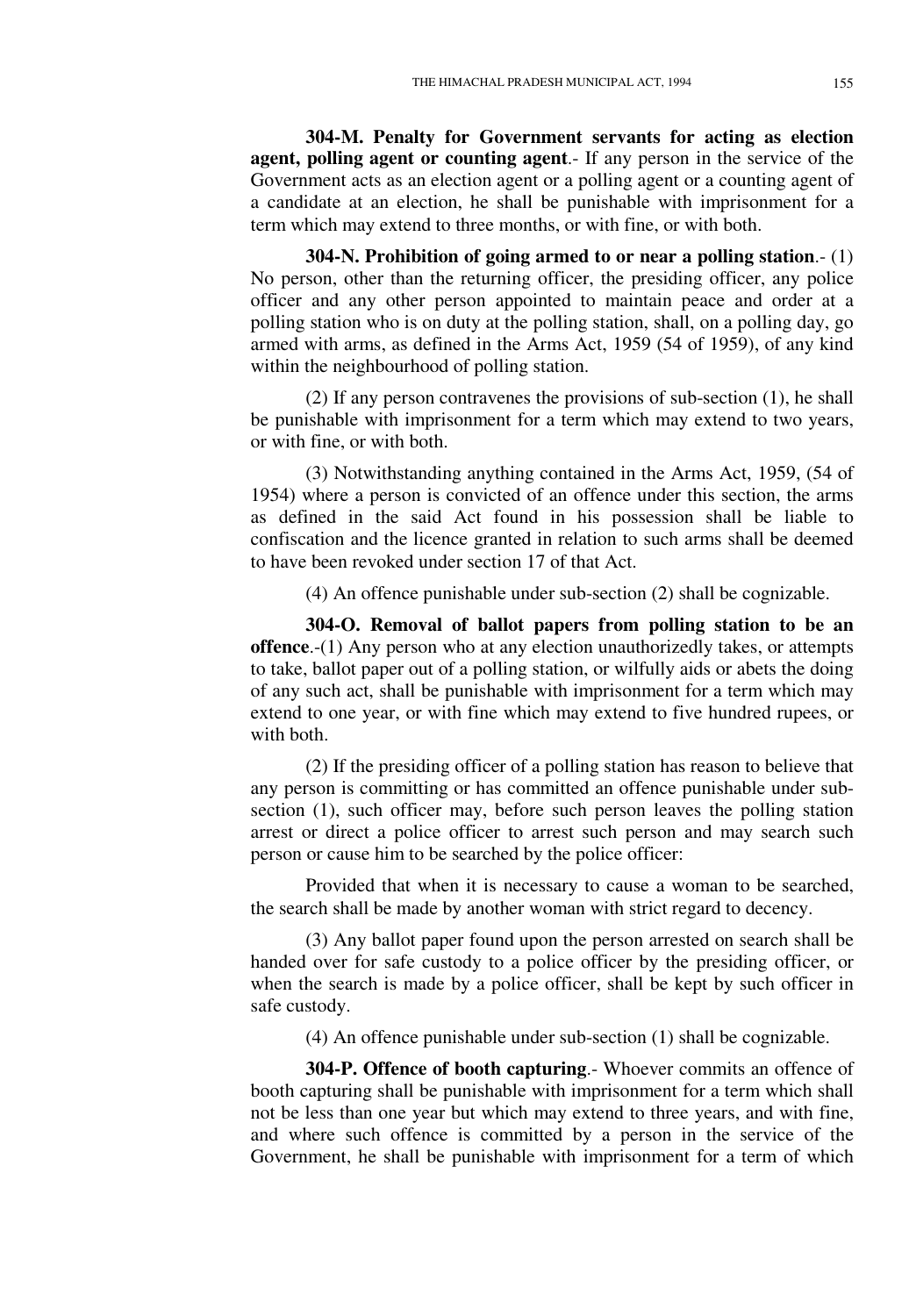shall not be less than three years but which may extend to five years, and with fine.

*Explanation*.- For the purposes of this section "booth capturing" includes among other things, all or any of the following activities, namely: -

- (a) seizure of a polling station or a place fixed for the poll by a person or persons making poling authorities surrender the ballot papers or voting machines and doing of any other act which affects the orderly conduct of election;
- (b) taking possession of a polling station or a place fixed for the poll by any person or persons and allowing only his or their own supporters to exercise their right to vote and prevent others from free exercise of their right to vote;
- (c) coercing or intimidating or threatening directly or indirectly any elector and preventing him from going to the polling station or a place fixed for the poll to cast his vote;
- (d) seizure of a place for counting of votes by any person or persons, making the counting authorities surrender the ballot papers or voting machines and the doing of anything which affects the orderly counting of votes; and
- (e) doing by any person in the service of Government of all or any of the aforesaid activities or aiding or conniving at any such activity in the furtherance of the prospects of the election of a candidate.

**304-Q. Grant of paid holiday to employees on the day of poll**.- (1) Every person employed in any business, trade, industrial under-taking of any other establishment and entitled to vote at election to the Municipalities shall, on the day of poll, be granted a holiday.

(2) No deduction or abatement of the wages of any such person shall be made on account of a holiday having been granted in accordance with subsection (1) and if such person is employed on the basis that he would not ordinarily receive wages for such a day, he shall nonetheless be paid for such day the wages he would have drawn had not a holiday been granted to him on that day.

(3) If an employer contravenes the provisions of sub-section (1) or subsection (2), then such employer shall be punishable with fine which may extend to five hundred rupees.

(4) This section shall not apply to any elector whose absence may cause danger or substantial loss in respect of the employment in which he is engaged.

**304-R. Liquor not to be sold, given or distributed on Polling day**.- (1) No spirituous, fermented or intoxicating liquors or other substances of a like nature shall be sold, given or distributed at a hotel, catering house, tavern, shop or any other place, public or private, within a polling area during the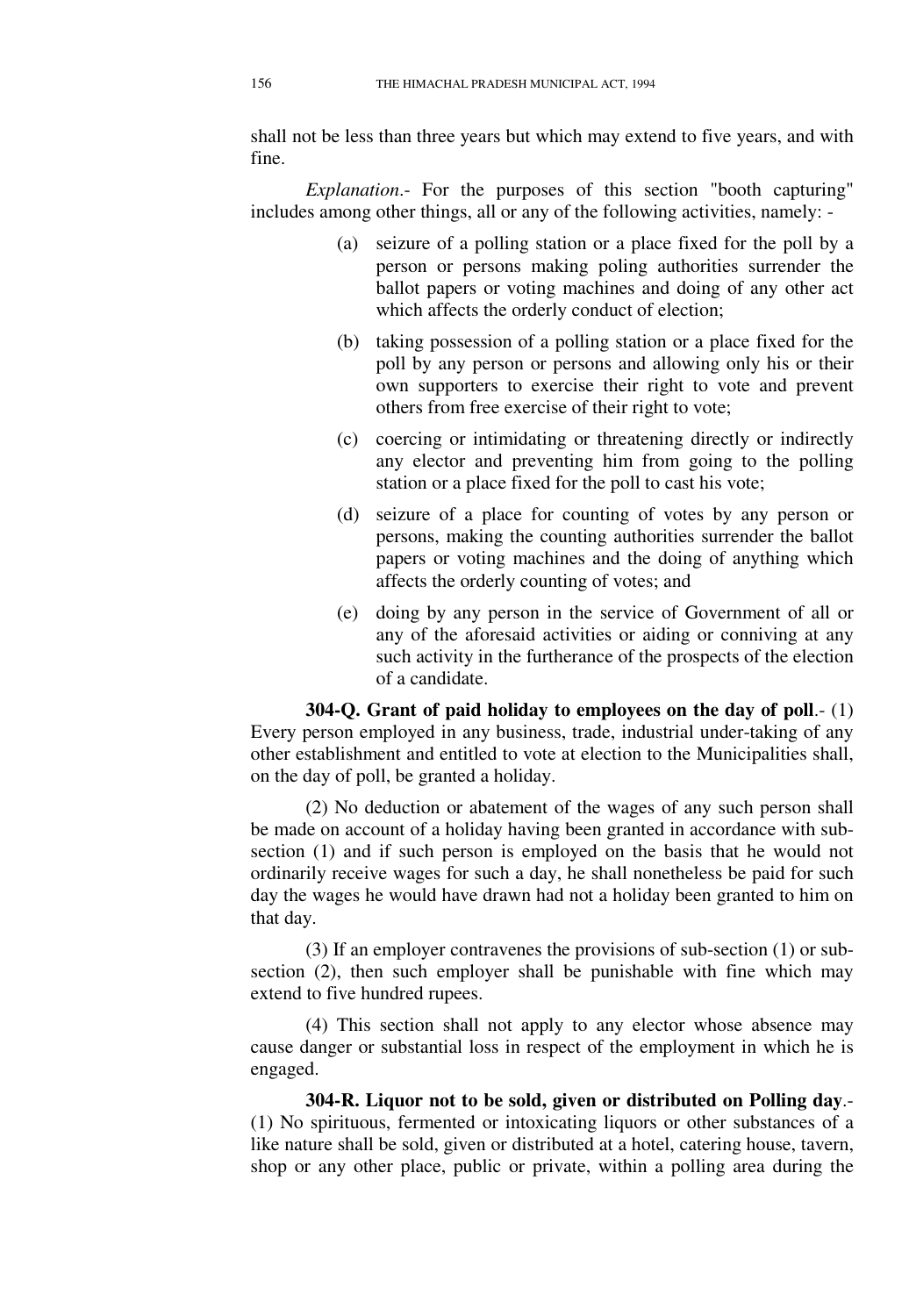period of forty-eight hours ending with the hour fixed for the conclusion of the poll for any election in that polling area.

(2) Any person who contravenes the provisions of sub-section (1) shall be punishable with imprisonment for a term which may extend to six months, or with fine which may extend to two thousand rupees, or with both.

(3) Where a person is convicted of an offence under this section, the spirituous, fermented or intoxicating liquors or other substances of a like nature found in his Possession shall be liable to confiscation and the same shall be disposed off in such manner as may be prescribed.

**304-S. Other offences and penalties therefor**.- (1) A person shall be guilty of an electoral offence if at any election he-

- (a) fraudulently defaces or fraudulently destroys any nomination paper; or
- (b) fraudulently defaces or fraudulently destroys any nomination paper; or
- (c) fraudulently defaces or fraudulently destroys any ballot paper or the official mark on any ballot paper of any declaration of identity or official envelop used in connection with voting by postal ballot; or
- (d) without due authority supplies any ballot paper to any person or receives any ballot paper from any person or is in possession of any ballot paper; or
- (e) fraudulently puts into any ballot box anything other than the ballot paper which he is authorised by law to put in;or
- (f) without due authority destroys, takes, opens or otherwise interferes with any ballot box or ballot papers then in use for purposes of the election; or
- (g) fraudulently or without due authority, as the case may be, attempts to do any of the foregoing acts or wilfully aids or abets the doing of any such acts.
- (2) Any person guilty of an electoral offence under this section shall-
	- (a) if he is a returning officer or an assistant returning officer or a presiding officer at a polling station or any other officer or clerk employed on official duty in connection with the election, be punishable with imprisonment for a term which may extend to two years, or with fine, or with both; and
	- (b) if there is any other person, be punishable with imprisonment for a term which may extend to six months, or with fine, or with both; and

(3) For the purposes of this section, a person shall be deemed to be on official duty if his duty is to take part in the conduct of an election or part of an election including the counting of votes or to be responsible after an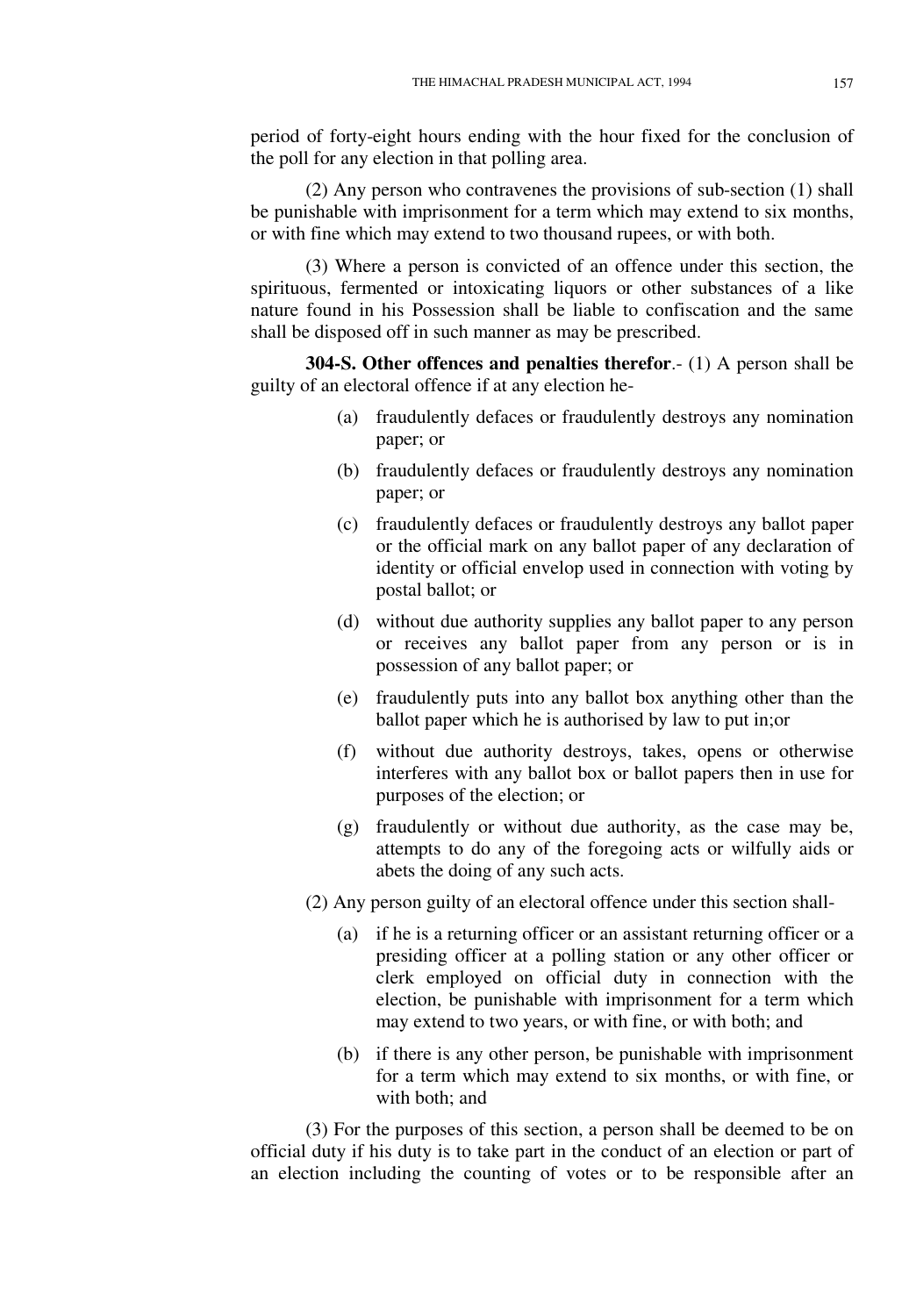election for the used ballot papers and other documents in connection with such election, but the expression "official duty" shall not include any duty imposed otherwise than by or under this Act.

(4) An offence punishable under sub-section (2) shall be cognizable.]

### **CHAPTER XVIII**

#### **MISCELLANEOUS**

**305. Appointment of Executive Officers/Secretaries in municipalities.-** (1) There shall be an Executive Officer in each Municipal Council and a Secretary in each Nagar Panchayat, who shall be appointed by the State Government and shall be governed by such conditions of service as may be prescribed by rules under this Act.

(2) It shall be the duty of the Executive Officer and the Secretary, as the case may be, to assist the President of the Municipal Council or Nagar Panchayat, as the case may be, in the discharge of their functions under this Act or any other law for the time being in force.

(3) Save as otherwise expressly provided by or under this Act, the officer referred to in sub-section (1), shall -

- (a) exercise all the powers specifically imposed or conferred upon him by or under this Act or under any other law for the time being in force;
- (b) lay down the duties of and supervise and control officers and officials holding office under the municipality in accordance with the rules made by the Government;
- (c) supervise and control the execution of all works of the municipality;
- (d) take necessary measures for the speedy execution of all works and development schemes of the municipality;
- (e) have custody of common seal and all papers and documents connected with the proceedings of the meetings of the municipality and of its Standing Committees and other Committees;
- (f) draw and disburse money out of the municipal fund; and
- (g) exercise such other powers and discharge such other functions as may be prescribed;
- (h) attend every meeting of the municipality and shall have the right to attend the meeting of any committee thereof and to take part in the discussion but shall not have the right to move any resolution or to vote. If in his opinion any proposal before the municipality is violative of or inconsistent with the provisions of this Act or any other law, rule or order made thereunder, it shall be his duty to bring the same to the notice of the Government.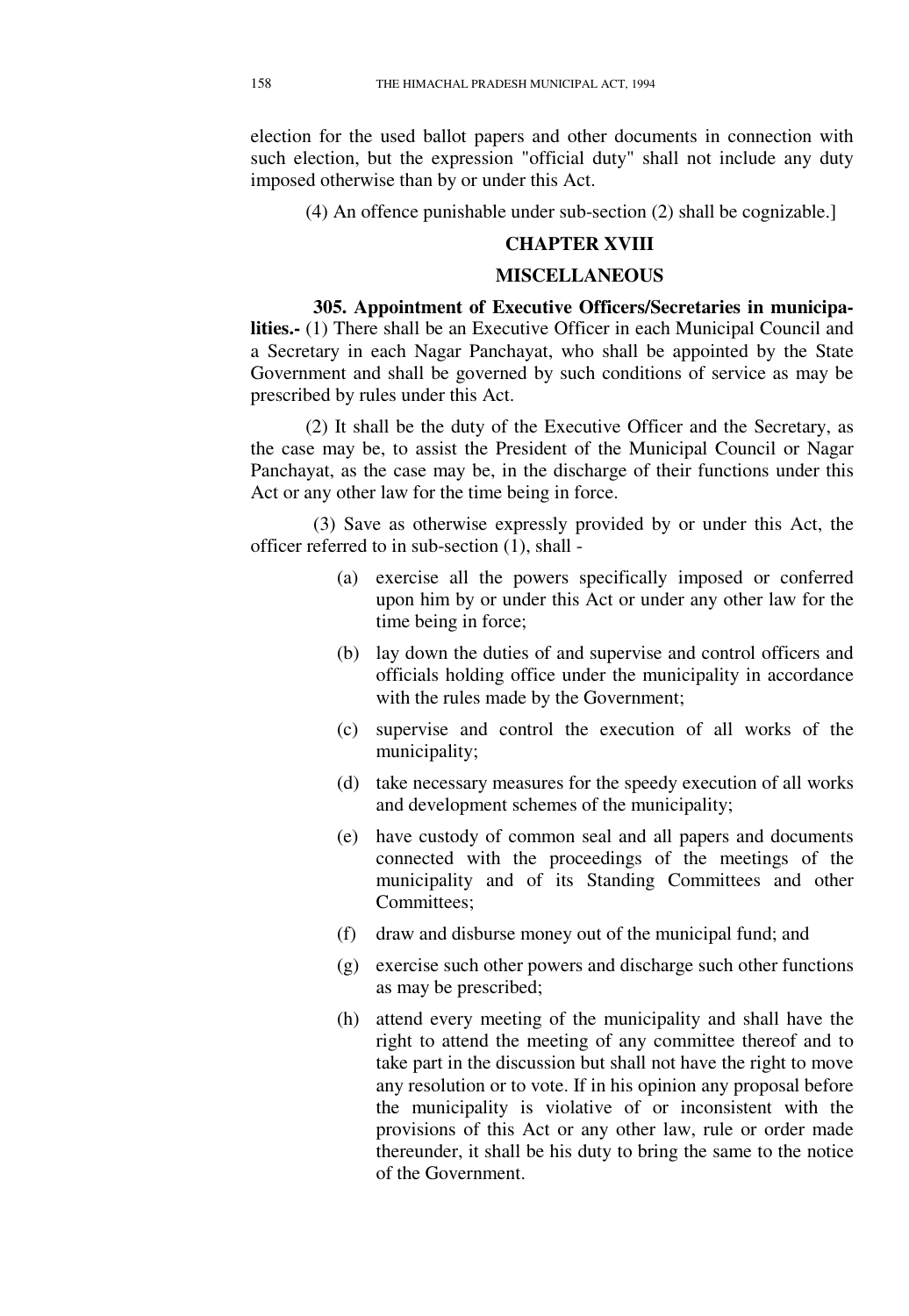(4) Every person in possession of moneys, accounts, records or other property pertaining to a municipality shall on the requisition for this purpose in writing of the officer referred to in sub-section (1), forthwith hand over such moneys or deliver up such accounts, records or other property to the said officer or the person authorised in the requisition to receive the same.

(5) The Executive Officer shall bring to the notice of the municipality any act or resolution of the municipality which may be in violation of any Government instructions or the provisions of this Act, provided that if such act or omission of the directions of the Government or the provisions of this Act, as the case may be, is not rectified within 15 days of the communication, it shall be the duty of the Executive Officer to bring such omission or violation to the notice of the Government.

**306. Posts in municipality and appointments thereto.-** (1) Subject to the provisions contained in this Act and the Himachal Pradesh Municipal Services Act, 1994 (19 of 1994), the municipality may with the previous approval of the State Government or any other officer authorised in this behalf, appoint such officers and servants as it considers necessary for the efficient discharge of its duties.

(2) The qualifications, method of recruitment, salaries, leave, allowances and other conditions of service including disciplinary matters of such officers and servants shall be such as may be prescribed.

(3) The salary, allowances, gratuity, pension, contribution and other payments required to be made in accordance with the conditions of their services, to the officers and officials employed for the discharge of duties of the municipality under this Act, shall be charged from the Municipal Fund in the prescribed manner.

(4) An officer or official in regular employment of the municipality may, in lieu of the Contributory Provident Fund benefits admissible to him under the Provident Fund Act, 1925 (19 of 1925), opt for service and family pensions and in that event he will be governed by the rules, as are applicable to the employees of the State Government; and such person shall contribute to the General Provident Fund:

Provided that.-

- (a) the share of the money contribution by the municipality alongwith interest accrued thereon, to the credit of such a person in his Contributory Provident Fund, shall be credited to the Pension and Gratuity Fund; established for this purpose;
- (b) the share of money, alongwith interest accrued thereon, to the credit of such a person in the Contributory Provident Fund on account of his own contribution, shall be transferred to his credit in the General Provident Fund established for the purpose; and any loss caused to the municipality through withdrawals during the service shall be made good by him.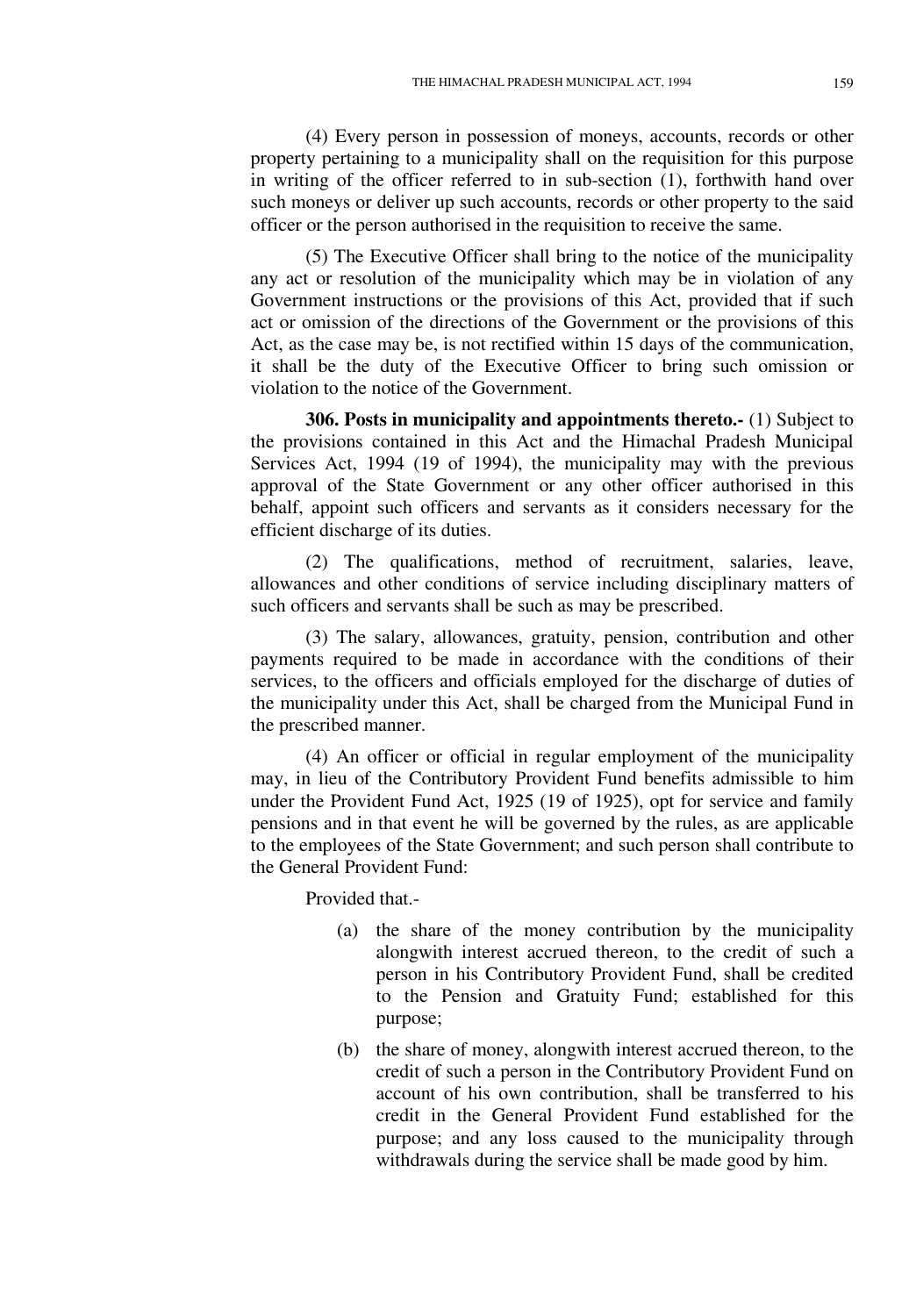(5) The municipality shall, in relation to such employees who have exercised the option for pension under sub-section (4), shall credit its contributions regularly but not later than fifth day of the month following the month to which the contribution relates, into the pension and gratuity.

(6) The "Pension and Gratuity Fund" and "General Provident Fund" referred to in sub-section (4), shall be established and maintained by the Director, Urban Local Bodies, Himachal Pradesh, in such manner, as may be prescribed.

(7) Notwithstanding anything to the contrary contained in this Act, the persons, who were in the regular service of any municipality as on  $1<sup>st</sup>$  April, 1992 and had retired before the 30th day of May, 1994; provided they opt for service and family pensions under this section, and refund to the Director, within such period as may be specified, the employer's contribution to the Provident Fund including interest received by them from the employer together with simple interest at the rate of six percent per annum from the date of its withdrawal till the date of repayment, will also be eligible for service and family pension under this Act.

(8) Approval for the creation of posts in a municipality shall be made by the Director after taking into considerations the requirements of the municipality and its financial capacity.

(9) In making appointment to any post referred to in this section, the appointing authority shall follow the instructions issued by the Government from time to time in relation to reservation of appointments or posts for Scheduled Tribes/Scheduled Castes, Backward Classes and for any other category of persons.

**307. Officers and other employees not to be interested in any contract etc. with municipality.-** (1) A person shall be disqualified for being appointed in the municipality if he has, directly or indirectly, by himself or by a partner or by any other person, any share or interest in any contract made with, or any work being done for the municipality, other than as an employee.

(2) If any such employee acquires, directly or, indirectly by himself or by a partner or by any other person, any share or interest in any such contract or work as is referred to in sub-section (1), he shall unless the authority appointing him any in particular case otherwise decides, be liable to be removed from his office by an order of such authority:

Provided that before an order of removal is made such officer or other employee shall be given a reasonable opportunity of showing cause against the action proposed to be taken in regard to him.

**308. Power to enquire and report about misconduct of certain officers or officials.-** (1) On a complaint being made to the municipality by any member that an officer or official of the municipality or any other class of Government officer or official discharging any duties in relation to the functions of the municipality, to which the Government may, by notification, extend the provisions of this section has misconducted himself in his official capacity, the municipality may enquire into the matter and submit a report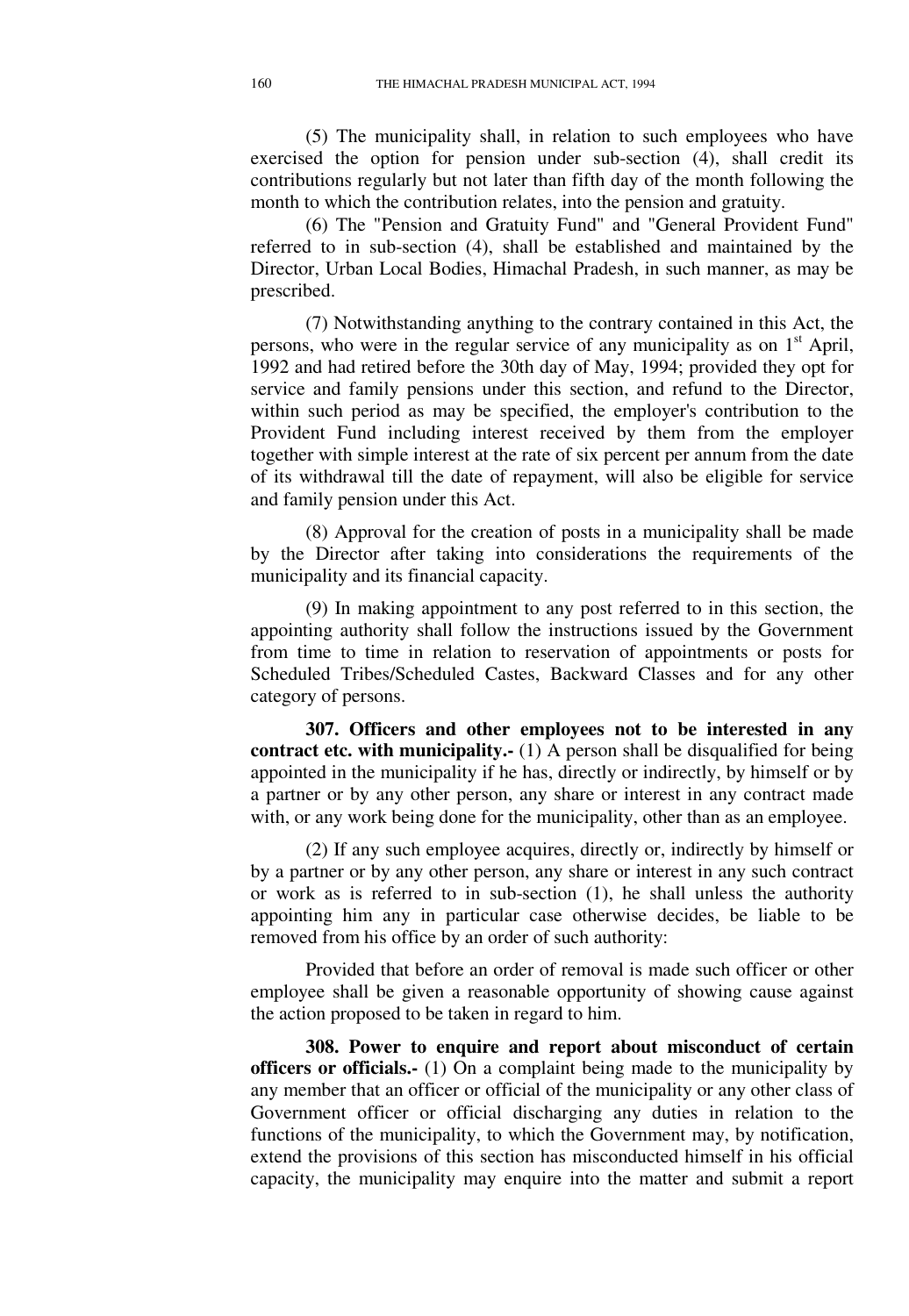alongwith the prima facie evidence to the superior officer whom it may concern, or to the Deputy Commissioner or the Sub-Divisional Officer (Civil), as the case may be, and the said officer shall, after such further enquiry as may be required, take suitable action under intimation to the municipality and the Director.

(2) On the report being made by any member that an officer or official of the municipality or any other class of Government officers or officials discharging any duties in relation to the functions of the municipality, to which the Government may, by notification extend the provisions of this section, has failed to perform any duty imposed, upon him by any law or rules, the municipality may, by notice fixing a reasonable period, require him to perform the duty and, on his failure to do so, shall report the matter to the superior officer whom it may concern, or to the Deputy Commissioner and the said officer shall, after such enquiry as may be required, take suitable action under intimation to the municipality and the Director.

**309. Power to remove difficulties.-** (1) If any difficulty arises in giving effect to the provisions of this Act, the State Government may, by order, do anything not inconsistent with the provisions thereof which appears to it to be necessary or expedient for the purpose of removing the difficulty :

Provided that no such order shall be made under this section after the expiry of two years from the commencement of this Act.

(2) Every order made under this section shall be laid on the Table of the Legislative Assembly.

**310. Repeal of H.P. Act No. 19 of 1968.-** (1) On and from the date of commencement of this Act, the Himachal Pradesh Municipal Act, 1968 (19 of 1968), shall stand repealed (hereinafter referred to as the repealed Act) :

Provided that the repeal shall not affect.-

- (a) the previous operation of the repealed Act, or anything duly done or suffered thereunder; or
- (b) any right, privilege, obligation or liability acquired, accrued or incurred under the repealed Act; or
- (c) any penalty, forfeiture or punishment incurred in respect of any offence committed against the repealed Act; or
- (d) any investigation, legal proceeding or remedy in respect of any such right, privilege, obligation, liability, penalty, forfeiture or punishment as aforesaid and any such investigation, legal proceeding or, remedy may be instituted, continued or enforced, and any such penalty, forfeiture or punishment may be imposed as if this Act has not been enforced :

Provided further that subject to the preceding proviso anything done or any action taken (including any appointment, or delegation made, notification, notice, order, instruction or direction issued, rule, regulation, bye-laws, form,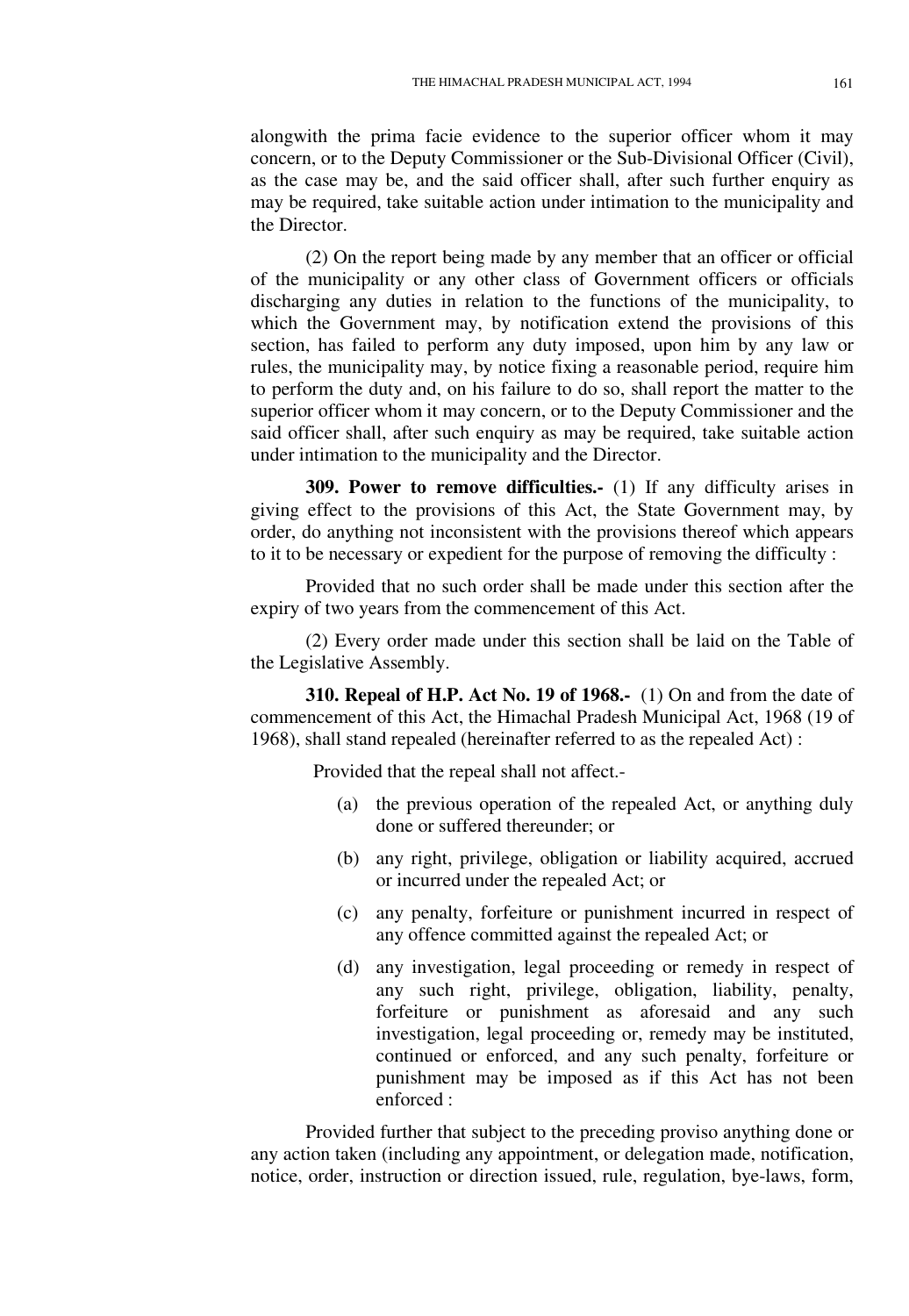or scheme framed, certificate obtained, permit or licence granted, registration affected, tax imposed or fee or rate levied ), under the repealed Act shall, in so far as it is in force immediately before the coming into force of this Act and is not inconsistent with the provisions of this Act be deemed to have been done or taken under the corresponding provisions of this Act and shall continue to be in force accordingly, unless and until superseded by anything done or any action taken under this Act.

(2) The existing municipalities shall continue till the expiration of their duration, unless sooner dissolved under the provisions of this Act or by a resolution passed to that effect by the Legislative Assembly.

(3) The arrangement existing for the municipalities under the repealed Act shall continue, until the corresponding municipality is constituted under this Act.

**311. Repeal of Himachal Pradesh Ordinance No. 2 of 1994.-** (1) The Himachal Pradesh Municipal Ordinance, 1994 is hereby repealed.

(2) Notwithstanding the repeal of the Himachal Pradesh Municipal Ordinance, 1994, anything done or any action taken under the said Ordinance, shall be deemed to have been done or taken under the corresponding provisions of this Act.

**\_\_\_\_\_\_\_\_**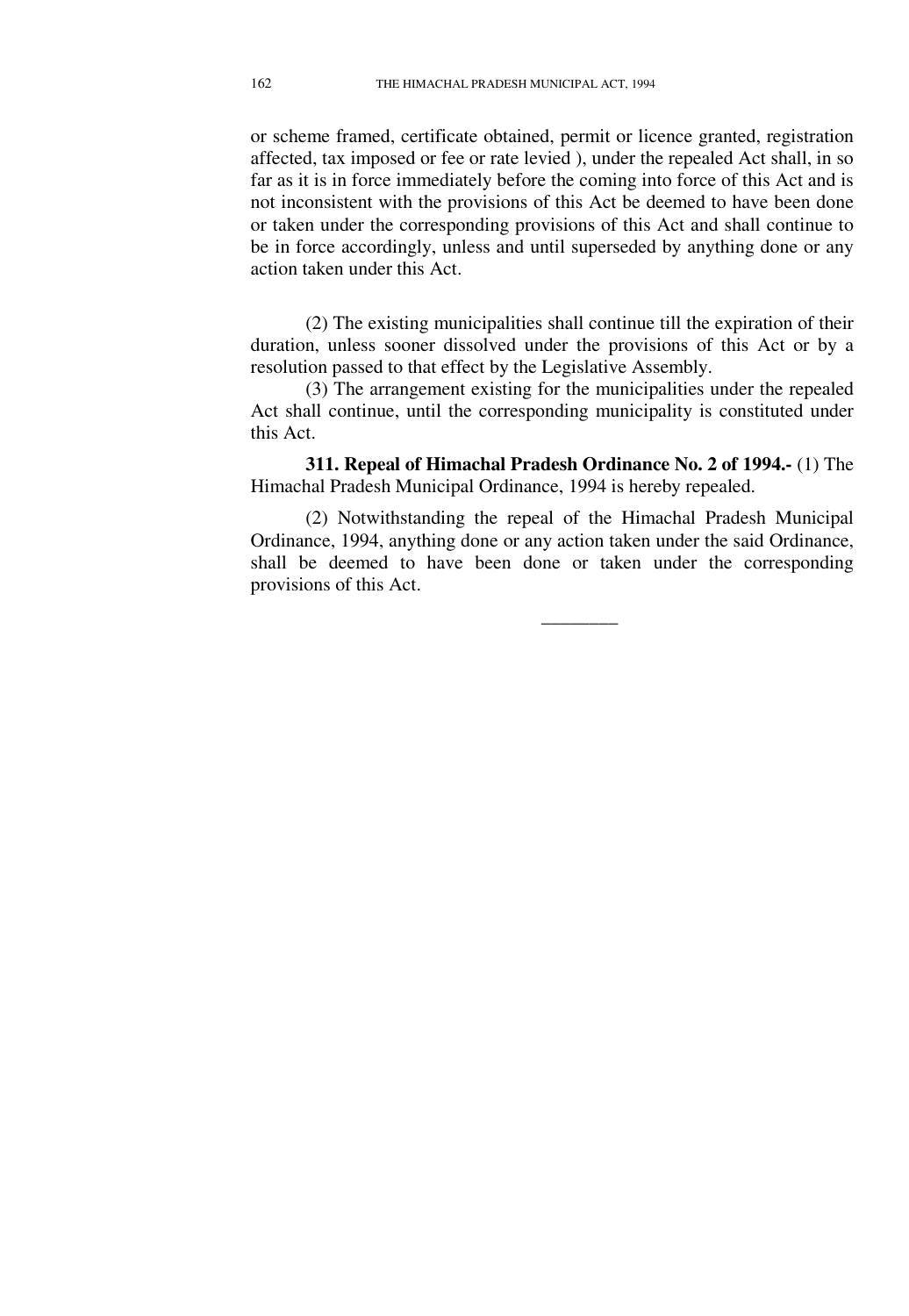# **SCHEDULE I [Section 3(2)] MUNICIPAL COUNCILS**

## **Part:I**

| 1.<br>2.<br>3.<br>1.<br>Municipal Council, Rampur. 2.<br>Municipal Committee, Rampur<br>Municipal Committee, Theog<br>Municipal Council, Theog.<br>Municipal Committee, Solan<br>Municipal Council, Solan.<br>3.<br>4.<br>Municipal Committee, Nalagarh<br>Municipal Council, Nalagarh.<br>Municipal Committee, Nahan<br>Municipal Council, Nahan.<br>5.<br>Municipal Committee, Paonta Sahib<br>Municipal Council, Paonta<br>6.<br>Sahib.<br>7.<br>Municipal Committee, Sri Naina<br>Municipal Council, Sri Naina<br>Devi Ji<br>Devi Ji.<br>8.<br>Municipal Committee, Bilaspur<br>Municipal Council, Bilaspur.<br>9.<br>Municipal Committee, Una<br>Municipal Council, Una.<br>10.<br>Municipal Committee, Hamirpur<br>Municipal Council, Hamirpur.<br>11.<br>Municipal Committee, Dharamshala<br>Municipal Council,<br>Dharamshala.<br>12.<br>Municipal Committee, Kangra<br>Municipal Council, Kangra.<br>13.<br>Municipal Committee, Nurpur<br>Municipal Council, Nurpur.<br>14.<br>Municipal Committee, Palampur<br>Municipal Council, Palampur.<br>15.<br>Municipal Committee, Chamba<br>Municipal Council, Chamba.<br>16.<br>Municipal Committee, Dalhousie<br>Municipal Council, Dalhousie.<br>17.<br>Municipal Committee, Mandi<br>Municipal Council, Mandi.<br>18.<br>Municipal Committee, Sundernagar<br>Municipal Council,<br>Sundernagar.<br>Municipal Committee, Kullu<br>Municipal Council, Kullu.<br>19. | Sl.No. Name of the Municipal Committee |  | <b>Renamed Municipal Councils</b> |
|---------------------------------------------------------------------------------------------------------------------------------------------------------------------------------------------------------------------------------------------------------------------------------------------------------------------------------------------------------------------------------------------------------------------------------------------------------------------------------------------------------------------------------------------------------------------------------------------------------------------------------------------------------------------------------------------------------------------------------------------------------------------------------------------------------------------------------------------------------------------------------------------------------------------------------------------------------------------------------------------------------------------------------------------------------------------------------------------------------------------------------------------------------------------------------------------------------------------------------------------------------------------------------------------------------------------------------------------------------------------------------------------------------------------------|----------------------------------------|--|-----------------------------------|
|                                                                                                                                                                                                                                                                                                                                                                                                                                                                                                                                                                                                                                                                                                                                                                                                                                                                                                                                                                                                                                                                                                                                                                                                                                                                                                                                                                                                                           |                                        |  |                                   |
|                                                                                                                                                                                                                                                                                                                                                                                                                                                                                                                                                                                                                                                                                                                                                                                                                                                                                                                                                                                                                                                                                                                                                                                                                                                                                                                                                                                                                           |                                        |  |                                   |
|                                                                                                                                                                                                                                                                                                                                                                                                                                                                                                                                                                                                                                                                                                                                                                                                                                                                                                                                                                                                                                                                                                                                                                                                                                                                                                                                                                                                                           |                                        |  |                                   |
|                                                                                                                                                                                                                                                                                                                                                                                                                                                                                                                                                                                                                                                                                                                                                                                                                                                                                                                                                                                                                                                                                                                                                                                                                                                                                                                                                                                                                           |                                        |  |                                   |
|                                                                                                                                                                                                                                                                                                                                                                                                                                                                                                                                                                                                                                                                                                                                                                                                                                                                                                                                                                                                                                                                                                                                                                                                                                                                                                                                                                                                                           |                                        |  |                                   |
|                                                                                                                                                                                                                                                                                                                                                                                                                                                                                                                                                                                                                                                                                                                                                                                                                                                                                                                                                                                                                                                                                                                                                                                                                                                                                                                                                                                                                           |                                        |  |                                   |
|                                                                                                                                                                                                                                                                                                                                                                                                                                                                                                                                                                                                                                                                                                                                                                                                                                                                                                                                                                                                                                                                                                                                                                                                                                                                                                                                                                                                                           |                                        |  |                                   |
|                                                                                                                                                                                                                                                                                                                                                                                                                                                                                                                                                                                                                                                                                                                                                                                                                                                                                                                                                                                                                                                                                                                                                                                                                                                                                                                                                                                                                           |                                        |  |                                   |
|                                                                                                                                                                                                                                                                                                                                                                                                                                                                                                                                                                                                                                                                                                                                                                                                                                                                                                                                                                                                                                                                                                                                                                                                                                                                                                                                                                                                                           |                                        |  |                                   |
|                                                                                                                                                                                                                                                                                                                                                                                                                                                                                                                                                                                                                                                                                                                                                                                                                                                                                                                                                                                                                                                                                                                                                                                                                                                                                                                                                                                                                           |                                        |  |                                   |
|                                                                                                                                                                                                                                                                                                                                                                                                                                                                                                                                                                                                                                                                                                                                                                                                                                                                                                                                                                                                                                                                                                                                                                                                                                                                                                                                                                                                                           |                                        |  |                                   |
|                                                                                                                                                                                                                                                                                                                                                                                                                                                                                                                                                                                                                                                                                                                                                                                                                                                                                                                                                                                                                                                                                                                                                                                                                                                                                                                                                                                                                           |                                        |  |                                   |
|                                                                                                                                                                                                                                                                                                                                                                                                                                                                                                                                                                                                                                                                                                                                                                                                                                                                                                                                                                                                                                                                                                                                                                                                                                                                                                                                                                                                                           |                                        |  |                                   |
|                                                                                                                                                                                                                                                                                                                                                                                                                                                                                                                                                                                                                                                                                                                                                                                                                                                                                                                                                                                                                                                                                                                                                                                                                                                                                                                                                                                                                           |                                        |  |                                   |
|                                                                                                                                                                                                                                                                                                                                                                                                                                                                                                                                                                                                                                                                                                                                                                                                                                                                                                                                                                                                                                                                                                                                                                                                                                                                                                                                                                                                                           |                                        |  |                                   |
|                                                                                                                                                                                                                                                                                                                                                                                                                                                                                                                                                                                                                                                                                                                                                                                                                                                                                                                                                                                                                                                                                                                                                                                                                                                                                                                                                                                                                           |                                        |  |                                   |
|                                                                                                                                                                                                                                                                                                                                                                                                                                                                                                                                                                                                                                                                                                                                                                                                                                                                                                                                                                                                                                                                                                                                                                                                                                                                                                                                                                                                                           |                                        |  |                                   |
|                                                                                                                                                                                                                                                                                                                                                                                                                                                                                                                                                                                                                                                                                                                                                                                                                                                                                                                                                                                                                                                                                                                                                                                                                                                                                                                                                                                                                           |                                        |  |                                   |
|                                                                                                                                                                                                                                                                                                                                                                                                                                                                                                                                                                                                                                                                                                                                                                                                                                                                                                                                                                                                                                                                                                                                                                                                                                                                                                                                                                                                                           |                                        |  |                                   |

| <b>Part II:</b> |                                                                  | <b>NAGAR PANCHAYATS</b> |  |  |
|-----------------|------------------------------------------------------------------|-------------------------|--|--|
|                 | Sl. No. Name of Notified Area Committee Renamed Nagar Panchayats |                         |  |  |
| $\overline{1}$  |                                                                  |                         |  |  |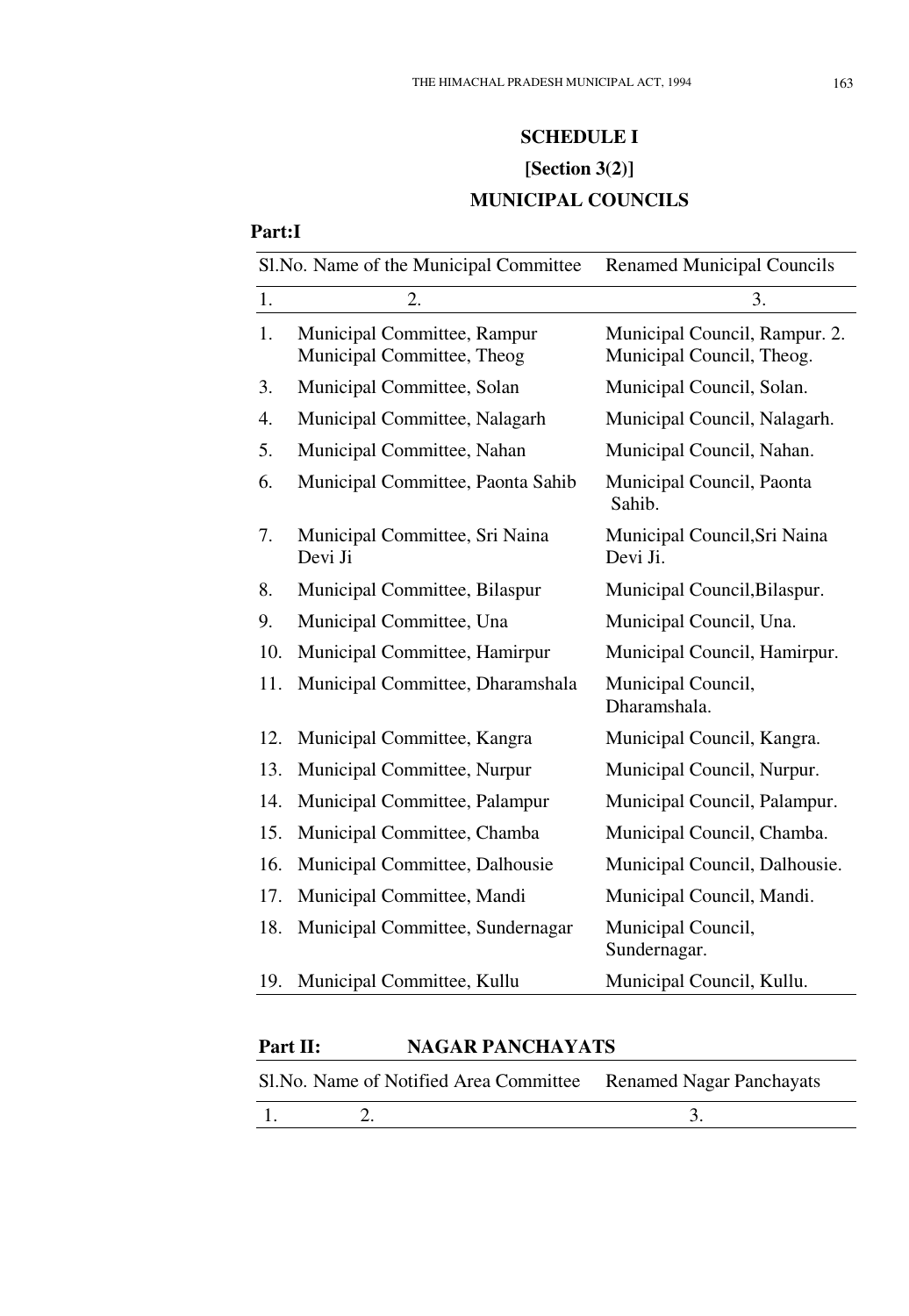| 1.  | Notified Area Committee, Dhalli                                     | Nagar Panchayat, Dhalli.            |
|-----|---------------------------------------------------------------------|-------------------------------------|
| 2.  | Notified Area Committee, Sunni                                      | Nagar Panchayat, Sunni.             |
| 3.  | Notified Area Committee, Narkanda                                   | Nagar Panchayat, Narkanda           |
| 4.  | Notified Area Committee, Kotkhai                                    | Nagar Panchayat, kotkhai.           |
| 5.  | Notified Area Committee, Jubbal                                     | Nagar Panchayat, Jubbal.            |
| 6.  | Notified Area Committee, Chopal                                     | Nagar Panchayat, Chopal.            |
| 7.  | Notified Area Committee, Rohru                                      | Nagar Panchayat, Rohru.             |
| 8.  | Notified Area Committee, Arki                                       | Nagar Panchayat, Arki.              |
| 9.  | Notified Area Committee, Parwanoo.                                  | Nagar Panchayat, Parwanoo.          |
| 10. | Notified Area Committee, Rajgarh.                                   | Nagar Panchayat, Rajgarh.           |
| 11. | Notified Area Committee, Sarahan                                    | Nagar Panchayat, Sarahan.           |
| 12. | Notified Area Committee, Ghumarwin                                  | Nagar Panchayat, Ghumarwin.         |
| 13. | Notified Area Committee, Talai                                      | Nagar Panchayat, Talai.             |
| 14. | Notified Area Committee, Gagret                                     | Nagar Panchayat, Gagret.            |
| 15. | Notified Area Committee, Daulat pur<br>Chowk.                       | Nagar Panchayat, Daulatpur<br>Chowk |
| 16. | Notified Area Committee, Mehatpur.                                  | Nagar Panchayat, Mehatpur.          |
| 17. | Notified Area Committee, Santokhgarh. Nagar Panchayat, Santokhgarh. |                                     |
| 18. | Notified Area Committee, Nadaun                                     | Nagar Panchayat, Nadaun.            |
| 19. | Notified Area Committee, Sujanpur                                   | Nagar Panchayat, Sujanpur.          |
| 20. | Notified Area Committee, Bhota                                      | Nagar Panchayat, Bhota.             |
| 21. | Notified Area Committee, Jawalaji                                   | Nagar Panchayat, Jawalaji.          |
| 22. | Notified Area Committee, Dehra                                      | Nagar Panchayat, Dehra.             |
| 23. | Notified Area Committee, Nagrota                                    | Nagar Panchayat, Nagrota.           |
| 24. | Notified Area Committee, Chowari                                    | Nagar Panchayat, Chowari.           |
| 25. | Notified Area Committee, Rewalsar                                   | Nagar Panchayat, Rewalsar.          |
| 26. | Notified Area Committee, Sarkaghat                                  | Nagar Panchayat, Sarkaghat.         |
| 27. | Notified Area Committee, Jogindernagar Nagar Panchayat,             | Jogindernagar.                      |
| 28. | Notified Area Committee, Manali                                     | Nagar Panchayat, Manali.            |
| 29. | Notified Area Committee, Bhuntar                                    | Nagar Panchayat, Bhuntar.           |
| 30. | Notified Area Committee, Banjar                                     | Nagar Panchayat, Bhuntar.           |

 $\overline{\phantom{a}}$